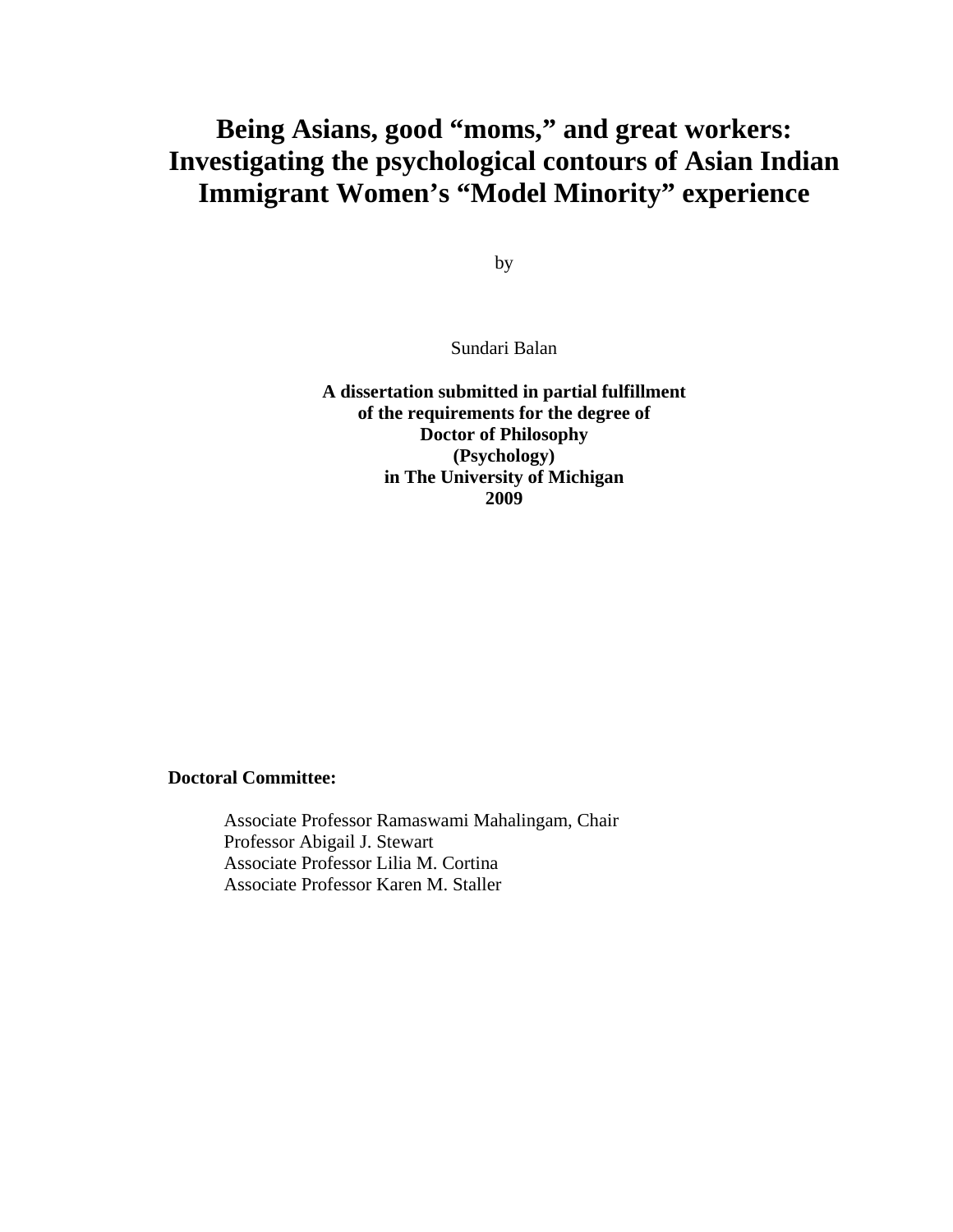© Sundari Balan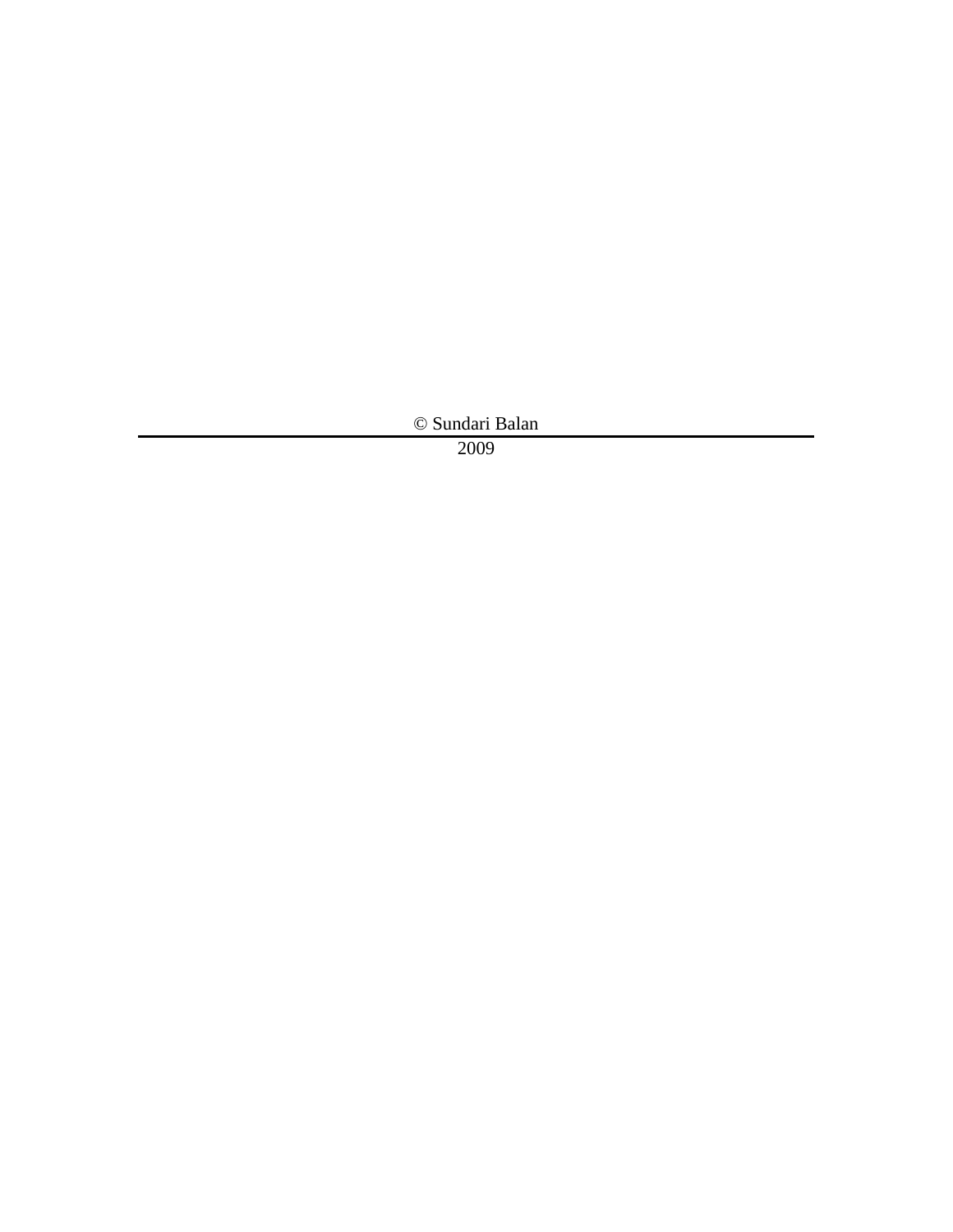To my spouse and my parents for their support and faith, to my children, who inspired the questions I asked and my advisor for nurturing them.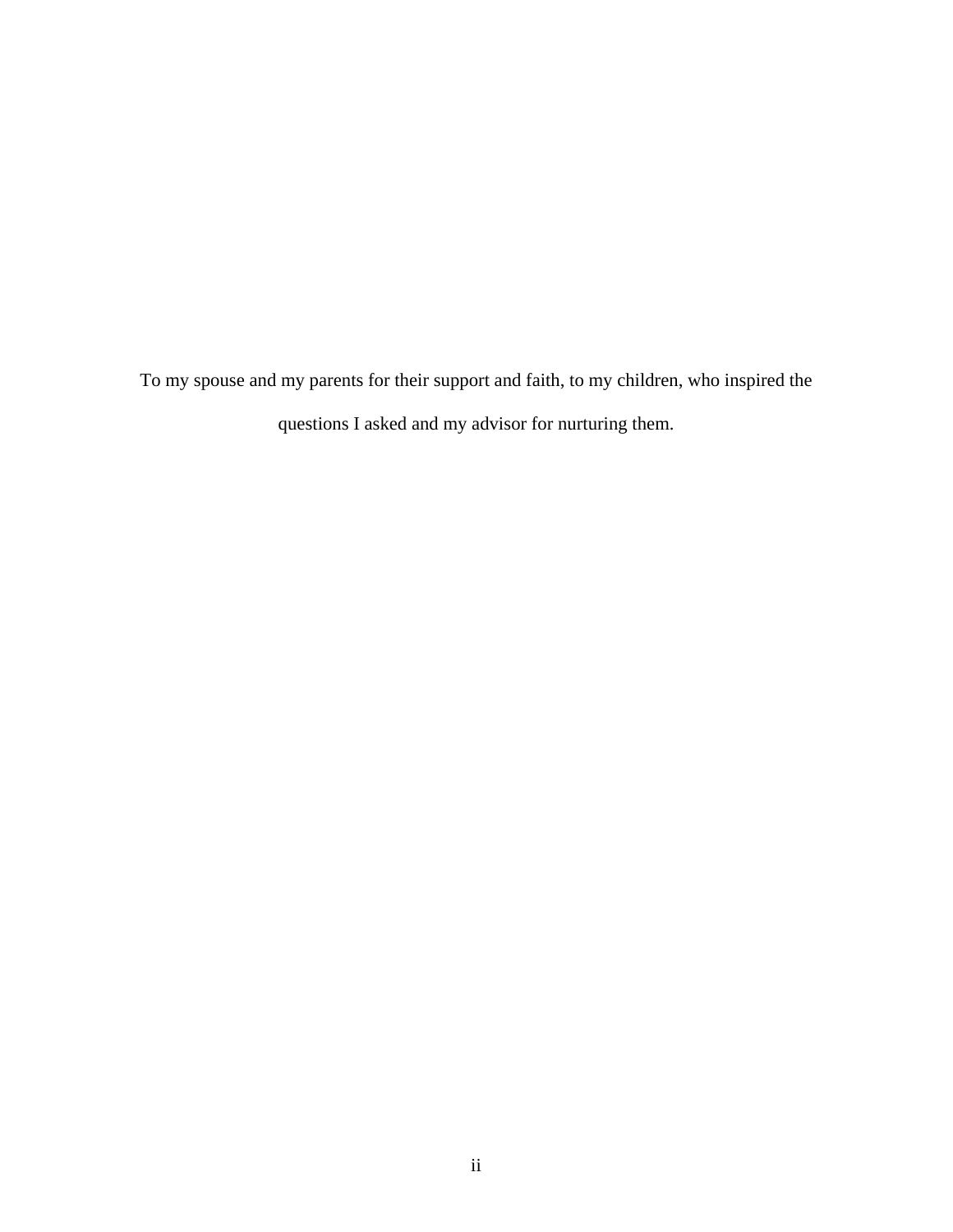#### **Acknowledgements**

I would like to thank my advisor and committee chair Professor Ram Mahalingam for his guidance, feedback, inspiration, faith and support in converting my research ideas into this dissertation. I realize no words can adequately capture my gratitude for him.

I would like to thank my committee members, Professor Lilia Cortina, Professor Karen Staller, and Professor Abby Stewart and for their guidance and feedback on my proposal and Dissertation. Professor Stewart and Professor Cortina's own work was a major inspiration for me in conceiving this project at the intersections of race and gender. Professor Staller's class on Qualitative method motivated me to use the same in my Dissertation.

I would like to thank my parents for kindling my ambitions for pursuing a doctoral degree. I would also like to thank my parents and in-laws for instrumental support in child care from time to time for my children.

My partner Radha has been critical to my pursuit of a doctoral degree here in Ann Arbor. He inspired me with his own degree and supported me tremendously as I dealt with the challenges of being a first generation immigrant mother pursuing a career abroad.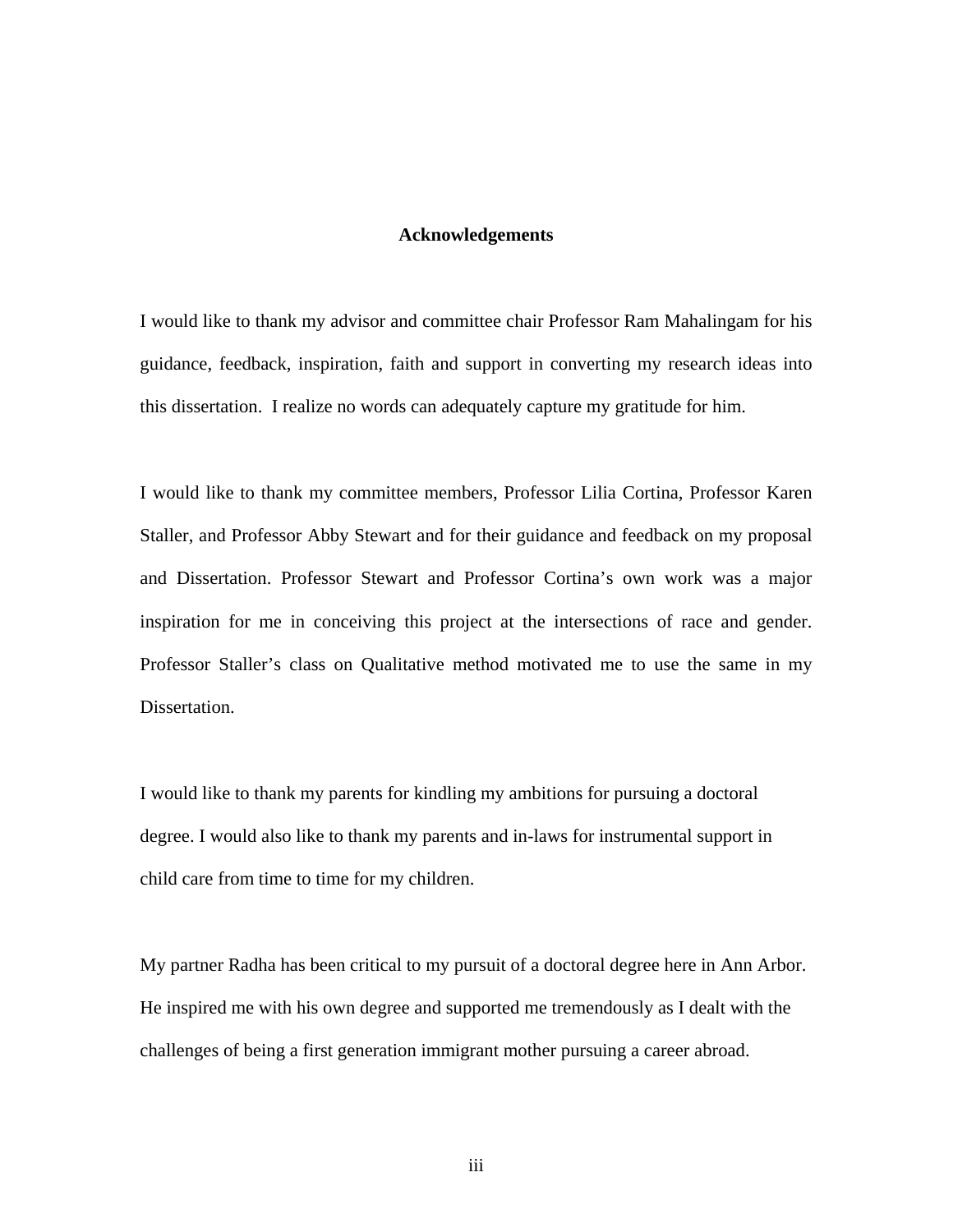### Table of Contents

| Chapter        |                                               |  |  |
|----------------|-----------------------------------------------|--|--|
| $\mathbf{I}$ . |                                               |  |  |
| $\Pi$ .        |                                               |  |  |
| III.           | <b>COMMUNITY SURVEY: RESULTS &amp;</b>        |  |  |
|                |                                               |  |  |
| IV.            | <b>INTERVIEWS: QUALITATIVE ANALYSES &amp;</b> |  |  |
|                |                                               |  |  |
| $V_{\cdot}$    |                                               |  |  |
| VI.            |                                               |  |  |
|                |                                               |  |  |
|                |                                               |  |  |
|                |                                               |  |  |
|                |                                               |  |  |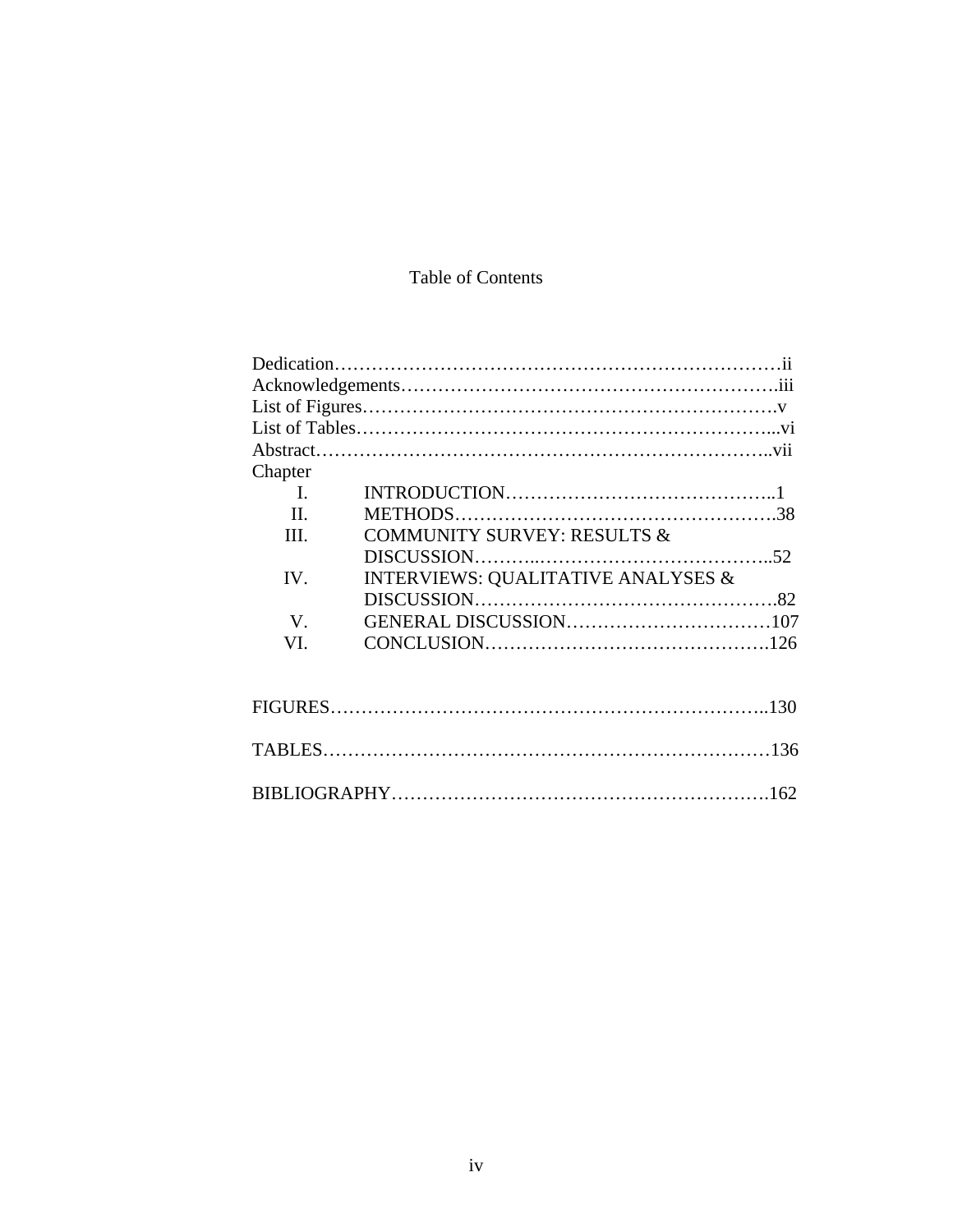## List of Figures

|    | 2. Idealized Motherhood Beliefs Regression Analysis Summary |
|----|-------------------------------------------------------------|
|    |                                                             |
|    | 3. Idealized Career Beliefs Regression Analysis             |
|    |                                                             |
| 4. | John Henryism and Outcomes Regression                       |
|    |                                                             |
|    | 5. Motherhood self agency and Outcomes Regression Analysis  |
|    |                                                             |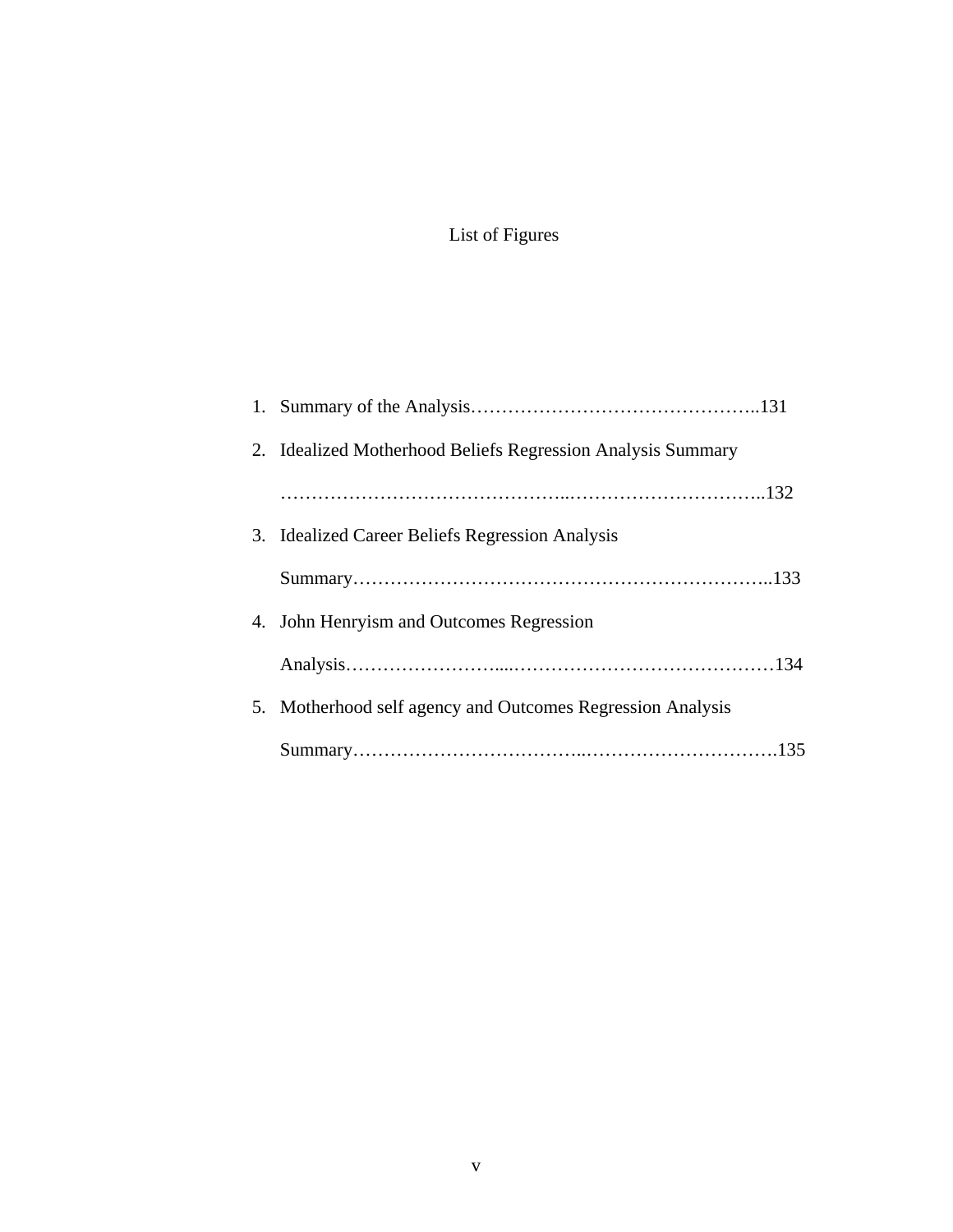### List of Tables

### Tables

|    | 2. Descriptive Statistics and reliability co-efficients for study                                                                                                 |  |  |  |
|----|-------------------------------------------------------------------------------------------------------------------------------------------------------------------|--|--|--|
|    |                                                                                                                                                                   |  |  |  |
|    | 4. Summary of Regression Analysis with variables predicting model minority                                                                                        |  |  |  |
|    |                                                                                                                                                                   |  |  |  |
|    | 5. Summary of Regression Analysis with variables predicting idealized motherhood                                                                                  |  |  |  |
| 6. | Summary of Regression Analysis with variables predicting idealized career                                                                                         |  |  |  |
| 7. | Summary of Regression Analysis with idealized motherhood beliefs as a predictor<br>of John Henryism, Motherhood self agency, pursuit of a planned career strategy |  |  |  |
| 8. | Summary of Regression Analysis with idealized career beliefs as a predictor of<br>John Henryism, Motherhood self agency, pursuit of a planned career strategy and |  |  |  |
| 9. | Summary of Regression Analysis with John Henryism as a predictor of well-                                                                                         |  |  |  |
|    | 10. Summary of Regression Analysis with Motherhood self agency as a predictor of                                                                                  |  |  |  |
|    | 11. Descriptive Statistics for motherhood practices measures156                                                                                                   |  |  |  |
|    | 12. Summary of Regression Analysis with Idealized motherhood beliefs as a predictor                                                                               |  |  |  |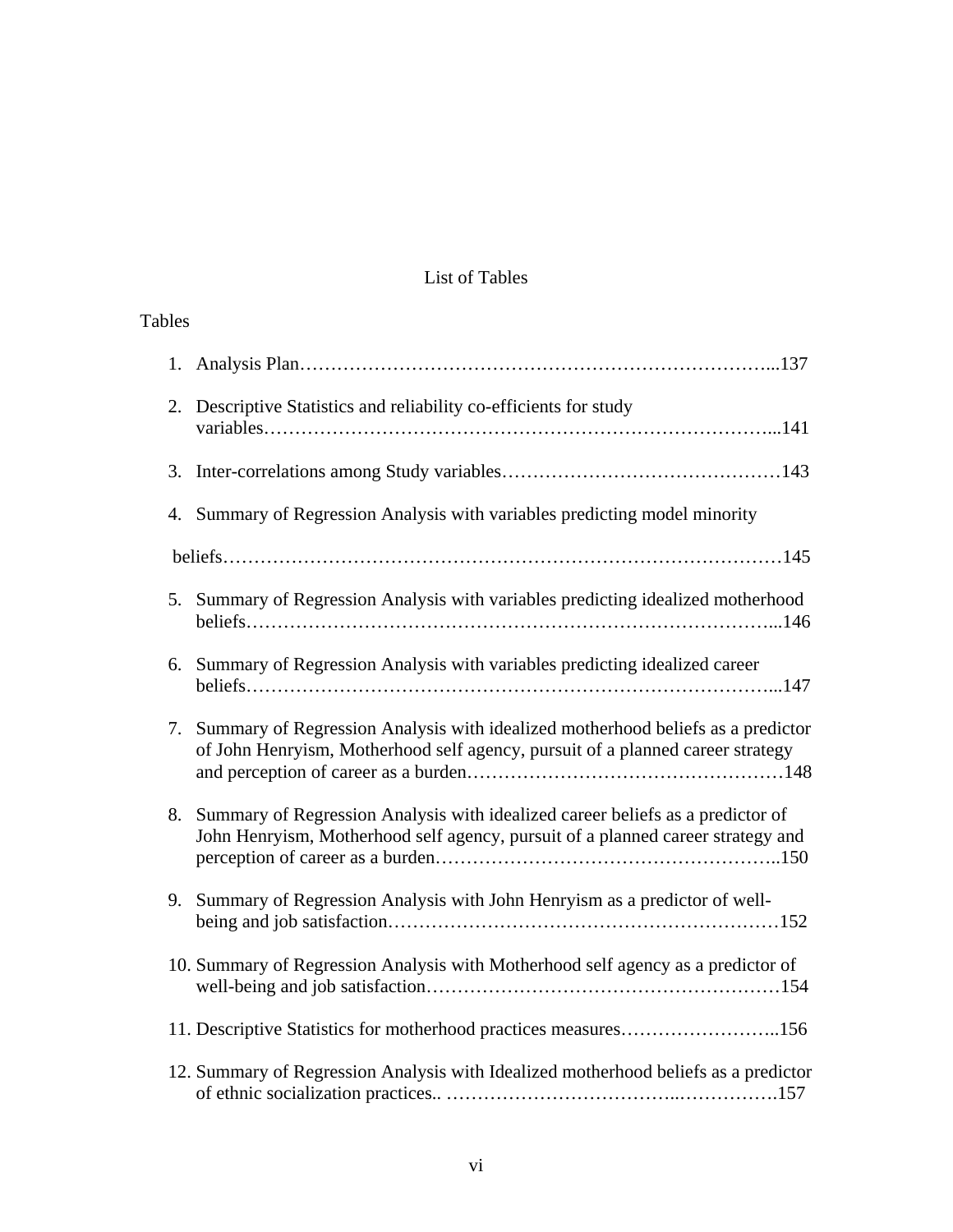| 13. Summary of Regression Analysis with Idealized motherhood beliefs as a predictor |  |  |
|-------------------------------------------------------------------------------------|--|--|
|                                                                                     |  |  |
|                                                                                     |  |  |
|                                                                                     |  |  |
|                                                                                     |  |  |
|                                                                                     |  |  |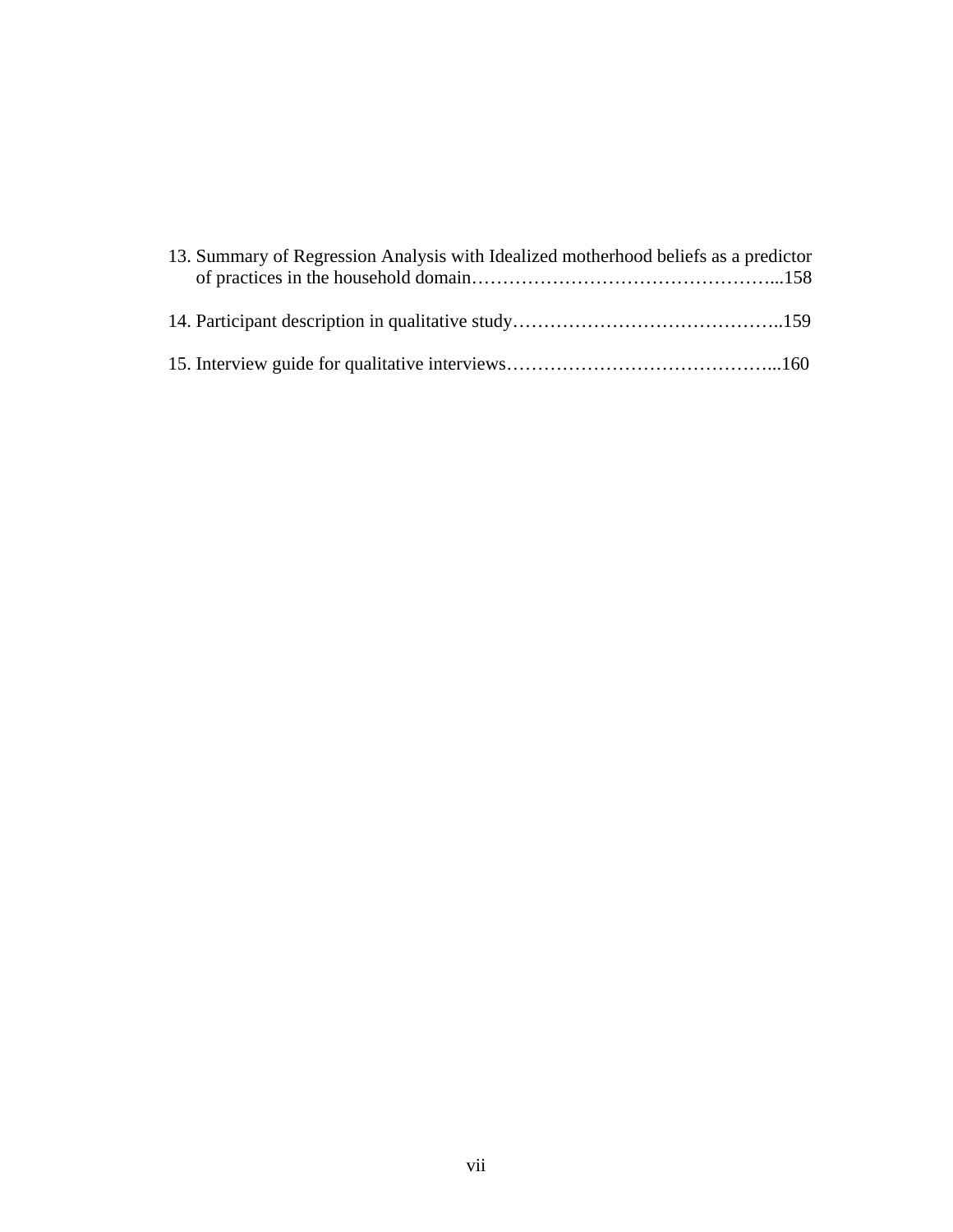#### ABSTRACT

## Being Asians, good "moms," and great workers: Investigating the psychological contours of Asian Indian Immigrant Women's "Model Minority" experience

by

Sundari Balan

Chair: Ramaswami Mahalingam

In this dissertation study, I examined the psychological antecedents and consequences of endorsing the Asian American model minority belief system (e.g., Asian Americans are the most successful group in the US) as well as Asian American mothers' idealized beliefs about motherhood (e.g., Asian American mothers have the capacity to make more sacrifices for their family than Asian American fathers) and career (e.g., Asian American women work more hard at their jobs than American women) in a sample of first generation Asian Indian immigrant women who are mothers and are employed in the United States.

I conducted a community survey  $(N = 289)$  of first generation Asian Indian women (ages 18 to 55) who are mothers of at least one child less than 16, are employed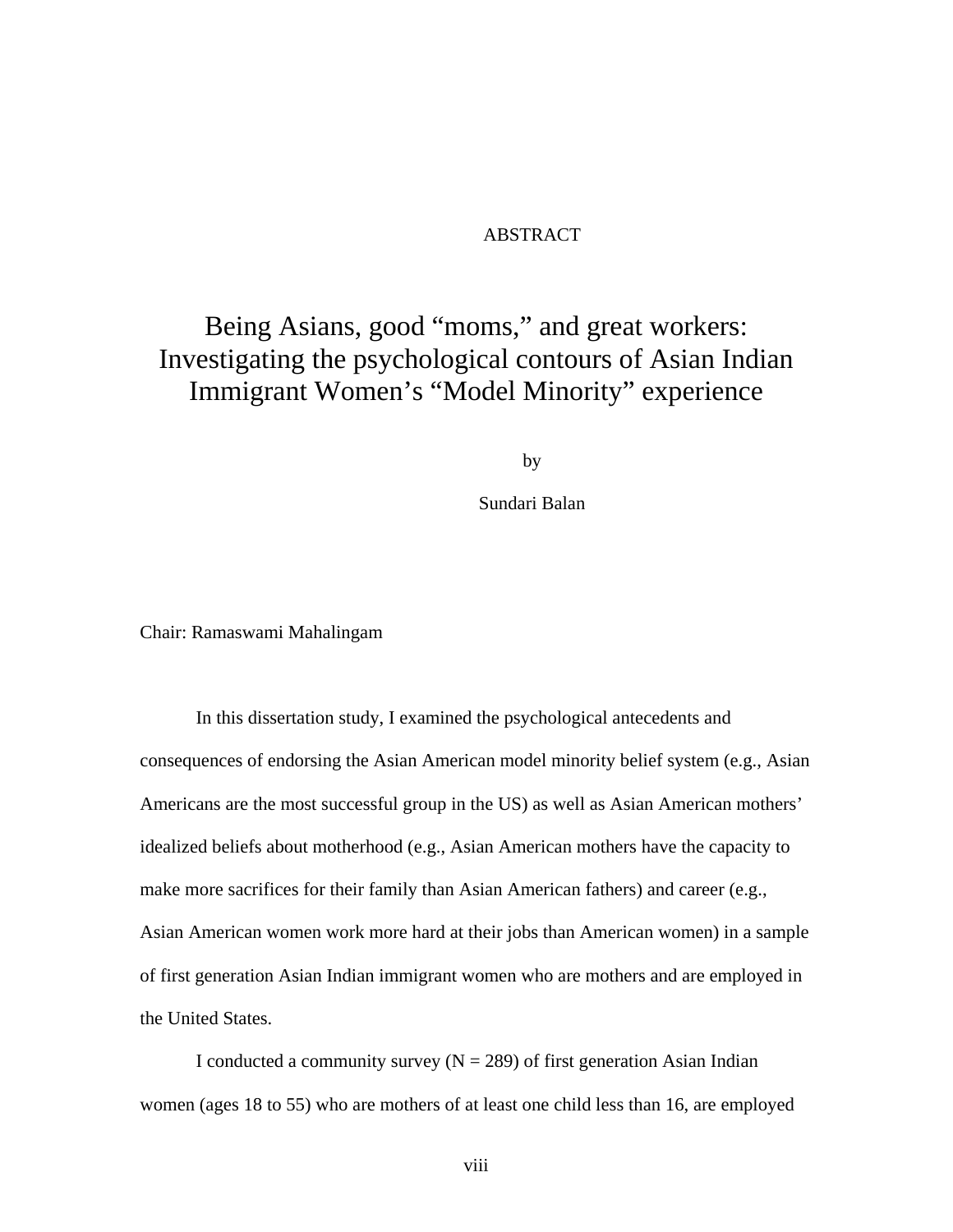for over 25 hours per week and who are first generation immigrants to the United States. I found that higher levels of social marginality predicted greater endorsement of Asian American model minority beliefs ( $b = .17$ ,  $p < .02$ ) and idealized motherhood beliefs ( $b =$ .32,  $p < .001$ ). Perceived discrimination predicted idealized career beliefs ( $b = .21$ ,  $p <$ .005). Additionally, subjective socio economic status predicted greater endorsement of model minority beliefs ( $b = -.16$ ,  $p < .02$ ) and idealized motherhood beliefs ( $b = -.15$ ,  $p <$ .03). Idealized motherhood beliefs predicted motherhood self agency ( $b = .15, p < .04$ ) and increased perception of career as a burden  $(b = -14, p < .03)$ .

I also conducted seven semi structured interviews with first generation Asian Indian immigrant women to examine how they constructed their motherhood with reference to their career. I found that the women held idealized beliefs that valorized motherhood which shaped their motherhood practices. Even as they idealized their own roles in motherhood, the women participated in co-constructing essentialized beliefs about motherhood (e.g., mothers are more competent than fathers). Such discursive constructions seemed to contribute to motherhood self agency and revealed the dynamism, fluidity and heterogeneity in the construction of Asian Indian women's motherhood within the intersections of race and gender. Overall, the findings contribute to the growing body of research on foreign born women workers who are employed and pursuing careers, in the United States.

ix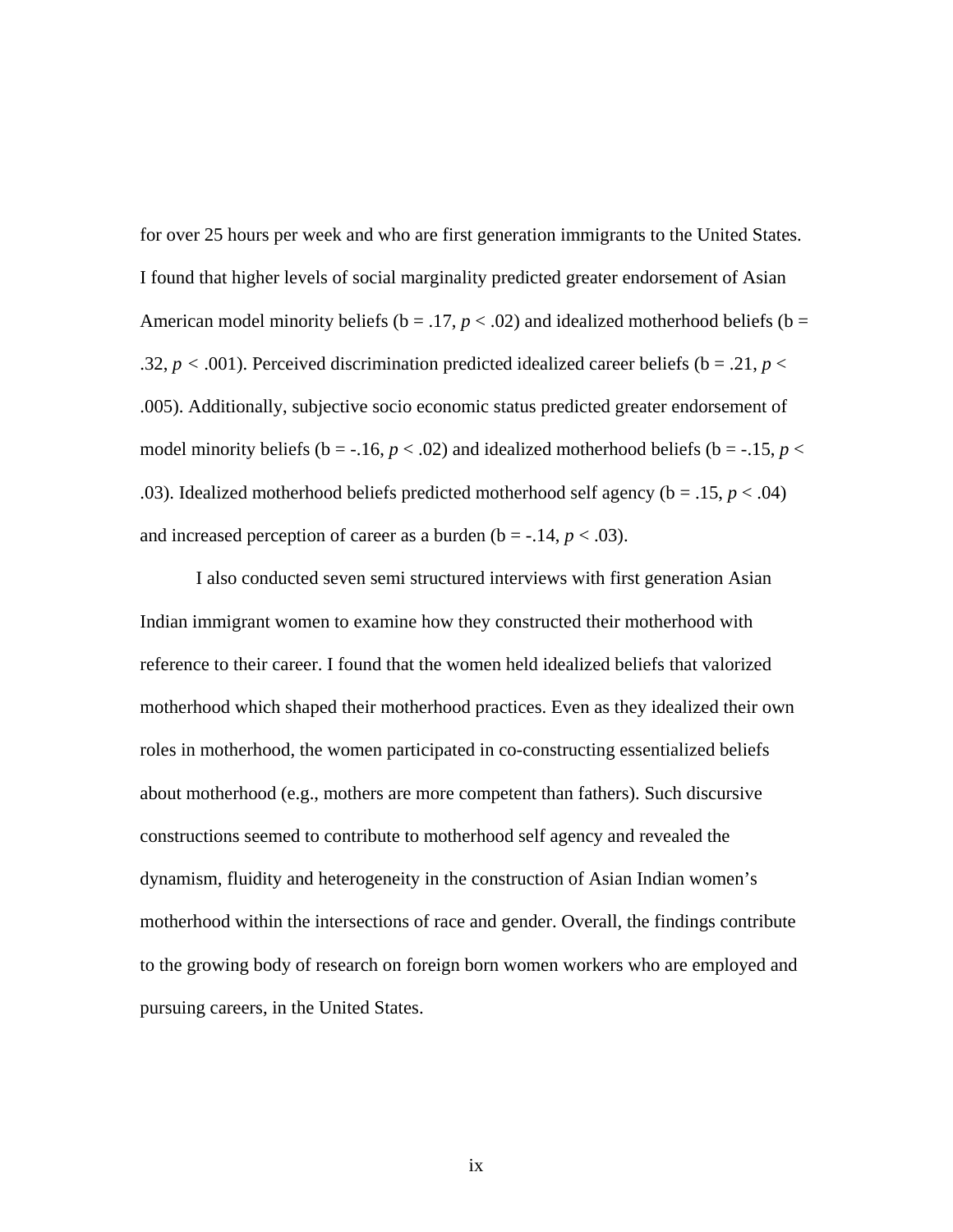#### **Chapter I**

#### **INTRODUCTION**

Asian Americans have been recognized as one of the most successful group of immigrants in the United States (Abraham, 2006; Mahalingam, 2006; Pedraza, 2006; Seth, 1995; Zhou, 2002). As a consequence of the immigration reform act in 1965, foreign born Asian migrants have occupied several newly created professional and managerial jobs that also constitute the highest paying jobs in the hierarchy (Kanjanapan, 1995; Seth, 1995). Among Asian Indians, the third largest immigrant group, over 77% of the foreign born population is likely to be employed in white collar jobs as against 58% of the White population (Seth, 1995). The relatively poor economic conditions and opportunities for career mobility in their countries of origin have provided further impetus for skilled Asian migration.

The success of Asian Americans in their new homeland has been exemplified in the "model minority" stereotype (Barringer & Kassebaum, 1990; Cheng, 1997; Haritatos, 2005; Hirschman & Wong, 1986; Mahalingam, 2006; Nee & Wong, 1985; Oyserman & Sakamoto, 1997; Tang, 1997; Wong, 1986, Wong & Hirschman 1983; Woo, 1985). Originally proposed to explain the success of the Japanese Americans (Petersen, 1966, as cited in Cheng, 1997), the model minority label has been applied to Asians in general today (Cheng, 1997; Hirschman & Wong, 1986; Tang, 1997). Further, scholars have noted that the stereotype has been internalized by Whites and Asians alike (Oyserman  $\&$ Sakamoto, 1997). For Asians, the internalization of this stereotype as an ideological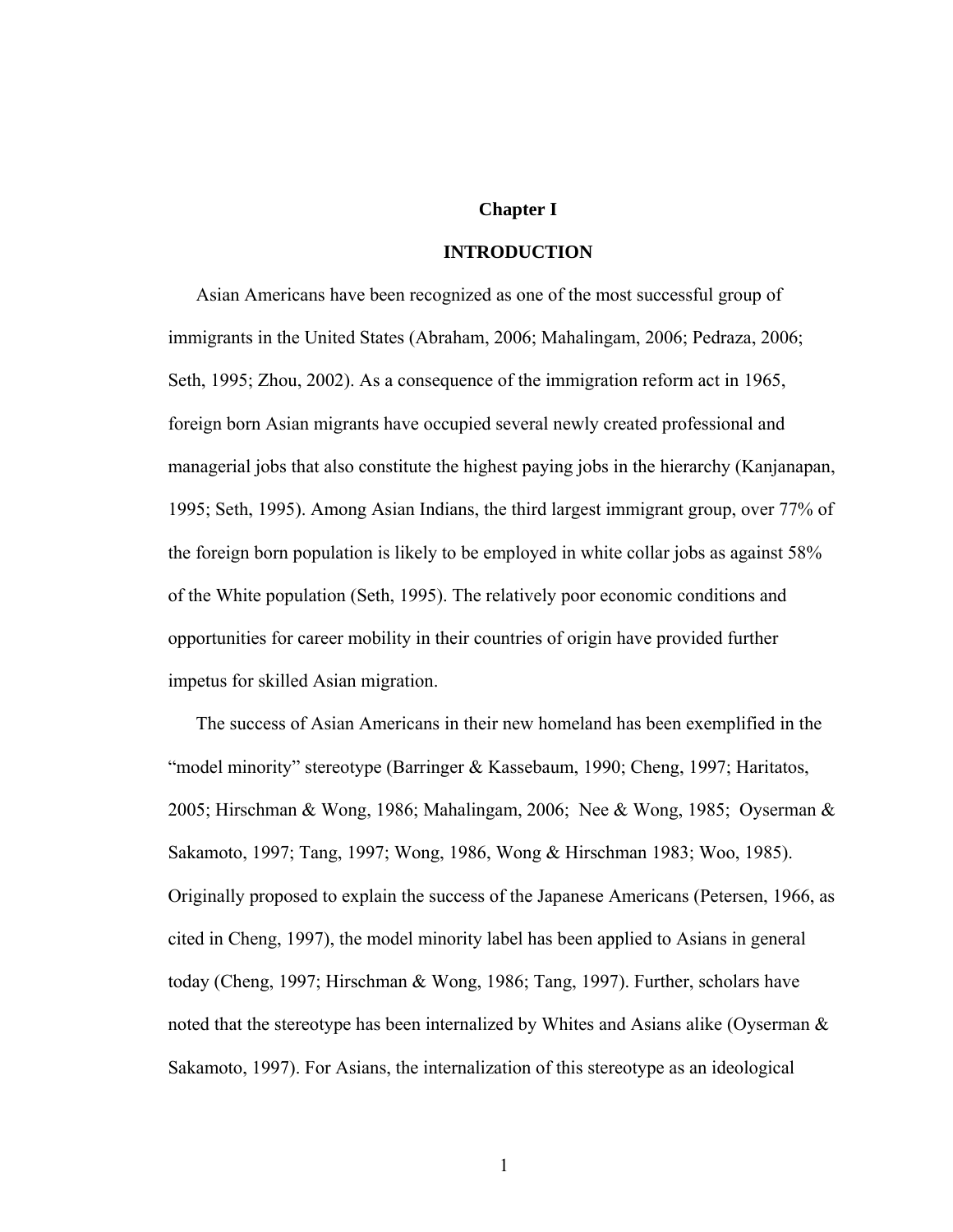identity has been considered to be beneficial in producing a host of positive mental health outcomes (Mahalingam, 2006; Haritatos, 2005).

Less attention has been directed towards the psychological experience of women within the context of the stereotype (e.g., Browne & Misra, 2003; Purkayasta, 2005). I argue that the significance of studying Asian women's experiences within the context of dominant stereotypes such as the "model minority" is two fold: a) Gender scholars have noted that women's bodies and traditionally gendered spaces (e.g., motherhood), become the sites for maintaining the values that honor the group (Ortner, 1974; Yuval Davis & Anthias, 1989); (b) Women often negotiate with these hegemonic expectations by consenting and resisting these idealized identities through specific enactments (Chen, 1999; Glenn, 1991, 1994; Hochschild, 1989; Ong, 1999). For example, Espiritu (2001) noted that Asian immigrant women assert their moral superiority against the dominant White group within the context of the model minority with the contention, "We don't sleep around like White girls do." Women's negotiation with hegemonic expectations is seen in the gender specific strategies that Hochschild observed in her study of women in dual earning families. These enactments are often fluid in nature consistent with the reality of their circumstances (Das Gupta, 1997)

By placing gendered processes such as motherhood at the center, this study seeks to advance our understanding of the psychological antecedents and consequences of Asian Indian immigrant women's endorsement of model minority as an Asian groupspecific stereotype as well as a gendered one (e.g., Asian motherhood). Further, it seeks to use emerging paradigms like *intersectionality* (Crenshaw, 1995) and recently revived constructs such as *social marginality* (Mahalingam, 2006) to examine complex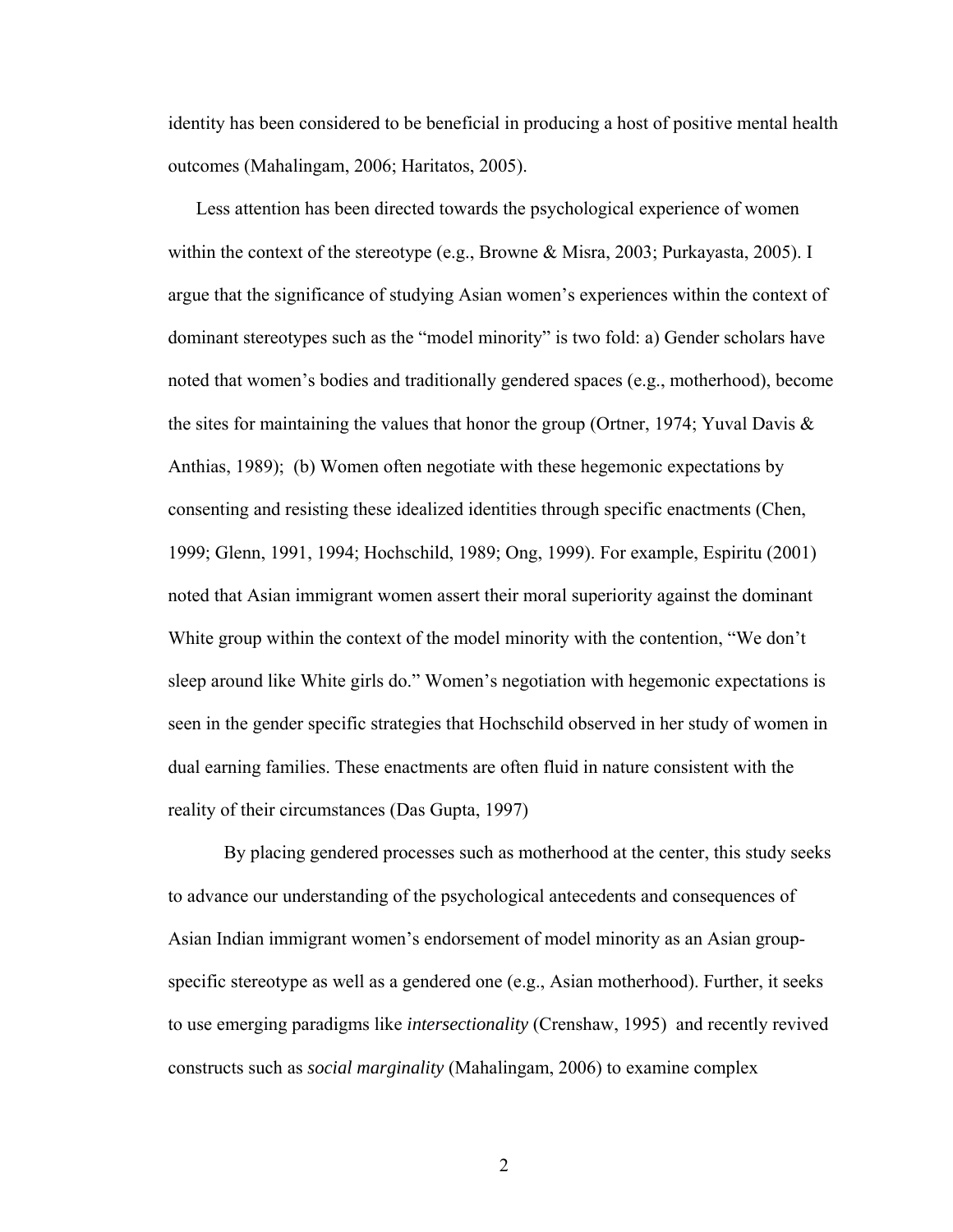consequences of endorsing the model minority group stereotype (e.g., "Asians are model minorities") in various domains of immigrant women's lives (e.g., "Asian women are more career oriented than White women") and their motherhood practices.

I advance the following model: Social marginality contributes to idealization of ethnic identities (Mahalingam, 2006). Gender is a major site for constructing such idealized identities (Espin, 2006; Haritatos, 2005; Pesar, 1999). Such idealizations can be domain-specific (family and career). Asian Indian immigrant women who are working need to negotiate the conflicting demands of these ideals. Internalizing these ideals has positive and negative consequences. Social support and perception of flexibility impacts how women successfully cope with the pressures of the idealized identities.

The rest of the dissertation is organized as follows: I begin by reviewing the historical perspectives on Asian immigration to the United States, highlighting the Asian Indian women's position within the professional labor hierarchy and why they present a unique perspective for the study of gendered processes within the context of the model minority. Next, I review key tenets of the intersectionality perspective and social marginality as relevant constructs to situate the gendered nature of the immigration experience. Following this section, I review the research on the idealized beliefs about gender and culture-specific practices in two domains for Asian women and specifically Asian Indian women: Motherhood and Careers. Then I present an integrated theoretical model, research questions, method and measures, after reviewing the research on individual differences in active coping and social support that are relevant in understanding mental health within the context of immigration for Asian Indian women in my study.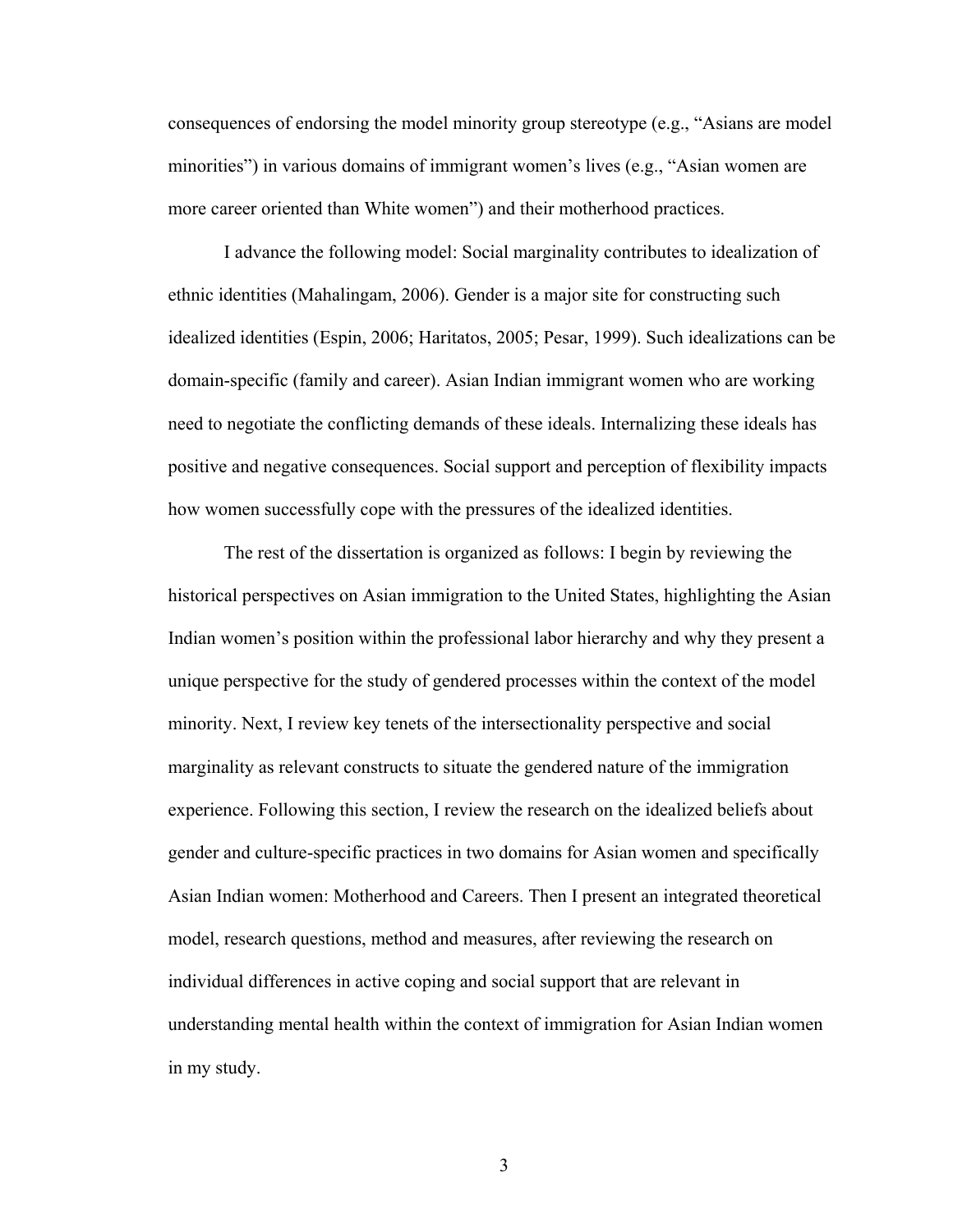#### *Historical Perspectives on Asian Immigration*

The earliest Asian immigrants to the United States were from the Philippines, and were dropped off the Louisiana coast in the sixteenth century. Large numbers of Asian immigrants to the United States began to arrive in the middle of the nineteenth century. While Europeans were arriving on the East coast, a great number of Asians, especially from China, were arriving on the West Coast as poor laborers and farm workers. Ethnic antagonism towards these groups culminated in the Chinese Exclusion Act of 1882, which was eventually repealed in 1943. During the years of the Act, the Japanese replaced the Chinese as a major source of cheap labor but when the Japanese Gentleman's Agreement was signed in 1908, it limited Japanese entry to non laborers (Hirschman & Wong, 1986; Massey, 1995)

Asian Indians began immigrating to the United States at the beginning of the nineteenth century. A large percentage of them hailed from the Northwestern region in India, Punjab, with the majority immigrating as agricultural laborers. Gonzales (1986) noted that the similarities in agricultural and ecological conditions between Punjab and California added to the comfort of the new immigrants, and enabled them to adapt easily to their new environment. It has also been noted that they worked together in close knit communities sharing land as co-operatives even as a climate of racism and ill feelings prevailed outside their ethnic group (Gonzales, 1986). Soon, new legislation was passed that impeded their progress. The Alien land law of 1913 prohibited Aliens' ownership and leasing of land in California. The Immigration Act of 1917 further barred Asian immigrants and Indians even from leasing land (Gonzales, 1986). The Sikh groups actively sought to resist these infringements in a number of ways. One of the steps they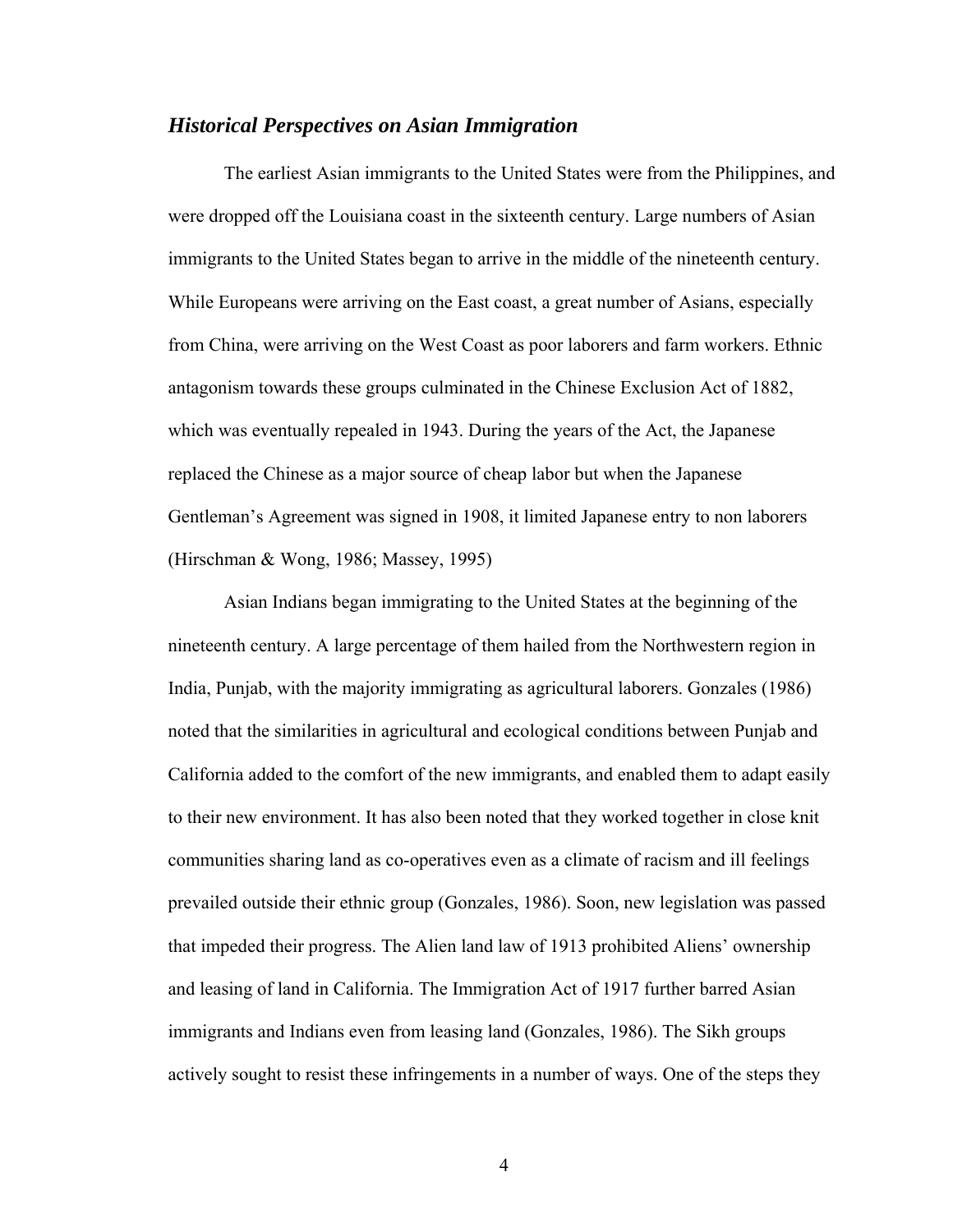took was to form the politically active *Gadar* party, which also supported the fight against the British in India (Mahalingam, Philip, & Balan, 2006). The fight by Asian Indians for citizenship in the United States is highlighted by the case of Bhagat Singh Thind who claimed that Asian Indians were similar to Caucasians and must be granted citizenship. The case was quashed by the Supreme Court in 1923. These events marked the decline of Asian Indian immigration to the United States until 1965 (Mahalingam, Philip, & Balan, 2006).

With the passing of immigration legislation in 1965 that permitted the entry of professional immigrants, a new surge of Asian Indian professionals began (Wong, 1986). The impetus for professional labor entry has lead to the operation of selection processes where by the highest educated in India arrived as immigrants (Hirschman & Wong, 1988). This has been cited as one of the reasons for the high academic achievement among Asians (e.g., Hirschman & Wong, 1988). This high achievement has been exemplified in the stereotype of the "model minority."

Recently scholars have questioned the validity of this stereotype, noting that Asians have poorer occupational outcomes despite having a higher level of educational attainment (Browne & Misra, 2003; Fernandez, 1998; Woo, 1985; Stone, Purkayastha & Berdahl, 2006). Often this has been attributed to either the discounting of educational experiences (as those were obtained in a different country) or to the racism and discrimination in the workplace (Browne & Misra, 2003; Esses, Dietz & Bharadwaj, 2006; Fernandez, 1998). While these disadvantages are particularly prevalent for Asian professionals in general, a few studies have noted that these disadvantages may be more pronounced for professional Asian immigrant women (Browne & Misra, 2003; De,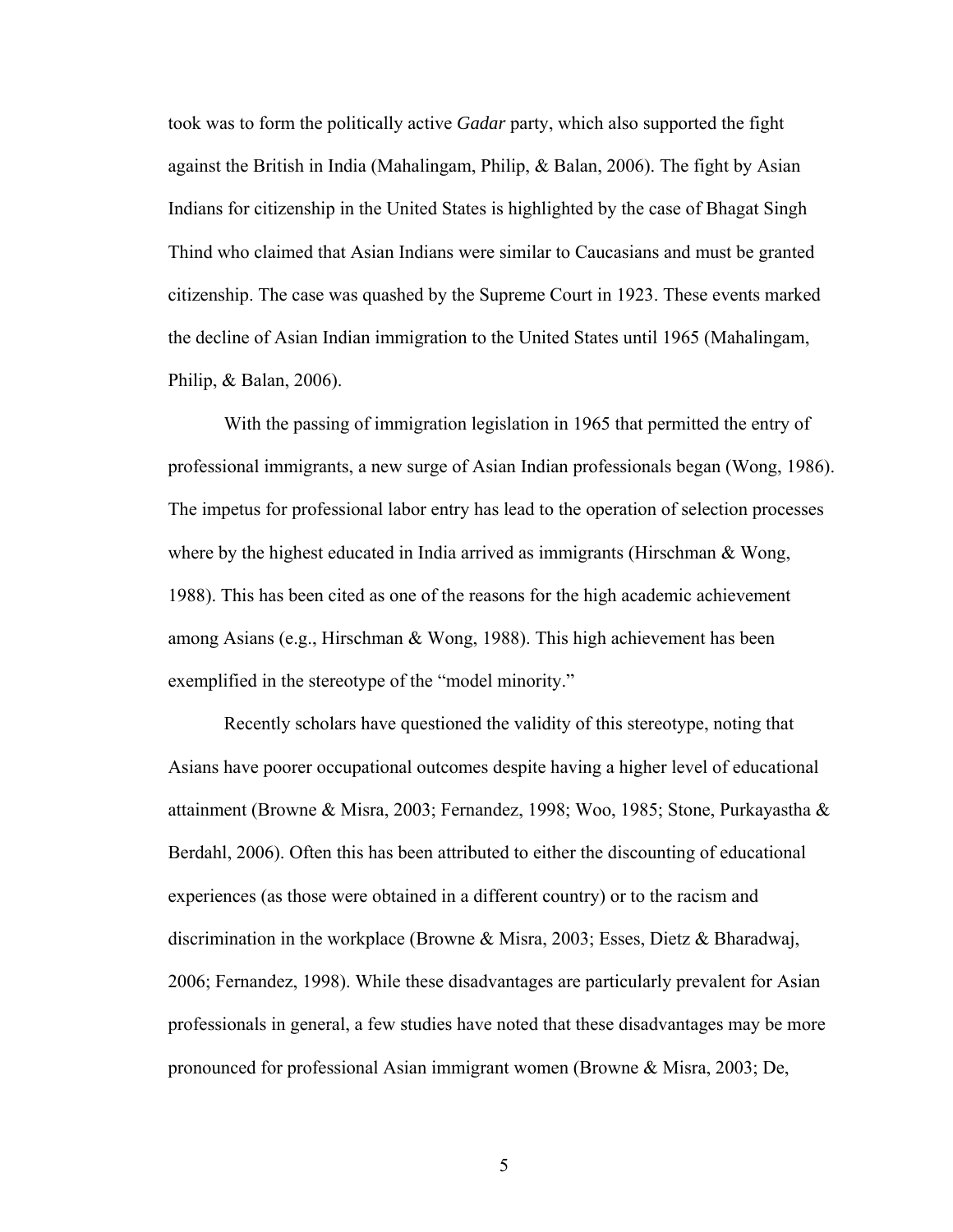2001;.Fernandez, 1988). Additionally, while Asian immigrant women are likely to be highly educated and possess high levels of income, the group has performed poorly on measures of health outcomes. One study found that among first generation Asian Indian women, there was a high incidence of preterm and low birth weight babies and higher rates of fetal mortality than in other groups (Gould, Madan, Qin, & Chavez, 2003). Further, the group has also experienced high rates of domestic violence and marital issues (Abraham, 2006). These contrasting findings suggest that on many different outcomes, Asian immigrants have been facing a paradoxical situation, where circumstances appeared favorable in producing positive psychological and health outcomes, yet the outcomes have been negative.

Except for the few studies that have documented the paradoxical situation created by high income and education for Asian immigrant women in the United States, research on Asian immigrants has generally couched skilled immigrant women's experiences within the experiences of skilled men and occasionally with unskilled women (Kofman, 2000; Raghuram, 2004; Raghuram & Kofman, 2004). There have been an increasing number of studies of Asian women who immigrate primarily to handle the burden of care work as nannies and domestics (Ehrenreich, 2002; Ehrenreich & Hochschild, 2003; Parrenas, 2000). Overall, these studies have advanced scholarship on how Asian women are taking over the burden of care from their more affluent counterparts in the west (Mohanty, 1988; Parrenas, 2000; Raghuram & Kofman, 2004), an important theme in Asian immigration. Yet little is known either about the psychological experiences of skilled Asian professional immigrant women or about how these women navigate the demands of their career and family identities, their work experiences and their enactment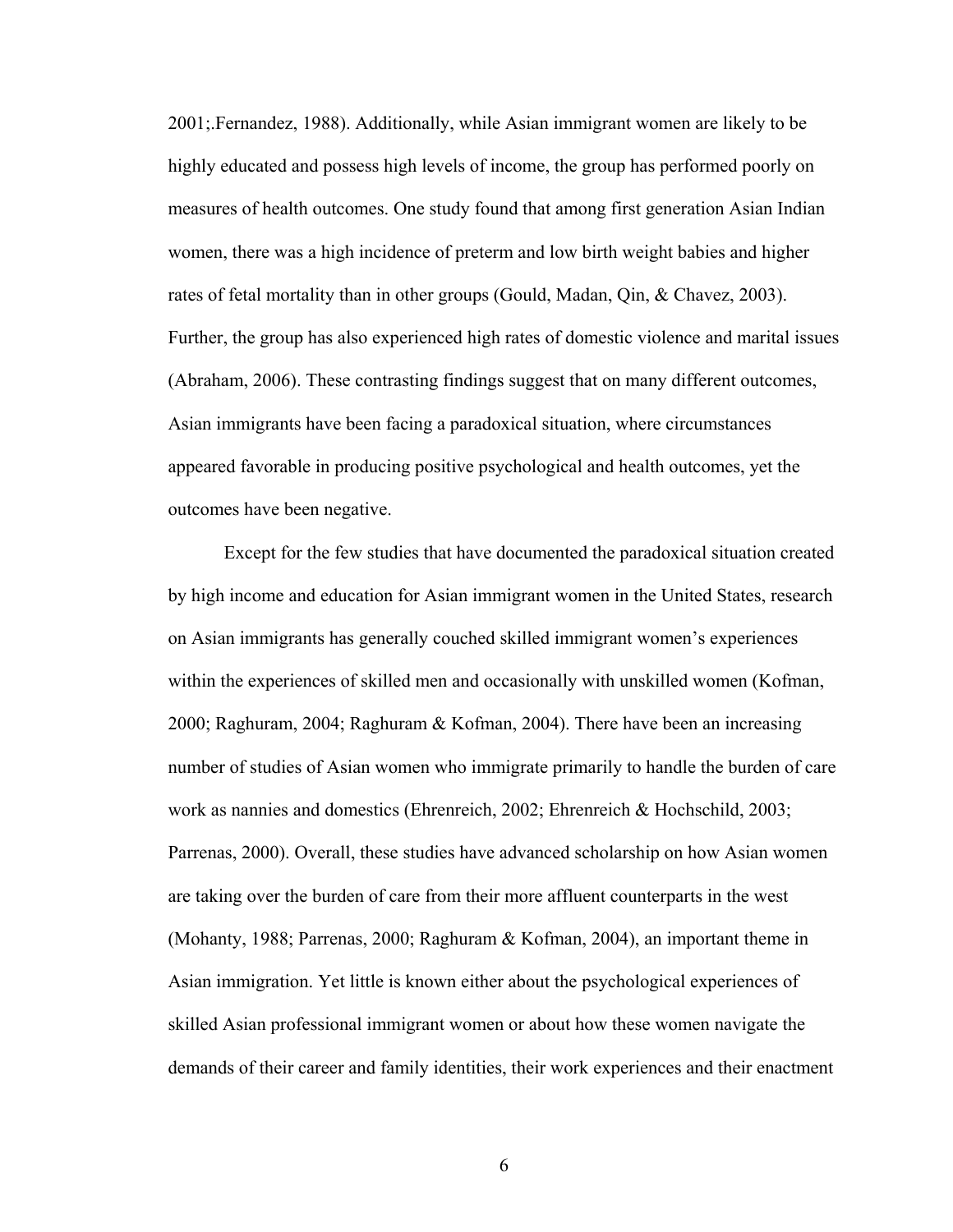of their identities (Raghuram & Kofman, 2004). Further, studies have also not addressed how these identities and practices are related to Asian Indian women's experience of mental health.

Among Asian immigrants, Filipina women and Asian Indian women are likely to have the highest labor force participation rates (as high as 72.3%, Seth, 1995). Further, among all Asian ethnic groups, a greater proportion of Asian Indian women are likely to be engaged in professional or managerial capacities (Zhou, 2002). English language fluency, general valuing of their own professional skills, and ability to contribute to the household income have been cited as major factors that impel Asian Indian women's labor force participation (De, 2002). Further, women in the community are known to invest heavily in child rearing practices through participation and leadership in religious and community based organizations (Kurien, 1999). Additionally, with high incidence of marital violence but the lowest rates of divorce in the Asian community (Abraham, 2006, Seth, 1995), the group presents an interesting set of circumstances for studying the psychological contours of "becoming model minorities." Because they are the largest group of professional migrants in the Asian community, a study of Asian Indian skilled women's experiences with family and workplace would open doors towards a better understanding of skilled Asian immigrant's experiences in general.

# *Gender, Intersectionality, Social Marginality and Asian women's Experiences*

Gender scholars have emphasized the different ways in which gendered processes are socially constructed. In the realm of family processes, Collins (1994) noted that the dominant motherhood ideology is not applicable to the lived realities of the women of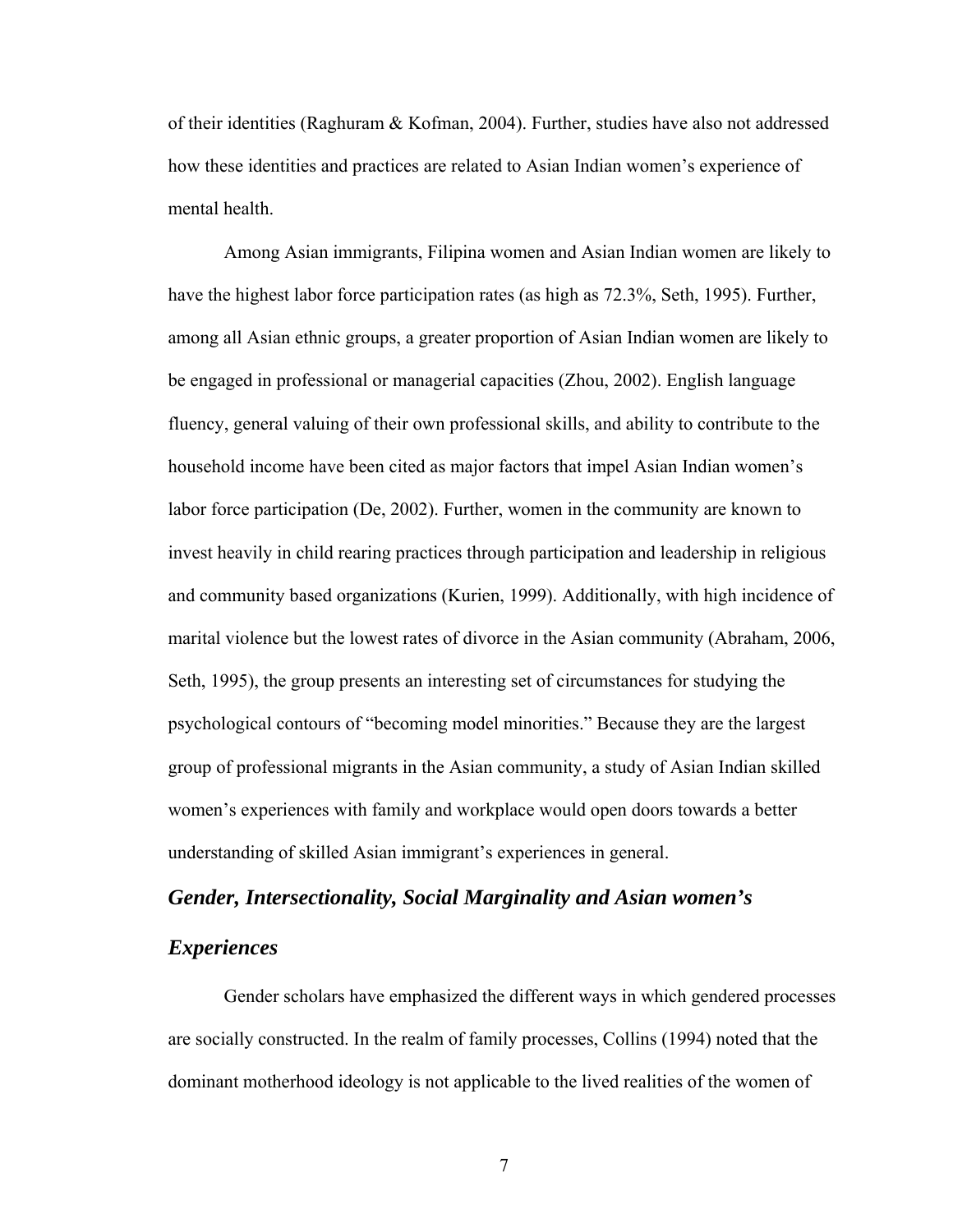color who are mothers and engaged in multiple jobs. While the dominant ideology involving continuous engagement with children may be relevant to White women who are from upper socioeconomic classes and whose primary responsibility is caring, it is not relevant to women who are required to perform both caring and providing roles.

Glenn (1991, 1994) noted the unique tensions embodied within the immigrant context for Asian women who are mothers and are employed. A dominant stereotype of Asian women has been that they are more family oriented than White women (e.g., Nee & Wong, 1985), and cultural characteristics of immigrant Asian groups have been overemphasized. Rather than essentializing the cultural characteristics of groups (e.g., Chinese are more family oriented), she emphasized that Chinese family practices were responses to the challenges posed by the immigration context and an expression of women's agency (Glenn, 1983). Other scholars have documented alternative structural and emotional motherhood arrangements for Asian immigrant women. Moon (2003) has documented public or shared motherhood in many Asian immigrant communities. Latina women and Dominican women who travel to the United States for work engage in "transnational motherhood," a set of practices according to which mothers leave their children behind in their host countries in order to provide for them by working in low paid occupations abroad (Hondagneu-Sotelo, 1999, Hondagneu-Sotelo & Avila, 1997; Pessar, 1999).

Thus, women experience gender in a plethora of ways and negotiate agency within the pressures of their contexts (Glenn 1991, 1994; Raghuram & Kofman, 2002). For example, low income African American women use social networks to work around the pressures of dealing with their circumstances (Taylor, Chatters, Tucker & Lewis,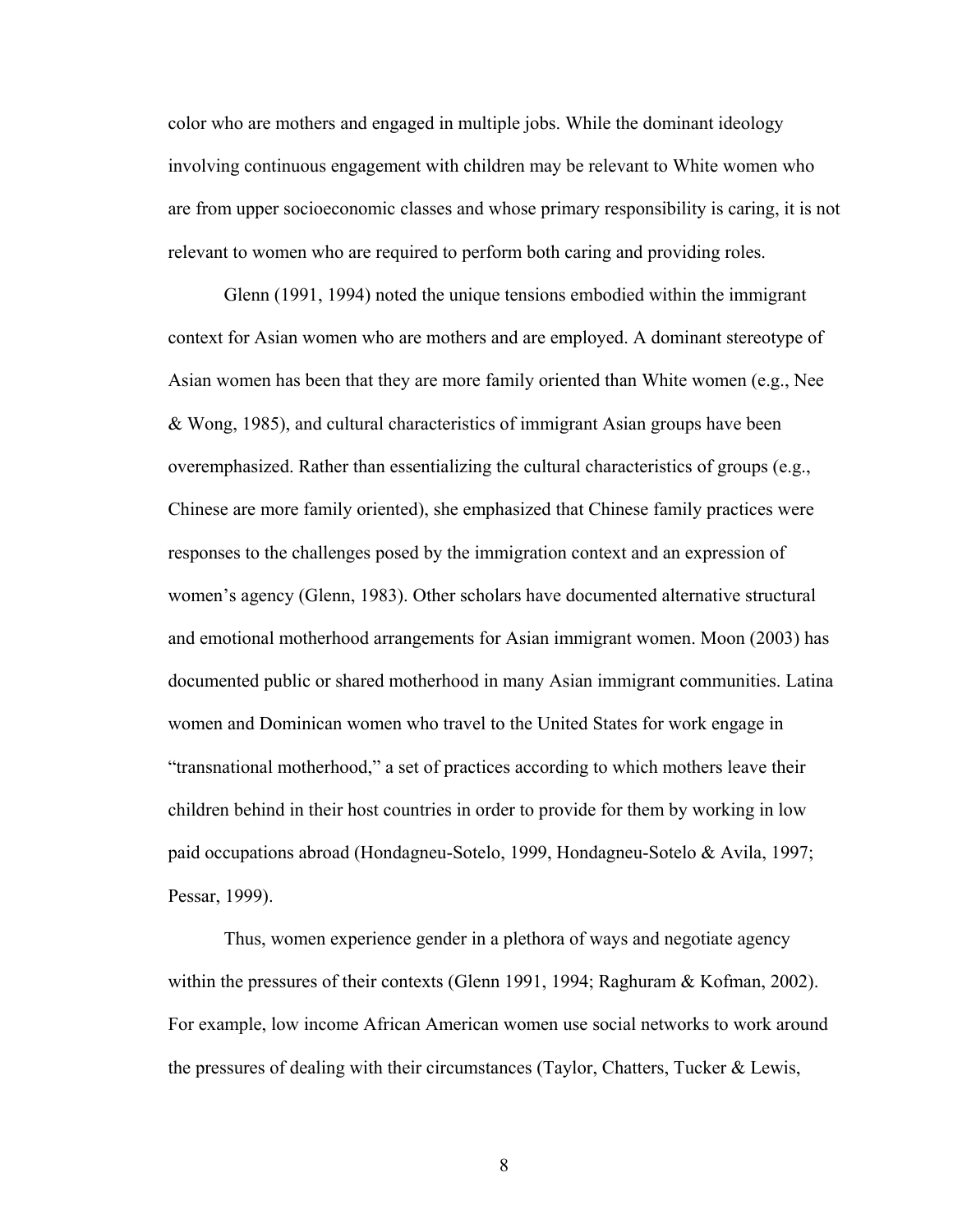1990; Blum & Duessen, 1996). Pedi-focal family systems are child centered family systems rather than systems organized around the spouses conjugal relations and are created and maintained by many low income African American women (Crosbie-Burnett & Lewis, 1993).

Expressing agency within a patriarchal structure may have complex consequences for women (Mullings & Wali, 2000). Based on a community study, Mullings & Wali (2000) noted that several women in their study had internalized the "strong Black woman" ideal and worked hard to excel in various domains of their familial and professional lives adding enormous stress to their lives which Mullings and Wali (2000) called *Sojourner Syndrome*. Bell & Mattis (2000) also found that African American women who have internalized the strong woman ideal did not seek help when they were in an abusive relationship. Further, they noted that popular culture played an important role in perpetuating the strong woman ideal. Belle (1982) found that African American women from lower socio economic classes built extended social networks to cope with the stressors of parenting and work. These networks supported women in times of need. Yet these very networks were sources of stress as the women bore the emotional burden of being a source of support for other people in the network. On the one hand, the women negotiate and develop unique identities and practices, but internalization of identities and enactment of practices can have complex mental health consequences. They can be sources of higher wellbeing as well as increase life stress.

Intersectionality presents a useful paradigm for understanding the unique embodiments and complex life and health outcomes for women in various groups (Cole & Zucker, 2007; Haritatos, 2005; Mahalingam, 2006; Mahalingam, Balan, & Haritatos,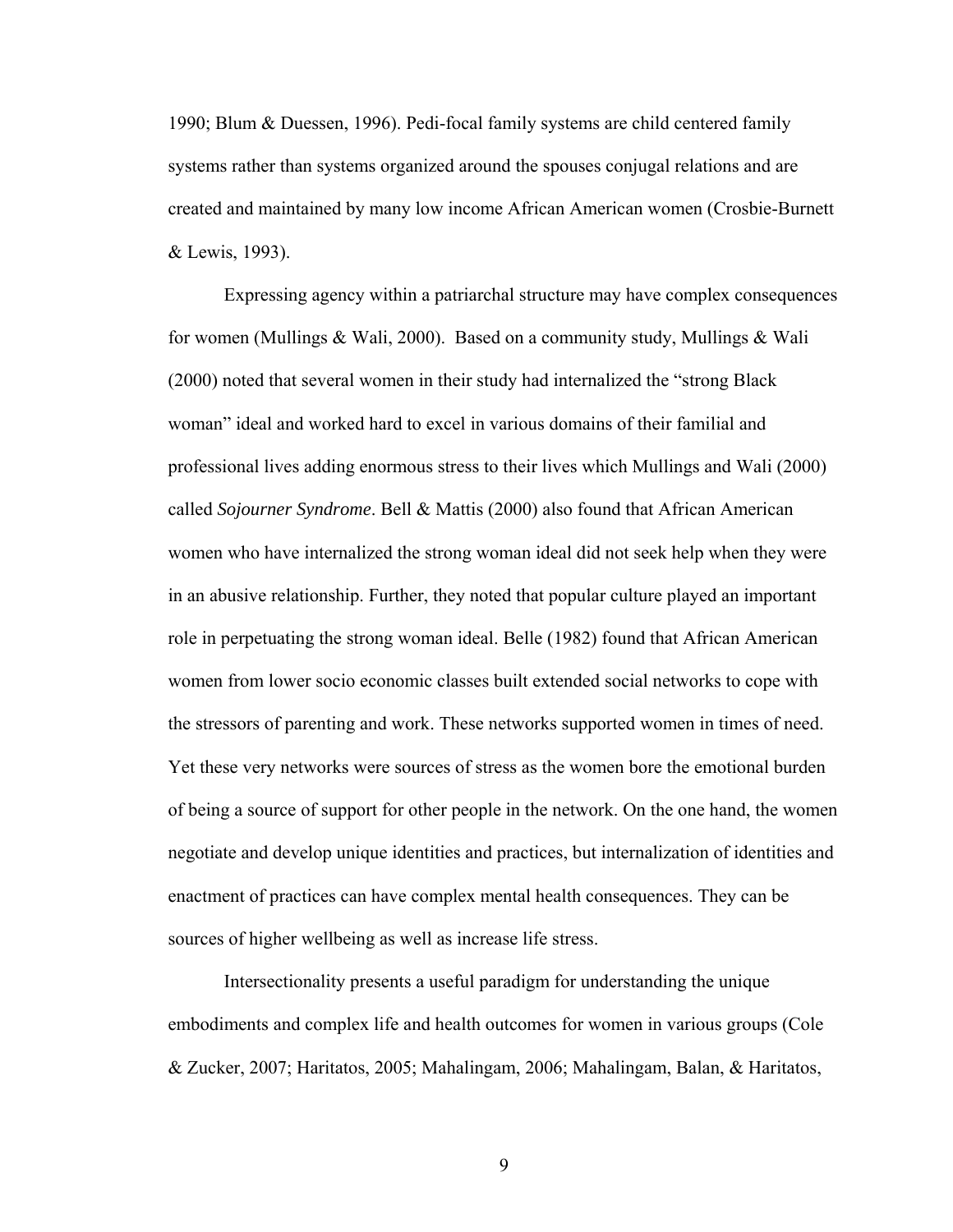under review; Pessar, 1999; Stewart & McDermott, 2004). Crenshaw (1995) noted that multiple and intersecting social identities emanating from multiple social contexts can impact the lives of those who populate those ascribed categories. In order to understand how complex tensions and practices are negotiated within groups, and to understand how the context is related to individual outcomes, each theoretically meaningful intersection needs to be studied. Stewart and McDermott (2004) outlined three major tenets of the intersectionality perspective, including: (a) the heterogeneity of social groups; (b) people's locations within social structures that encompass power relations; (c) the unique, non-additive effects of identifying with more than one social group;

Cole & Zucker (2007) have argued that research on intersectionality needs to go beyond comparing various possible combinations of groups. Instead, the empirical research on intersectionality should focus on how various intersections of social identities influence how we make sense of our various life experiences. Such analysis often provides unexpected yet valuable insights about the influence of intersecting identities on how women interpret and enact their gendered experience. Using the experiences of Black women in the United States, Cole & Zucker (2007) have shown that historical marginalization and racialization of African American women has denied them the agency to celebrate their feminine and desirable gendered identities.

Thus historic, social and power characteristics of context appear to have produced unique circumstances for the manifestations of psychological constructs in individuals. Rather than viewing these contexts as independent of each other, each unique intersection produces non-additive meanings and enactments for individuals residing in them.

Power differentials in the hierarchical ordering of groups have produced unique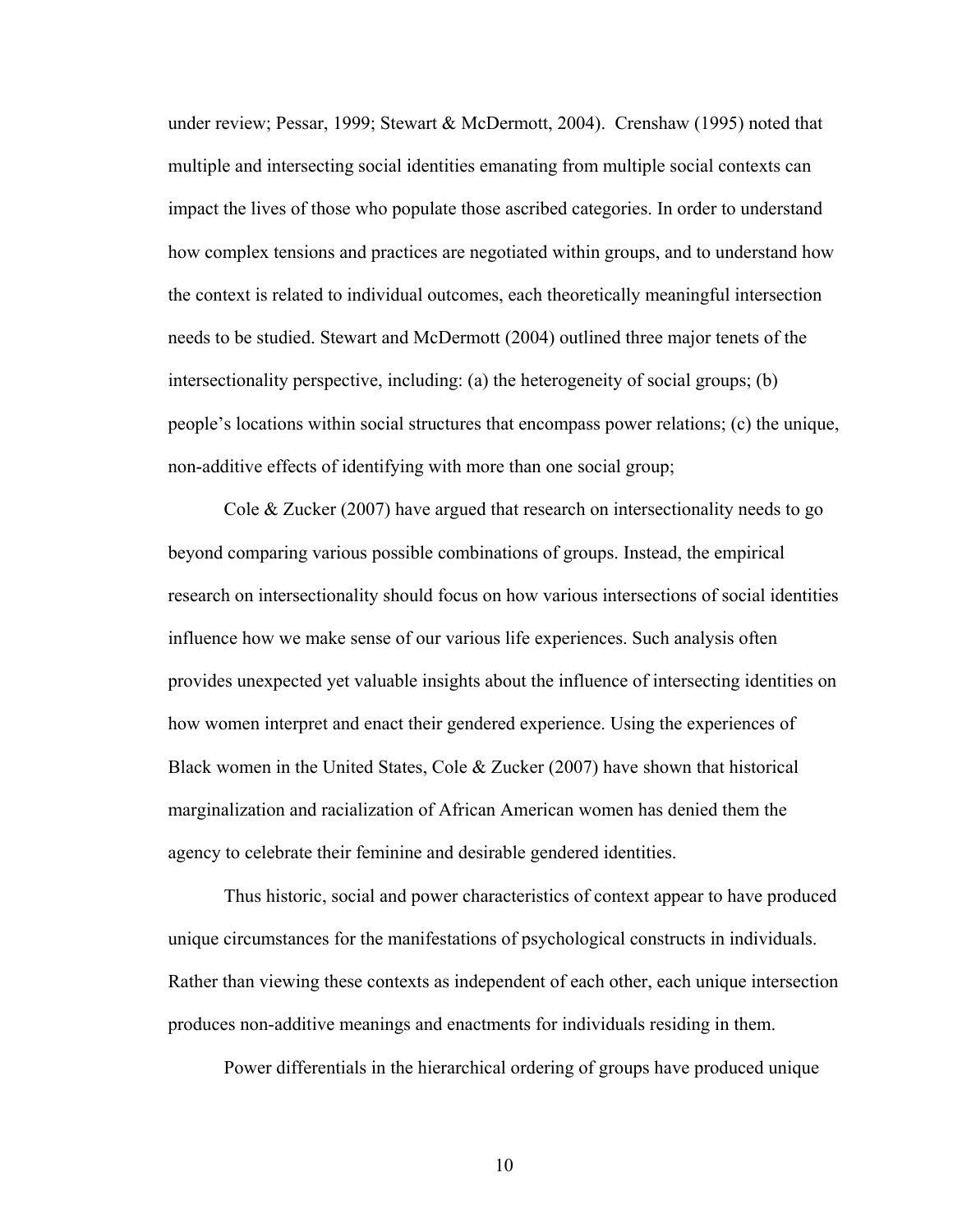pressures on members of marginalized communities. The embodiments of the social contexts as seen in one's social location and the power differentials created appear to be vital in understanding outcomes for individuals residing at the intersections of multiple social contexts. Marginality is experienced as a consequence of one's social location and could be helpful in understanding the psychological experience of Asian immigrants within the intersectionality paradigm

One of the earliest references to marginality can be found in Robert Park's (1928) influential work, *Human Migration and the Marginal Man*. Park, defines marginal as a personality type:

When however, the walls of the medieval ghetto were torn down and the Jew was permitted to participate in the cultural life of the peoples among whom he lived, there appeared a new type of personality, namely a cultural hybrid, a man living and sharing intimately in the cultural life and tradition of two distinct peoples, never quite willing to break, even if he were permitted to do so, with his past and his traditions, and not quite accepted, because of racial prejudice, in the new society in which he now sought to find a place. (p. 891).

Although Park introduced the term marginal, he never fully developed it as a measurable construct to describe the psychological experience of individuals. Later, Stonequist (1935) developed the idea by specifying the negative psychological consequences of being the marginal man. Stonequist specified the relative power differentials between groups and how these differentials impacted individual choices. Further, he delineated the various stages in the development of the marginal man. However, even at this time no acceptable description of marginality as a relevant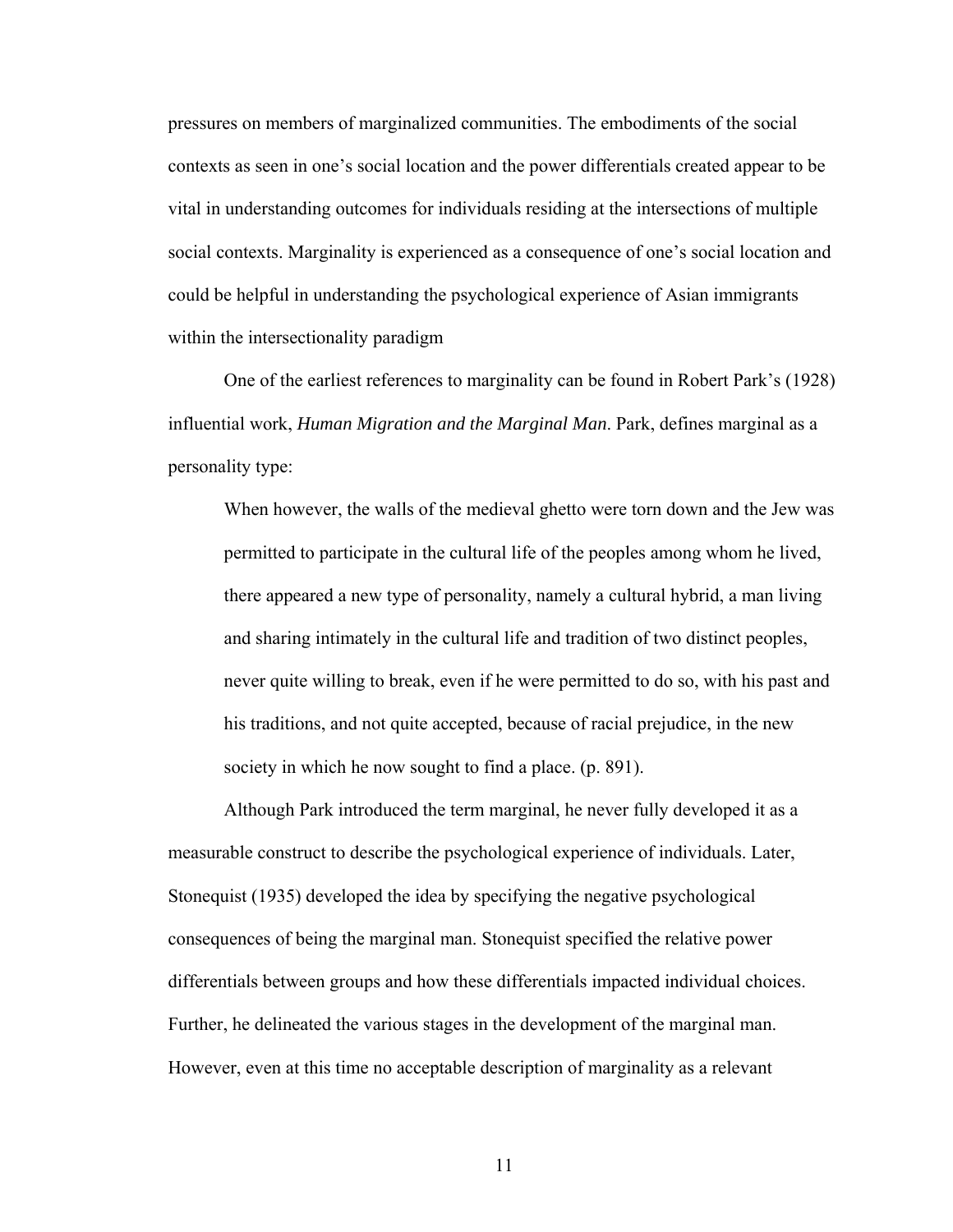measurable psychological construct has emerged.

An important issue in defining the marginality construct has been the distinction between the macro-level contextual factors that produced marginality and the micro-level individual characteristics that were the outcomes (Dickie-Clark, 1966). While researchers had specified the psychological outcomes of being marginal, little work existed around defining what circumstances produced marginality and further how these circumstances were related to individual experiences. Thus empirical research on marginality did not find the common denominator specified by Park and Stonequist completely valid in their studies and did not find consistent support for the existence of the construct (e.g., Golvensky, 1952).

Kerchoff and McCormick (1955) identified four different characteristics of the marginal situation which helped to refine the construct of marginality: (a) the individual's marginal status; (b) the individual's attitude towards one's own marginal group; (c) the more or less permeable barrier between the marginal and non-marginal groups; (d) the marginal responses of the group members to the marginal situation that is produced; Antonovsky (1956) further refined the construct by noting that clear and irreconcilable differences might exist between the social groups. In particular he emphasized that members of the marginal group are pulled by the greater rewards from membership in the dominant group. This probably was an early allusion to the need for non-dominant group members to acculturate with the dominant group.

Based on these newly elaborated theoretical foundations, research on marginality progressed in a myriad of directions. Some researchers noted that there may be different forms of marginality. One such distinction was made by Gist (1960) who noted that the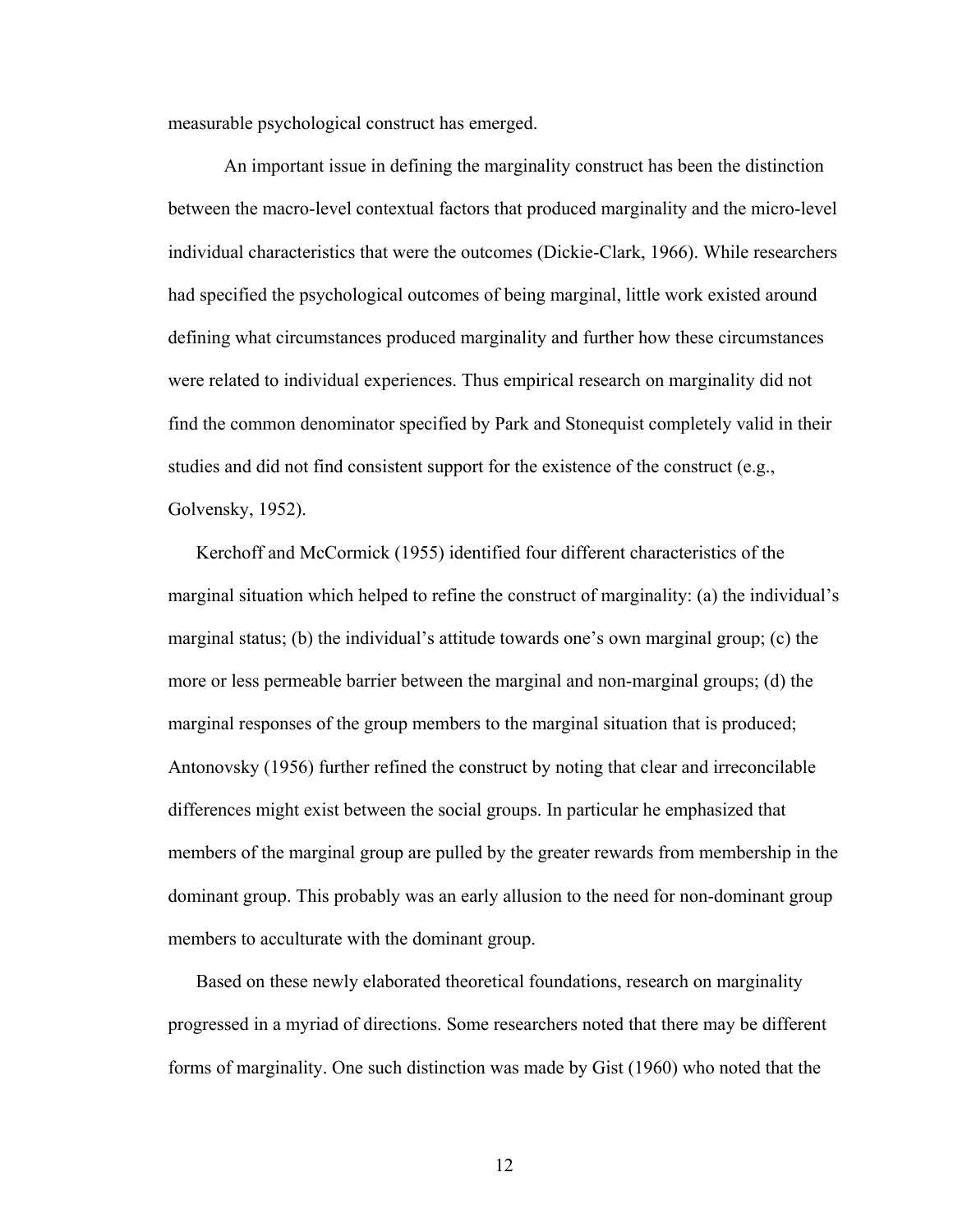English speaking Anglo-Indian community in India could be considered to be *culturally* marginal as they were torn between the British colonialists and native Indians in the Indian sub-continent, who considered them to be outsiders. This community maintained its unique position within the cultural fabric of India, yet integrated with the mainstream in certain spheres.

Mann (1958) developed a marginality measure to examine the outcomes produced by the marginal situation. The construct of marginality began to be applied in other domains such as the experiences at the workplace. In the workplace, the construct was thought to be useful in understanding the experiences of employees in integrative positions or one which required working across multiple units. New measures were developed and used in these studies (Pruden & Stark, 1971; Ziller, Stark, & Pruden, 1969).

Recently, Del Pillar and Udasco (2004) reviewed the construct of marginality and questioned the validity of the construct citing the inconsistency in the psychological outcomes related to social marginality in previous studies. Despite this criticism that the construct may lack validity, other researchers have established that the construct is useful. (e.g., Kim, Gonzales, Stroh, & Wang, 2006).

Marginality has also been a key construct in acculturation typologies (e.g. Berry, 1995). However, such classifications have met with criticism for placing individuals along dimensions and for rejecting the dominant group (see Rudmin, 2003 for a critical review). Cuellar, Arnold and Maldonado (1995) revised the original Acculturation Rating Scale for Mexican Americans to incorporate many of the criticisms leveled against the original scale which sought to classify people into various categories.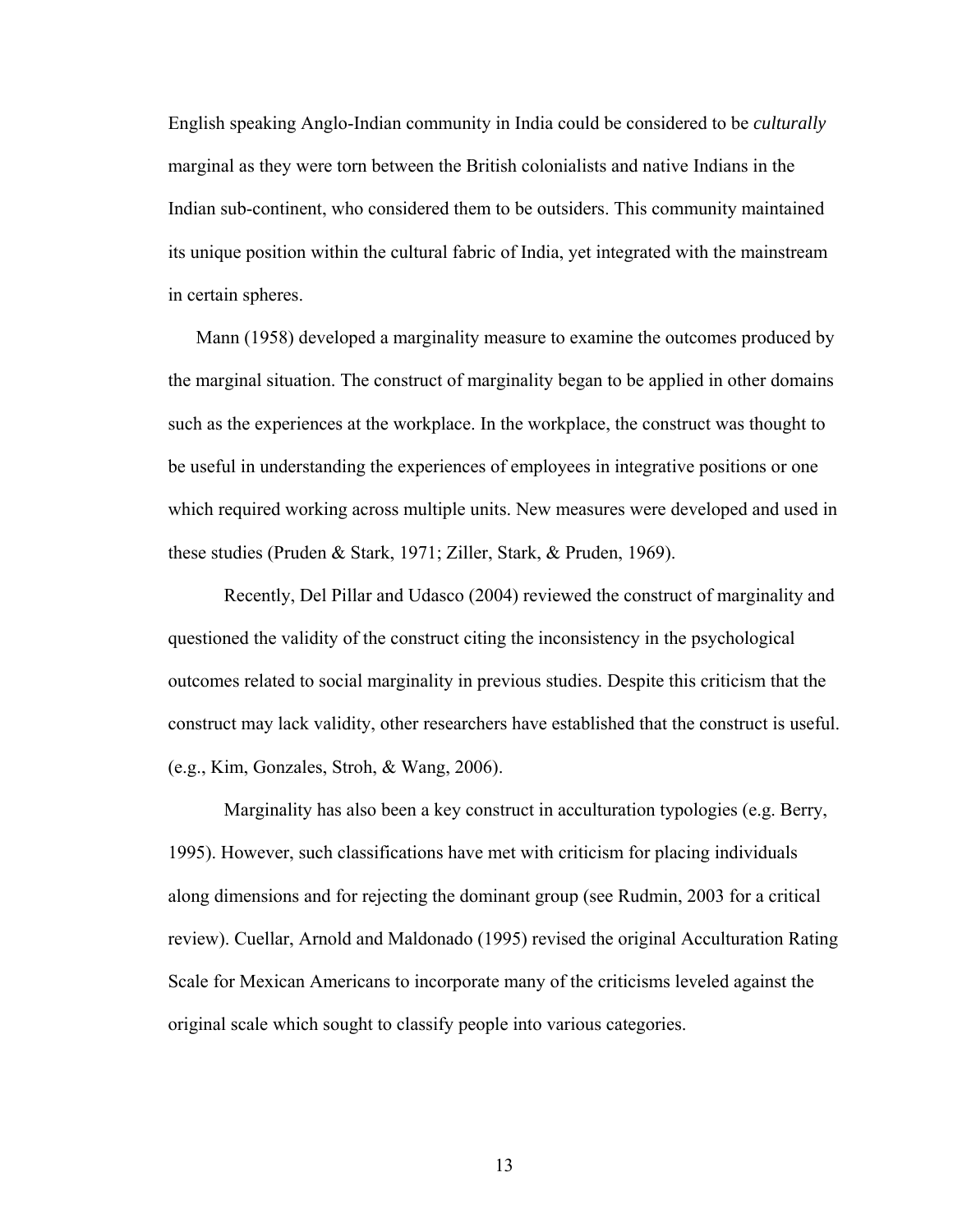Using this scale among Asian Americans, Kim, Gonzales, Stroh, & Wang (2006) found evidence of negative mental health outcomes for Asian Americans that were related to their perceptions of marginality. They also pointed out that there may be differences in the nature of marginality depending upon who was used as a reference group: *Asian* marginality, *Asian-American* marginality and *Anglo* marginality. In addition, they observed that these marginalities resulted in different psychological outcomes and there were differences by generational status. In particular, *Anglo* and *Asian-American* marginality predicted negative mental health outcomes for first generation parents, while *Asian* and *Asian-American* marginality predicted negative mental health outcomes for second generation children.

This recent study highlighted the role of Anglo marginality involving rejection of dominant white Americans attitudes for first generation Asian Americans in the United States. The study also highlighted the perception of potential permeability, a point enunciated by Kerchoff & McCormick (1955) and Antonvsky (1956), through acceptance or rejection of dominant group attitudes,.

For Asian Indians, the permeability test was seen in Baghat Singh Thind's claim to be white (Mahalingam, Philip, & Balan, 2006). Permeability is also impacted by perception of rejection by dominant group. This could accentuate perceptions of marginality. Studies examining perceptions of discrimination have alluded to a variety of negative psychological outcomes as a result of this experience (Szalacha, Erkut, Coll, Alarcon, Fields, Ceder, 2003). Harrell (2000) reviewed the multiple ways in which racism can impact the well-being of marginalized groups: *interpersonal level*, through direct person-to-person interactions; *collective level*, seen in the disparities through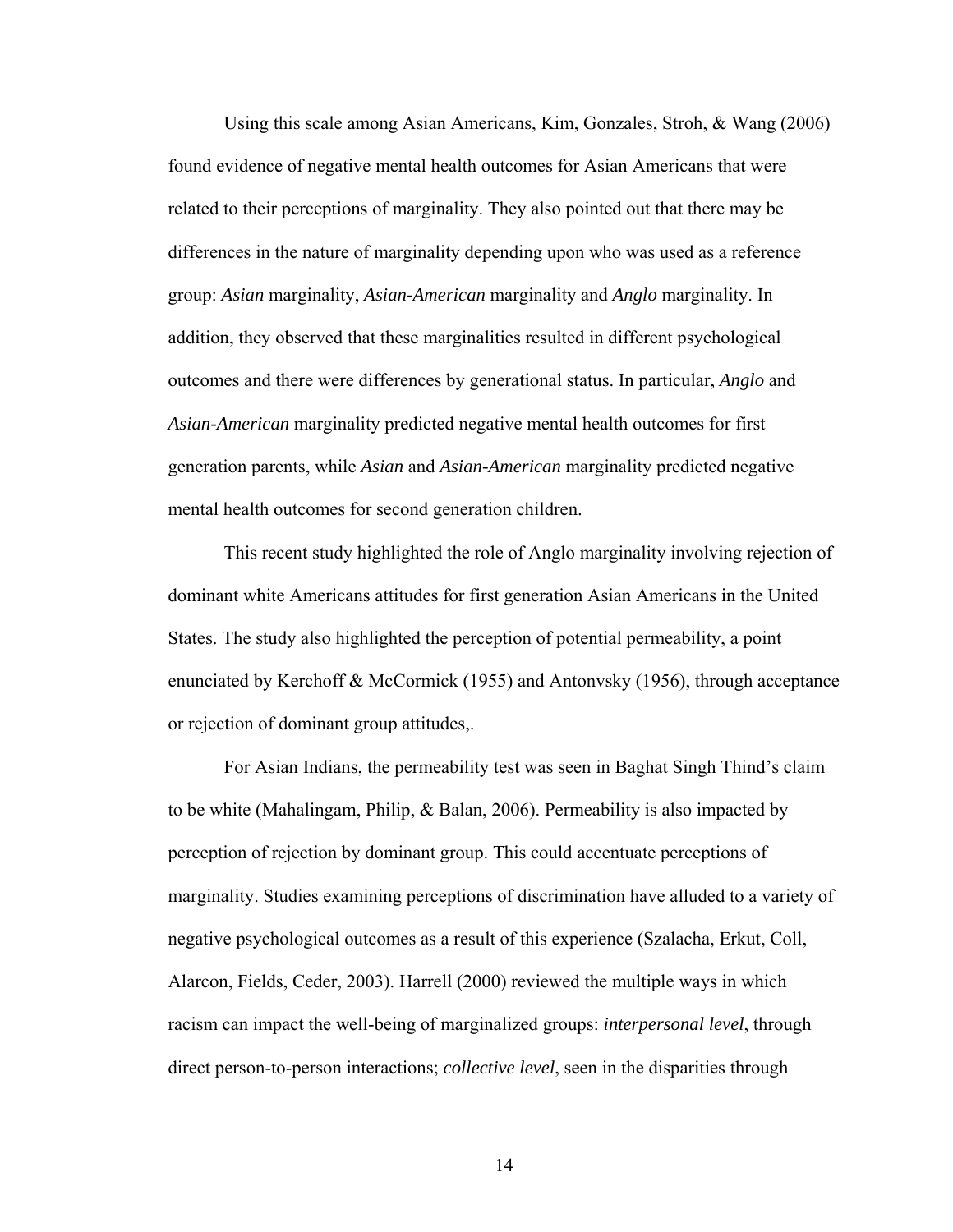functioning of large groups of people; *cultural-symbolic context*, in the images of groups, and in the *socio-political context* through public debates and discussions. She observed that the plethora of experiences in these multiple spheres can enhance stress for people of color and must be accounted.

Yet, scholars like Espiritu (1997) have pointed out that Asian American experiences are often fitted within the categories of Black and White. Espiritu (1997) highlighted that Asian American experiences are considered neither black nor white. The earlier experiences of Bhagat Singh Thind documents this dilemma. Asian Indians have continued to be racialized and treated as perpetual foreigners.

Harrell (2000) pointed out that racism experiences can be viewed as an antecedent to ethnic identity beliefs. The model minority stereotype itself can be viewed as one such belief about one's ethnic group that involves attaining the highest levels of success as exemplified in this goal (Haritatos, 2005; Mahalingam, 2006, Mahalingam, Philip, & Balan, 2006,). The positive stereotypes associated with the model minority can involve familial and professional domains for women. Haritatos (2006) documented this stereotype at two levels for Asian Indian and Chinese men and women in her study: family and career. The idealized identities were a source of pride and pressure for the women in her study whereas it was a source of pride alone for the women.

Perceived discrimination or perception of rejection by out group (Barry & Grillo, 2003; Finch, Bohdan & Vega 2000; Zhou & Xiong, 2005) could be an additional source of marginality. Asian Indian immigrant women are vulnerable to experiencing unique health and occupational outcomes at the intersections of gender, class and race. In summary, studying social marginality as a construct within the intersectionality paradigm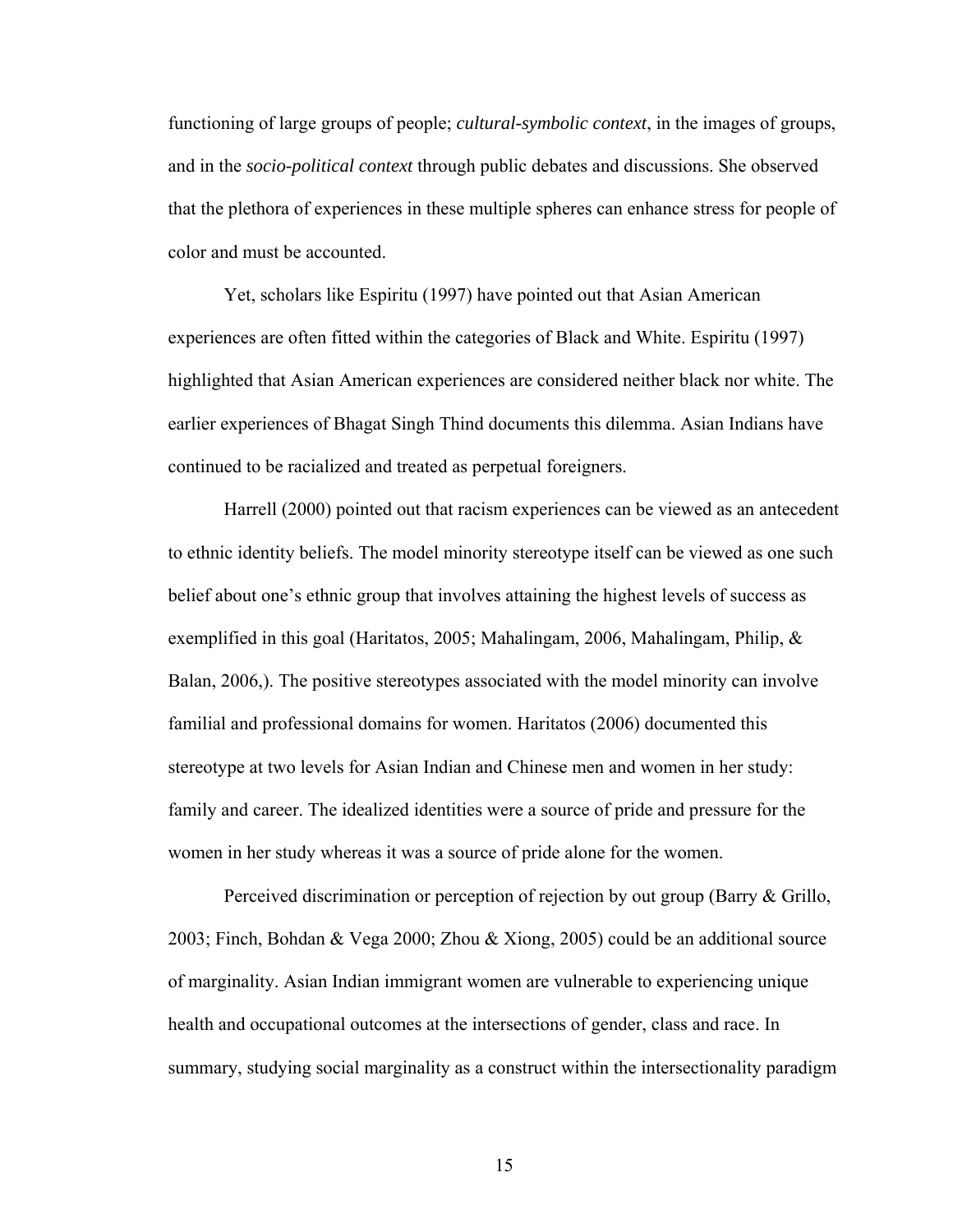is important and useful for understanding the unique embodiments of context, the enactments within the context and outcomes experienced by Asian Indian women. Social marginality may be evident in the rejection of the dominant group attitudes, and in the perception of discrimination or perception of rejection.

An additional important issue using intersectionality perspective for the study of marginality pertains to methodological considerations. Methodologically, quantitative approaches alone may not completely capture the nuanced embodiments of multiple and intersecting social locations for individuals. Cole & Zucker (2007) have argued that research on intersectionality perspective needs to go beyond comparing various possible combinations of groups where social categories are treated as mutually exclusive blocking variables. Instead, the empirical research on intersectionality should focus on how various intersections of social identities influence how we make sense of our various life experiences. Such analysis often provides unexpected yet valuable insights into the influence of intersecting identities on how women interpret and enact their gendered experience. Inman, Howard, & Beaumont (2007) showed that Asian Indian women selectively appropriated ethnic identities. Londhe (2006) demonstrated that Asian Indian mothers endorsed hybrid practices in child rearing. These nuances in meanings and enactment embodied by the women's intersecting race, class and gender context would be obliterated within quantitative studies. In addition, quantitative approaches may not be adequate in capturing the social construction of mothering and careers for Asian Indian immigrant women. A mixed methods approach is particularly relevant in understanding the nature and enactments of intersecting social identities such as gender, social and economic circumstances within immigration and race. These enactments could be a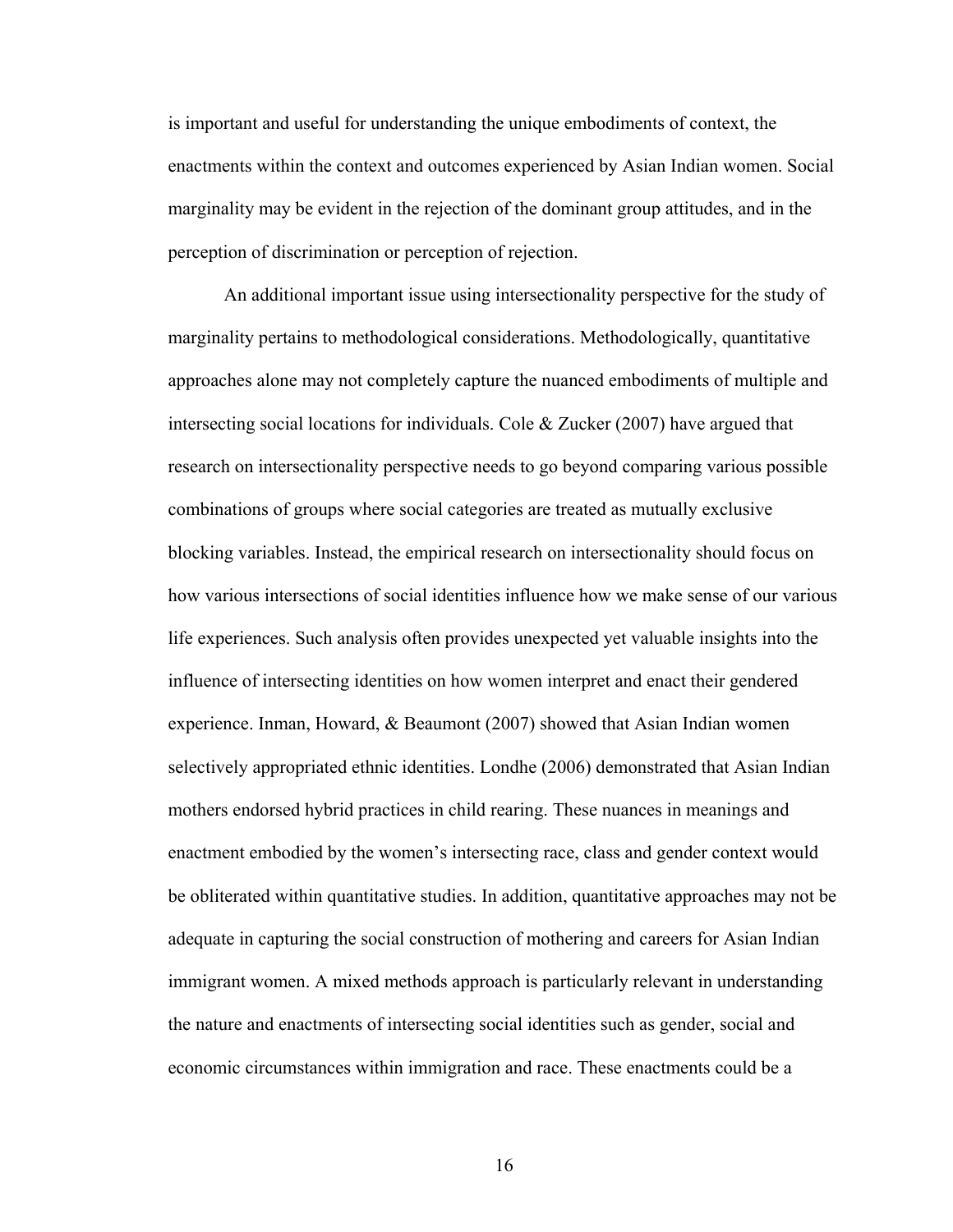source of agency (Glenn, 1991). A variable centered approach may be inadequate in capturing these nuances. Further, the negotiation of agency may be complex and dynamic reflecting the heterogeneity of individual women's circumstances.

# *Immigration, Gender, Families and Idealized Beliefs about Family and Motherhood*

Reviewing many studies that examined the intersecting social contexts of class, gender and race for immigrant women, Pessar (1999) noted that these intersecting contexts produced unique sets of enactments and embodiments for women residing within them. She critiqued traditional immigration scholarship for assuming that women in households were passive entities who adapted to the immigration context created by men's migration, and argued for the need to move beyond examining private and public spaces to study the complex tensions embodied in a multiplicity of domains. She noted the case of a Dominican woman who secretly longed for her migrant worker husband to be caught and deported at the border, so that he could go back to take care of her children.

Further, Pessar's review highlighted the unique and gendered processes that were obliterated by previous scholarship that focused exclusively on men. In a study of wives of Japanese academic migrants, Sakamoto (2006) noted that although many of her participants did not resent being labeled "housewives" within the Japanese cultural context, they also felt that such identities became a source of stigma within an academic community in the United States. One participant in Sakamoto's study pointed out that this unacceptable status was compelling motivation to acquire graduate education and pursue a career.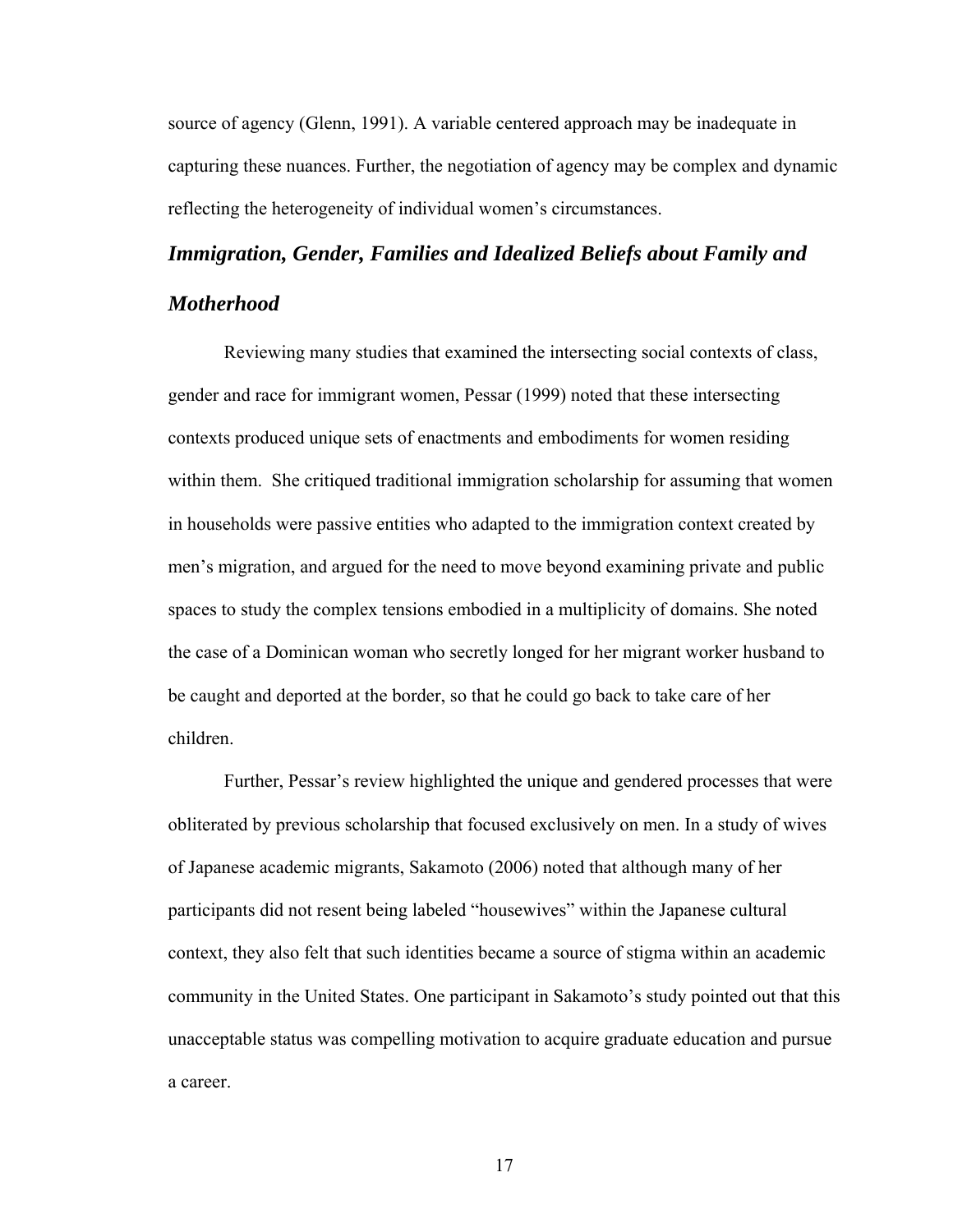Several researchers have observed the pervasive role of gender in creating and organizing family relationships (Dion & Dion, 2001; Sakamoto, 2006). Such cultural adaptation of families often involves task sharing and allocation, which is consistent with traditional gendered expectations. While couples' family adaptation began as a unit when they first arrived in the United States, this changed over time. Men seemed to turn increasingly to the work domain while women's experiences were less localized to any one domain (Sakamoto, 2006). Secondly, Dion (2006) noted that parents have unique gendered expectation and standards for their children. Parents expect to be closely involved with children's decisions in various spheres and girls have greater restrictions than boys (Zhou, 2006).

First generation Asian mothers face unique challenges in an immigration context that are gendered; women are believed to hold moral responsibility for transmission of cultural values. Londhe (2006) noted that Asian Indian immigrant mothers are torn between various child rearing practices. Sometimes, this involves maintaining dual sets of allegiances to different cultural practices. Tummala-Narra (2004) noted that women believed sleeping with the child was a necessary precursor to life long obedience, an important cultural value. They did not share this traditional sleeping arrangements with their child's pediatrician. Apparently, these women felt the responsibility to "recreate" their culture in their new "home" which became a source of stress for the women. Immigrant women worked within the family unit to identify a set of core practices that they sought to maintain. Inman, Howard & Beaumont (2006) observed:

Having an Indian core was also represented through ascribing to cultural values (e.g., intracultural marriages, being family oriented, and maintaining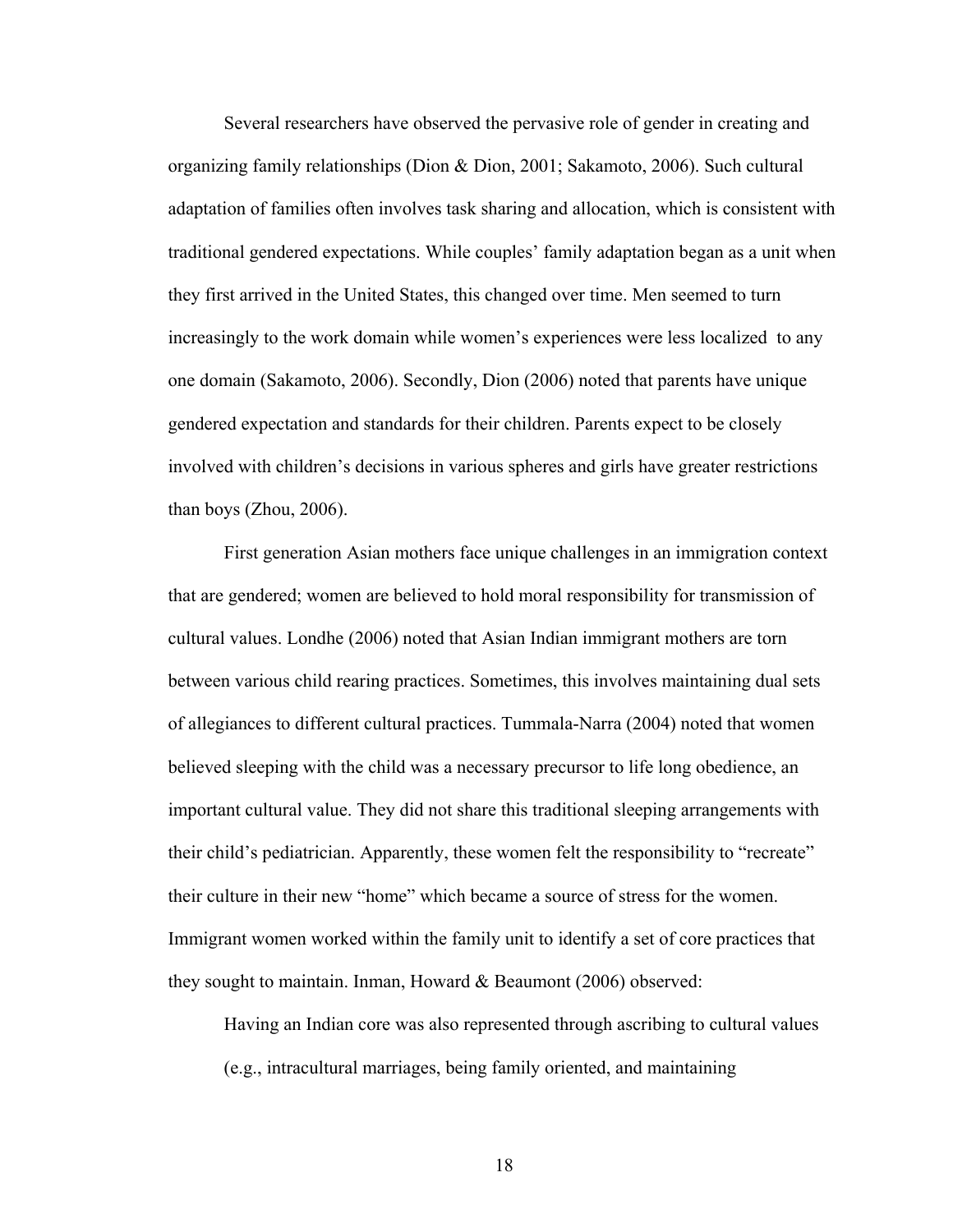vegetarianism) and adhering to cultural activities. For instance, a mother stated, "Having close family ties, you know, having my in-laws over, my brothers-inlaw, living with them, making sacrifices here and there for them, that's very Indian." (p. 95).

Speaking of mothering in a transnational context, Tummala-Narra (2004) observed:

Mothering in a foreign land involves the transformation of one's cultural and maternal identifications. Pre-immigration fantasies, the actual migration to a new country, and post-migration experiences shape the formation of the immigrant mother's sense of identity and competence in raising children to adapt to two or more cultures. Inherent in this process of adjustment are women's separation from their own maternal figures and their motherlands. The renegotiation of gender roles is a necessary component of the immigrant mother's identity formation. (p. 168).

The process of motherhood for immigrant mothers is inherently stressful as it involves reconciling multiple and competing ideologies as well as creating a reflexive version of culture that can be imparted. Even when this version is created, there is the fear that this will be challenged as evidenced in the following words of an Iranian mother cited by Tummala-Narra (2004).

When I was in Iran, I assumed that my kids would know what it means to be Iranian. I didn't know how much I have to teach them for them to understand it. I can teach them but I don't know how much they listen. (p. 169).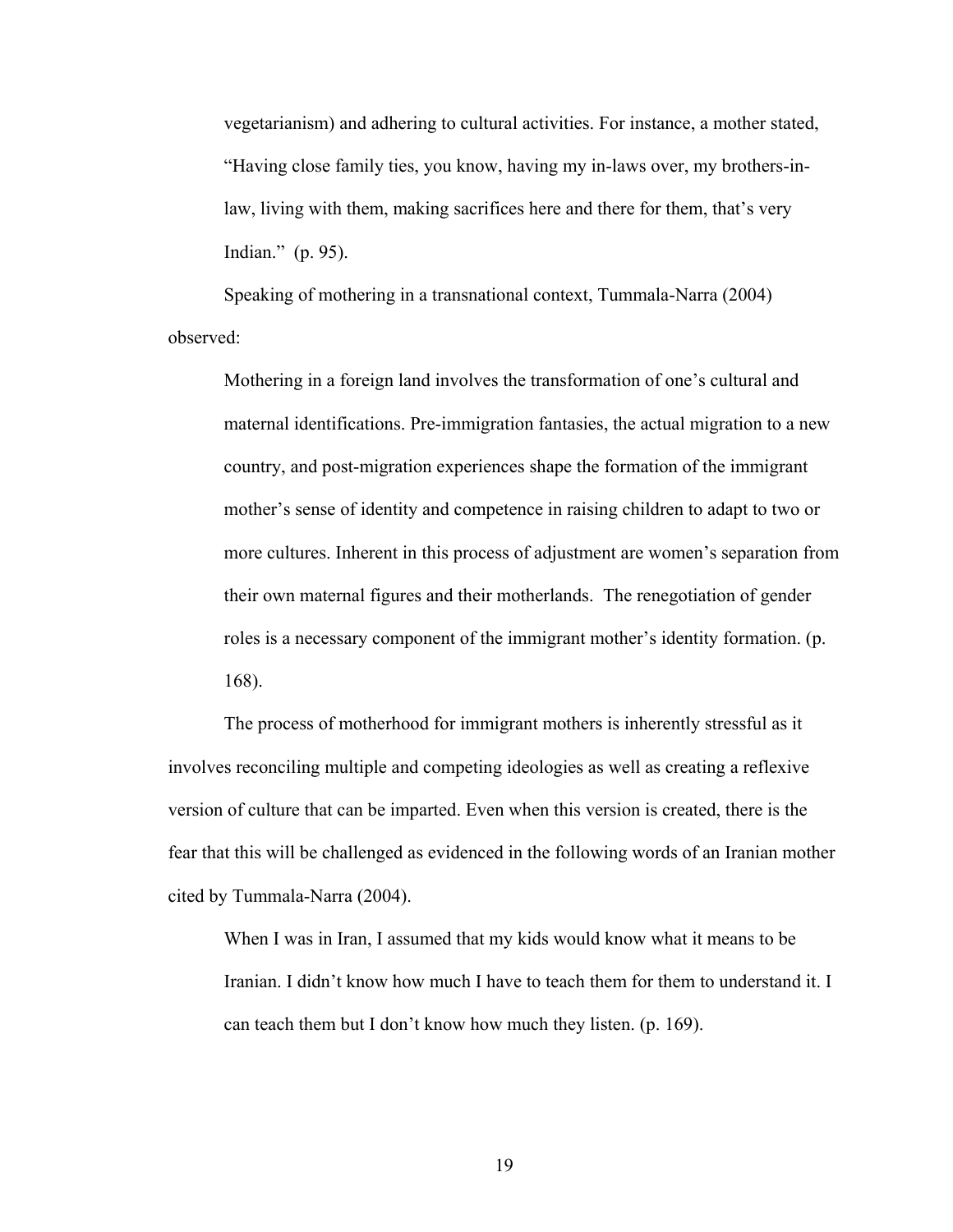Kim, Gonzales, Stroh and Wang (2006) noted that first generation Asian immigrants reported experiencing *Anglo* marginality and *Asian American* marginality. The perception of difference between one's own group and that of others became a salient issue for the women. In response they rejected attitudes and values of the dominant group and experienced social marginality. Together, with the studies reviewed above, this suggests that Asian immigrants preferred to adopt newer practices and acculturate, yet they were not completely integrated within the social hierarchy. It appeared that they experienced marginality vis-à-vis White Americans on the one hand as well as Asian Americans on the other as well.

Sometimes the intrapersonal conflict produced is difficult to resolve for Asian Indian women. Despite being aware of the contradictions, Asian immigrant women often have difficulty accepting them. Tummala-Narra (2004) observes of 12 Asian Indian women in his study.

When asked what they would envision for their children growing up in the United States, most of these women stated that they hoped for increased financial independence for their daughters and an egalitarian relationship in their children's marital relationships. They also disclosed that they felt anxious about their children potentially choosing marital partners outside their ethnic group…. Why can't we just accept that our kids will marry whoever they want? I think we don't know how to bridge these two different worlds in our minds. We still want to preserve ourselves and our cultures somehow?" (p. 175)

Within the American context, additional pressures also exist. The idealized motherhood envisioned in the *intensive mothering ideology* is one such belief system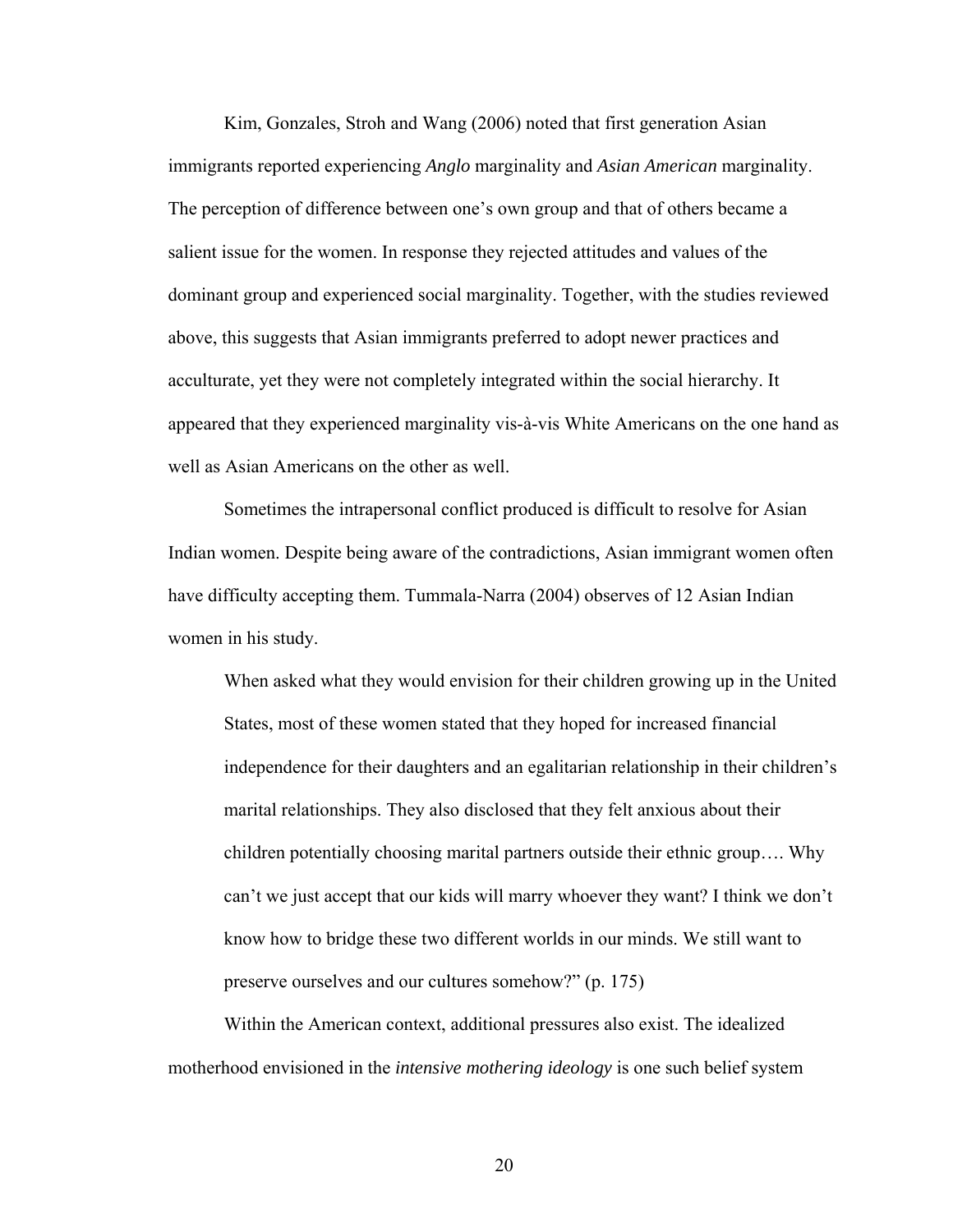(Douglas & Michels, 2004; Hays, 1996). This is exemplified in the *Mommy Myth* of an individualistic superhuman mother. This vision of motherhood contrasts with the interdependent vision of parenting constituted by the traditional Asian model (Sakamoto, 2006). These conflicting *selfways* (Markus, Mullally, & Kitayama, 1997) present unique challenges given the demands of the individualistic mothering context created by immigration for Asian Indian women.

This vision of motherhood as agentic and constantly engaging, that appears consistent with the *intensive mothering ideology* (e.g., Hays, 1996) seems necessary to handle safety and well-being concerns that immigrant mothers in racialized groups have for their children (Glenn, 1994). A series of family based strategies are used including giving names to children, such that they can be easily pronounced, being aware of ethnic and non ethnic peers of the children as well as being constantly available to the children (e.g., Glenn, 1991; Inman, Howard, & Beaumont, 2006; Kim, Conway-Turner, Sherif, & Woolfolk, 2006; Tummala-Narra, 2004;)

These experiences of othering and discrimination accentuate the social marginality experiences of Asian women. Women's experiences of being perpetual foreigners create the climate for idealizing motherhood glorifying greater involvement and engagement with the children vis-à-vis their own spouses and other women. Espiritu (2001) noted that Filipina women create idealized versions of Asian motherhood as against White motherhood which couched Asian motherhood in morally superior terms attributing greater involvement with children than White American mothers. Espiritu (2001) quoted one of her study participants: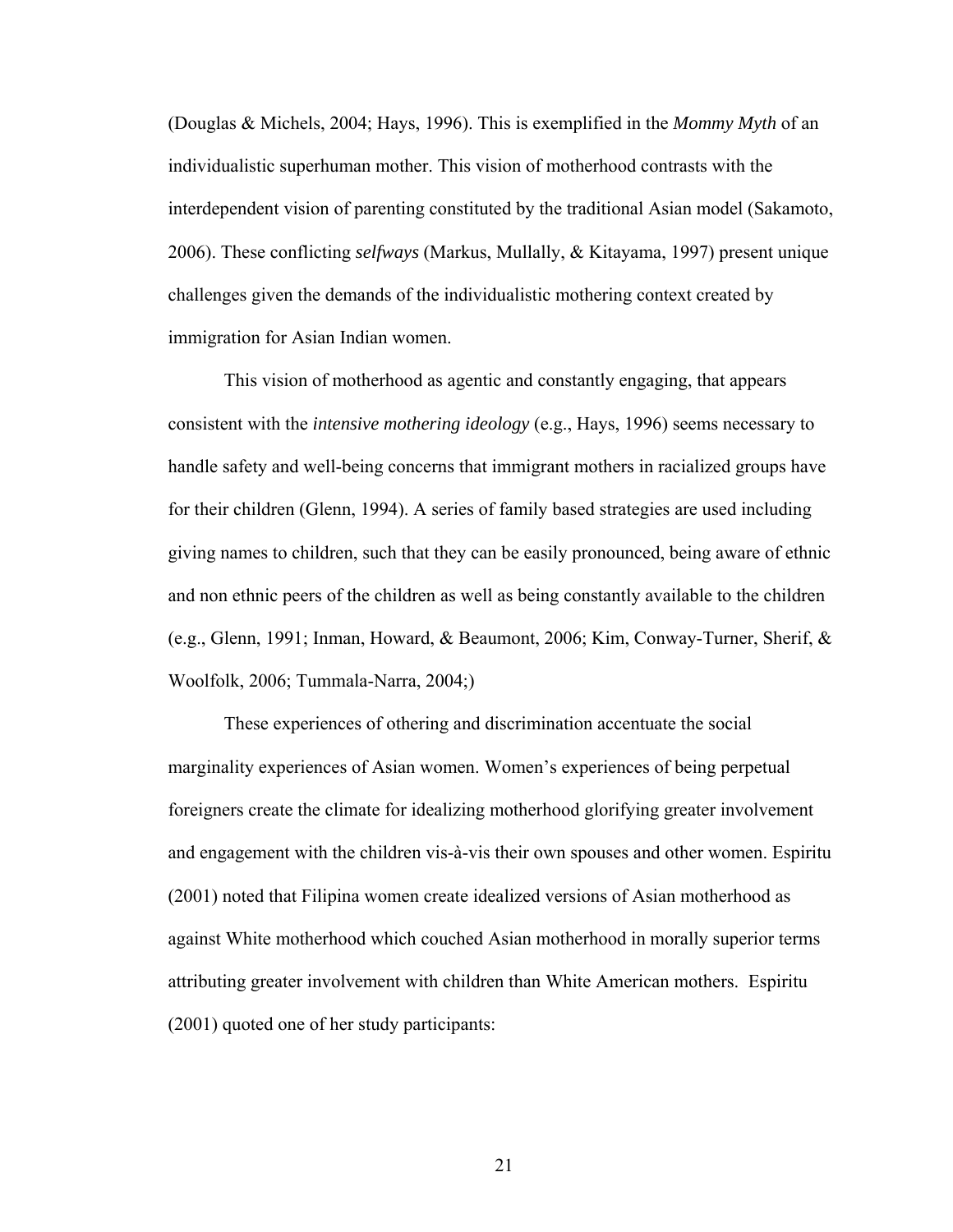"Asian parents take care of their children. Americans have a different attitude. They leave their children to their own resources. They get baby sitters to take care of their children or leave them in day care. That's why when they get old, their children don't even care about them." (p. 420)

The creation of unique cultural idealizations in contrast to the dominant group are a source of pride through collective self esteem (Luhthanen & Crocker, 1992) and are created to buffer against negative consequences of marginality experiences and acculturation pressures (Mahalingam, 2006; Farver, Narang, & Bhadha, 2002). In Espiritu 's (2001) study of Filipina women and their daughters, she found that the women created unique positive idealization of Filipina women as chaste and pure in contrast to White American women. Further they created an air of moral superiority, even as they consented to traditional patriarchal structures. Espirtu (2001) observed:

The construction of white Americans as the "other" and American culture as deviant serves a dual purpose: It allows immigrant communities both to reinforce patriarchy through sanctioning of women's (mis) behavior and to present an unblemished, if not morally superior, public face to the dominant society….Through the oppression of Filipina women and the denunciation of white women's morality, the immigrant community attempts to exert its moral superiority over the dominant Western culture and to reaffirm to itself its selfworth in the face of economic, social, political and legal subordination. (p. 436)

Creating this model minority vision of Asian motherhood is necessary for mothers as a means of dealing with their minority status and their oppression on racial lines (Espiritu, 2001; Mahalingam & Haritatos, 2006). Yet the maintenance of the model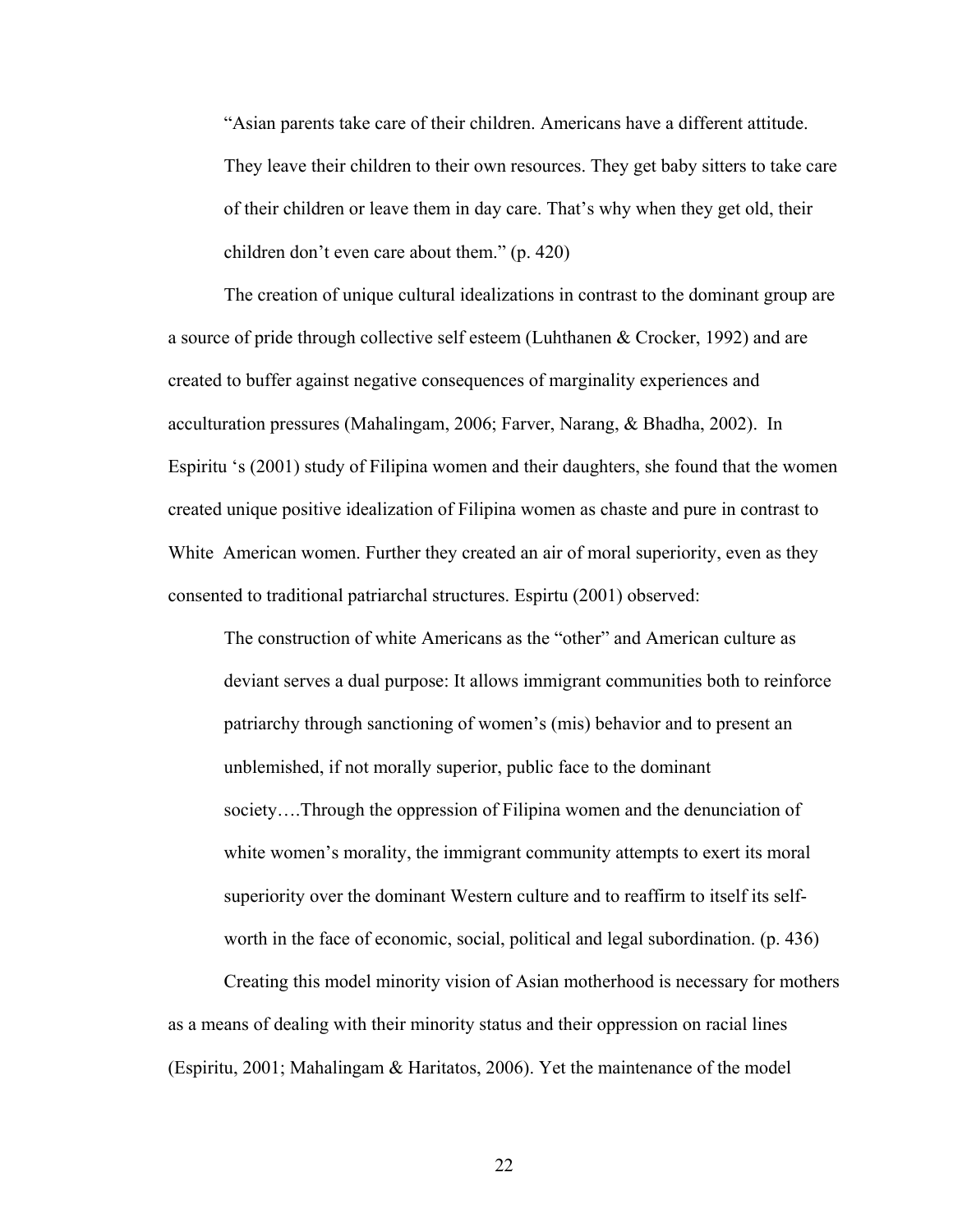minority ideal increases the burden of traditional gender role expectations within the patriarchal context for women (Abrahman, 2006; Inman, Howard, & Beaumont, 2006). Women, who have been traditionally considered responsible for child care (see Arendell, 1991, for a review of *motherhood* construct) and for the transmission of culture (Ortner, 1974), have increased pressures towards socializing children in the model minority ideology. This need to inculcate cultural values can be a leading stressor for Asian Indian immigrant women. (Tummala-Narra, 2004).

Inman, Howard, & Beaumont (2006.) studied 16 Asian Indian mothers and fathers. They noted that mothers and fathers valued culture specific enactments especially as immigrants. Kurien (1999) noted that Asian Indian mothers engaged in unique community and religious practices such as developing and taking important positions in Sunday school and cultural activities. Mothers' engagement in religious festivals at Sunday school, tutoring children and generally volunteering were an important basis for creating and developing a sense of community for Asian Indian women. This gendered space created with an obligation to the community's children became a trope to idealize motherhood as culture bearer. The domain of motherhood presents a unique gendered process with the context of the immigrant family, where these ideals become a trope to create a moral superiority of the group in contrast to dominant White Americans (e.g., Asian mothers are more caring than white mothers).

Research examining motherhood in Asian populations has focused on acculturation as the basis for parenting strategies, primarily using qualitative approaches (e.g., Deepak, 2005; Inman, Howard, & Beaumont, 2006; Londhe, 2006). While implicitly these studies have assumed that stress in the context of acculturation led to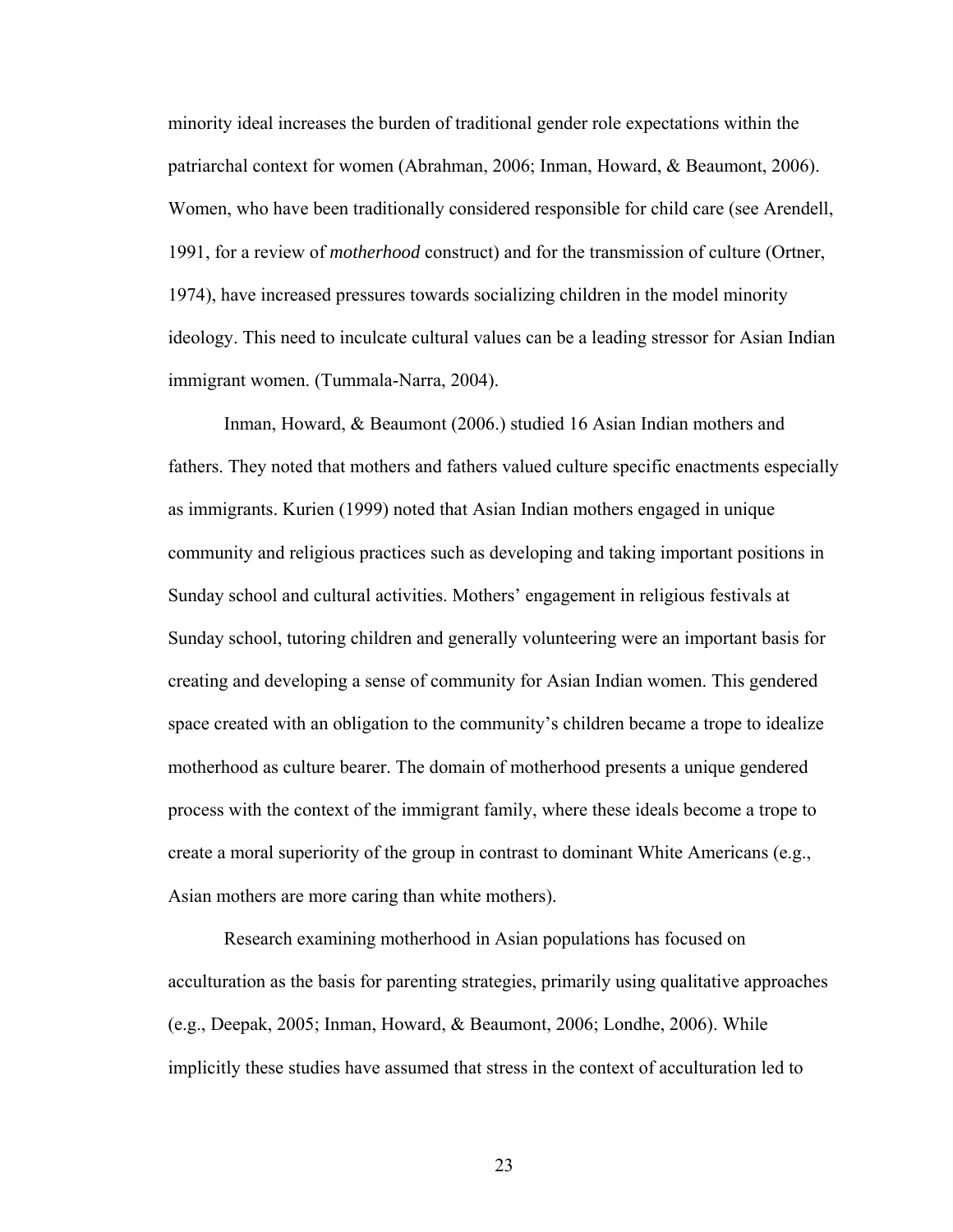idealized motherhood practices, most of the studies have not sufficiently examined the links between experience of social marginality and development of a model minority ideology within an empirical paradigm. Further, limited work exists on the extent to which various motherhood practices are prevalent and how the practices are affectedby Asian Americans' endorsement of the model minority stereotype. This study seeks to bridge this gap by examining the antecedents and consequences of the model minority motherhood ideology that ethnographic studies have documented to be prevalent in the Asian Indian population (e.g., Inman, Howard, & Beaumont, 2006; Jambunathan 2002)

# *Asian Indian Immigrant Women and Work: The Pressure of Idealized*

#### *Work Identities*

Motherhood ideologies and expectations can affect the meanings and satisfaction women derive from work (Tizard, 1991). Traditionally, the demands of motherhood have been conceived as conflicting with expectations at work (Tizard, 1991). On the other hand, psychological constructions of parenting have emphasized that parents, and especially mothers of young children, should be constantly engaged with their children. Feminists have criticized these models for limiting public roles of earning to men and caring and nurturing roles to women (Glenn, 1994). Recently, researchers have begun to examine characteristics of multiple roles including how working women negotiate multiple roles. Specifically, research has addressed whether the time demands of one role impede successful performance of the other - the role conflict view (Greenhaus & Beutell, 1985; Hughes & Gallinsky, 1994; Voydanoff, 1988; Williams & Alliger, 1994), and the strains from participation in multiple roles including outcomes such as subjective sense of balance- the role overload view (Milkie & Petola, 1999). A few studies have also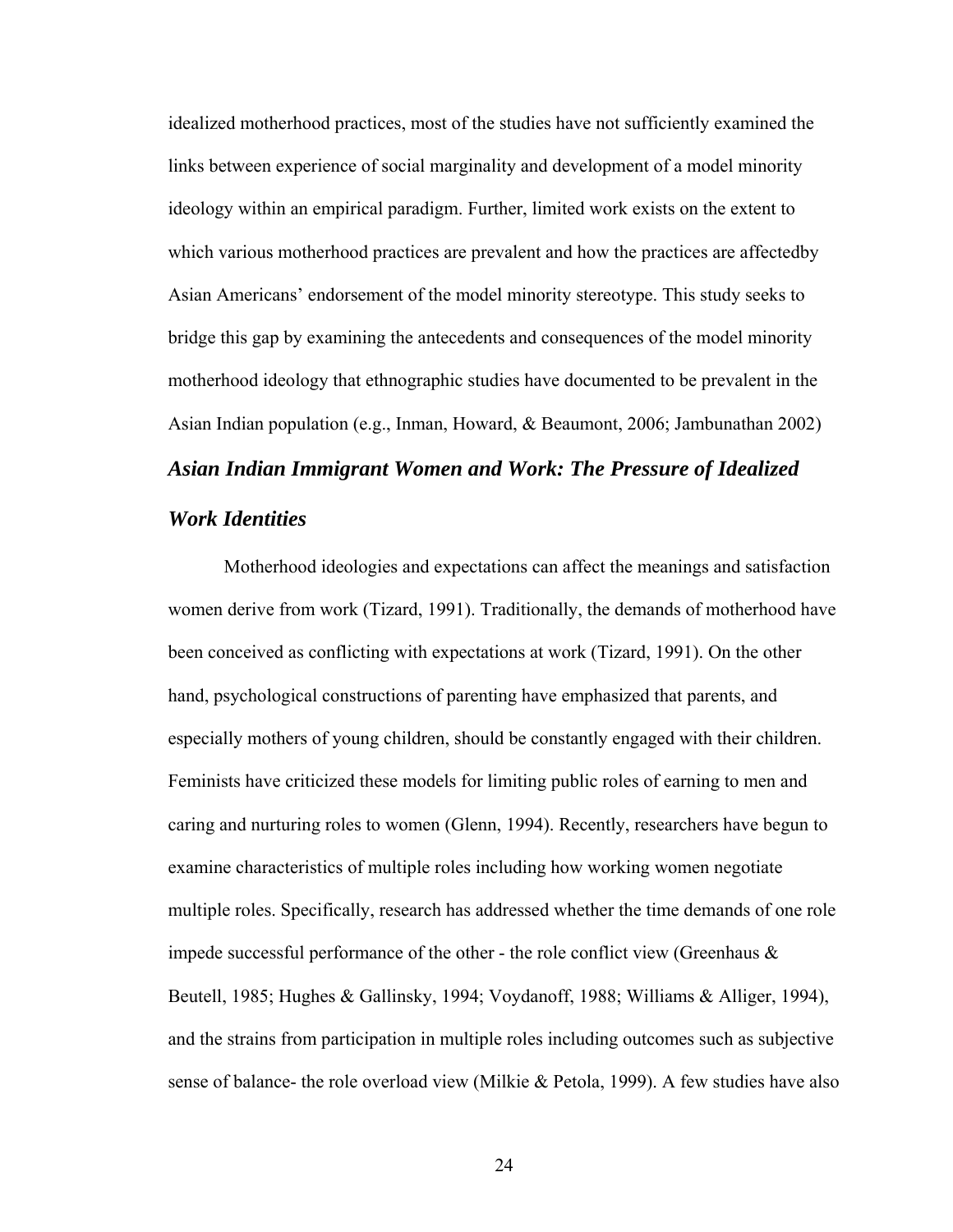examined the impact of multiple roles on each other in terms of whether they lead to overall enrichment of the person (e.g., Rothbard, 2001) and stress (e.g., Coverman, 1989).

Idealized model minority beliefs can place increased stress on women to pursue and be successful in their careers through the successful career woman ideal (Haritatos, 2005). Research by Oyseman and Sakamoto (1997) suggested that the Asian stereotype was to be a high achiever. Even though the group-specific stereotype includes high achievement, researchers have documented poorer occupational outcomes for minority groups and especially for women (Browne & Misra, 2003; Segura, 1989). Specifically, race impacts perception of women as employees as well as the types of jobs that are available to them (Parrenas, 2003). Career progression is also likely to be poor for women of color, who are likely to face poorer outcomes than men of color (Fernandez, 1998). Overall several researchers have noted that Asian women's experiences in the labor force may not be similar to the experiences of White women. Asian women are likely to have higher educational attainments yet poorer occupational outcomes that are not commensurate with their education (Barringer & Kassebaum, 1989; Cheng, 1997; Glenn, 1994; Hirschman & Wong, 1986).

Even though Asians are expected to be career oriented and successful (despite evidence to the contrary), Asian women are also expected to be more family oriented, nurturing and caring (Jackson, Lewandowski, Ingram, & Hodge, 1997). Asian women are expected to contribute to the family income, yet the income generated from employment for women is viewed to be secondary to the man's within the household situation (Dion & Dion, 2001). Thus the model minority stereotype (Mahalingam & Haritatos, 2006) can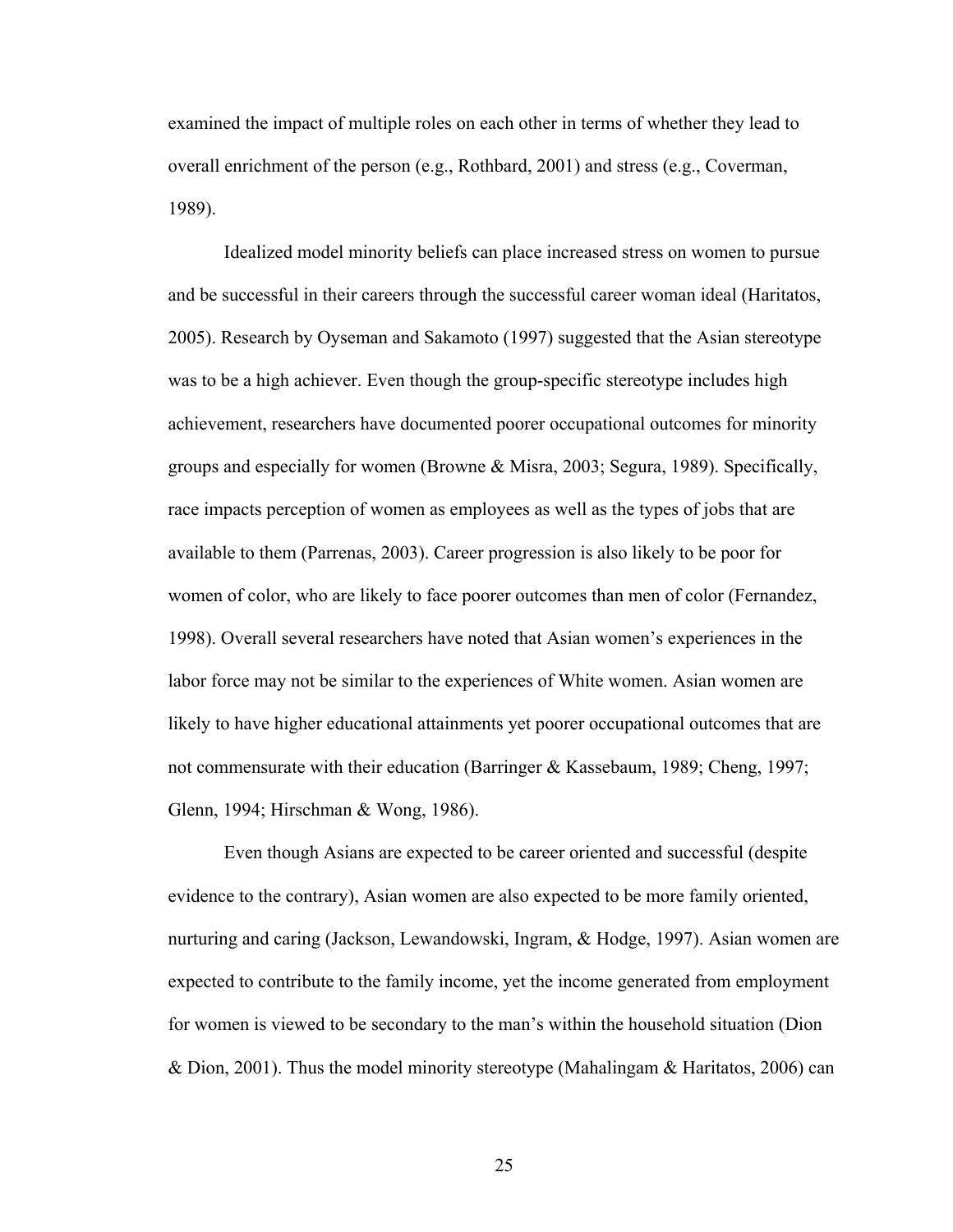place employed Asian women who are mothers in double jeopardy. While women are expected to be good mothers, they are also expected to use their education constructively and perform better than white women in science and math. Shih, Pittinsky, & Ambady (1999) studied the relative salience of gender and cultural stereotypes on performance. Their study suggested that the priming of Asian Identity resulted in better performance in Math for women, as compared to priming their gender identity.

Asian women are likely to be in professionally engaged in science and information technology related occupations that happen to be male dominated traditionally gendered occupations. Entering masculine occupations poses unique challenges for women. In the first place male dominated occupations value agentic ideals (Cejka & Eagly, 1999). Higher compensation in professional occupations also places women vulnerable to stereotypes that augment their agentic characteristics. (Johannesen-Smith & Eagly, 2002).

Thus it appears that Asian Indian women who are mothers and are employed are likely to experience pressure on multiple fronts. Apart from having to selectively acculturate, rejecting some dominant value systems, they are experience rejections through othering and discrimination experiences. Their own fears that their children may be discriminated adds an additional layer of pressure. So also does their experiences in pursuing success in male dominated occupations. This provides an impetus for multiple and conflicting idealizations in the lives of Asian immigrant women who are employed and are mothers. While immigrant Asian Indian women are expected to be caring, nurturing and family oriented on the one hand, they are also expected to be successful in their career pursuits (Espiritu, 2000; Hays, 1995).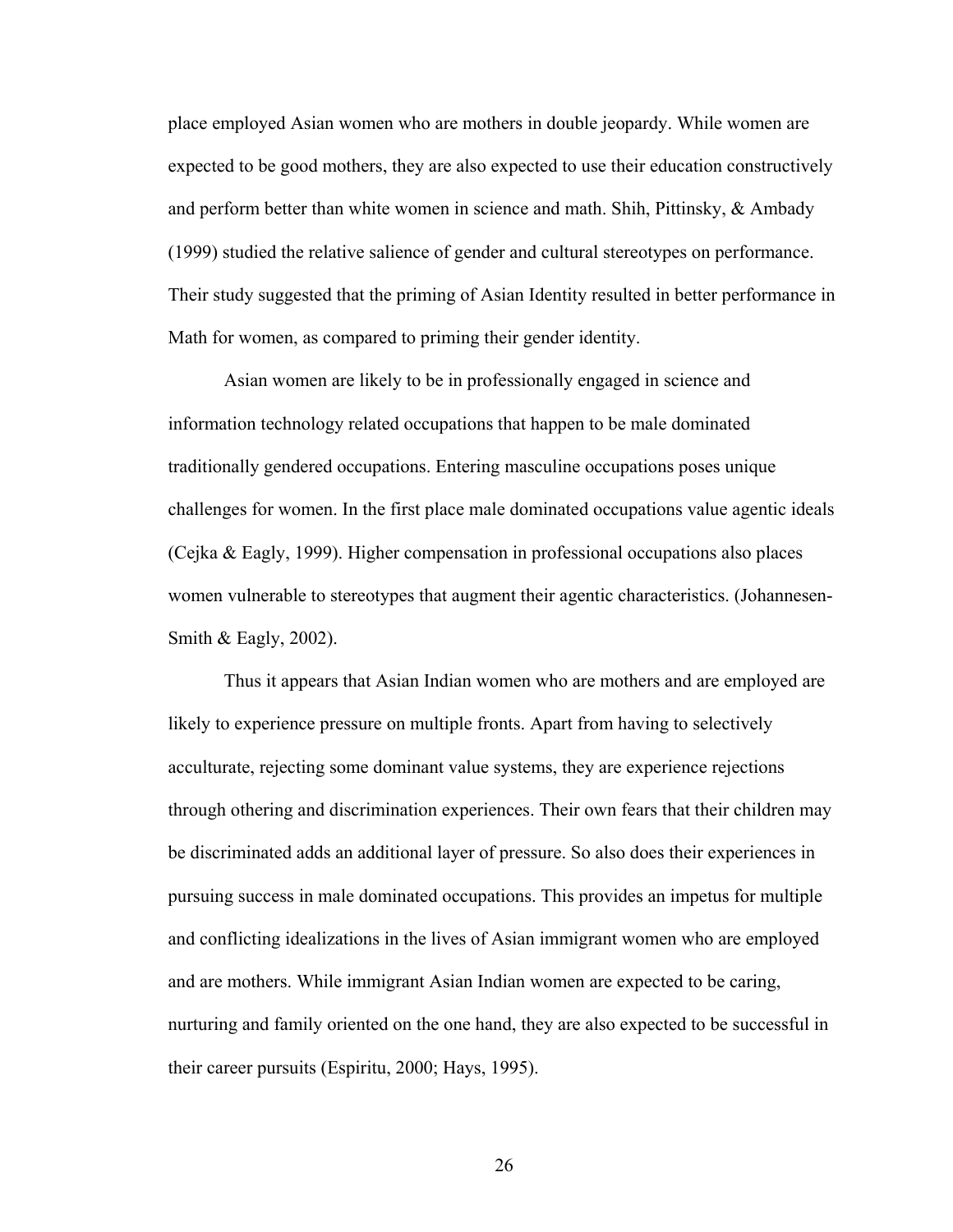Additionally, scholars have argued that Asian women's vocational behavior may be directed by needs that emanate from their immigrant status and concerns over meeting multiple idealized identities. Among these are the needs for protecting children from discrimination (Glenn, 1991) and investment in community organizations to enhance their cultural experiences (Kurien, 1999). Given this, little is known about how these multiple identities are idealized in the face of social marginality. Scholars (Glenn, 1997; Grahame, 2003; Duleep & Sanders, 1993; Fernandez, 1998) noted that Asian and other minority women deal with multiple levels of marginality: at the work level; within the patriarchal structure; and racism. Some studies suggest that in the face of social marginality, Asian women may choose to idealize motherhood rather than their careers (Glenn, 1991; Pessar, 1999; Pessar, 2006; Kurien, 1999). Yet many different personal factors (e.g., socio-economic status) would determine how women make these choices (Pessar, 1999).

Subjective experience of one's social status may be particular relevant as a form of structural marginality. Adler et al. (2000) noted that perceived position on a hierarchy rather than the real one could be a possible explanation for the role of subjective socioeconomic status on psychological beliefs. Apart from working through cognitions, subjective socioeconomic status more than objective socioeconomic status represents an individual's nuanced perception of one's own position in the social hierarchy and thus as a psychological belief system is related to other psychological outcomes such as the model minority.

Additionally, subjective socioeconomic status appears to be a more comprehensive predictor of psychological outcomes than objective socioeconomic status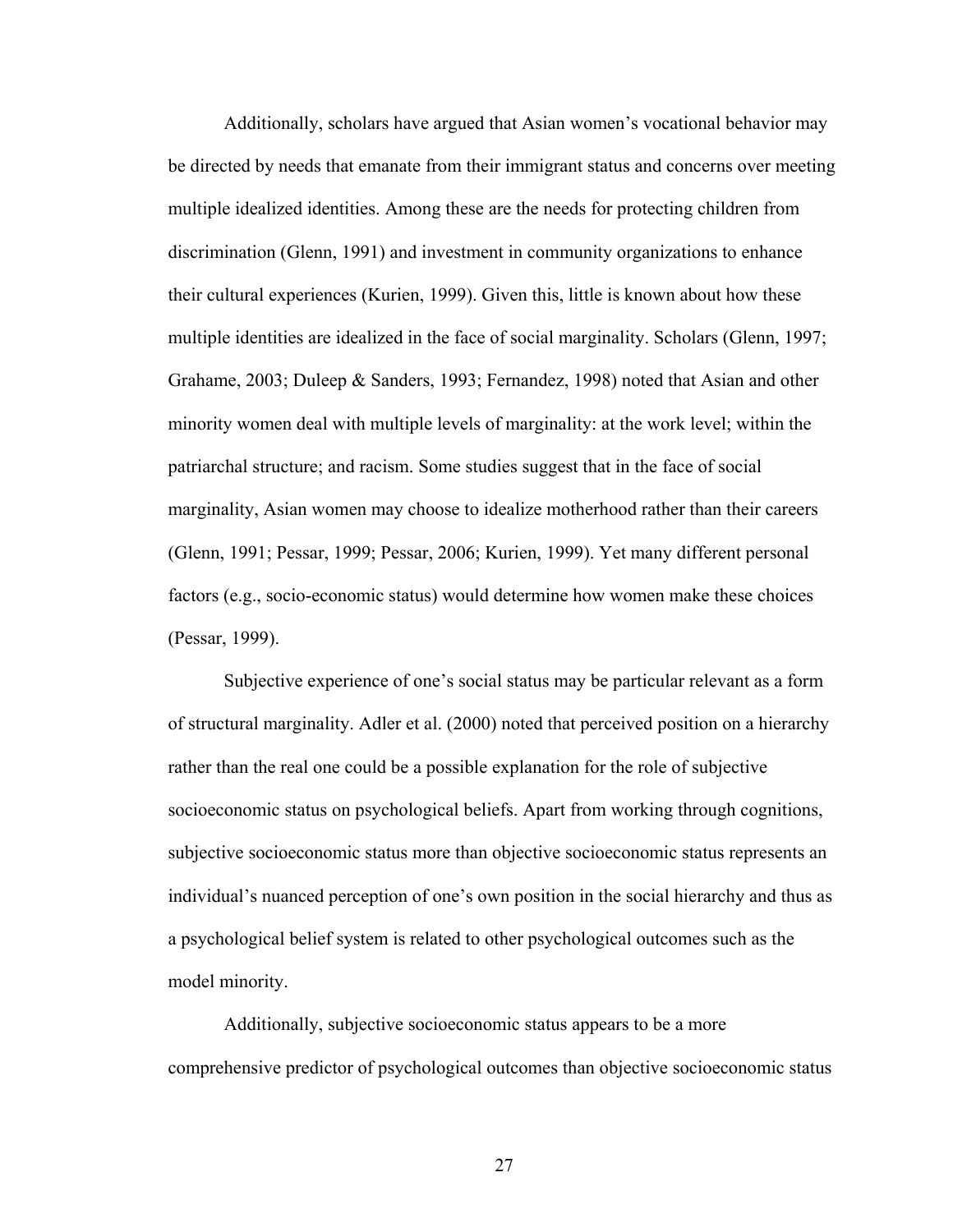(Singh-Manoux, Marmot, & Adler, 2005). Whereas, these studies have looked at white women, the present study advances these findings to first generation Asian Indian women.

# *Motherhood, Work and Mental Health*

 Researchers have pointed out the similarities in the mothering and stress discourses on the one hand as well as the deleterious effects of social marginality through the experience of discrimination (Harrell, Hall, & Taliaferro, 2003; Harell, 2000; Horwitz & Long, 2005). The additional burden of dealing with racism and adjustment concerns of children may be related to unique coping strategies and psychological health for mothers of young and school aged children in racialized groups (Glenn, 1991; Espiritu, 2004).

Horwitz and Long (2005) integrated motherhood and stress discourses. They observed that individuals are expected to handle their own stressors but mothers are expected also to be responsible for their own children. Linking the two discourses, they observed that mothers are expected to handle their own stress as well as protect their children from stress. Idealized identities serve as buffers reducing the effects of discrimination and social marginality (Harrell, 2000; Mahalingam, 2006). Where mothers are unable to protect their children, they are likely to feel guilty. For immigrant women, given the increased emphasis on protecting their children from race related stress, the experience of social marginality through this additional burden would have important health ramifications.

 Some positively constructed group-specific identities buffer the negative effects of stress. Idealized identities (e.g., Sojourner Syndrome: Mullings & Walli, 2000) and active coping (John Henryism: James, Hartnett, & Kalsbeek, 1983) are used by groups to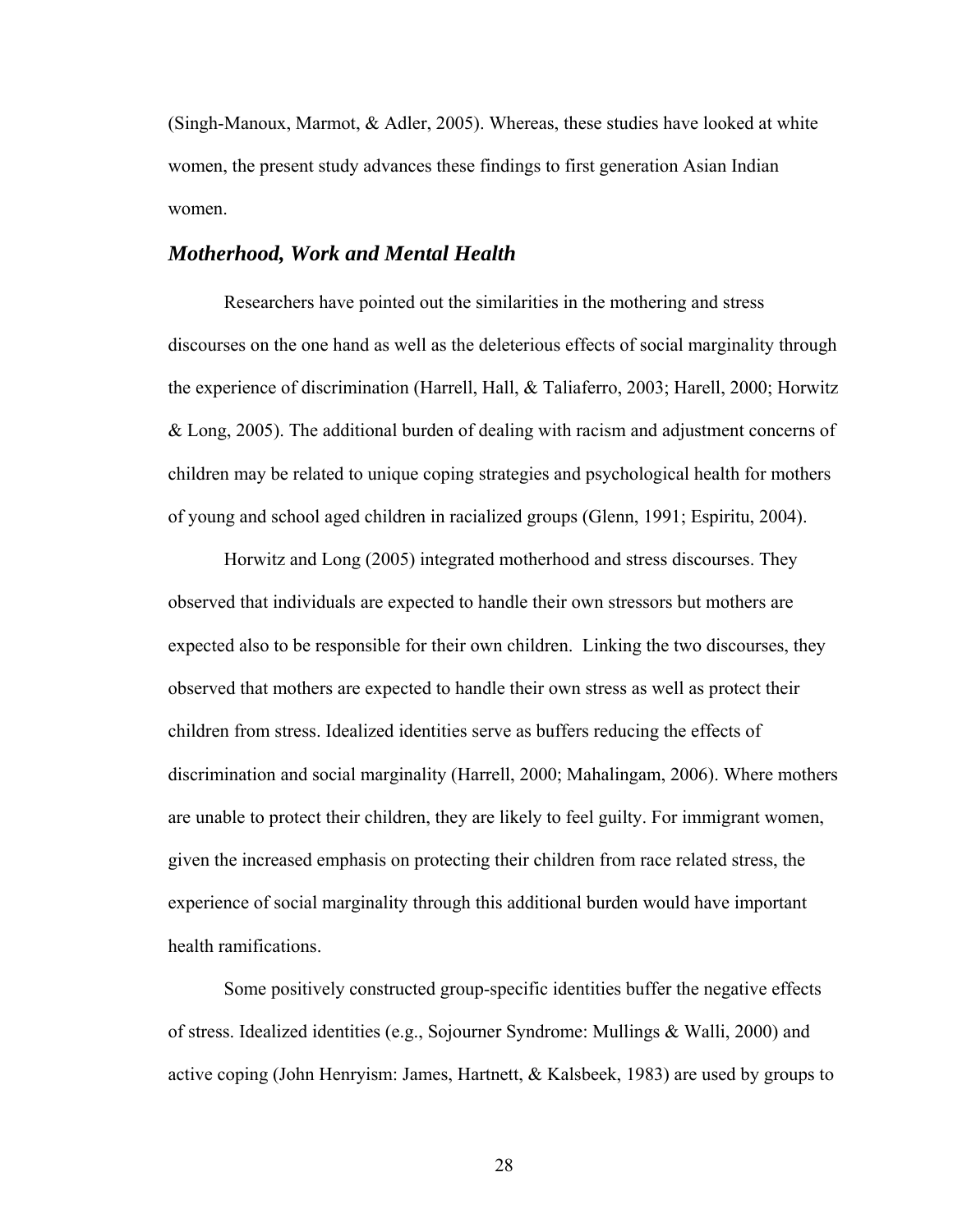produce positive mental health consequences for themselves as well as to buffer general life stress (Mahalingam & Haritatos, 2006). Part of the Idealized Identities model, culture specific narratives of the group (e.g., we are caring mothers; we are high achievers) are woven into a structure of idealized identities that serve to enhance ethnic pride and collective self esteem and impel active coping strategies to buffer against stress (Mahalingam, 2006). Previously, I noted that these identities may be group-specific (e.g., Asians are model minority) as well as domain-specific (e.g., Asian women are more family oriented than White women; Asian women are more career oriented than White women)

Several researchers have documented the importance of active coping in reducing the perception of stress (e.g., Beasley, Thompson, & Davidson, 2002). Active coping mechanisms may emerge from within the group and aid in building resilience to stressors. Luthar, Cicchetti, & Becker (2000) have distinguished between resilience as a trait and resilience as a socio-cultural factor. It has been suggested that resilience as a trait may be internal to the person, yet resilience as a group-specific factor is produced from within the characteristics of the context. Particularly for marginalized groups, as those in immigration contexts, positively constructed identities become a source of resilience in times of high levels of stress and strain (Mahalingam & Haritatos, 2006). Resilience may be domain specific active coping strategy (e.g., motherhood self agency or perception of confidence in motherhood, Dumka, Stoerzinger, Jackson, & Roosa, 1996; career resilience, Carson & Bedeian, 1994; or general (e.g., John Heryism).

 John Henryism is a personal ideal, which involves active high effort coping in the face of multiple stressors. (James, 1994; James, Hartnett, & Kalsbeek, 1983). The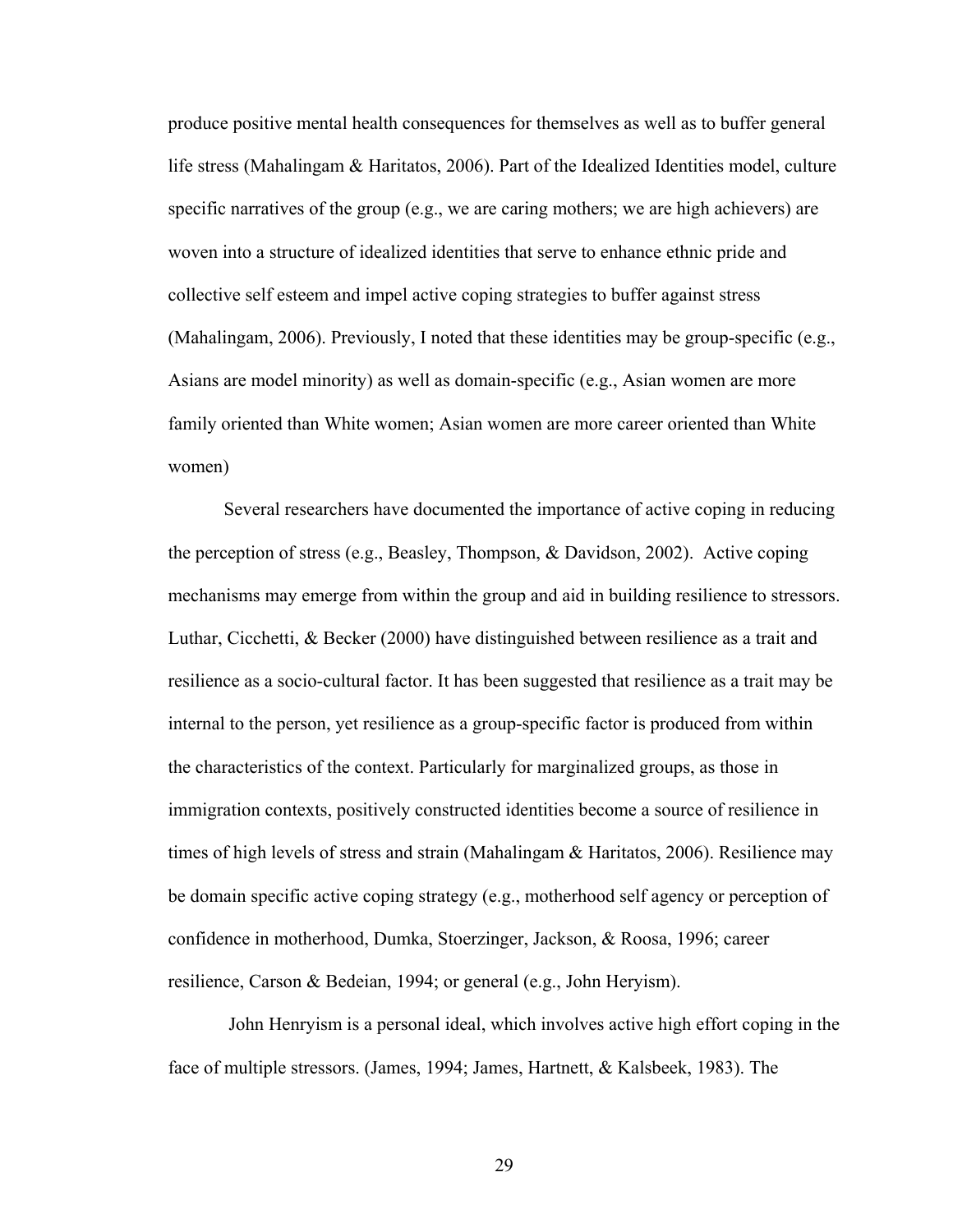personal ideal founded on success through hard work and determination to succeed and active engagement (James, 1994), is based on the legend of John Henry who competed against a machine and managed to win but died of exhaustion (James, Hartnett, & Kalsbeek, 1983). The measure uses the social contextual experiences of African Americans (James et al., 1984; Bennett, Merritt, Sollers, Edwards, Whitfield et al., 2004) and has demonstrated validity in predicting cardiovascular outcomes especially among low SES African Americans (Bennett, Merritt, Sollers, Edwards, Whitfield et al. 2004). Haritatos, Mahalingam & James (2007) studied John Henryism as an active coping strategy in buffering stress for foreign born Asian Americans. They found that John Henryism had many benefits, including better physical health functioning, and these benefits were attained by reducing perceived stress.

Social Support has been suggested to be an important factor in perceiving stress from motherhood (e.g., Oakley, 1992; Lee, Koeske, & Sales, 2004) and work (Ingledew, Hardy, & Cooper, 1997). Researchers have noted that social networks can mitigate stress for women who are mothers (Oakley, 1992). Particularly for immigrant women, social networks and translational ties have been found to improve mental health outcome. Lee, Koeske  $\&$  Sales (2004) observed that the presence of social support buffered against the experience of acculturative stress for immigrants. Within a motherhood discourse, social support has been shown to mitigate the effects of maternal distress on child behavior (Short & Johnston, 1997). Mulvaney & Kendrick (2005) found that lack of social support predicted higher depression for mothers. DeLongis & Holtzman (2005) observed that coping strategies to mitigate stress and social support were entwined and research needs to examine the bidirectional relationship between them.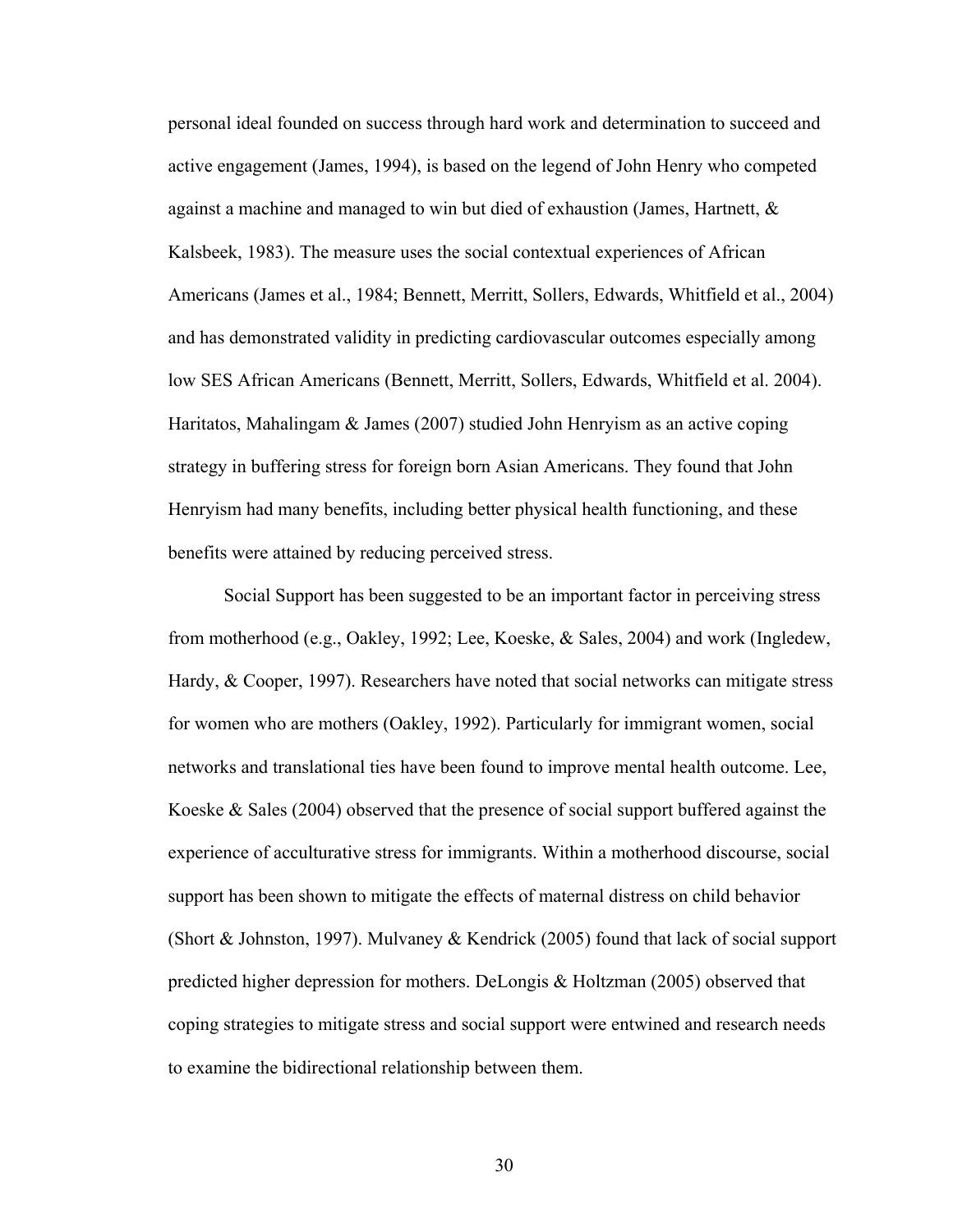Moon (2003) found that Korean immigrant mothers' stress levels were predicted by the presence of their own mothers as a source of support. Another feature of social support is the presence of role models that would validate the mother's experiences (e.g., Inman, Howard, & Beaumont, 2006). Community networks and religious groups are further important social support determinants of Asian Indian women experience of stress (Kurien, 1999).

The overwhelming evidence is that the presence of social support is an important individual difference factor that needs to be including in understanding stress and resilience processes for immigrants. Further, social networks can impact whether and how stress is perceived. It also affects how other mental health outcomes such as depression are perceived.

On the work front, personal perception of flexibility or its absence appears to affect women's coping. Many studies found that flexibility in work scheduling impacted work-family attitudes for employed mothers (Rothausen, 1994; Kossek, Lautsch  $\&$ Eaton, 2005).

Social marginality and discrimination experiences lead to the valorization of unique stereotypical cultural identities such as the model minority. Further, these identities are gendered. While social marginality and idealized identities may be important towards understanding how Asian Indian women valorize their motherhood and career related ideological identities, personal (e.g., active coping) and contextual factors (e.g., social support) affects how women experience psychological outcomes (e.g., stress) associated with endorsing those identities.

# *Summary and Present Study*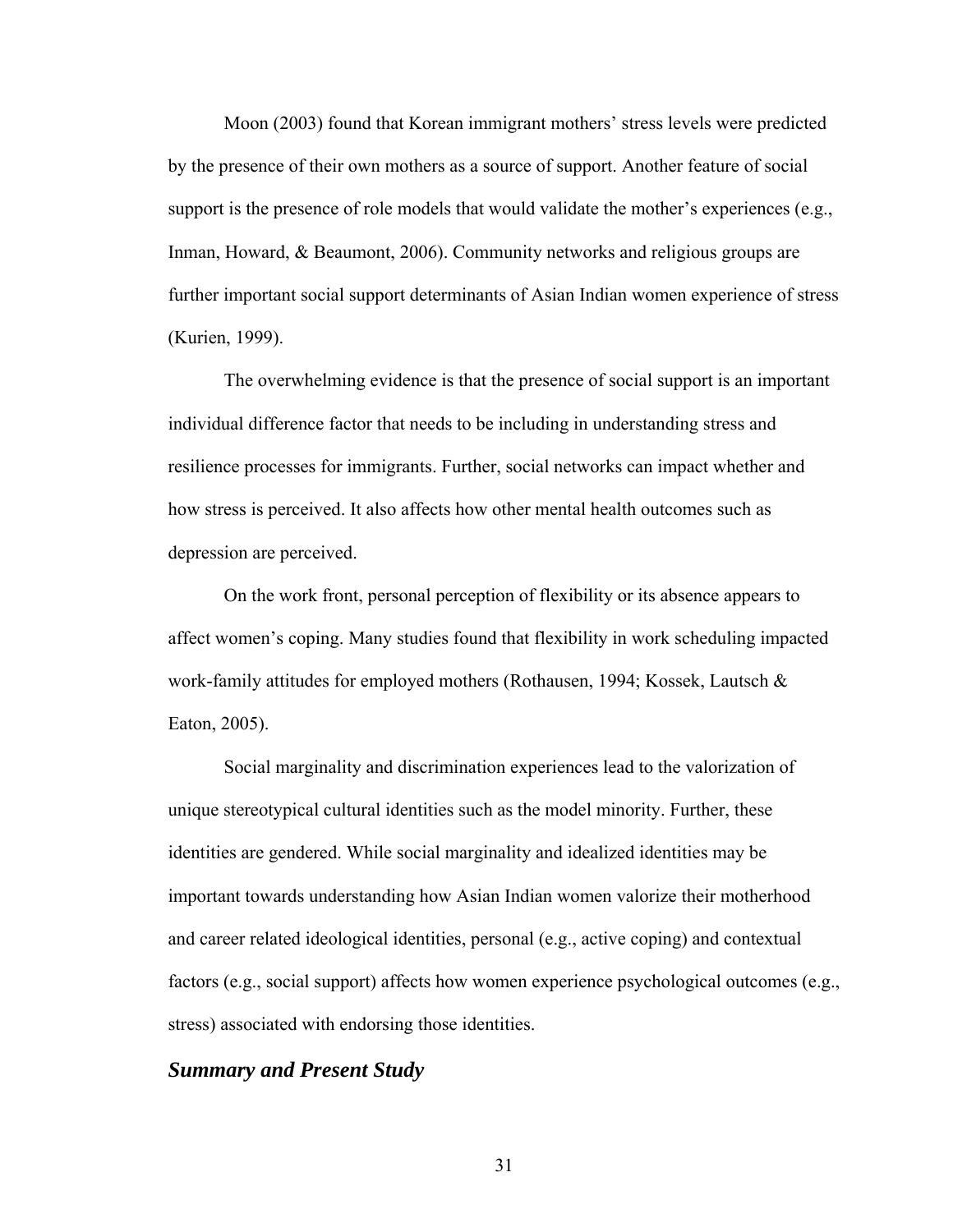Asian Indian women's immigrant status in the United States places them in a unique situation. On the one hand, their racial position makes them vulnerable to overt and covert forms of discrimination (Abraham, 2006; Esses, Dietz, & Bharadwaj, 2006; Fernandez, 1998; Glenn, 1991; Inman, Howard, & Beaumont, 2006; Mahalingam, 2006; Raghuram & Koffman, 2004; Tang, 2004); on the other hand, the cultural beliefs about the low status of women within the patriarchal order and community social networks makes them vulnerable to gender based discrimination and in extreme instances abuse and violence (Abraham, 2006; Kurien, 1999). Women within the immigration context also share the burden of reproduction and transmission of cultural values (Pessar, 1999; Dion & Dion, 1999). Culture-specific ideological identities such as "model minority" create a further need for Asian Indian women to engage continuously and selflessly in the nurturing and caring of young children and for their family (Mahalingam, 2006; Haritatos, 2005). Asian Indian women are expected to perform well in their careers, which are often in masculine fields (e.g., science, information technology) and contribute to the family income and success in the new "world" (De, 2002; Mahalingam, 2006), an image consistent with the model minority stereotype.

Using the lens of intersectionality can be valuable in understanding the unique experiences and coping strategies of marginalized groups. Mahalingam (2006) argued in the formulation of the *Idealized Identities model* that groups use stereotypical groupspecific resources to create idealized visions of themselves. These *idealized identities* are constructed with reference to the dominant group. Scholars have argued that the salience of these idealized cultural identities (e.g., model minority, model minority Asian woman) emanates from experiencing social marginality (Mahalingam, 2006, Haritatos, 2005). Yet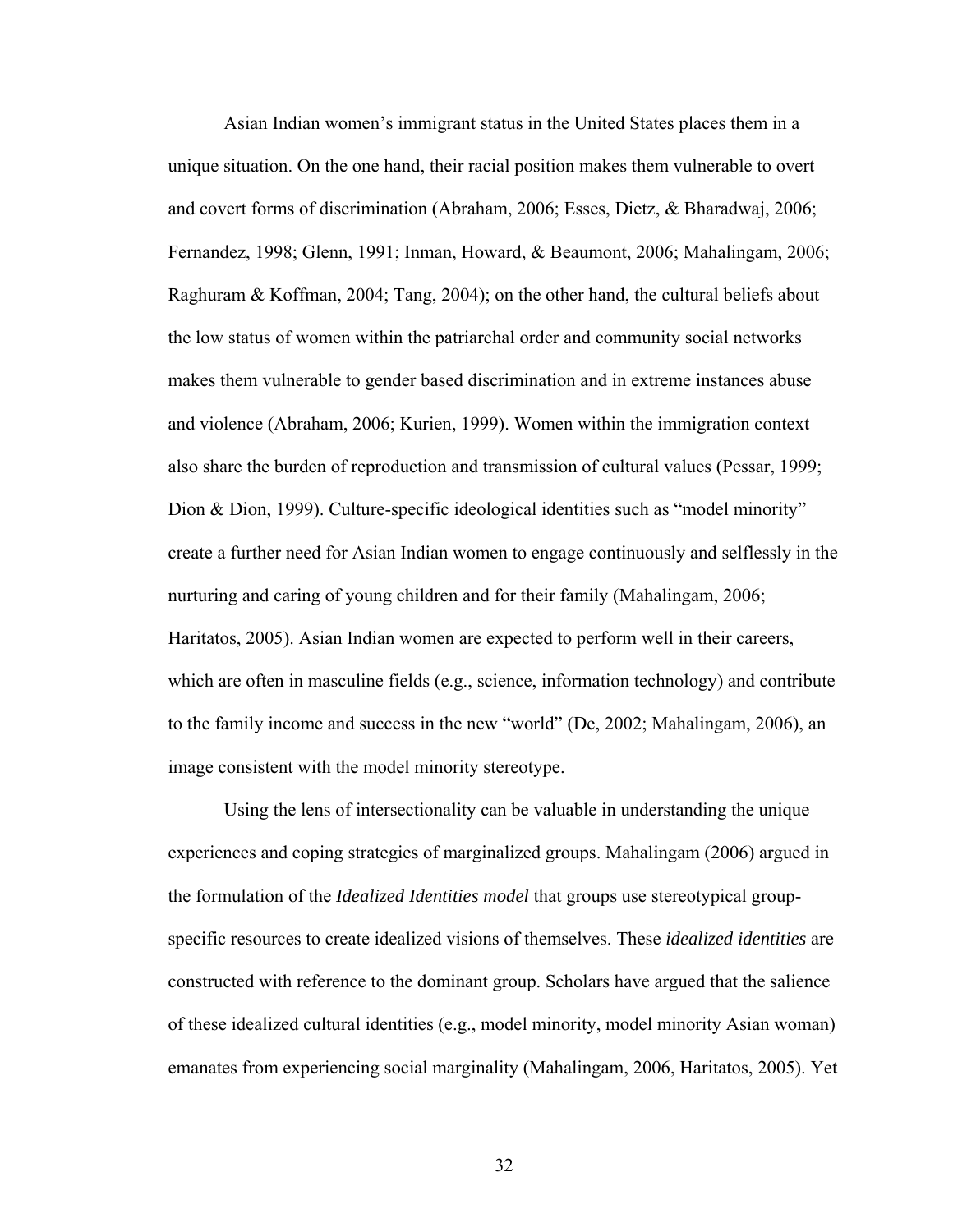very few studies have empirically examined whether social marginality is indeed an antecedent to group and domain specific idealized identities. Many different forms of marginality appear to be important. One reference within the literature involves marginality attitudes or the rejection of the attitudes and values of the dominant group which is part of the acculturation experience, (e.g. Cuellar, Arnold, & Maldonado, 1995). There is also some evidence within literature that perceiving discrimination (Espiritu, 2001; Mahalingam, 2006) could accentuate the perceptions of marginality and idealizing of one's own group in the face of insubordination. These two constructs were measured to test for their effects on idealized beliefs with respect to motherhood and careers in the present study.

A second and related pursuit which has been implicitly assumed to be the impetus for immigration and acculturation for Asian women is the pursuit of higher socioeconomic status in the new "world" (e.g., Haritatos, 2005). This appears to be a form of structural marginality. Few studies empirically investigate the relationship between subjective socioeconomic status and model minority stereotype endorsement.

In this study, I empirically examined how the experience of marginality relates to the model minority belief system for Asian Indian women (see Fig 1). My first major research question was (Q1): How does the experience of different forms of marginality relates to the greater endorsement of the model minority stereotype? Hypothesis 1 (a): Greater experience of social marginality relates to the greater endorsement of the model minority stereotype.

Hypothesis 1 (b): Greater perception of discrimination relates to the greater endorsement of the model minority stereotype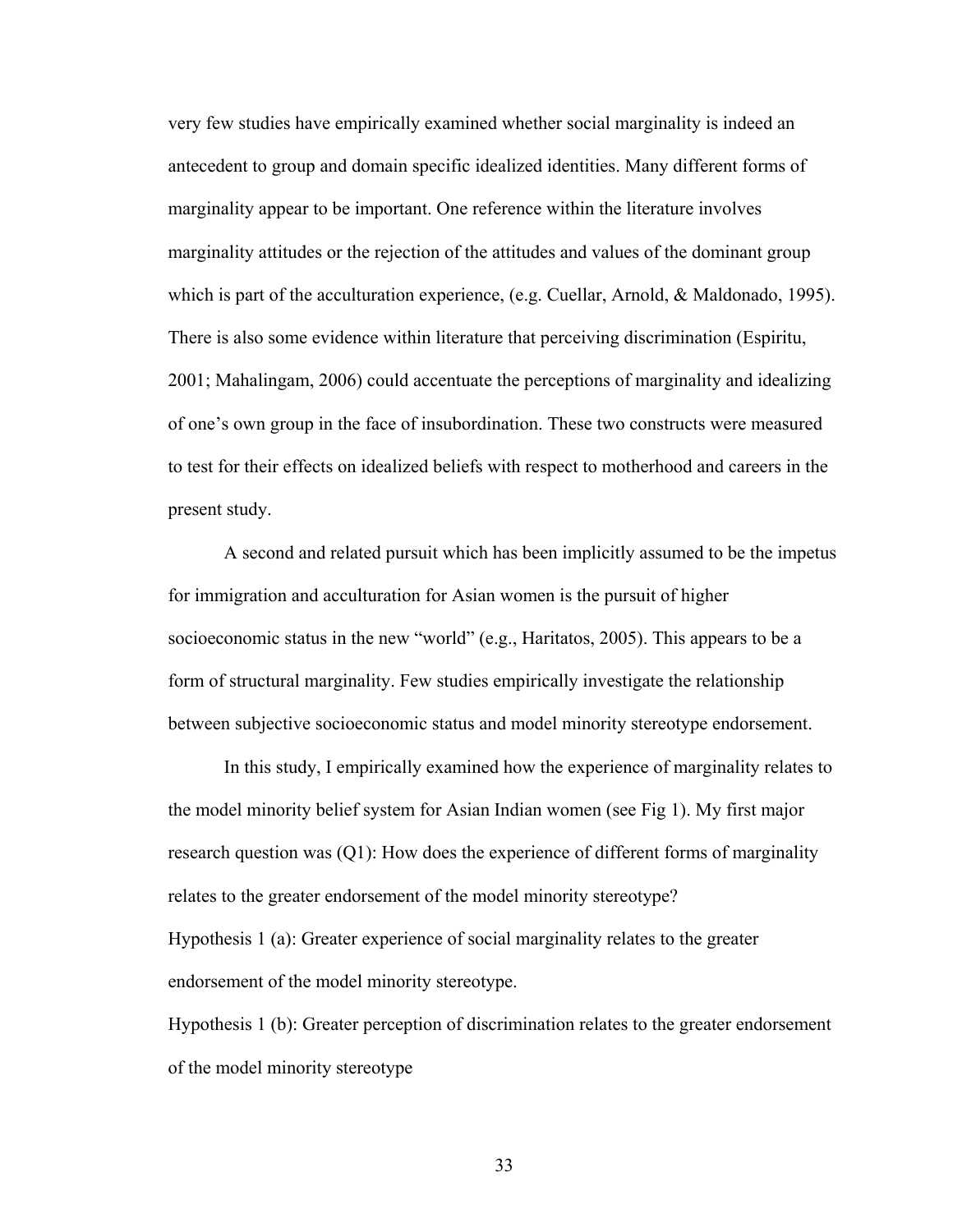Hypothesis 1 (c): Greater subjective socioeconomic status relates to the greater endorsement of the model minority stereotype.

Group specific (e.g., Asians) and domain specific idealized identities (e.g., Motherhood, Work) seem to be essential constituents of Asian Indian professional women's model minority belief system (e.g., Haritatos, 2005). Little is known about how marginality impacts these domain specific ideals. The second research question will seek to address this issue: (Q2): Does the experience of social marginality lead to greater endorsement of the idealized motherhood and idealized career beliefs?

A major objective of this dissertation study was to understand how domain specific idealizations impacts coping in each. In keeping with this objective, a third set of questions concerned how endorsement of the idealized model minority beliefs in the domain of motherhood and career impacted personal coping: John Henryism (a form of active high effort coping), motherhood self agency (confidence in one's ability to successfully carry out the demands of being a mother), career planning and perception of career as a burden. According to the idealized cultural identities model (Mahalingam, 2006), the endorsement of the model minority stereotype has many positive and negative outcomes. Yet an intriguing question remained that of how idealization in one domain would impact the other. Consistent with previous research on idealized beliefs and John Henryism (e.g., Haritatos, 2006), the following hypothesis were formulated for the relationship between idealized motherhood beliefs and John Henryism on the one hand and motherhood self agency on the other.

Hypothesis 3(A) (i): The greater endorsement of the model minority motherhood belief system will positively relate to John Henryism.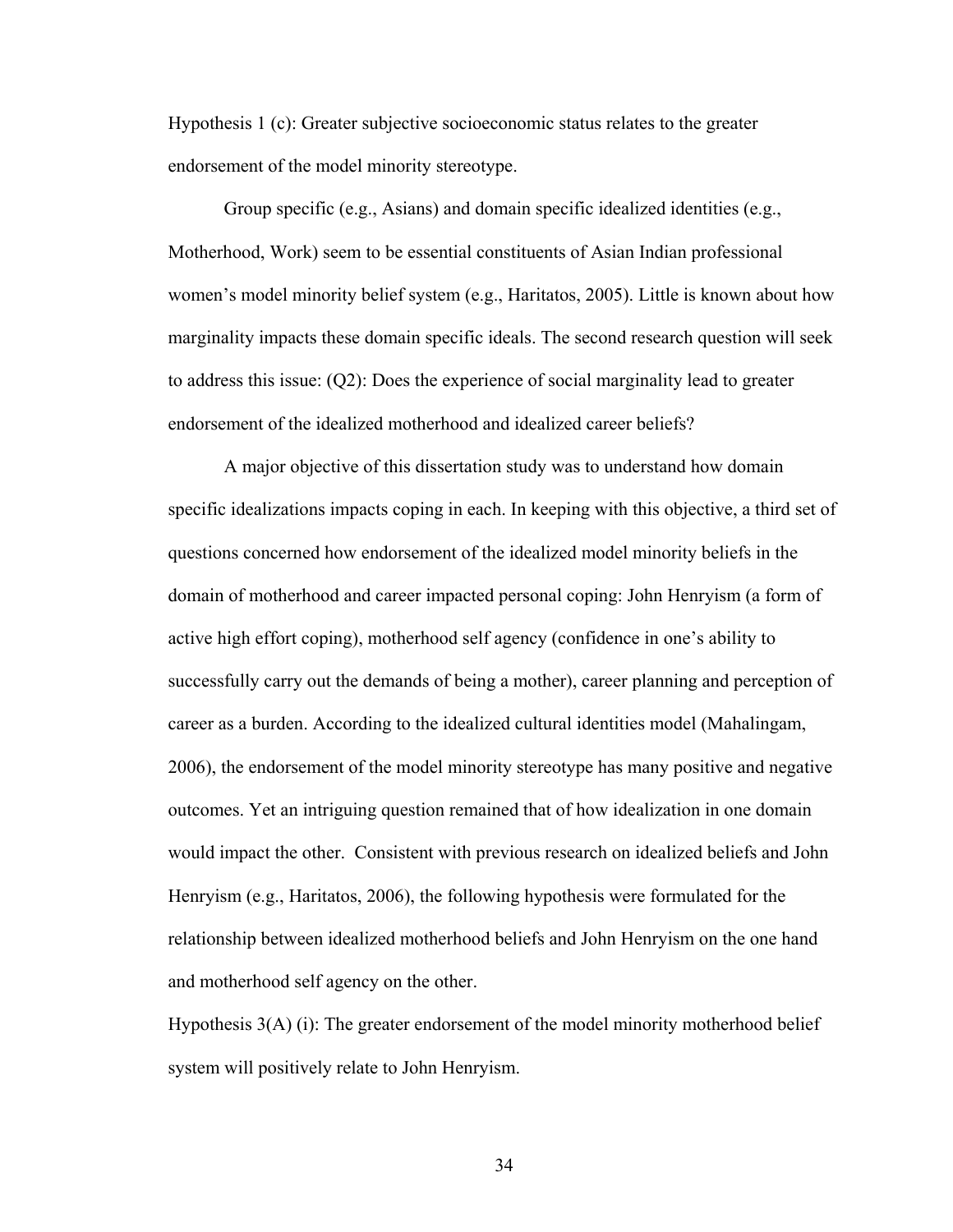Hypothesis 3 (A) (ii): The greater endorsement of the model minority motherhood belief system will lead stronger endorsement of motherhood self agency In order to understand how idealized motherhood beliefs affected work-family transitions (Stephens, 1994), wherein home can impact subjective and objective transitions at work, I also examined the relationship between idealized motherhood beliefs and two career related measures: pursuit of a planned career strategy and perception of career as a burden.

Similar hypothesis were formulated with respect to idealized career beliefs and various outcomes.

Hypothesis 3(B) (i): The greater endorsement of the model minority career belief system will positively relate to John Henryism.

Hypothesis 3 (B) (ii): The greater endorsement of the model minority career belief system will positively relate to motherhood self agency

 The fourth set of hypothesis concerned mental health outcomes. In immigration research, group specific and culturally derived hardiness factors such as John Henryism have been suggested to reduce stress and improve coping with the stresses of immigration (Haritatos, 2006; Haritatos, Mahalingam & James, 2006; Portes & Rumbaut, 2006). I will examine this pathway in fourth major question in this study (Q4): Does active coping negatively relate to perceived stress? The specific hypotheses I formulated were: Hypothesis 4(A) (i): John Henryism will be negatively related to perceptions of stress. Hypothesis 4(A) (ii): John Henryism will be negatively related to depression. Hypothesis  $4(A)$  (iii): John Henryism will be positively related to subjective wellbeing.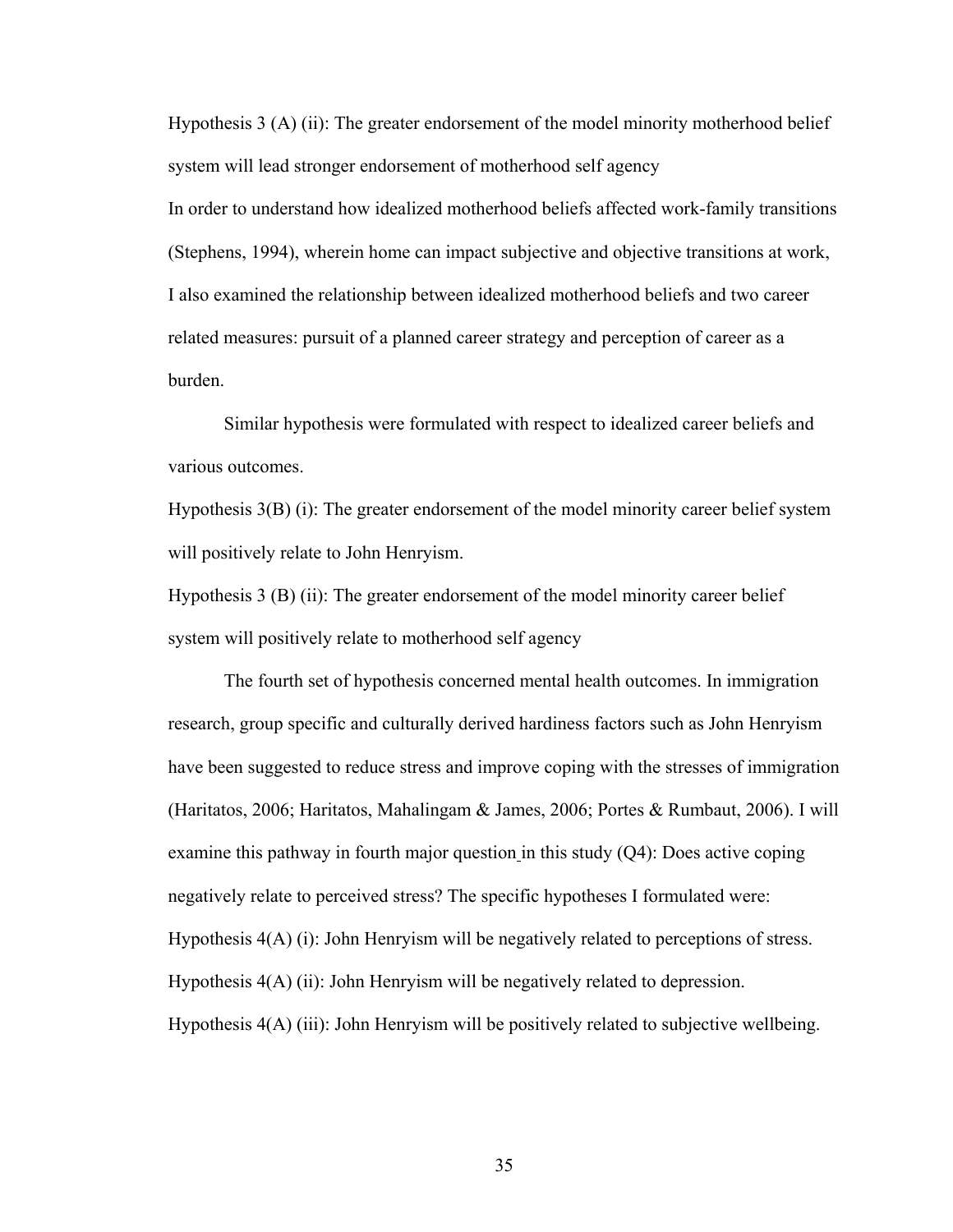I also examined a work outcome, namely job satisfaction in addition to mental health outcomes in the general life domain.

I expected a similar relationship to hold for motherhood self agency, a form of confidence in motherhood. Similar hypotheses were formulated for motherhood self agency (4B)

 In addition, to the above questions, the study will examine how idealized motherhood beliefs affect ethnic socialization practices. This will provide an understanding of how women are coping with their cultural burden. My study addressed the following questions (Q5): Is the greater endorsement of idealized motherhood beliefs related to greater frequency of practices that impart cultural and religious training to children? Does the greater endorsement of this stereotype relate to practices that are geared towards enhancing children's academic advancement? We noted that little is known about what belief systems (e.g., importance of celebrating cultural festivals, success orientation) are affected by the endorsement of the motherhood ideal. Hence this part of the study will be exploratory.

A sixth set of questions pertained to idealized motherhood beliefs and work sharing in the home domain (Q6): Does the greater endorsement of the model minority motherhood belief system lead to greater work in the household domain being performed by the mother?

Investigating these processes is vital to understand culture-specific antecedents to mental health and sources of resilience for Asian Indian working mothers. Researchers have noted (e.g., Pessar, 1999) the need to use mixed methods in investigating gendered processes in immigration for a number of reasons. Although quantitative methods are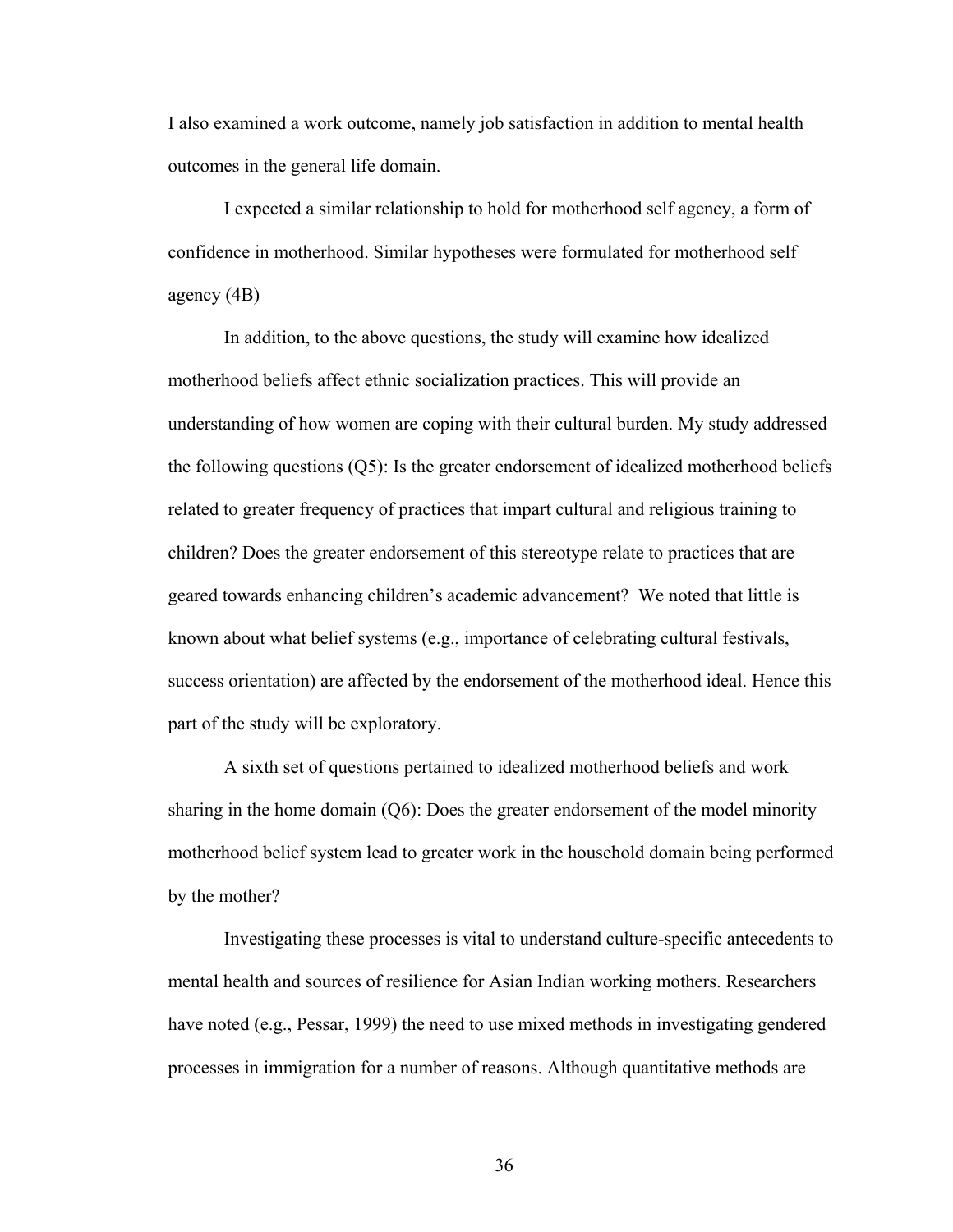helpful in establishing prevalence of gendered processes, qualitative methods are extremely useful in identifying gendered processes previously obliterated in quantitative research. In addition, quantitative approaches may not adequately capture the unique everyday dilemmas and contradictions in immigrant women's lives. My research combined qualitative and quantitative methods. The study has two parts: 1) Community survey to examine the prevalence of certain practices and importance given to various enactments. 2) Semi-structured interviews with employed Asian Indian women who are mothers.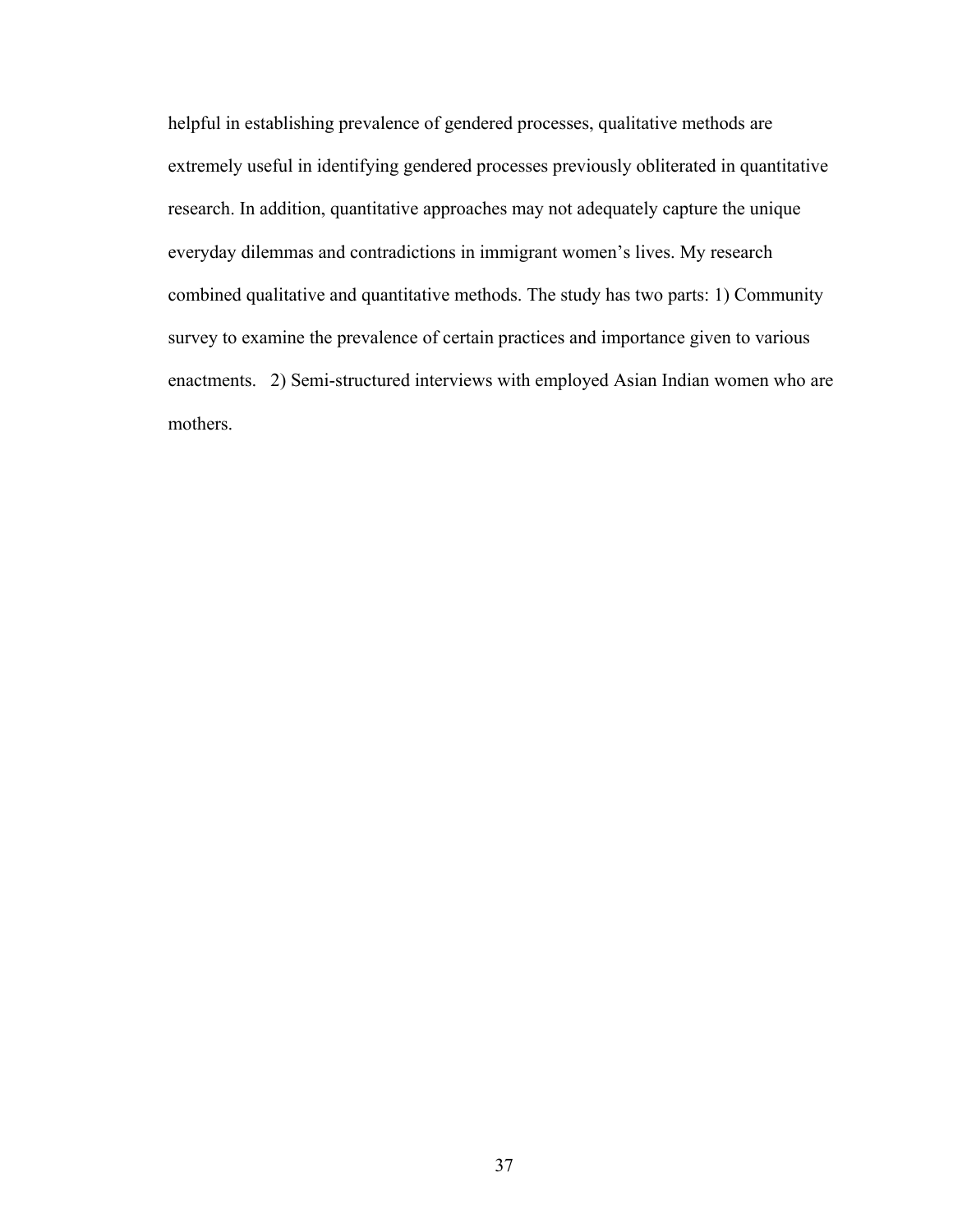Chapter II

# **METHODS**

In the previous chapter I noted that a major objective of the present study was to empirically examine how different forms of social marginality were related to idealized motherhood and career identities for Asian Indian women pursuing their careers and were mothers of school going children. In addition, I sought to replicate previous findings (e.g., Haritatos, 2006) with respect to idealized identities in the domain of motherhood for Asian Indian women. Finally, I also examined how idealized identities translated into everyday practices. Given that previous studies have documented the fluidity in the enactment of gendered processes such as motherhood (e.g., Dasgupta, 1998), I decided to use a mixed methods approach. I did a community survey to examine the relationship between social marginality and endorsement of idealized identities on the one hand as well as idealized identities and active coping/health outcomes on the other. I followed up this analysis with an analysis of semi-structured interviews with seven Asian Indian women with children pursuing careers. I first present the methods that pertain to the community survey followed by a description of the sampling strategy and methods that pertain to the interviews.

## **Community Survey**

## *Participants*

Two hundred and eighty nine Asian Indian participants were recruited for this study. The following selection criteria were used to recruit participants for this study: a)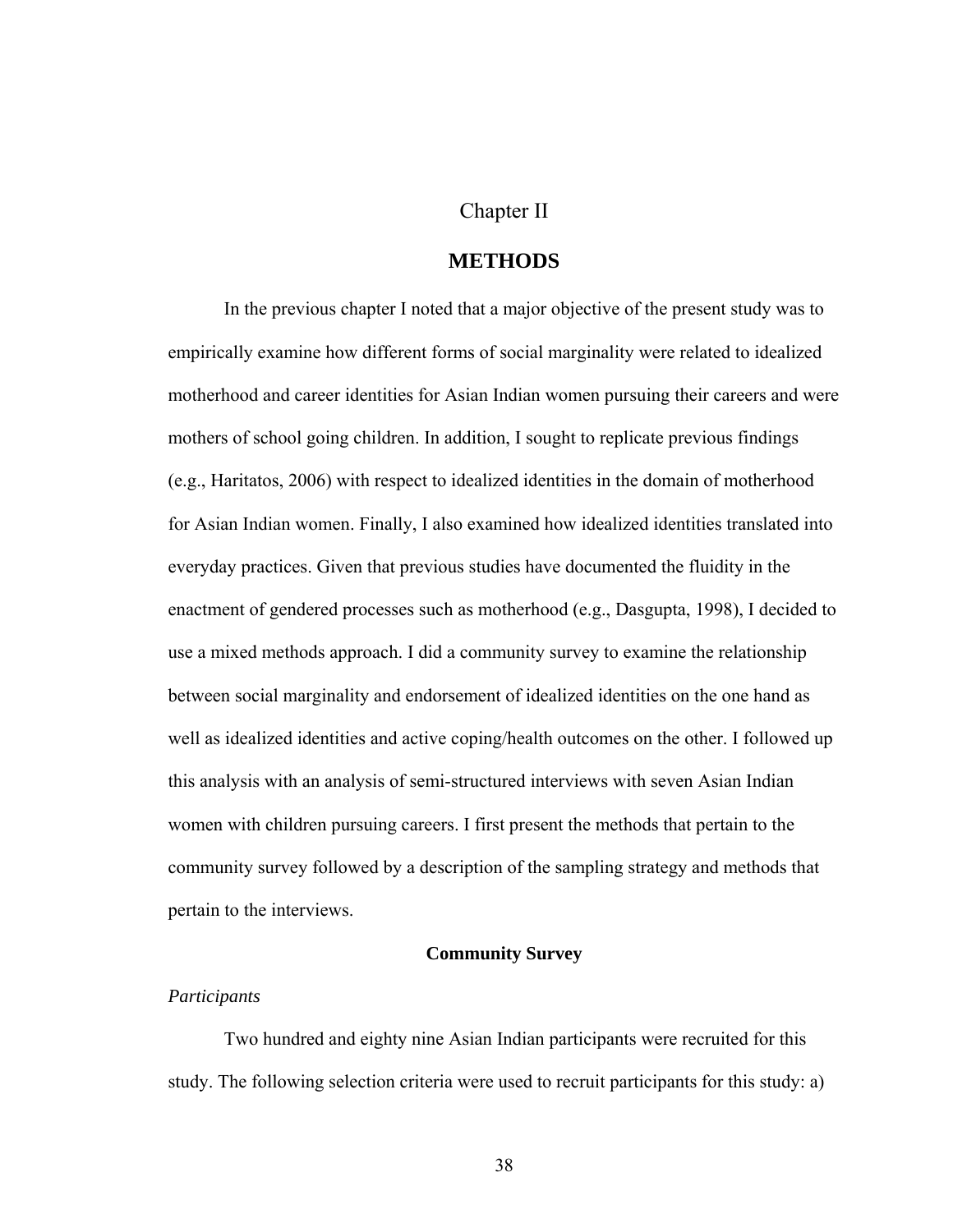Participants must be between 18-55 years old; b) They must have at least one child who is currently less than 16 years old; c) They must be foreign born and first generation Asian Indian immigrant women in the United States; d) They must be employed or self employed over 25 hours/week at the time of the study; Participants were offered \$15 for participating in the survey. The average age of the group was  $38 \text{ (SD} = 6.71, N = 287)$ and the women had lived in the United States for an average of 11.6 years (SD =  $6.67$ , N  $= 286$ ). 32.6% had family income that was less than \$60,000 per annum, 46% had family incomes between \$60,000 and \$200,000 and 20.7% had incomes over \$200,000. The women had a mean number of children of 1.57.

## *Procedure*

Participants were recruited for the web based survey through the following methods: through personal network and through community bulletin boards (e.g., miindia.com, myilaaka.com). Additionally flyers were emailed to various South Asian women's organization including South Asian Women's Network, an online community of South Asian Women and Asian Indian women's organization of Michigan. Flyers were also distributed at various St. Louis events (e.g., Tamil Sangam festival).

 The survey could be completed in approximately 45 minutes. At the end of the survey, participants were directed to a separate payment page, where they provided their name and address for payment purposes.

## *Measures*

*Social marginality.* Six items from the Acculturation Rating Scale for Mexican Americans (ARSMA-II, Cuellar, Arnold, & Maldonado, 1995), which measures marginalization as an outcome of acculturation, was used to measure social marginality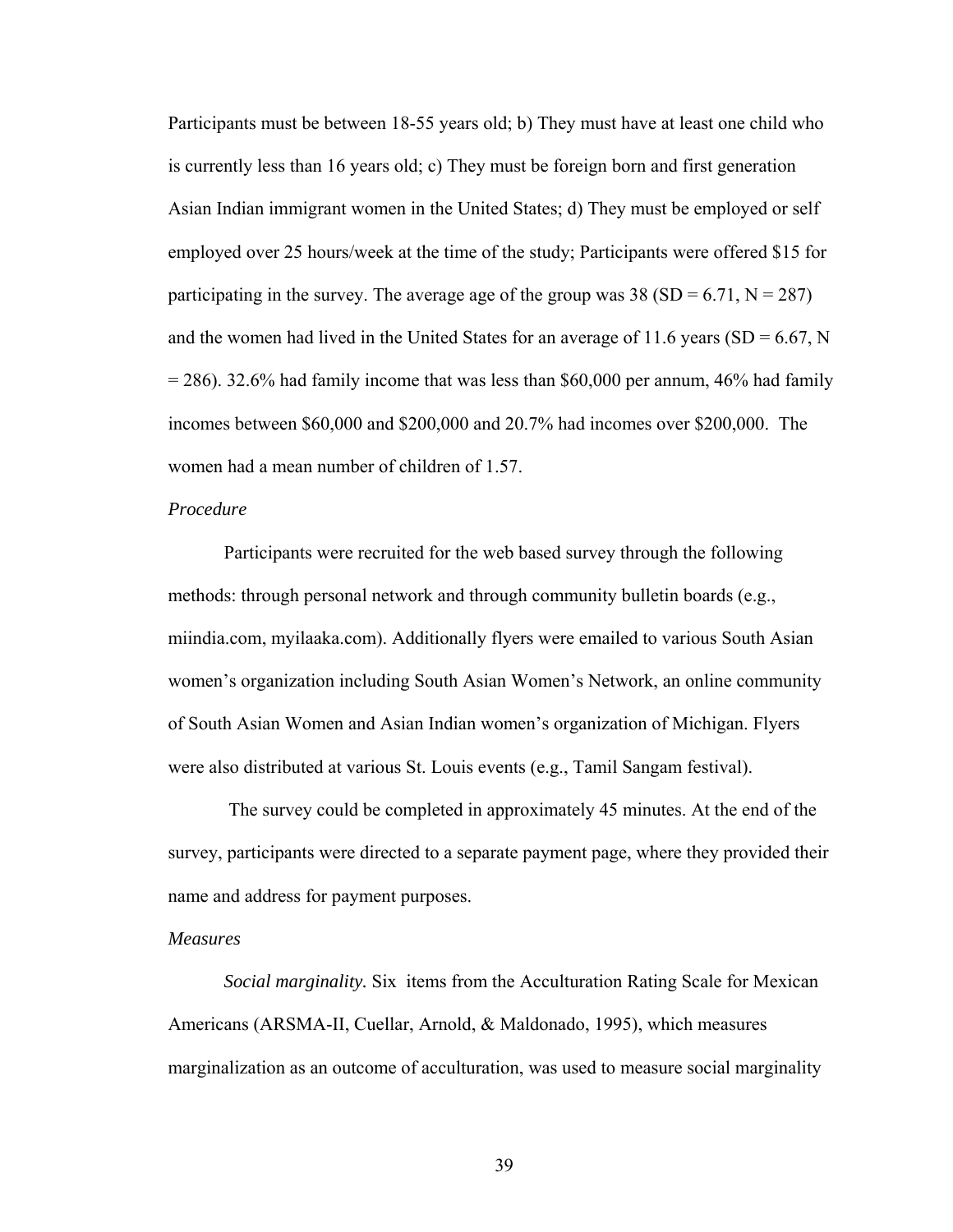in this study (e.g., "I have difficulty accepted some values of White Americans, I have difficulty accepting some values held by White Americans."). Participants rated the frequency with which they experienced each statement on a five point rating scale where 1 is "Not at all," and 5 is "Almost Always." The measure was developed for use with the Hispanic population and Cuellar, Arnold, & Maldonado (1995) noted that the Cronbach Alpha for the Anglo orientation of the scale was .83. Kim, Gonzales, Stroh and Wang (2006) used the measure on Asian American adult and adolescent samples consisting of Chinese Americans, Korean Americans and Japanese Americans. The Cronbach Alpha for the scale ranged from .83 to .91 (Kim, Gonzales, Stroh, & Wang, 2006). The alpha in the present study was .89.

*Perceived discrimination*. The Perpetual Foreigner subscale, consisting of seven items, from the Asian American Racism Related Stress Inventory (Liang, Li, & Kim, 2004) was used to assess the extent to which Asian Indians perceived discrimination in general life spheres (e.g., "You are treated with less courtesy than other people."). Two additional items ("Someone said Asians are now seen everywhere; Someone said Asians are taking away jobs from America") were included to reflect more overt experiences especially in the workplace. Participants indicated the extent to which they had encountered and were affected by the experiences on a five point scale ranging from  $1 =$ This Never happened to me; to  $5 =$  This happened and I was extremely upset. In the present study, the alpha was .82.

*Subjective socioeconomic status.* The subjective socioeconomic status measure developed by Adler, Epel, Casellazo, & Ickovics (2000) was used in the present study. Participants were presented with a ladder, calibrated upwards along a 7 point scale with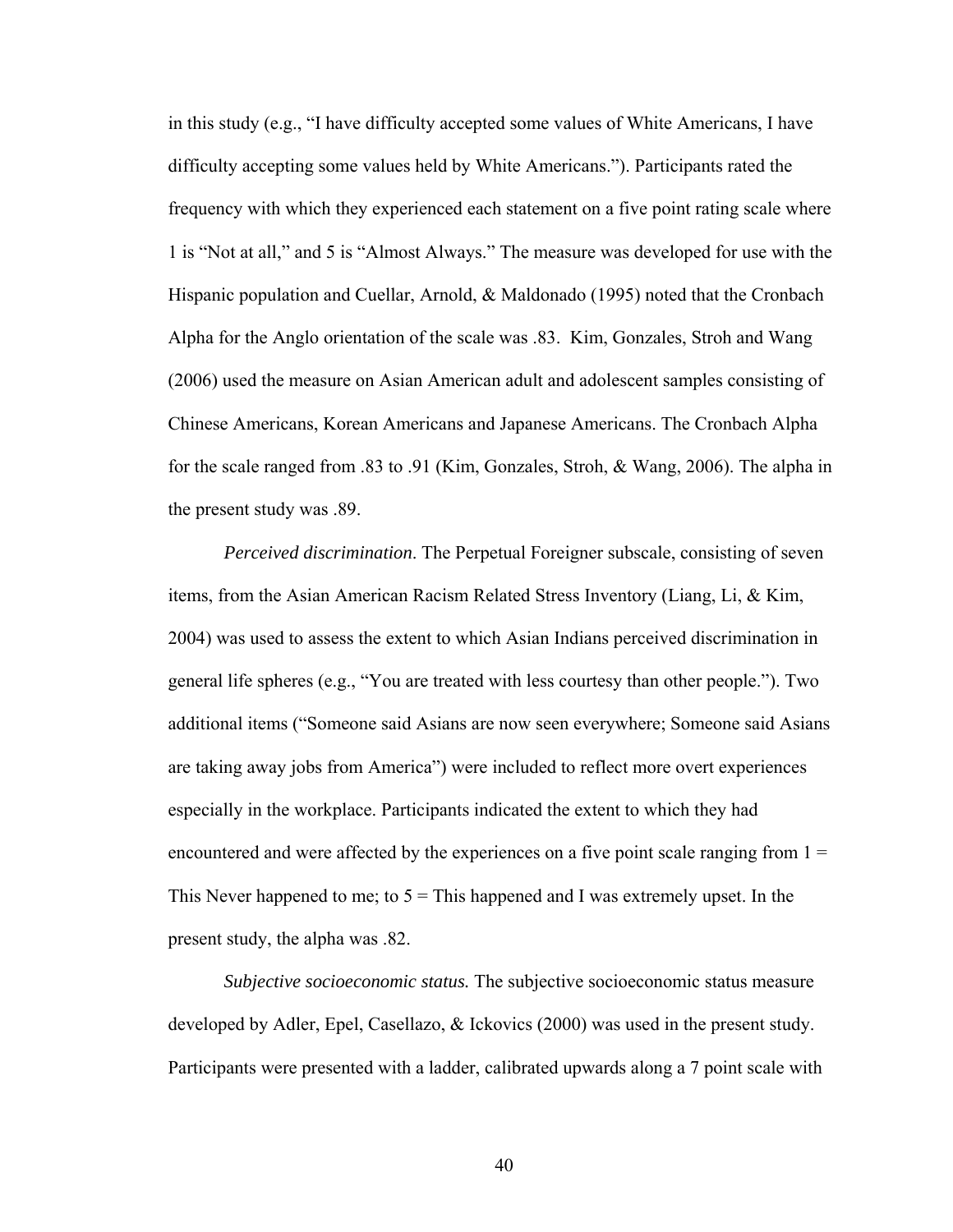the following instructions: "Imagine this ladder represents all the people in the United State. People lower down on the ladder are have lower income and living standards and people at the top have higher income and living standard. Where would you place yourself?"

*Model minority stereotype.* The model minority measure developed by Mahalingam & Haritatos (2005) was used in this study (e.g., "Asian Americans are more intelligent than other groups in the US."). Four items from the measure were used in this study. The measure asks respondents to think about "your thoughts about Asian Americans as a group living in the US today" and to rate their agreement with each statement on a response scale from 1 (strongly disagree) to 5 (strongly agree). In a previous study of first generation Asian Americans including Asian Indians and Chinese participants, the scale had an alpha of .77 (Haritatos, 2005). In the present study, the alpha was .86.

*Idealized motherhood beliefs.* A modified version of the Asian American woman ideal (AAWI) scale (Mahlingam & Haritatos, 2005) was used in this study. The scale assesses the degree to which participants endorsed various beliefs about Asian American women in the domains of family/relationships (e.g., Asian American women have the capacity to make more sacrifices for their family than Asian American men). The original scale items are worded such that they make comparisons between Asian American and Caucasian women, and between Asian American women and men in terms of attitude and behavioral norms. Haritatos (2005) noted that this allows for measurement of the dual (and often co-existing) domains of racial/ethnic and gender expectations that Asian American women may have to cope with. This structure was retained for the present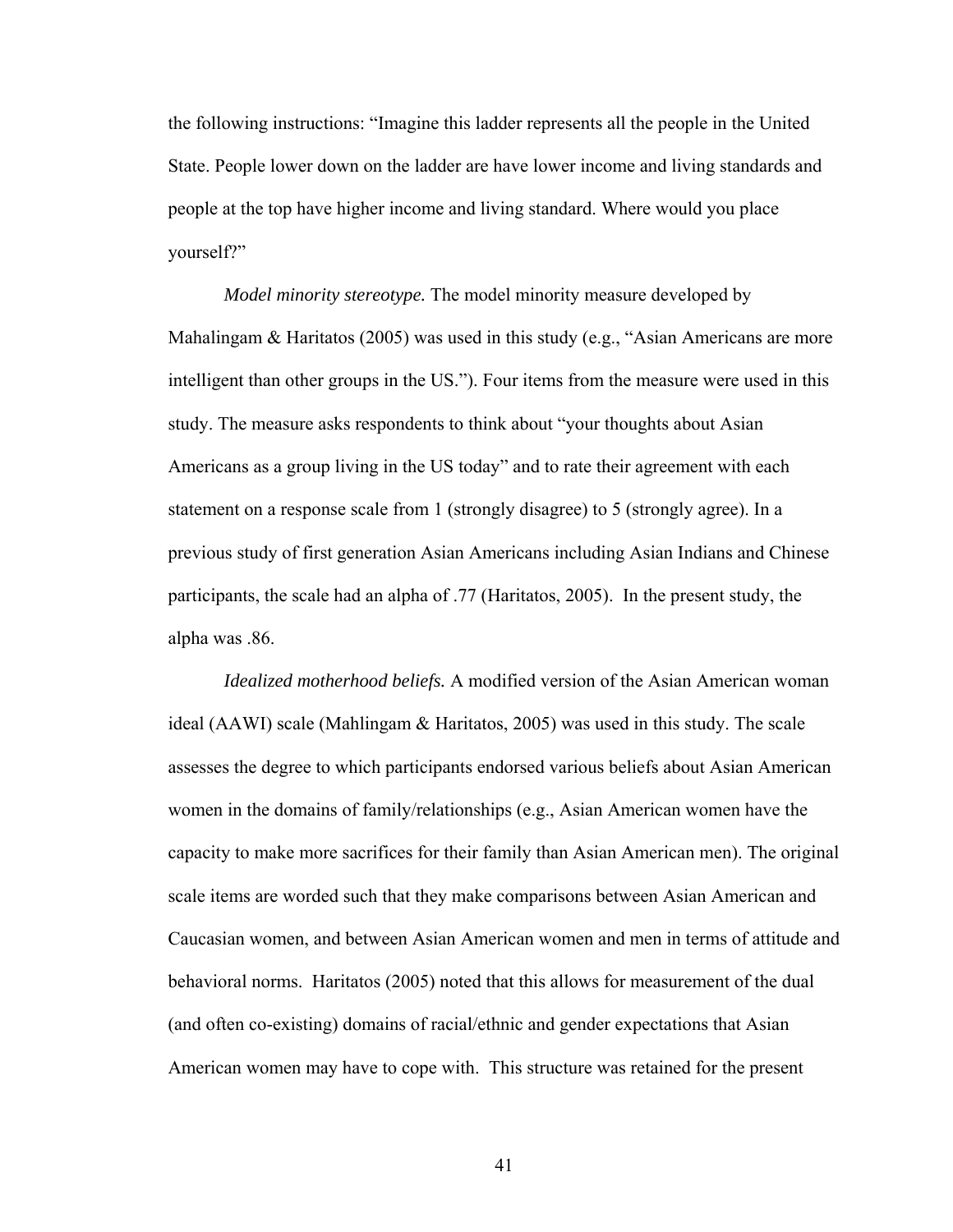study. Since I was interested in idealized motherhood beliefs for women, the references to women were changed to "mothers." and the references to men were changed to "fathers." Additionally, references to "Caucasian" were changed to "American." Respondents were asked to think about **"**your thoughts about Asian American mothers in general living in the US today" and to rate their agreement with each statement on a response scale from 1 (strongly disagree) to 5 (strongly agree). The alpha was .82.

*Idealized career beliefs.* A modified version of the Asian American woman ideal (AAWI) scale (Mahalingam & Haritatos, 2005) was used in this study. The scale assesses the degree to which participants endorse various beliefs about Asian American women in vocational domains. (Asian American women are better at science and math than white women). Respondents were asked to think about **"**your thoughts about Asian American women and men in general living in the US today" and to rate their agreement with each statement on a response scale from 1 (strongly disagree) to 5 (strongly agree).

 The original scale items are worded such that they make comparisons between Asian American and Caucasian women in terms of attitude and behavioral norms. Two new items comparing Asian American women and American men were included in the study. Thus the scale consisted of four items in this study. The alpha was .80.

#### *Active coping measures*

*John Henryism.* John Henryism measure (James, Hartnett, & Kalsbeek, 1987), as a measure of active high effort coping, was included in this study. The scale consists of twelve items (e.g., "I've always felt that I could make of my life pretty much what I wanted to make of it."). The scale was originally developed for use in the African American population. Haritatos, Mahalingam & James (2007) found that the scale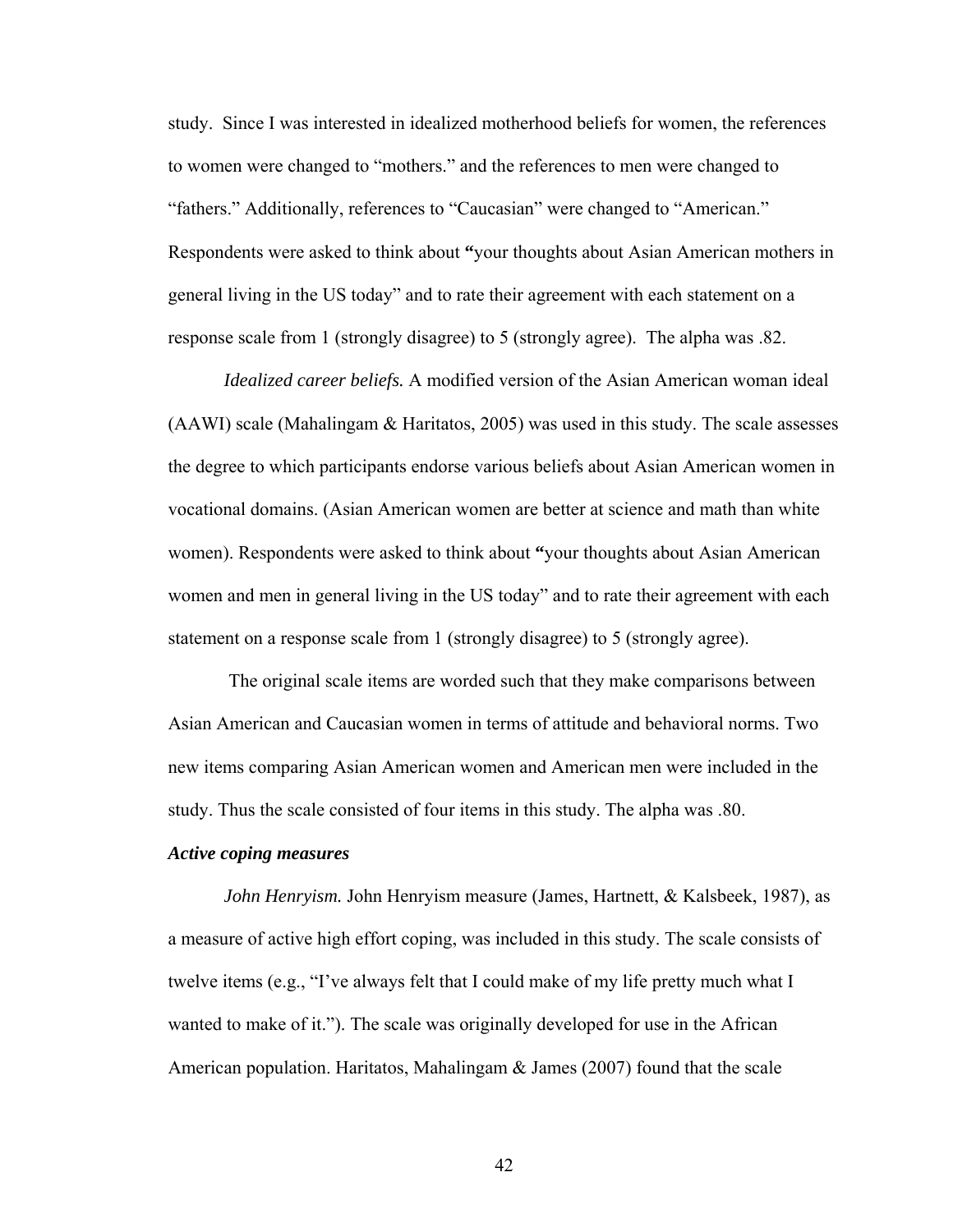properties for Asian Americans were comparable to those of the African American populations. The scale had reliabilities over .70 (Haritatos, Mahalingam, & James, 2007). The alpha was .78.

*Motherhood self agency*. Motherhood self agency was measured using the parenting self agency measure (Dumka, Stoerzinger, Jackson, & Roosa, 1996). Parenting self agency has been defined by Dumka, Stoerzinger, Jackson, & Roosa (1996) as parents' overall confidence to be successful in the parenting role. Three items from this scale were used in this study (e.g., "I feel sure of myself as a mother; I know I am doing a good job as a mother, I know things about being a mother that would be helpful to other parents."). Dumka, Stoerzinger, Jackson, & Roosa a (1996). reported that the scale had cultural equivalence in Mexican and Anglo populations and had reliabilities over .70. In the present study, the alpha was .86.

#### *Mental health measures.*

*Subjective Well-being.* The Satisfaction with Life Scale (SWLS, Diener, Emmons, Larsen, & Griffin, 1985) was used to measure Subjective Wellbeing. The SWLS consists of five items that measure the individual's evaluation of satisfaction with life in general (e.g., "In most ways my life is close to my ideal."). Respondents selected one of seven options (ranging from " $1 =$  strongly disagree" to " $7 =$  strongly agree") for each question. Responses were averaged to provide a life satisfaction score. The scale had good psychometric properties in previous studies of the Asian American population (Haritatos, 2005). The alpha in the present study was .92.

*Depression.* Depression was self reported by participants using the Center for Epidemiological Studies – Depressed Mood Scale (CES-D, Radloff, 1977). This scale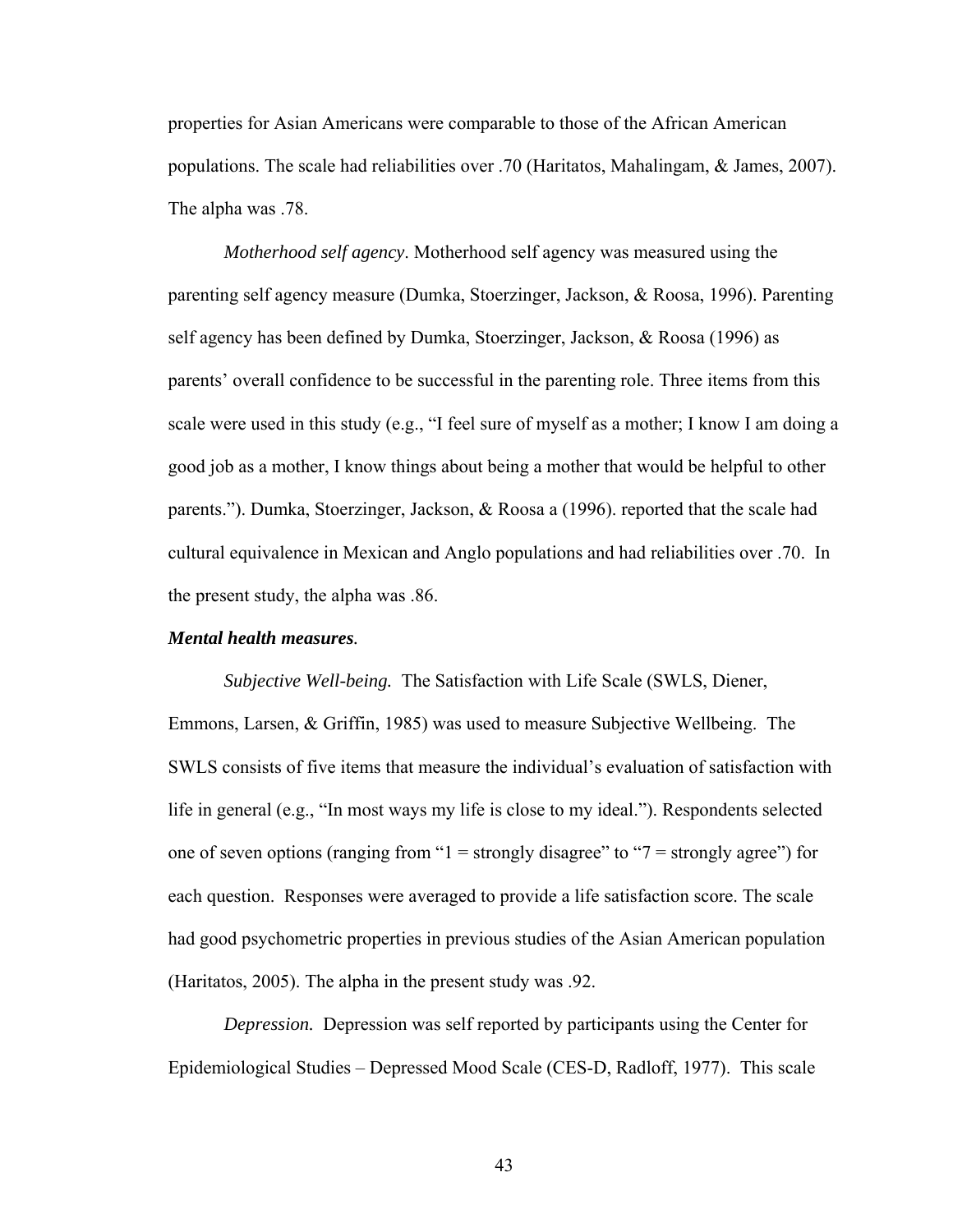measures current levels of depressive symptomology with an emphasis on the affective component of depressed mood (e. g., "I was bothered by things that usually don't bother me."). Participants were asked to think about how often they experienced each symptom during the past week on a 4-point scale from 1 (rarely or none of the time [less than one day]) to 4 (most or all of the time [5-7 days]). Haritatos (2005) noted that measure had been widely used in Asian and Asian American populations. The CES-D has been found to have high internal consistency and validity. In a previous study of foreign born Asian Americans, the alpha reliability for the CES-D was .89 (Haritatos, 2005). In the present study, the alpha was .91.

*Perceived Stress.* The Perceived Stress Scale (PSS, Cohen, Kamarck, & Mermelstein, 1983) was used to assess participants' subjective perception of stress during the past month. The original PSS is composed of fourteen items asking the degree to which life situations in the past month are appraised as stressful (e.g., "In the last month, how often have you been upset because of something that happened unexpectedly?"). An abbreviated ten item version used previously in the foreign born Asian American group had a reliability of .78 and was used in this study. For each item, respondents were asked to indicate how often they felt or thought a certain way on a response scale from 1 (never) to 5 (very often). In the present study the alpha was .79.

## *Individual Difference Measures*

*Social Support.* The twelve item Multidimensional Scale of Perceived Social Support (MSPSS, Zimet, Dahlem, Zimet, & Farley, 1988) will be used in this study (e.g., "There is a special person who is around when I am in need."). The scale measures the extent to which participants have instrumental and emotional social support at the present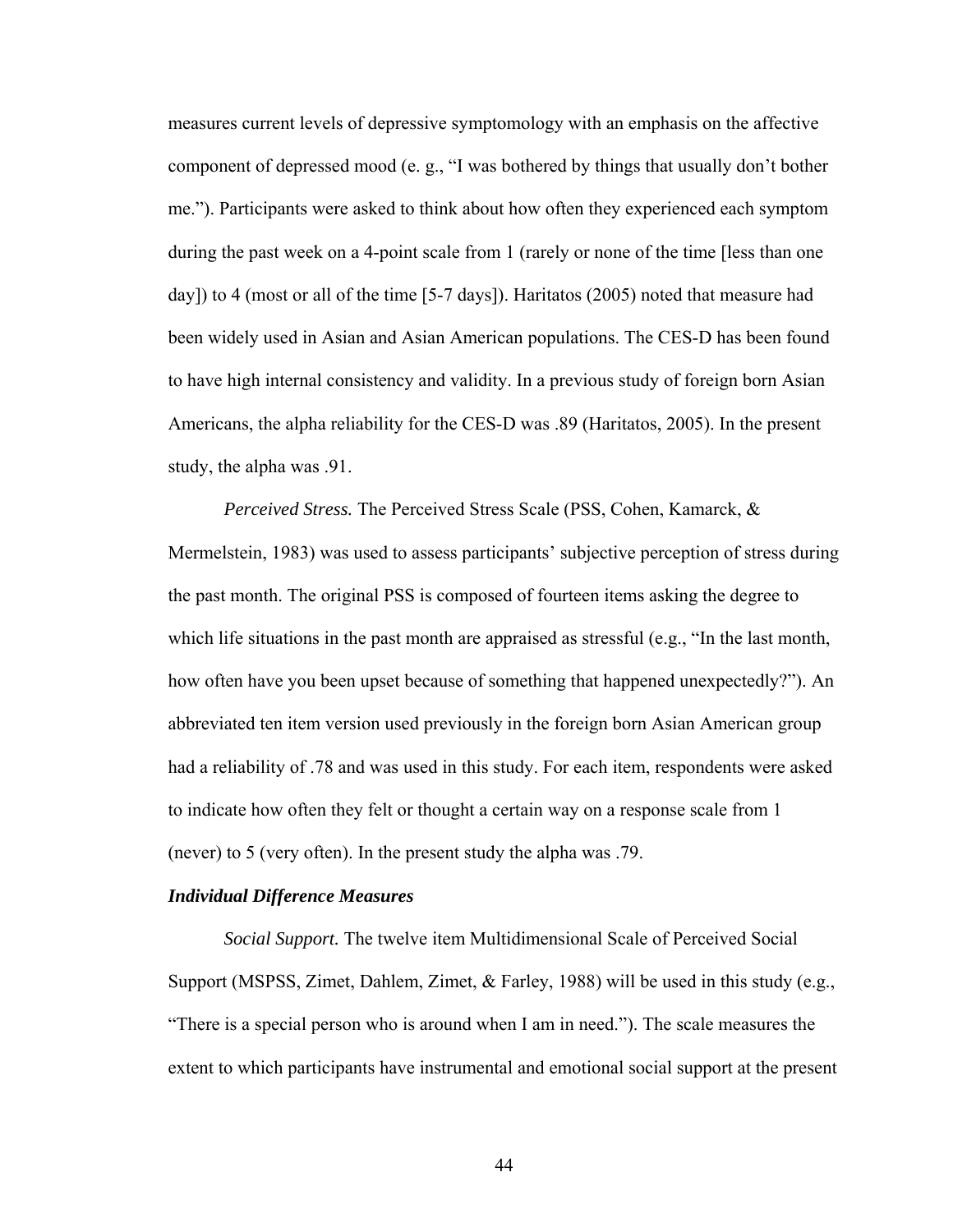time. Participants will be asked to indicate the extent to which they agreed with each of the statements on a 7 point scales. Higher scores will indicate the presence of social support. In previous studies the scale had good psychometric properties (Haritatos, 2005) and in the present study the alpha was .95.

## *Career related measures*

*Pursuit of planned career strategy.* Planned career strategy was measured with five items from the career commitment scales developed by Carson and Bedian (1994). Participants were asked to indicate the extent to which they agree or disagree with each of five statements on a five point scale (e.g., "I have created a plan for development in my career," "I do not have a strategy for achieving my career goals," "I am constantly trying to improve the skills I need for my career"). Negatively worded items were reverse coded. Higher scores indicated that the women pursued a planned career strategy. The alpha in the present study was .63.

*Perception of career as a burden*. Perception of career as a burden was measured by two items (e.g., "The costs associated with my career sometimes seem too great," "Given the costs associated with my career, I sometime wonder if the personal burden is worth it.") from Carson and Bedian's (1994) career commitment scale. Higher score indicated greater perception of career as a burden. The alpha in the present study was .85.

# *Job related measures*

*Job Satisfaction*. Job Satisfaction was measured with the Stanton, Bachiochi, Robbie, Perez, & Smith (2002) short version of the Job Descriptive Index. The overall satisfaction with the job subscale was used in this study. The measure lists seven characteristics of the job and participants are asked to indicate whether or not that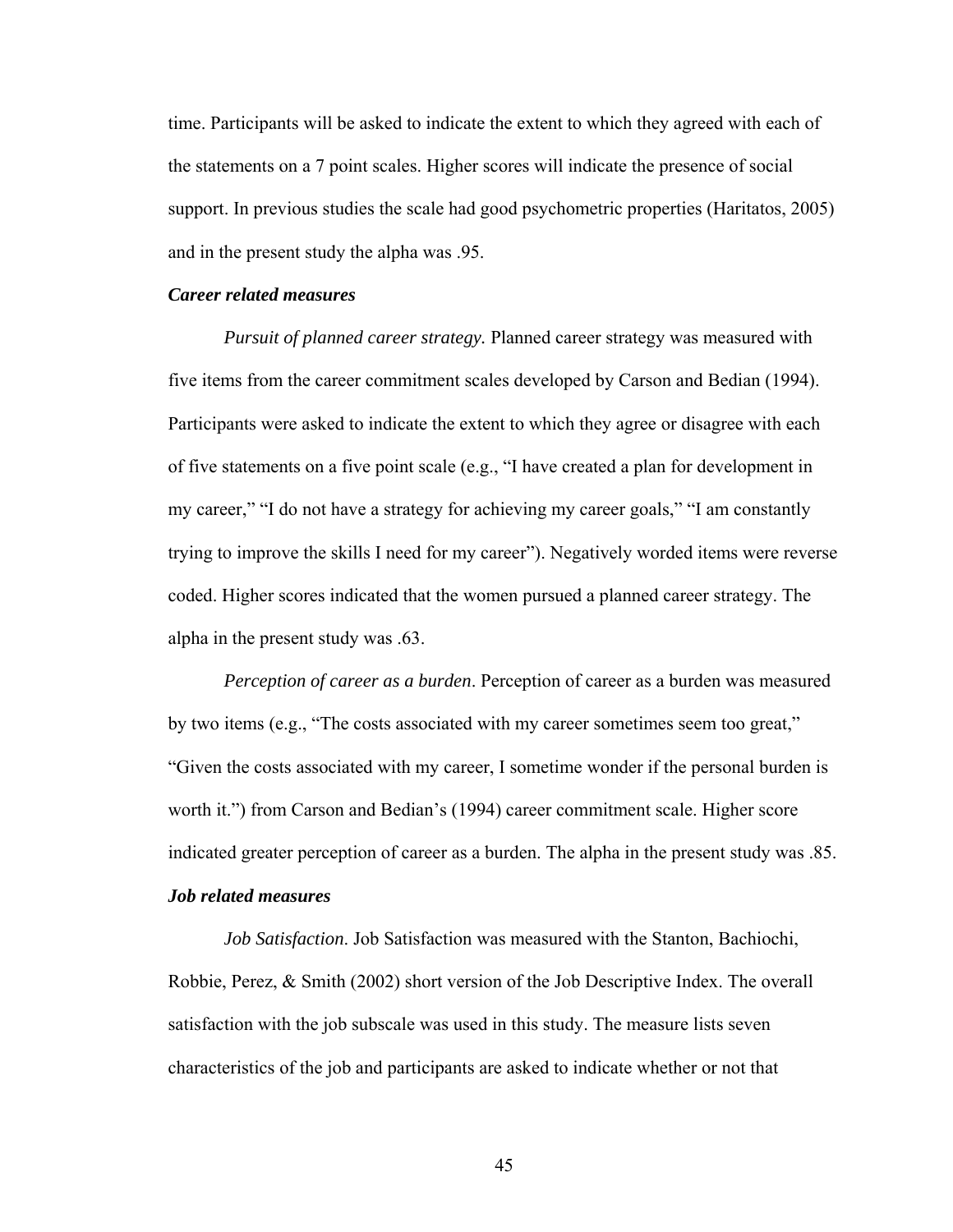characteristic defines their work with a Yes, ? or a "No. The items were scored according to the manual.

*Scheduling Flexibility.* Perception of flexibility was measured using items similar to that developed by Rothausen (1994) for measuring satisfaction with the flexibility facet of jobs (e.g., "I have flexibility in scheduling my work," "I easily get time off for family as needed"). Participants indicated the extent to which they recognized each of the statements applied to their jobs ( $1 =$ Mostly True;  $2 =$  Somewhat True;  $3 =$  Never True;  $4 = I$  do not know). The alpha was  $.81$  in the present study.

## *Motherhood Practices.*

*Practices in the household domain*. Motherhood practices in the household domain were measured using a measure developed by Luthar (2007) and concerned how various tasks were performed in the household. Participants indicated "who makes these decisions in your house" to nineteen items with whether it was "Mostly Me," "Mostly my spouse/partner," "Both equally," "NA-I am a single parent." The items were categorized as follows: 1) Responsibility for general household functioning (e.g., Organizing schedules for the family); 2) Responsibility for children (e.g., Being vigilant of the children's emotions); 3) Decisions with respect to cultural transmission (e.g., Whether your child should learn your native language) For each task in a category, a score of 1 was assigned if it was performed by the respondent alone, versus it being performed jointly or by the spouse alone For each category, these scores were summed to obtain a frequency score of tasks performed by the self in that category. A higher the score indicated that tasks in that category were performed by the respondent rather than the spouse or jointly.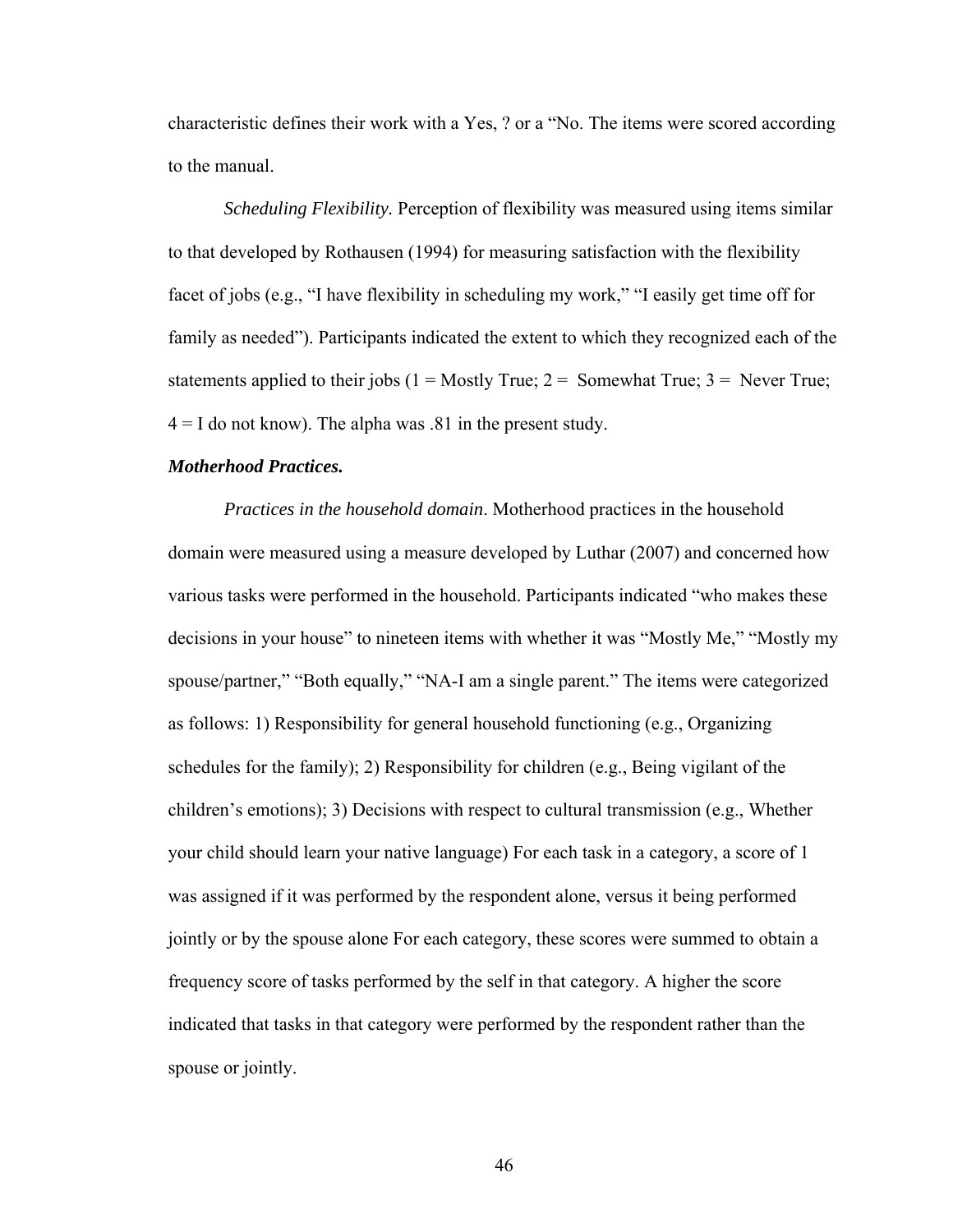*Ethnic socialization practices*. The model minority practices measure addressed priorities for the mothers in the study. The domains of the measure were similar to that used by Suizzo  $\&$  Soon (2006) to measure academic socialization. Participants were asked to indicate "how important each of these are currently to you" on a three point scale where  $1 = Not$  at all important;  $2 = Moderned$  important; and 3 "Very Important; The practices were categorized into the following: 1) Engaging in rigorous out of school academic activities (e.g., Enroll children in extra math lessons (e.g., Kumon); 2) Success orientation(e.g., Encourage child to participate in competitions); 3) Emphasis on high moral standards (e.g., Remind child that it is bad to indulge too much in his/her pleasures); 4) Cultural transmission (e.g., Enroll children in Sunday School/culture building activities (e.g., Bal Vihar).

*Demographics.* The following demographic measures were incorporated into the study: Year of Birth, Years in the United States and the number of children the participants had. Additionally, the family income was obtained along the following categories (Less than \$20,000; \$21,000-\$40,000; \$40,000-\$60,000; \$61,000-\$100,000; \$100,000-\$200,000; Over \$200,000). These categories were recoded into 3 categories (-1  $=$  Less than \$60,000; 0 = \$61,000-\$200,000; 1 = Over \$200,000).

#### **Semi-structured Interviews**

Previously I emphasized the need for a mixed methods approach in the present study. The quantitative study used a variable centered approach to understand the antecedents and consequences of idealized identities. While the quantitative section of the study was assigned to examine the significance of the empirical relationships among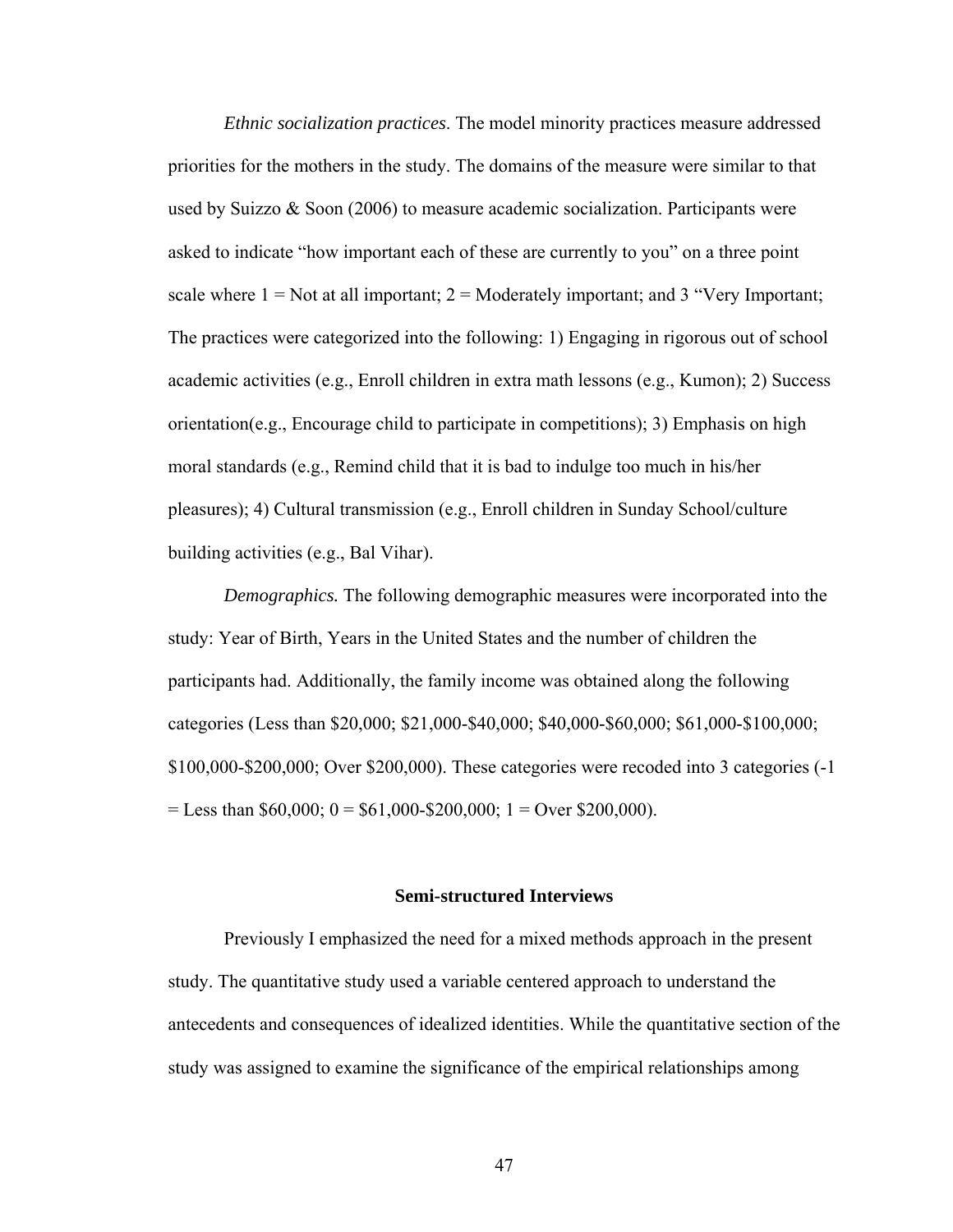critical variables (see Laub  $\&$  Sampson, 1998), the qualitative part was conceived to examine: a) the fluidity in practices which was person-centered rather than variable centered (see Laub & Sampson, 1998); b) the complexity in the endorsement of idealized identities; c) to provide a dyanmic nature of the construction of motherhood in the identities by examining women's post-immigration narratives. The selection of participants and sampling strategy were made to reflect these goals.

## *Participants*

 Similar to the community survey, the participants (see table 14) for this portion of the study were all Asian Indian women , who had moved from India. All women either came to join a spouse or to pursue a higher degree/ training opportunity of their own in a science/technology research related field. This aspect of the participant group differed from that used for the community survey. Since this analysis was designed to complement the survey, and I was interested in understanding motherhood as an idealized identity within the model minority discourse, I deliberately chose to examine the transcripts of women in fields (i.e., science/technology) for Asian women. At the time of the study, all women had at least one child who was younger than 16 years. In other words, at least one child was presently residing with the women. All women were located in the St. Louis area and were Hindu. Two women came to the United States for a doctoral degree and later married and had children. Four of the women started their research career with one or more children. One woman had children after she joined her line of work. All women had at least a Master's degree in science/technology area prior to their travel to the United States. All women claimed to have aspired to acquire a higher degree in the United States and eventually be productive in their particular field.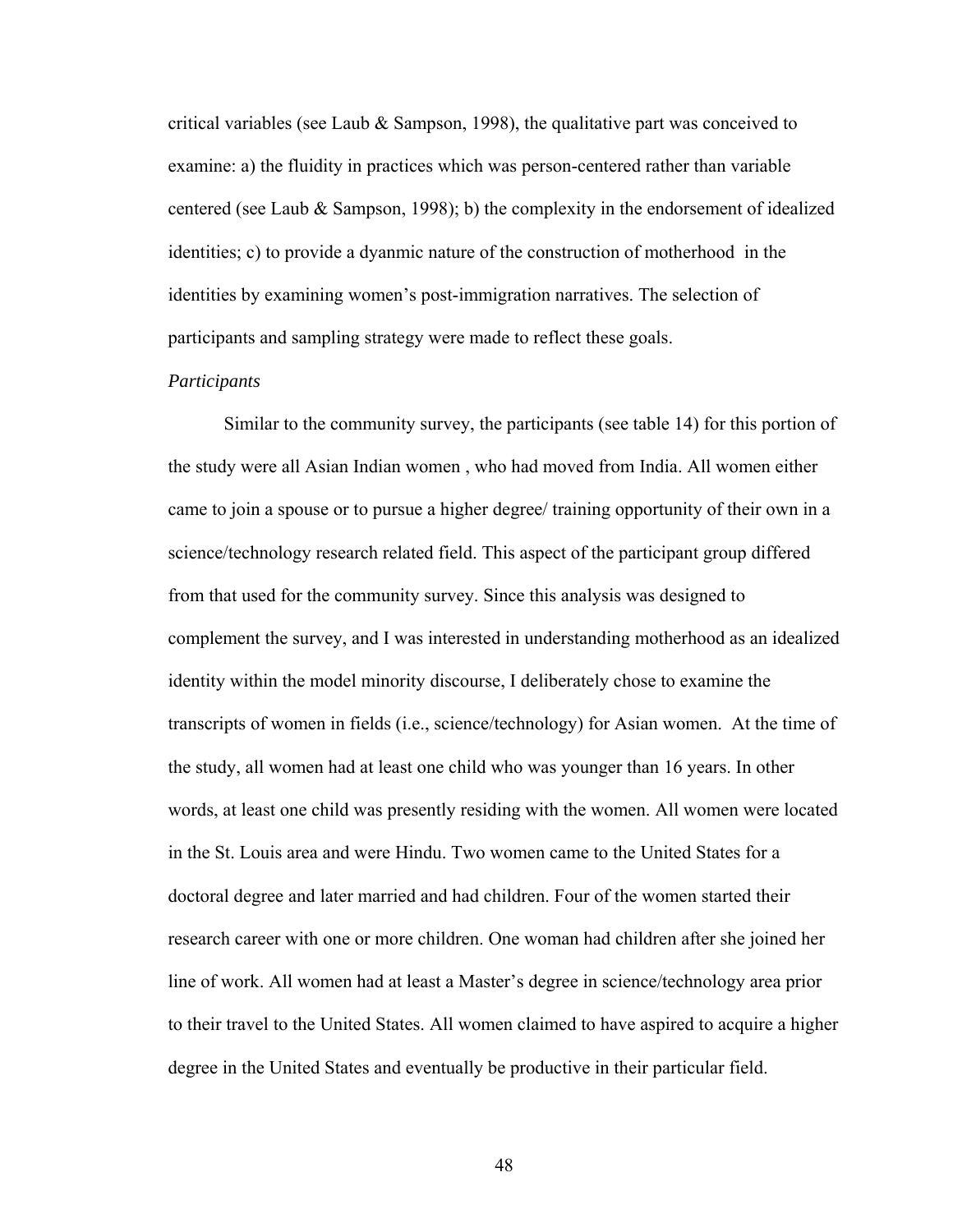# *Procedure*

I used a snowball sampling approach to reach these women. Initially, I was able to contact a person who was employed in a research lab at a local private University. At the end of the interview, I asked her if she knew other women meeting the study criteria, who would be willing to participate in the study. The women were then contacted on the phone. Six other women were contacted in order to participate in the study. Four of the women could not be interviewed because of scheduling difficulties. Two women declined to participate. All women were paid \$25 as a token of appreciation. Two of the women donated their money to a local organization that works towards generating funds for children's education in India.

I developed an interview protocol (see table 15) and conducted semi-structured interviews with these women. Each interview lasted about ninety minutes and took place at a location convenient to the women. Four of the interviews took place at the women's residence, two at the women's workplace and one at the interviewer's home. *Analysis* 

All interviews were tape recorded with the informant's consent. The interviews were later transcribed and the transcripts were analyzed using the overall thematic analysis plan suggested by Boyatzis (1998) as a guide. A combination of theory driven and data driven themes were coded.

Boyatzis (1998) defines unit of analysis as the entity on which the interpretation of the study will focus. Each individual interviewee's personal narrative of their life as an Asian Indian woman immigrant was used as the unit of analysis. I first examined each transcript in its entirety to examine how the 7 women's narratives with respect to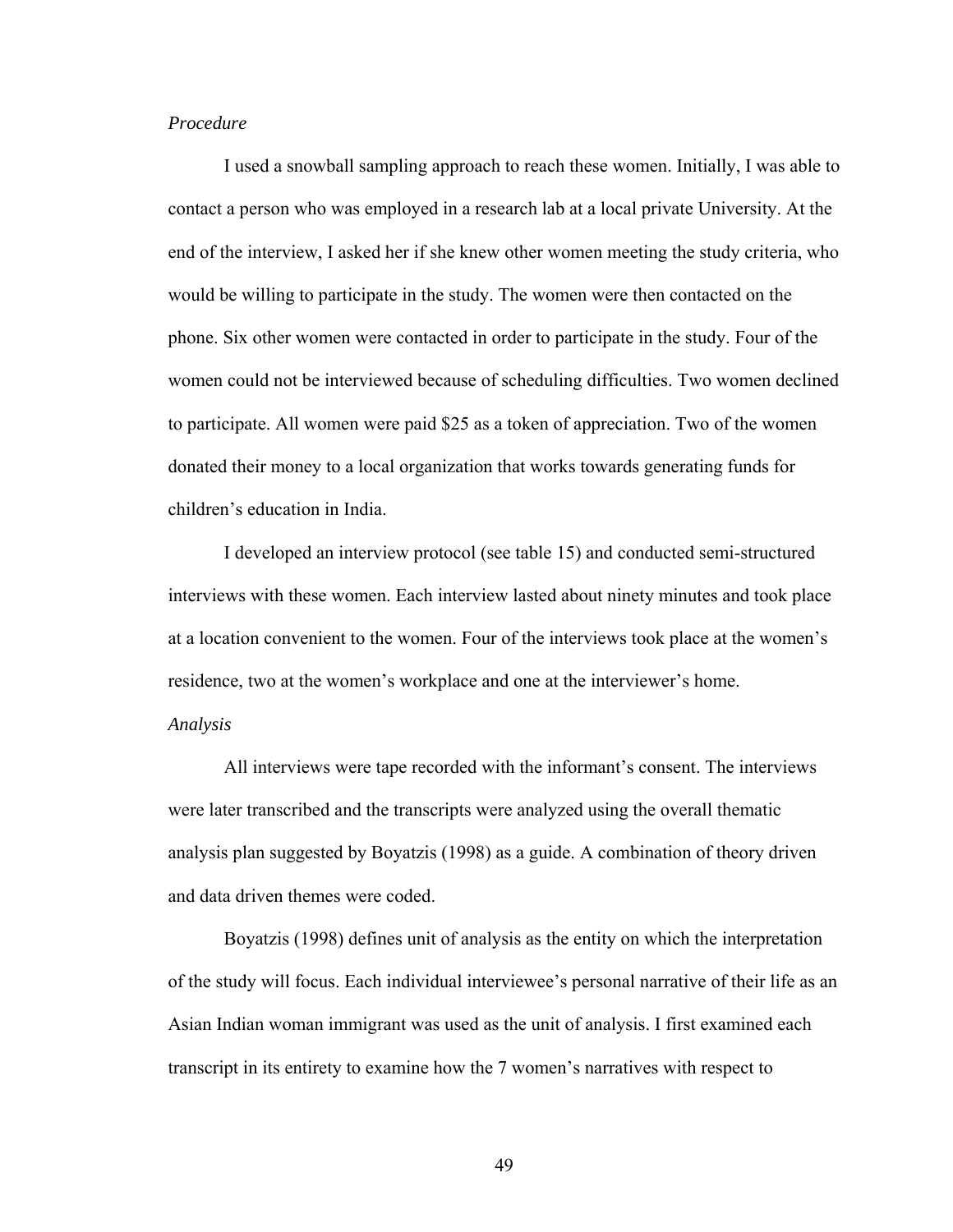motherhood and career were constructed. Next I examined individually indexed segments of the transcripts (e.g.,What do you enjoy the most about being a mother? What is your proudest moment as a mother?) which I coded. Boyatzis (1998) defines the unit of coding as the most basic segment, or element, of the raw data or information that can be assessed in a meaningful way regarding the phenomenon. All references to being a mother including any prior beliefs, any emotion expressed, anything that the interviewee described as doing with her children, her interaction with her spouse on children's issues, and the impact of work on being a mother were identified. These units were then indexed to address the following two questions as a guide: Consistent with the idealized identities model, I examined whether beliefs about motherhood (imagined and real beliefs about self or children, thoughts, emotions, acts) and acts was a source of pride or pressure for the women.. The following is an illustration from Latha's transcript: Here she talked about her daughter who was diagnosed with a learning disability and another who was a super achiever:

When I see her you know, for me that is a different kind of pride. Because I want to know that when I die, she is ok and she can take care of herself. Because that really surprises me. Because she has been diagnosed with a lot of little problems, medical problems also. And medical problems have let to psychological. Then we went to psychotherapy. We went to psychologist and we went to psychiatrist. And we had medication. But she was a very strong kid. So far, she is concerned, it is not achievement. Because Nandini if she reads a book, she gets an A. She's on the, they call it the Dean's list. Every semester, she's on the Dean's list and so when I ask her for her grade she says, why do you ask me for the grade. Didn't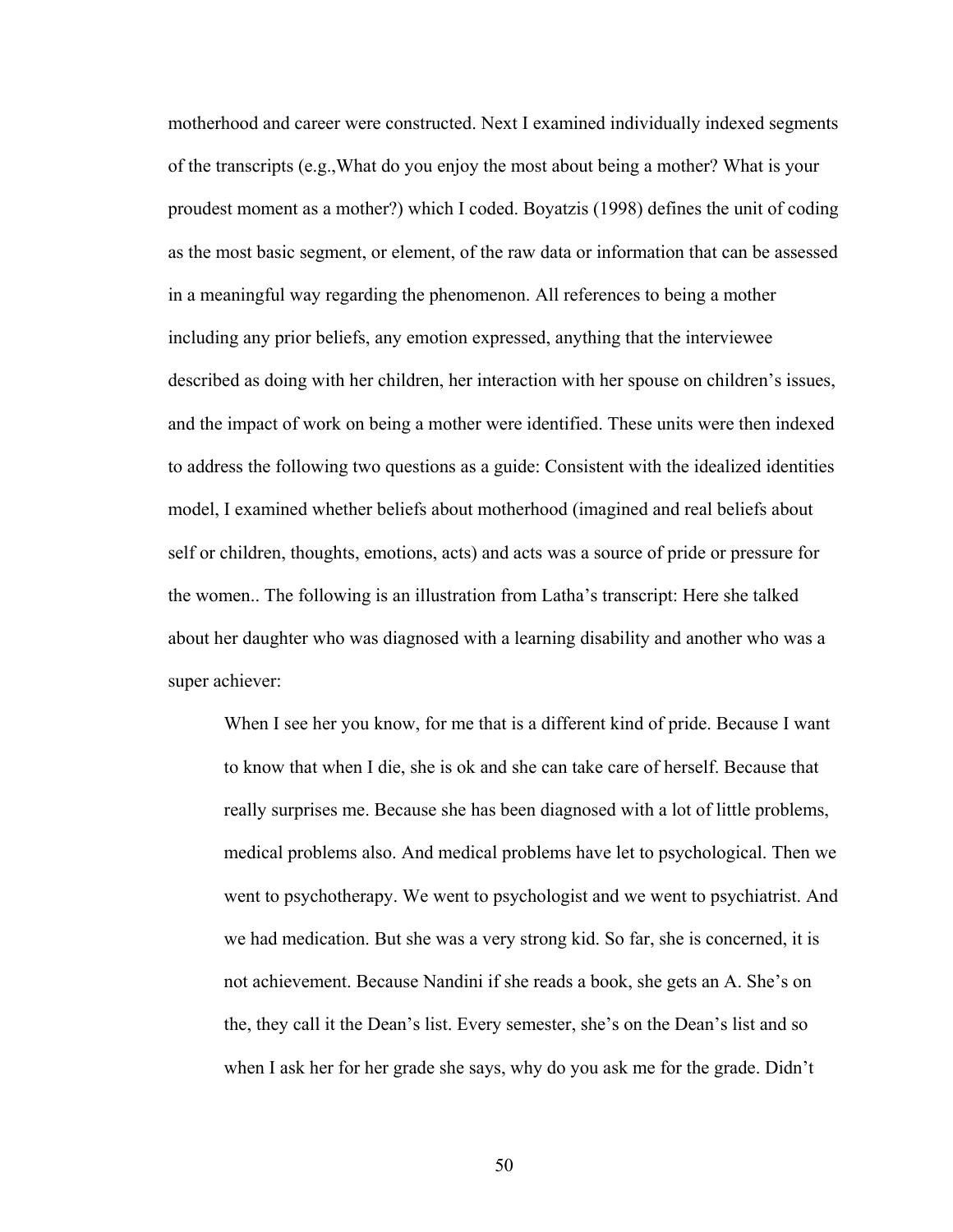that letter come home to you? And I still ask her, because I love to know.. With Malati I don't care whether she gets a B or a C. Off course I scream at her. But the fact that she can take care of herself is something. Because I am not a tyrant ..

Latha uses academic achievement as a source of pride for one daughter and a different yard stick for her other child. She differentiated between the expectations for her two children. This was as source of pride as a mother.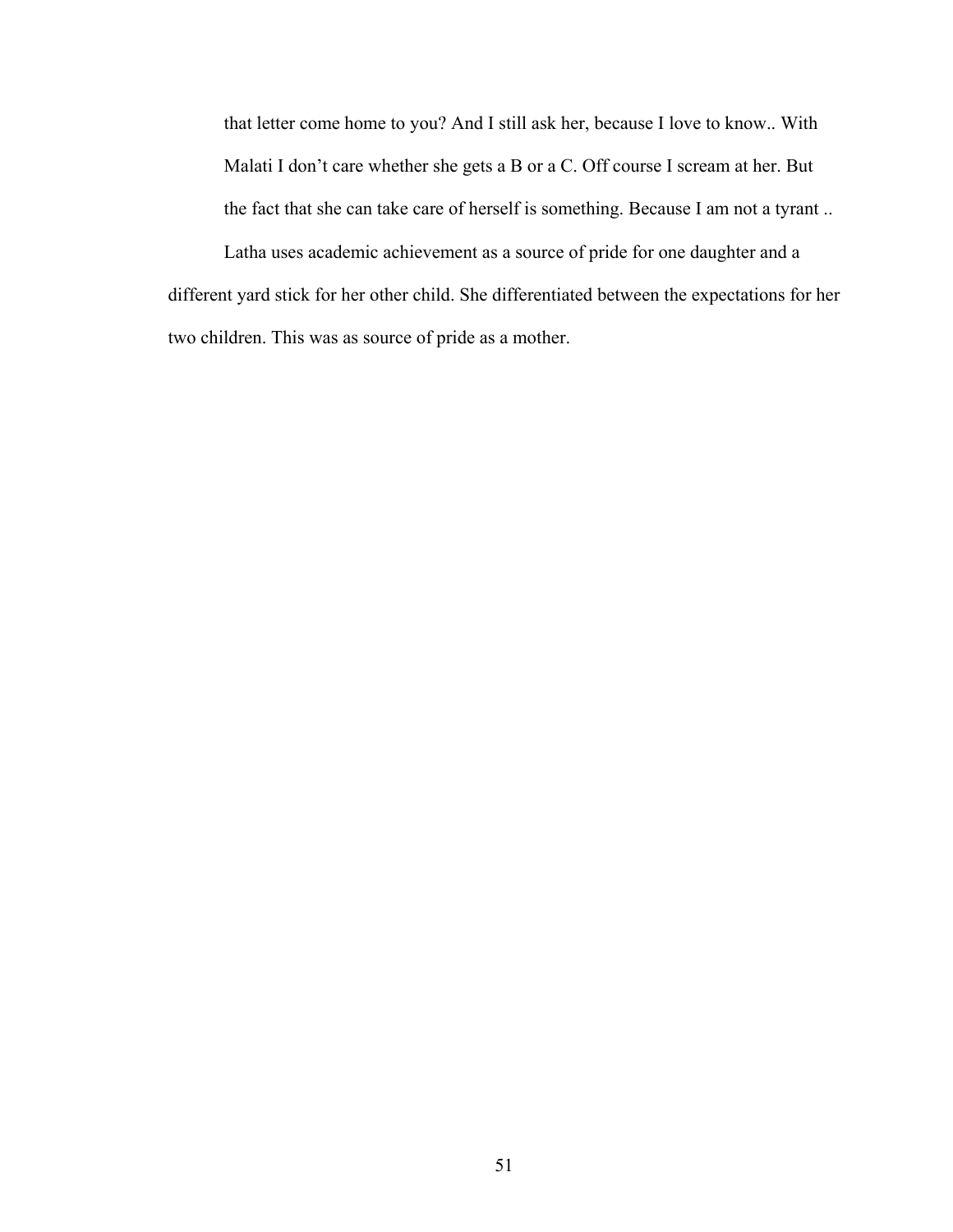## **Chapter III**

## **COMMUNITY SURVEY: RESULTS & DISCUSSION**

Table 1 lists the overall Analysis Plan. In figure 1, this is presented graphically. Figures 2, 3, 4, and 5 present the relationships that were examined in separate multiple regression analysis graphically.

## *Descriptive Statistics and Intercorrelations between study variables*

 . Table 2 lists the means and standard deviations for the variables in the study. With the exception of the planned career strategy measure, all alphas were over .70. Table 3 lists the intercorrelations of these variables. Among the demographic factors I included, family income, year of birth and years in the United States. Family income was significantly correlated with year of birth ( $r = -0.28$ ,  $p < 0.001$ ) and significantly correlated with years in the United States ( $r = .35$ ,  $p < .001$ ). Thus, older participants and those who had lived longer in the United States had higher family incomes. Family income was negatively correlated with subjective socio economic status (lower score = higher perceived SES). Those with higher family incomes also saw themselves to be in the higher echelons of the socio economic status ladder. Higher family income was also associated with greater workplace flexibility ( $r = -14$ ,  $p < 0.02$ ) and lower perception of career as a burden ( $r = .16$ ,  $p < .01$ ). Older participants had lower perception of career as a burden ( $r = -17$ ,  $p < .01$ ).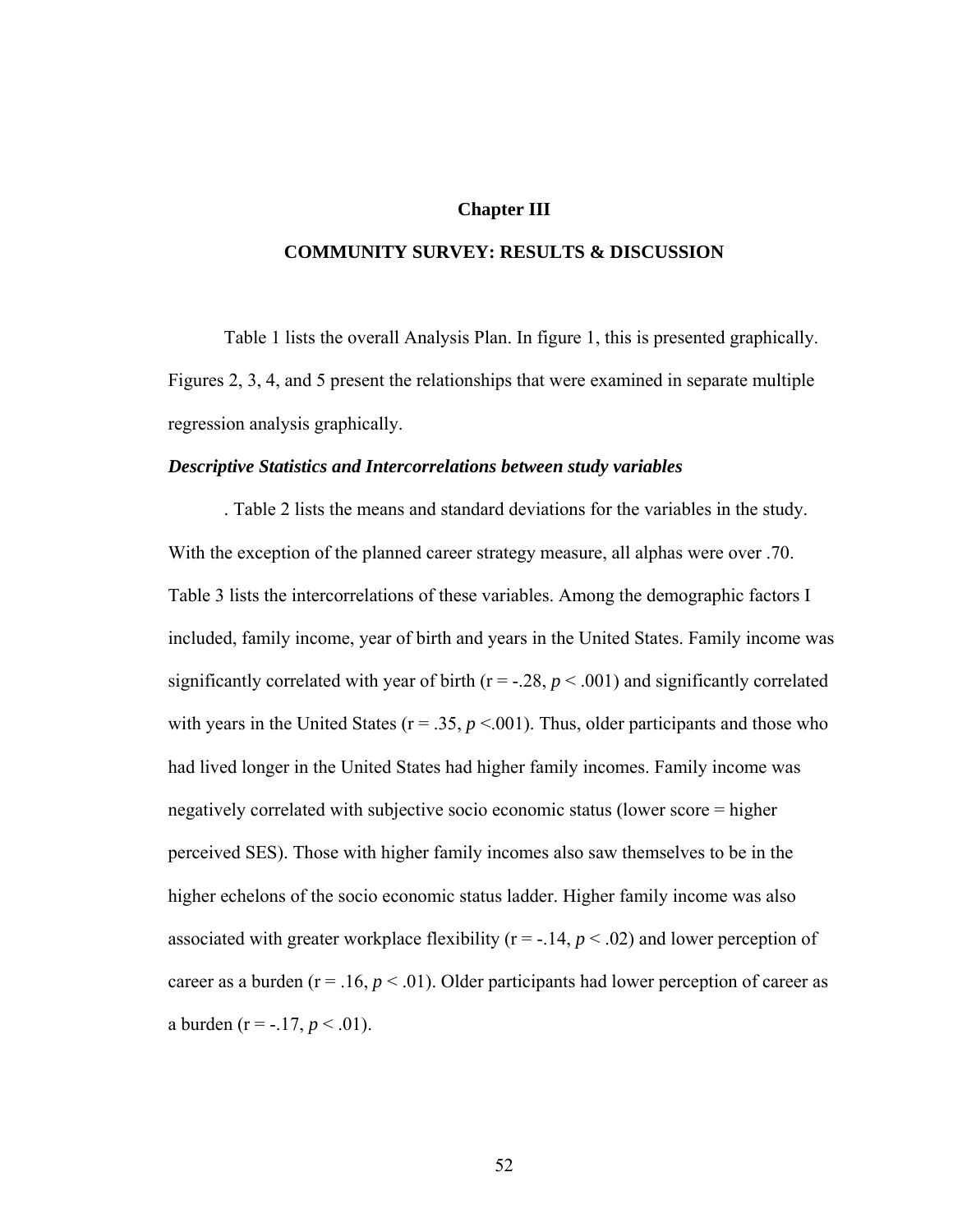Longer period of stay in the United States was associated with higher subjective socioeconomic status  $(r = -17, p < 0.01)$ . Longer period of stay in the United States was also associated with higher John Henryism ( $r = .16$ ,  $p < .01$ ), greater workplace flexibility  $(r = -.15, p < .02)$  and lower perception of career as a burden  $(r = .29, p < .001)$ . This pointed to life span development issues with respect to how the women were coping with their immigration and work experiences.

 Among the various types of social marginality, subjective socioeconomic status was negatively correlated with the Asian American model minority belief system  $(r = -1)$ .13,  $p < 0.04$ ). Perhaps, those who saw themselves to be on the upper echelons of the ladder also endorsed the model minority system more. The measure also correlated with higher John Henryism ( $r = -0.27 p < 0.001$ ) and motherhood self agency ( $r = -0.30 p < 0.001$ ). Those who were higher on the socioeconomic status ladder had greater flexibility in work scheduling ( $r = .20$ ,  $p < .002$ ), higher job satisfaction ( $r = .20$ ,  $p < .002$ ) and many positive mental health outcomes including lower stress ( $r = .17$ ,  $p < .02$ ) and increased life satisfaction ( $r = -20$ ,  $p < .004$ ). Social marginality attitude was associated with higher perception of discrimination ( $r = .40$ ,  $p < .001$ ) and greater levels of idealization in motherhood ( $r = .33$ ,  $p < .001$ ) and career ( $r = .14$ ,  $p < .04$ ). Further social marginality attitude was also associated with lower levels of John Henryism ( $r = -16$ ,  $p < .02$ ).

Social marginality attitude was associated with lower workplace flexibility ( $r =$ .21,  $p < .001$ ), lower pursuit of a planned career strategy ( $r = -.23$ ,  $p < .001$ ) and increased perception of career as a burden ( $r = -.20$ ,  $p < .002$ ). Marginality attitude was also associated with poorer mental health outcomes including higher stress ( $r = .22$ ,  $p < .002$ ), greater depression ( $r = .35$ ,  $p < .001$ ) and lower life satisfaction ( $r = .14$ ,  $p < .05$ ).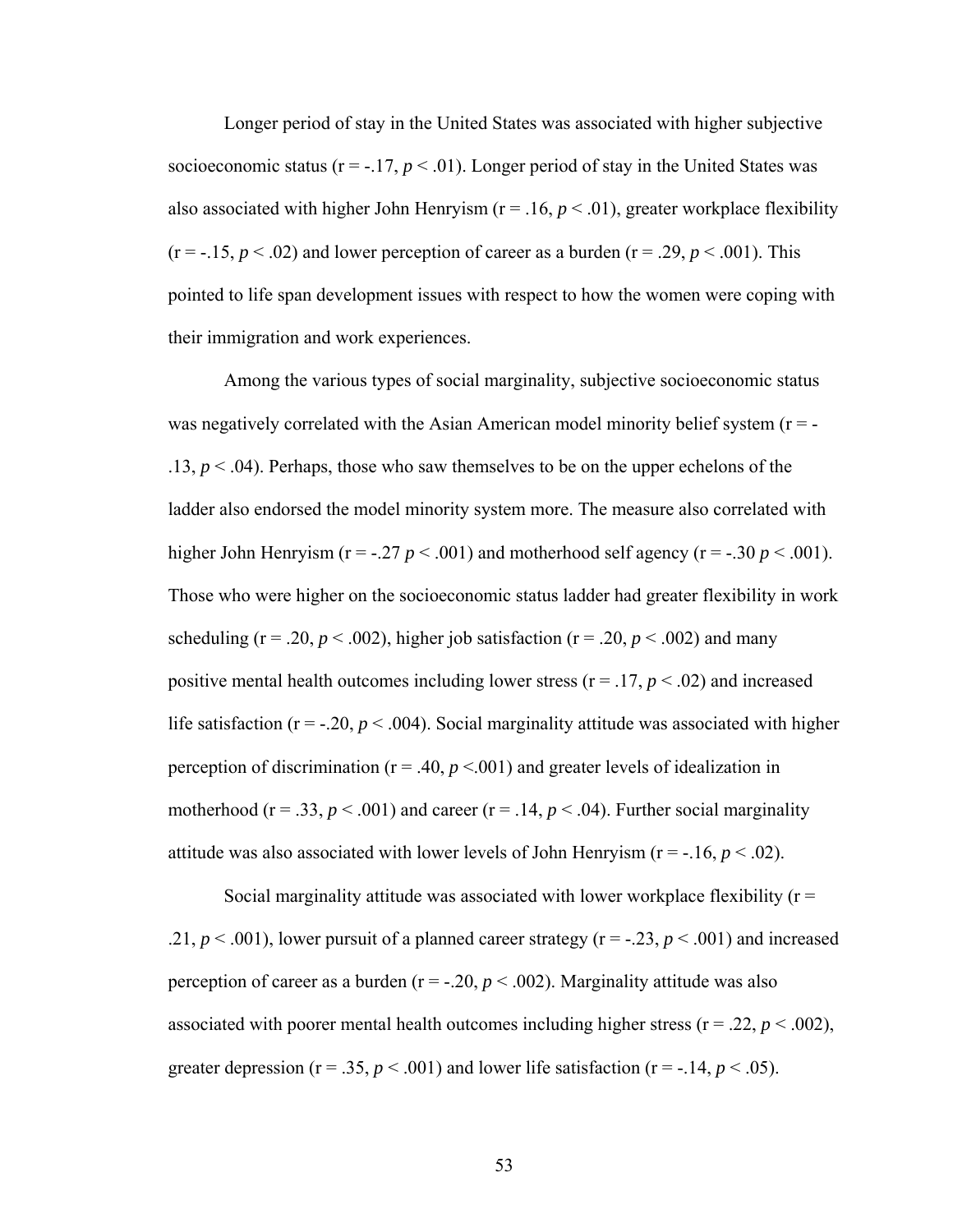Perceived Discrimination was associated with greater endorsement of motherhood ( $r =$ .15,  $p < .03$ ) and career ideals ( $r = -.25$ ,  $p < .001$ ) and many poorer workplace outcomes including lower job satisfaction ( $r = -.16$ ,  $p < .02$ ) and increased perception of career as a burden ( $r = -0.25$ ,  $p < 0.001$ ). Perceived discrimination was also associated with lower flexibility in workplace scheduling  $(r = .14, p < .03)$ .

 Among the active coping measures, (John Henryism and motherhood self agency), John Henryism was associated with increased perception of social support ( $r =$ .16,  $p < .02$ ), and decreased stress ( $r = -.28$ ,  $p < .001$ ). The measure was also associated with increased perceptions of workplace flexibility  $(r = -.23, p < .001)$ , higher job satisfaction ( $r = .32$ ,  $p < .001$ ) and higher planned career strategy ( $r = .25$ ,  $p < .001$ ). Motherhood self agency was associated with lower perception of discrimination  $(r = -15)$ ,  $p < .03$ ), greater flexibility in workplace scheduling ( $r = -.17, p < .01$ ) and higher job satisfaction ( $r = .27$ ,  $p < .001$ ). Many positive mental health outcomes accrued, including higher perceptions of social support ( $r = .17$ ,  $p < .02$ ), lower stress ( $r = .28$ ,  $p < .001$ ), lower depression ( $r = -0.32$ ,  $p < 0.001$ ) and higher life satisfaction ( $r = 0.37$ ,  $p < 0.001$ ). John Henryism was related to motherhood self agency  $(r = .38, p < .001)$ .

 In order to address my research questions consistent with the idealized identities model, I examined the antecedents and consequences of endorsing idealized beliefs in the motherhood and career domains. The results section is organized as follows: First, I present the antecedents of the Asian American model minority stereotype and domainspecific idealizations. Next I present various consequences for the endorsement of domain specific idealized beliefs. Finally I present the psychological well-being and job satisfaction outcomes.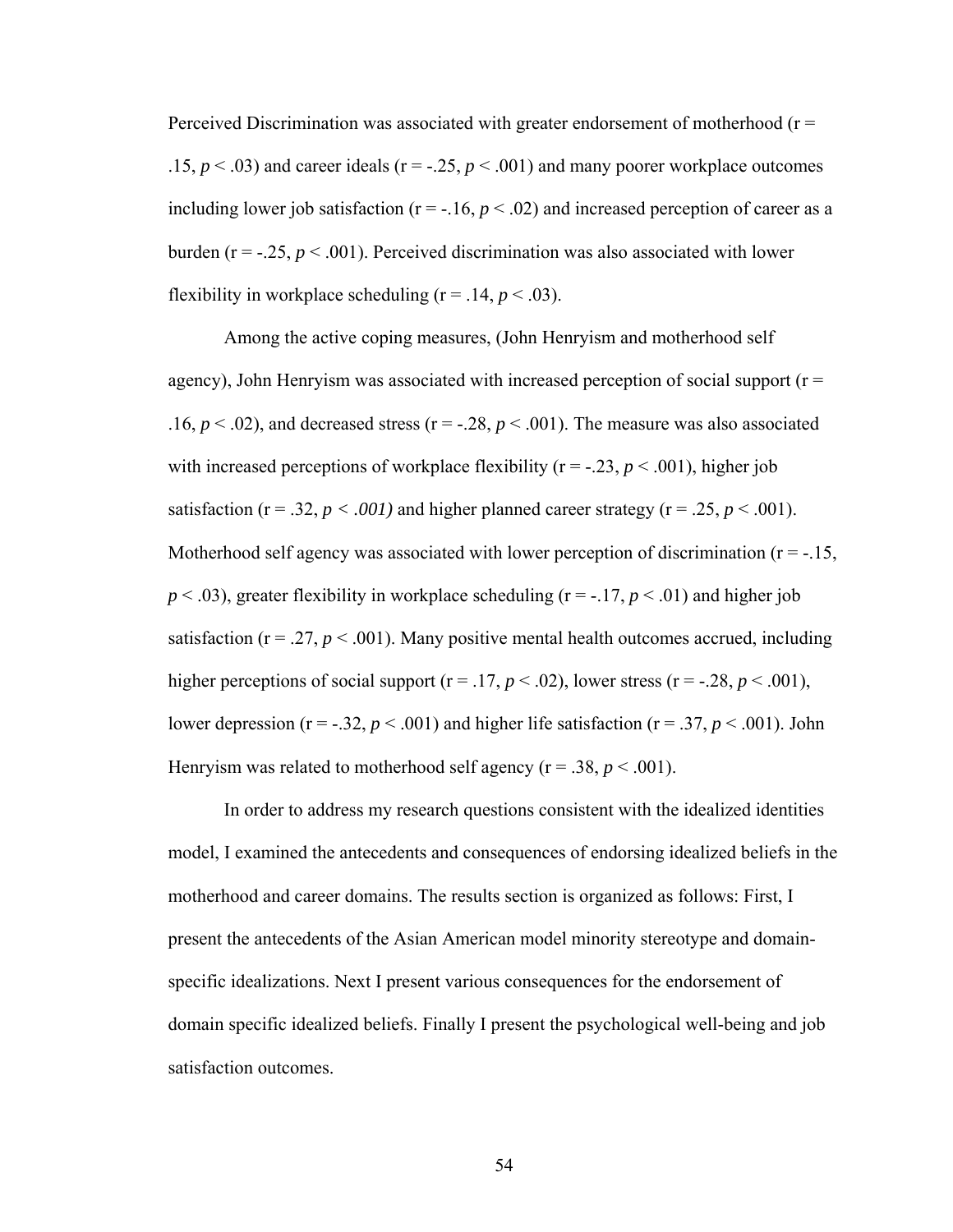## *Antecedents of the Model Minority Belief system*

First, I examined the relationship between these components of social marginality and the model minority stereotype. Since, a primary focus of this study was motherhood, I also performed an analysis that examined the relationship between the measures of social marginality and idealized beliefs about motherhood. Subsequently I present the model where I regressed idealized career beliefs on these components of social marginality. Since previous literature (Portes & Rumbhaut, 2006; Cuellar, Arnold, & Maldonado, 1995; Cabassa, 2003, Berry, 1995) suggested that contextual factors such as period of stay, age and socio economic status could be related to the impact of acculturation attitudes, I included these three measures as controls in all the models. *Social Marginality and Asian American Model Minority belief system* 

I performed multiple regression analysis (see Table 4) on the Asian American model minority stereotype including year of birth, years in the United States and Family income in the first step to control for their effect. In the second step, I included the variables of interest, the attitude component of ARSMA scale (to measure marginality attitudes), perceived discrimination and subjective socioeconomic status.

 I found that year of birth was a significant predictor of the Asian American model minority stereotype. Being older (lower birth year) was associated with greater endorsement of the model minority stereotype ( $b = -.26$ ,  $p < .008$ ). Family income and years of stay in the United States were not significantly associated with the stereotype. This step accounted for 3% of the variance in the model. In the second step, I included social marginality attitude scale, perceived discrimination and subjective socioeconomic status. Higher social marginality was associated with higher scores on the model minority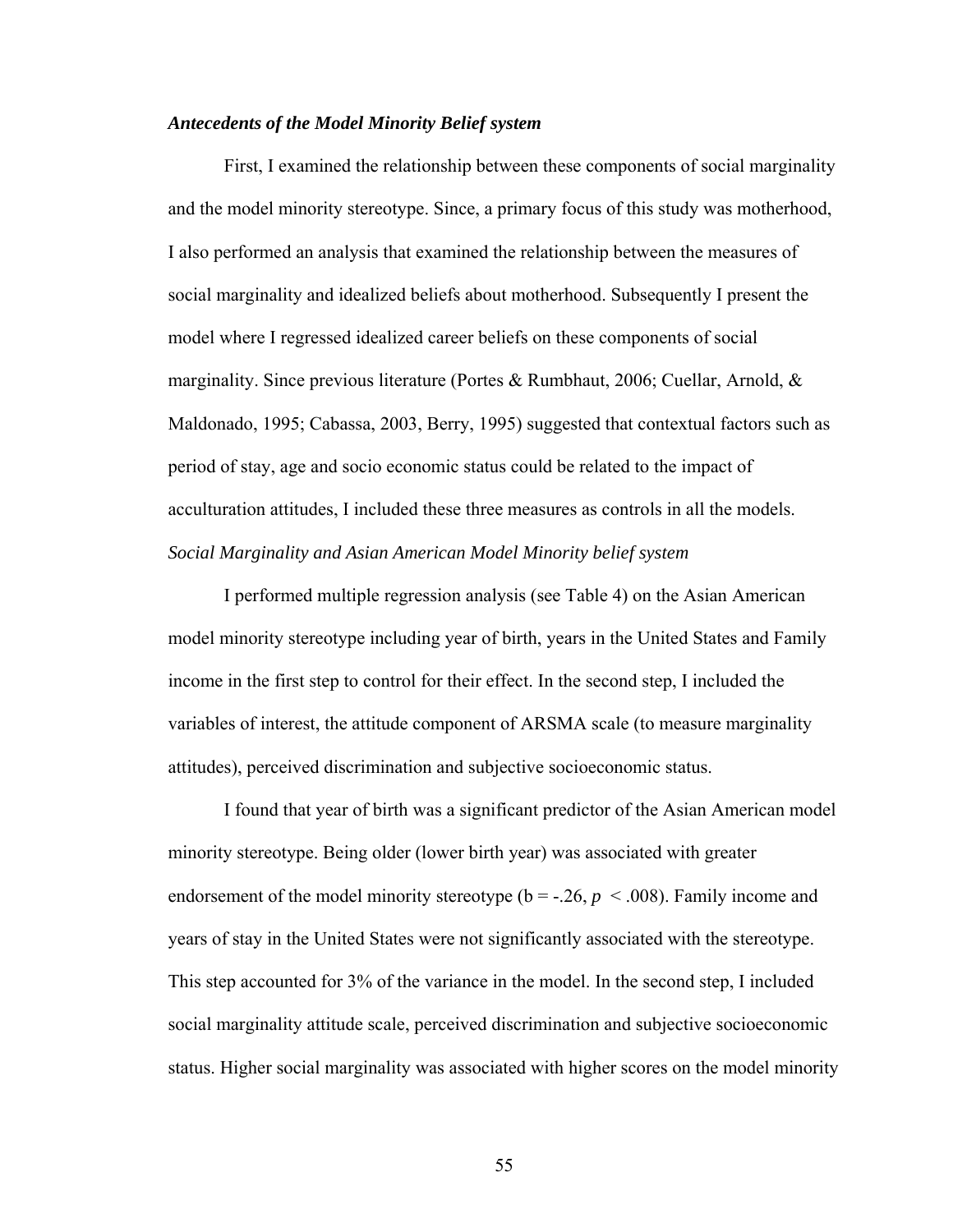scale ( $b = .17$ ,  $p < .02$ ). Perceived discrimination was not a significant predictor of the model minority stereotype. Subjective socio economic status was a significant predictor of beliefs in model minority. The closer one is to the top of the ladder (lower score), the greater was the endorsement of the model minority stereotype ( $b = -16$ ,  $p < .02$ ). The inclusion of the variables in the second step accounted for 8% of the variance in the model with a  $\Delta R^2$  of 5% ( $ps < .05$ ).

# *Social Marginality and Idealized Motherhood beliefs*

I performed multiple regression analysis (see Table 5) on idealized beliefs about motherhood including year of birth, years in the United States and Family income in the first step to control for their effect. In the second step, I included the variables of interest, the attitude component of ARSMA scale (to measure marginality attitudes), perceived discrimination and subjective socio economic status as potential predictors.

 None of the control variables predicted the endorsement of idealized beliefs about motherhood. In the second step, I included the social marginality attitude scale, perceived discrimination and subjective socio economic status as potential predictors. Higher social marginality was associated with higher endorsement of idealized beliefs about motherhood ( $b = 0.32$ ,  $p < 0.001$ ). Perceived discrimination was not a significant predictor of the endorsement of idealized beliefs about motherhood. Subjective socioeconomic status was a significant predictor of idealized beliefs about motherhood ( $b = -15$ ,  $p <$ .03). The inclusion of the variables contributed to 14 % of the variance in the model with  $a \Delta R^2$  of 13% (*ps* < .05).

*Social Marginality and Idealized beliefs about career*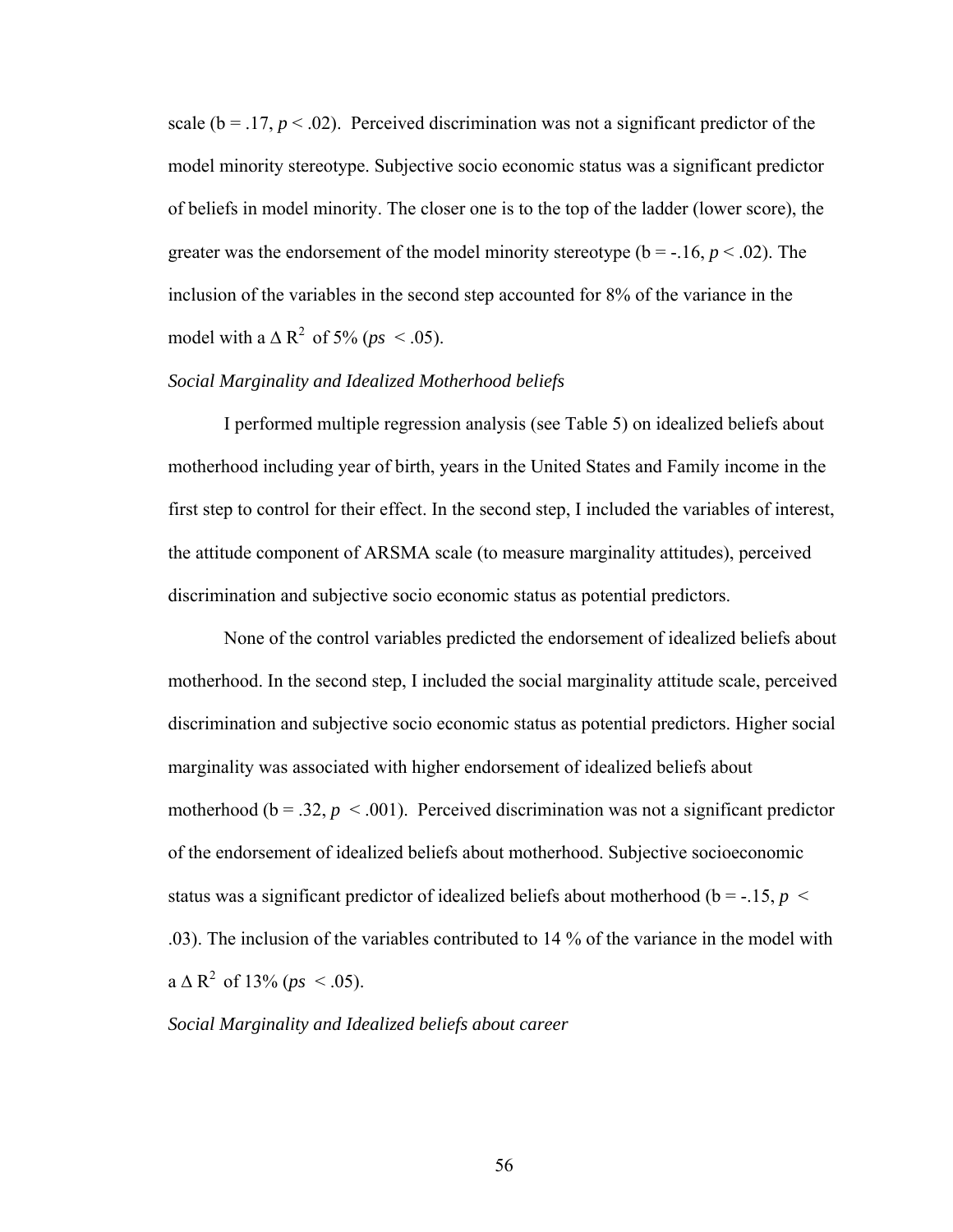I performed multiple regression analysis (see Table 6) on idealized beliefs about career including year of birth, years in the United States and Family income in the first step to control for their effect. In the second step, I included the variables of interest, the attitude component of ARSMA scale (to measure marginality), perceived discrimination and subjective socioeconomic status.

 None of the control variables were significantly associated with idealized beliefs about career. In the second step, I included marginality, perceived discrimination and subjective socioeconomic status. Higher perceived discrimination was associated with greater endorsement of idealized beliefs about careers ( $b = .21$ ,  $p < .01$ ). Social marginality and subjective socioeconomic status were not significant predictors of the idealized career beliefs. The inclusion of the variables accounted for 8% of the variance in the model with a  $\Delta R^2$  of .07 ( $ps < .008$ ).

#### *Summary.*

I examined social marginality as an antecedent to the endorsement of the model minority stereotype as well as idealized beliefs about motherhood and career. I found that marginality attitudes, involving rejection of the values of White Americans, were associated with the endorsement of Asian American model minority stereotype and greater endorsement of idealized beliefs about motherhood. Higher subjective socio economic status was related to greater endorsement of the model minority stereotype and idealized beliefs about motherhood. Perceived discrimination was positively related to idealized beliefs about career. Being older positively predicted model minority stereotype and idealized career beliefs.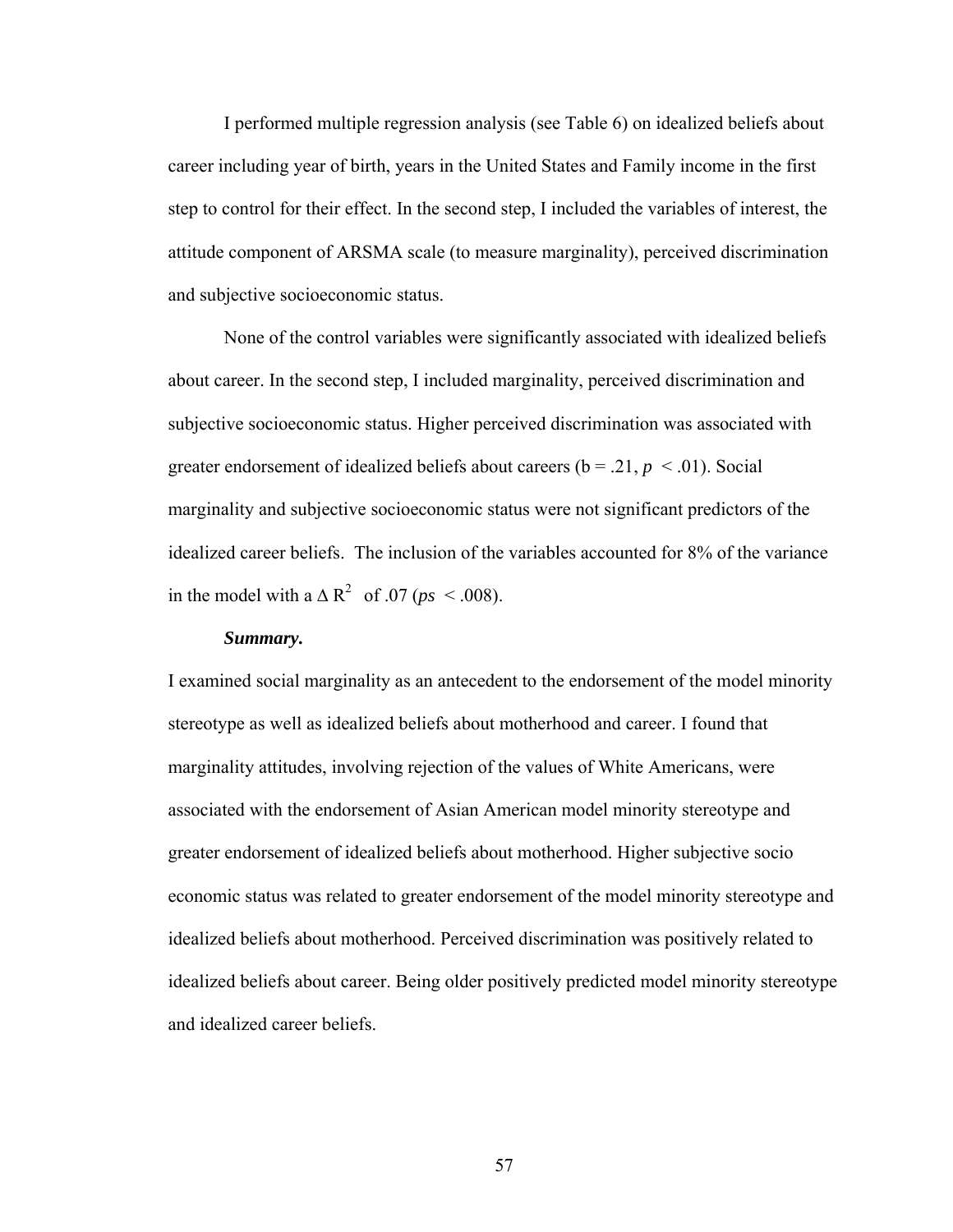# *Consequences of endorsing model minority beliefs: Testing the consequences of endorsing idealized beliefs about motherhood.*

 I performed separate regression analysis to test the relationship between idealized motherhood beliefs on various outcomes. Year of birth, family income and years in the United States were included to control for their effects in all the models. Additionally, I also included flexibility in work scheduling as an additional predictor to control for its effect in all models. ,

*John Henryism*. I performed multiple regression analysis (Table 7) on John Henryism including income, year of birth, years in the United States and flexibility in work scheduling in the first step to control for their effect on John Henryism. In the next step I included the variable of interest, namely idealized motherhood beliefs. Higher scheduling flexibility (low score) was associated with higher John Henryism ( $b = -13$ ,  $p$ < .06). Endorsement of Idealized beliefs about motherhood was not a significant predictor of John Henryism (b = .10, *ns)*.

*Motherhood self agency*. I performed multiple regression analysis (Table 7) on motherhood self agency including income, year of birth, years in the United States and flexibility in work scheduling in the first step to control for their effect on motherhood self agency. In the next step we included the variable of interest, namely idealized beliefs about motherhood. Higher scheduling flexibility (low score) was associated with higher motherhood self agency ( $b = -14$ ,  $p < 07$ ). None of the control variables were significantly associated with Motherhood self agency. This step accounted for 2% of the variance in the model. In the second step, the variable of interest, idealized motherhood beliefs was included. Greater endorsement of the beliefs was associated with greater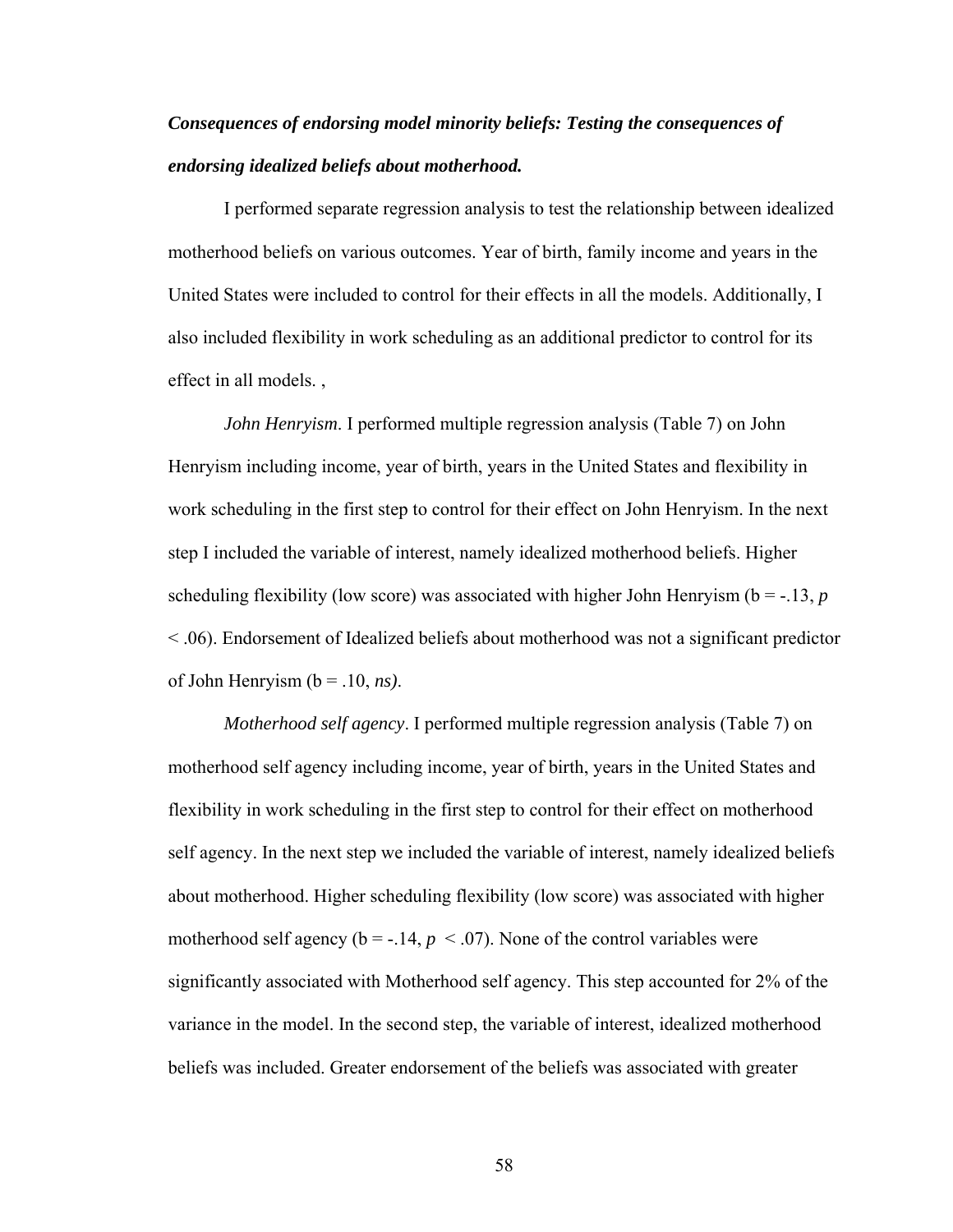motherhood self agency ( $b = .15$ ,  $p < .04$ ). The inclusion of this step accounted for 4% of the variance in the model with a  $\Delta R^2$  of 2% ( $ps < .04$ ).

*Purusit of a planned career strategy*. I included two career related outcomes (see Table 7) to examine the impact of idealizing relational motherhood on them. I performed multiple regression analysis on pursuit of a career strategy including income, year of birth, years in the United States and scheduling flexibility in the first step to control for their effect on the outcome. Greater scheduling flexibility (low score) was associated with the pursuit of a planned career strategy ( $b = -14$ ,  $p < 0.04$ ). This step accounted for 3% of the variance in the model. Idealized motherhood belief system was not a significant predictor of career strategy (b = .06, *ns*).

*Perception of career as a burden*. Next, I examined perception of career burden (see Table 7) including income, year of birth, years in the United States and scheduling flexibility in the first step of the regression model to control for their effect on the outcome. Greater scheduling flexibility (low score) was associated with the lower perception (high score) of career as a burden ( $b = -19$ ,  $p < 0.01$ ). This step accounted for 10% of the variance in the model. Idealized beliefs about motherhood measure was included in the second step. Greater endorsement of idealized beliefs about motherhood was associated with greater perception of career as a burden ( $b = -14$ ,  $p < .03$ ). The inclusion of step 2 accounted for 12% of the variance with  $\Delta R^2$  of 2% ( $ps < .03$ ). *Consequences of endorsing model minority beliefs: Testing the consequences of endorsing idealized beliefs about careers.* 

 I performed separate regression analysis to test for the impact of idealized motherhood beliefs on various outcomes. Year of birth, family income and years in the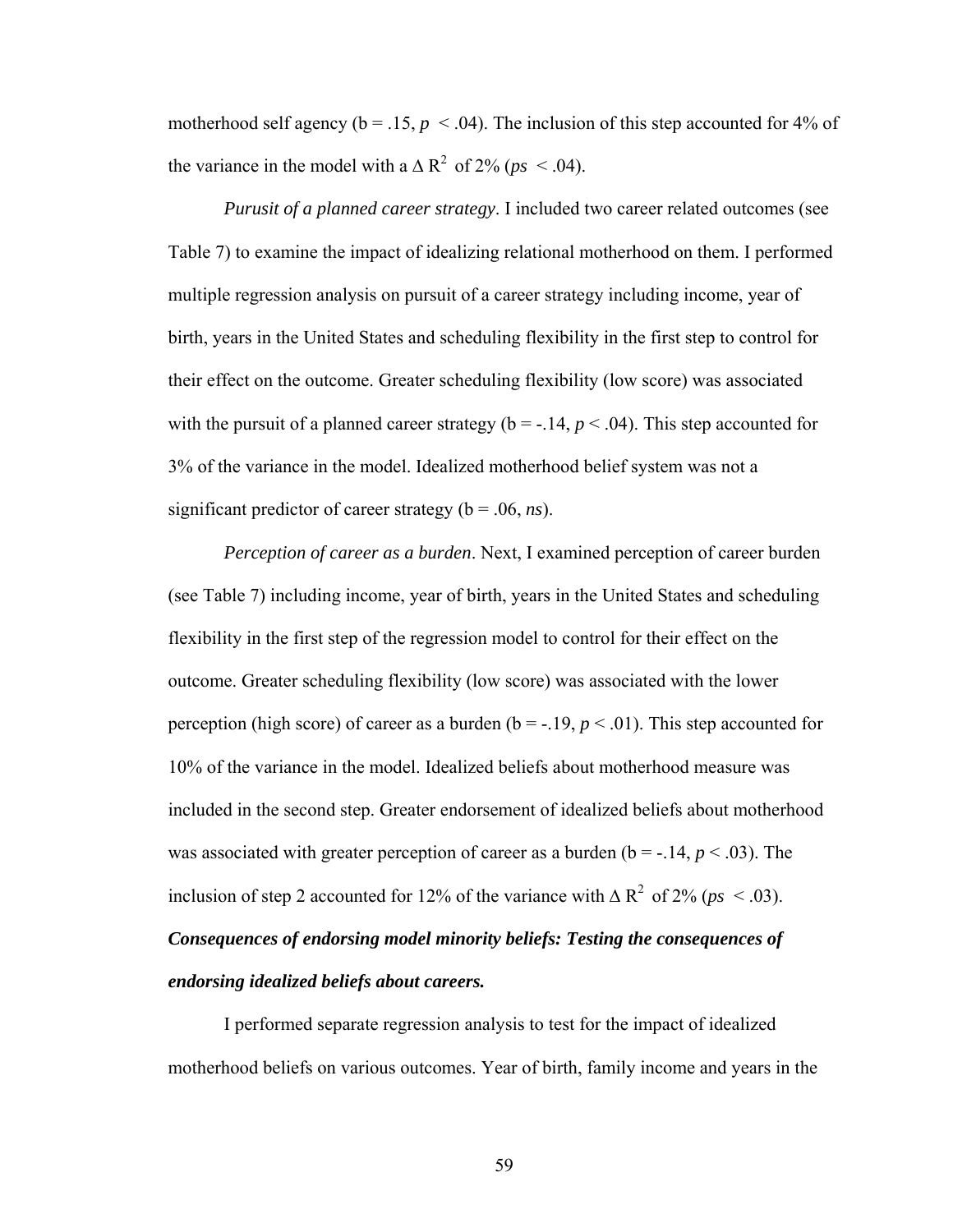United States were included to control for their effects . Additionally, I included flexibility in work scheduling as an additional predictor to control for its effect.

*John Henryism*. I performed multiple regression analysis (see Table 8) including year of birth, family income, years in the United States and flexibility in work scheduling in the first step to control for their effect on John Henryism. None of the control variables were significant predictors of John Henryism. In the second step, I included endorsement of idealized career beliefs. Endorsement of idealized career beliefs was associated with greater John Henryism ( $b = 0.15$ ,  $p < 0.03$ ). The second step accounted for 6% of the variance in the model.  $\Delta R^2$  from the inclusion of the second step was 2% ( $ps < .03$ ).

*Motherhood self agency.* I tested the model with Motherhood self agency (see table 8) as an outcome variable. None of the control variables had a significant relationship with motherhood self agency. When idealized career beliefs were included in the second step, higher endorsement of these beliefs was associated with higher motherhood self agency ( $b = 0.15$ ,  $p < 0.04$ ). This step accounted for 4% of the variance in the model with a  $\Delta R^2$  of 2% ( $ps < .04$ ).

*Pursuit of a Planned Career Strategy*. Next I tested the impact of idealized career beliefs on two career related outcome measures, namely the pursuit of a planned career strategy and perception of career as a burden. I performed separate regressions (see Table 8) on these two outcome measures including income, year of birth, years in the United States and flexibility in work scheduling in the first step in each case to control for their effect on the outcome variable. Greater flexibility in work scheduling (low score) was associated with greater pursuit of a planned career strategy ( $b = -13$ ,  $p < .06$ ). None of the other control variables were significant predictors of career strategy. This step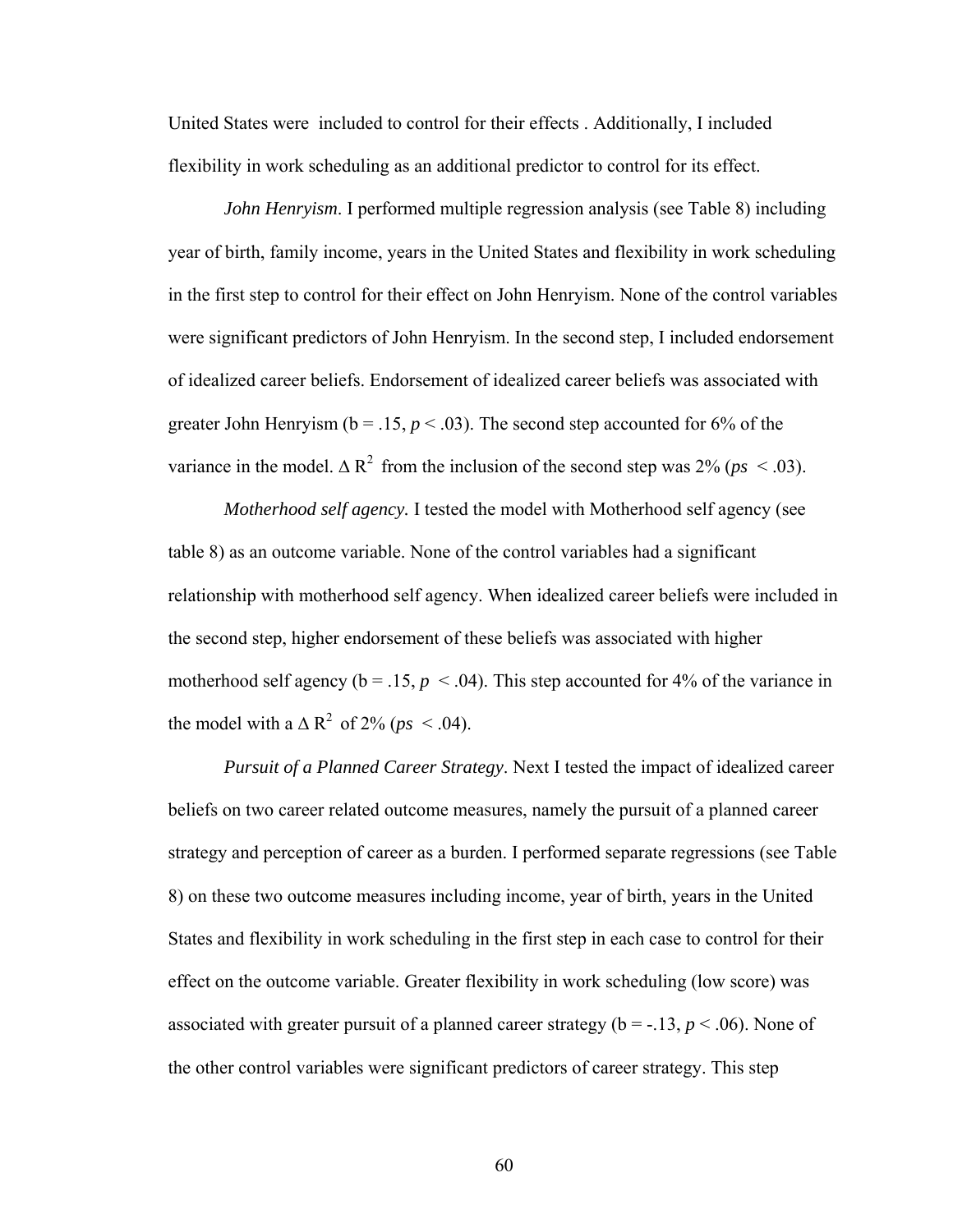accounted for 3% of the variance in the model. In the second step, I included endorsement of idealized career beliefs. Higher idealized career beliefs were significantly associated with the higher pursuit of a planned career strategy ( $b = .21$ ,  $p < .01$ ). The second step accounted for 7% of the variance in the model. The  $\Delta R^2$  4% ( $p < .01$ ).

*Perception of career as a burden*. When I tested the model with career as a burden (see Table 8), I found that the longer one had stayed in the United States, the lower was their perception of career as a burden ( $b = .22$ ,  $p < .02$ ). Greater scheduling flexibility (low score) was associated lower perception (high score) of career as a burden ( $b = -19$ ,  $p < 0.01$ ). This step accounted for 10% of the variance in the model. I found that the idealized career beliefs was not a significant predictor of perception of career burden. The  $\triangle R^2$  was 1% (*ns*).

## *Summary*

I examined the consequences of endorsing idealized motherhood and career beliefs. Endorsement of Idealized motherhood beliefs positively predicted motherhood self agency and was associated with greater perception of career as a burden. Endorsement of idealized career beliefs positively predicted John Henryism, motherhood self agency and pursuit of a planned career strategy. Scheduling flexibility was associated with higher John Henryism, greater motherhood self agency and pursuit of a planned career strategy.

## *John Henryism and outcomes*

 I performed multiple regression analysis (see Table 9) including income, years in the United States and year of birth to control for their effect on the outcome variables. In the next step, I included perceived social support and flexibility in work scheduling to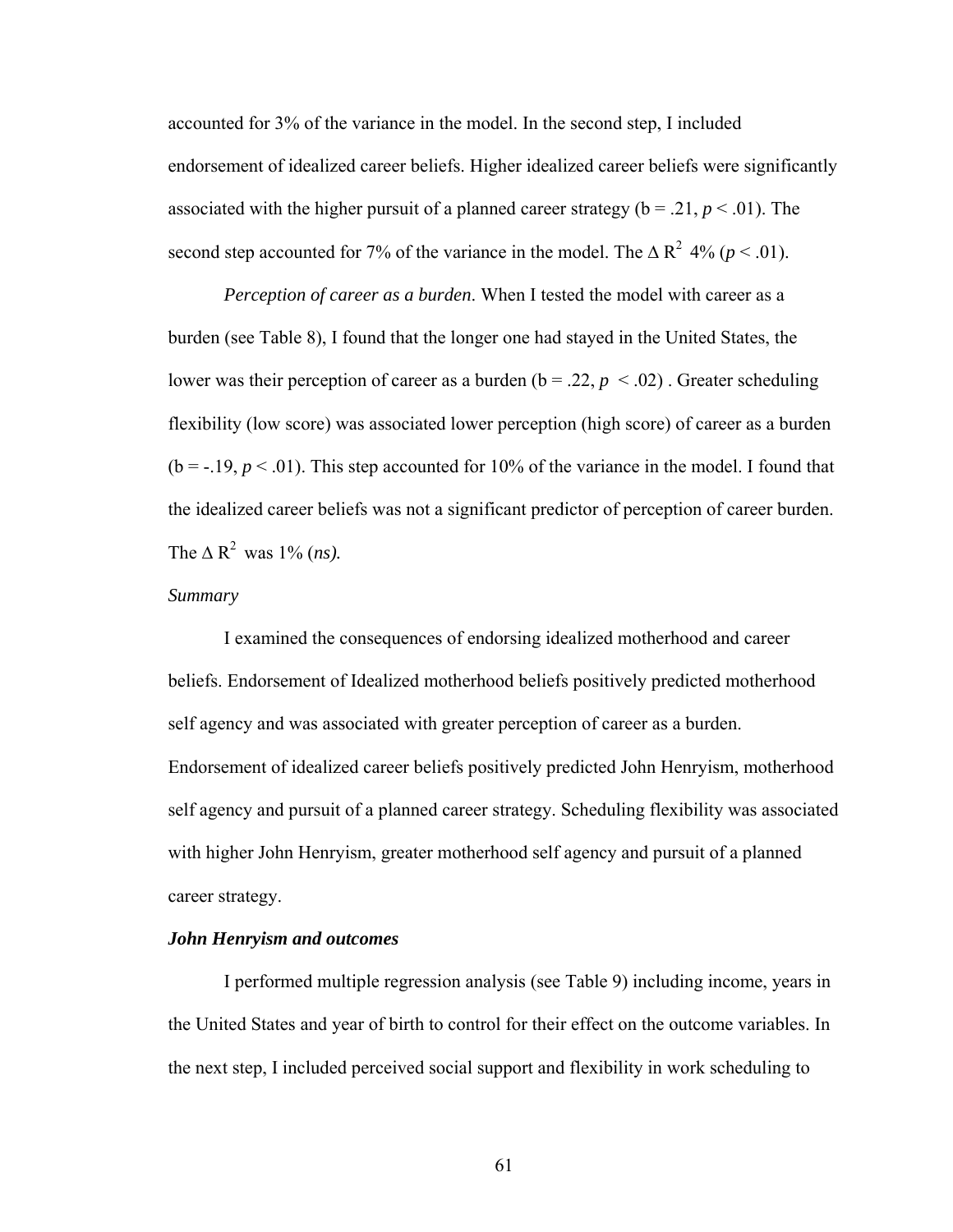control for their effect on the outcome. In the final step, I included the variable of interest, John Henryism. All predictors were centered to their means. The following are the results of modeling each of the outcomes, beginning with the two mental health outcomes, stress and depression followed by motherhood self agency and job satisfaction.

*Life Satisfaction*. Income, year of birth and years in the United States were not significantly associated with life satisfaction. The inclusion of social support and scheduling flexibility accounted for 41% of the variance in the model with a  $\Delta R^2$  of 40%  $(p \le 0.001)$ . Higher perceived social support was associated with greater life satisfaction  $(b = .61, p < .001)$ . Greater John Henryism was associated with higher life satisfaction (b)  $=$  .21,  $p \le 0.001$ ) The inclusion of John Henryism in the third step accounted for 45% of the variance in the model with an  $\Delta R^2$  of 4% ( $ps < .001$ ).

*Perceived Stress*. Income, year of birth and years in the United States were not significantly associated with perceived stress. The inclusion of social support and flexibility in work scheduling accounted for 22% of the variance in the model with a  $\Delta R^2$ of 21% (*ps* < .001). Higher perceived social support was associated with lower perceived stress ( $b = -.42$ ,  $p < .001$ ). Greater scheduling flexibility (low score) was associated with lower perceived stress ( $b = 0.14$ ,  $p < 0.05$ ). The inclusion of John Henryism in the third step accounted for 26% of the variance in the model with a  $\Delta R^2$  of 5% ( $ps < .001$ ). Greater John Henryism was associated with lower perceived stress ( $b = -0.22$ ,  $p < 0.001$ ).

*Depression*. Income, year of birth and years in the United States were not significantly associated with depression. The inclusion of social support and scheduling flexibility accounted for 23% of the variance in the model with a  $\Delta R^2$  of 22% (*ps* < .001). Higher perceived social support was associated with lower depression (b = -.41, *p*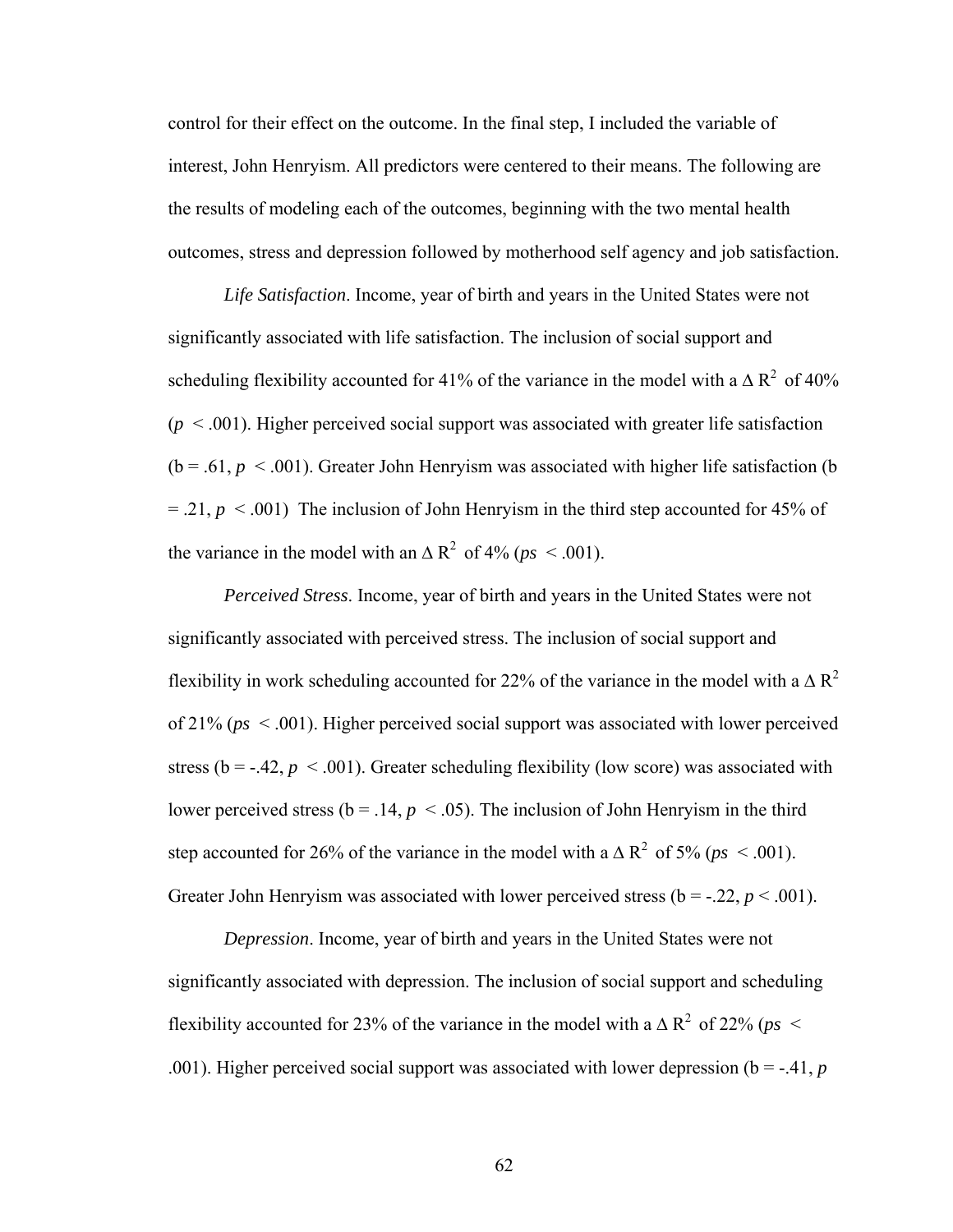< .001). Greater scheduling flexibility (low score) was associated with lower depression  $(b = .18, p < .01)$ . Although higher John Henryism was associated with lower depression, the beta value was non significant at the .05 level  $(b = -0.09, ns)$ .

 *Job Satisfaction*. Income, year of birth and years in the United States were not significantly associated with job satisfaction. The inclusion of social support and flexibility in work scheduling contributed to 12% of the variance in the model with a  $\Delta$  $R^2$  of 12% ( $ps < .001$ ). Greater scheduling flexibility (low score) was associated with greater higher job satisfaction ( $b = -.31$ ,  $p < .001$ ). In the third step, greater John Henryism was associated with higher job satisfaction ( $b = .25$ ,  $p < .001$ ). The inclusion of John Henryism in the third step contributed to 18% of the variance in the model with a  $\Delta R^2$  of 6% (*ps* < .001).

# *Summary*

I examined John Henryism as a predictor of psychological health outcomes and job satisfaction. John Henryism was negatively related to perceived stress and positively related to life satisfaction and job satisfaction. John Henryism was positively related to job satisfaction. Flexibility in work scheduling and perceived social support were positively associated with John Henryism. Scheduling flexibility was positively related to job satisfaction.

#### *Motherhood self agency and outcomes*

 Previously, I pointed out how greater endorsement of both career and motherhood ideal were associated with greater motherhood self agency, which is increased self perception of motherhood related competence and effectiveness. I examined this affects work attitudes and mental health. I examined four different outcomes in this study: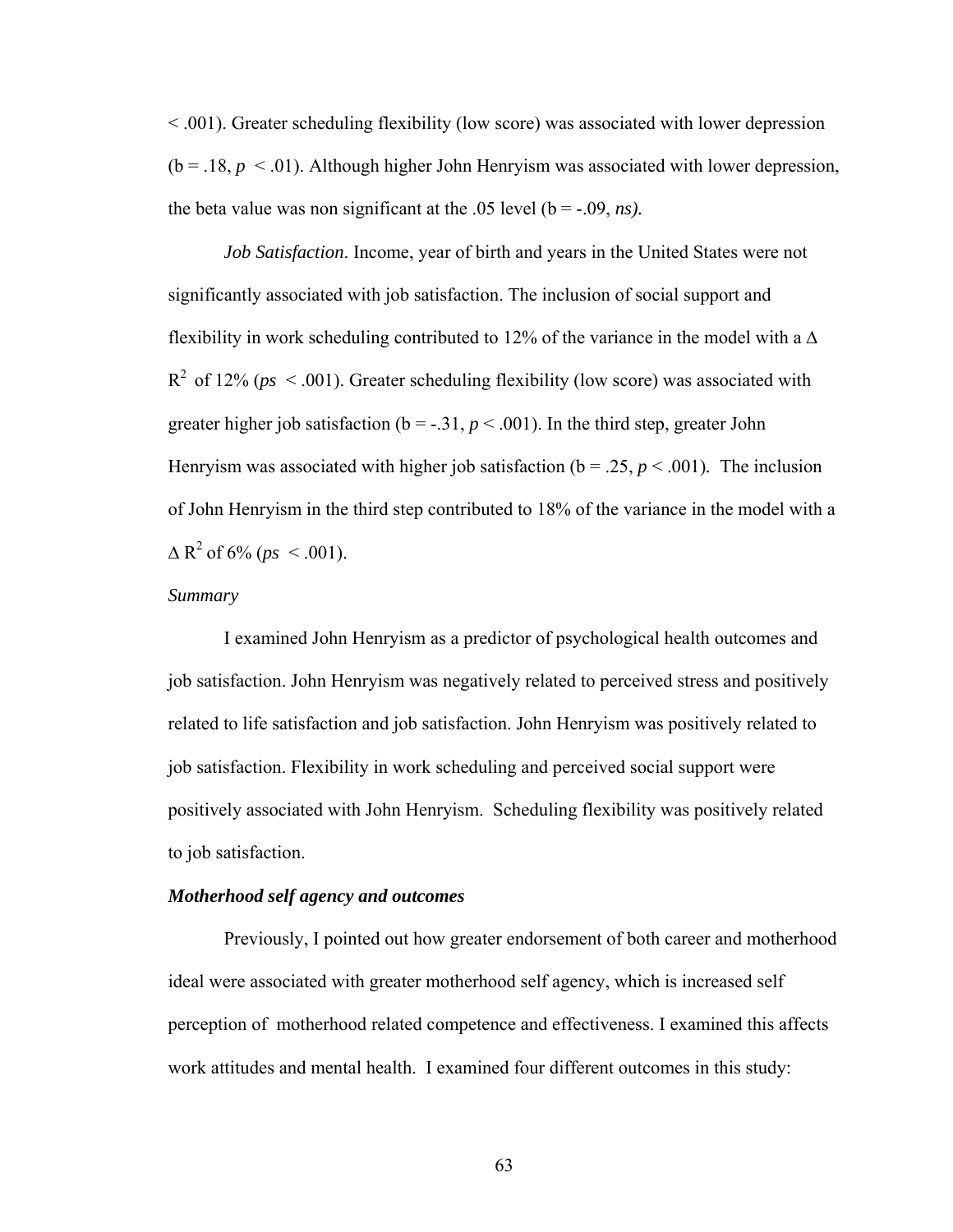perceived stress, depression,life satisfaction in the general life domain and overall satisfaction with job.

In each case, I performed multiple regression analysis (see Table 10) including income, years in the United States and year of birth to control for their effect on the outcome variables. In the next step, I included perceived social support and flexibility in work scheduling to control for their effect on the outcome. In the final step, I included the variable of interest, motherhood self agency. All predictors were centered to their means. The following are the results of modeling each of the outcomes, beginning with the three mental health outcomes stress, depression and life satisfaction followed by job satisfaction in the domain of work.

*Life Satisfaction*. Income, year of birth and years in the United States were not significantly associated with depression. The inclusion of social support and flexibility in work scheduling accounted for 40% of the variance in the model with a  $\Delta R^2$  of 40% (*ps*  $<$  001). Higher perceived social support was associated with greater life satisfaction (b = .61,  $p < .001$ ). Greater motherhood self agency was associated with higher life satisfaction ( $b = 0.26$ ,  $p < 0.01$ ). The inclusion of motherhood self agency in the third step accounted for 47% of the variance in the model with an  $\Delta R^2$  of 7% ( $ps < .001$ ).

*Perceived Stress*. Income, year of birth and years in the United States were not significantly associated with perceived stress. The inclusion of social support and flexibility in work scheduling accounted for 25% of the variance in the model with a  $\Delta R^2$ of 22% (*ps* < .001). Higher perceived social support was associated with lower perceived stress ( $b = -.42$ ,  $p < .001$ ). Greater flexibility in scheduling work (low score) was associated with lower perceived stress ( $b = .14$ ,  $p < .04$ ). The inclusion of motherhood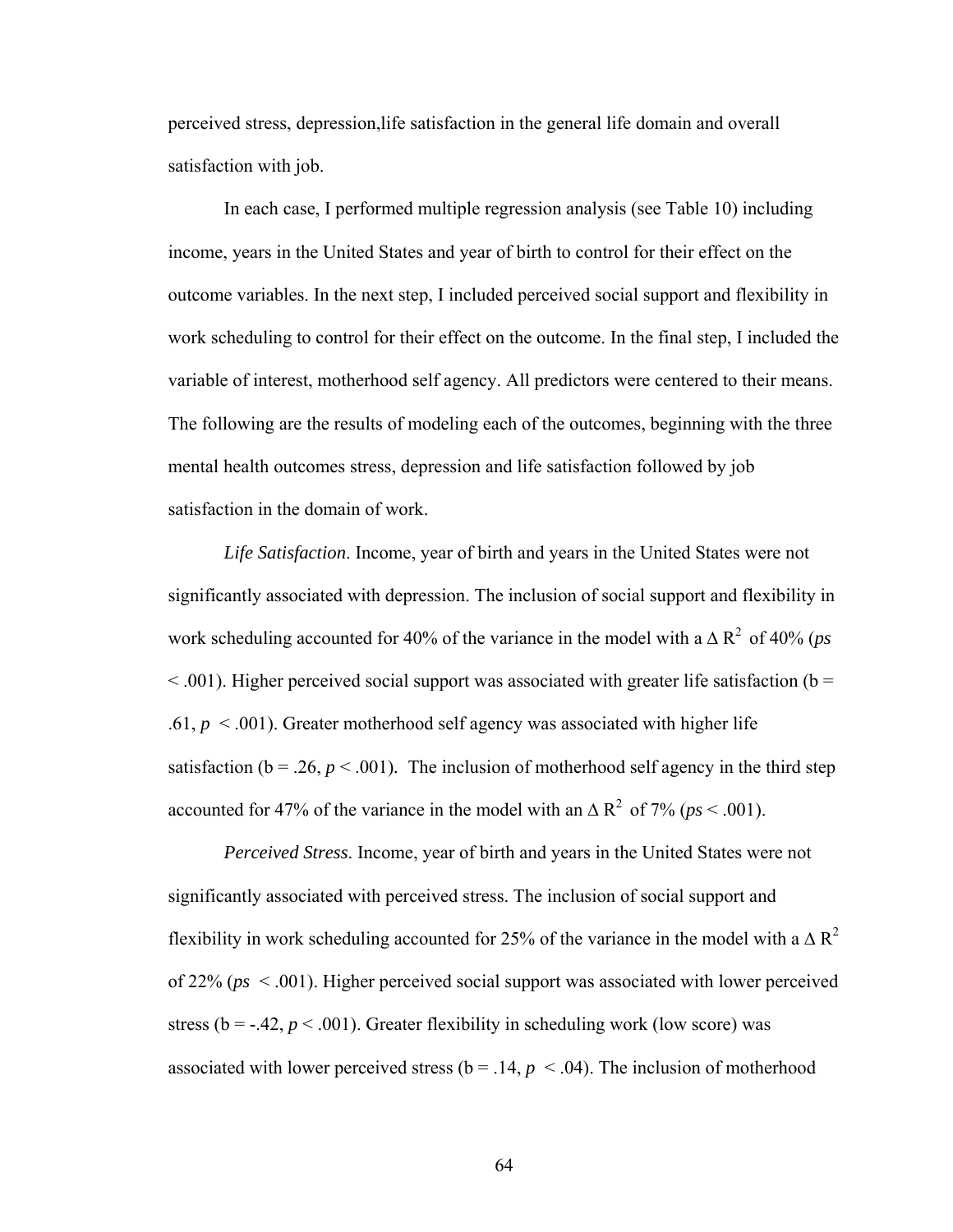self agency in the third step accounted for 27% of the variance in the model with a  $\Delta R^2$ of 3% (*ps* < .01). Greater motherhood self agency was associated with lower perceived stress ( $b = -0.22$ ,  $p < 0.01$ ).

*Depression*. Income, year of birth and years in the United States were not significantly associated with depression. The inclusion of social support and flexibility in work scheduling accounted for 24% of the variance in the model with a  $\Delta R^2$  of 23% (*ps*  $< .001$ ). Higher perceived social support was associated with lower depression (b = -.39,  $p \leq 0.001$ ). Greater flexibility in workplace scheduling (low score) was associated with lower depression ( $b = 0.20$ ,  $p < 0.01$ ). Greater motherhood self agency was associated with lower depression ( $b = -0.23$ ,  $p < 0.001$ ). The inclusion of motherhood self agency in the third step accounted for 30% of the variance in the model with an  $\Delta R^2$  of 5% (*ps* < .001).

 *Job Satisfaction*. Income, year of birth and years in the United States were not significantly associated with job satisfaction. The inclusion of social support and flexibility in work scheduling accounted for 12% of the variance in the model with a  $\Delta R^2$ of 11% (*ps* < .001). Greater flexibility in work scheduling (low score) was associated with greater higher job satisfaction ( $b = .29$ ,  $p < .001$ ). In the third step, greater motherhood self agency was associated with higher job satisfaction ( $b = .18$ ,  $p < .05$ ). The inclusion of motherhood self agency in the third step accounted for 15% of the variance in the model with an  $\Delta R^2$  of 3% ( $ps < .02$ ).

# *Summary*

I examined motherhood self agency as a predictor of psychological health outcomes and job satisfaction. Motherhood self agency was positively related to life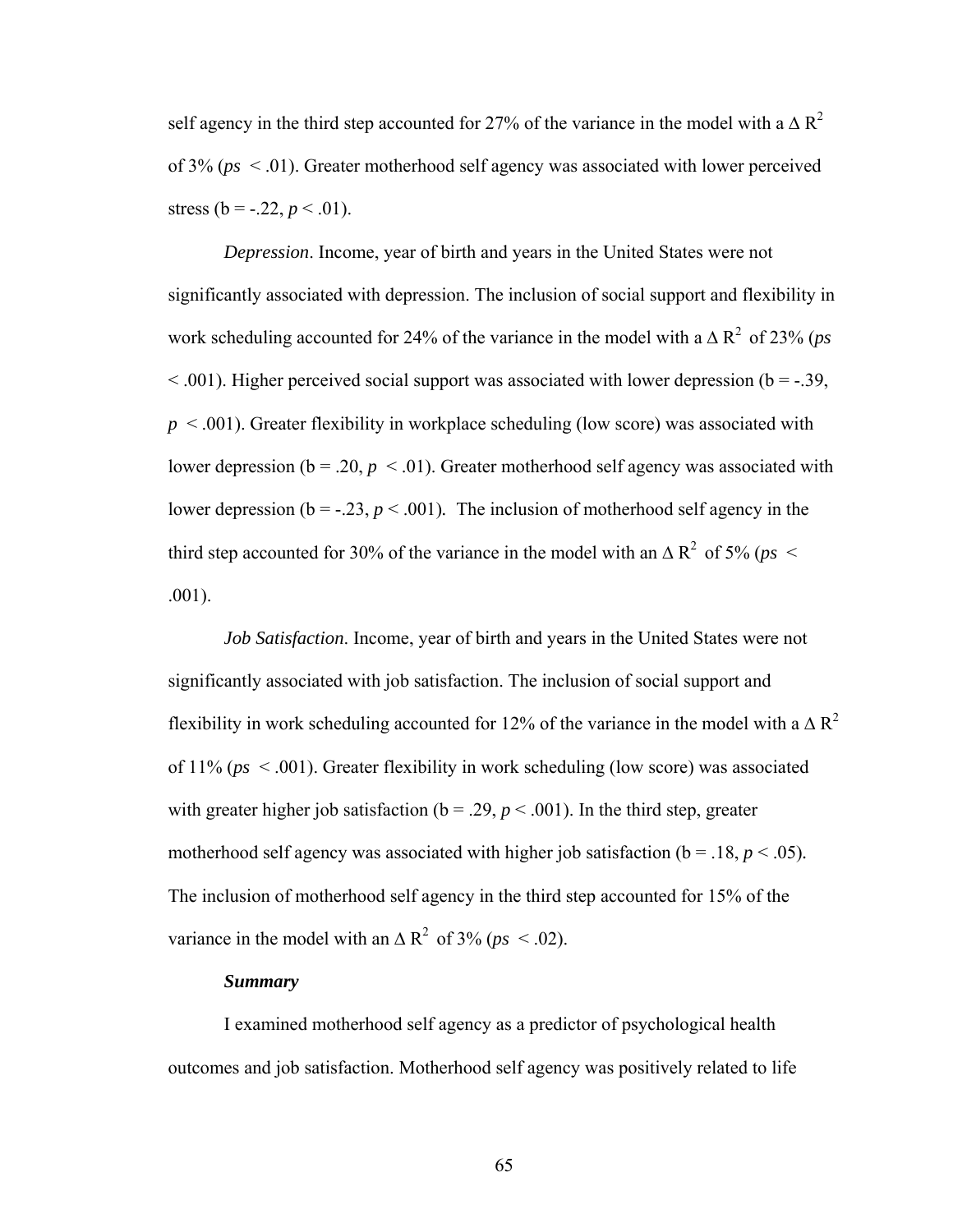satisfaction and negatively related to perceived stress and depression. Motherhood self agency was positively related to job satisfaction. Perceived scheduling flexibility was associated with lower depression and perceived stress. Perceived scheduling flexibility also predicted higher job satisfaction. Perceived social support was negatively related to perceived stress and depression and positively related to life satisfaction.

#### *Practices associated with the Asian American Model Minority belief system*

 Having established the antecedents and consequences of endorsing the model minority belief system, it was important to understand the practices that correlated with the belief system. I examined two sets of practices (See Table 11 for Descriptive Statistics). In the first place, I examined how model minority as an Asian American group specific belief system was associated with the importance given to various activities on a day to day basis. The importance assigned to each category of practices was regressed (see Table 12) on idealized motherhood beliefs after including year of birth, years in the US and income to control for their effect in the first step. Below are the results of this analysis.

*Engaging in rigorous out of school academic activities*. Income, year of birth and years in the United States were entered in the first step. Income was a significant predictor of the importance placed on new experiences. At lower levels of family income, greater importance appeared to be placed on obtaining new experiences ( $b = -18$ ,  $p <$ .02). None of the other variables were significantly associated with the outcome. This step accounted for 5% of the variance in the model. In the next step, I included the variable of interest, the idealized motherhood belief system. Higher endorsement of idealized motherhood beliefs was associated with higher importance ratings on these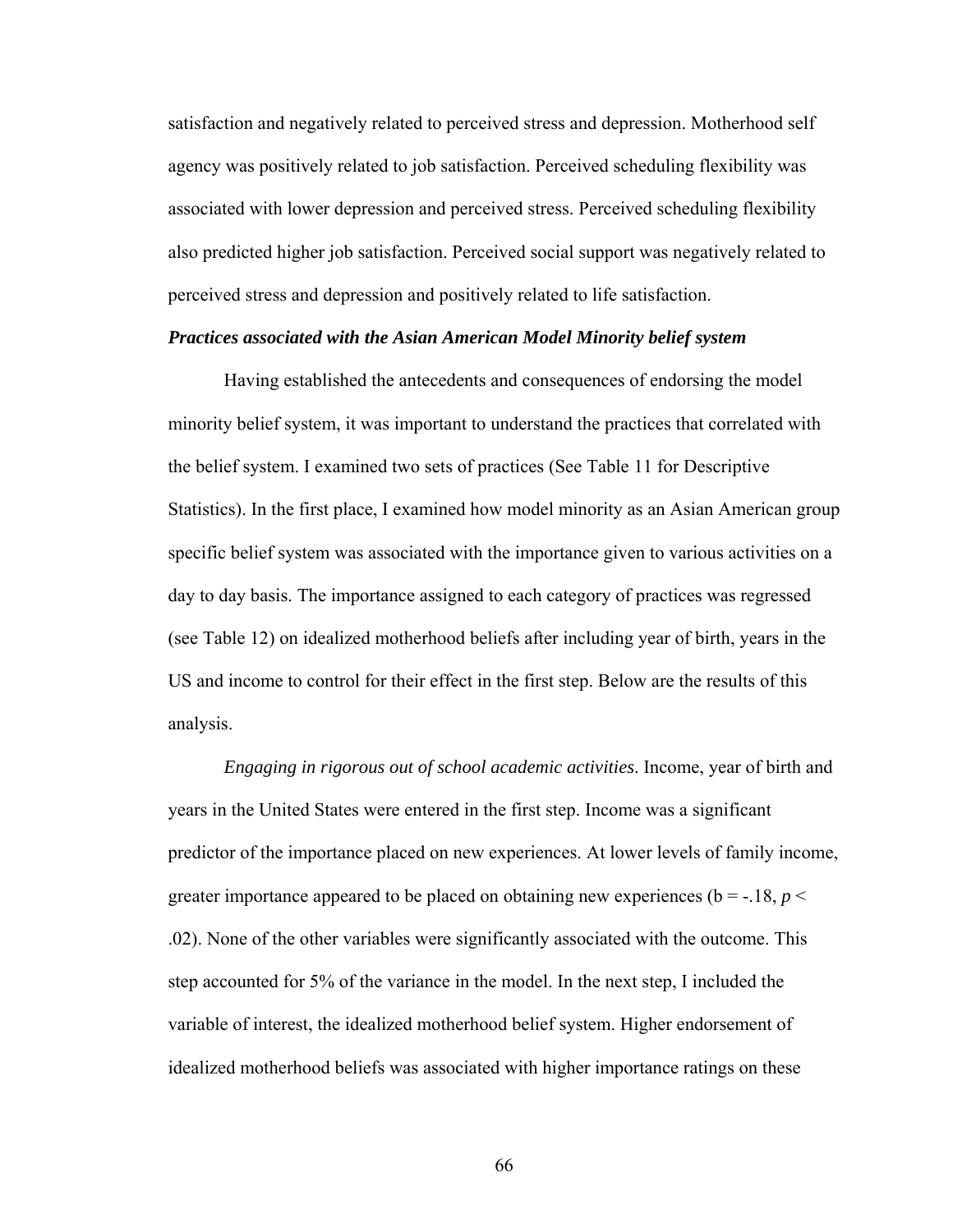activities ( $b = .24$ ,  $p < .001$ ). Inclusion of this step accounted for 10% of the variance in the model with an  $\Delta R^2$  of 6% ( $ps < .001$ ).

*Success Orientation*. Income, year of birth and years in the United States were included in the first step. Greater the number of years one lived in the United States lower was the success orientation ratings ( $b = -0.25$ ,  $p < 0.01$ ) This step accounted for 5% of the variance in the model. When idealized motherhood belief system was included in the second step, the step accounted for 13% of the variance in the model with an  $\Delta R^2$  of 8% (*ps* < .001). Greater endorsement of the model minority belief system was associated with higher importance given to success ( $b = .29$ ,  $p < .001$ ).

*Emphasis on High Moral Standards*. Income, year of birth and years in the United States were included in the first step. Higher family income was associated with lower importance given to practices involving reiterating high moral standards ( $b = -15$ ,  $p < .04$ ). This step contributed to 3% of the variance in the model. When idealized motherhood belief system was included in the second step, the step accounted for 8% of the variance in the model with an  $\Delta R^2$  of 5% ( $ps < .01$ ). Greater endorsement of idealized beliefs was associated with emphasis on high moral standards ( $b = 0.23$ ,  $p <$ .01).

*Cultural Transmission*. Income, year of birth and years in the United States were included in the first step. Higher family income was associated with lower importance to practices involving cultural transmission ( $b = .21$ ,  $p < .01$ ). Year in the United States was negatively associated with cultural transmission. This step accounted for 7% of the variance in the model. When idealized motherhood belief system was included in the second step, the step accounted for 11% of the variance in the model with an  $\Delta R^2$  of 3%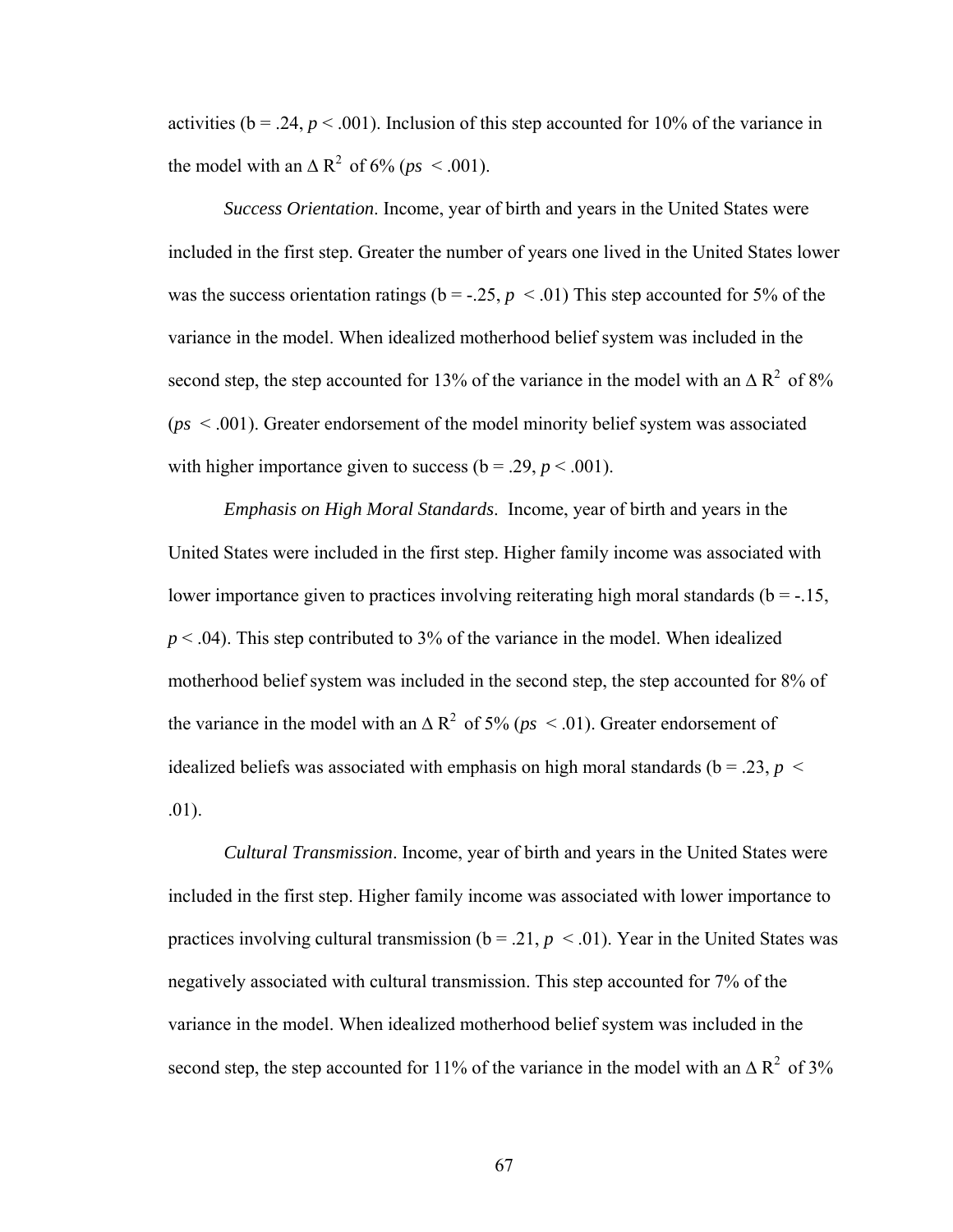(*ps* < .01). The endorsement of idealized motherhood beliefs was positively related to cultural transmission ( $b = .18$ ,  $p < .01$ ).

#### *Practices associated with the idealized motherhood beliefs*

Previously, I examined the antecedents and consequences of endorsing idealized motherhood beliefs. One aspect of the ideal involves endorsing a valorized vision of one's own group. In the case of the idealized motherhood beliefs, it involved creating an enhanced view of Asian American mothers as superior over Asian American fathers as well as American mothers. In order to understand, how this valorized vision was associated with household responsibility sharing, I examined 3 categories of practices in the home domain. These were: (a) Responsibility for general household functioning; (b) Responsibility for children; (c) Decisions with respect to cultural transmission; The score in each of the three categories was regressed upon idealized motherhood beliefs (see Table 13). In the first step, I included income, years in the United States and year of birth to control for its effect on the outcome. In the second step, I included, the variable of interest, namely idealized motherhood beliefs. The results of the multiple regression analysis are presented below.

*Responsibility for household functioning*. Income, years in the United States and year of birth were not significant predictors of the outcome. This part of the model contributed to 2% of the variance. The inclusion of idealized motherhood beliefs accounted for 6% of the variance in the model with an  $\Delta R^2$  of 4% ( $ps \le 0.01$ ). Greater endorsement of idealized motherhood beliefs was associated with increased responsibility for general household functioning with the mother  $(b = .20, p < .01)$ .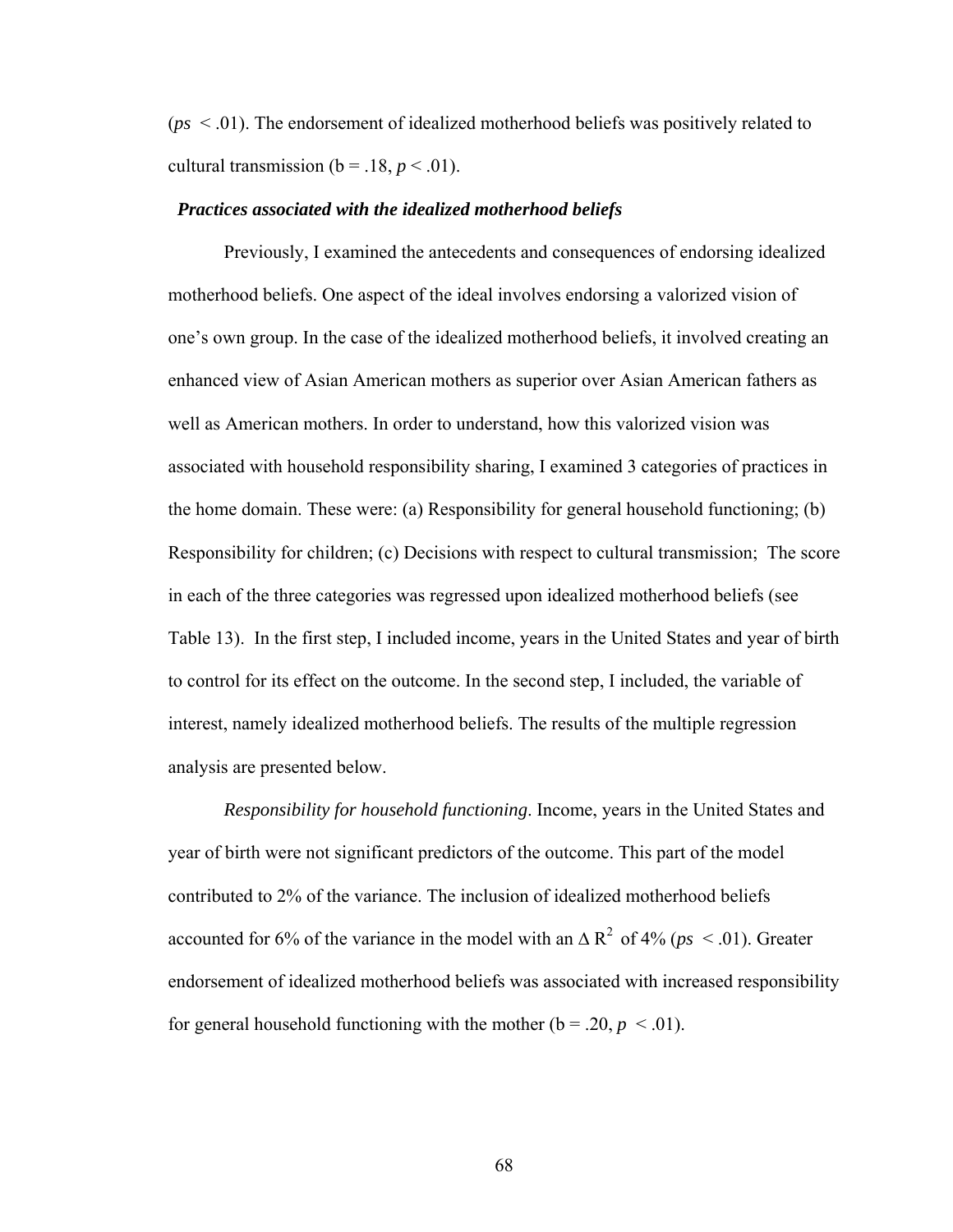*Responsibility for children*. Income, years in the United States and year of birth were not significant predictors of the outcome. This part of the model contributed to 1% of the variance. The inclusion of idealized motherhood beliefs accounted for 3% of the variance in the model with an  $\Delta R^2$  of 2% ( $ps < .05$ ). Greater endorsement of the idealized motherhood beliefs was associated with increased responsibility for children with the mother ( $b = .15$ ,  $p < .001$ ).

*Decisions with respect to cultural transmission*. Income, years in the United States and year of birth were not significant predictors of the outcome. This part of the model accounted for 1% of the variance. Endorsement of idealized motherhood beliefs was positively related to cultural transmission decisions ( $b = 0.15$ ,  $p < 0.05$ ). This step resulted in a  $\triangle R^2$  of 3%.

#### **Discussion**

A major purpose of this study was to empirically test the different kinds of marginality as antecedents of model minority stereotypes among first generation Asian Indian women who are employed and are mothers of school going or younger children living in the United States. Asian Indian women are more likely to be pursuing careers and possibly being mothers as well, among all Asian immigrant women, next only to Filipina immigrant women (Mahalingam & Leu, 2005; Seth, 1995). Their ability to speak English and ease in transferring their previous skills places them in circumstances where they are more likely to pursuing careers and motherhood. Further, even when they are employed full time they are more likely to be responsible for cultural reproduction within the family as mothers (Dasgupta, 1998) including the transmission of "Indian" cultural values and the model minority belief system (Das Gupta, 1997; Mahalingam, 2006).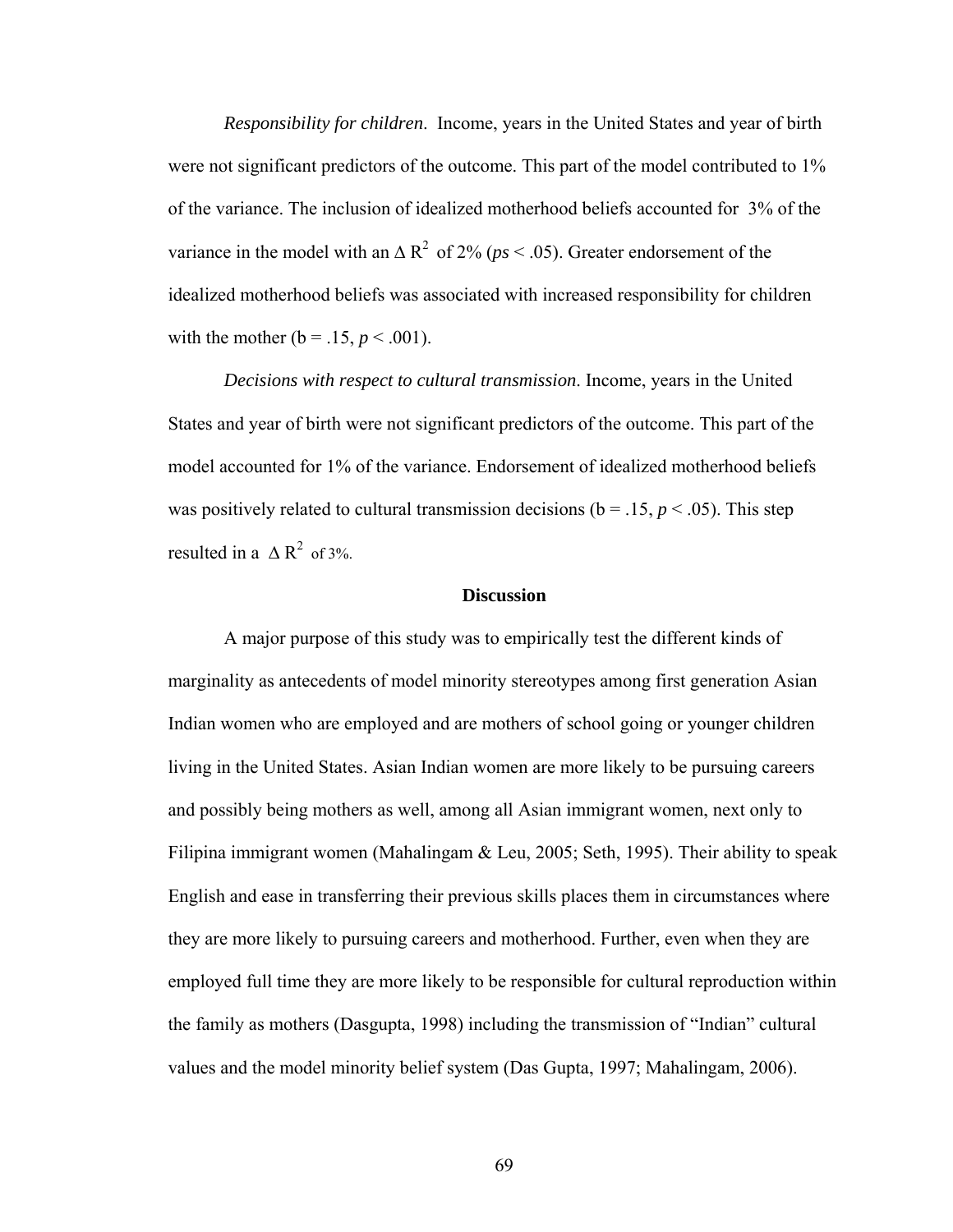However, there is limited empirical understanding of the antecedents and consequences of motherhood and career related model minority beliefs held by these women. A major theoretical perspective, the idealized identities model (Mahalingam, 2006) identified social marginality as an antecedent to the endorsement of model minority beliefs. Asian women immigrants experience racialization and marginalization within their racial and patriarchal contexts (Abraham, 2006; Dasgupta, 1998). This dual marginalization creates the impetus for endorsing group specific idealized identities that valorize the group as well as reify existing essentialized views about their ethnic group (Espiritu, 2001; Mahalingam, 2006; Mahalingam & Leu, 2005; Pessar, 1999). Few studies have empirically examined how marginality affects the endorsement of idealized identities about gender and particularly motherhood. My study bridges this gap by empirically examining how different forms of marginality could affect the endorsement of model minority beliefs about Asians in general and Asian motherhood and career ideals in particular.

### *Social Marginality and Model Minority Beliefs*

I examined social marginality attitudes and perceived discrimination as two different kinds of social marginality. Additionally, I also examined subjective socioeconomic status as an additional predictor.

I found that while objective socioeconomic status was not significantly associated with the endorsement of the Asian American model minority stereotype, higher subjective socio economic status was associated with greater endorsement of the model minority belief system. Thus, women who perceived themselves to be higher pedestal on the economic status ladder also endorsed the belief that Asian Americans were more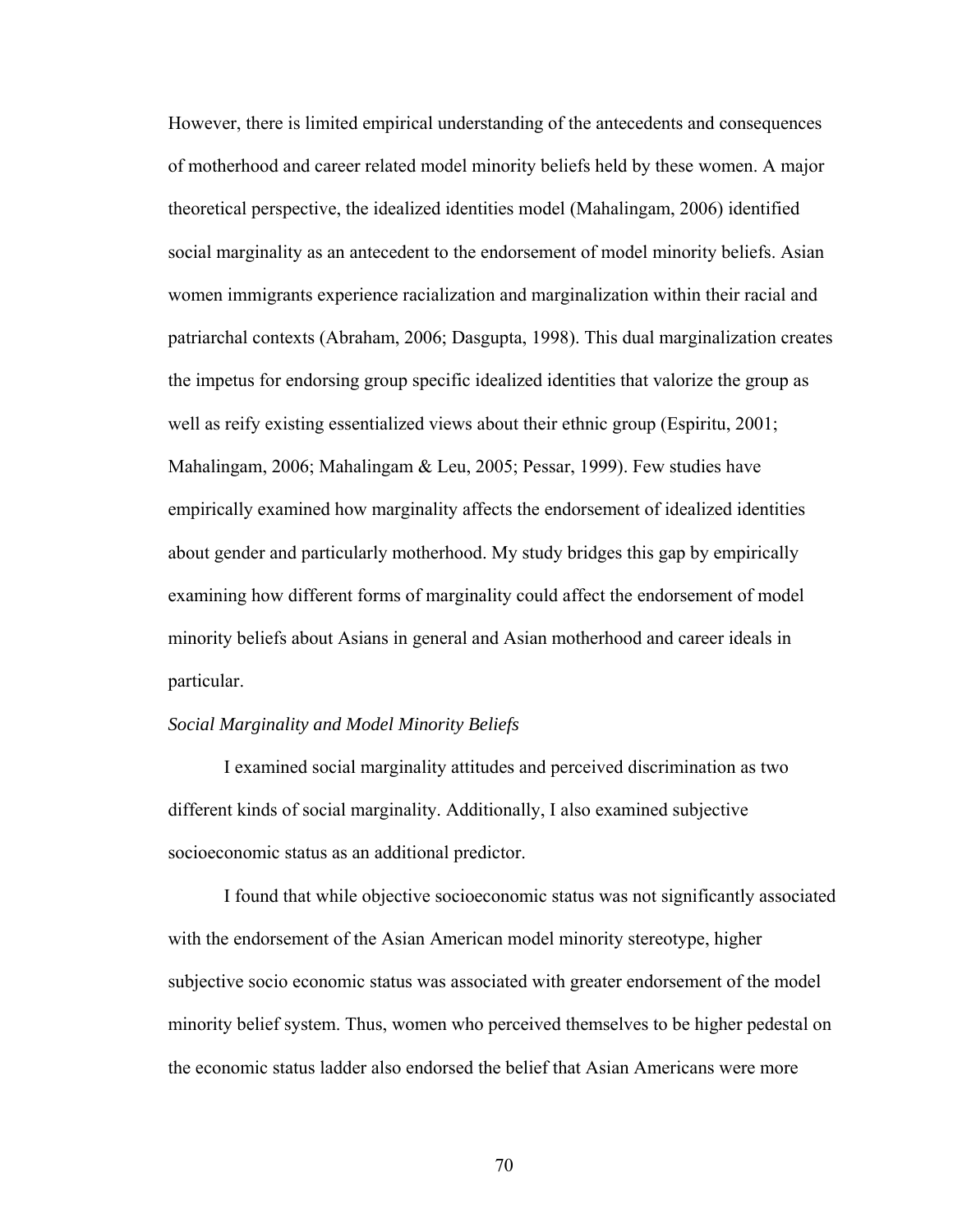hardworking and successful than other minority groups. In other words, those on the echelons of the ladder and potentially experienced structural marginality, did not endorse the model minority stereotype. This hypothesis was not supported.

Several researchers have highlighted the role of social cognition in the acculturation process of immigrants (e.g., Zhou & Xiong, 2005). Particularly for first generation immigrants, the process appears significant, given that social mobility aspirations lie at the basis for the immigration decision itself (Portes & Rumbaut, 2006). For the Asian Indian mothers in the present study who were also pursuing careers, the perception of economic inequality was related to the general model minority beliefs as well as idealized motherhood beliefs but in an unexpected direction.

These findings are consistent with research that subjective socioeconomic status is a predictor of many different psychological outcomes (Adler, Epel, Casellazo, & Ickovics, 2000). It is also interesting that the women used their own status as Asians on the economic status ladder to reify stereotypical beliefs about the group. Their own status beliefs were used to generalize conclusions about the group. It is possible that their own inequality or lack of it, served as a mirror towards understanding the group's status. Charles Cooley referred to this phenomenon as the looking glass self (Cooley, 1902). This is consistent with social influence theory related findings where, for Asian (e.g., Koreans) in Bagozzi and Lee (2002), self-construal is defined by co-members of the group and the self is part of a group. Levin and Leong (1978) studied social comparative processes among Chinese Americans high school students and found that members used the group with which they perceived themselves to be similar. For more assimilated members, the reference group was likely to be White American values. Many studies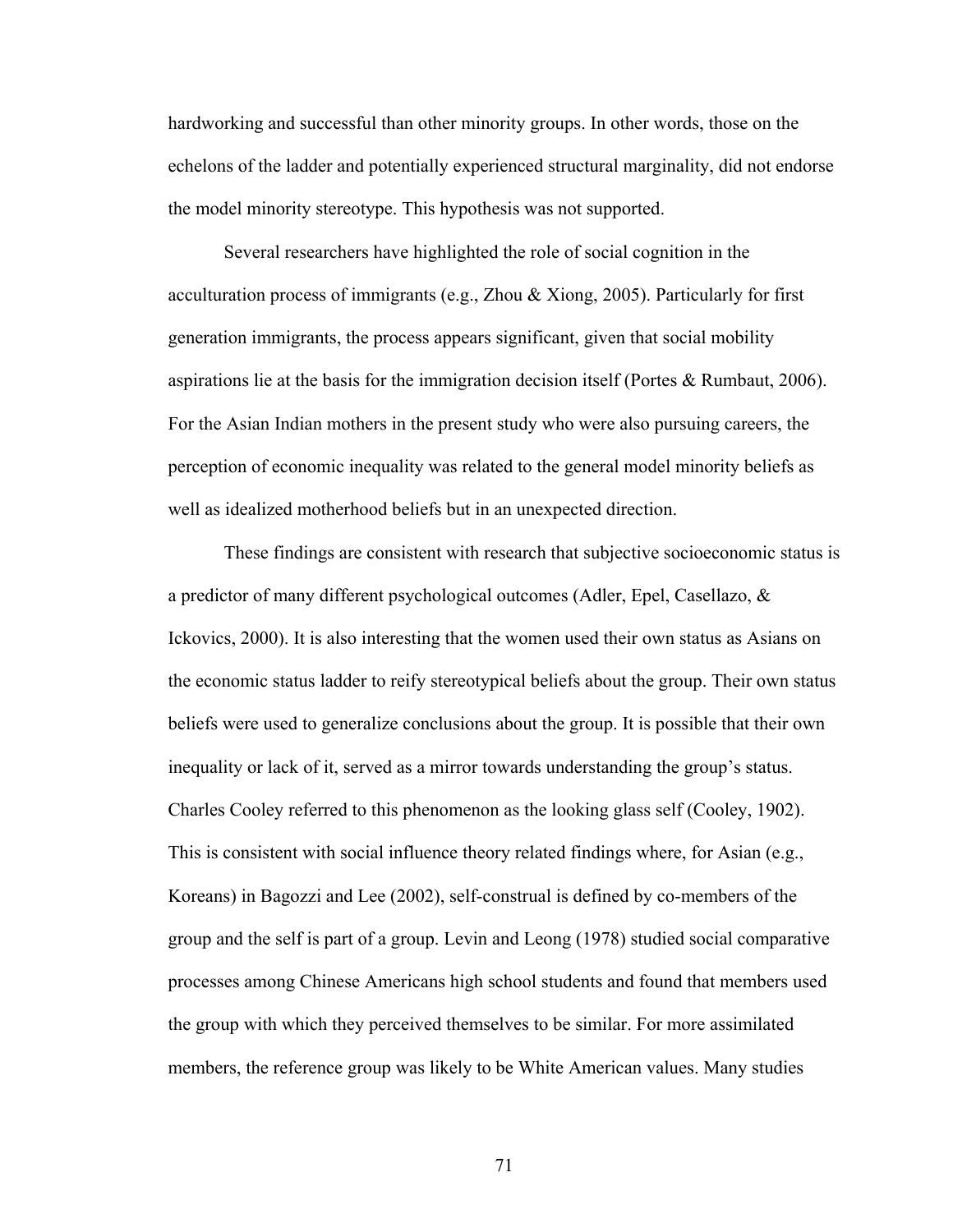(e.g., Inman, Howard & Beaumont, 2006) have documented that Asian Indians as a group have shown segmented assimilation, perceiving themselves to be closer in values to the White group on some fronts but not in others. It is possible that the women used their own group as a reference group with respect to model minority values. Thus when they perceived their own subjective socioeconomic status to be high, they also perceived their own group to be hard working and potentially more successful reifying the model minority stereotype.

Similar relationships were also seen for motherhood beliefs, but not for career beliefs, in the study. Subjective socioeconomic status was not a significant predictor of idealized career beliefs. Apparently, the women viewed idealized motherhood beliefs as being more central to defining one's subjective socioeconomic position than idealized career beliefs.

Social Marginality attitudes seen in the rejection of White American attitudes predicted beliefs about Asian American Model minority as well as idealized motherhood beliefs. This finding lent support to the prediction about the relationship between these belief systems. Thus, Asian Indian women who said they had more difficulty accepting dominant White American group values also endorsed idealized beliefs about Asian Americans in general and idealized motherhood beliefs as well. This is consistent with tenets of the idealized identities model (Mahalingam, 2006) that perception of social marginality creates the impetus for reifying stereotypes such as the model minority. In addition, for Asian Indian women as a group, who experience marginality at two levels, the racial and patriarchal levels (Dasgupta, 1998; Mahalingam, 2006), acculturation or rejection of white dominant group attitudes probably creates a more congenial climate for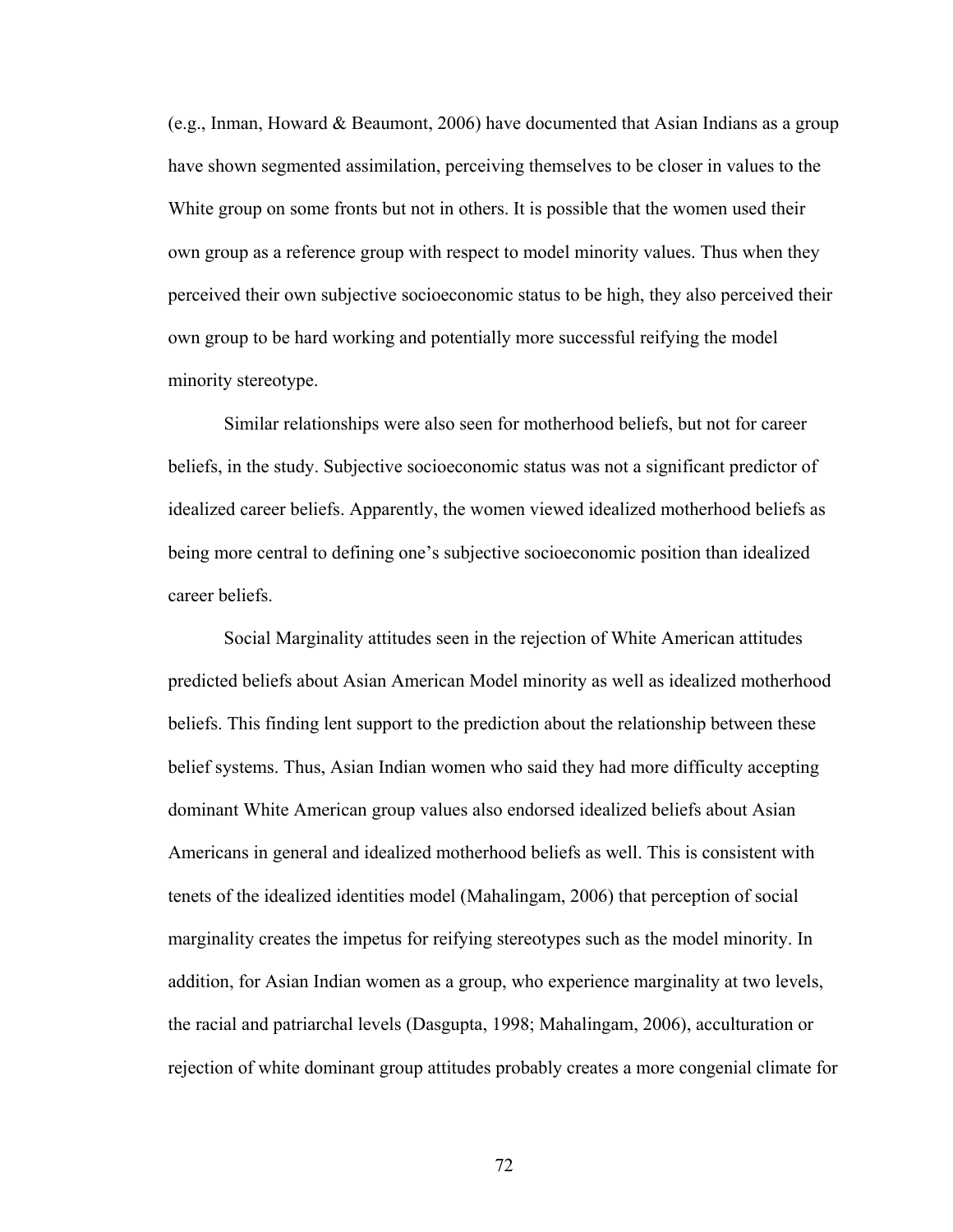creating idealized visions of the group and specifically of their women. Thus, motherhood became the means for creating and maintaining a differentiated cultural identity for the group.

Although perceived discrimination correlated with beliefs about motherhood, it was not a significant predictor of this belief system in the model. It appeared that the social marginality component involving rejection of White group values was a more significant predictor of the idealized belief system. Thus, for both the endorsement of model minority beliefs as well as Idealized motherhood beliefs, subjective socioeconomic status and rejection of out group values appeared more salient than perceptions of discrimination.

It seems motherhood and being Asian were central to these women's identity construction as immigrants. Hence acculturation attitudes involving rejection of dominant group values were more salient to valorization of one's group in those domains. This is consistent with existing literature documenting the salience of traditionally gendered identities such as motherhood for women within immigration (e.g., Pessar, 1999). Similar to the evidence presented by Espiritu (2001), Asian Indian immigrant women appeared to assert their superiority over the dominant White group in the arena of motherhood. Concerns with cultural reproduction were more likely to be addressed by mothers who Kurien (1999) observed played a key role in community organizations. This finding reinforces what gender scholars have noted that traditionally gendered spaces (e.g., motherhood) become the sites for maintaining the values that honor the group (Ortner, 1974; Yuval Davis & Anthias, 1989).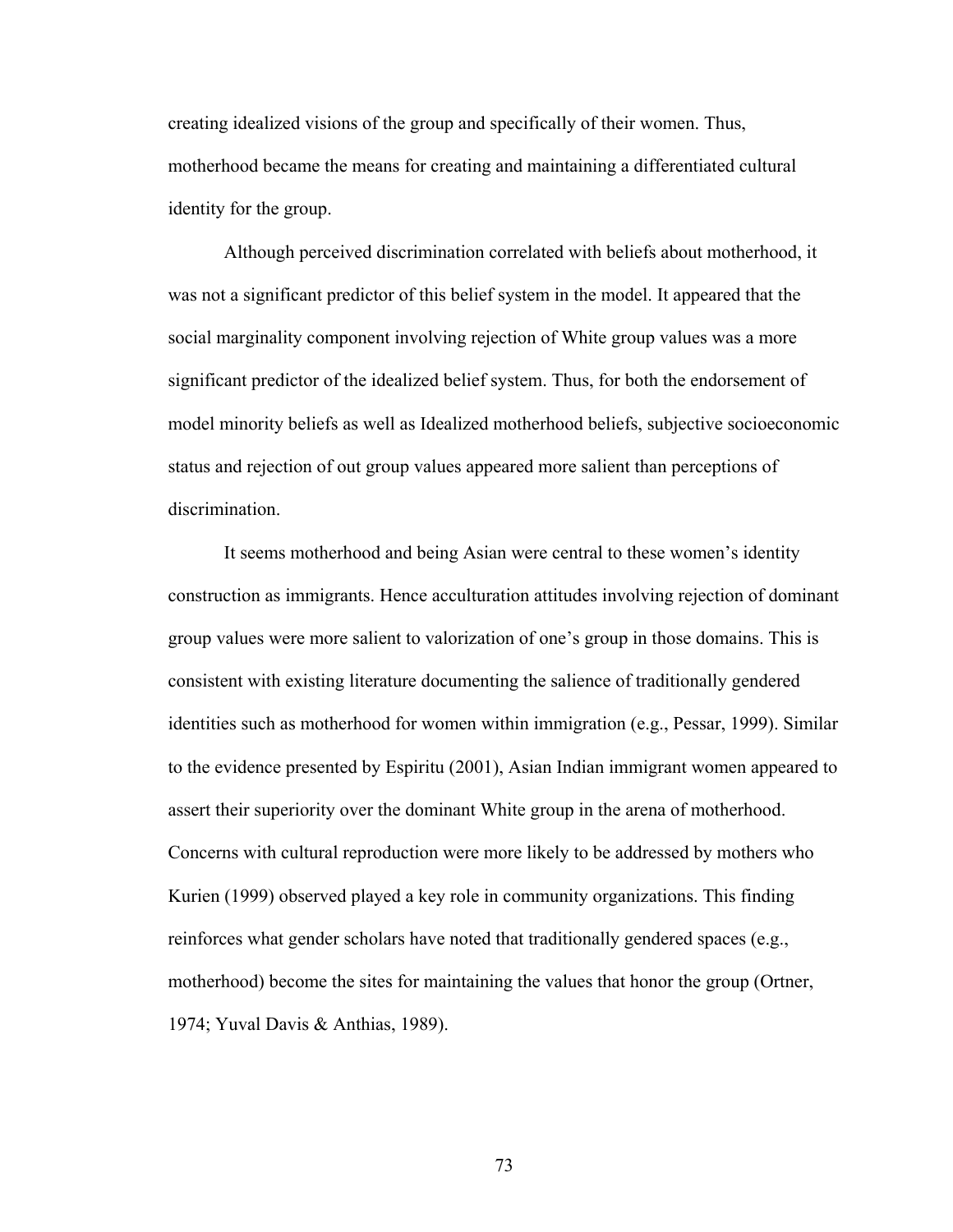In the professional domain, perceived discrimination was a significant predictor of beliefs about the career ideal. With respect to the career ideal, the perception of discrimination appeared to be more important than social marginality attitudes involving rejection of the group and subjective socioeconomic status. Hence for the career ideal the hypothesis with respect to the perception of discrimination as an antecedent was supported. It is possible that individuals who were perceiving discrimination more were in fields with more Asians. This is consistent with some evidence (e.g., Stone, Purkayasta & Berdahl, 2006) that for highly skilled Asian Indian women, employment in fields with a higher concentration of Asian Indians was associated with poorer occupational outcomes (e.g., lower earnings). This created the impetus for the greater endorsement of idealized career beliefs, which valorized Asian American women as more hardworking and career oriented than American women and men.

I also found that age was associated with greater endorsement of the model minority stereotype. Older women in my study, who perhaps had older children, endorsed model minority beliefs more strongly than younger women. This finding is similar to findings about traditional gender beliefs as observed by Dasgupta (1998) among Asian Indian women. While the mothers' beliefs about gender were dynamic in her study, they tended to become conservative with age. One explanation she suggested was that for mothers with older children there was greater need to uphold traditional beliefs about dating for instance. A similar explanation may be relevant here as well given that the expectation to be successful and hardworking may be closer to the expectations for children's lives of the older women and older children in this study. However, this explanation could not be verified.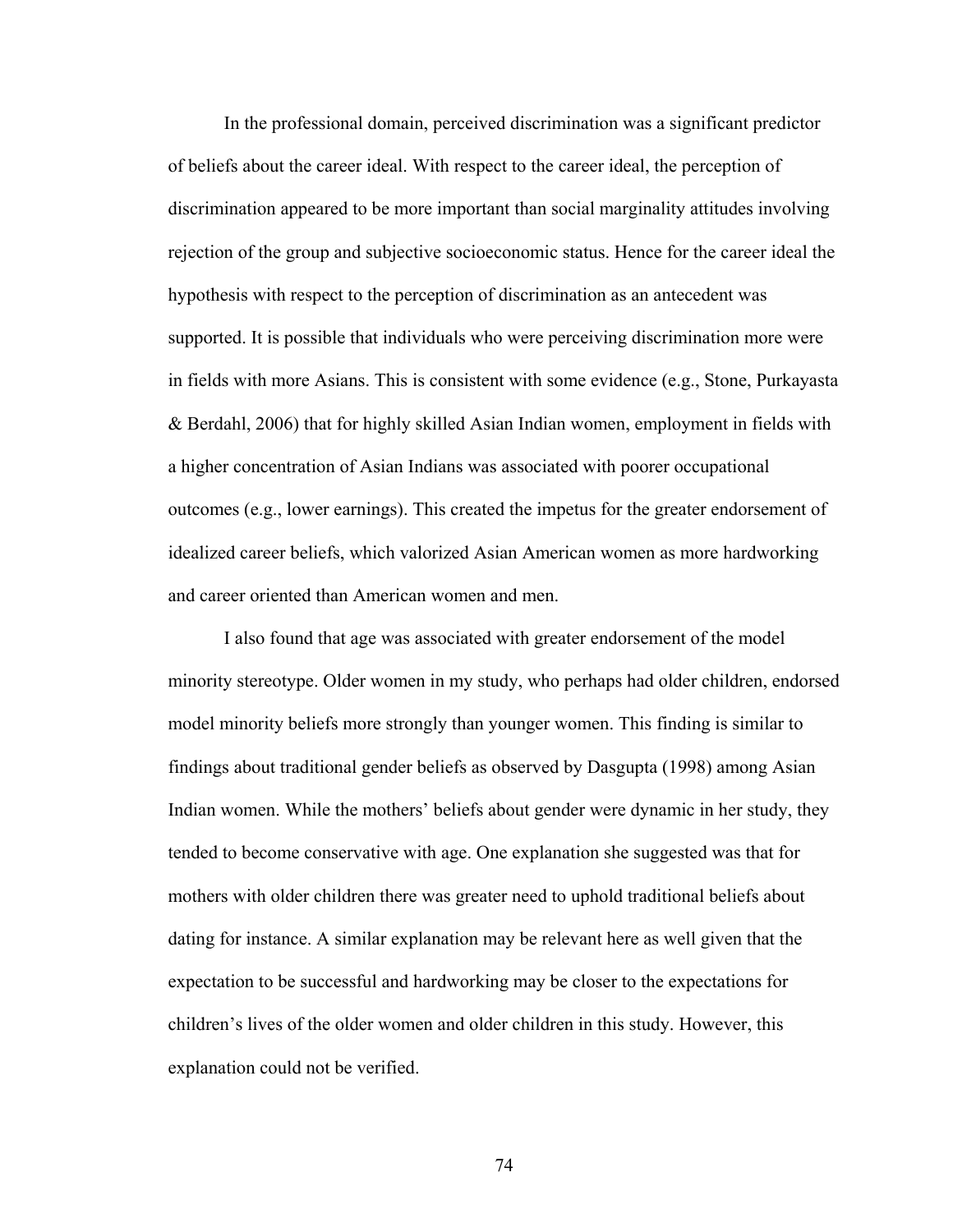### *Consequences of idealized beliefs*

As expected, greater endorsement of idealized motherhood beliefs predicted higher levels of motherhood self agency (confidence in one's own motherhood abilities). Idealized motherhood beliefs probably served to enhance motherhood confidence by increasing perceptions of effectiveness and competence for the women in the study. Many researchers have documented how "motherhood" became the domain for reifying essential views of gender for Asian Indian immigrant women (e.g., Dasgupta, 1998; Kurien, 1999). Dasgupta (1998) found that these views of gender were associated with greater feelings of anxiety for the women in her study. In the domain of motherhood, motherhood self agency appears to be an active coping measure predicting many positive mental health outcomes. This is consistent with findings by Haritatos (2006) that idealized beliefs such as the model minority impacted mental health through the development of active coping mechanisms such as John Henryism.

The endorsement of the motherhood ideal apart from enhancing motherhood self agency also had a cost, that of increasing the perception of career as a burden. Women who idealized motherhood perceived that their own careers were not worth pursuing. Idealization in the motherhood domain probably required greater investment in that domain to eliminate dissonance (Festinger, 1953) through consistent behaviors. Perhaps for this reason, women may have found their work to be a burden. It is also possible that women who were previously engaged in careers that were stressful or ones they disliked were invested more in the motherhood domain and hence experienced their career as a burden. However, given that some studies (Johnson, 2005) that have found that over time, reasons for career pursuit tend to become externally motivated for some women,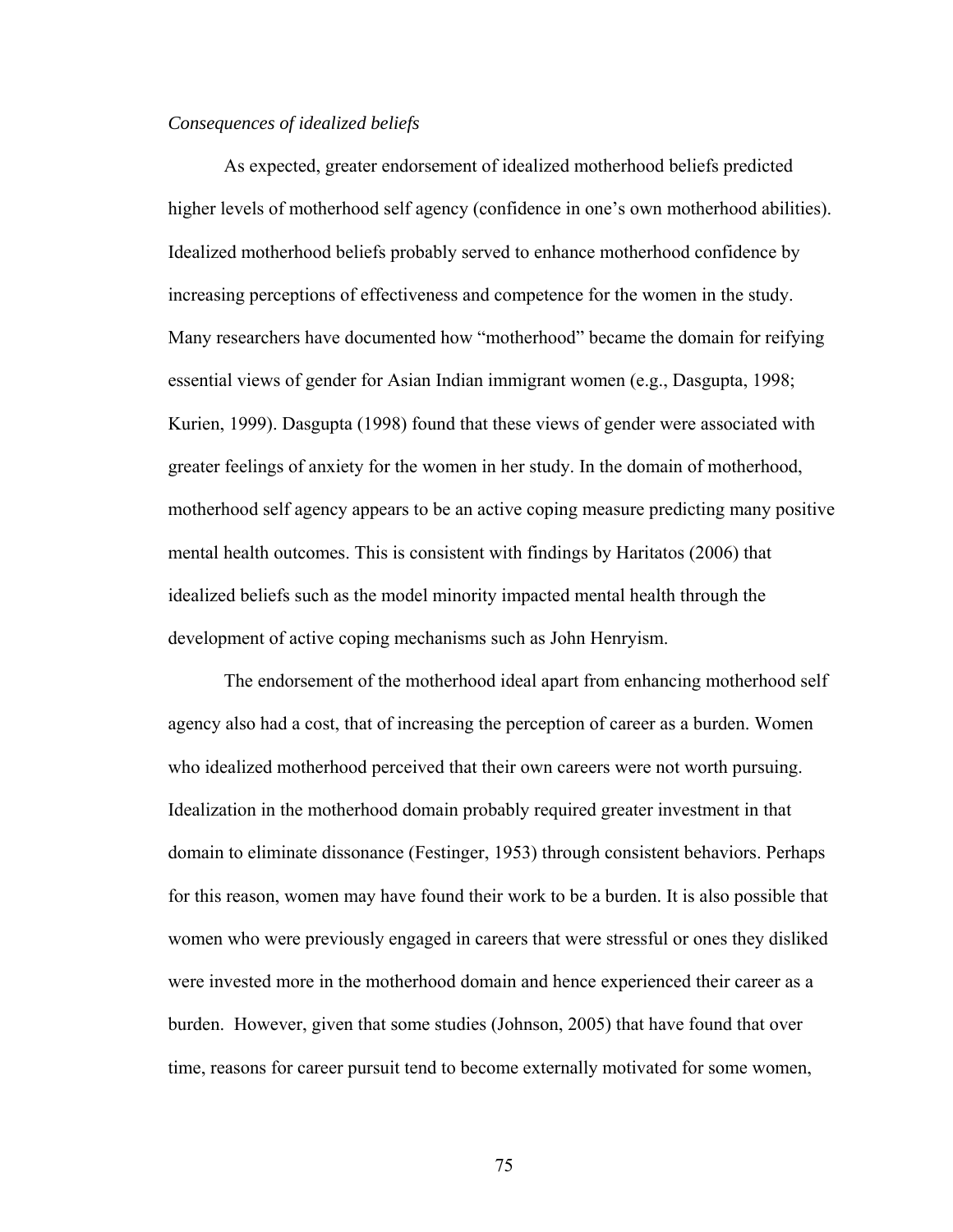rather than finding any intrinsic value, these women perceived investing in motherhood to be more central to their identities.

The association of motherhood self agency with positive outcomes appears to highlight the important role of attaining confidence in their motherhood for Asian Indian immigrant women. Other studies have documented the conflicts Asian Indian mothers face as first generation immigrant women (e.g., Londhe, 2006). Apart from difficulties in dealing with cultural transmission (e.g., Inman et. al., 2006), the women also experienced difficulties in dealing with daily stressors involving the family domains and children (e.g., Jambunathan & Counselman, 2002; Londhe, 2006; Srinivasan, 2001). My findings using the psychological construct of self agency are consistent with these previous findings. Attaining confidence in motherhood, a traditionally gendered expectation for women, is crucial to attaining better mental health for the women in my study.

In addition to mental health outcomes, motherhood self agency also predicted higher job satisfaction for the women. Thus, not just general life domains but job related attitudes too were affected by mothers' perceptions of competence and effectiveness in the familial domain. Attaining confidence in motherhood could have provided women with the necessary psychological resources (e.g., lower role overload: Milkie & Petola, 1999. lower conflict: Greenhaus & Buetell, 1985; Hughes & Gallinsky, 1994; Voydanoff, 1988; Williams & Alliger, 1994. lower stress: Coverman, 1989) to achieve work goals and satisfaction with the job. Given the cross-sectional design of the current study, the causal direction cannot be established. It is possible that satisfaction with their jobs affected motherhood self agency.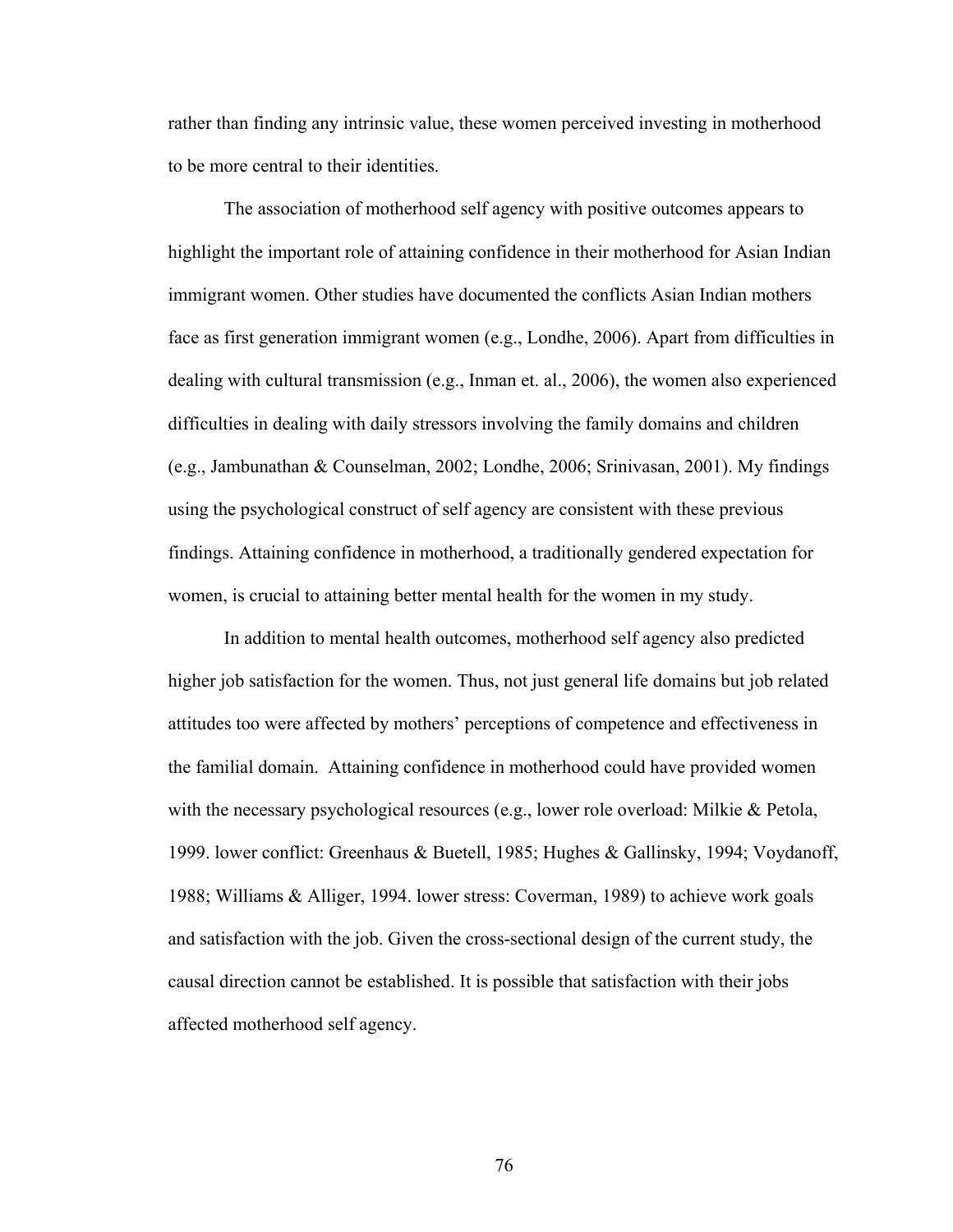Endorsement of idealized career beliefs was also associated with greater endorsement of motherhood self agency. This seemed to suggest that many different forms of idealizations could impact confidence in motherhood. Endorsing career ideals could possibly help women experience less conflict between their familial and work domains and enhance confidence in motherhood. This potential explanation needs to be further studied in the future. Perhaps idealization in the career domain resulted in increased investment in that domain, helping them build adequate financial resources and social support to attain confidence in motherhood. Hence there was a likelihood of a positive spillover from work to motherhood.

Overall, I found social support predicted many positive outcomes for the women. Many different studies have highlighted the role of social support in supporting motherhood (see review by Oakley, 1992). I found that for Asian Indian mothers,' perception of social support was associated with lower stress and depression. However, even when social support was controlled, motherhood self agency and confidence in one's own motherhood capabilities predicted many positive mental health outcomes for the women. This points to the significance of motherhood self agency in improving the psychological well-being of Indian immigrant women.

#### *Additional consequences of Idealized beliefs*

Little research exists with respect to determinants of job attitudes for foreign born workers. John Henryism has been suggested to form a psychosocial basis for resilience for high status Asian immigrants (Haritatos, Mahalingam and James, 2007). Greater endorsement of the career ideal was associated with higher John Henryism. This could be on account of similarities in the definition of the constructs. A second explanation could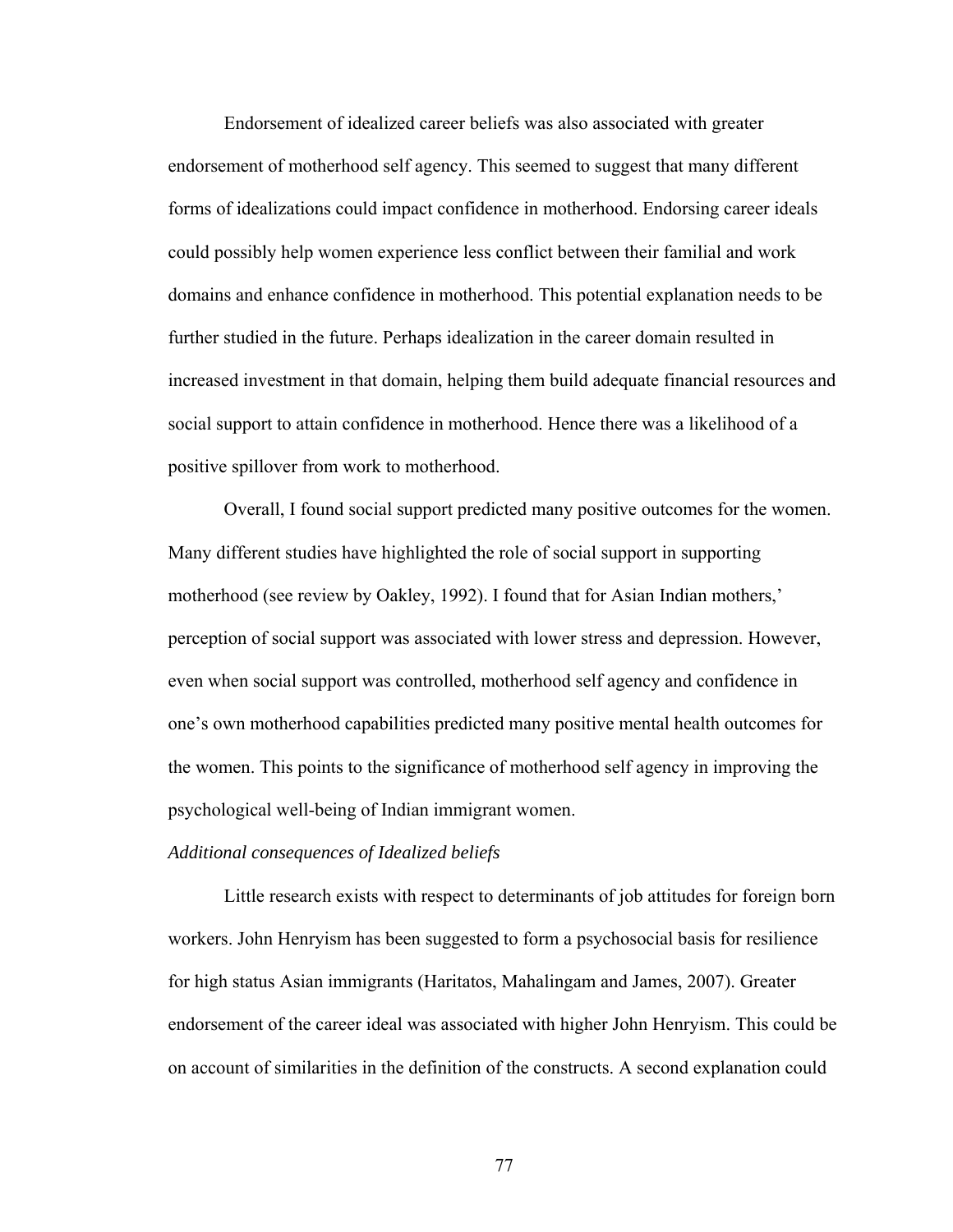involve the nature of the ideal itself that promoted women's involvement in male dominated occupations like science and technology, which also had a higher employment of Asian men and women than other occupations (Stone, Purkayastha, & Berdahl, 2006).

Given the nature of John Henryism, which involved active coping through difficult situations, women who endorsed the stereotype of Asian American women's success in such occupations were probably engaged in these occupations and involved in this agentic high effort coping themselves. This is consistent with literature that documents the importance of agentic traits for achieving success in certain occupations for women (Cejka & Eagly, 1999). Increased endorsement of the career ideal was also associated with the pursuit of a planned career strategy, probably as a means of achieving success in their careers.

The motherhood ideal was not a significant predictor of John Henryism, a form of high energy and high effort coping, or the pursuit of a planned career strategy. This was probably because motherhood ideal was defined in terms of relational skills and consistent with the traditional gender stereotype for women. Both motherhood self agency as well as John Henryism affected job satisfaction for the women. Thus, apart from affecting positive mental health outcomes as a psychosocial basis for resilience (see Luthar, Cicchetti, & Becker, 2000), these active coping mechanisms also predicted positive job attitudes. This finding highlights the importance of examining socio-cultural basis for job measures.

Additionally, I found that psychological perception of work scheduling flexibility predicted many outcomes in my study. Psychological perception of flexibility has been identified to be an important determinant of the experience of work-family conflict, work,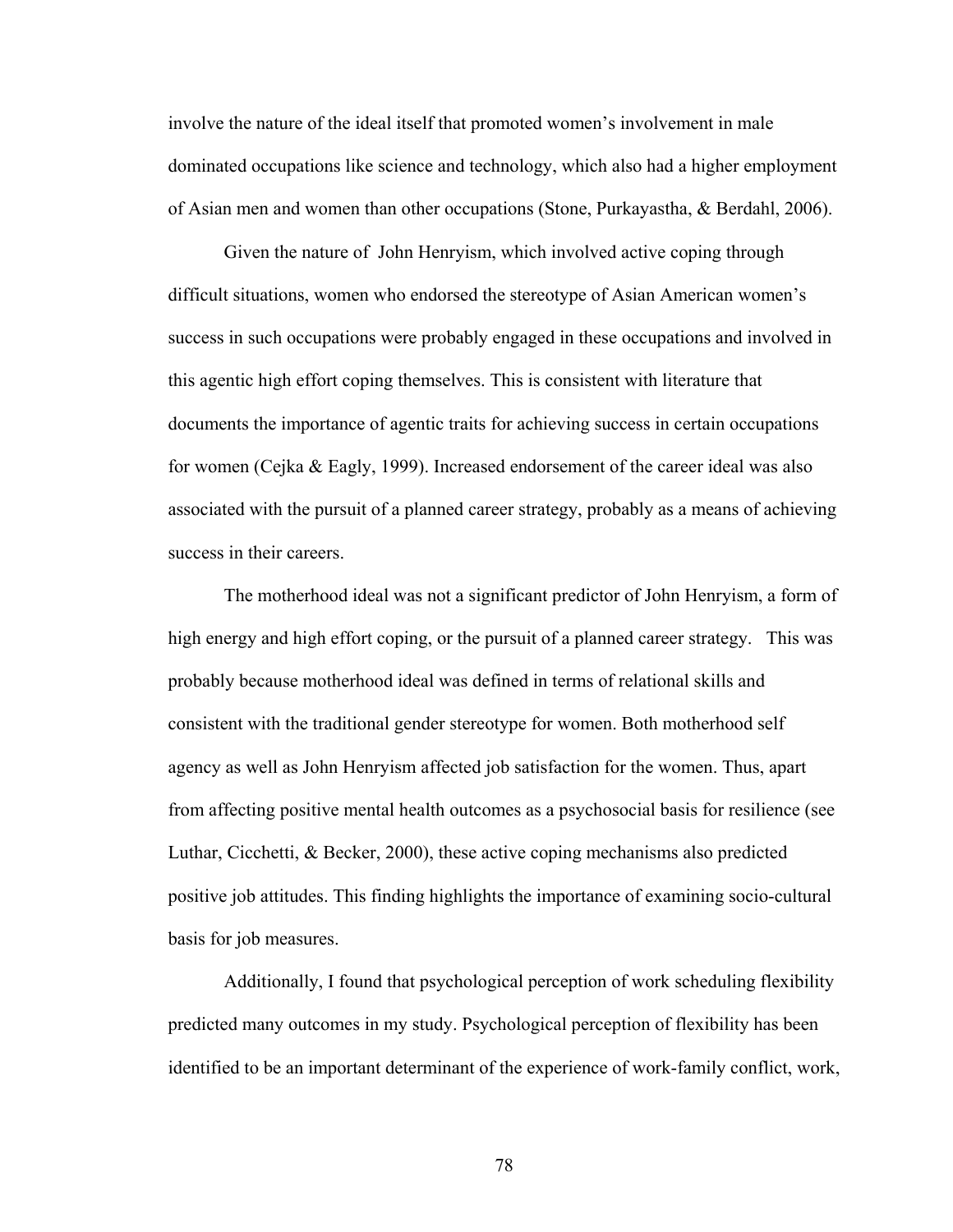family satisfaction and depression (Kossek, Lautsch & Eaton, 2005). More than the presence or absence of policies and individual utilization of them through practices, the individual's perception of flexibility appears to be an important correlate for various psychological outcomes (Kossek, Lautsch & Eaton, 2005).

In this study, psychological perception of flexibility in scheduling was introduced into the regression model to control for its effects on motherhood related outcomes including self agency and career outcomes. I found that flexibility was related to many different psychological outcomes in my analysis. Higher flexibility predicted greater endorsement of John Henryism and motherhood self agency. Being a cross sectional study, however, the causal direction of the relationship is unknown. It is possible that women who were high in John Henryism, an active coping measure, and motherhood self agency, sought jobs where they perceived higher flexibility because they may have better problem solving skills or were very efficient at multitasking. Among career variables, flexibility was associated with the pursuit of a planned career strategy, and lower perception of career as a burden. Further flexibility in work scheduling was associated with lower stress, lower depression and increased job satisfaction.

Overall, this study highlights how Asian Indian women cope with their marginalized experiences by constructing idealized representations of group's motherhood and career identities. Marginalization can occur in multiple ways, through rejection of out-group values, perceiving rejection by members as well as subjective perceptions of one's economic status. For immigrant Asian Indian mothers, pursuing employment and careers, the salience of different forms of marginality seems to differ by the domain. While perceived rejection by members was salient for idealized career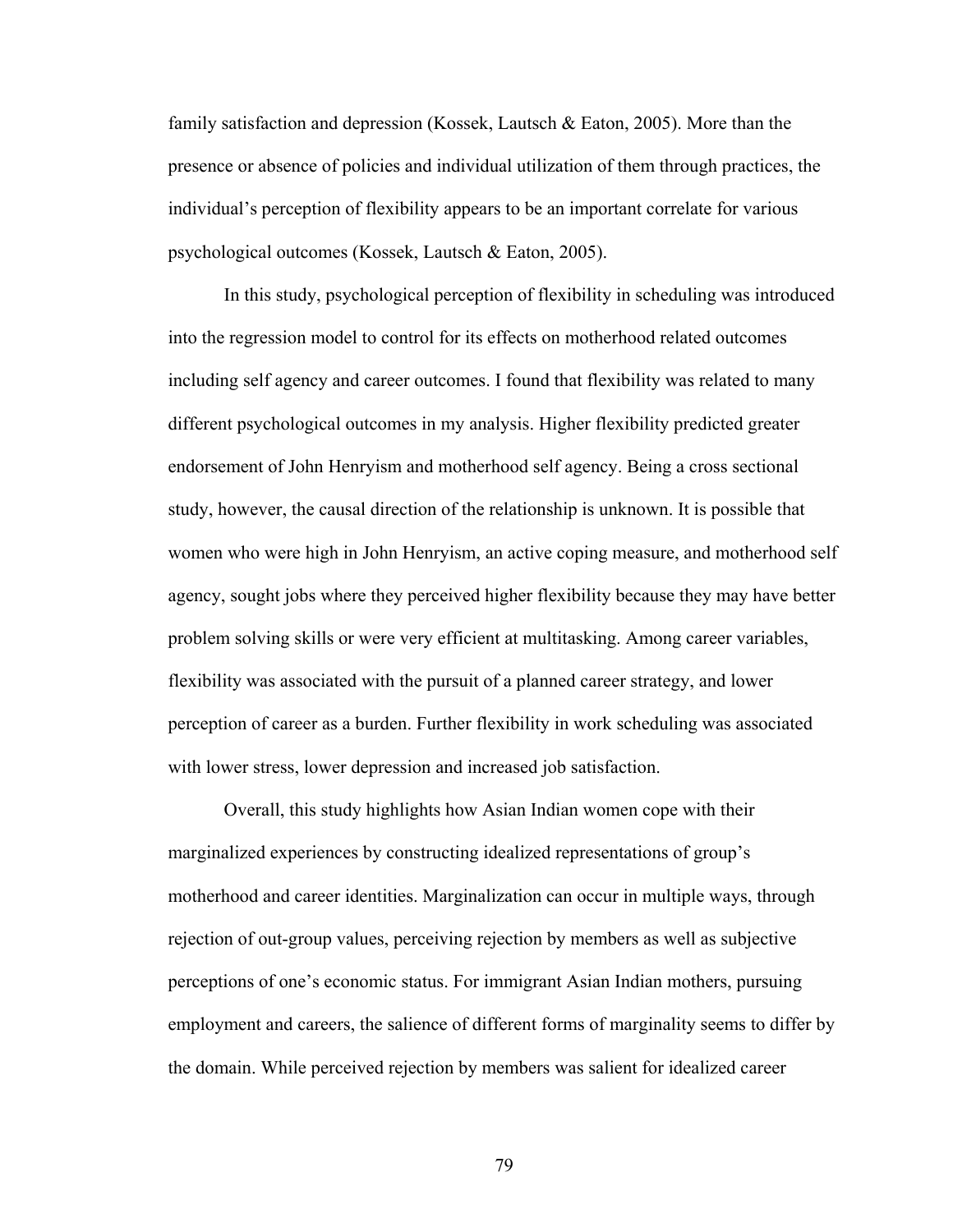identities, rejection of dominant group values was salient for idealized motherhood identities.

Idealized motherhood and idealized career beliefs affected psychological wellbeing by enhancing motherhood self agency in the case of the former and both motherhood self agency and John Henryism in the case of the latter. Idealized motherhood beliefs also reified existing traditional identities for women which essentialized gender. Thus in dealing with the larger power issues and social marginality, essentialized identities pertaining to motherhood, traditional gender role for women was reiterated (Mahalingam & Leu, 2005). When I examined motherhood practices, I found that endorsement of idealized identities was also associated with greater responsibility for children, performance of household tasks and decision making with respect to cultural reproduction. There is evidence that the women took on primary responsibility for their children and their home. Thus, their idealized belief about motherhood were related to practices, especially in how they deal with the division of labor at home. This also suggests that the women were negotiating with their circumstances integrating their own belief systems with their own realities. Essentialized representations of Asian American women as more family oriented were reinforced. Thus even as it reflected the women's agency (see Glenn, 1999) and coping with marginality within the psychosocial context of immigration and marginality, idealized beliefs about motherhood also reiterated traditional patriarchal structures. Women themselves were probably participating in the co-construction of the motherhood ideal at the intersections of race and gender. They were reinventing alternative scripts of motherhood (as better than American women) at these intersections. Some of these scripts (Asian American mothers are better) were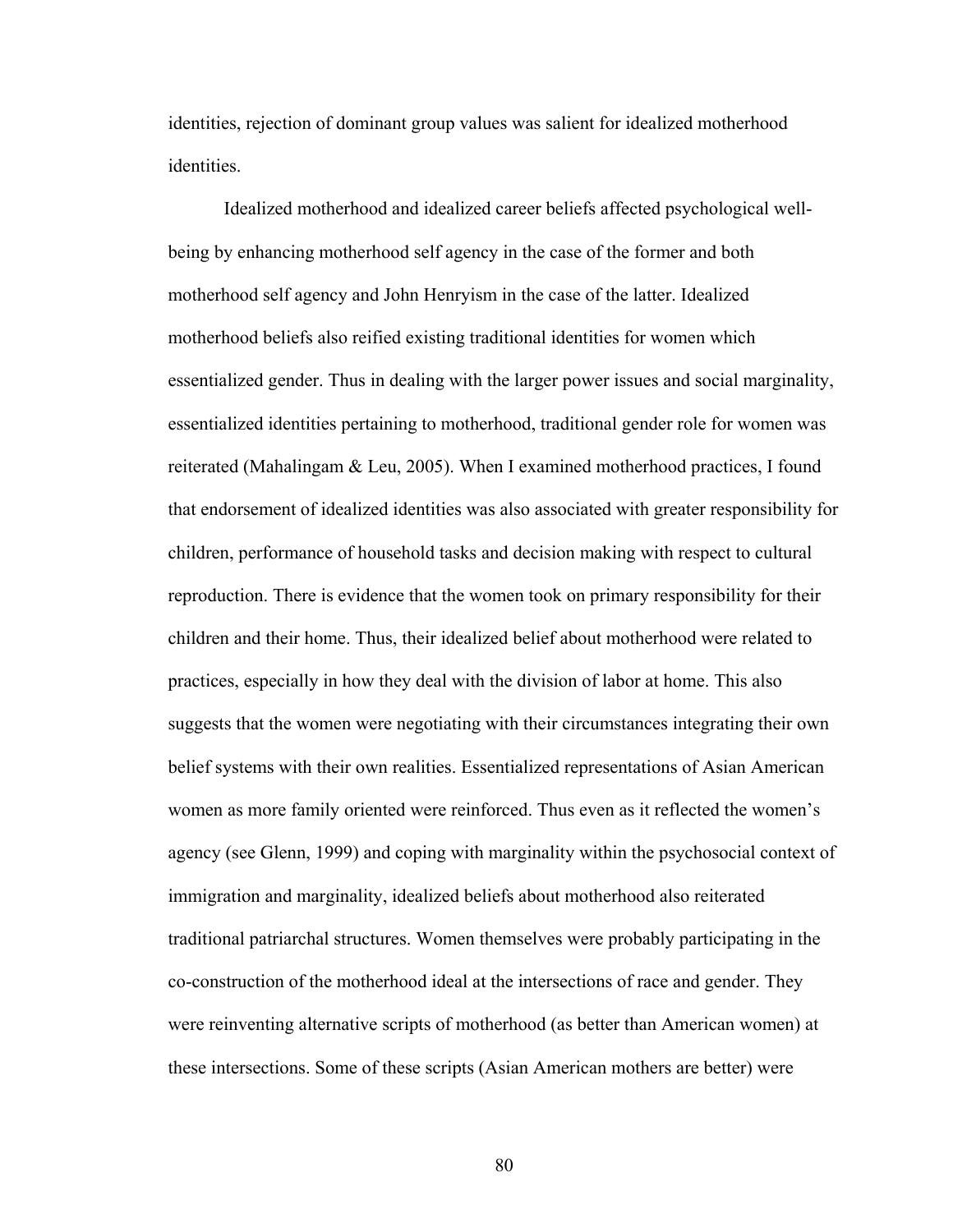reinforced by practices such on taking on a greater responsibility for the children than their spouses. The women also ascribed importance to various ethnic socialization practices such as cultural transmission, reiterating high moral standards, engaging in rigorous out of school academic activities and success orientation. Idealized motherhood beliefs were positively related to the importance the women assigned to these practices. Extending the argument that model minority beliefs have many positive psychological benefits for members (see Mahalingam, 2006) for women who are mothers in particular it increased their parenting burden. As the women engaged in greater responsibility for the children, they were also probably responsible for the fulfillment of these ethnic socialization practices. Thus women at the intersections of race and gender paid a price through increased burden for upholding these ideals. It is interesting that women at higher levels of family income ascribed less importance to some of these practices. This points to class intersections within the group.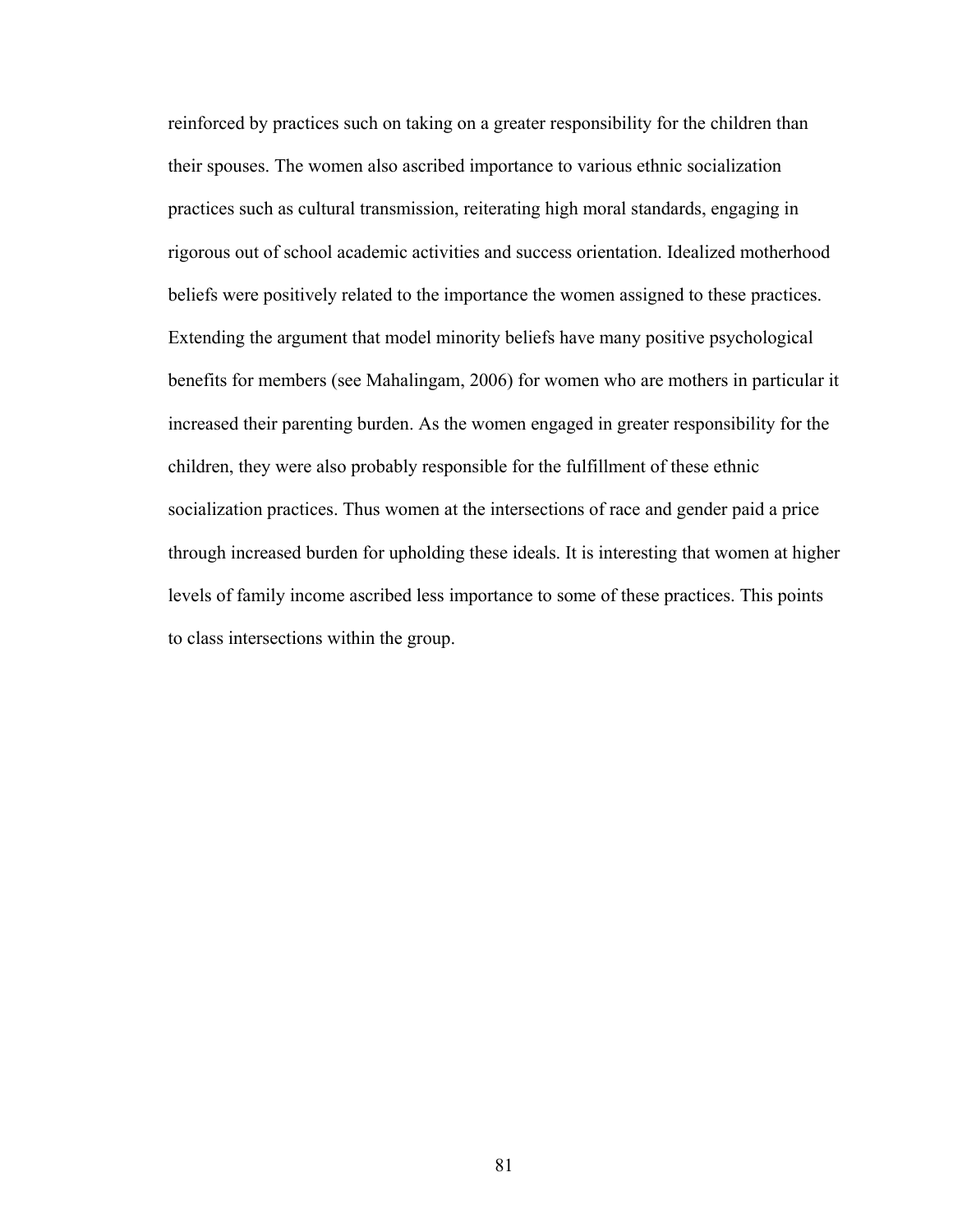# **Chapter IV**

## **INTERVIEWS: QUALITATIVE ANALYSIS & DISCUSSION**

"I'm a mother first, then a CEO, then a wife"

Nooyi, Indra (2007). CEO, PepsiCo

I In this analysis, I examined the dynamic nature of the construction of motherhood and the heterogeneity in the ways immigrant women practice motherhood using openended interviews. I examined how the women related to their roles as immigrant Asian Indian mothers pursuing careers in science and technology alongside their spouses. I draw upon three sets of perspectives: 1) the idealized identity model (Mahalingam, 2006) to understand how social marginality contributes to the idealization of motherhood and further how this idealization was a source of pride and pressure for the women; 2) the subjective career transitions perspective (Stephens, 1994; Ashforth, Kriener, & Fugate , 2000) to understand how women managed the boundaries between work and motherhood; 3) the motherhood ideological perspective, wherein motherhood is a socially constructed sets of beliefs and practices pertaining to how women engage with their children (Glenn, 1999).

According to the idealized identities model (Mahalingam, 2006), marginalized groups construct idealized beliefs about their group's own superior status and this contributes to their well-being. I extend this perspective to examine how idealized beliefs about motherhood created within a larger a discourse of the model minority affect Asian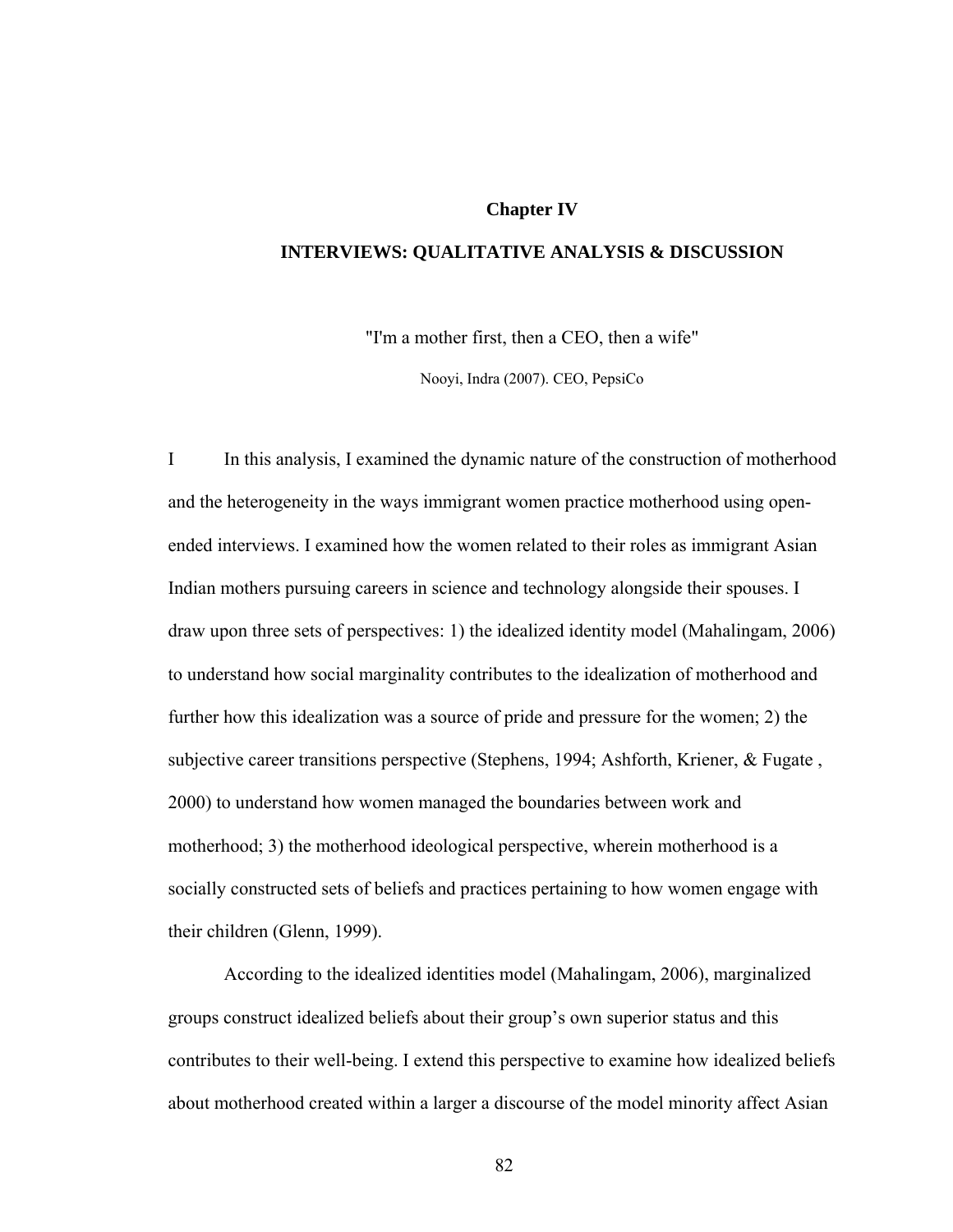Indian women's negotiation of the multiple roles including work and parenting in their lives. Idealized beliefs about gender constructed in a cultural context are often fluid and dynamic and involve both resistance and endorsement of traditional cultural identities (Das Gupta, 1997). They can involve subjective career transitions (e.g., externalizing career) in the face of conflicting work and parenting roles (Stephens, 1994). They also involve reinventing motherhood identities, which in turn are negotiated against culturally hegemonic expectations about motherhood, which reify mothers exclusive role in parenting and continuous engagement with their children (Hays, 1985). These are seen in the many discursive strategies that women use in their every day lives (Elvin-Nowak & Thomsson, 2001; Johnston & Swanson, 2006), when they are faced with a conflict in their lives. For immigrant Asian Indian women who are pursuing careers and motherhood within a discourse of the model minority stereotype, there is likely to be a greater heterogeneity and fluidity in the construction of motherhood. In many ways, this motherhood is likely to be dynamic and moderated by the pressures of their social contexts (e.g., discrimination and othering) as well as influenced by hegemonic beliefs about motherhood (e.g., mothers must be constantly available to their children).

Many studies have documented the concentration of Asian Indian women in the fields of science and technology. This concentration of women, apart from reinforcing stereotypic model minority images (e.g., Asians women are more likely to pursue careers in science and technology), also renders them vulnerable to poorer occupational outcomes in those fields (Stone, Purkayastha & Berdahl, 2006). Based upon the intersectionality perspective the idealized identities model (Mahalingam, 2006) has highlighted the complex ways in which marginalized groups construct idealized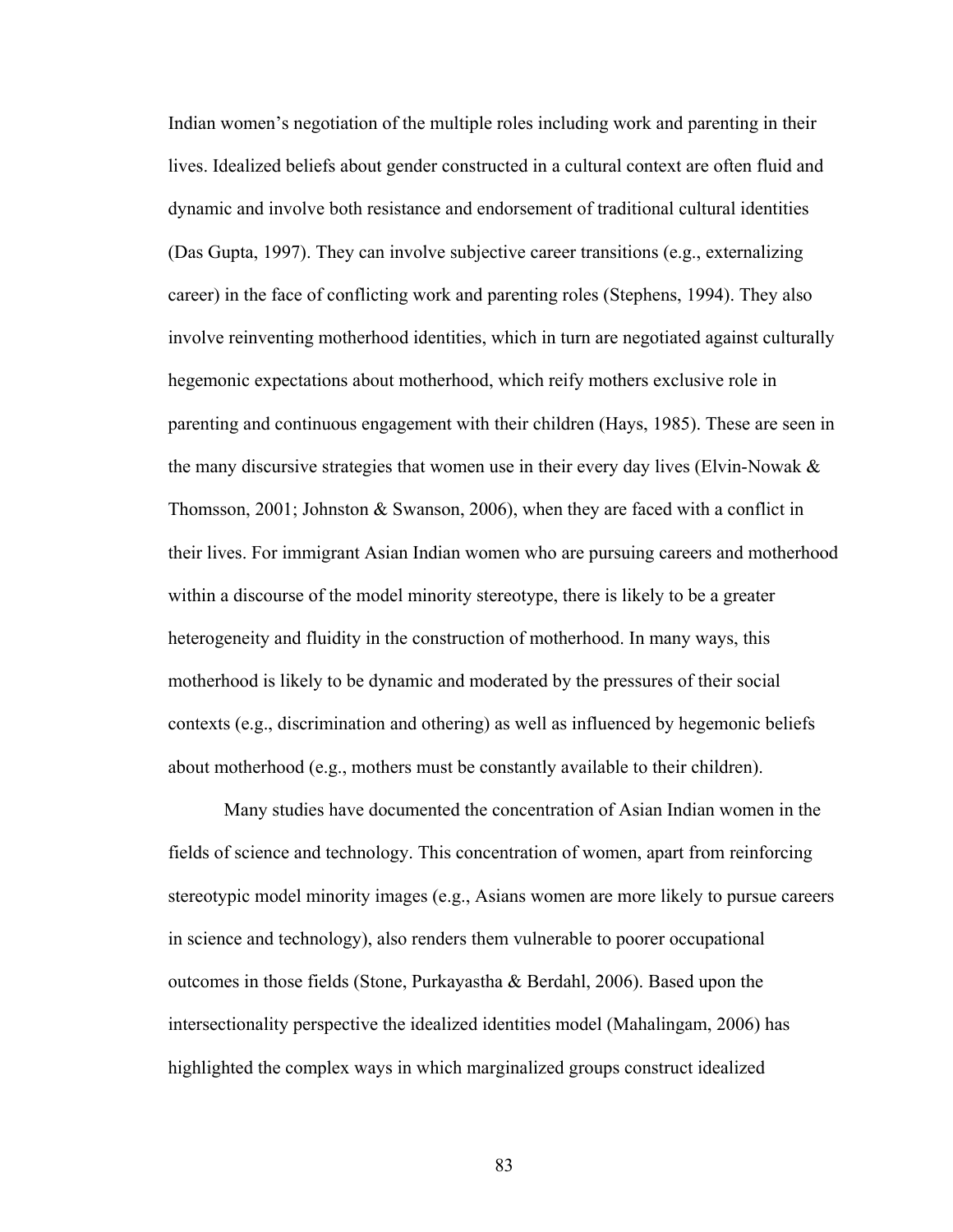identities, which can enhance their psychological well-being. My qualitative study focused on the following research question with respect to their construction of motherhood as an idealized identity within the larger context of marginalization (racial and patriarchal) and the discourse of Asian model minority stereotype: How do first generation Asian Indian women pursuing careers construct motherhood in the their postimmigration narratives? Consistent with the intersectionality perspective, I examined the pluralism in the ways these women enact gender in their lives and negotiate with hegemonic motherhood identities (e.g., intensive mothering) and the model minority discourse. Specifically I examined the following: In what ways is there heterogeneity in the ways in which these women construct and enact motherhood? In what ways do Indian mothers resist and co-participate in the construction of motherhood? How do women construct motherhood as a source of self agency even as they are pursuing careers in science and technology?

I found that the women's narratives were reflected their adjustment and coping with the immigration context as well as their negotiation with hegemonic motherhood expectations such as *intensive mothering* as they dealt with their careers. The themes in the narratives also reflected how they participated in and challenged idealized identities such as the model minority in their own lives. The themes also represented a progression in the development of their competence as mothers pursuing careers. In these ways, the themes represented fluidity, complexity and dynamism in constructing motherhood. I present four categories of themes, to reflect two different ways in which motherhood was represented as a source of pressure and two different ways in which motherhood was a source of pride in the women's post-immigration narratives. These are: 1) Early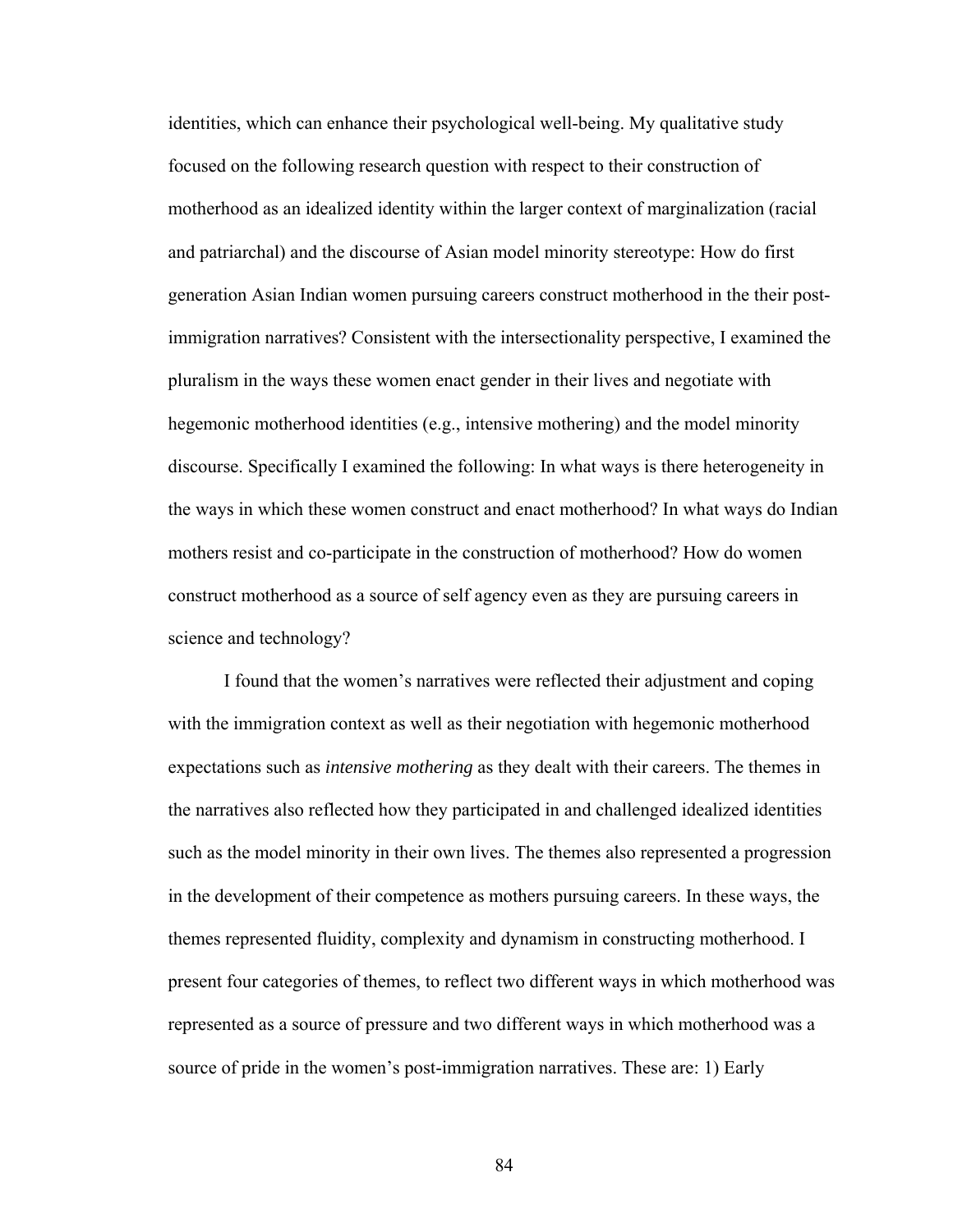challenges; 2) Fear of discrimination; 3) Perceptions of spousal support; 4) Pride in children's achievements.

# **Early challenges**

The women's narratives typically began with a description of a difficult phase in time post-immigration as new mothers pursuing a career in the United States. Janani, Roma, Meena and Latha recalled the difficulties in managing even routine tasks in their early days. They idealized their days before immigration living with their own mothers or with external help to manage routine tasks in the household. Janani mentioned that she was hardly expected to cook at home before she arrived in the United States. Roma talked about having the support of a joint family when she got married and had her child. Also she missed having additional financial resources, which had previously placed her in a privileged status and was something that caused her deep distress after her move to the United States. In Roma's words:

I was in a family, it was not a nuclear family – it was a joint family, so I lived with my in laws. I stayed in the boarding all the time. I wasn't that bad at doing little things but I never had to do because I was studying and there were so many people in the house and so many cooks and you know you have somebody to take care of everything and then practically you do a little bit of work. And I used to cry a lot when I came here because I couldn't handle my son, I couldn't handle the cooking ; I couldn't handle my work, everything was really bothering me a lot and we had a tough time then..And you could do everything in a very organized way and not worry very much and you know financially we never had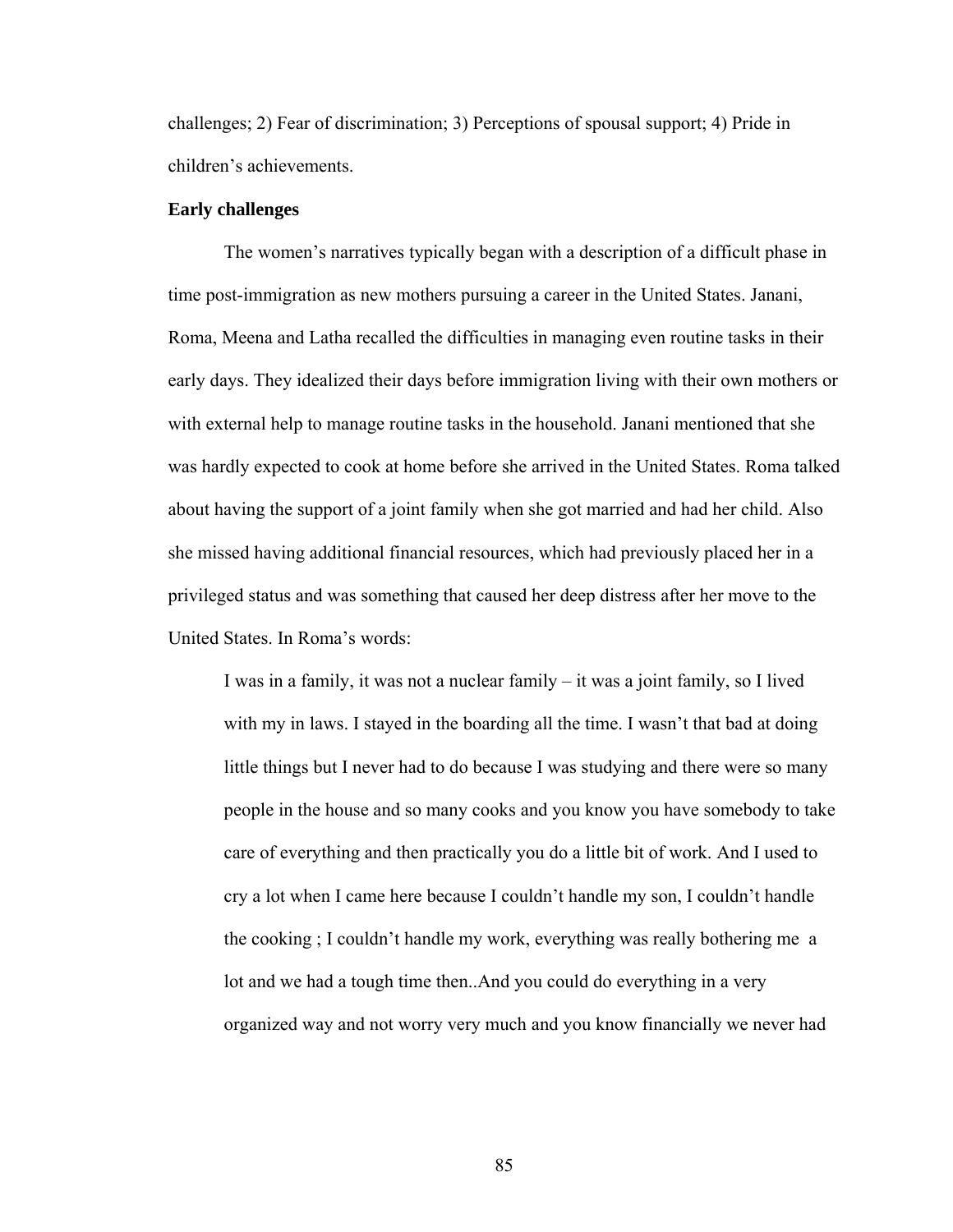to worry because we had a resource. We knew that money is not a crisis. We didn't have a crisis for money back home.

The financial strain from the move made it imperative for the women to pursue their research careers at least initially as well as handle parenting responsibilities almost all by themselves. The nature of scientific research was such that they had to be engaged continuously with it and work meticulously through an incubation phase, which placed tremendous pressure on them as mothers. Consistent with research that which highlighted how immigrants adaptation took place as families, with women taking on the greater burden of children (e.g., Sakamoto, 2006), the women in my study claimed to being single parents themselves with spouses aggressively engaging with their own careers. The women experienced enormous pressures as mothers and budding researchers themselves. Roma highlighted her predicament:

The lab which I joined initially was very good. It's a very good lab, but good labs are always demanding, so initially we struggled a lot because my husband he spent a lot of time in the lab and my son was 2 years, you can imagine if you are a mother..

These early experiences highlighted the nature of struggles especially one involving dealing with work and family conflicts in the absence of traditional support structures for the women with children. The women contrasted their lives back home with life post immigration and idealized their life back home. Almost all women commented upon their life growing up with their own mothers, who emphasized the importance of achieving a career goal for their daughters, over day to day responsibilities. They seemed to idealize their own mothers' competence in caring for them and nurturing their career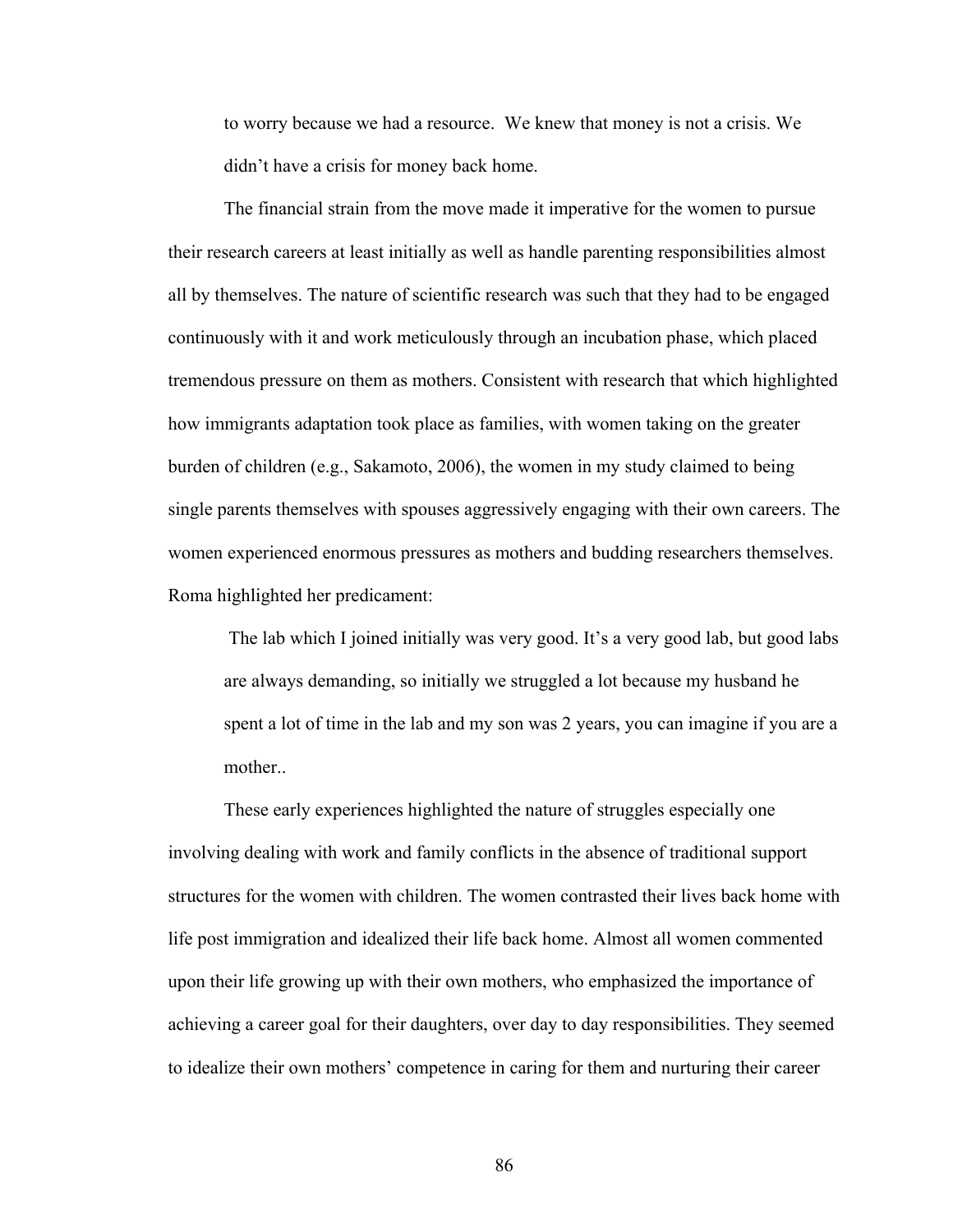goals. After moving to the United States, they reiterated the importance of furthering this goal. They recalled post-immigration images of their own incompetence as mothers and in handling what appeared to them as routine tasks. They struggled to find the best possible position that would further their research career. They seemed to feel obligated at pursuing their career goals aggressively. Yet the social expectations involving motherhood – especially the need to realize discursive representation of motherhood that is better than American motherhood - placed tremendous strain upon them.

The sense of incompetence for the women also arose from viewing motherhood as a static rather than a dynamic process. The women used their own mothers or imagined groups of mothers with whom they did not have any contact as a yardstick to create visions of "I know" or "I do not know" how to be a good mother. Laxmi, mentioned that she hardly had any contact with other non-Indian mothers as she said her friends were exclusively Indian. Yet as a mother of two elementary school children, she remarked that she could not be as organized as mothers in the United States. She expressed regret that unlike many other women she found it difficult to support her spouse by being an additional earning member as well as be a mother. It was not until she had the opportunity to interact with some other non-Asian women over a school project that she said she realized that they faced struggles similar to hers. The women were faced with hegemonic motherhood expectations, such as being super organized moms. Laxmi, also recalled how her Indian friends who were mothers also contributed financially for the family. She struggled with meeting this dual goal to be a great mother pursuing a career. Laxmi expressed regret at not being able to volunteer at her child's school. Some women like Laxmi discounted their own abilities as mothers as they contrasted their own skills as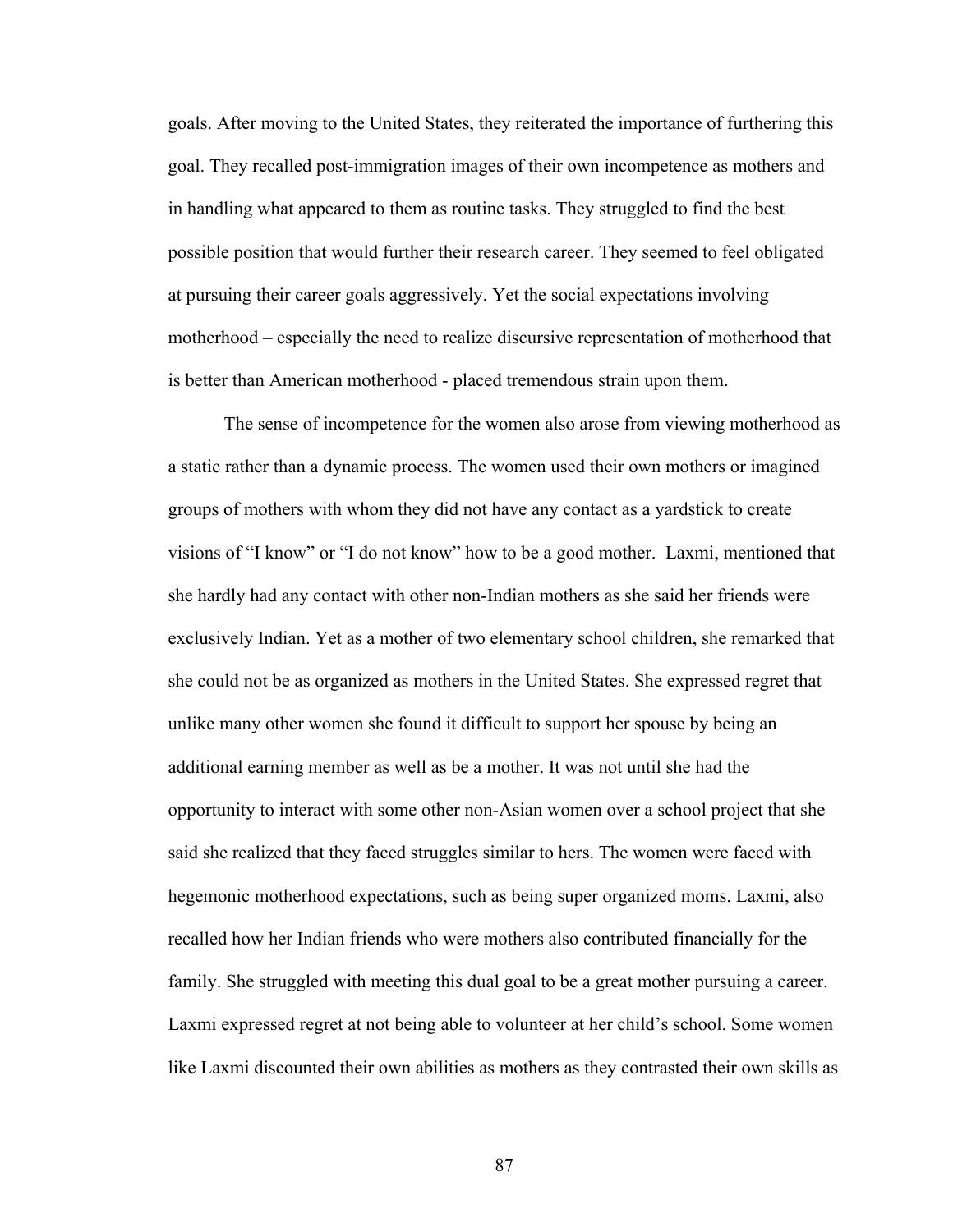mothers with mothers from other groups in managing the household. Being in research, she also expressed her inability to earn as much as other Indian women who were employed in information technology. At the time of the interview Laxmi felt traumatized by these multiple expectations and was considering leaving her job or a potential career transition into information technology.

While all the women in our study claimed they had found a position that fit in with their background and interests, even if it did not earn enough and prided their own competence, they highlighted their own deficit of soft skills (e.g., planning and organizing, negotiation skills). This intensified the pressures on motherhood. Roma talked about her situation, expressing an inability to negotiate a good position because she was an Asian in a research job. Had she been able to do that, she would not have to struggle balancing her work and being a mother. She claimed that being an Asian who worked hard placed enormous pressure on her as a mother. In order to overcome this situation, she secured an alternative research project in a lab, which required her to change her field of study. However, this new research project offered her the ability to do some of her work from home even as she got time to spend with her child. Roma's mention of the lack of negotiation skills, as a source of stress was complemented by Laxmi, who referred to her fear of making presentations to her research colleagues. Along with the pressure of meeting deadlines with respect to her project, Laxmi reiterated that this was a major stressor in her job and intensified the conflict it created with her motherhood. Laxmi eventually decided to leave her job, relinquishing her desire for securing a higher degree and was potentially examining a career transition, because she felt that the demands interfered tremendously with being a mother. In particular, she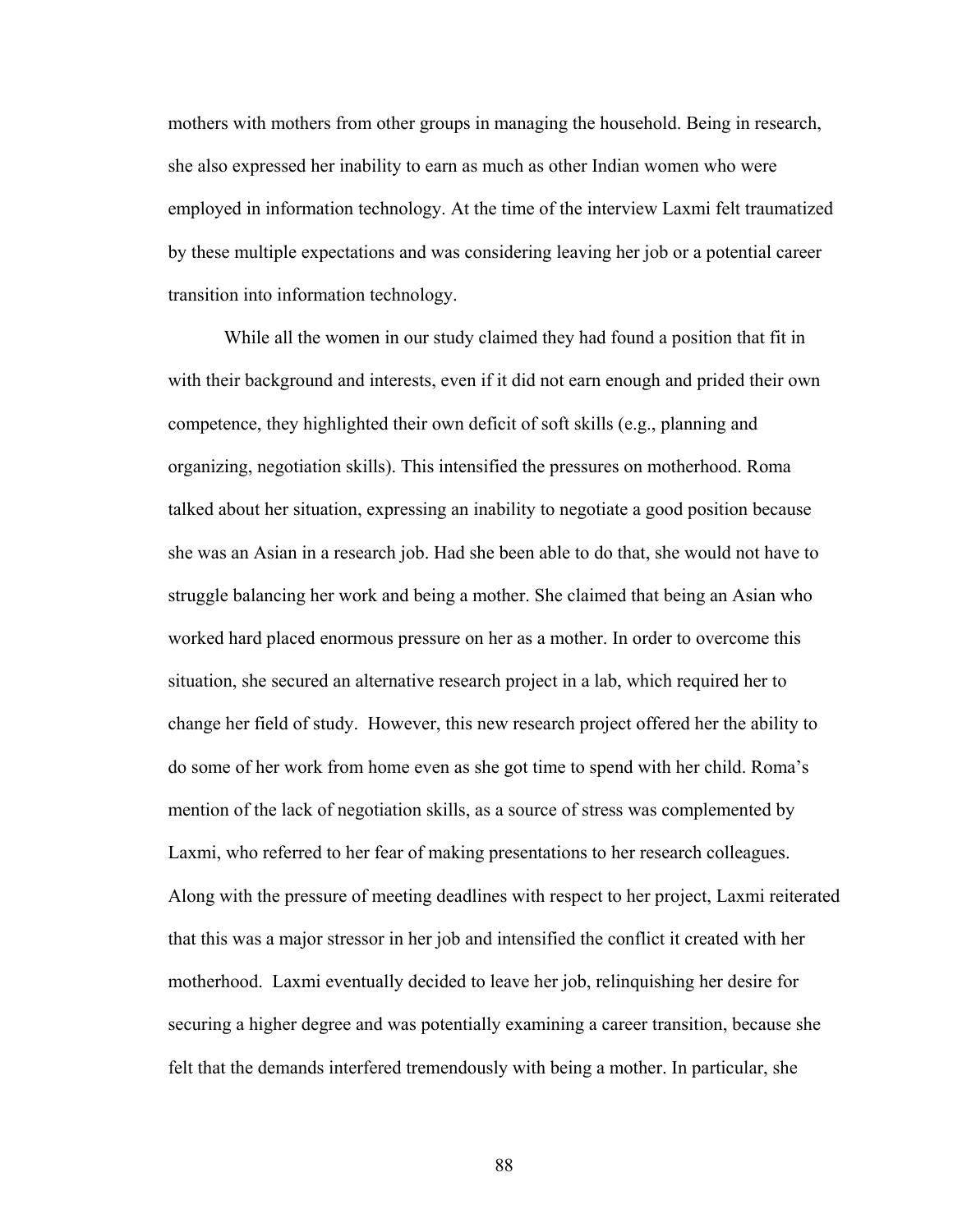mentioned that the pressures of maintaining her own research agenda, which was required for her to be a "good" researcher, interfered with her ability to find time to volunteer at her child's school on a regular basis, something she imagined other white mothers did all the time.

Some women, like Janani responded in unconventional ways. Janani, quit her career in research and acquired a medical degree. With her father's support, she completed three years of medical residency and became a part time doctor. She worked in an emergency ward at two different hospitals on nights and weekends. This enabled her to spend considerable time with her children. While this new field helped her garner financial resources for her family, it also helped her pursue a career in a "prestigious" subject area.

You either work full time or not at all. I mean if you can't get your grants, and the whole idea of doing all that was not appealing. So I wanted a job where I could work part-time and still make reasonable money that I can have a reasonable life so thats why I ended up deciding to go to medical school – it was a very practical approach that I wanted to do something that I could do part-time.

In all cases, the spouses continued in similar careers, while the women themselves made career changes. They cited their own deficit of skills in comparison with other groups of women who included their own mothers or other White women. In some cases they created an idealized vision of what social support they would have had in order to deal with parenting responsibilities had they been in India.

Missing family social support was cited by the women as a major obstacle in pursuing a career and being a mother. Latha recalled the time her children were sick and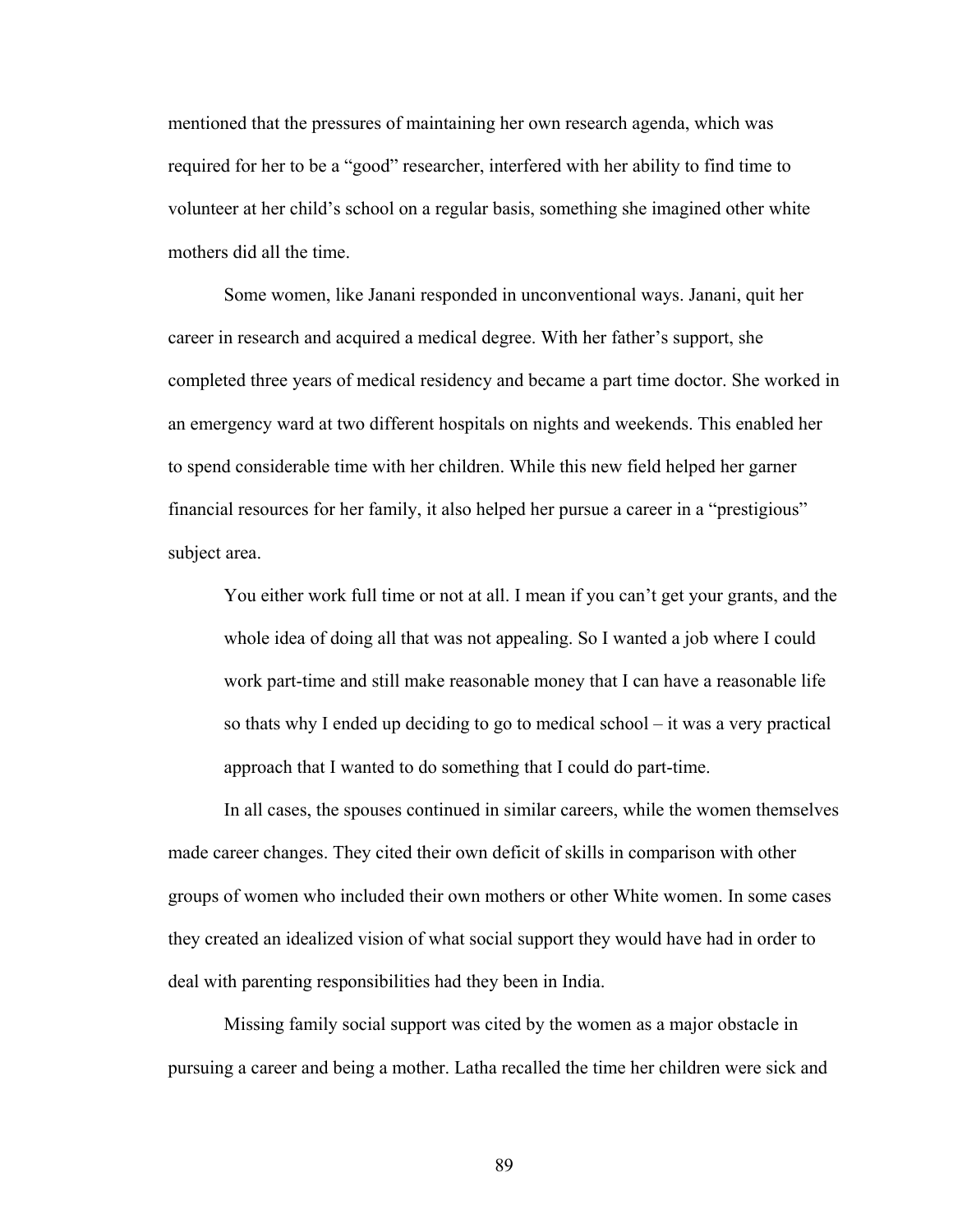she was left to fend for herself. She idealized parental support when she mentioned that having a mother or sister around would have helped her immensely. Laxmi had sent her daughter to live with her mother for three years, believing her mother could take care of her daughter in India better than she could. Such transnational arrangements for motherhood are not uncommon among Indian immigrant women (Mahalingam, Balan & Molina, in press). She was grateful to her father in-law who she claimed almost forcibly imposed this decision on her. Later, when she brought her daughter back at the behest of her friends, she claimed her child ended up being "tortured" by her, the child's own mother.

In stark contrast to the use of parental support, the women expressed reluctance to use paid support networks and friends. Some of the women also expressed reluctance to use resources outside the immediate family such as a babysitter or nanny either for financial or for personal reasons. Jyoti and Shefali mentioned that they had friends who they might be able to rely upon, yet expressed reluctance to do so. Jyoti felt doing so would place an additional burden on them. Laxmi observed that she trusted her mother more than her friends. She observed that her friends "poisoned her mind" when they urged her to bring her daughter, who used to live with her parents. She claimed that with this decision she "tortured" her daughter rather than doing her any good. Had she listened to her own mother and left her daughter for a longer period of time, she might have done far greater good.

While they were unlikely to use friends' support for help with day to day parenting responsibilities, the women recalled using friends for gathering information. Laxmi talked about discussing what lessons her children must be enrolled in with her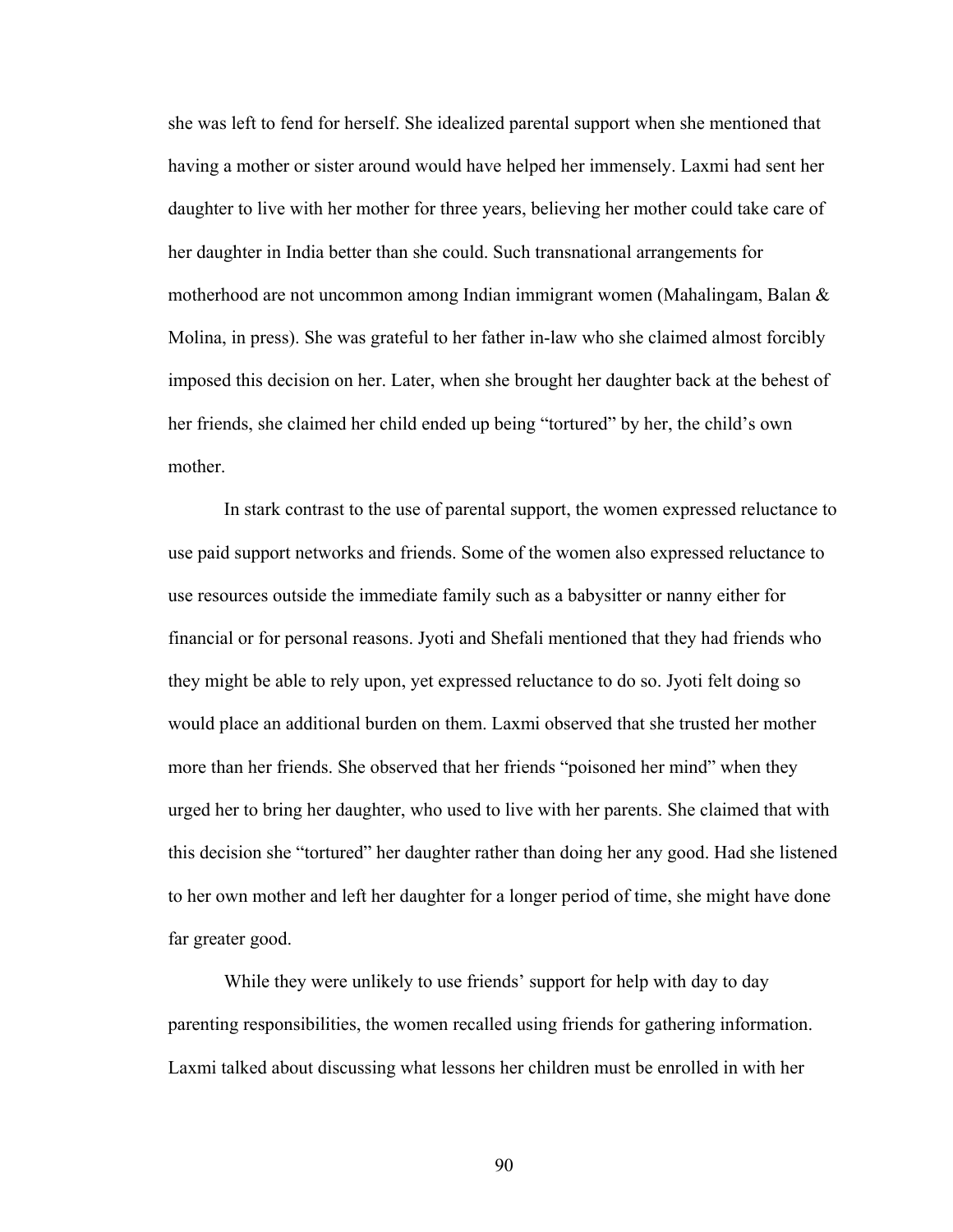friends. She observed that her friends got together almost every week and while the men engaged in casual conversations the women's discussions revolved around the kids. This observation was corroborated by Radhika who recalled that she and her close friends mostly discussed their kids' developmental goals and how challenges could be addressed.

Thus, while immediate family was more trusted as a provider of instrumental social support, the friendship network was used to provide informational support. On some occasions, this triggered social comparison. While engaging in social comparisons, the women also claimed to know some things better than her friends. While Laxmi prided herself on the discipline with which she had raised her children, Jyoti mentioned that she even advised one of her friends:

Don't try to teach her… maybe like whenever you talk about things,..eh look at the red ball.. Don't tell like come here, this is a red ball, this is blue. You should not do that. Just your normal, general, whenever you talk to your kids use colors that way, then they automatically pick up and so.

Thus, Jyoti had gained confidence as a mother and was now able to advise her friends. In doing so, she idealized her own mothering as superior and better than her counterparts. She claimed she knew aspects of parenting that were not known to others. Janani, another informant remarked:

I think every mom should spend time. They do spend time but with their schoolwork. They do not work with them.. Those parents think, I am cooking and cleaning but it is not as effective as spending time with them.

Thus, the confidence for these women arose from claiming superiority over their friends. Being able to advise other mothers was a source of pride for them and instilled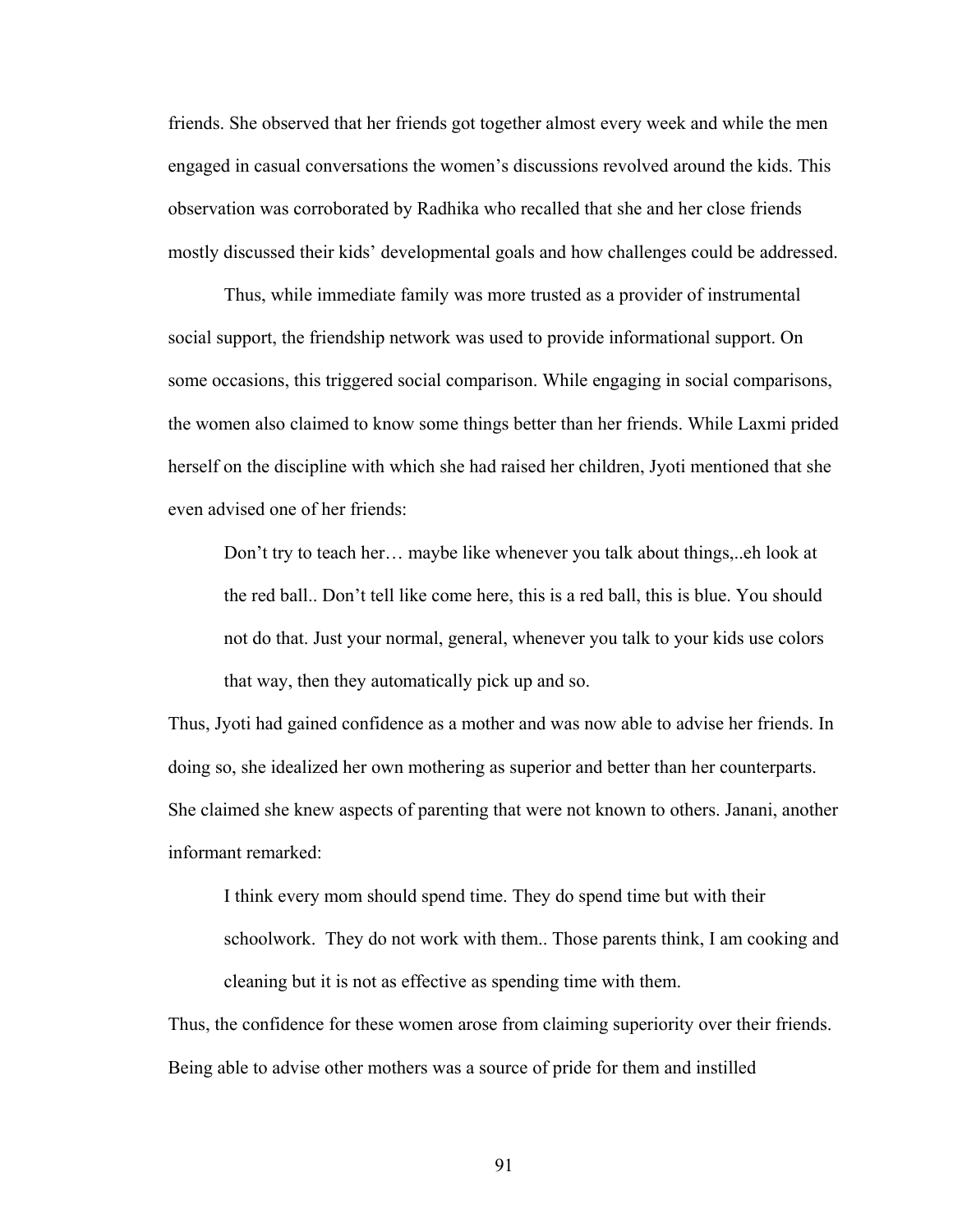confidence in them as mothers. In this way, they idealized their own motherhood as superior to that of other mothers.

# **Fear of Discrimination**

In some instances, the women's personal narratives suggested that along with cultural adaptation to immigration and pursuing work success, unique challenges for which they did not have any previous referents were posed to them. Dealing with these became a source of achieving competence and effectiveness as mothers. Janani mentioned that many of her daughter's friends sent religious emails to her daughter even though they knew that she endorsed a different religious belief system. She found dealing with this issue was a big challenge for her daughter. In contrast to her spouse who had a "blasé way" of dealing with the problem, she had to engage in problem solving, working closely with her daughter.

Sometimes the women experienced confusion with respect to what triggered certain strange experiences at work. Jyoti and Janani narrated specific experiences at work, where they had to work extra hard as a non-White woman to be taken seriously by their colleagues. The women referred to situations where they were supervisors and were expected to be in control but as Asian women had to work extra hard. Jyoti talked about convening a meeting of her project group at which no one showed up. Janani referred to medical professional colleagues with whom she was expected to provide more of explanations for her decisions. She claimed that "White men" were the best possible doctors, after which came "White women." It was hard to be Asian in that position. These situations often made these women question the welfare of their own children in similar circumstances. Janani was gratified that her daughter's lighter skin probably made her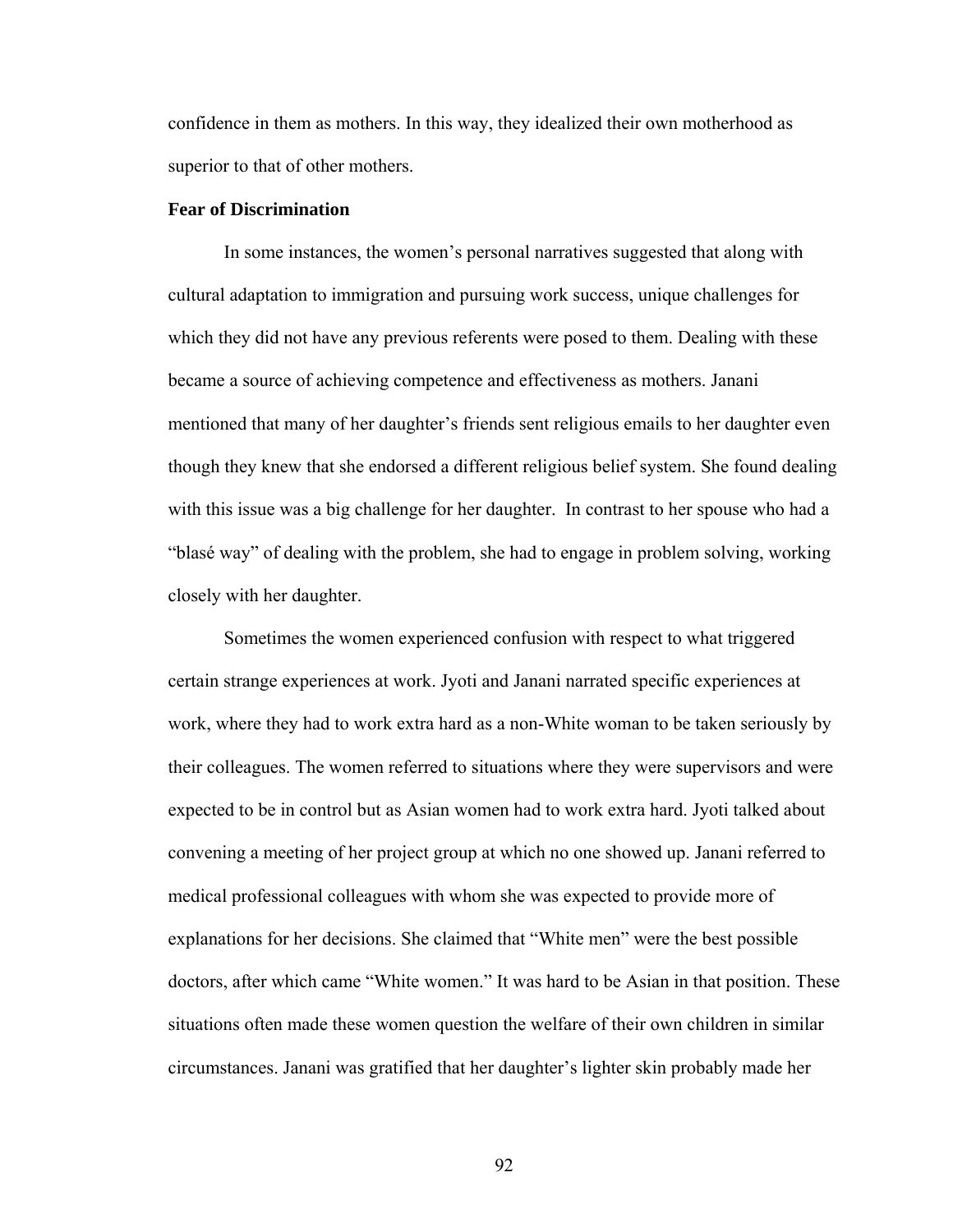pass for a Mexican or some other group and she was less likely to be discriminated against.

Roma created a similar "us versus them" situation in her narration of an incident, when her son had an injury at school which was neglected. Later, once he got home he had to be rushed to the hospital. Roma suspected that the indifferent treatment at school may have been meted out because of his brown skin. Laxmi feared that her children may face embarrassment if they carried certain ethnic foods in their lunch box. She talked about packing her children's lunch boxes in a particular way. She abstained from packing rice, which she thought might embarrass her children. This implied that she extensively and immaculately planned the meals the children took to school. Shefali pointed out the negative reaction of packing Indian foods for her child. She remarked that she was now learning to make different kinds of foods even though she was not fond of cooking. She had assigned herself the task of cooking different kinds of foods probably as a way of creating pride in being Indian. Like Laxmi, she too attempted to provide Indian foods in the evenings, so the children did not lose touch with these foods.

Latha created a web that would support not only her but her daughter as well, to the point where her daughter does not miss her own friends any more. She is unsure if she would have had to do this had they lived in India.

Now she says, amma (mother) I don't care if I don't have friends. All my friends have become her friends. She emails them. She'll call them. She'll chat with them. My friends. These are all people whose babies are much younger than her. They listen to her. So, all of them are her friends. I don't know if it is this society.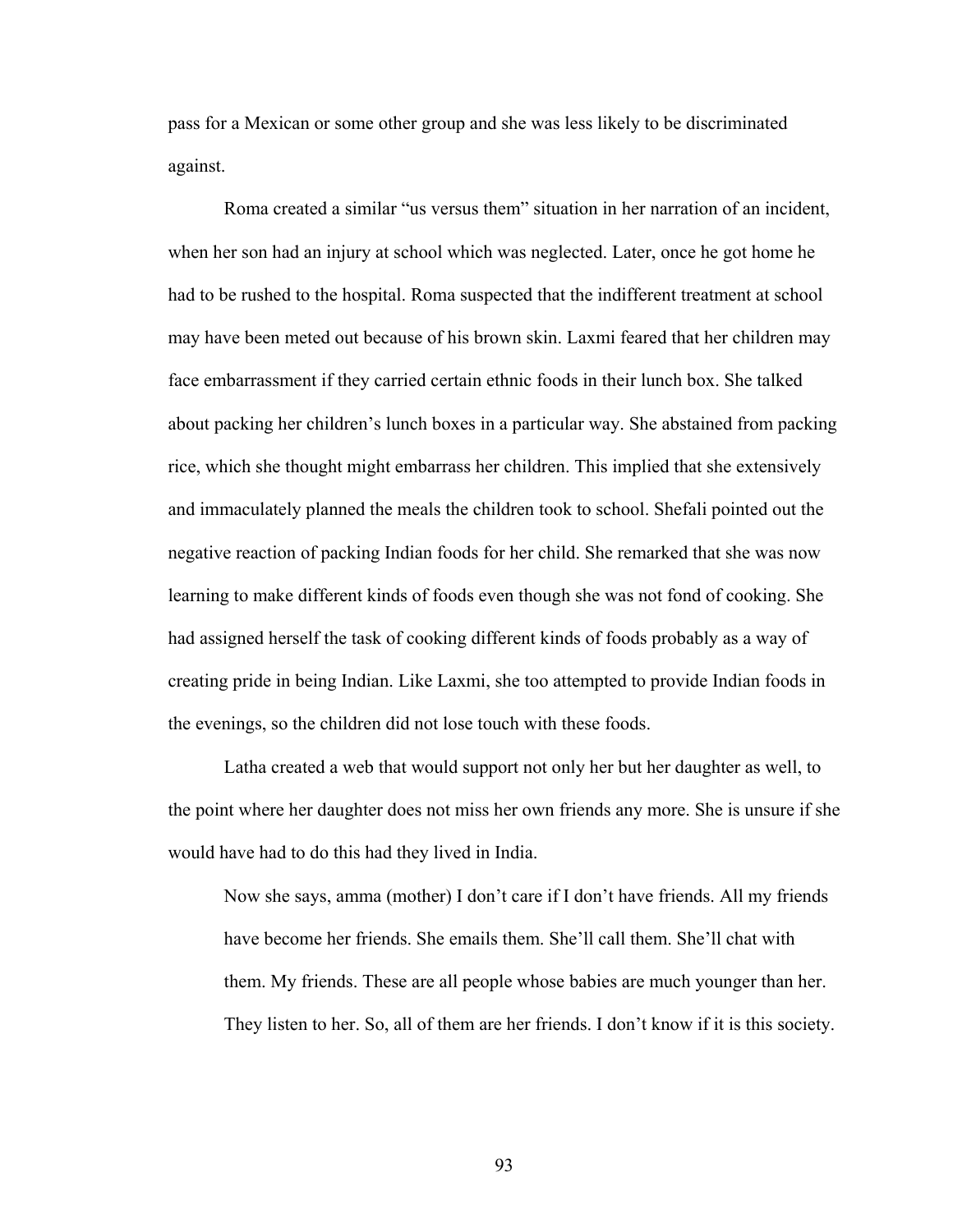I don't know if I would have had this problem if I had been in India. Maybe, maybe not.

Unsure whether to attribute her marginalized experiences to being an immigrant, she idealizes the importance of her own role in supporting her daughter. Referring to her own initiatives for her daughter she claimed: "If she didn't have a mother who took so much initiative to her, she would have gone crazy." Latha idealized her own role as a mother in her daughter's life which would render her irreplaceable.

Radhika recalled how her son's daycare providers talked slowly and loudly when she was dressed in ethnic clothes. She mentioned that being an Indian she always had her radar on especially in matters pertaining to her son. The women also mentioned that discussions about identity and skin color were an essential part of their conversations with their children. Shefali recalled a conversation she had with her son about skin color, where he wondered "why am I brown?" "Can I be white?" She reiterated that kids were very race conscious. She mentioned that she frequently dealt with these issues in her life, so much so that she moved from a race conscious southern state to a mid western region. "And the worst is you are neither black nor white. So you can't get accepted either- its not like you can be in the black group and feel part of that. And be fine." She thought it was particularly problematic for her because her son moved here as a young child rather than being born here.

The women took on the concerns of protecting their children on themselves. While Laxmi immaculately planned her children's meals, Shefali learned to cook different foods to increase the children's pride and Janani worked with her daughter to find a good solution to the religious emails that she received. In some cases, as in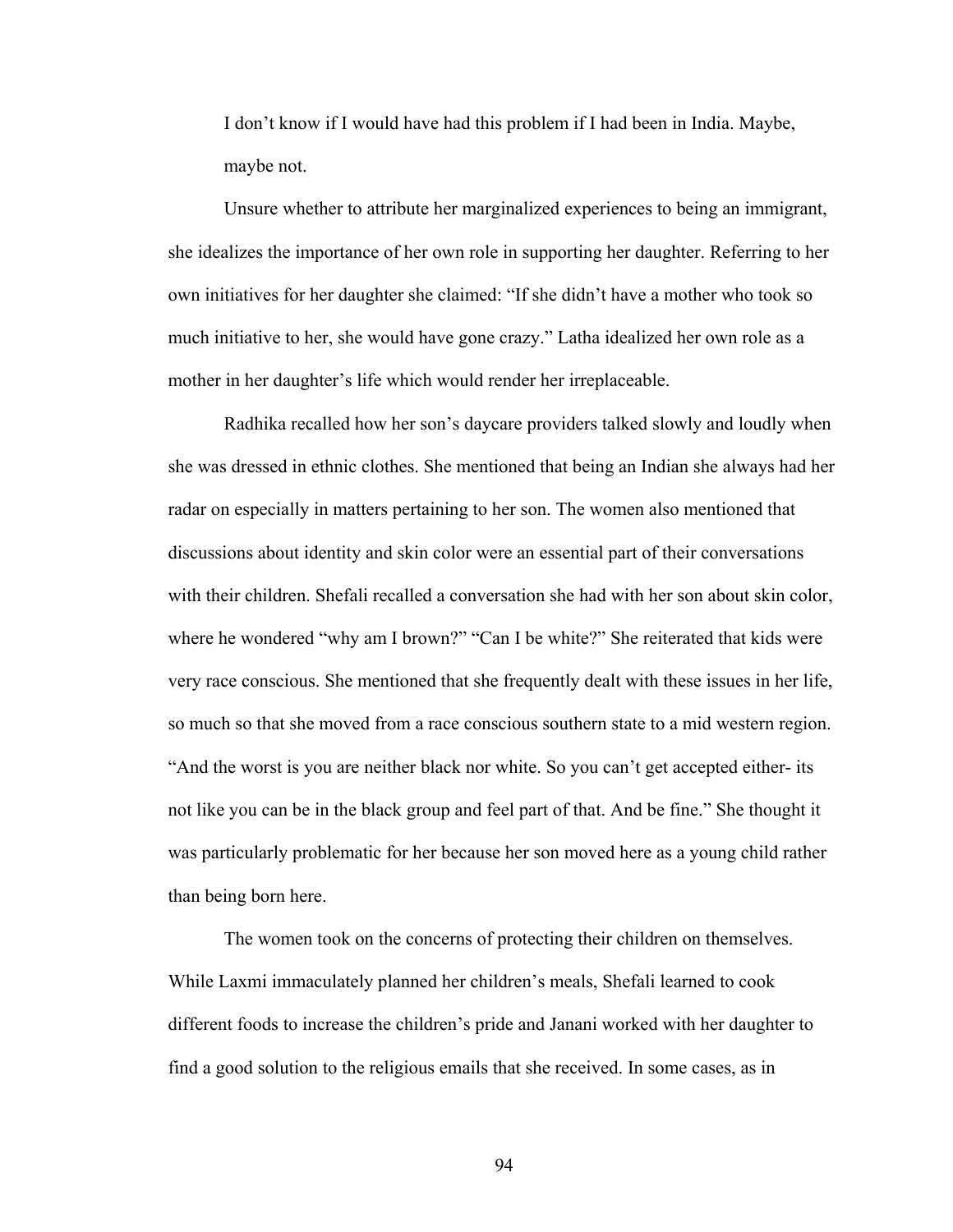Janani's the mother took on the burden to a greater extent than their spouses. Radhika indicated that she kept her radar on. Thus, mothers became exclusively involved in dealing with issues of discrimination, in retaining cultural heritage and sharing the children's emotional burden. The women ruminated about these experiences and how they dealt with them became a source of competence for them. The women found solutions that were traditionally gendered including engaging in cooking foods and interacting exclusively with school/day care authorities.

#### **The Perceptions of Spousal Support**

Apart from discrimination experiences, work that required continuous physical presence became a tremendous source of stress for the women. In Jyoti's case, not being physically around was problematic as it led to her inability to perform certain tasks that she exclusively engaged in with her daughter. Jyoti mentioned that she detested moments when she was on call, which was one week of fifteen. Additionally, when she was delayed at work, it was problematic as she had to depend on her spouse to take care of her child. She claimed that she was responsible for everything with her daughter.

Physical presence at work, undermined a critical motherhood virtue: that of being exclusively responsible for the child or children. Yet, this situation made Jyoti and some other women feel uniquely vulnerable, as it exposed their children to their spouse's parenting. Jyoti claimed her spouse lacked the patience to feed her daughter adequately. A similar sentiment was expressed by Laxmi, who claimed her spouse usually let his hand do the talking, rather than words. Like Jyoti, she claimed he completely lacked the patience to deal tactfully with the child. She thus had to organize herself such that she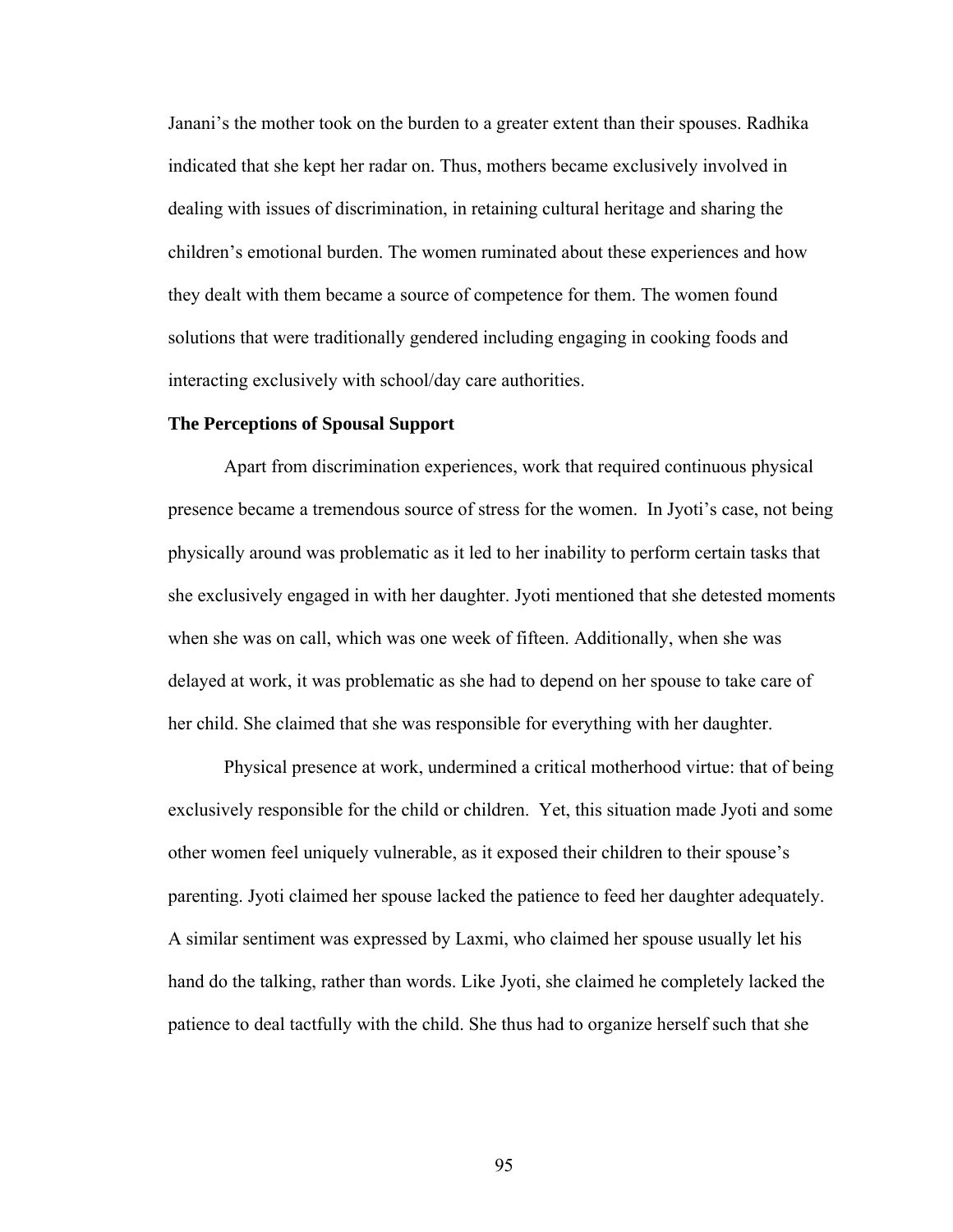was the one who disciplined her child using words rather than through physical punishment. Jyoti referred to a daily ritual, that of bathing her daughter:

We start like. I give her a bath in the evening. Then she will play for sometime. Then we try to give her a bath. I give her a bath. Then we read books.. One hour. She will say 2 books and then it will go to 20. Then we have to read all the books. By the time she falls asleep it is 9:30 but she is relaxing and in bed. She won't want my husband to read because he will be just…he will read without any expressions.. So she will say "No daddy, I want mommy to read," laughs.

Jyoti also talked about who put her daughter to bed in her house. She mentioned that she worked away from home and hence arrived much later than her spouse. She began by describing how they together began giving her the bath "We start like.." but quickly shifted to "I." She further described how she would be the one reading to her child, simply because that is what the child demanded. She attributed it to her partner's inability to respond to the child's needs.

Jyoti took pride in being a better parent by being somehow more effective and competent than her husband in performing the daily rituals. The basis for her effectiveness was defined by her reading of her own daughter's perceptions in the former case as well as what was not accomplished when she was absent. Referring to parenting difficulties they faced, Jyoti remarked:

Not me, but my husband. In terms of when she has a tantrum or something.. but see when she has a tantrum or something outside it is kind of hard. But he loses patience very easily. The more you lose, with her, the longer it lasts but he does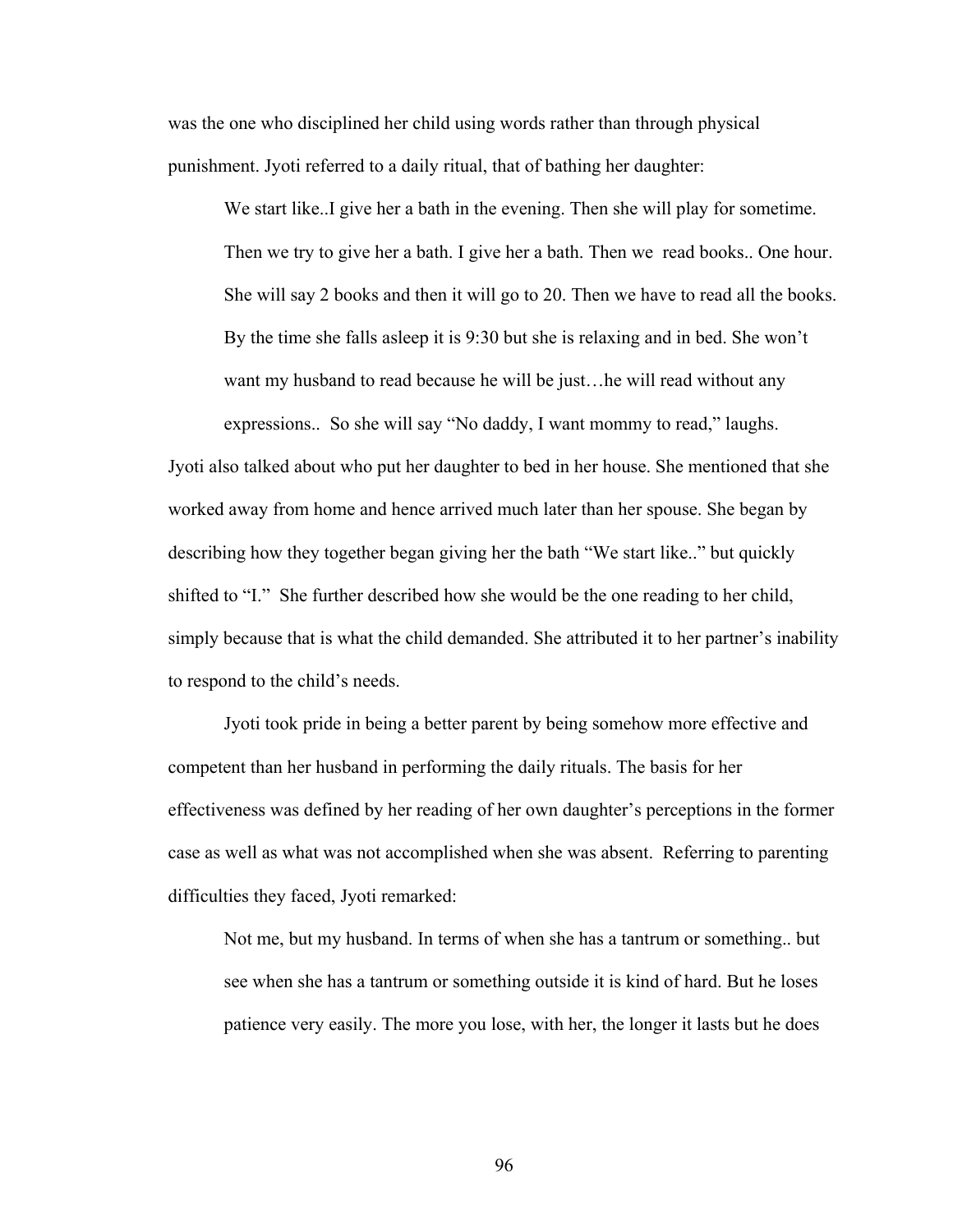not realize that..just ignore her or whatever, she calms down very fast..he also yells at her at that time. That makes it hard.

I try to basically distract her, away from that mood. He doesn't do that… Jyoti believed that her spouse was incompetent as he lacked the patience. In doing so, she reiterated the traditional gendered nature of motherhood. "Things for her, mostly I will do it. Only if I am busy, he will do."

The women constructed *patience as an essential virtue of motherhood*. The virtue of patience was highlighted by another woman who claimed she would often complain to her own mother about her children. The only advice the mother always gave was to be patient with the children. In this situation and in others, the women used their own parents as allies, creating a contrast with their own spouses' lack of experience. Laxmi sent her daughter to India at the behest of her father-in-law, who she claimed had greater knowledge of what was best for her own good. Like Laxmi's father-in-law, Janani's father came to take care of her children when she had to be away at work for extended periods of time.

 Janani opted for a career change when she had her children. After a doctoral degree she decided to acquire a medical degree and pursue part-time employment. She made herself available to her children by working in the emergency ward at two different hospitals in the nights and weekends. Jyoti switched from research to full time employment in information technology.

# **Pride in children's achievements**

The women in the study endorsed that being mothers brought them immense joy. Radhika noted that as soon as she got into the car every evening she told herself how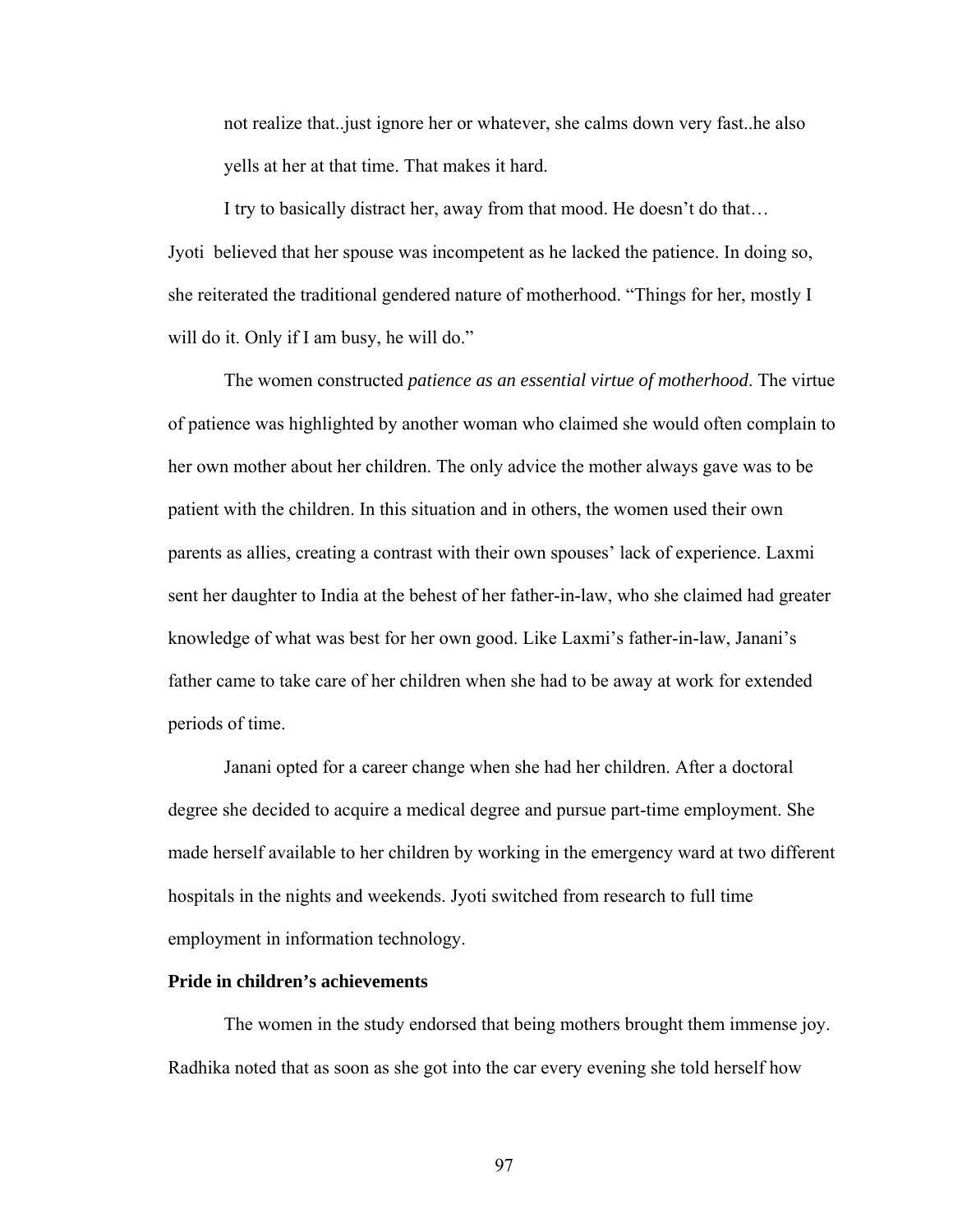proud she was to be a mother. For other women in the study, pride and motherhood confidence emanated from many different sources. Beliefs with respect to academic achievement in particular played a role as a significant source of pride. Janani noted that her pride in her children came from their superior academic achievements and participating in competitions. She observed that unlike many other parents she dedicated considerable time to their academic activities and when they did well, she was very happy.

when they accomplish things, you know, when they are doing a dance or when she participates in various activities, when they are performing, and then those are moments which you are really proud of

She contrasted herself with other parents in her daughter's school:

I mean they do spend time but they don't spend time with their school work; they don't sit with them with their school work and I see so many kids in her school not doing well because they don't get that kind of one on one attention so I guess that will be my biggest advice to spend time doing school work. (Laughs)

Laxmi talked about preparing her child for an exam in school. She mentioned that she had worked hard on the subject matter with her daughter to the extent that in "whatever the teacher asks in a twisted way, she will be able to answer." She proclaimed "I did my job- I didn't leave her without practicing or studying, I didn't leave it."

Laxmi recalled how being obedient and organized provided her pride. She mentioned that her friends often said:

"your kids are so good, you have trained them a lot, they listen to you , how do you make them? I say, all the time, I don't use my hand, only my voice but my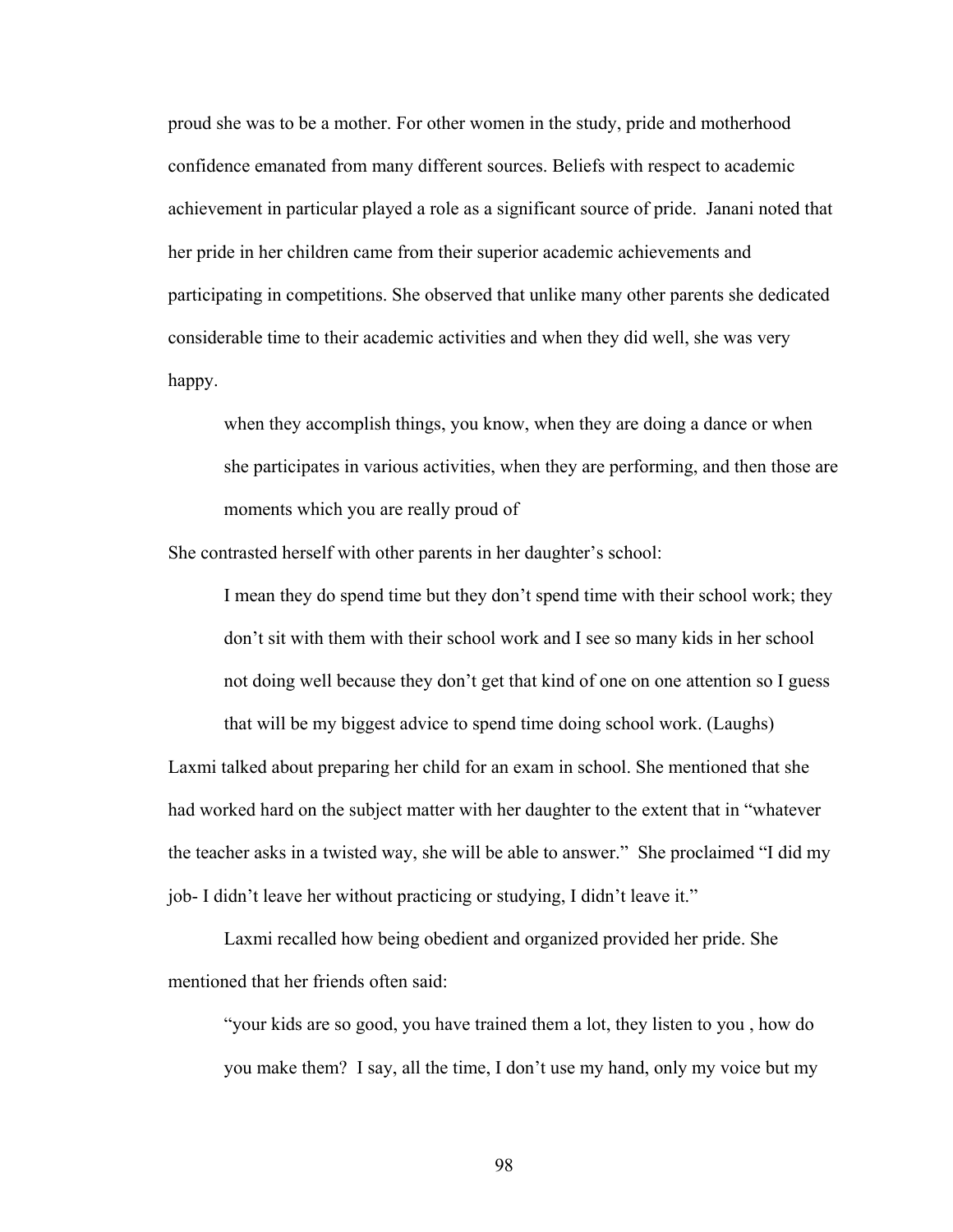husband is different. He doesn't use his voice, he uses his hand so I don't allow him to interfere with the kids. I tell him to come, play with the kids, that's it. Because he doesn't have patience and I feel I have a lot of patience. I try to suppress my anger. If I get really irritated, I just yell them, but it is really rare when I hit them.

Latha, one of whose daughters was diagnosed with a learning disability, contrasted the source of pride each of her daughters provided. She contested the view that the dominant Asian yardstick of academic achievement could be the only source of pride as a mother.

When I see her you know, for me that is a different kind of pride. Because I want to know that when I die, she is ok and she can take care of herself. Because that really surprises me. Because she has been diagnosed with a lot of little problems, medical problems also. And medical problems have let to psychological. Then we went to psychotherapy. We went to psychologist and we went to psychiatrist. And we had medication. But she was a very strong kid. So far, she is concerned, it is not achievement. Because Nandini if she reads a book, she gets an A. She's on the, they call it the Dean's list. Every semester, she's on the Dean's list and so when I ask her for her grade she says, why do you ask me for the grade. Didn't that letter come home to you? And I still ask her, because I love to know.. With Malati I don't care whether she gets a B or a C. Off course I scream at her. But the fact that she can take care of herself is something. Because I am not a tyrant ..

While reveling in the academic achievements of her older child, she denied that academic achievement could be the only source of satisfaction for a mother. In doing so,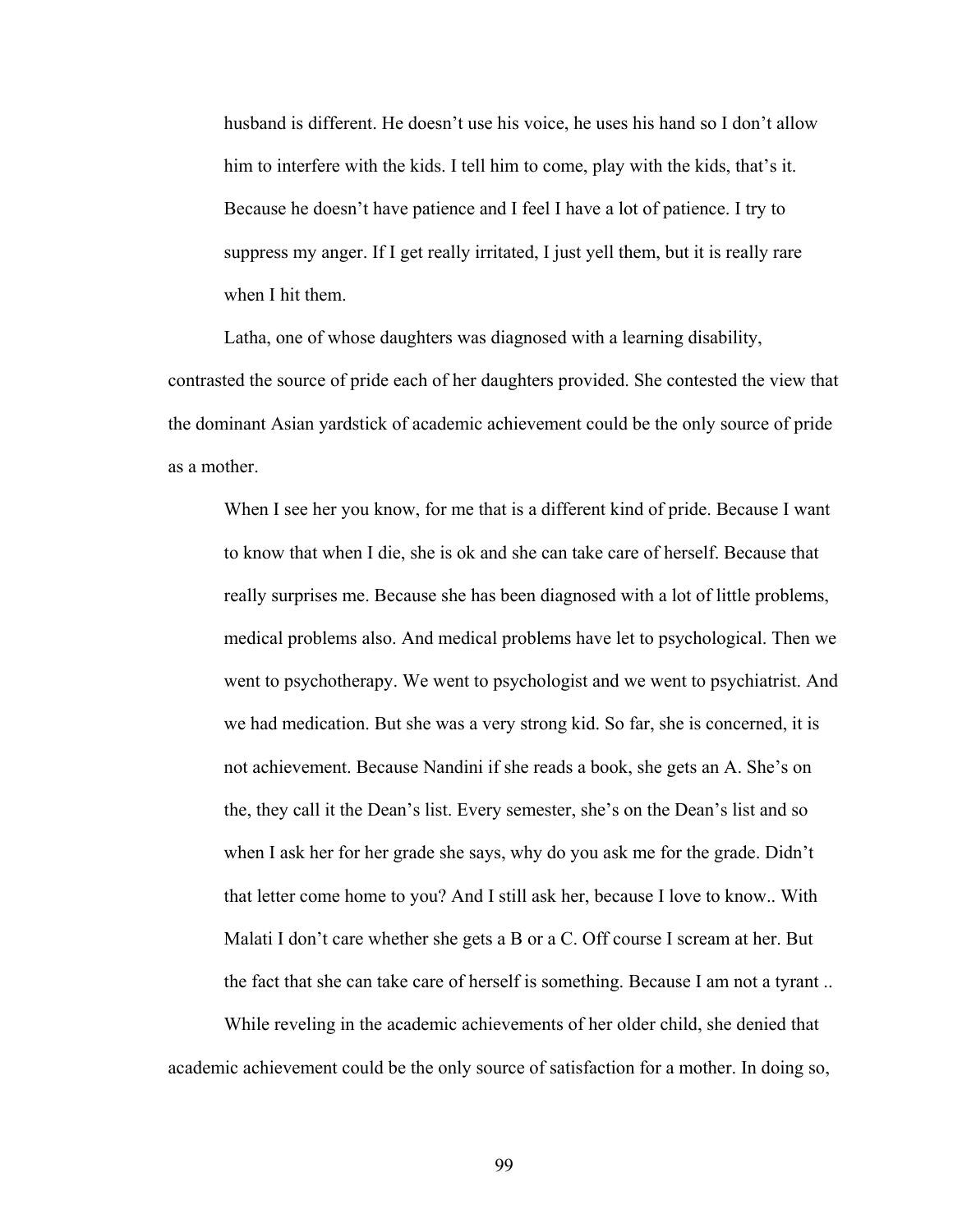she idealized her own child's strengths (a strong kid) but also idealized her own role as a non tyrant. Thus, Latha endorsed that children's achievement is important as a belief, but her enactments reflected the reality of her circumstances. While Latha differentiated between her two children, Jyoti, another mother of a young child, differentiated herself from others, stating that she was not like other moms, who only valued academic achievement. Yet, she admitted that she had considered investing in private schooling for her daughter. While Latha subscribed to model minority views of academic achievement even as her enactments reflected the reality of her children's circumstances, Jyoti rejected the belief system but her enactments were inconsistent with her beliefs. Both mothers used the model minority stereotype to create idealized visions of themselves, Latha as a non tyrant and Jyoti as "easy going." While Laxmi and Janani idealized their own physical involvement with their children, Latha, whose teenage daughter struggled socially, tried to help her by creating a friends network for her.

#### **Discussion**

The women's narratives of their motherhood highlighted several themes. The women typically recalled early images of incompetence and ineffectiveness which they were eventually able to overcome using a number of different strategies. The representations of motherhood in the women's post-immigration narratives reveal that the construction of motherhood is dynamic and fluid: the women actively participated in the construction of motherhood ideals, also use it to resist and challenge overt as well as subtle forms of discrimination. This is consistent with evidence from other studies (e.g., Das Gupta, 1997; Dasgupta, 1998; Jambunathan & Counselman, 2002), showing that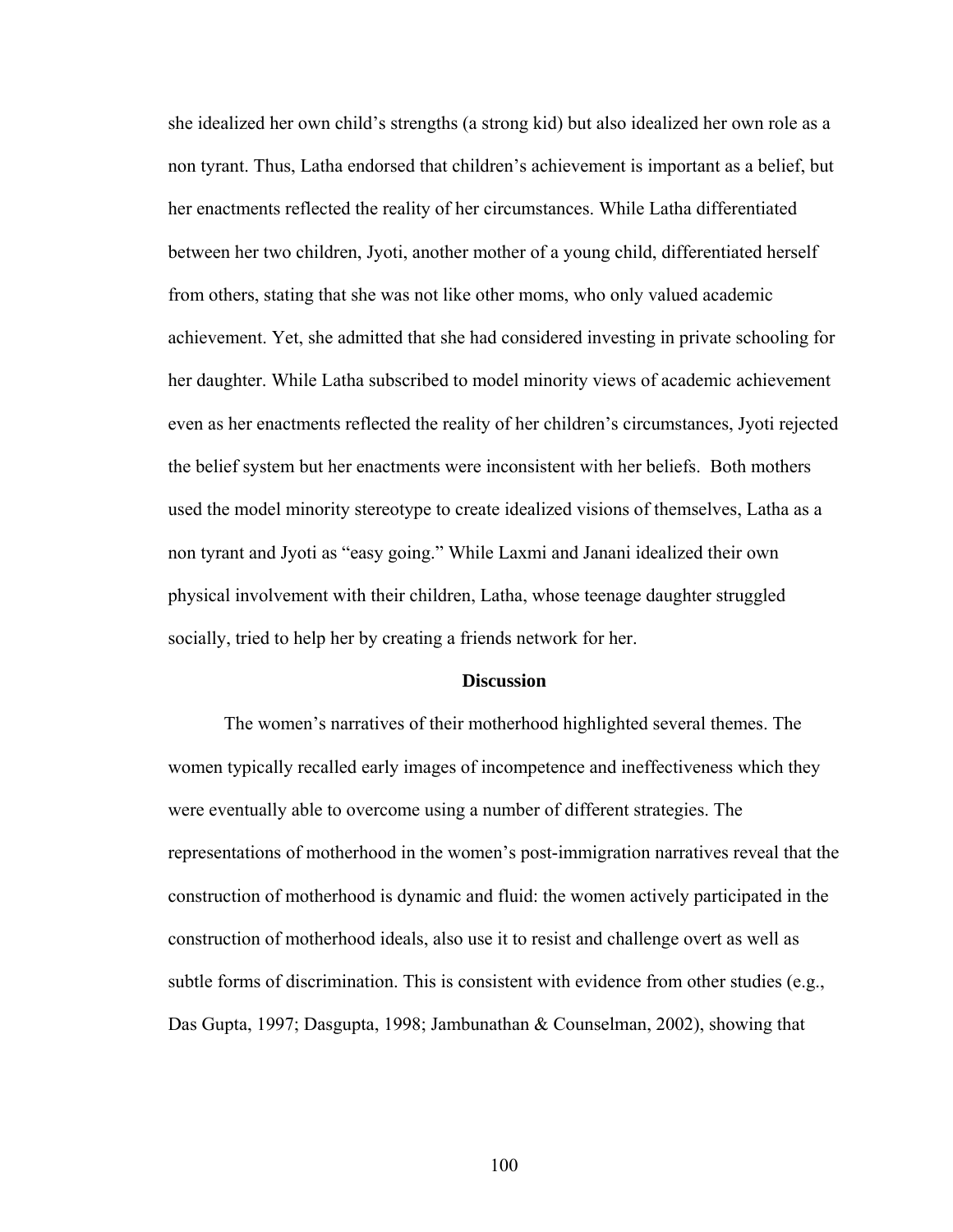mother's beliefs and attitudes were fluid along a number of dimensions and changed with time.

The women also constructed their motherhoods reflexively and used a network of spouse, family, friends, and social networks extensively in their construction. Their motherhoods were closely attuned to the social location within which they operated after immigration. The new experiences (e.g., school experiences) were constantly integrated into their motherhoods. The use of networks suggested the importance of viewing alternative models of motherhood that often involve negotiating the traditional independent model (Blum & Deussen, 1996)

The mothers I interviewed used a number of different strategies to attain motherhood self agency. It was interesting that the women's images of incompetence were attributed to external sources, such as lack of financial resources, absence of spousal support with respect to parenting, absence of support structures such as parents and fears of discrimination. Their sources of competence arose from being somehow better than their own spouses and friends. They highlighted their competence as mothers by juxtaposing it to their friends' and spouses' incompetence. They advised their friends on being "good" mothers. They claimed their spouses lacked some essential virtues (e.g., patience), which were necessary to be a good parent.

They created an idealized vision of their own mothers who encouraged them to pursue a career and abstain from performing routine household tasks. With the spouses, the center was shifted and the women took on the nurturing role within their families. Almost all the women claimed that they would do almost everything they could to further their spouses' careers. They justified it on the basis of their spouses' "love" for their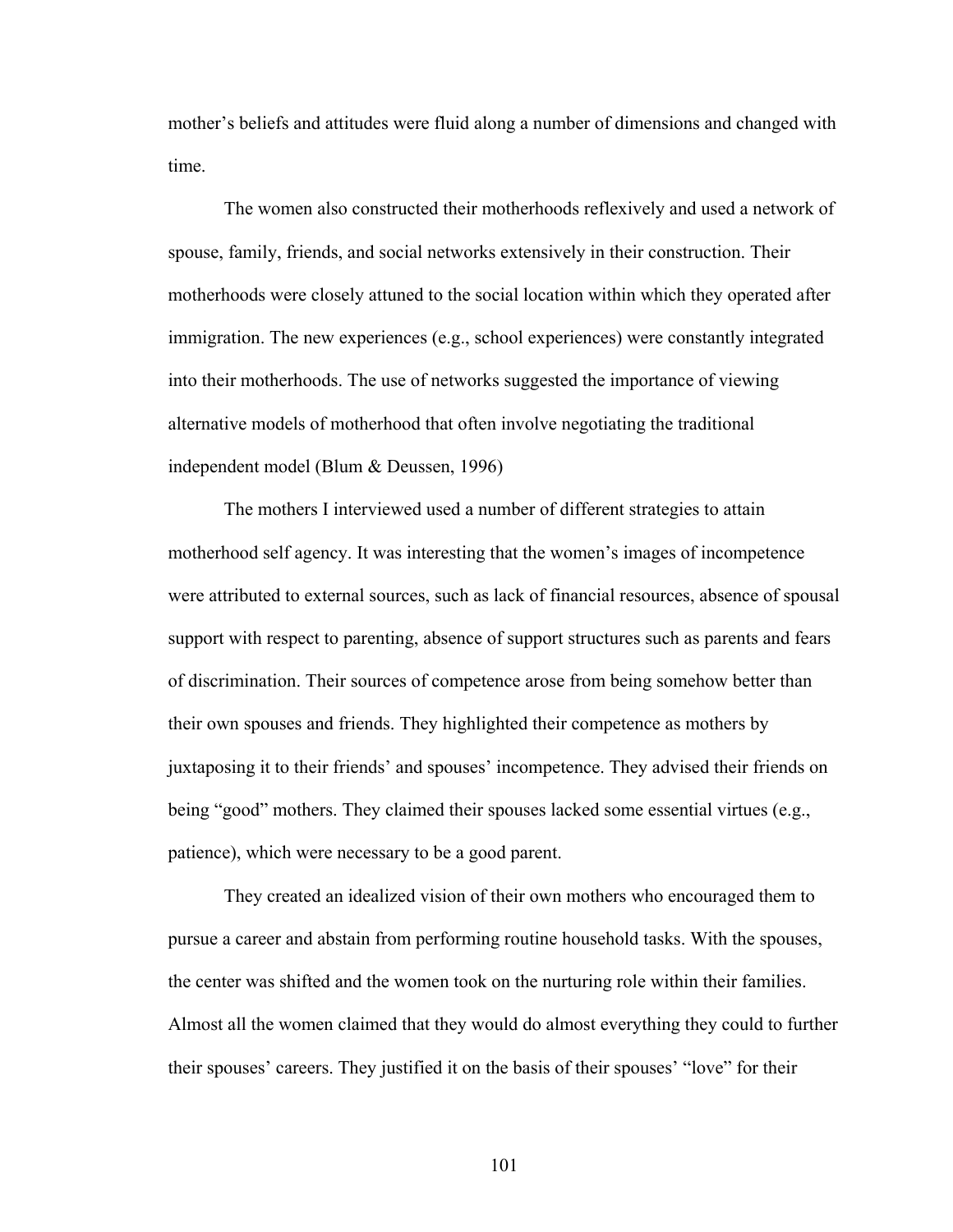careers, their spouses' competence in it or simply because they themselves were not cut out for it. With respect to parenting, they created visions of their own competence and thus took on a greater share of the parenting. Thus, spousal role and division of labor with respect to parenting appears to be central to the mother's construction and enactment of motherhood.

In many ways, the women's construction of motherhood was defined in relational terms and particularly in the household domain this reinforced traditional gender identities. While reiterating difference with other mothers, they also participated in co constructing essentialized beliefs about gender. These include assertion of beliefs such as "mothers are more competent than fathers," "only mothers have the patience," "only mothers can understand their children's needs," etc. It is interesting that the women's themes also reflected progression from potential incompetence or ineffectiveness as mothers to one of competence and effectiveness. However, the competence was created upon essentialized beliefs about motherhood.

Career identity and resources were used as a source of motherhood resilience by the women. The women took pride in their own abilities to make transitions in their careers. Sometimes these were significant shifts from one career to another (e.g., research to practice, acquiring new degree etc.). At other times the transitions were subjective, moving from one line of research which demanded excessive physical presence at the workplace to another project that suited their ability to negotiate familial responsibilities.

### **How do women negotiate hegemonic motherhood expectations?**

Hegemonic motherhood identities (e.g., intensive mothering) define hegemonic social expectations about mothering. Intensive mothering (Hays, 1995), for example, is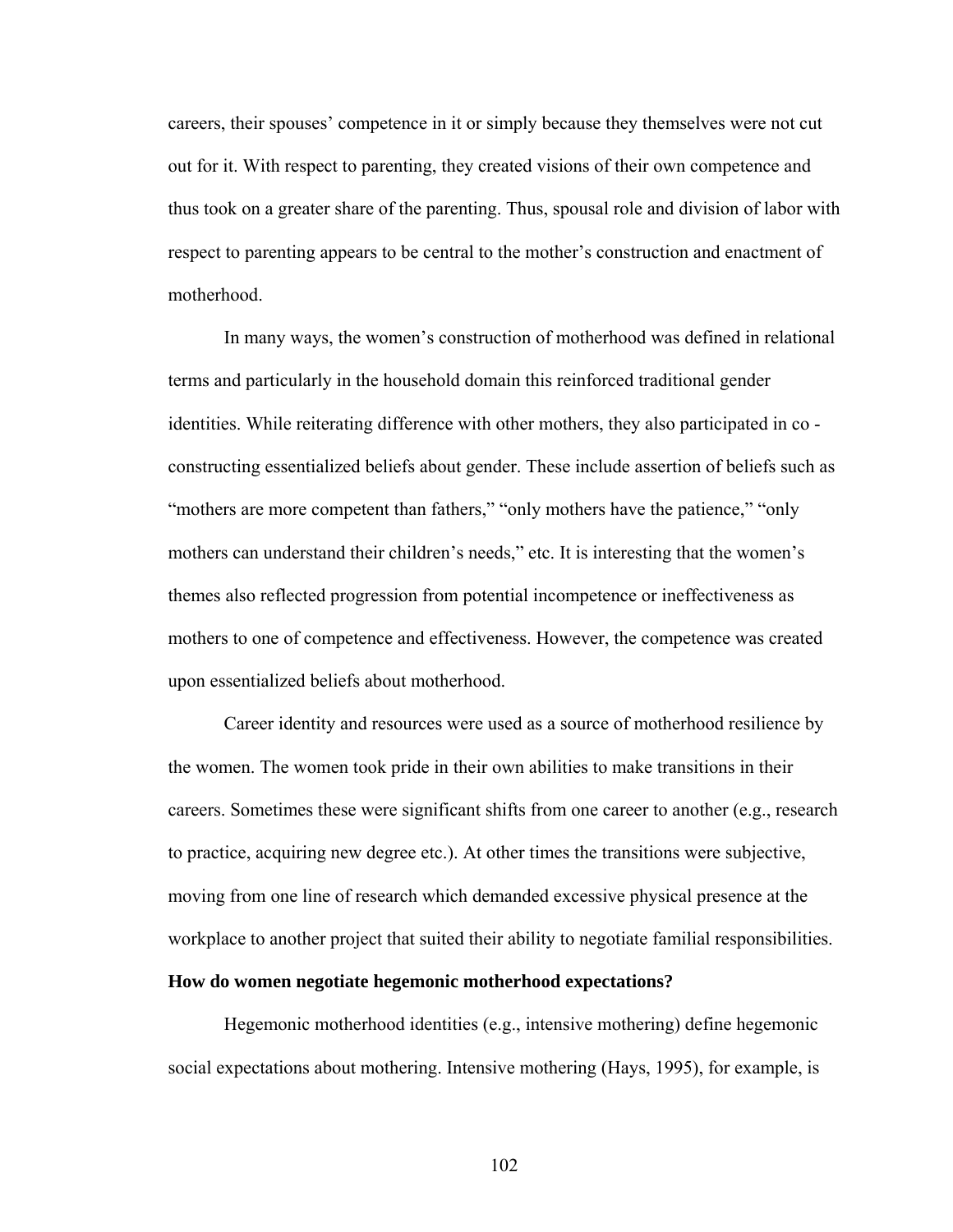one such form of ideology which urges women to exclusively and constantly be engage with their children. The Asian Indian women participated in creating scripts of motherhood that were tied to their dynamic experience and expectations of being Asian mothers. As Asians, they continued to hold their careers, but reconfigured them to engage more with their motherhood roles. In this way, they consented to hegemonic expectations of being more involved with the children but also continued to pursue a "prestigious" career as Asians. Consistent with the reality of their own circumstances, they created alternative scripts of motherhood for dealing with perceptions of "othering" and discrimination, which they or their children experienced as Asians.

Sometimes they co-constructed motherhood ideologies that were consistent with traditional gender expectations and the patriarchal belief system. The women endorsed the view that mothers more than fathers were more competent parents. The women idealized parental support network and especially valued the support or advice of their own mothers. They contrasted their own skills as mothers with those of their own. In this way they engaged in cognitive border crossing in the transnational space (Kim, 2006; Park, 2007) to highlight images of their own incompetence in contrast to their moms.

The women accepted and contested hegemonic belief systems (e.g., intensive mothering) that mothers were responsible exclusively for their children. They idealized or used transnational motherhood arrangements and thus their enactments contested independent views of mothers (Blum & Deussen, 1996). In some cases, the hegemonic identities were part of their imagination (e.g., the super organized mother) and placed pressure on them as mothers who were pursuing careers and had to be away from their children (Elvin-Nowak & Thomsson, 2001; Johnston & Swanson, 2006).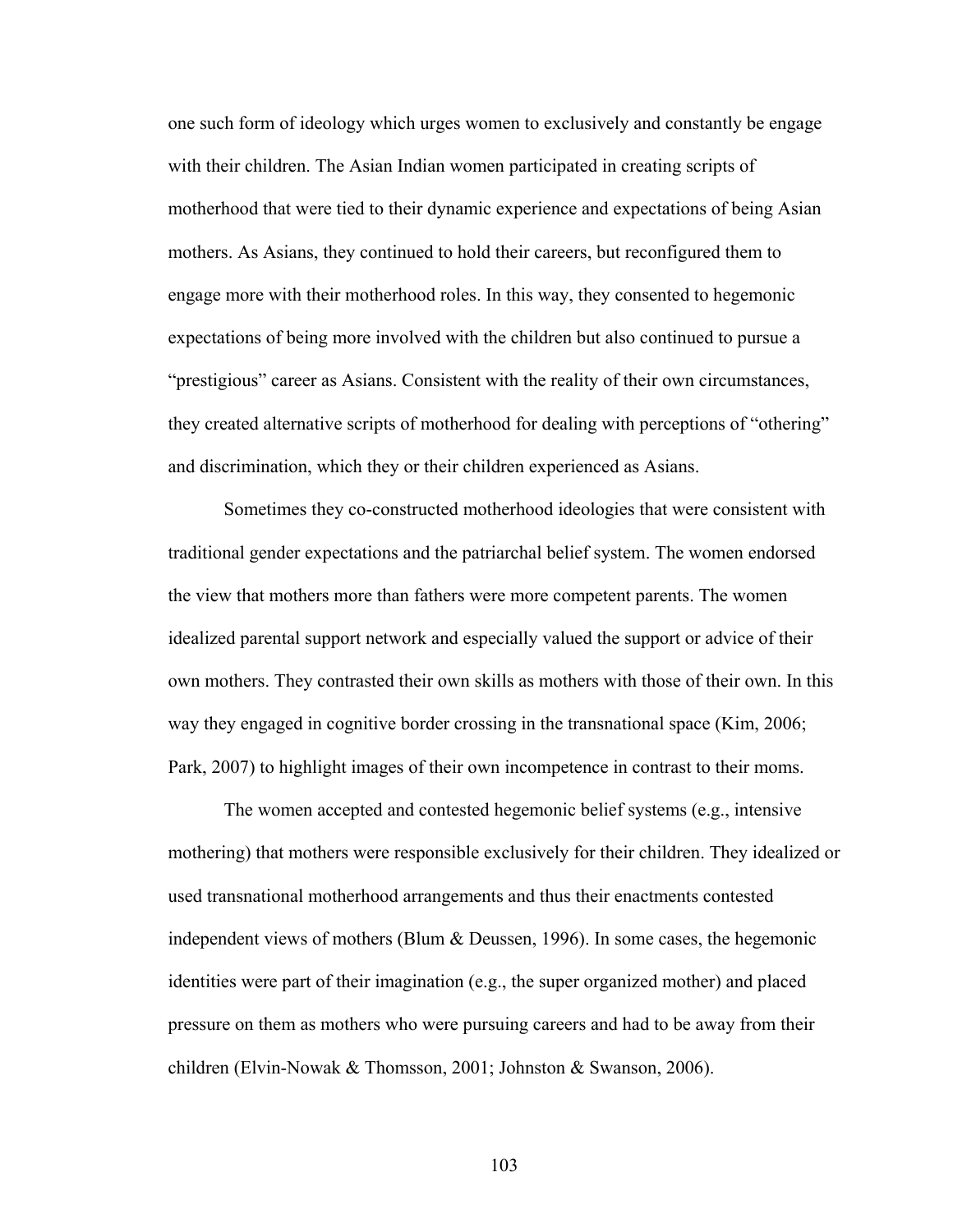More than their own careers, they used their children's success as a source of pride. Their own pride as mothers emanated from the children's academic achievements, consistent with the larger discourse of the model minority. Yet, when circumstances so demanded (as in the case of the woman whose child was diagnosed with a learning disability), their enactments were modified to be consistent.. In this way they were also able to challenge as well as accept the larger discourse of model minority, which glorified academic and social success. When required they were able to innovate newer arrangements such as when Latha, used her own friends network to support her daughter.

The mothers engaged in constant negotiations to create visions of their own motherhood self agency. They negotiated agency at several levels. Within the family level, they took on traditionally gendered domains, justifying it on the basis of their own competence and their spouse's incompetence or disinterest. In many cases, this was complemented by career transitions, which provided them greater responsibility for the children. They creatively crafted their careers to continue meeting model minority expectations of having a successful career. They used this to gain greater control through their struggles early in the immigration process, which highlighted images of incompetence for them. They were thus able to use motherhood to negotiate control within the household in traditionally gendered ways. From a mental health perspective, the activities they performed with the children became a source of pride for them and they were then able to claim success within their children's successes. Where circumstances were inconsistent with their own beliefs (e.g., for the mother of a child with learning disability), the women were able to differentiate themselves with alternative enactments.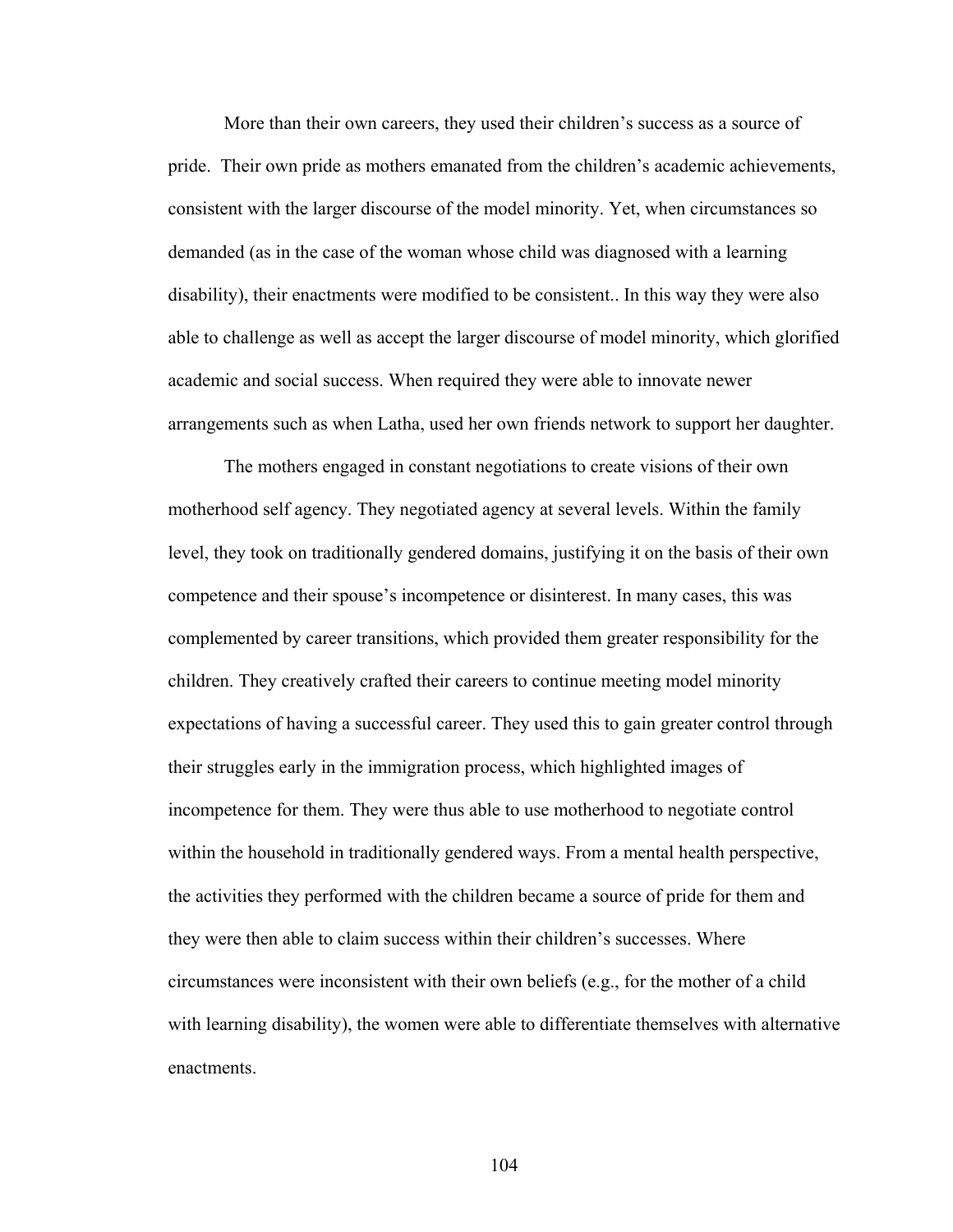The women also took on the responsibility for ensuring their children's wellbeing during othering experiences. Their own workplace experiences affected their perception of burden and increased their share of worries about their children. Among others they worried for their children, worked with the children to develop a solution, and occasionally evolved unique solutions (e.g., creating a friends support network). They also took on the role of day to day guardianship for their children, interacting with the school authorities and generally keeping their "radars open."

With respect to their careers they made several transitions, enabling their spouses to be successful and continue their own pursuit of "prestigious careers" and themselves to "good" mothers as well. This ranged from changing line of research (e.g., Roma switched from a demanding lab to a different one) to switching to another career (e.g., Janani acquired a medical degree). In one case the woman quit her job. The women's career transitions further enabled them to negotiate control within the household domain as the women used their own sacrifice to bargain for greater control in the household and confidence as mothers. They even encouraged their spouses to continue in whichever field they belonged.

### *Summary*

 The major purpose of this analysis was to examine how Asian Indian women pursuing careers constructed their motherhood experiences. I examined themes in post migration narratives of seven women based in the St. Louis area. The women's constructions revealed a great degree of heterogeneity, fluidity and dynamism in enactments. The women used unique strategies to attain motherhood self agency or confidence as mothers. Through these strategies they were able to negotiate control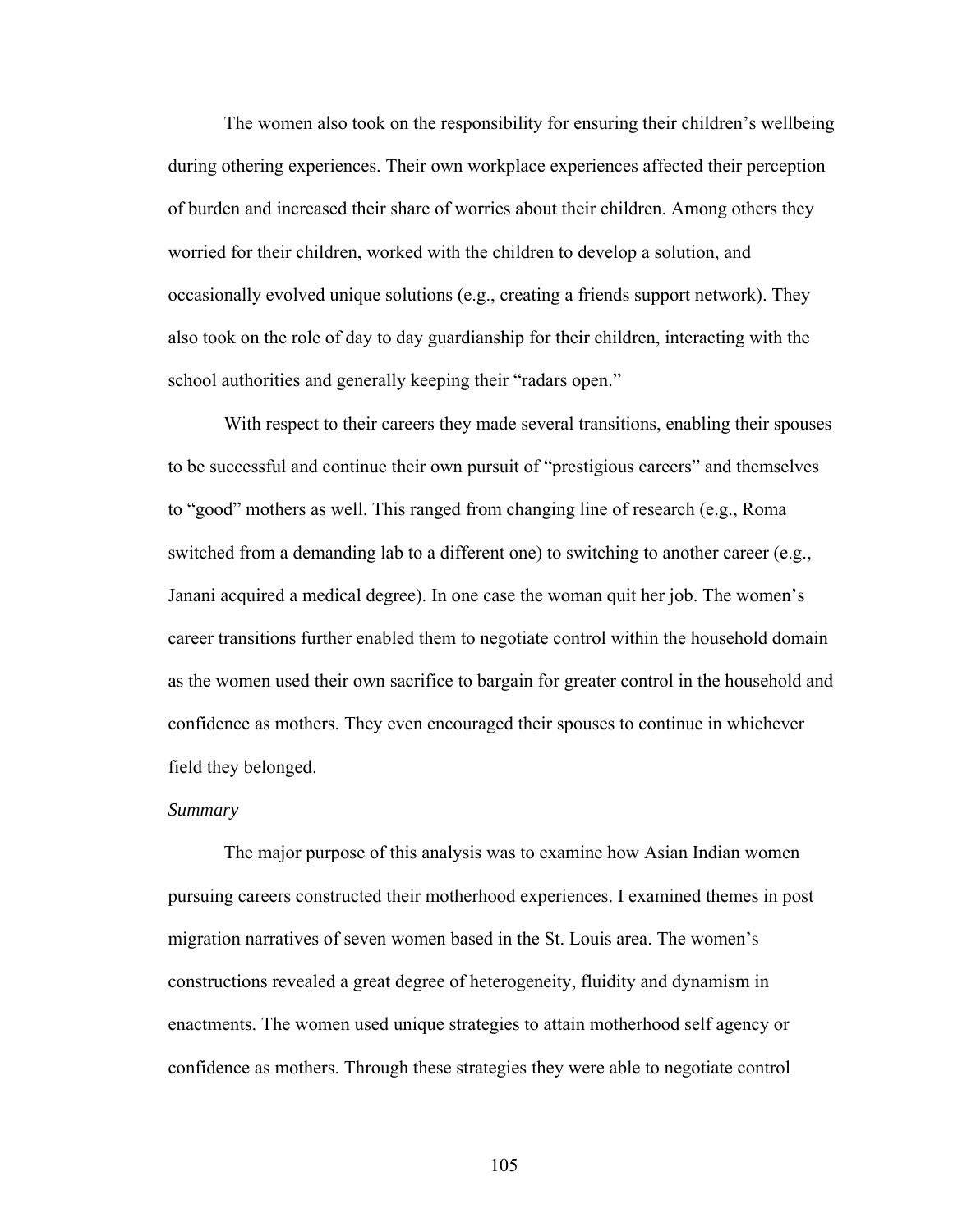within the household domain. These strategies, while contesting hegemonic motherhood identities, in some cases also reinforced essentialized beliefs about gender and motherhood (Mahalingam & Leu, 2005). While being marginalized by these identities, our participants also resisted certain dominant identities even as they participated in coconstructing alternative belief systems.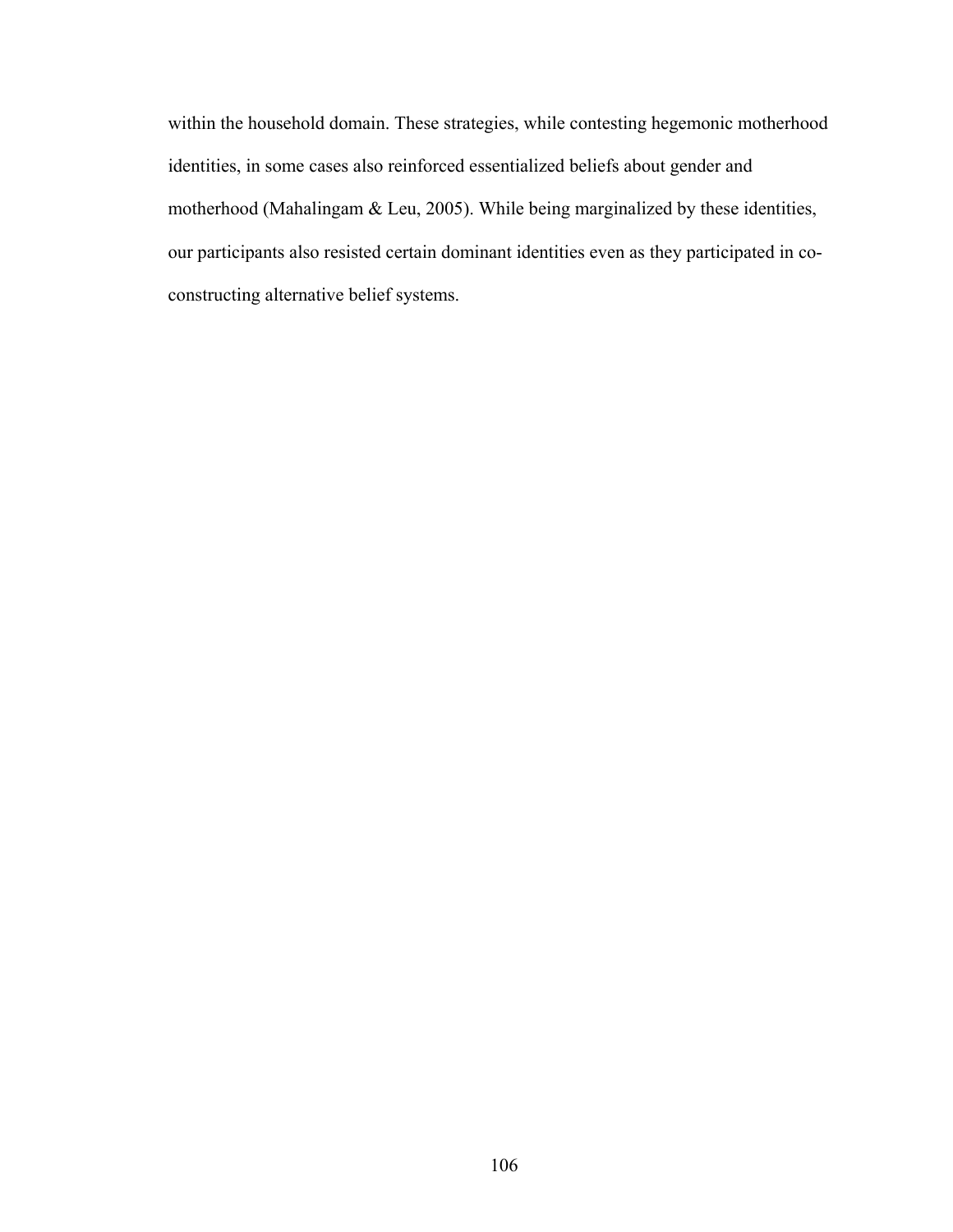# **Chapter V**

# **GENERAL DISCUSSION**

Several researchers have emphasized the socially constructed nature of motherhood ideologies. As hegemonic identities, these processes dictate how women should perform motherhood. In the western context, several different forms of socially constructed motherhood ideologies have been documented by several researchers (e.g., intensive mothering). Many of these ideologies, such as intensive mothering (e.g., Hays, 1996) dictate mother's continuous engagement with the children. Thus mothers, according to this ideology are exclusively suggested to be in the best possible position to care for the children and mothers are indispensable to the children.

Collins (1994) emphasized how these motherhood ideologies do not encompass the lived experience of women of color. Non-white women's circumstances dictate the construction of alternative ways of doing motherhood (e.g., transnational motherhood). For example, for immigrant Latina mothers leaving home in order to provide for their children questions traditional motherhood ideologies where mother-child relationship is considered central to children's lives (Hondagneu Sotelo & Avila, 1997). Besides being providers for their families, Latina mothers' experiences raise questions about traditional gender ideological beliefs inherent in which is the separation of motherhood and employment spheres (Raijman, Schammah-Gesser  $\&$  Kemp, 2003). These practices have questioned essentialized ways of doing gender, wherein mothers more than fathers must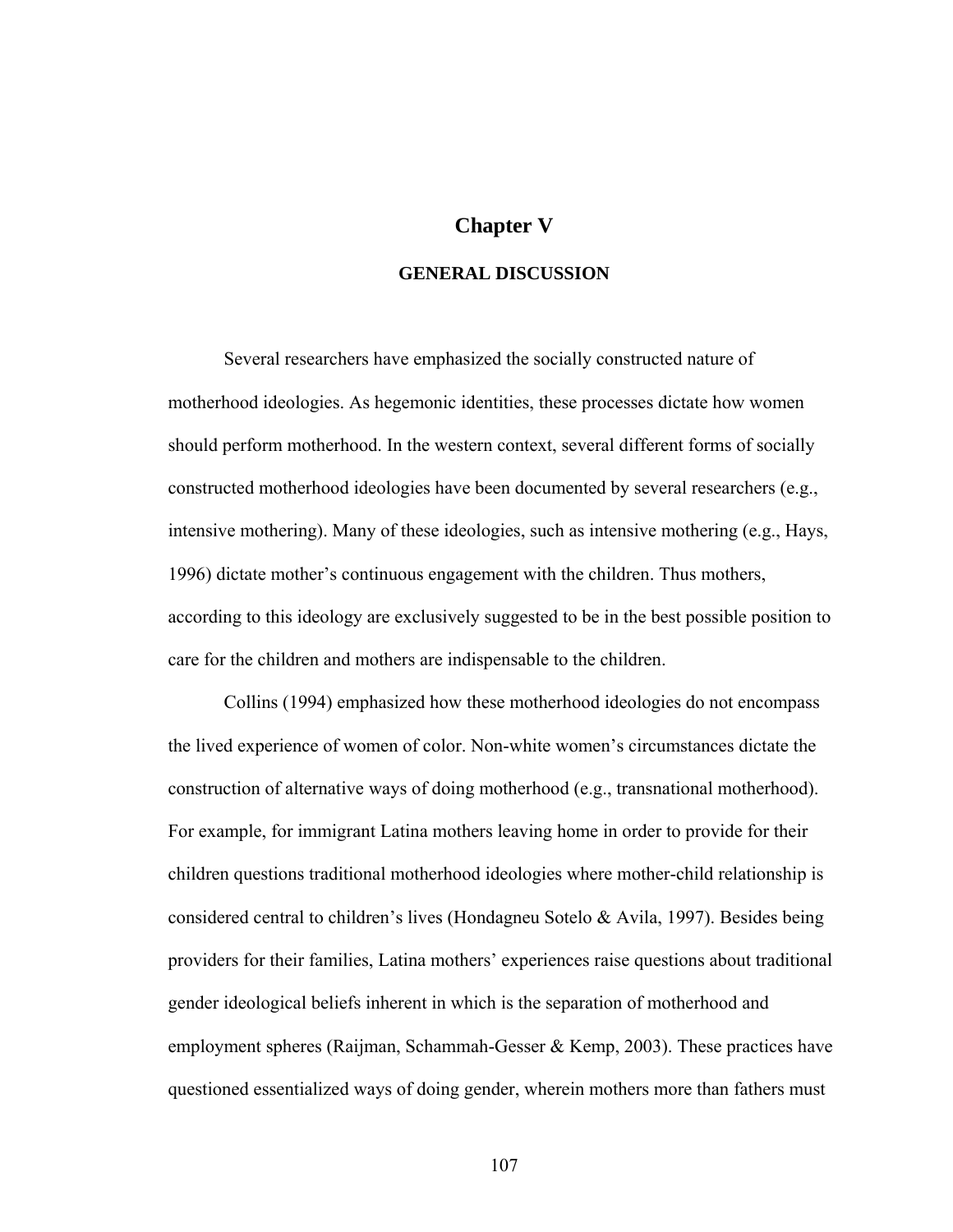be exclusively engaged with the children and this forms the basis for children's wellbeing (Hays, 1996). Yet the economic circumstances of the Latina women led them to live away from the children in order to be "good" mothers. Low income African American mothers created alternative scripts of motherhood contradicting the traditional notions involving non independent community networks (Blum & Deussen, 1997). Thus social location of groups dictates how alternative ideologies are constructed and involves negotiation with the group's fluid circumstances.

In my study, I examined how motherhood is constructed by Asian Indian women within unique circumstances of marginalization at several different levels. The move away from traditional support structures (e.g., joint family) and newer economic circumstances placed unique impetus for experiencing many different forms of marginalization. I found that in addition to their racialized ethnic status as Asians, these women have to confront marginalization by two different kinds of patriarchal values system - in the name of culture at home and at work place as women of color, the hard working Asians in a predominantly White male dominated professions. These different forms of marginality provided the impetus for endorsing idealized visions of the group on multiple fronts including "successful" Asian Americans, "good" Asian American moms and "great" workers. Consistent with the idealized identities model (Mahalingam, 2006), for Asian Indian women, I was able to empirically establish that social marginality positively relates to the endorsement of these idealized identities at the intersections of gender and women's racial position as Asian Americans. Consistent with previous research I was able to establish how this social location shaped psychological wellbeing of Asian Indian women. Idealizing was linked to the initiation of active coping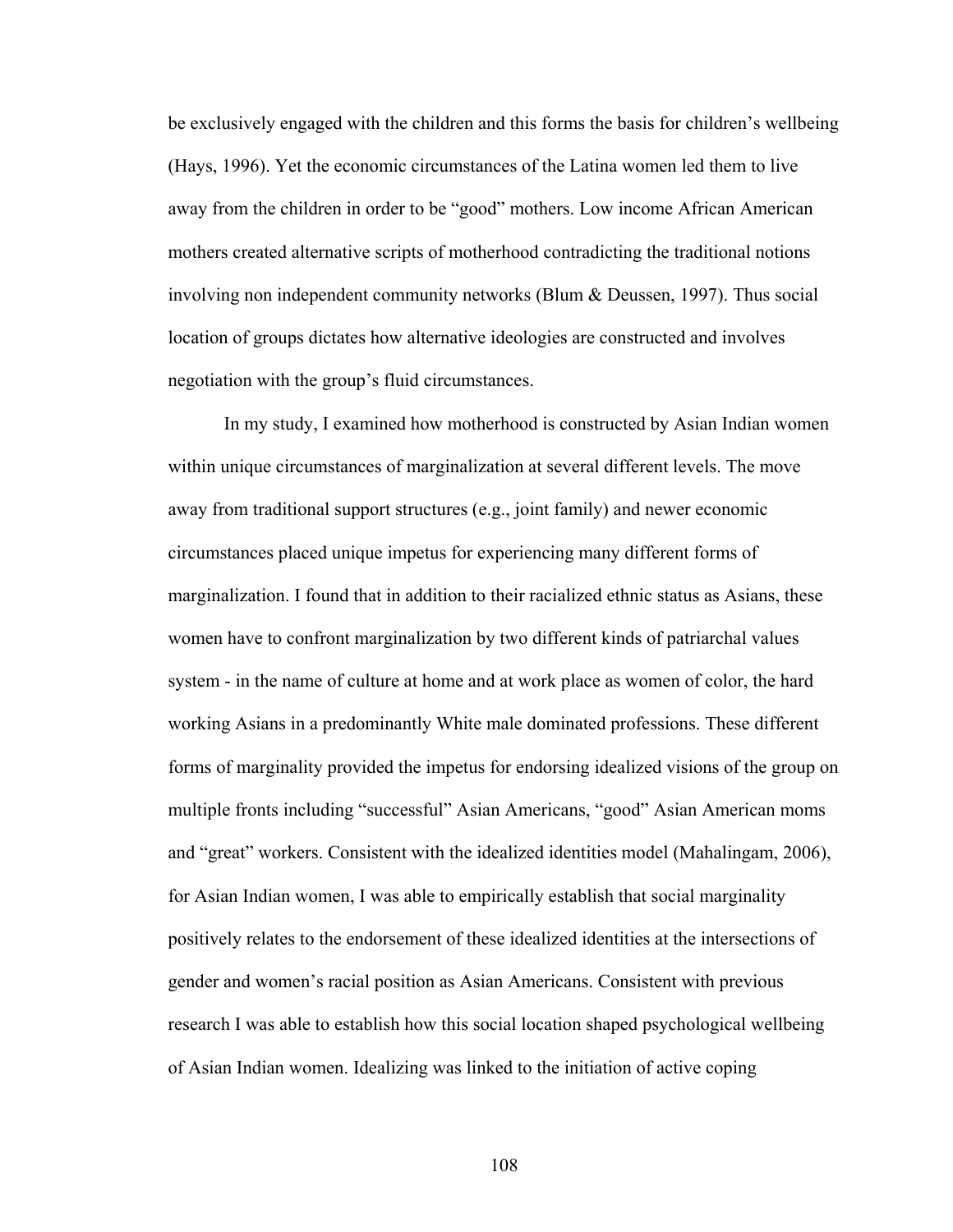mechanisms such as John Henryism (e.g., Haritatos, 2006). In the domain of motherhood, it formed the basis for attaining motherhood self agency, or confidence in being a mother, that positively contributed to many positive psychological outcomes.

I also examined how idealization was related to everyday practices involving division of labor in the household. I noticed that the idealization process while contributing to women's positive sense of well-being reified many traditional beliefs about gender for women who are parent-workers. On the one hand, the women who idealized motherhood, also claimed they took on greater share of division of labor within the household and took on greater responsibility for the children. While the nature of cross sectional research precludes the establishment of a causal relationship, it was interesting that a relationship between the two was noticed. It seems women who engaged in household labor more than their partners and took on greater responsibility for the children idealized Asian American mothers or Asian American mothers who idealized performed greater share of household labor. Thus, household practices were very much linked to idealized beliefs about gender and in the overall analysis reified essentialized constructions of Asian American women who are mothers. This is consistent with views that self representations of gender can also impact household division of labor with the advent of parenting responsibilities (Spitze, 1988). This is also preliminary evidence that there was reshaping of Asian Indian mother's roles within the household but probably not father's roles (Sanchez & Thomson, 1997) with the advent parenting and work responsibilities.

For women, the construction of motherhood confidence arose from these idealized identities. I investigated this construct in the personal narratives of Asian Indian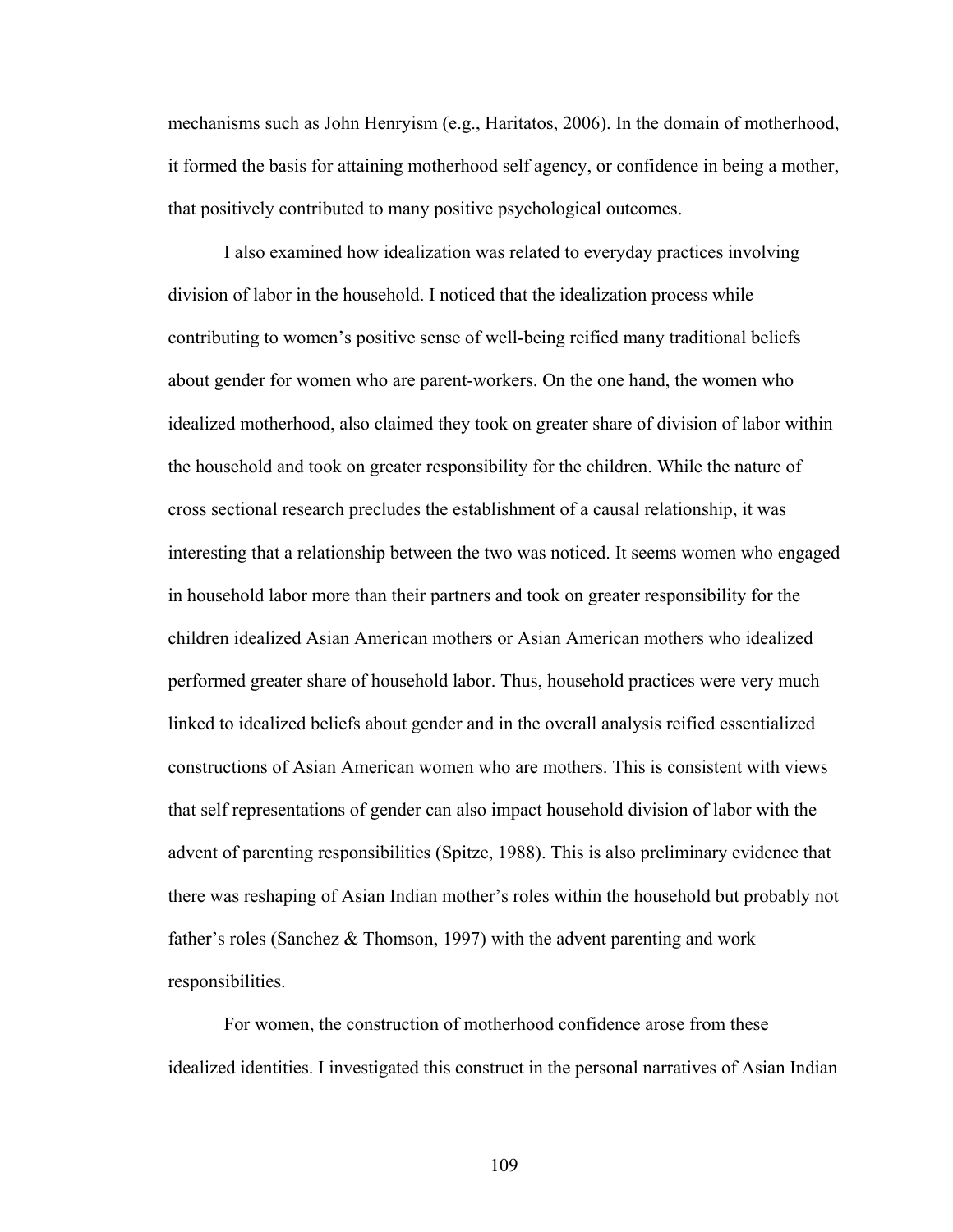women pursuing careers in science and technology. Choosing women in this field was significant given the larger discourse of Asian Americans as "good" workers especially in the science and technology fields. All women I interviewed proclaimed that they once or continued to aspire to be successful in that field. This implied that the women engaged with the discourse of model minority at multiple levels- as Asians, mothers and workers. Consistent with discursive strategies noticed by Elvin-Nowak & Thomsson (2001) among Swedish employed mothers, I found that the women considered their own careers as more malleable that their spouses. They were more willing to negotiate their own work spheres to accommodate mothering of their children. Unique to this study, they further legitimized it on the basis of being somehow more competent parents than their spouses. The Asian Indian women contended with the notions involving intellectual pursuits over routine household work, which was dominant in their discourses growing up. Their own mothers, they recalled nurtured their intellectual potential. The women acquired confidence after immigration by making career transitions (Stephens, 1994) and reconfiguring their careers around motherhood. Yet, they continued to remain in "prestigious" careers. The women thus found work that provided flexibility in scheduling advantageous as this strategy could be met more easily. Consistent with this idea, I found that perception of flexibility in work scheduling was a positive predictor of psychological wellbeing in my community survey. Where women were able to resolve the conflicting expectation even as they were able to work consistently with traditional beliefs about motherhood, they were rewarded with positive wellbeing outcomes.

Perception of social support helped the women in achieving this goal (Oakley,1992). Social support predicted many positive wellbeing outcomes in my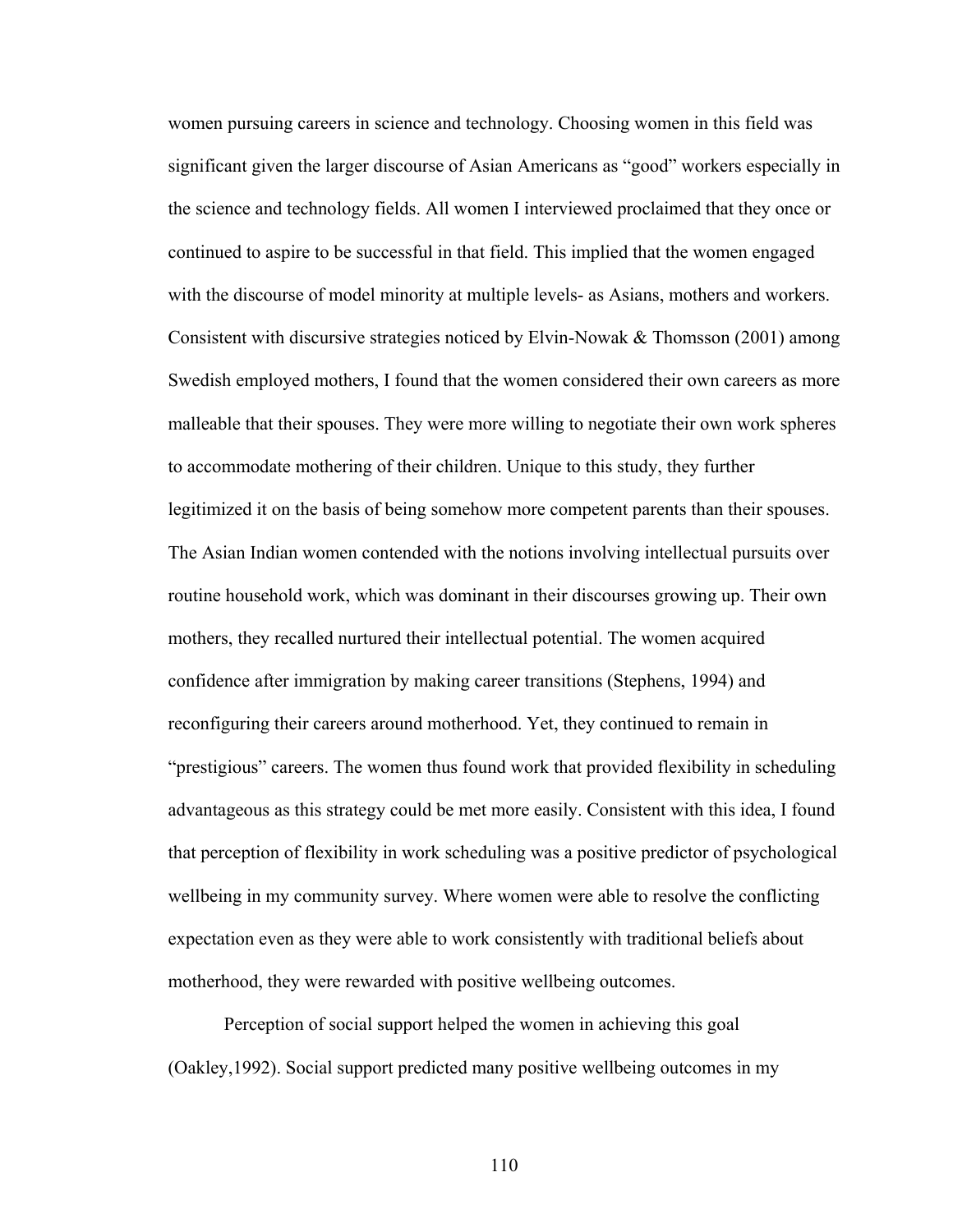community survey. However, I found that for Asian Indian women in my analysis of transcripts used support networks in interesting ways. They used social support networks, particularly friends to acquire more information or as a basis for social comparison. The information appeared to be mostly in the domain of children's achievement of academic or developmental goals. The mothers used this information for actively pursuing ethnic socialization practices particularly to reinforce the model minority stereotype of Asians.

The traditional motherhood ideology provides for mothers being responsible for child's future wellbeing (e.g., Hays, 1994). The women engaged with hegemonic motherhood ideal of immunizing the child for the future in ways that were consistent with the model minority stereotype. The women sought information about academic or developmental goals and made time to intellectually engage with the children as an immunization for their child's future success in education or work pursuit. Either by working on their school goals or more basic goals at the preschool level (e.g., knowing colors), the mothers took pride in being able to work with the children in those domains. Motherhood confidence was constructed around this theme. Thus mothers became active agents in the child's development (Elvin-Nowak  $&$  Thomsson, 2001) but specifically in achieving intellectual goals. This was consistent with the dominant discourse of the model minority stereotype.

According to this construction, the child is not understood as an individual who develops and grows, irrespective of the environment, but rather as an individual who is modulated and developed because of the environment and especially because of the mother. (Elvin-Nowak & Thomsson, 2001, p. 415).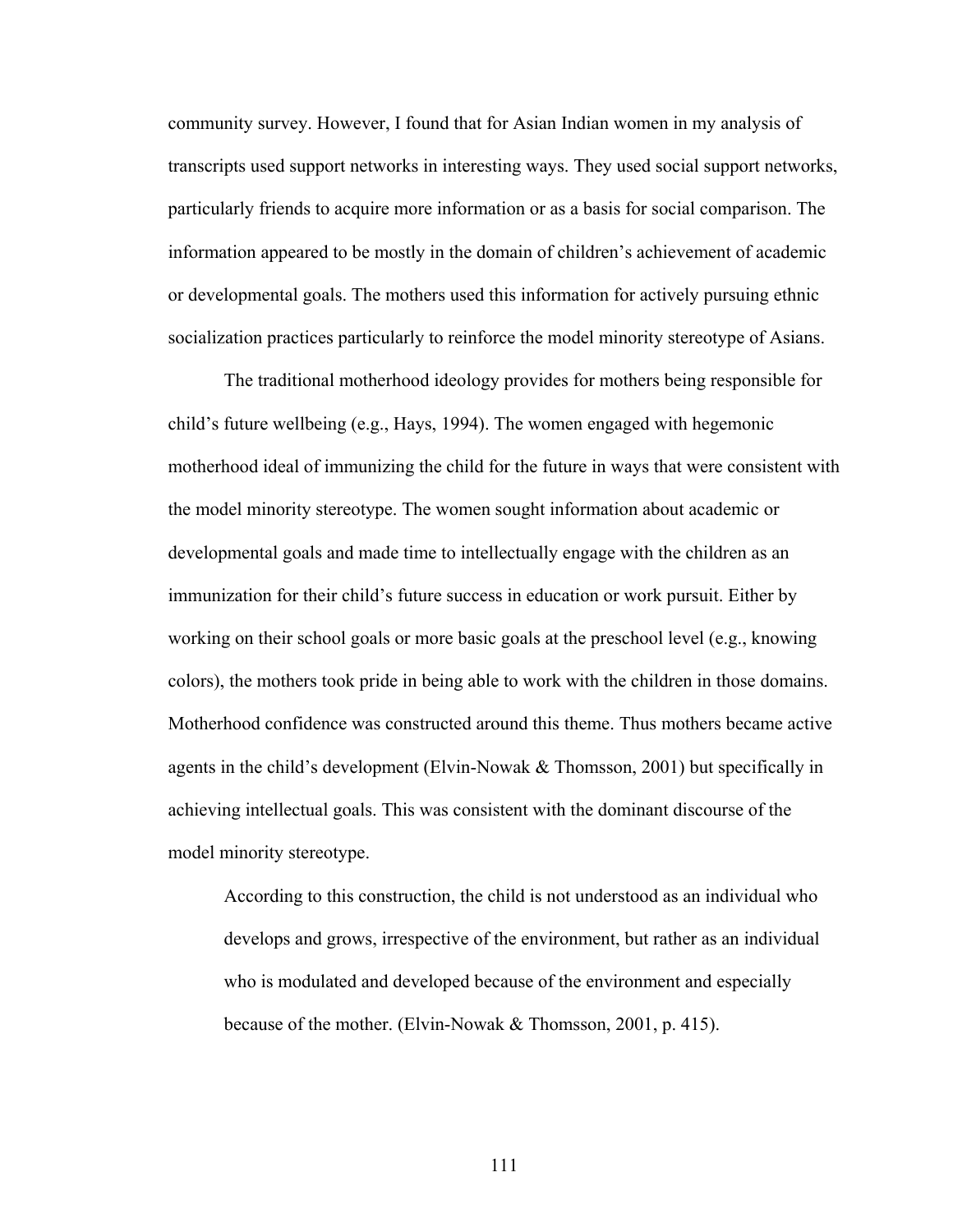However, very similar to the notion of "emotional preparation for the child's future," seen by Elvin-Nowak and Thomsson (2001) among Swedish mothers, I noticed intellectual preparation as the goal among Asian Indian mothers. Thus, the women appropriated this discursive strategy in ways that were consistent with the larger discourse of model minority.

 This finding in the qualitative study is consistent with the ethnic socialization practices that the mothers in my survey deemed to be important. Idealized motherhood beliefs were positively related to the importance given to engagement in rigorous academic out of school activities and success orientation. While the women engaged in these practices as a means of reinforcing the model minority stereotype; viewed another way, the practices also placed additional burden on motherhood for these women. They were not only responsible for transmitting traditional Indian cultural values (e.g., Kurien, 1999) but also reinforce idealized model minority beliefs that were evoked in relation to their social location at the intersections of race and gender. Thus, the women negotiated their own subordinated position within the patriarchal order by intensively engaging in motherhood as an immunization of their children for future academic/ career success. This also seemed to place additional demands on being mothers.

The dominant goal of successfully maintaining the façade of being a model minority also created additional forms of tension for the women in the study. They were expected to be successful and competitive as workers as well as mothers. Financial strain and subjective socioeconomic state coupled with the need for ascendancy up the economic ladder, placed women in provider roles. Traditional motherhood ideology was, however, inconsistent with this expectation. Like Mexican immigrant women who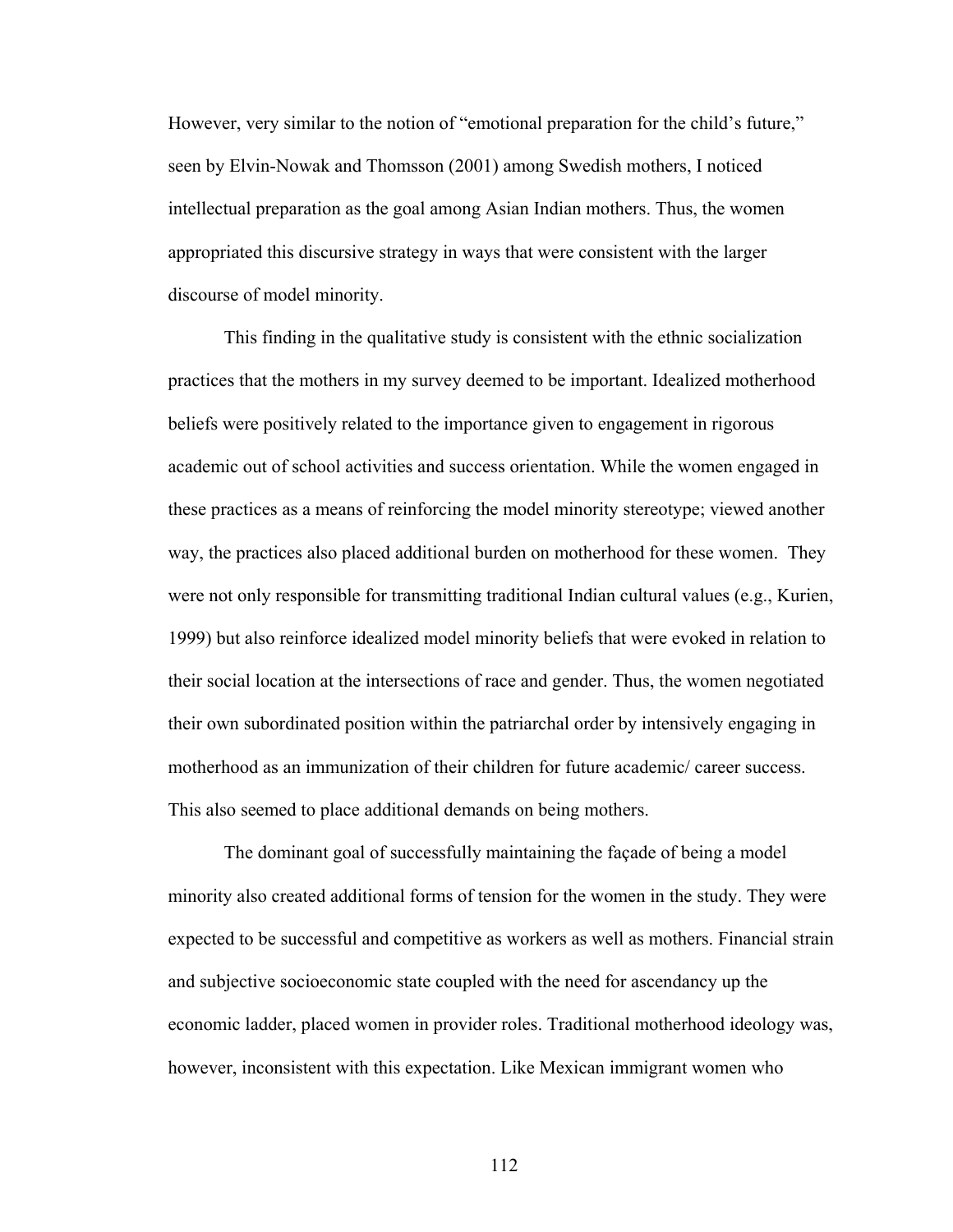engaged in transnational motherhood (Hondagneu-Sotelo & Avila, 1997), which entailed living away from the children in order to provide for their children, the women in my study also faced contradictory ideologies. They were expected to provide economically for the family yet also work continuously with the children to insure future academic/career success. According to theories of cognitive dissonance (e.g., Festinger, 1957), when there is inconsistency between attitude and behavior, attitudes are changed to be consistent with behavior. I found that women changed attitudes with respect to their work. Satisfaction from work became external and the women endorsed that pay was a major source of satisfaction from work. Work that demanded being away from the children became a source of stress. The women created a discourse of "patience as a virtue," which they as mothers possessed but their spouses as fathers lacked. More time with the children presented greater opportunity to be patient and persevering with them. This is consistent with intensive motherhood ideology notions (e.g., Hays, 1994). Yet the discursive strategy was complicated by the dual marginality experienced by Asian Indian women at the intersections of race and gender. There was evidence that the women idealized their own competence over their spouses and created a discourse of "we have more patience than our spouses." Further, they indicated that they, unlike other mothers (non Asian Indian), did everything with their children. They did not use baby sitters for their children. In this way they created rhetoric of indispensability for their children.

The idealization of their stay back home and the comforts they enjoyed provided the impetus for the construction of an emergent motherhood belief system that valorized their own group. The women justified the importance of pursuing this motherhood belief system, which involved placing extraordinary emphasis on being mothers. This emergent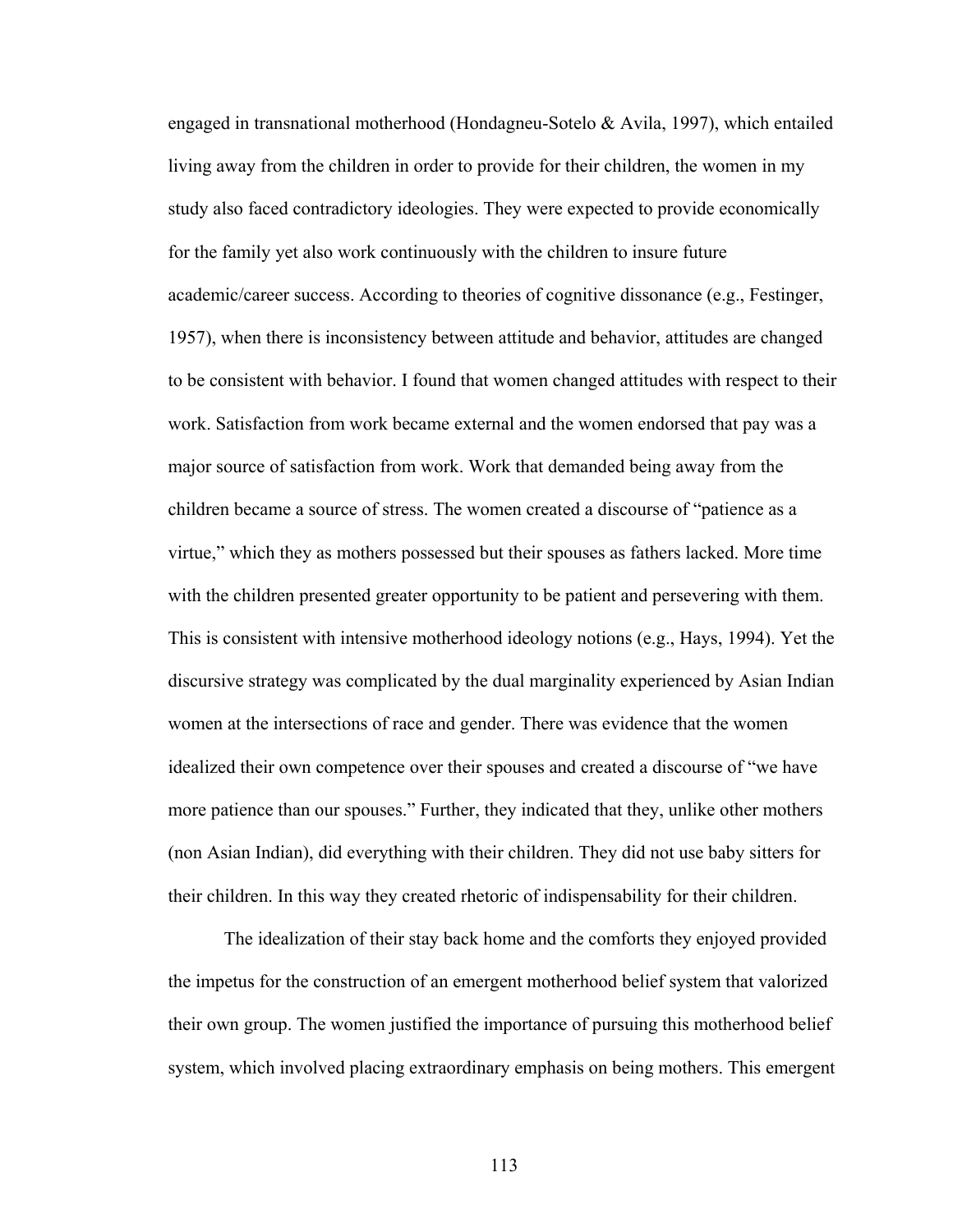motherhood belief system was based upon deficit of some things and surfeit of others. Among others were financial strain and discrimination experiences respectively, which could have potentially threatened their children's well-being. Like the women in Blum  $\&$ Deussen's study (1996), the women created alternative scripts of motherhood. which were heterogeneous and fluid.

Thus, in the face of discrimination experiences and marginalizaton along patriarchal and racial lines, the mothers in my study participated in the co construction of an emergent motherhood ideology that invested them with self agency, which became a precursor for their psychological wellbeing. The quantitative community survey highlighted the different ways social marginality was an antecedent for the endorsement of idealized beliefs about Asian American mothers. Further, this belief system was consistent with self reported household division of labor. The qualitative interviews revealed how the women co-participated in the construction of an emergent motherhood belief system that valorized their own roles as mothers.

The emergent belief system was in many ways consistent with the intensive mothering ideology, with interesting differences produced by the women's marginalization experiences. The evidence is consistent with the cultural practices view. According to Wertsch and Tulviste (1992), Vygotsky has argued that mental functioning is not limited to that which is occurring within the skin. Mental functioning can best be understood by examining the socio cultural processes within which it develops. As an analytic process, in order to understand the psychological functioning of the individual, one needs to start from outside the person in the cultural practices. Vygotskian view suggests that culture plays a semiotic mediational role in the development of the person.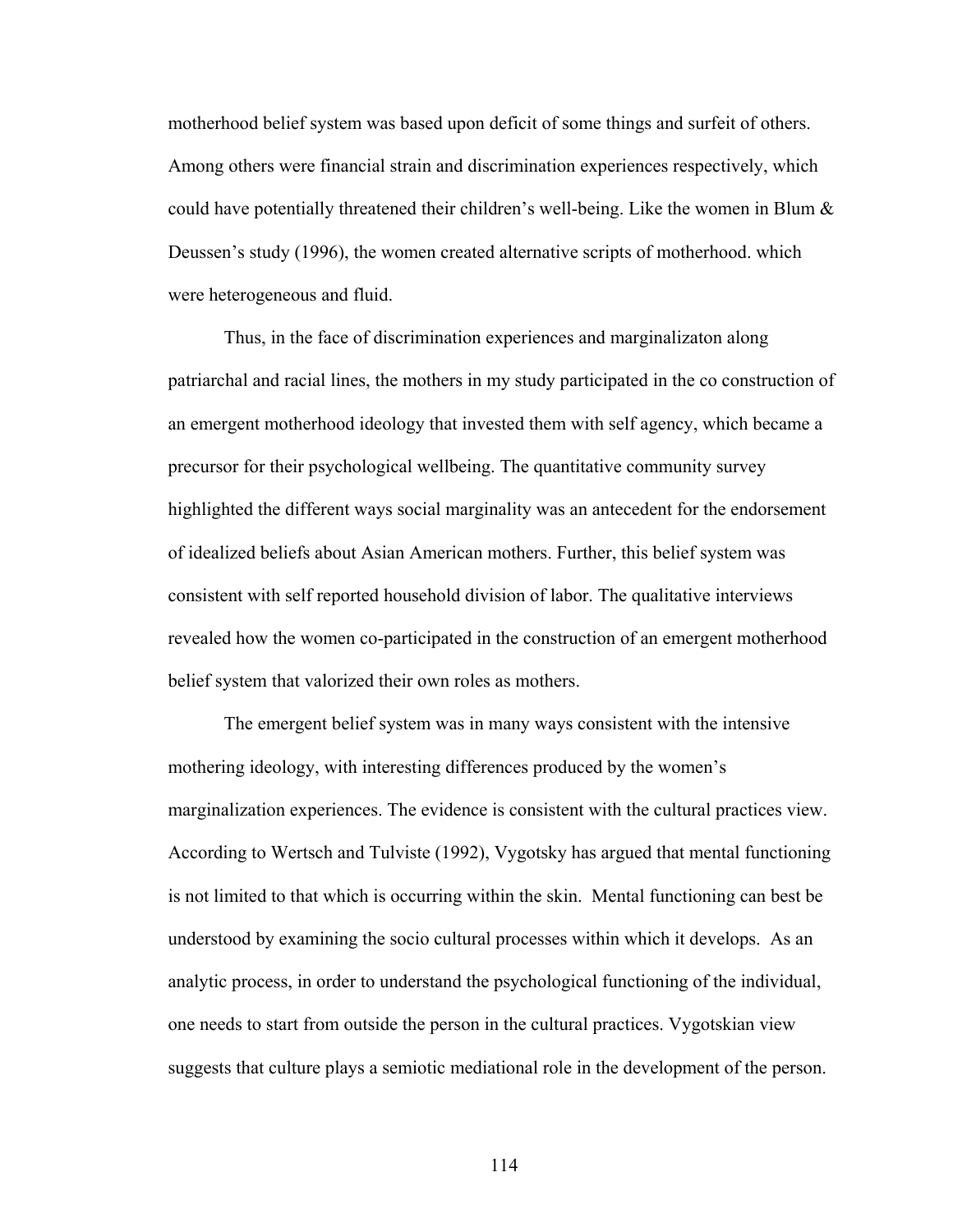Within this framework, cultural tools become the key agents with the help of which individual psychological functioning develops. (Wertsch and Tulviste, 1992). This framework seems to be the basis for the cultural practices view.

The internalization of intensive mothering ideology is likely to take place through participation in cultural practices. Cultural practices are meaningful actions situated in a context and open to interpretation, have a recurrent quality, are social or cultural i.e., are engaged by most members of a group, are not value neutral, have the potential to become part of the group identity and may be sustained, changed or challenged (Miller and Goodnow, 1995). Given these features of cultural practices, they seem to have an important role in the identity construction of the person. Over a period of time, individuals participate in practices and thereby shape and transform them while simultaneously configuring their identity as a result of their participation. As part of their identity it seems practices constitute the basis for experiencing various mental health outcomes such as life satisfaction and depression. Immigrant Asian Indian women participated and negotiated with the ideologies in interesting ways. The women negotiated with traditional motherhood beliefs and idealized model minority beliefs about Asians to engage in academic and intellectual engagement with the children. They participated in conversations with other mothers, during which they sought information about setting and meeting model minority goals. They created newer visions of motherhood (e.g., developing obedient and organized children) in the process.

 It is interesting that the motherhood identities were emergent and based upon social comparative processes with the dominant group. Rejection of the dominant group attitudes and values positively related to idealization of motherhood in my community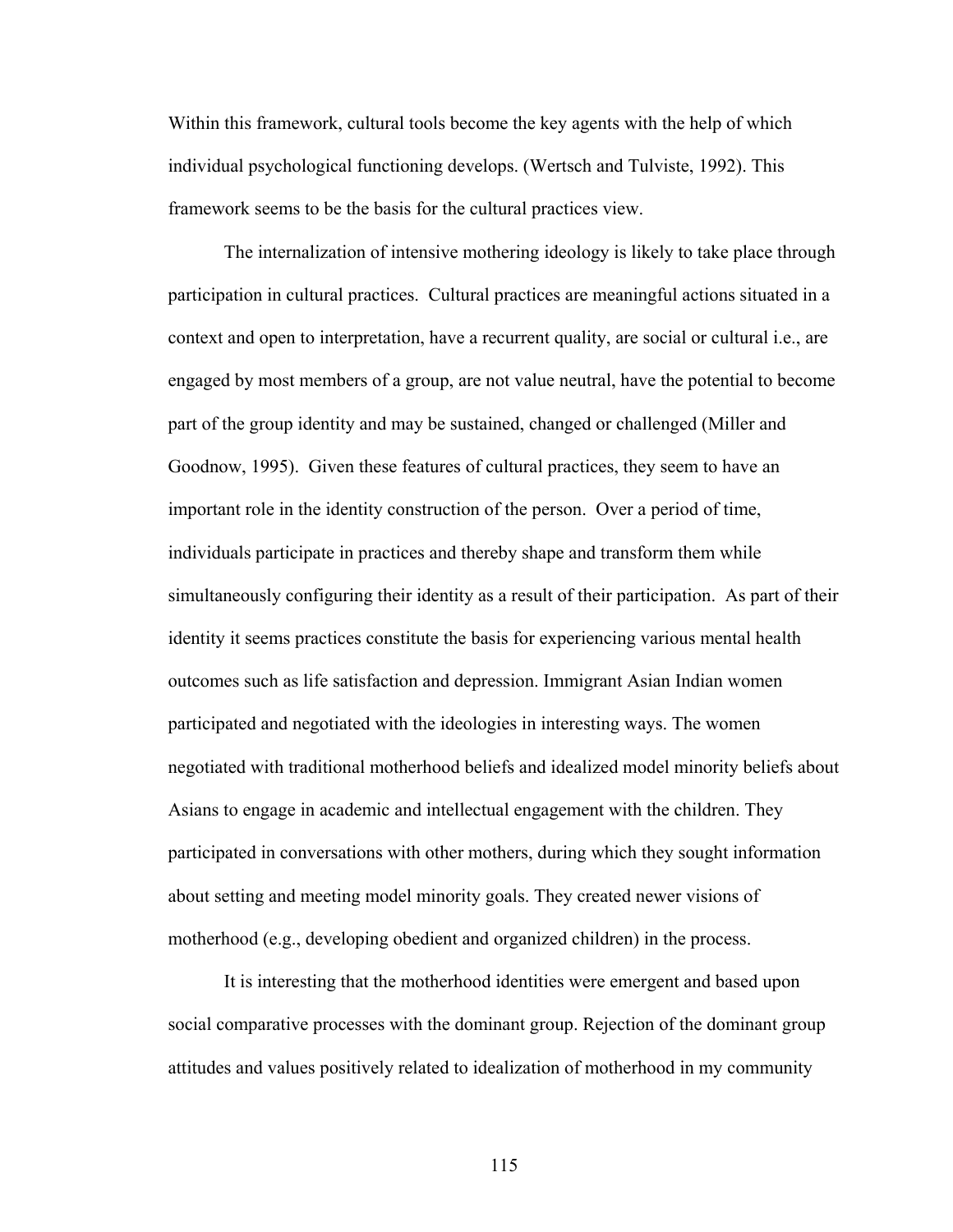survey. While the women rejected the overall value system, they also endorsed traditional belief systems with respect to motherhood. In interesting and complicated ways they endorsed traditional mothering ideologies, which required women's continuous engagement with the child and has been documented among White women. Thus, while immigration processes triggered social comparative processes (Festinger, 1953) with dominant groups, the women appropriated the values of their reference group in interesting and complex ways (Levin  $\&$  Leong, 1960). Thus, while Asian Indian women's practices questioned essentialized ways of doing motherhood, it also created newer essentialized beliefs at the intersections of race and gender.

 A word about the methodologies employed in this study. I attempted to use quantitative and qualitative approaches in this dissertation study. Using a community survey, I sought to confirm an existing research model (the idealized identities model) by extending it into the domain of motherhood. I examined how idealized motherhood beliefs were related to specific motherhood practices including household division of labor and ethnic socialization practices. Further, in order to understand the construction of motherhood within a larger discourse of model minority, I conducted semi structured interviews. I sought to uncover how women dynamically engaged with these larger belief systems.

I used intersectionality as an analytical lens to examine how women participated in the construction of idealized beliefs about motherhood. Being marginalized along multiple identities, placed tremendous impetus for the need to construct idealized beliefs (motherhood and career). Further, as mothers, the women also took on the additional burden of bearing children's stressors. They had to keep their "radar open," being aware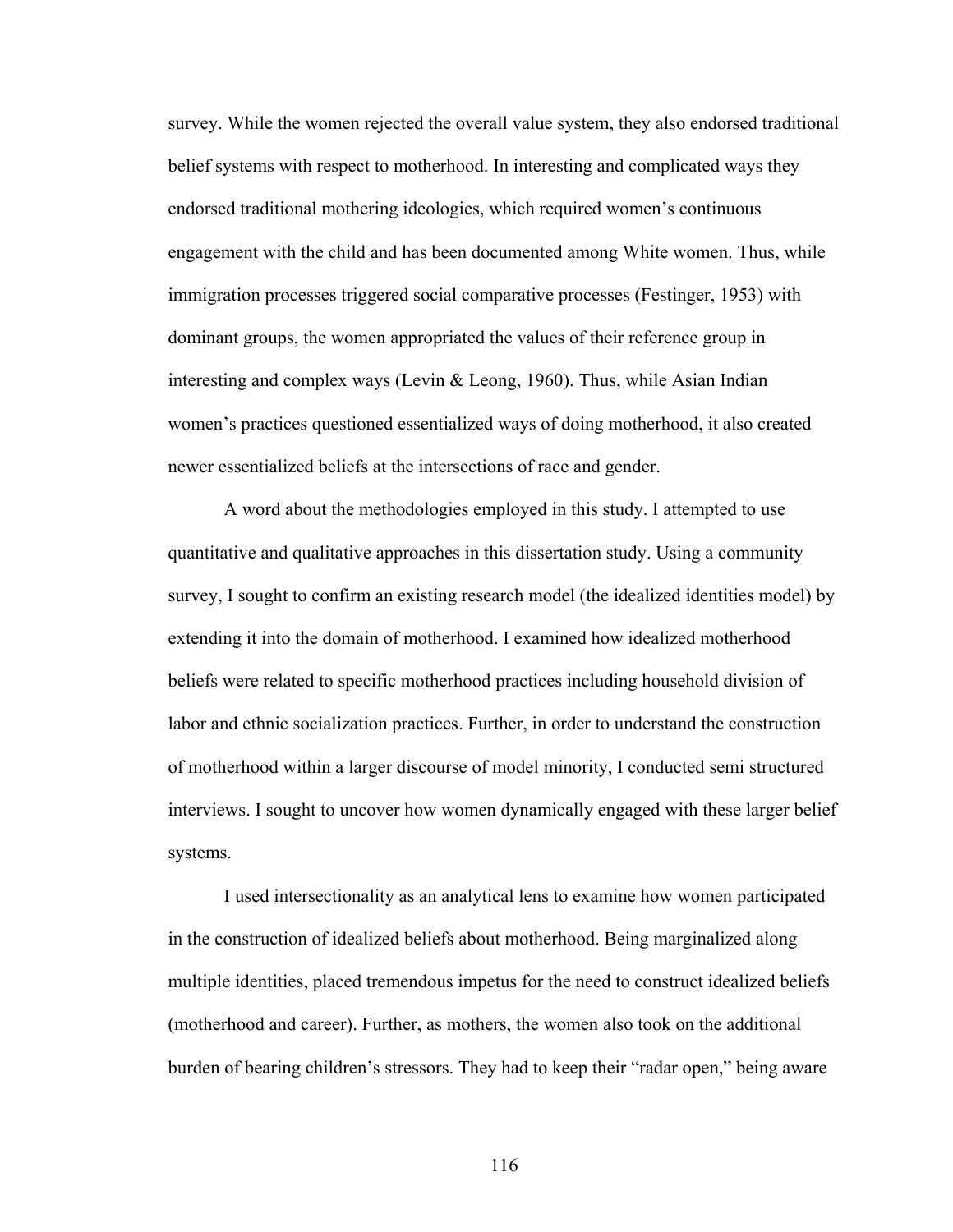of the different ways this "othering" could impact their children. This probably was an additional source of stress for the women consistent with the observations of Horowitz  $\&$ Long (2005), who linked the two discourses. They engaged in conversations about skin color and race with their children, even as they did not have any precedent for engaging in these conversations. They also learned to cook particular kinds of foods and pack lunch boxes in particular ways so that the children did not experience "othering." Positively constructed identities such as the motherhood ideal became an important means to attain well-being outcomes for the women in my study. The women use these identities as a socio-cultural basis for developing resilience (see Luthar, Cicchetti, & Becker, 2000).

#### *Use of qualitative and quantitative methods*

 In this dissertation study, I used a combination of quantitative and qualitative methods. The qualitative analysis was conceived to follow the community survey analysis by examining the complexity, fluidity and dynamic nature of the construction of the motherhood ideology in the women's narratives. Using thematic analysis facilitated this objective as it complemented the variable centered approach in the community survey. I examined the transcripts for themes consistent with the model minority ideology (e.g., academic achievement) and the idealized identities model (e.g., social marginality experiences). Additionally, data driven themes (e.g., early challenges) were also identified.

 The community survey, due to it cross sectional design could not be used to understand the themes within the women's own stories. Thus in some ways the qualitative part of the study was able to provide this understanding. The sampling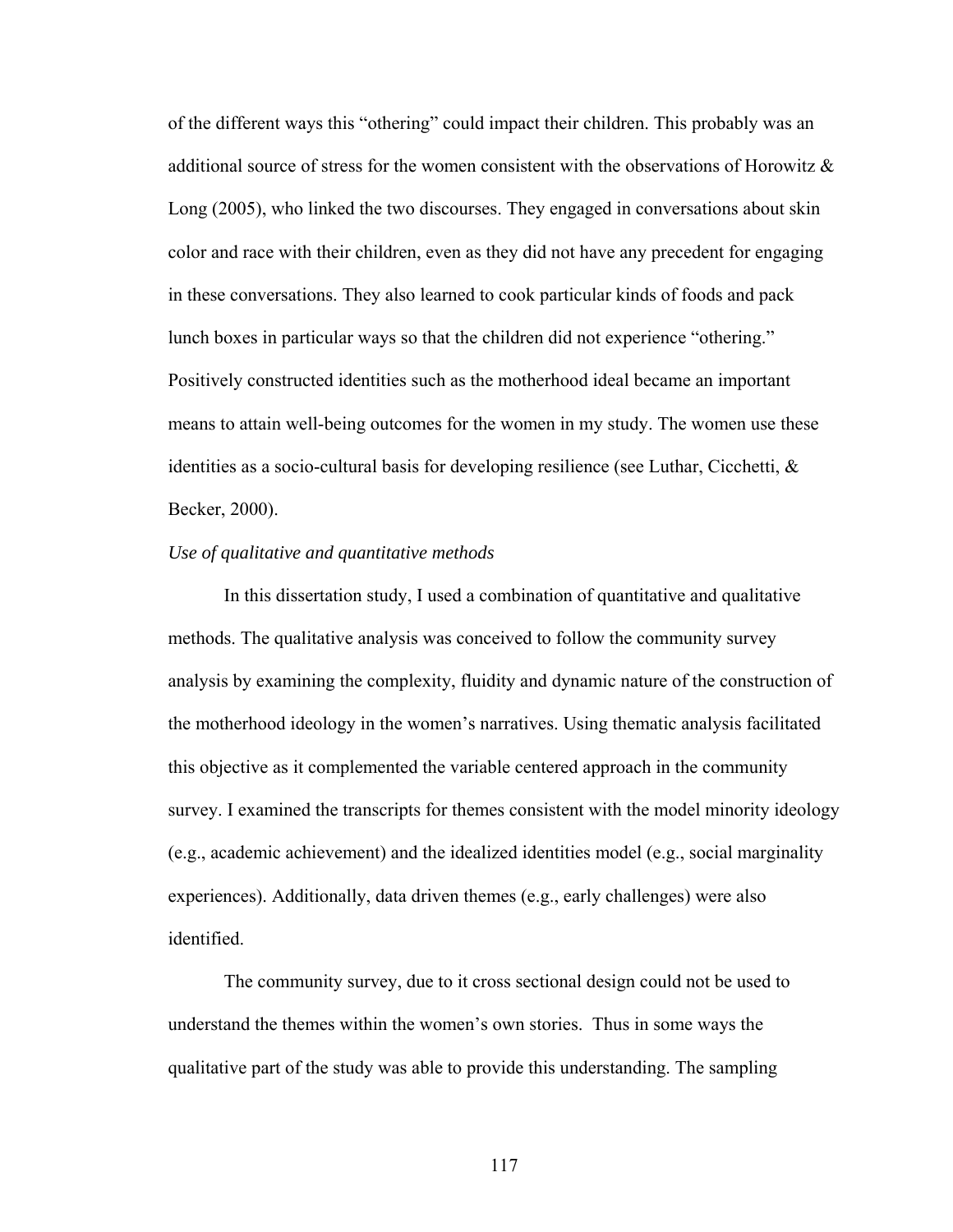strategy for the qualitative section of the study was consistent with the community survey. Similar criteria were used to select participants. Further, participants with a great degree of similarity were included. There was convergence in the sampling strategy. In addition to meeting the sampling criteria, the qualitative part of the study was restricted in the occupations from which participants were included. Pursuing a career in science/technology, the women were in fields consistent with the model minority stereotype about careers for Asian women. This accentuated the idealizing by the women.

 In both the quantitative and qualitative studies, women endorsed idealized beliefs about motherhood (e.g., mothers were better than fathers). However, in the qualitative study, the women's reference groups were not restricted to any one group, such as American mothers but to all mothers they knew. They also did not seem to valorize their own group alone.

 In addition to being the reference group, social networks also triggered social comparison processes for the women. This was evident in the qualitative study, where the women appeared to use their social networks to gather information, such as about competitive classes for children, but not as baby sitters. The differences between the different objectives that their networks met (e.g., informational versus instrumental) was only evident from the qualitative interviews.

The qualitative study was instrumental in unearthing the motivations for glorifying women as superior mothers: it appeared that the women went through their own "early challenges," and they used their learning as a trope to glorify their own roles as the better parent. The women also appeared to bear the burden of the children's emotional challenges (e.g., dealing with discrimination). Being in domains traditionally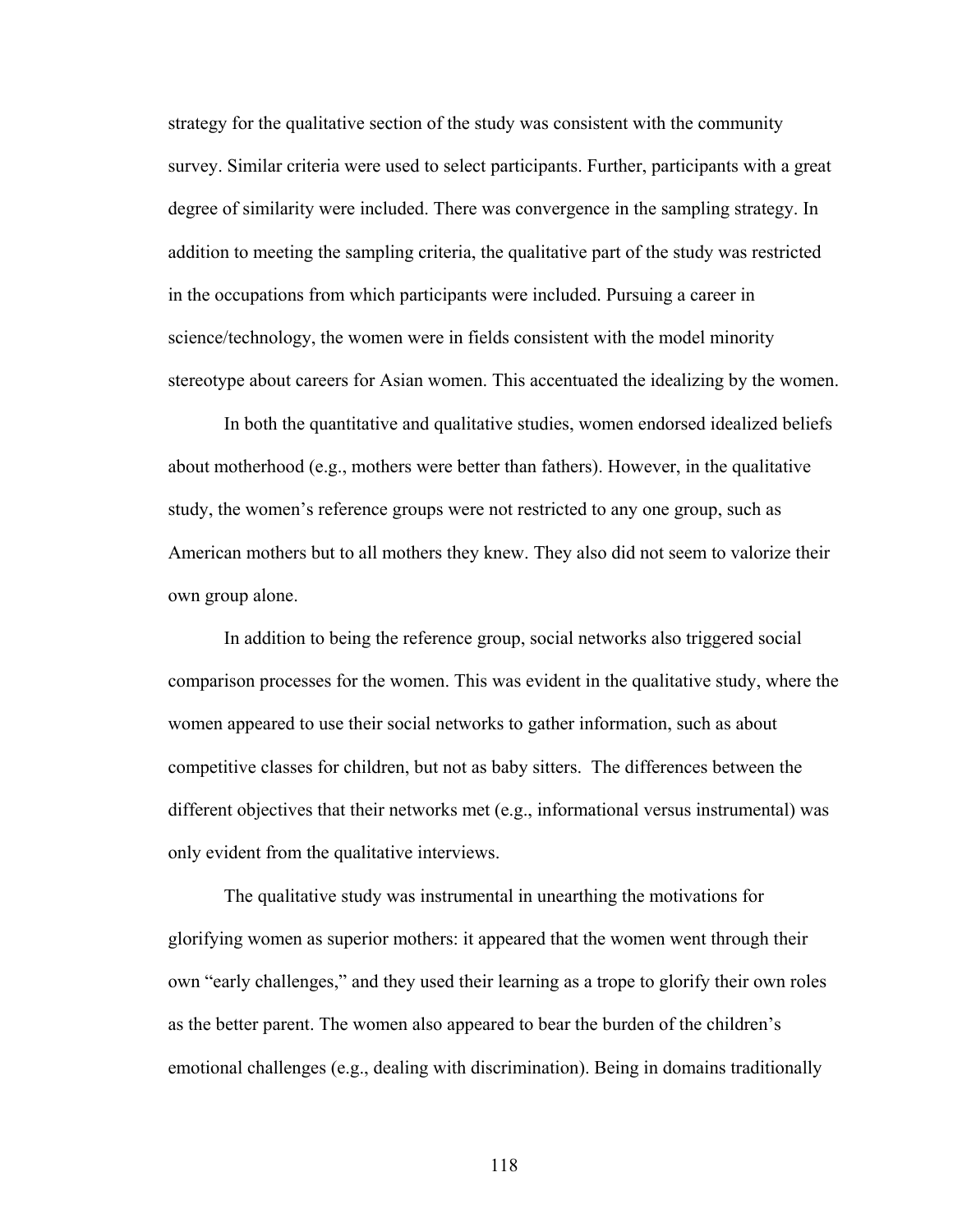associated with women's roles (e.g., packing lunches), coping with them probably required greater investment in their motherhood identities for the women.

# *Limitations and Future Directions*

When I conducted the interviews and later during my analysis, I was very aware of my own identity as a first generation Asian Indian woman and as a mother of two young children. I gave birth to my second child while conducting and writing this dissertation. This seemed like an advantage as well as a disadvantage along the various stages of the research. During the recruitment phase of my qualitative study, the women seemed much more comfortable inviting me to their houses. Yet they were also suspicious of my intentions when I first called them. They were usually very cautious and guarded especially about the time commitment it might involve. Scheduling was particularly problematic as the women said "you know how it is," being employed and being a mother. This way they easily created bridges of similarity going into the interview. The women were less willing to negotiate their time, sometimes requesting that they be interviewed in short durations, multiple times over the phone. Sometimes interviews took place on weekends, with spouses and family members present at home. This may have elicited a guarded response from the informants. In some cases the informants asked me to turn off the recording and shared negative information about their work or resentment about their spouses. In one case, for instance, the woman asked if I wanted to know about her idealistic best or her cynical best going into the interview. When I used this to begin the conversation she remarked that she was not even 75% of her idealistic best as a mother in real life.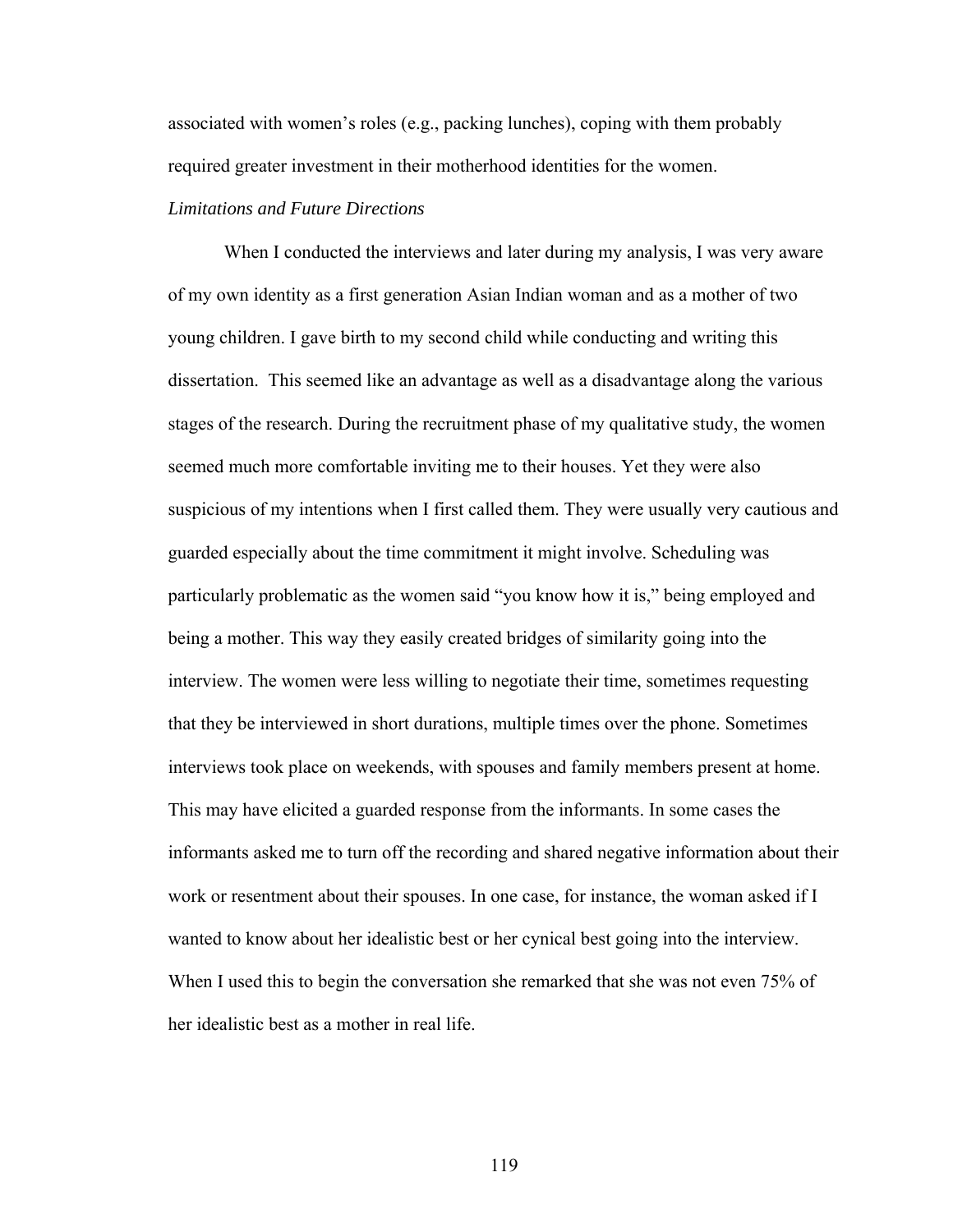As Riessman observed (1987) of her interviewer, I noticed while looking at the transcripts that while my perceived similarity with the interviewee may have helped me participate in the women's story telling, there may have been tensions with scientific objectivity in the interview process for me. In many ways, I assisted and co-participated in the women's storytelling. Although, I used a thematic analysis as against a narrative analysis, consistent with Pasupathi's (2001) review, I may have inadvertently elicited certain consistencies in the women's stories where none existed. Besides,the use of snowball sampling was another major limitation of the study.

The quantitative study has many limitations, not the least of which is the convenience sampling methodology that was used. The women who participated were a self selected group of Asian Indian women, who were initially contacted through chains of networks. A large number of women did not complete the survey. Many participants wrote emails suggesting time limitations as they were busy working moms. Hence the analysis may have been biased towards mothers who in the first place had achieved a sense of competence dealing with the multiple demands on their life. There also appears to be unique regional variations in group experiences especially in the degree of contact with the White group that is available. These regionally variations could not be controlled in the analysis. My participant group was also mostly professionally skilled with high levels of family income. Future studies need to examine motherhood in lower income groups, where motherhood and provider roles further exert pressures in maintaining these hegemonic identities.

Future studies need to examine other beliefs about gender such as masculinity and chastity and their association with beliefs about motherhood. In addition, examining how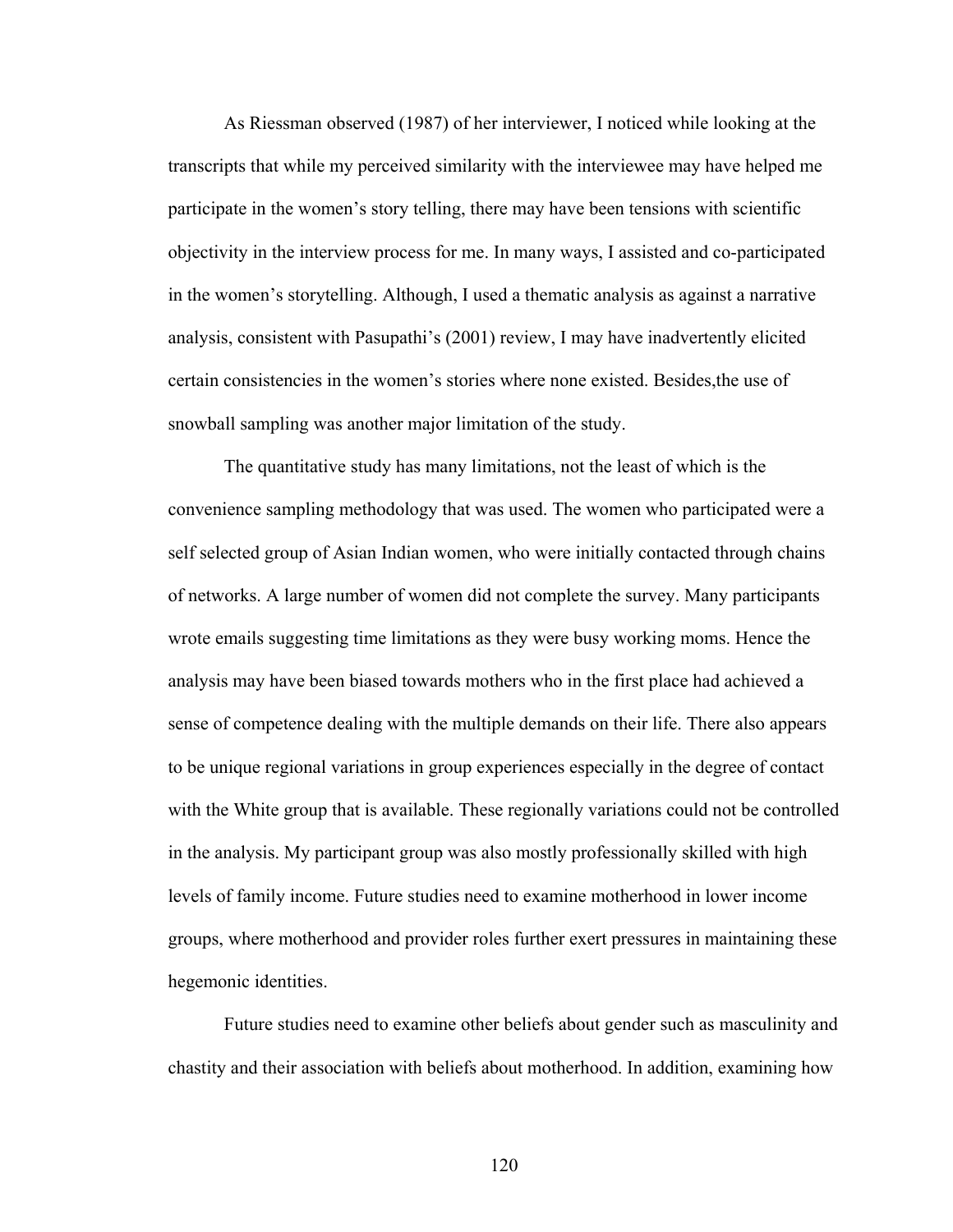motherhood confidence is constructed by non employed Asian Indian moms, would present interesting contrasts.

Years in the United States and age appeared to be related to many outcomes in this study. Thus, future studies need to employ a life span perspective for examining motherhood at the intersections of age and period of migration. Further, longitudinal studies would be particularly helpful in understanding how women negotiate with self agency over a period of time.

I also noticed that the family context became a critical context for constructing idealized identities. Women negotiated with their spouses and asserted superiority over them, legitimizing this on the basis of their own competence over their spouses in handling parenting responsibilities. Future studies need to examine this negotiation process though family level data involving spouse-partner dyads. Partner representations of gender may be critical to what strategy the women adopted with respect to motherhood. Marital satisfaction may also be a critical factor in shaping partner representations. Future studies need to include measurs of marital satisfaction. Additionally studies also need to examine various individual level factors such as perfectionism and negative affectivity which may moderate the effects of perceived social marginality on the idealization of motherhood.

Although I examined career identities, few job related variables were used in the analysis. Future studies need to examine what organizational factors were related to marginality. Scheduling flexibility was related to many outcomes in my study. Perhaps there are other facets of the job that could affect how idealized identities are constructed and need to be examined in the future studies.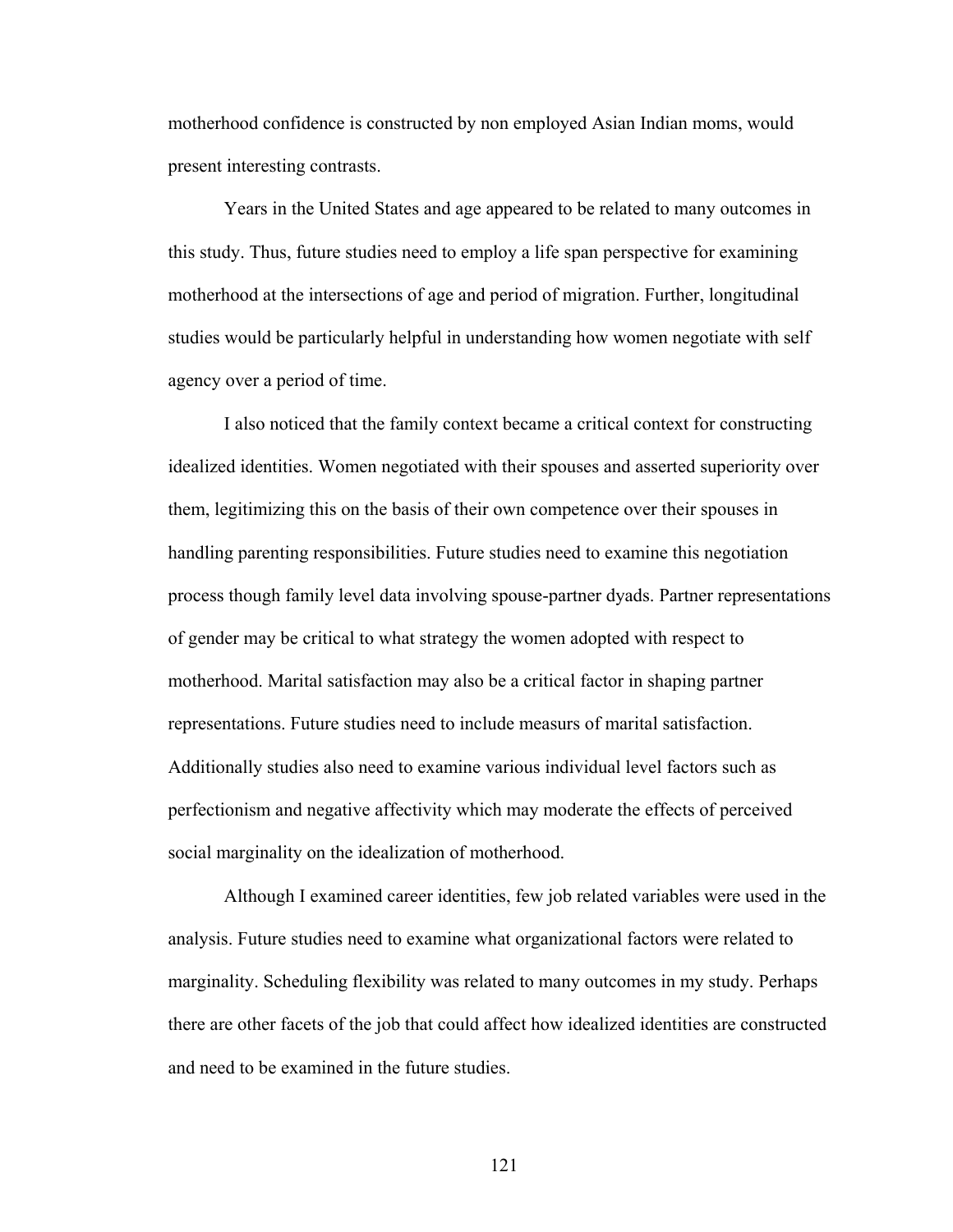# *Implications of the Study*

This is a first major empirical study on Indian immigrant employed women with children. As noted previously Indian immigrant women are among the second largest group of Asian women who are employed, second only to Filipinas. They are more likely to be employed in professional and white collar fields and in male dominated fields such as science and information technology. Often Asian Indian women migrate as spouses but go on to use their professional skills and English language proficiency to find employment and pursue careers. Many Asian Indian women have achieved the pinnacle of their careers. One such example is Indra Nooyi, who currently is the Chief Executive Officer of Pepsico. Even Nooyi, at the helm of her career, appears to idealize motherhood as evident in the quotation at the beginning of Chapter IV. The South Asian Women's Forum lists many other women who hold leadership positions in many organizations. Yet, considering that they are among the largest group of professionally engaged Asian women, the number of women who seem to hold leadership positions is still limited. A few empirical studies have documented the dilemmas they face as mothers acculturating to a new context but none that I know examines their career identities along with motherhood. Perhaps engaging in motherhood practics placed tremendous stress on them, such that they perceived work to be a burden, as I find in my study. Perhaps the additional pressure to engage in ethnic socialization and assert moral superiority with other mothers was a source of stress as well. Moreover, experiencing social marginality and perceiving discrimination was positively correlated with perceived stress. Hence cognitive resources needed to be directed towards pursuing those goals. An unexpected but not surprising finding was the importance of perceived scheduling flexibility in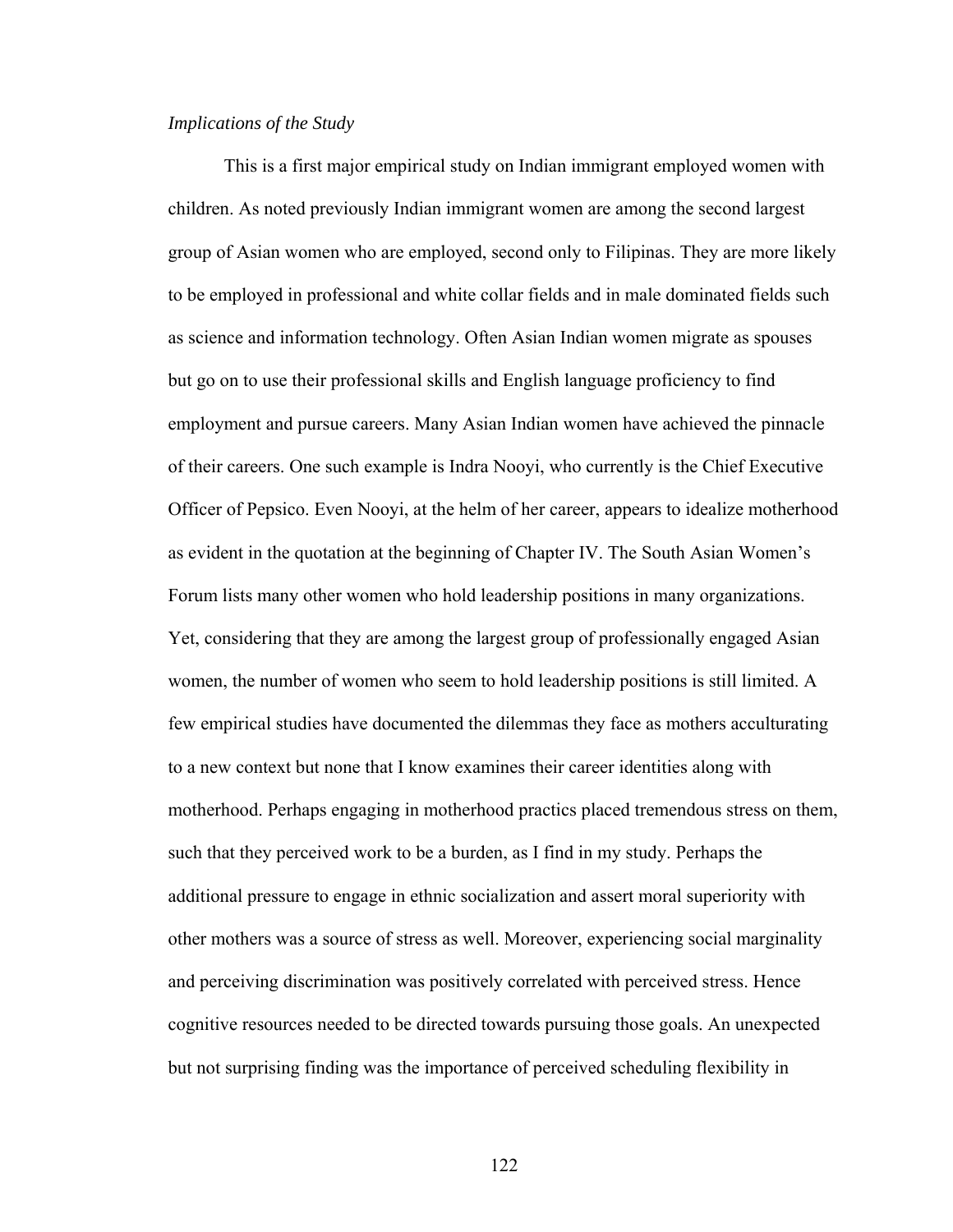producing positive well-being outcomes for the women. So also was the number of years in the United States which predicted many different outcomes. It seems as if the women somehow over time had developed an ability to successfully negotiate the multiple expectations.

Viewed at another level, the current dissertation highlights the multiple facets of being Asians and pursuing success as model minorities. The women in the study reported perceiving discrimination, which seemed to be the basis for the idealization of motherhood. Thus, despite the stereotype of success, the women experienced as being model minorities, it seems there is a price for being a successful ethnic minority woman. A longitudinal study is more likely to help us to understand the directionality and stability of these relationships.

 The present study contributes to the growing body of research on social marginality, immigration, gender and resilience. Very few studies have examined beliefs about gender in a large community sample of Asian Indian women. Foreign born Asian Indian women constitute one of the largest groups of professionally skilled Asian migrants, employed in science and technology fields. Not many studies looked at the experience of this group of foreign born workers and especially how their immigration and acculturation experiences can impact their job as well as career related attitudes. This study appears to be among the few that attempted to document the experiences of this group of women at the intersections of race and gender.

In the present study I examined idealization in the domain of motherhood and careers. The study's findings may also be relevant to the experiences of other groups of women among whom other forms of idealization (e.g., Marianismo, Gil & Vasquez,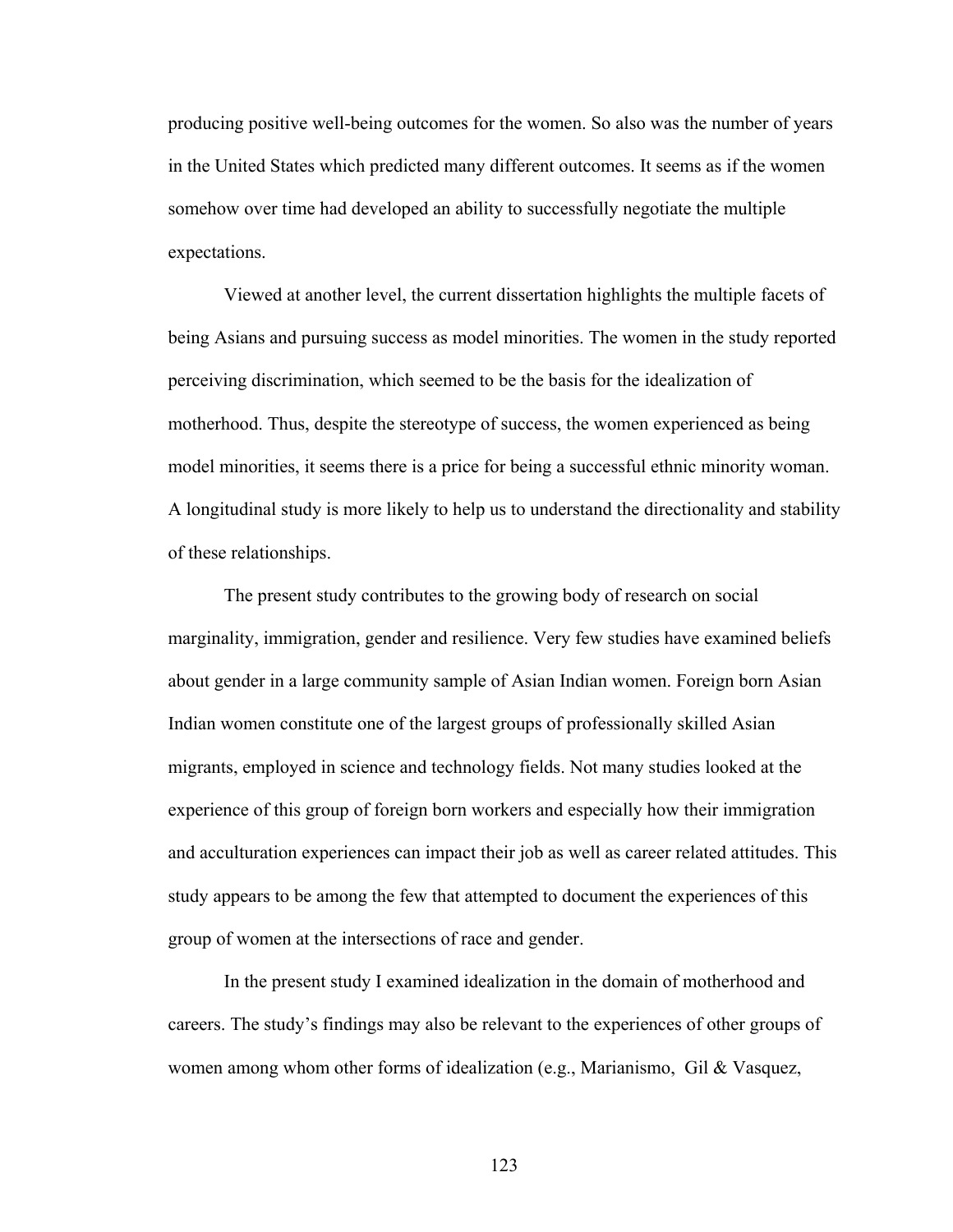1996) are common. These kinds of idealization in the domain of motherhood may affect well-being for women in similar ways for these groups. They may also help us understand how and why women make various career choices and subjective career transitions.

These studies advance the research on work-family conflict perspective (Greenhaus & Beutell, 1985; Milkie & Petola, 1999; Voydanoff, 1988) as a basis for understanding various job attitudes for women. I found job satisfaction to be determined by various active coping strategies such as John henryism. In this way, the study presents a framework to study the link between social position and work attitudes, an area so far neglected in organization literature. While social marginality as a construct seems to have emerged in organizational studies, few recent studies have employed it to understand job related and career related attitudes.

The study extends the propositions of the transnational intersectionality perspective (Mahalingam, Balan & Molina, 2009) to examine how Asian Indian women construct motherhood in the transnational space. Motherhood self agency served as a form of motherhood resilience that impacted how motherhood ideals impacted wellbeing. When Asian Indian mothers attained self agency by developing competence and effectiveness as mothers, they had developed mother resilience, which positively related to well-being. Beyond examining geographical dislocations in motherhood, the study extends transnational intersectionality perspective to examine motherhood in the cognitive space. The women in the present study used several cognitive strategies (e.g., idealize motherhood back home, idealize their own mothers) to construct idealized beliefs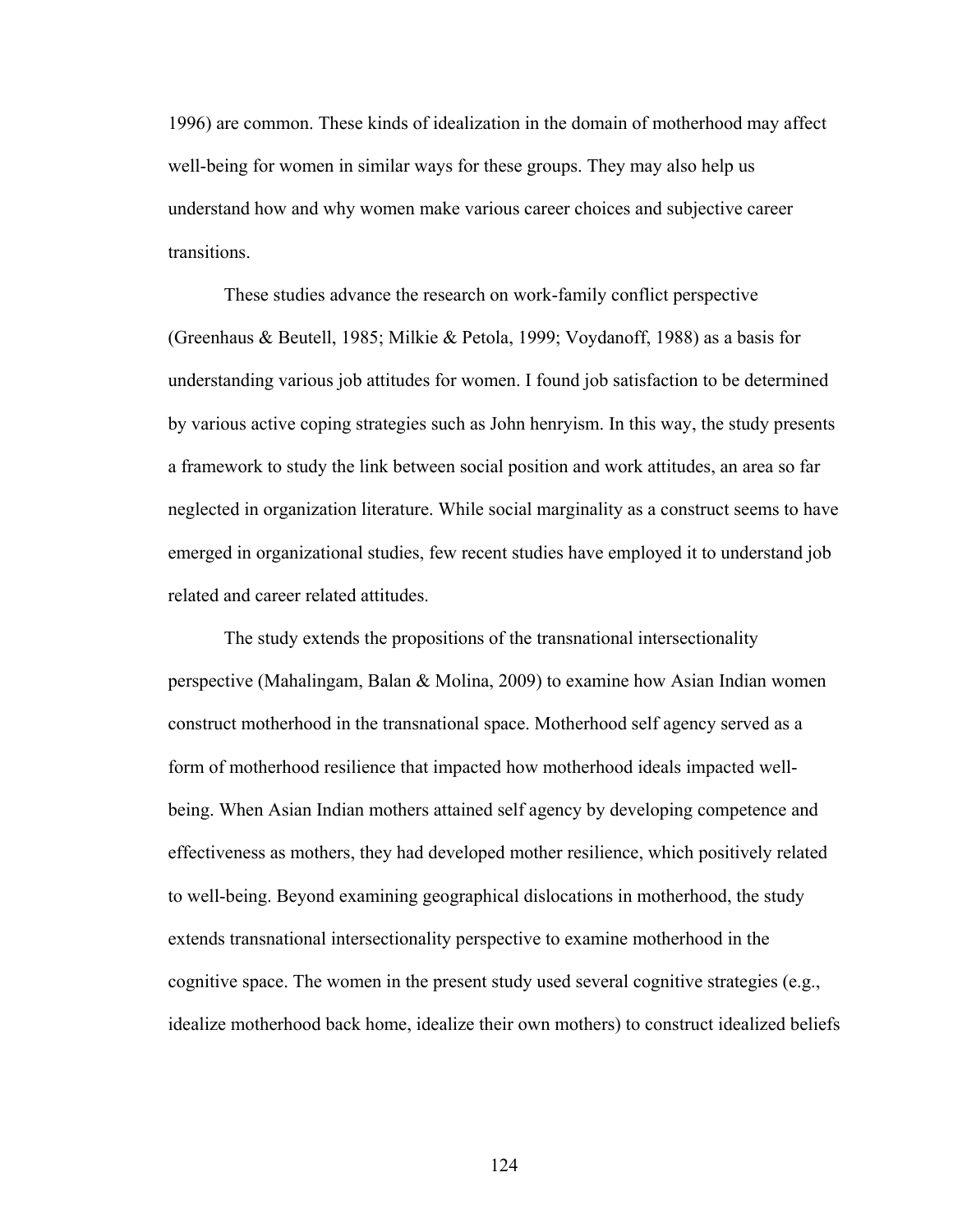about motherhood. These idealized beliefs were positively related to psychological wellbeing.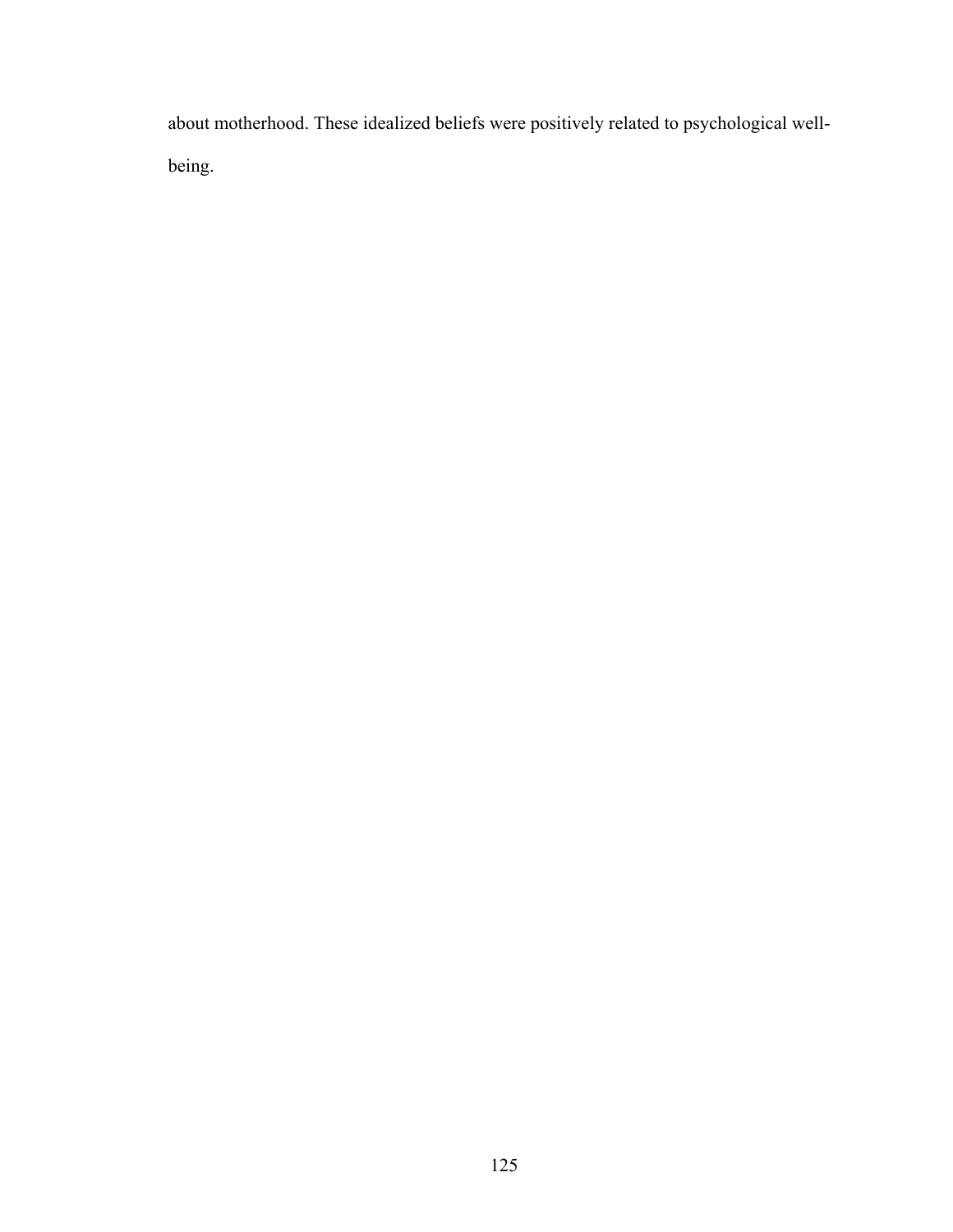## **Chapter VI**

### **CONCLUSION**

In this dissertation study I examined the antecedents and consequences of pursuing idealized beliefs about motherhood and careers for Asian Indian immigrant women who are mothers. Asian Indian immigrant women constitute one of the largest groups of professionally skilled Asian women immigrants (De, 2001). Several studies have documented that they experience marginalization along multiple dimensions (Abraham, 2006, Das gupta, 1997; Dasgupta, 1998; Mahalingam, 2006), despite high incomes and high levels of professional skills, which earned them the title "model minority." Integrating the tenets of intersectionality and social marginality perspectives, I used the propositions of the idealized identities model (Mahalingam, 2006), to empirically examine: 1) social marginality as an antecedent for the endorsement of idealized beliefs about motherhood and career; 2) the well-being and job/career related consequences of the endorsement of these beliefs. I found that social marginality attitudes positively related to idealized beliefs about motherhood and perceived discrimination positively related to idealization in the career domain. Rejection of dominant group values and attitudes were linked to the creation and maintenance of idealized beliefs about motherhood for immigrant Asian Indian women in my study. Thus, motherhood, a traditionally gendered space was used as a site for maintaining the group's distinct identity (Ortner, 1974; Yuval Davis & Anthias, 1989).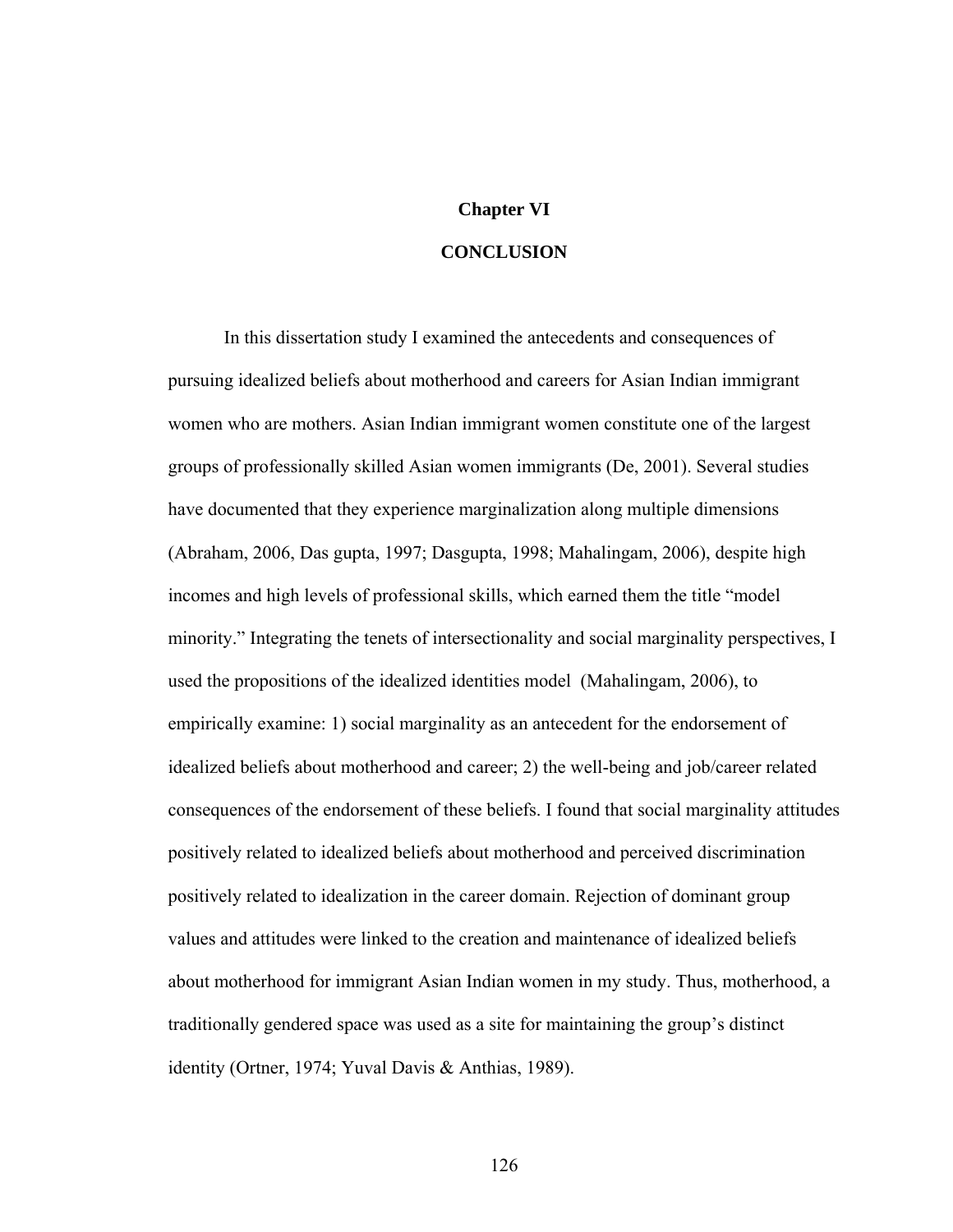It seemed as if idealized beliefs about gender were internalized and were reflected in various practices within the household. Women took on primary responsibility for their children more than their spouses. Only when they took on these roles and internalized the idealized beliefs that they experienced confidence in motherhood which had many positive well-being outcomes associated with it. Given the social context of immigration and marginalization along patriarchal and racial lines, I observed that women negotiated self-agency by participating in the construction of the idealized belief system within which they were more "family-oriented." This is consistent with the findings of Glenn (1999), who found that Chinese women were "family-oriented" in the face of social marginality and discrimination.

At another level, the idealized belief system increased the burden upon the women in my study. The women took on responsibility for the children more and also took on the burden of ethnic socialization practices that probably reinforced model minority values such as success and academic achievement.

It is ironic that Asian Indian women should take on the additional burden, even as they were subsumed with household tasks and responsibilities during their "early challenges." The fall in subjective socioeconomic status, especially because of financial strain, wherein they felt they were privileged prior to immigration led to new challenges (e.g., not being able to afford baby sitters). Yet the women's alternative script of motherhood, developed over a period of time, involved an even higher effort in coping, including the responsibility for the ethnic socialization of children. Age and years in the United States appeared to be important in determining coping patterns for the women.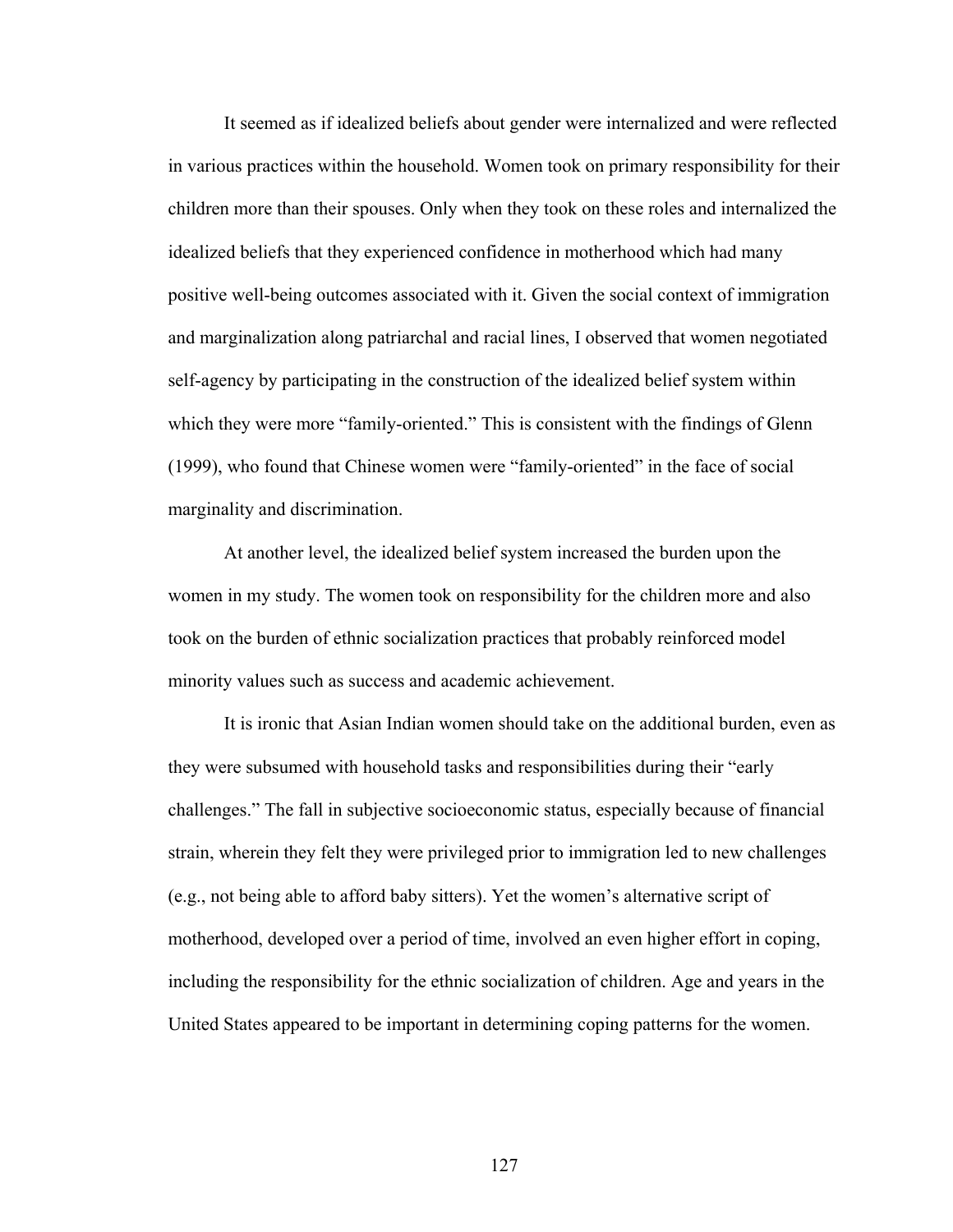Thus, outcomes were impacted by intersections of age (Miller, 2006) and immigration processes.

Idealization of motherhood appears to be an important domain impacting every day practices that are linked to acculturation processes for Asian Indian women. Power and social marginality appear to be important in determining what forms of ideals become salient to well-being in a particular context (Mahalingam, 2006). While social marginality attitudes seemed more salient to idealized motherhood beliefs, perceived discrimination appeared critical to idealized career beliefs. Thus, this study points to how different forms of marginalities may impact idealization in various domains.

Consistent with the idealized identities model (Mahalingam, 2006), I found ideals had many benefits for women. However, I also found that the consequences may on occasion be in domains of life other than where the idealization originally took place and there are costs of pursuing ideals. Similar to Mahalingam & Balan (2006), I found that mental health consequences may accrue for women investing in traditionally gendered domains, even as the costs may be in alternative domains (e.g., academic, professional).

At the same time, I found that women did not endorse the ideals in consistent ways. They negotiated with them and sometimes resisted them (Chen, 1999; Glenn, 1991, 1997; Hochschild, 1989; Ong, 1999). For example, the mother who was confronted with the child's learning disability, differentiated the source of pride that each of her two daughters provided. While endorsing the belief that academic achievement should be a source of pride consistent with the larger discourse of model minority, her own enactments reflected the reality of her circumstances. Thus women's construction of motherhood is fluid and dynamic and reflects the heterogeneity of their individual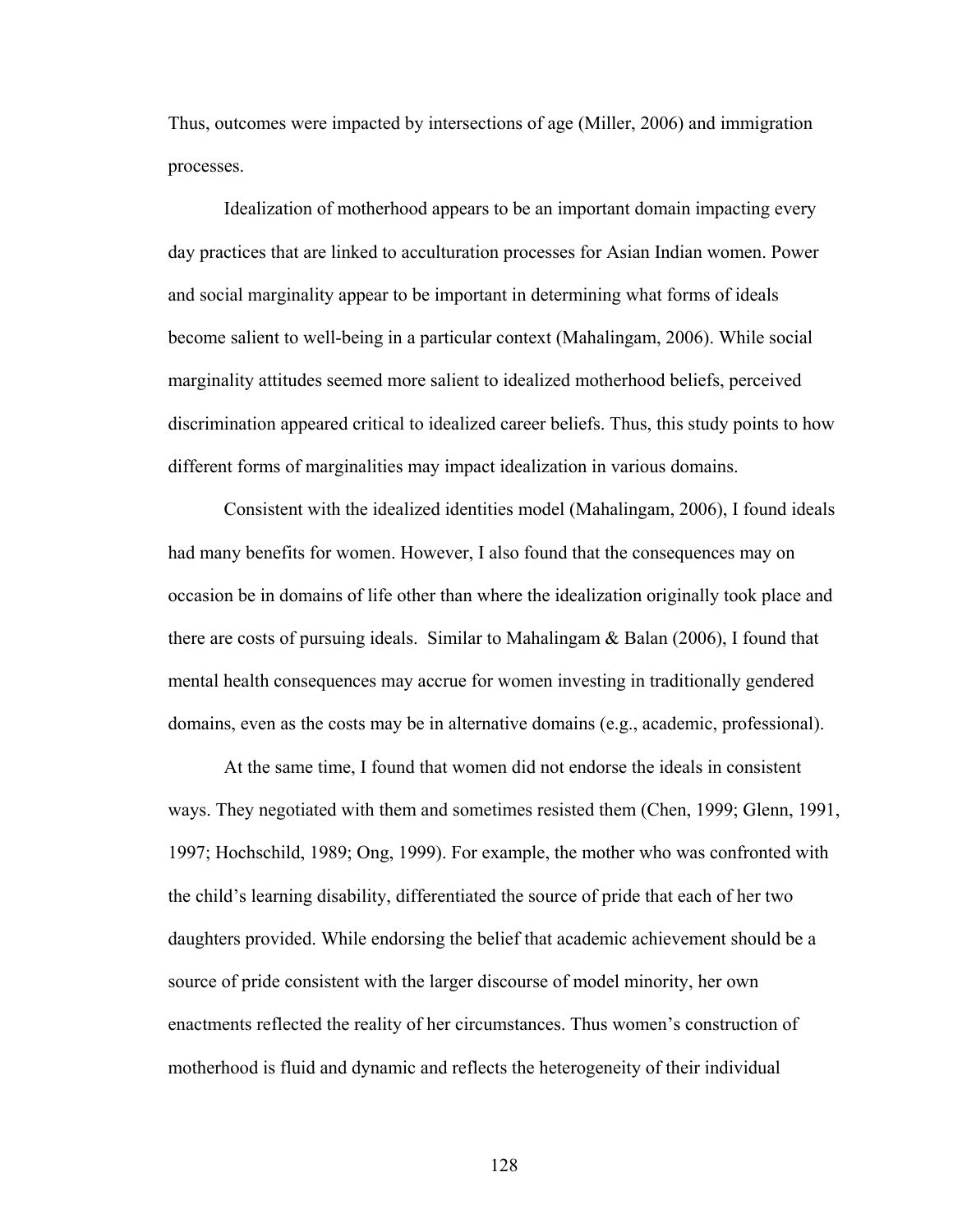circumstances including the intersections of developmental stage and immigration processes.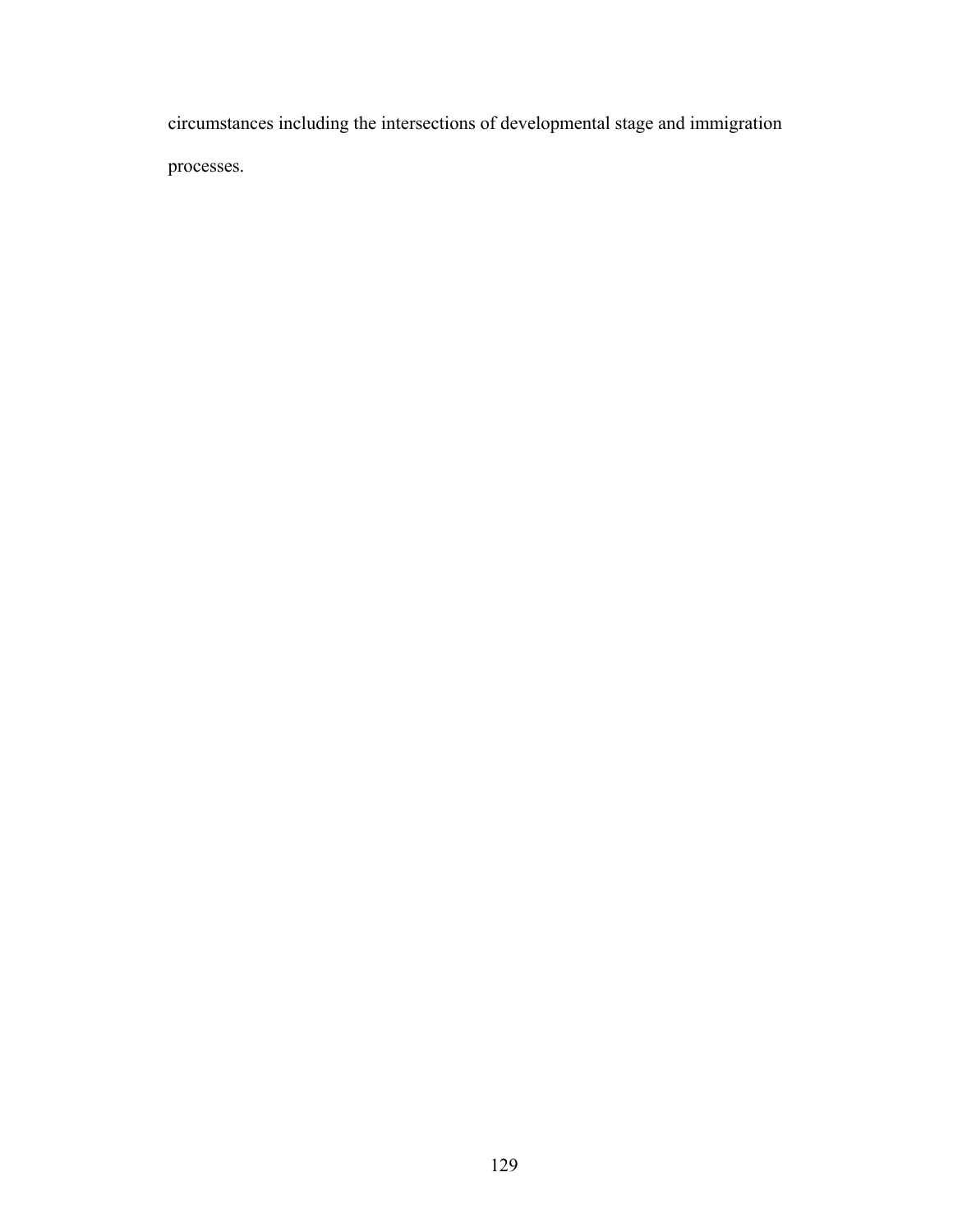FIGURES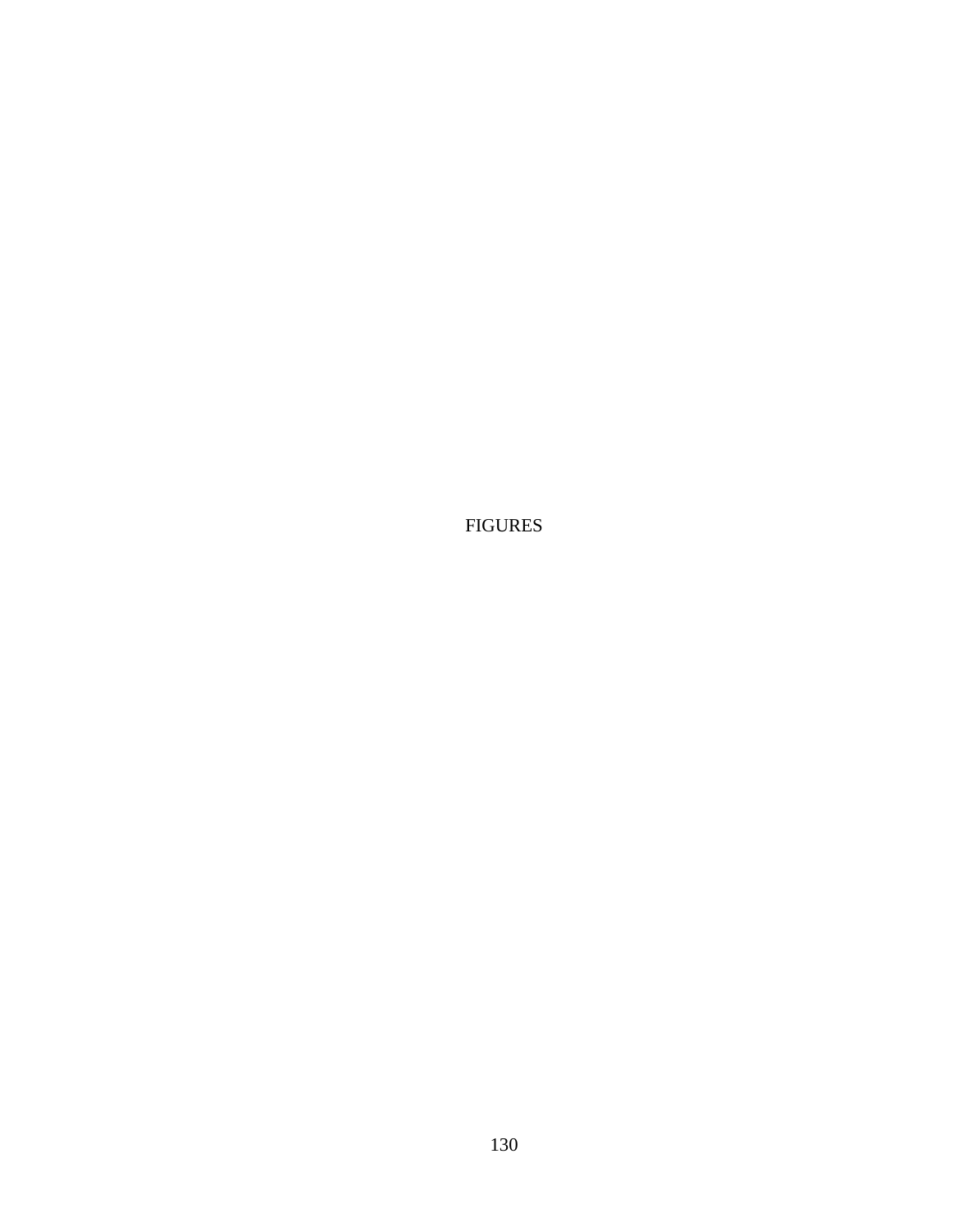

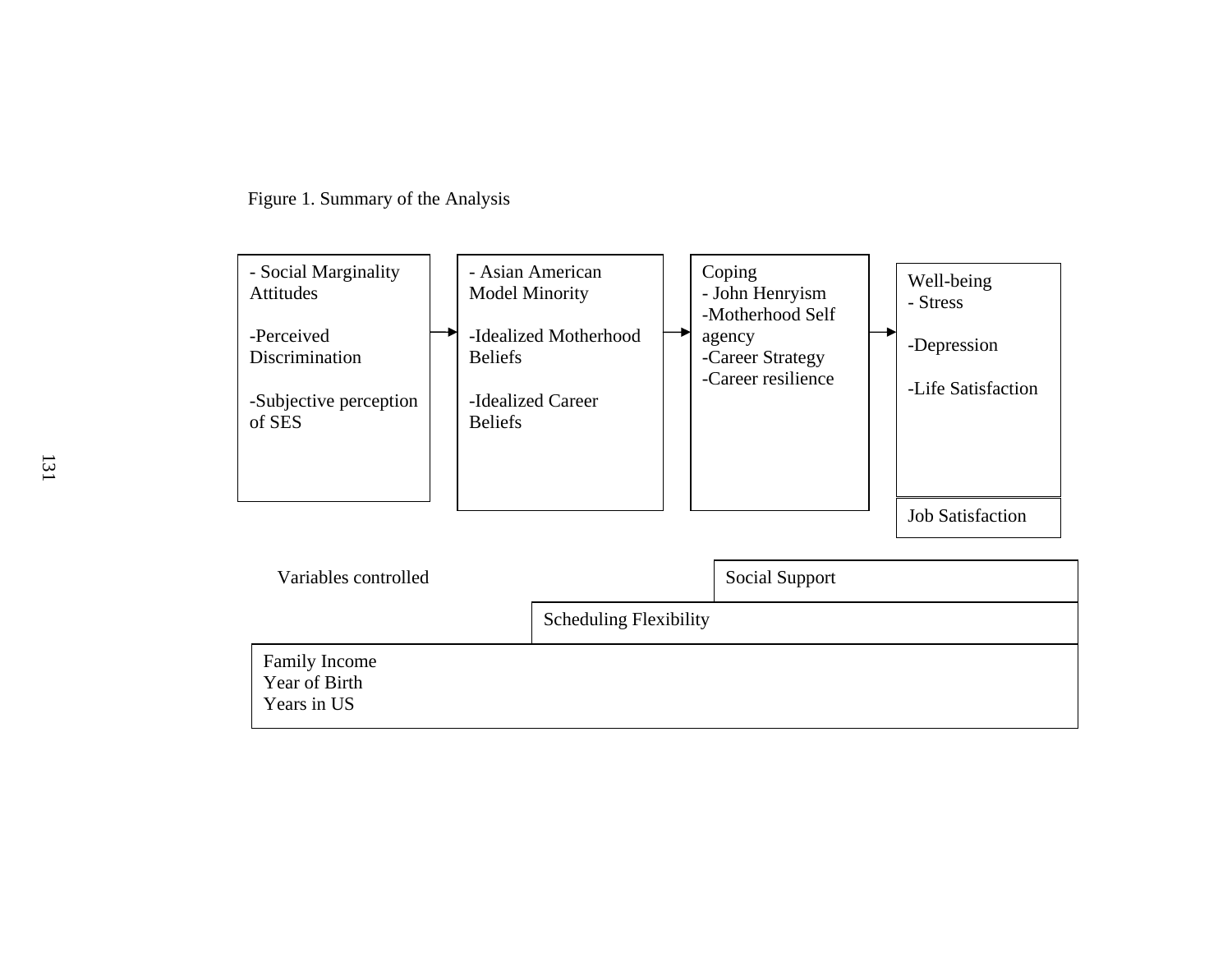Figure 2. Idealized Motherhood Beliefs Regression Analysis Summary

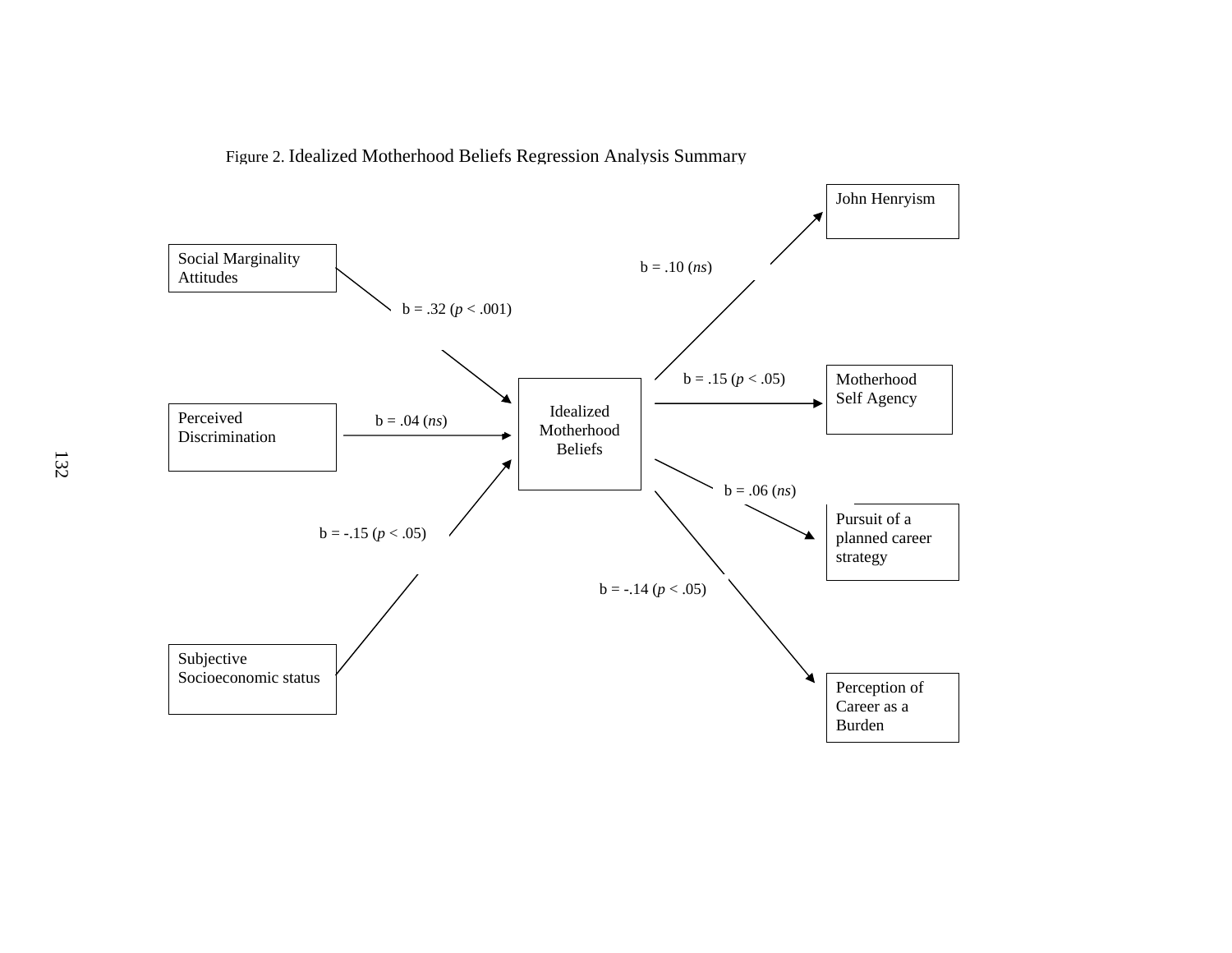Figure 3. Idealized Career Beliefs Regression Analysis Summary

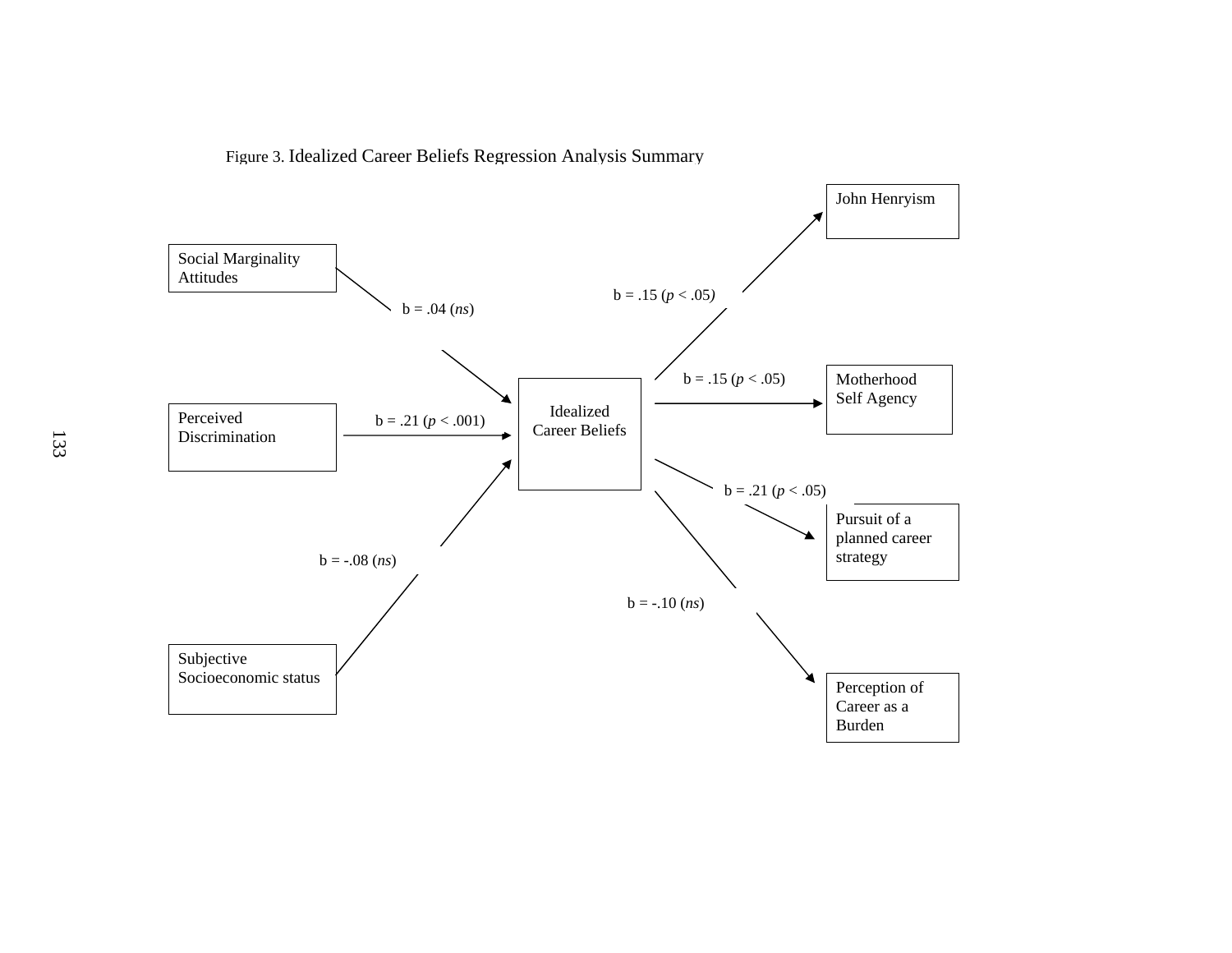Figure 4. John Henryism and Outcomes Regression Analysis summary

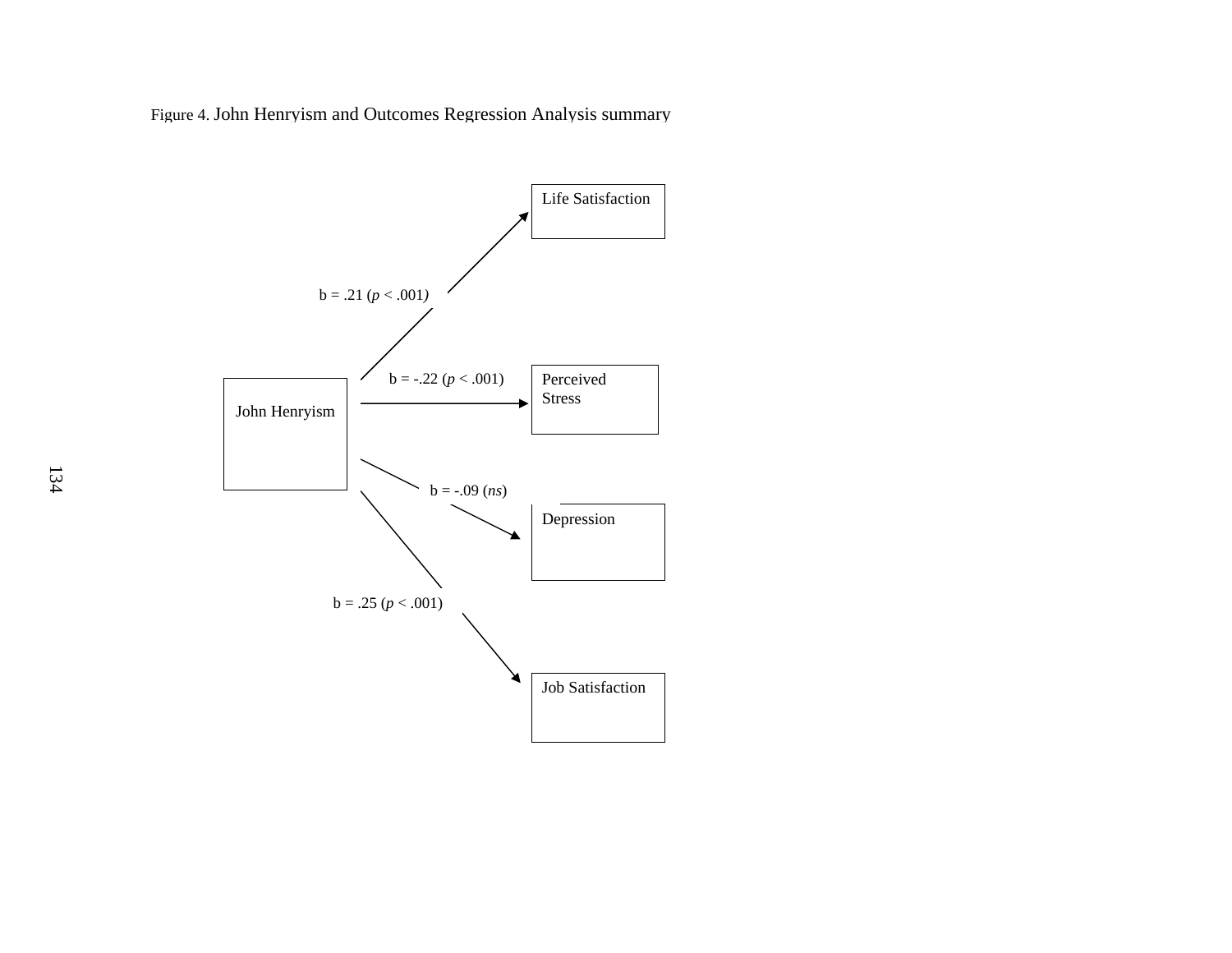Figure 5. Motherhood self agency and Outcomes Regression Analysis Summary

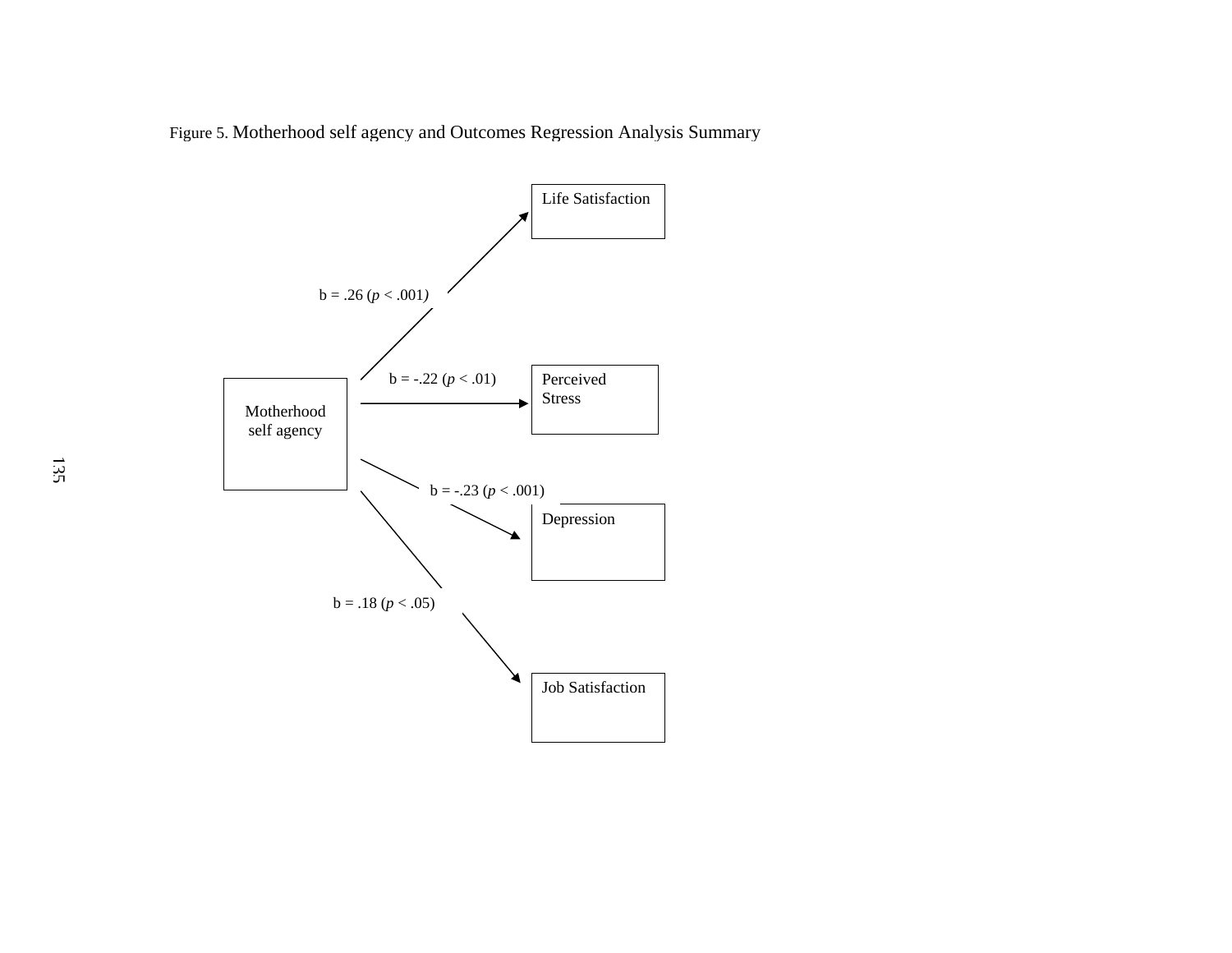TABLES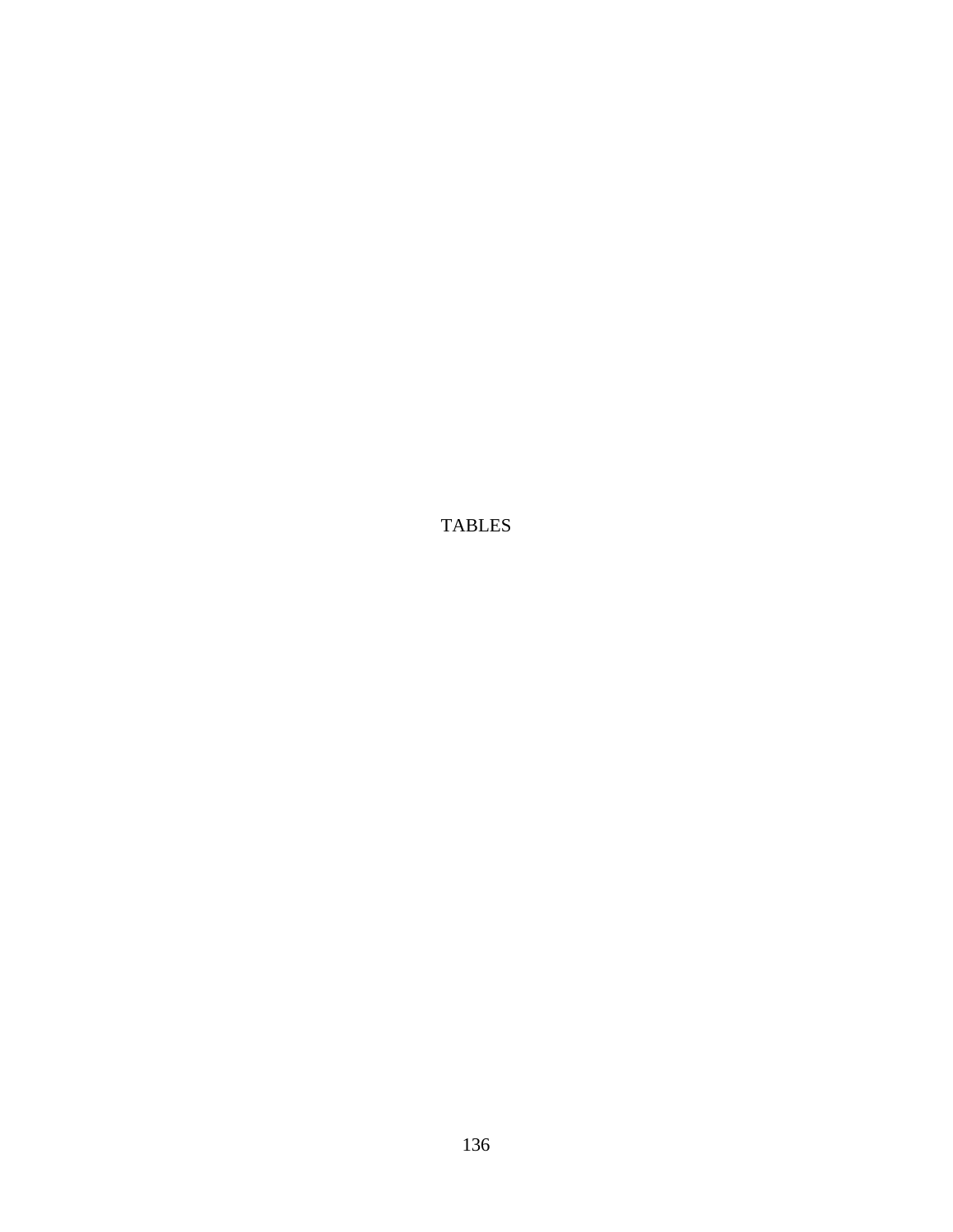## *Analysis Plan*

|                | Question                           | Analysis & Controls          |
|----------------|------------------------------------|------------------------------|
|                |                                    | <b>Regression Model</b>      |
|                | Marginality Perceptions - Asian    |                              |
|                | <b>American Model Minority</b>     | Controls:                    |
| 1              | stereotype                         | Age                          |
|                |                                    | Family Income                |
|                |                                    | Years in the United States   |
|                | Marginality Perceptions- Idealized |                              |
|                | beliefs about Motherhood/          | Multiple Regression Analysis |
|                | Idealized beliefs about Career     | (Fig. 2 & 3)                 |
| $\overline{2}$ |                                    |                              |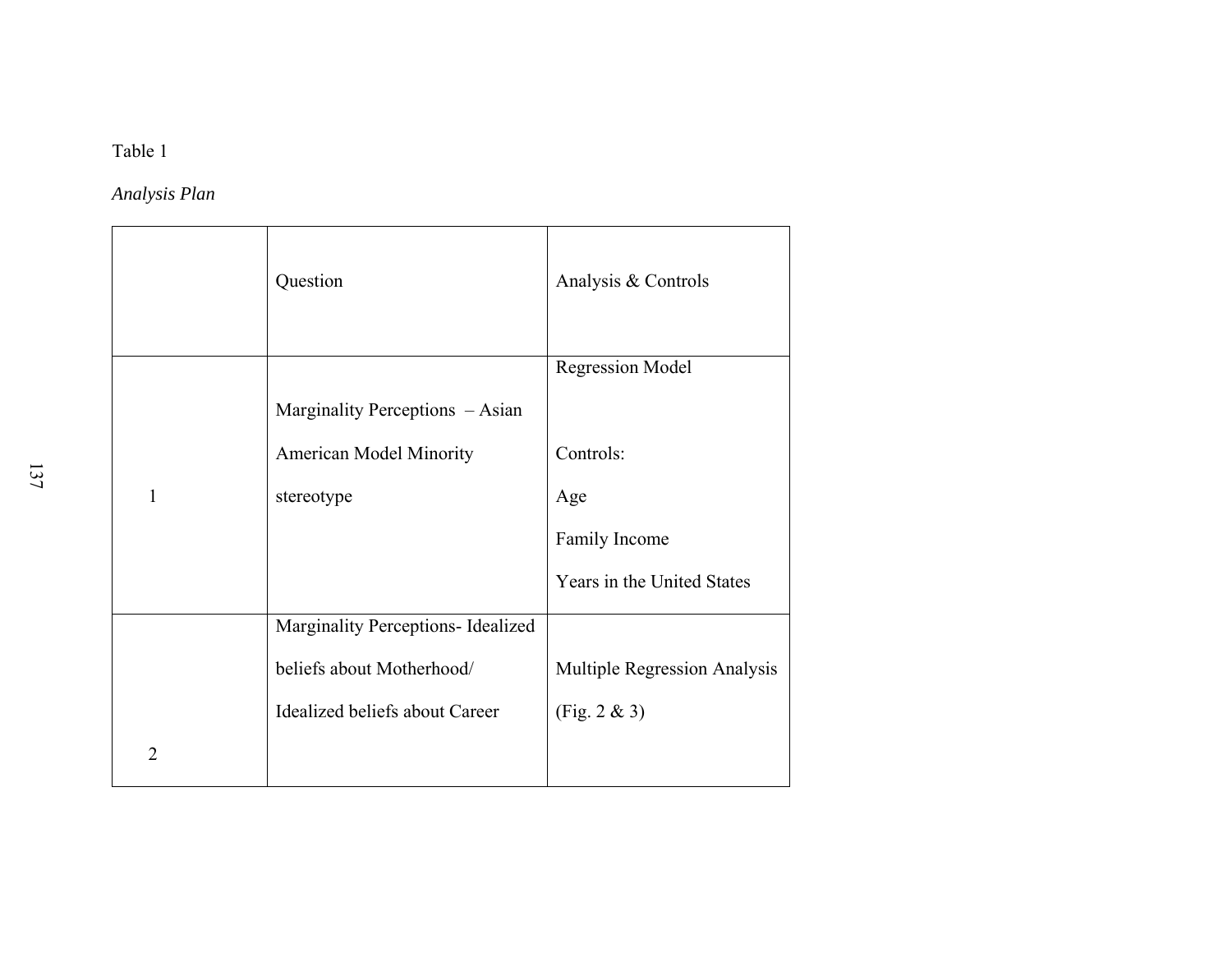|     |                                  | Controls:                    |
|-----|----------------------------------|------------------------------|
|     |                                  | Age                          |
|     |                                  | Income                       |
|     |                                  | Years in the United States   |
|     |                                  |                              |
|     |                                  | Separate Regressions (Fig 2) |
|     |                                  | &3)                          |
|     | Idealized beliefs about          |                              |
| 3.A | Motherhood - John Henryism/      | Controls:                    |
|     | Motherhood Self Agency/ Career   | Age                          |
|     | Outcomes                         | Family Income                |
|     |                                  | Years in the US              |
|     |                                  | Workplace Flexibility        |
|     | Idealized beliefs about Career - | Separate Regressions (Fig 2  |
| 3.B | John Henryism/ Motherhood Self   | & 3)                         |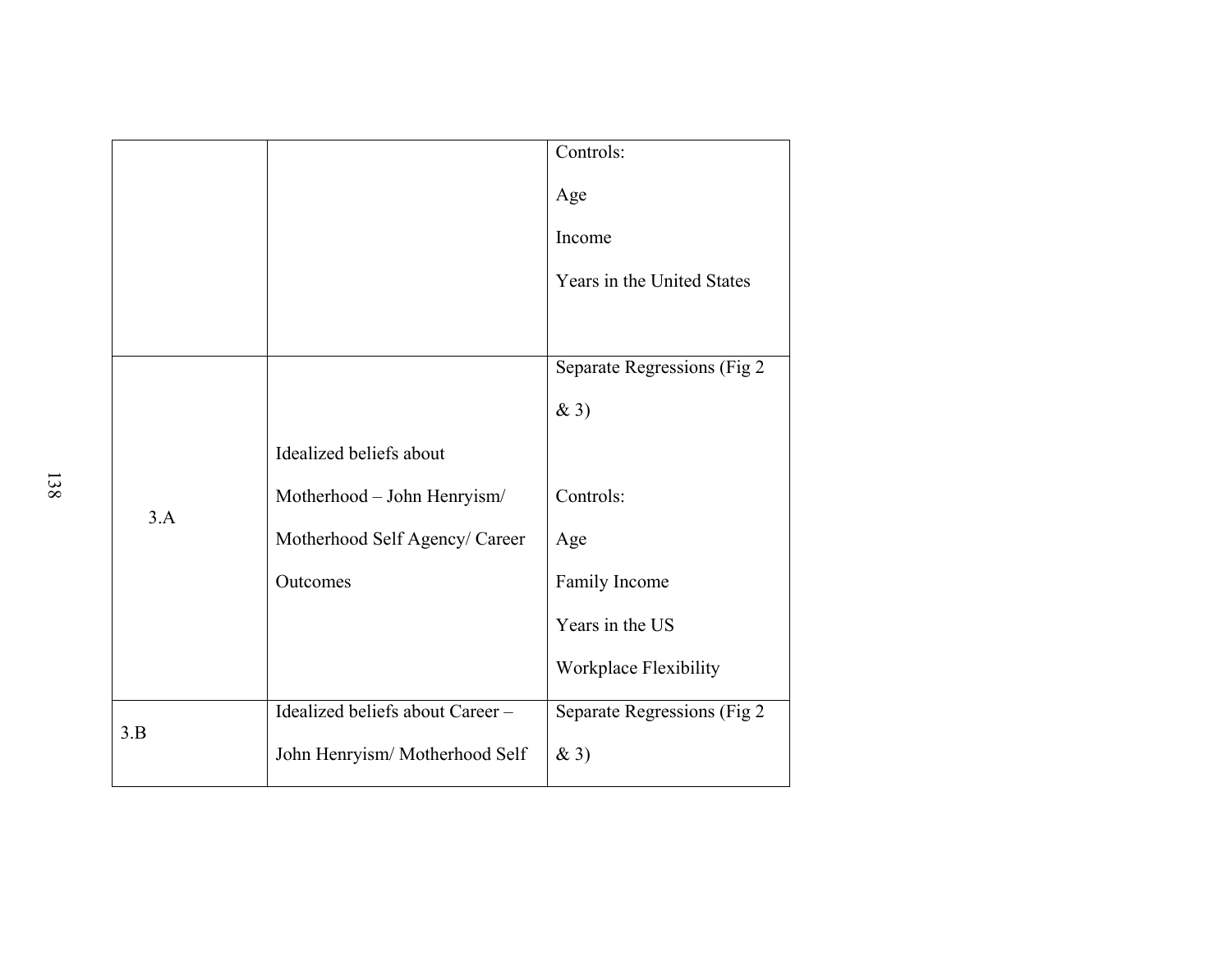|      | <b>Agency/ Career Outcomes</b> |                             |
|------|--------------------------------|-----------------------------|
|      |                                | Controls:                   |
|      |                                | Age                         |
|      |                                | Family Income               |
|      |                                | Years in the US             |
|      |                                | Workplace Flexibility       |
|      |                                | <b>Separate Regressions</b> |
|      |                                |                             |
|      |                                | Controls:                   |
| 4. A | John Henryism-Mental Health    | Age                         |
|      | Outcomes/Job Satisfaction      | Family Income               |
|      |                                | Years in the US             |
|      |                                | Workplace Flexibility       |
|      |                                | Social Support              |
| 4. B | Motherhood Self Agency-Mental  | <b>Separate Regressions</b> |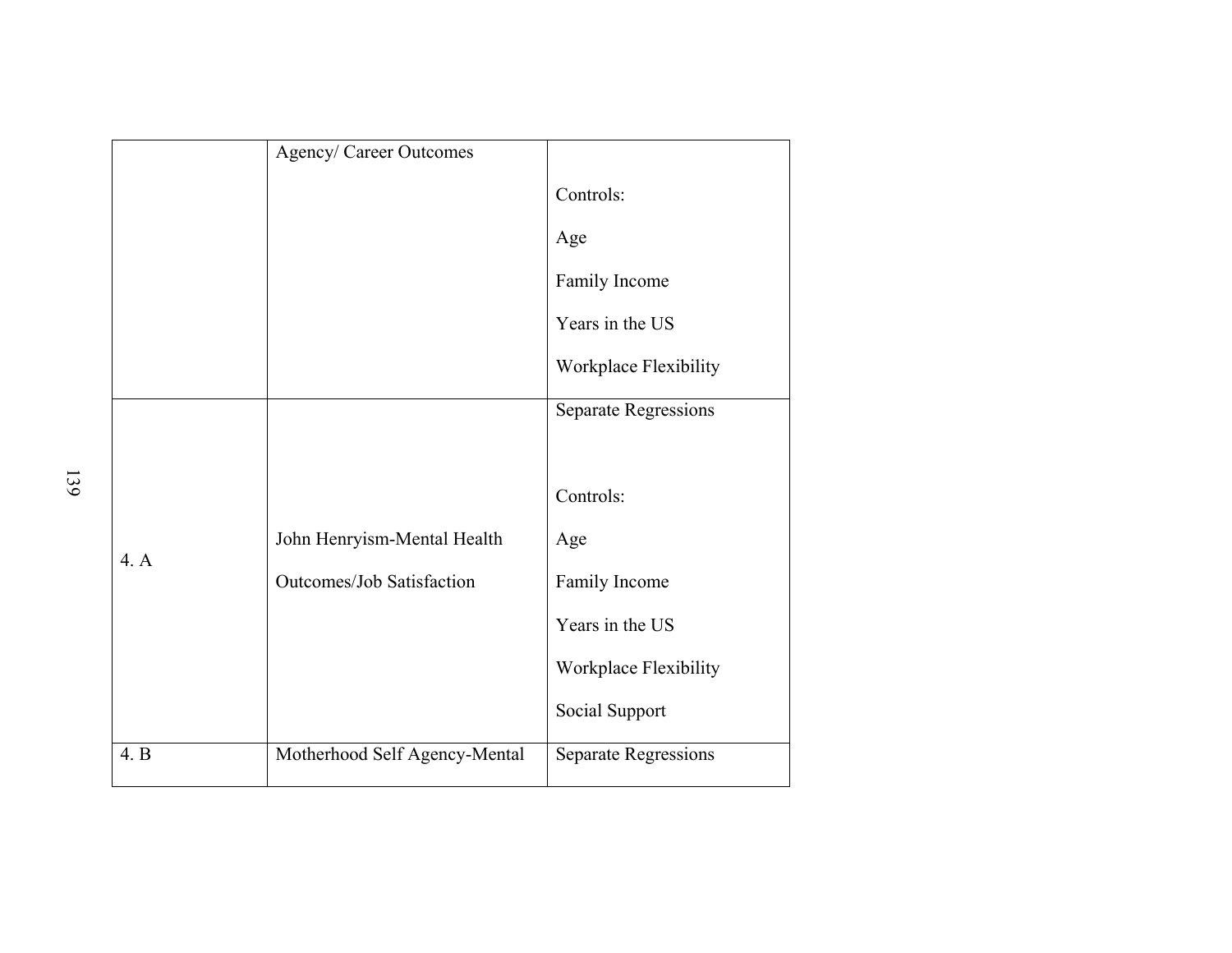|   | Health Outcomes/Job Satisfaction                             |                              |
|---|--------------------------------------------------------------|------------------------------|
|   |                                                              | Controls:                    |
|   |                                                              | Age                          |
|   |                                                              | Family Income                |
|   |                                                              | Years in the US              |
|   |                                                              | <b>Workplace Flexibility</b> |
|   |                                                              | Social Support               |
| 5 | Model Minority - Ethnic<br><b>Socialization Practices</b>    | Separate Regressions         |
| 6 | Idealized motherhood beliefs-<br>Household Division of Labor | <b>Separate Regressions</b>  |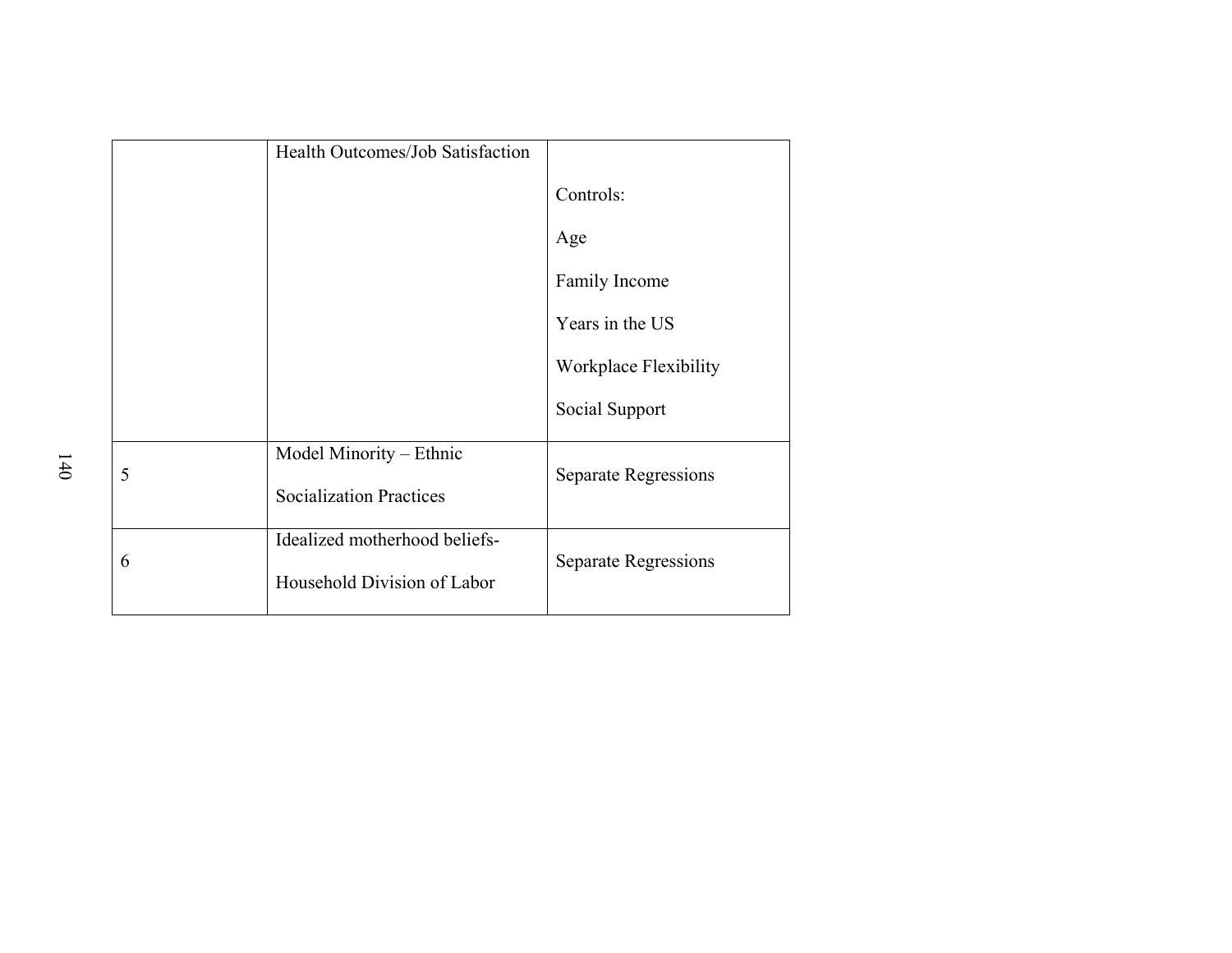|                                           | No. of items   | Scale          | Alpha | $\overline{N}$ | Mean    | SD   |
|-------------------------------------------|----------------|----------------|-------|----------------|---------|------|
| Year of Birth                             | $\blacksquare$ | $\blacksquare$ |       | 287            | 1971.07 | 6.71 |
| Years in the United States                |                | $\blacksquare$ |       | 286            | 11.60   | 6.67 |
| Model Minority Stereotype                 | $\overline{4}$ | $1-5$          | .86   | 241            | 3.65    | 0.84 |
| Idealized beliefs about Motherhood        | $\overline{4}$ | $1 - 5$        | .82   | 238            | 3.66    | 0.90 |
| Idealized beliefs about Career            | 4              | $1 - 5$        | .80   | 230            | 3.31    | 0.79 |
| Social Marginality (Acculturation)        | 5              | $1 - 5$        | .89   | 239            | 2.20    | 0.79 |
| Perceived Discrimination                  | 9              | $1-5$          | .82   | 237            | 1.82    | 0.62 |
| Depression                                | 20             | $1-4$          | .91   | 192            | 1.67    | 0.50 |
| <b>Perceived Stress</b>                   | 10             | $1-5$          | .79   | 188            | 2.61    | 0.57 |
| Life Satisfaction                         | 5              | $1 - 7$        | .92   | 207            | 4.88    | 1.23 |
| John Henryism                             | 12             | $1-5$          | .78   | 272            | 3.99    | 0.51 |
| Social Support                            | 12             | $1 - 7$        | .95   | 208            | 5.45    | 1.14 |
| Motherhood Self Agency                    | 3              | $1-5$          | .86   | 203            | 4.31    | 0.69 |
| Scheduling Flexibility*                   | $\overline{4}$ | $1-4$          | .81   | 277            | 1.86    | 0.65 |
| <b>Pursuit of Planned Career Strategy</b> | 5              | $1-5$          | .63   | 270            | 4.01    | 0.65 |
| Perception of career as a burden*         | $\sqrt{2}$     | $1-5$          | .85   | 275            | 6.58    | 2.36 |

*Descriptive statistics and reliability co-efficients for study variables*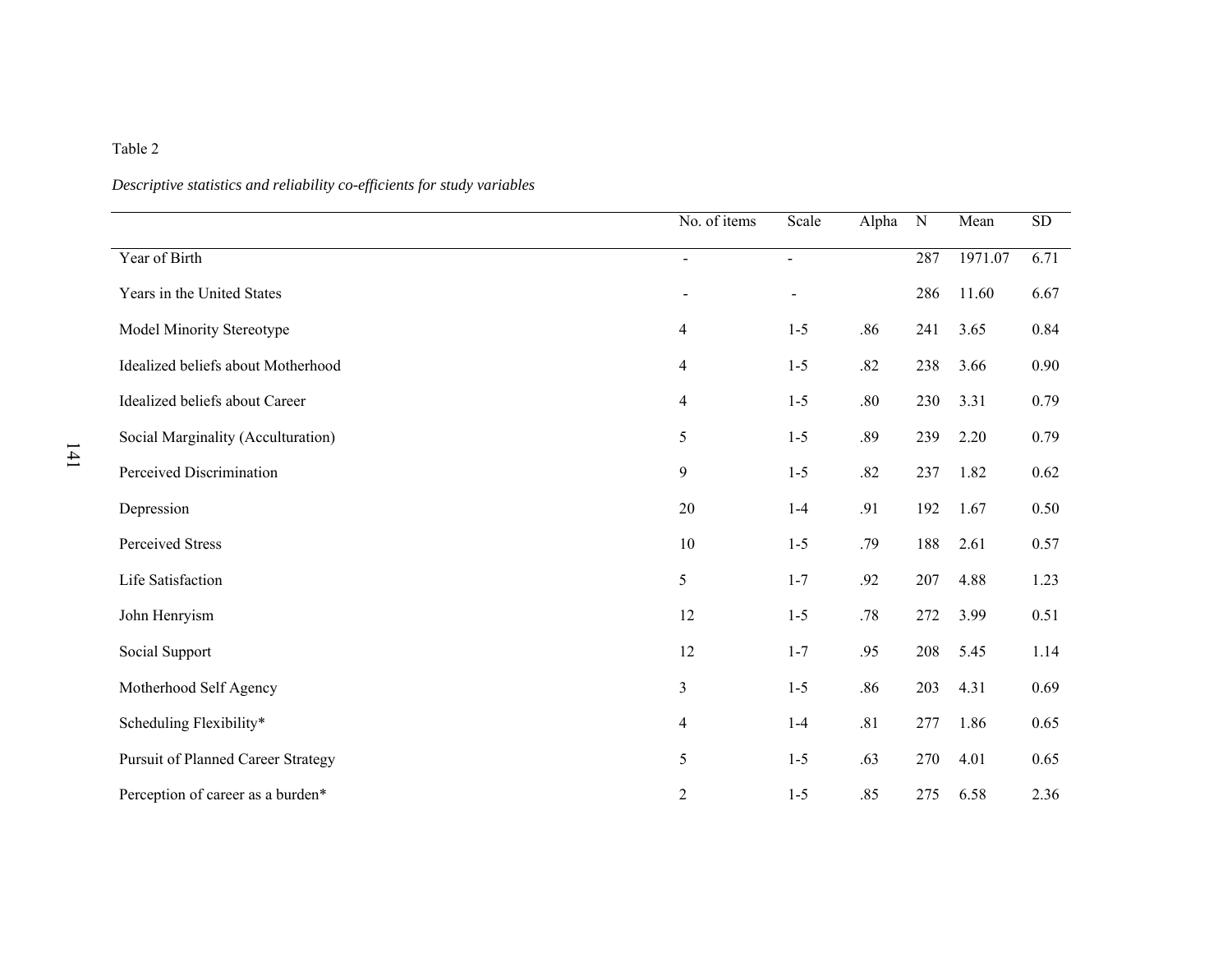| Job in General                   | $0 - 24$ |     | 266 20.06 | 5.08 |
|----------------------------------|----------|-----|-----------|------|
| Subjective Socioeconomic status* | 1-10     | 244 | 4.02      |      |
| .<br>$\sim$                      |          |     |           |      |

 $*$ High score = Low on the measure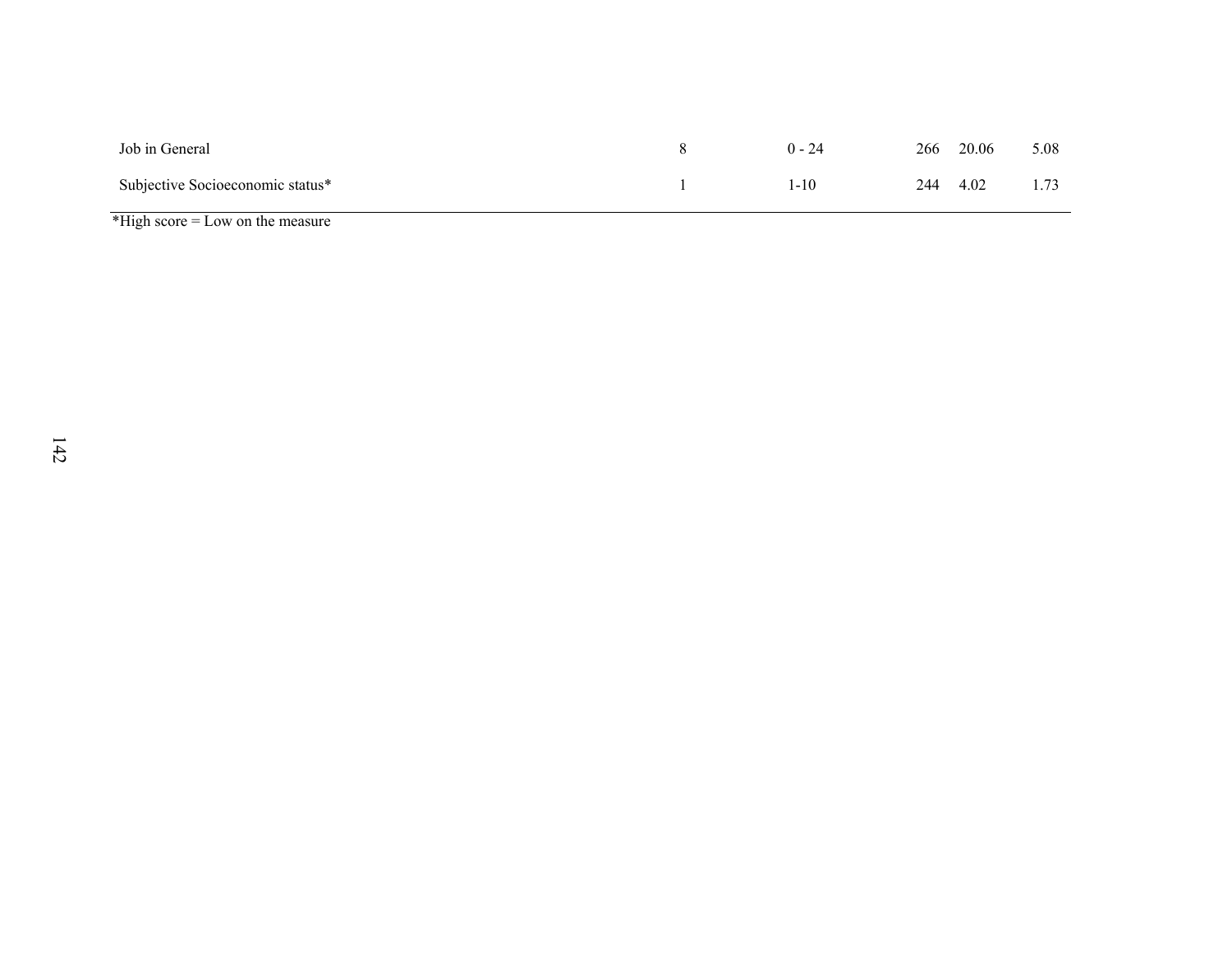### *Intercorrelations among Study variables*

|                 |                                     | 2       | 3             | $\overline{4}$ | 5                        | 6                        | $\overline{7}$           | 8                        | 9       | 10       | 11       | 12      | 13       | 14       | 15       | 16      | 17      | 18      | 19       |
|-----------------|-------------------------------------|---------|---------------|----------------|--------------------------|--------------------------|--------------------------|--------------------------|---------|----------|----------|---------|----------|----------|----------|---------|---------|---------|----------|
| - 1             | Family Income                       | $-29**$ | $.35***$      | $-24**$        | $-.12$                   | $-.13$                   | $-.06$                   | $-.13$                   | $-.05$  | .03      | .01      | $-14*$  | $.13*$   | $.16***$ | .06      | $-14$   | $-.07$  | $-.07$  | .04      |
|                 |                                     | 283     | 283           | 241            | 237                      | 234                      | 235                      | 227                      | 238     | 269      | 200      | 274     | 267      | 272      | 264      | 189     | 185     | 205     | 204      |
| 2               | Year of birth                       | $-$     | $-699**$      | .08            | .09                      | .01                      | .01                      | .02                      | $-.08$  | $-12$    | $-.05$   | .10     | $-.07$   | $-.18**$ | $-.04$   | .09     | $-.03$  | .04     | .01      |
|                 |                                     |         | 284           | 243            | 238                      | 236                      | 237                      | 229                      | 240     | 271      | 203      | 275     | 268      | 273      | 264      | 192     | 188     | 208     | 207      |
| 3               | Years in US                         |         | $\sim$ $\sim$ | $-17**$        | $-.02$                   | .07                      | $-.04$                   | $-.07$                   | $-.02$  | $.16**$  | .03      | $-.15*$ | .07      | $.29**$  | .03      | $-.10$  | $-.04$  | .00.    | .06      |
|                 |                                     |         |               | 242            | 237                      | 235                      | 236                      | 228                      | 239     | 270      | 201      | 275     | 268      | 273      | 264      | 191     | 187     | 207     | 205      |
| 4               | <b>Economic Marginality</b>         |         |               | $\sim$ $\sim$  | $\overline{0}$ .         | .10                      | $-.10$                   | .00                      | $-.13*$ | $-.27**$ | $-.30**$ | $.20**$ | $-.06$   | .00.     | $-21**$  | .12     | $.17*$  | .03     | $-.20**$ |
|                 |                                     |         |               |                | 237                      | 236                      | 238                      | 230                      | 241     | 233      | 202      | 239     | 234      | 237      | 230      | 192     | 188     | 208     | 207      |
| 5               | Social Marginality attitudes        |         |               |                | $\overline{\phantom{a}}$ | $40**$                   | $.33**$                  | $.14*$                   | $.16*$  | $-.16*$  | $-.10$   | $.21**$ | $-.23**$ | $-20**$  | $-.29**$ | $.35**$ | $.22**$ | $-.06$  | $-.14*$  |
|                 |                                     |         |               |                |                          | 230                      | 232                      | 226                      | 234     | 228      | 199      | 235     | 228      | 231      | 224      | 189     | 185     | 204     | 203      |
| 6               | Perceived Discrimination            |         |               |                |                          | $\overline{\phantom{a}}$ | $.15*$                   | $.22**$                  | .04     | $-.06$   | $-.15*$  | $.14*$  | $-.10$   | $-25**$  | $-16*$   | $.37**$ | $.26**$ | $-.07$  | $-.07$   |
|                 |                                     |         |               |                |                          |                          | 230                      | 222                      | 233     | 226      | 195      | 232     | 226      | 229      | 222      | 187     | 182     | 201     | 200      |
| $7\overline{ }$ | <b>Idealized Motherhood Beliefs</b> |         |               |                |                          |                          | $\overline{\phantom{m}}$ | $.53**$                  | $.45**$ | .09      | .14      | .03     | .07      | $-15*$   | $-.07$   | .07     | .01     | .11     | .04      |
|                 |                                     |         |               |                |                          |                          |                          | 228                      | 236     | 228      | 200      | 234     | 229      | 232      | 225      | 192     | 186     | 206     | 204      |
| 8               | <b>Idealized Career Beliefs</b>     |         |               |                |                          |                          |                          | $\overline{\phantom{a}}$ | $.35**$ | .13      | .12      | .01     | $.20**$  | $-.13*$  | $-.09$   | .00.    | .01     | .13     | .13      |
|                 |                                     |         |               |                |                          |                          |                          |                          | 228     | 221      | 193      | 227     | 223      | 224      | 217      | 187     | 178     | 200     | 197      |
| 9               | Model Minority Stereotype           |         |               |                |                          |                          |                          |                          |         | $.14*$   | .09      | $-.05$  | .05      | .01      | .03      | $-.05$  | $-.06$  | $.24**$ | $.17*$   |
|                 |                                     |         |               |                |                          |                          |                          |                          |         | 231      | 200      | 237     | 233      | 236      | 228      | 191     | 187     | 206     | 206      |
|                 |                                     |         |               |                |                          |                          |                          |                          |         |          |          |         |          |          |          |         |         |         |          |

\*\*  $p < .001$ ; \* $p < .05$ .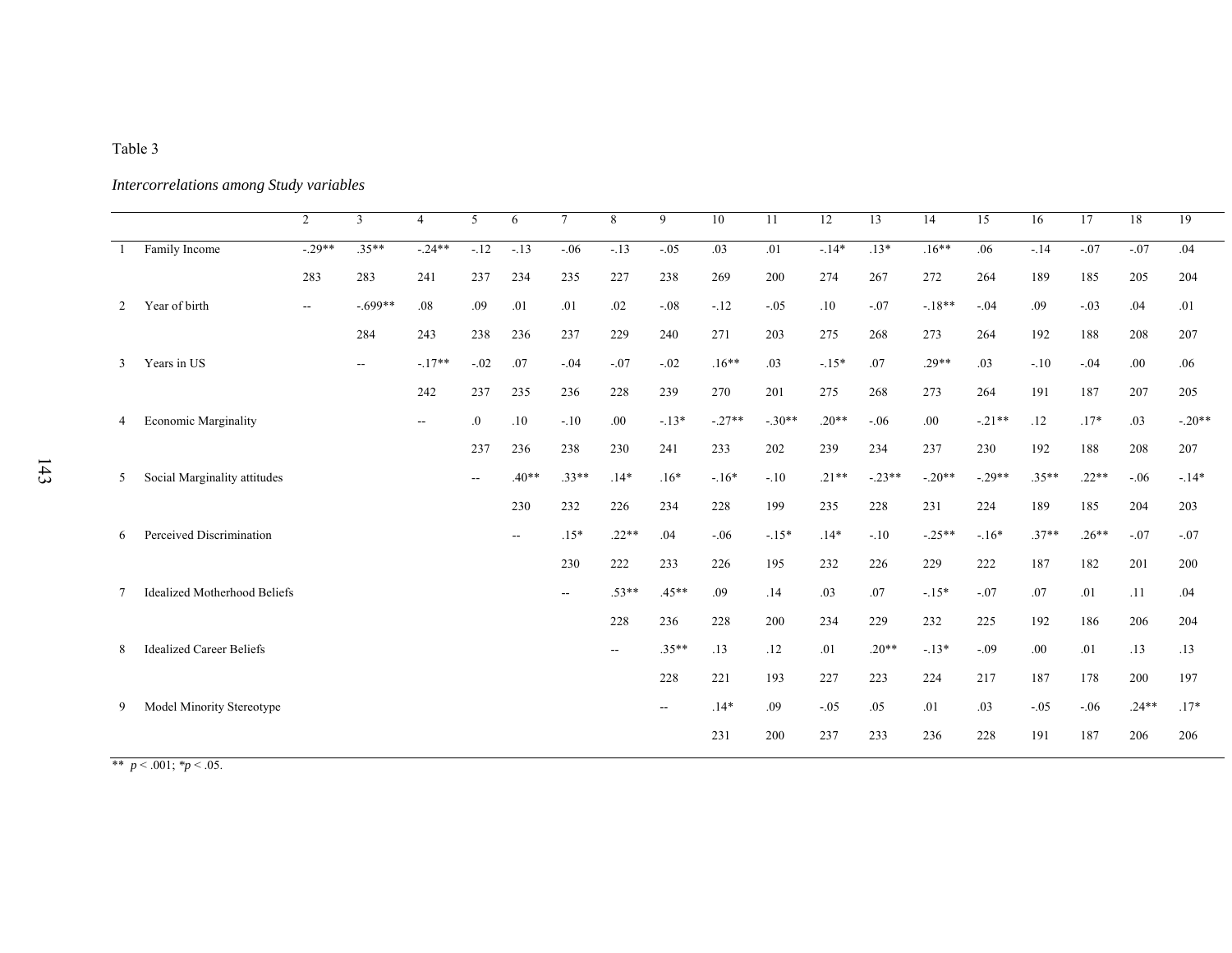#### Table 3 Cont.

*Inter-correlations among Study variables* 

|    |                                    | $\overline{2}$ | $\mathfrak{Z}$ | $\overline{4}$ | 5 | 6 | $7\overline{ }$ | 8<br>9 | 10                        | 11      | 12                       | 13       | 14                       | 15                       | 16       | 17                       | 18                       | 19                          |
|----|------------------------------------|----------------|----------------|----------------|---|---|-----------------|--------|---------------------------|---------|--------------------------|----------|--------------------------|--------------------------|----------|--------------------------|--------------------------|-----------------------------|
| 10 | John Henryim                       |                |                |                |   |   |                 |        | $\mathbb{Z}^{\mathbb{Z}}$ | $.38**$ | $-23**$                  | $.25***$ | 0.10                     | $.32**$                  | $-19*$   | $-.28**$                 | $.16*$                   | $.31**$                     |
|    |                                    |                |                |                |   |   |                 |        |                           | 193     | 264                      | 258      | $262\,$                  | 253                      | 185      | 180                      | 200                      | 199                         |
| 11 | Motherhood Self Agency             |                |                |                |   |   |                 |        |                           | $\sim$  | $-17*$                   | $.10\,$  | .05                      | $.27**$                  | $-.32**$ | $-.28**$                 | $.17*$                   | $.37**$                     |
|    |                                    |                |                |                |   |   |                 |        |                           |         | 200                      | 195      | 197                      | 191                      | 175      | 174                      | 195                      | 195                         |
| 12 | Scheduling Flexibility             |                |                |                |   |   |                 |        |                           |         | $\overline{\phantom{a}}$ | $-.20**$ | $-.21**$                 | $-.34**$                 | $.28**$  | $.27**$                  | $-.24**$                 | $-.23**$                    |
|    |                                    |                |                |                |   |   |                 |        |                           |         |                          | 266      | 271                      | 259                      | 189      | 186                      | 206                      | 204                         |
| 13 | Pursuit of Planned Career Strategy |                |                |                |   |   |                 |        |                           |         |                          | $\sim$   | .11                      | $.26**$                  | $-.29**$ | $-.17*$                  | $.26**$                  | $.19**$                     |
|    |                                    |                |                |                |   |   |                 |        |                           |         |                          |          | $267\,$                  | 254                      | 185      | 181                      | 202                      | 201                         |
| 14 | Perception of Career Burden        |                |                |                |   |   |                 |        |                           |         |                          |          | $\overline{\phantom{a}}$ | $.27**$                  | $-.37**$ | $-38**$                  | $.21**$                  | $.12$                       |
|    |                                    |                |                |                |   |   |                 |        |                           |         |                          |          |                          | 260                      | 187      | 184                      | 203                      | 203                         |
| 15 | Job Satisfaction                   |                |                |                |   |   |                 |        |                           |         |                          |          |                          | $\overline{\phantom{a}}$ | $-.33**$ | $-.34**$                 | $.17*$                   | $.33**$                     |
|    |                                    |                |                |                |   |   |                 |        |                           |         |                          |          |                          |                          | 182      | 179                      | 197                      | 196                         |
| 16 | Depression                         |                |                |                |   |   |                 |        |                           |         |                          |          |                          |                          | $\sim$   | $.73**$                  | $-.44**$                 | $-.44**$                    |
|    |                                    |                |                |                |   |   |                 |        |                           |         |                          |          |                          |                          |          | 161                      | 182                      | 182                         |
| 17 | Perceived Stress                   |                |                |                |   |   |                 |        |                           |         |                          |          |                          |                          |          | $\overline{\phantom{a}}$ | $-.47**$                 | $-.51**$                    |
|    |                                    |                |                |                |   |   |                 |        |                           |         |                          |          |                          |                          |          |                          | 181                      | 181                         |
| 18 | Social Support                     |                |                |                |   |   |                 |        |                           |         |                          |          |                          |                          |          |                          | $\overline{\phantom{a}}$ | $.63**$                     |
|    |                                    |                |                |                |   |   |                 |        |                           |         |                          |          |                          |                          |          |                          |                          | 201                         |
| 19 | Life Satisfaction                  |                |                |                |   |   |                 |        |                           |         |                          |          |                          |                          |          |                          |                          | $\mathcal{L}_{\mathcal{F}}$ |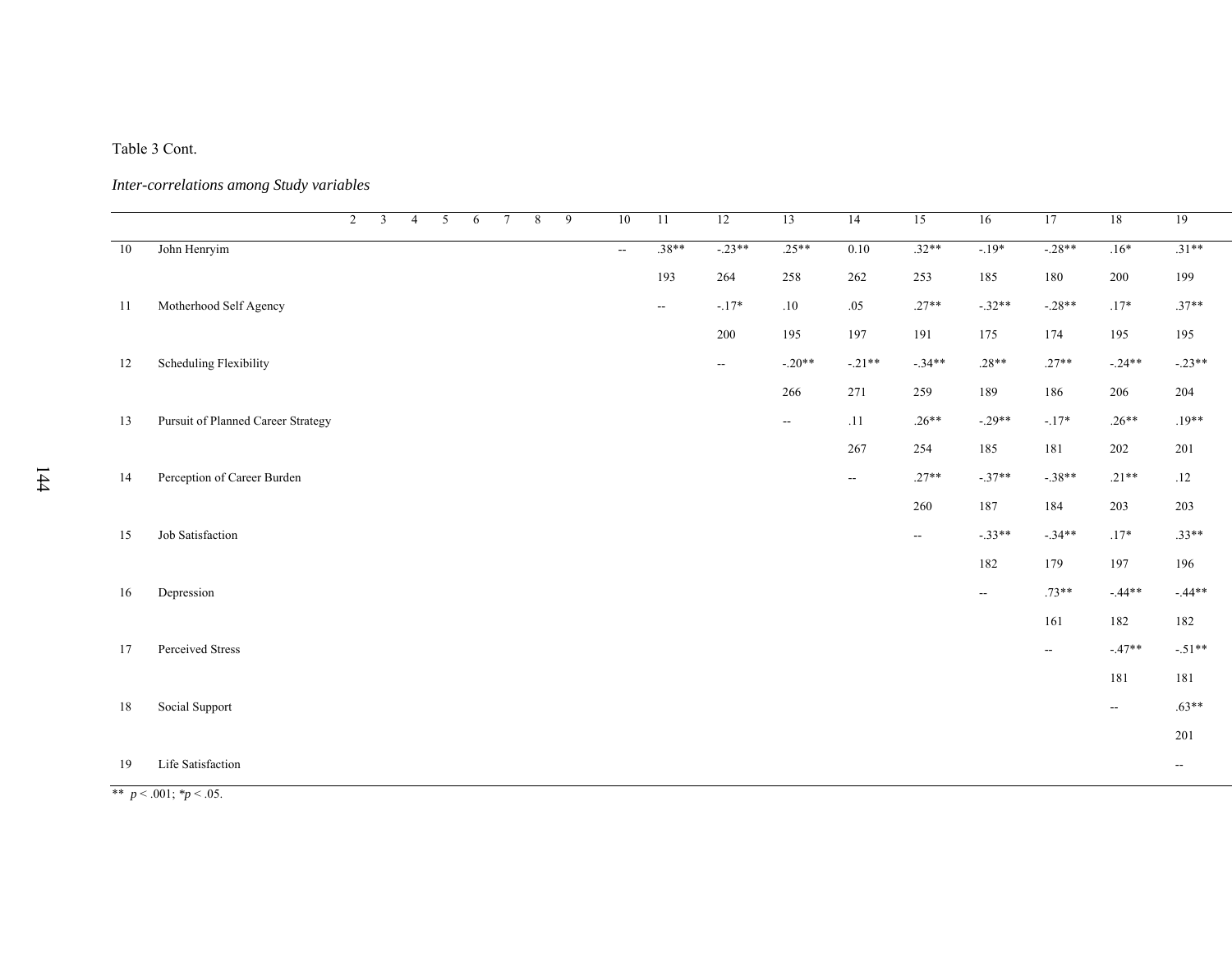|        |                                 | B       | SE(B) | $\mathbf b$ |
|--------|---------------------------------|---------|-------|-------------|
| Step 1 |                                 |         |       |             |
|        | Family Income                   | $-0.07$ | 0.08  | $-.06$      |
|        | Year of Birth                   | $-0.03$ | 0.01  | $-.26**$    |
|        | Yrs in US                       | $-0.02$ | 0.01  | $-.17$      |
| Step 2 |                                 |         | 0.06  |             |
|        | Family Income                   | $-0.10$ | 0.08  | $-.08$      |
|        | Year of Birth                   | $-0.04$ | 0.01  | $-.30***$   |
|        | Yrs in US                       | $-0.03$ | 0.01  | $-.22*$     |
|        | Social Marginality              | 0.18    | 0.08  | $.17*$      |
|        | Perceived Discrimination        | $-0.02$ | 0.10  | $-.02$      |
|        | Subjective Socioeconomic Status | $-0.08$ | 0.03  | $-.16*$     |

*Summary of Regression Analysis with variables predicting model minority beliefs (N = 221)* 

Note.  $R^2 = .03$  for Step 1;  $\Delta R^2 = .05$  for Step 2 ( $ps < .05$ ).

\*  $p < .05$ . \*\*  $p < .01$ . \*\*\* $p < .001$ .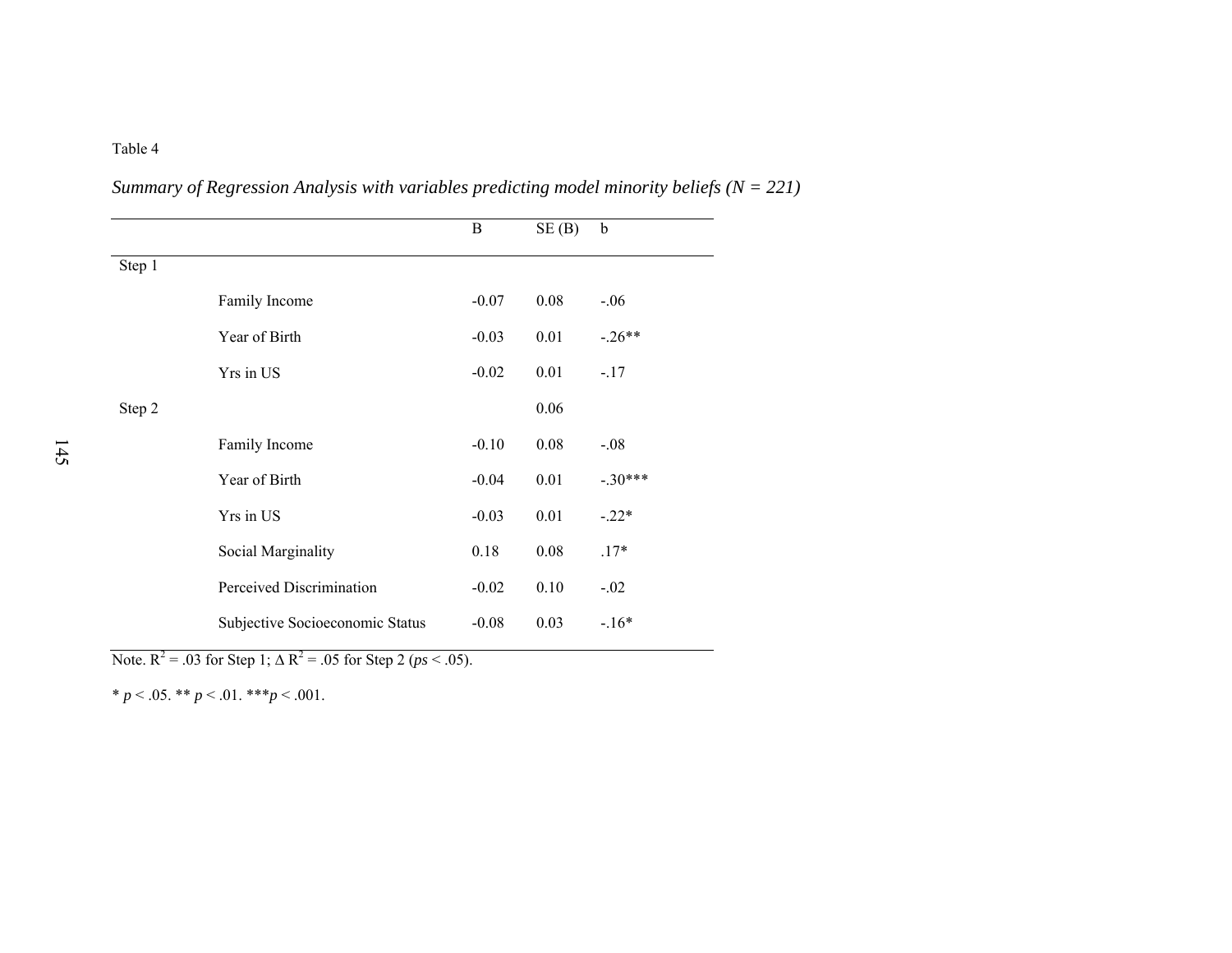|        |                          | B       | SE(B) | $\bf{B}$ |
|--------|--------------------------|---------|-------|----------|
| Step 1 |                          |         |       |          |
|        | Family Income            | $-0.07$ | 0.09  | $-.05$   |
|        | Year of Birth            | $-0.01$ | 0.01  | $-.05$   |
|        | Yrs in US                | $-0.01$ | 0.01  | $-.05$   |
| Step 2 |                          |         |       |          |
|        | Family Income            | $-0.06$ | 0.09  | $-.05$   |
|        | Year of Birth            | $-0.02$ | 0.01  | $-12$    |
|        | Yrs in US                | $-0.02$ | 0.01  | $-.13$   |
|        | Social Marginality       | 0.38    | 0.08  | $.32***$ |
|        | Perceived Discrimination | 0.05    | 0.10  | .04      |
|        | Subjective SES           | $-0.08$ | 0.03  | $-15*$   |

*Summary of Regression Analysis with variables predicting idealized motherhood beliefs (N = 219)* 

Note.  $R^2$  = .004 for Step 1;  $\Delta R^2$  = .13 for Step 2 (*ps* < .05).

\*  $p < .05$ . \*\*  $p < .01$ . \*\*\* $p < .001$ .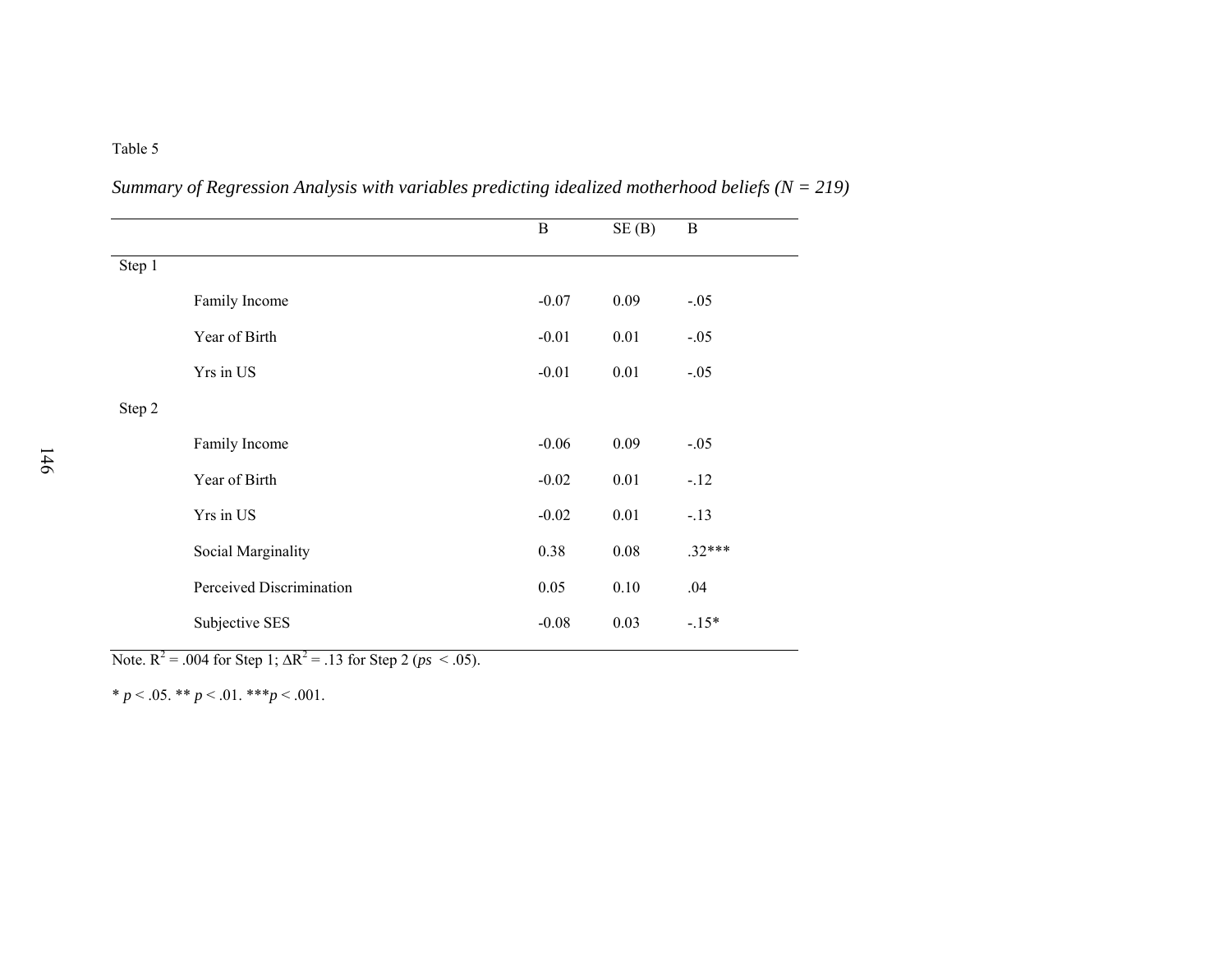|        |                          | B       | SE(B) | $\mathbf b$ |
|--------|--------------------------|---------|-------|-------------|
| Step 1 |                          |         |       |             |
|        | Family Income            | $-0.12$ | 0.08  | $-.11$      |
|        | Year of Birth            | $-0.01$ | 0.01  | $-.11$      |
|        | Yrs in US                | $-0.01$ | 0.01  | $-.10$      |
| Step 2 |                          |         |       |             |
|        | Family Income            | $-0.10$ | 0.08  | $-.09$      |
|        | Year of Birth            | $-0.02$ | 0.01  | $-15$       |
|        | Yrs in US                | $-0.02$ | 0.01  | $-.17$      |
|        | Social Marginality       | 0.04    | 0.08  | .04         |
|        | Perceived Discrimination | 0.27    | 0.10  | $.21***$    |
|        | Subjective SES           | $-0.03$ | 0.03  | $-.08$      |

*Summary of Regression Analysis with variables predicting idealized career beliefs (N = 213)* 

Note.  $R^2$  = .01 for Step 1; Δ $R^2$  = .07 for Step 2 (*ps* < .05).

 $* p < .05. ** p < .01. p < .001.$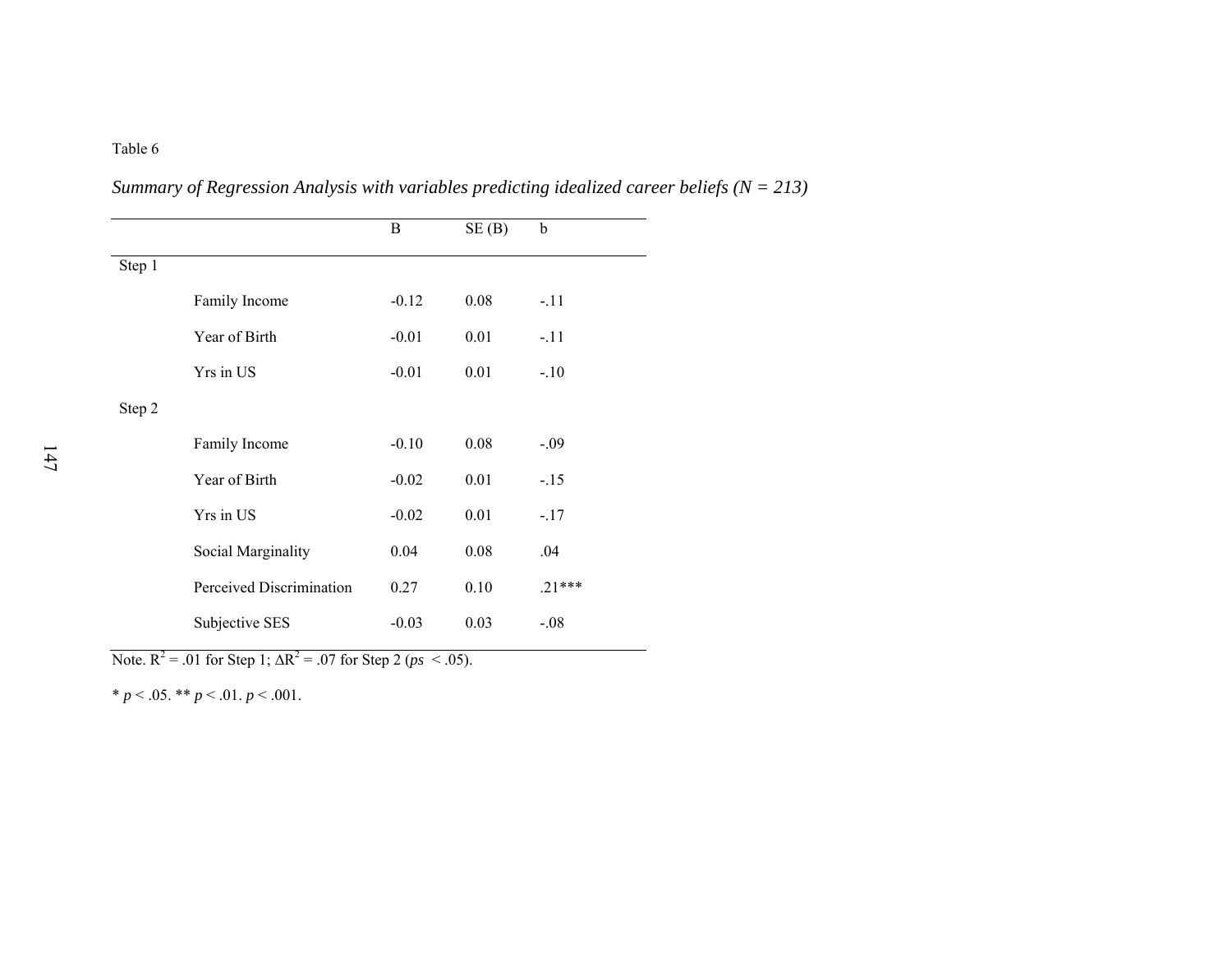*Summary of Regression Analysis with idealized motherhood beliefs as a predictor of John Henryism, Motherhood self agency, pursuit of a planned career strategy and perception of career as a burden* 

|                               | John Henryism $(N = 218)$ |       |               |              | Motherhood self agency |             |              |                        | Pursuit of planned career | Perception of career as a |                    |               |  |
|-------------------------------|---------------------------|-------|---------------|--------------|------------------------|-------------|--------------|------------------------|---------------------------|---------------------------|--------------------|---------------|--|
|                               |                           |       |               |              | $(N = 192)$            |             |              | strategy ( $N = 220$ ) |                           |                           | burden $(N = 223)$ |               |  |
|                               | $\, {\bf B}$              | SE(B) | $\mathfrak b$ | $\, {\bf B}$ | SE(b)                  | $\mathbf b$ | $\, {\bf B}$ | SE(B)                  | $\mathbf b$               | $\, {\bf B}$              | SE(B)              | $\mathbf b$   |  |
| Step 1                        |                           |       |               |              |                        |             |              |                        |                           |                           |                    |               |  |
| Family Income                 | $-0.03$                   | 0.05  | $-.05$        | $-0.03$      | 0.07                   | $-.03$      | 0.05         | 0.06                   | .06                       | 0.18                      | 0.22               | .06           |  |
| Years in the US               | 0.01                      | 0.01  | .12           | 0.00         | 0.01                   | $-.03$      | $-0.01$      | 0.01                   | $-.06$                    | $0.07\,$                  | 0.03               | $.21*$        |  |
| Year of Birth                 | 0.00                      | 0.01  | $-.04$        | $-0.01$      | 0.01                   | $-.07$      | $-0.01$      | 0.01                   | $-.11$                    | $0.01\,$                  | 0.03               | .02           |  |
| <b>Scheduling Flexibility</b> | $-0.10$                   | 0.05  | $-13**$       | $-0.14$      | 0.08                   | $-14$       | $-0.14$      | 0.07                   | $-14*$                    | $-0.68$                   | 0.24               | $-19***$      |  |
| Step 2                        |                           |       |               |              |                        |             |              |                        |                           |                           |                    |               |  |
| Family Income                 | $-0.03$                   | 0.05  | $-.04$        | $-0.02$      | 0.07                   | $-.02$      | 0.05         | 0.06                   | .06                       | 0.16                      | 0.22               | .05           |  |
| Year in the US                | 0.01                      | 0.01  | .12           | 0.00         | 0.01                   | $-.02$      | $-0.01$      | 0.01                   | $-.05$                    | 0.07                      | 0.03               | $.20*$        |  |
| Year of Birth                 | 0.00                      | 0.01  | $-.03$        | $-0.01$      | 0.01                   | $-.06$      | $-0.01$      | 0.01                   | $-.10$                    | 0.00                      | 0.03               | .01           |  |
| <b>Scheduling Flexibility</b> | $-0.10$                   | 0.05  | $-.13**$      | $-0.14$      | 0.08                   | $-.14$      | $-0.14$      | 0.07                   | $-14*$                    | $-0.66$                   |                    | $0.24 - 18**$ |  |
| <b>Idealized Motherhood</b>   |                           |       |               |              |                        |             |              |                        |                           |                           |                    |               |  |
| <b>Beliefs</b>                | 0.05                      | 0.04  | .10           | 0.11         | 0.05                   | $.15*$      | 0.04         | 0.05                   | .06                       | $-0.36$                   | 0.17               | $-.14*$       |  |
|                               |                           |       |               |              |                        |             |              |                        |                           |                           |                    |               |  |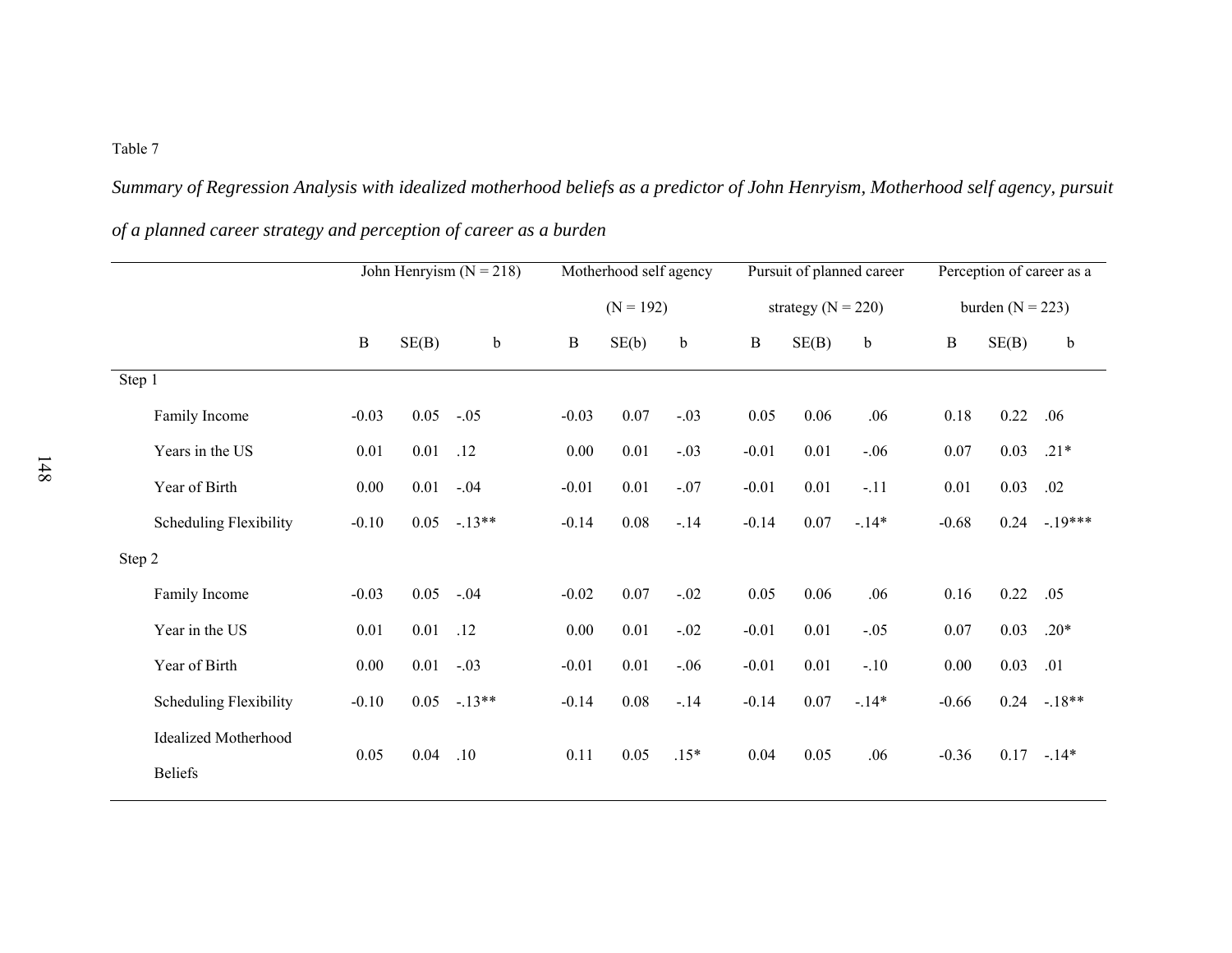Note. John Henryism R<sup>2</sup> = .04 for Step 1; ∆R<sup>2</sup> = .01 (*ns*). Motherhood Self Agency: R<sup>2</sup> = .02 for Step 1; ∆R<sup>2</sup> = .02 for Step 2(*ps* < .04). Pursuit of a planned career strategy:  $R^2 = .10$  for Step 1;  $\Delta R^2 = .02$  for Step 2 ( $ps < .03$ ). Perception of career as a burden:  $R^2 = .10$  for Step 1;  $\Delta R^2 = .02$  for Step 2. ( $ps < .03$ ). \**p* < .05. \*\**p <* .01. *\*\*\*p* < .001.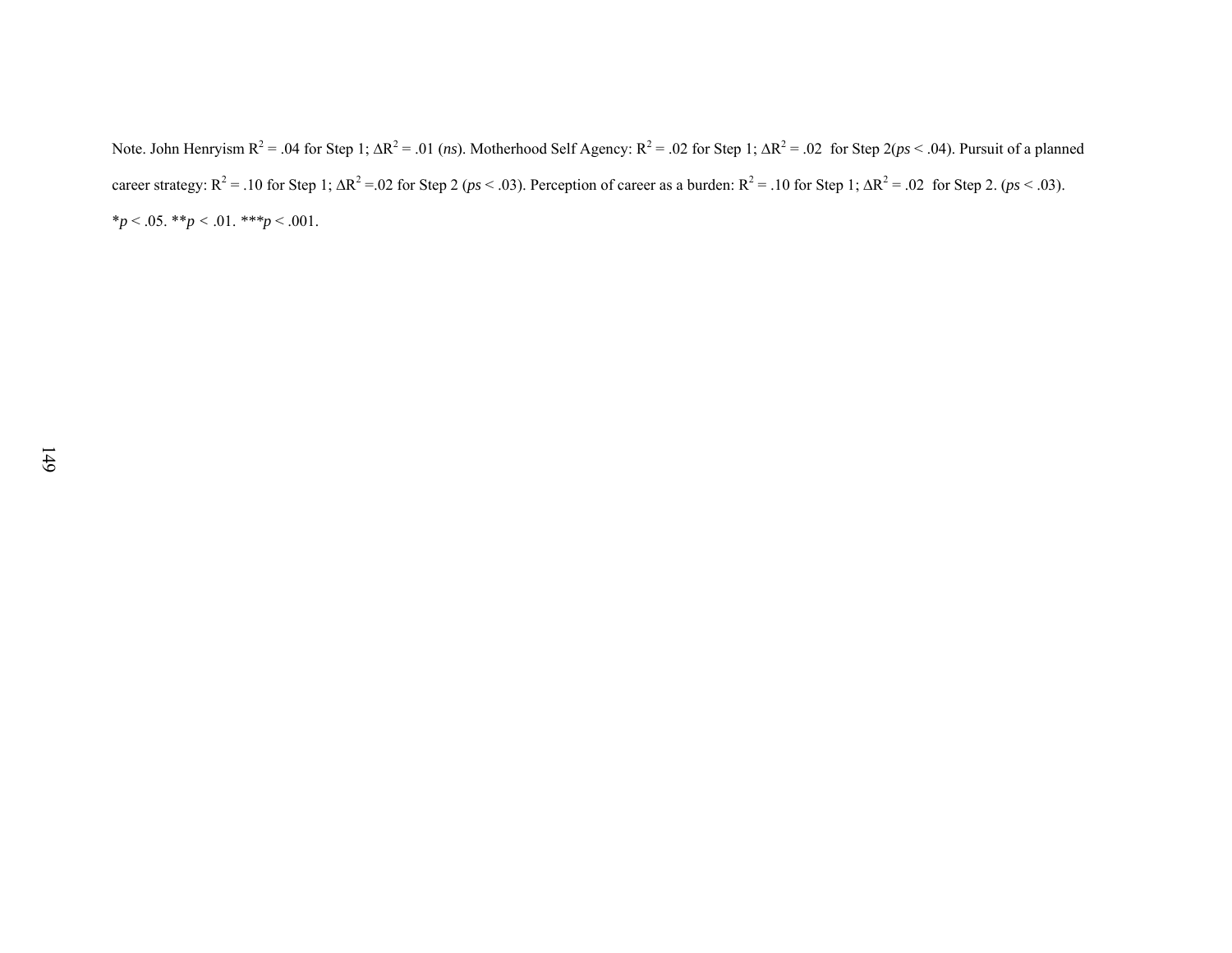*Summary of Regression Analysis with idealized career beliefs as a predictor of John Henryism, Motherhood self agency, pursuit of a* 

|                                 |              | John Henryism ( $N = 212$ ) |             |              |       | Motherhood self agency ( $N =$ |              | Pursuit of a planned career |             | Perception of career as a burden |             |              |  |
|---------------------------------|--------------|-----------------------------|-------------|--------------|-------|--------------------------------|--------------|-----------------------------|-------------|----------------------------------|-------------|--------------|--|
|                                 |              |                             |             |              | 185)  |                                |              | strategy ( $N = 216$ )      |             |                                  | $(N = 223)$ |              |  |
|                                 | $\, {\bf B}$ | SE(B)                       | $\mathbf b$ | $\, {\bf B}$ | SE(B) | $\mathbf b$                    | $\, {\bf B}$ | SE(B)                       | $\mathbf b$ | $\bf{B}$                         | SE(B)       | $\mathbf{B}$ |  |
| Step 1                          |              |                             |             |              |       |                                |              |                             |             |                                  |             |              |  |
| Family Income                   | $-0.03$      | 0.05                        | $-.04$      | $-0.04$      | 0.07  | $-.05$                         | 0.05         | 0.06                        | .05         | 0.21                             | 0.23        | .07          |  |
| Years in US                     | 0.01         | 0.01                        | .13         | 0.00         | 0.01  | $-.05$                         | 0.00         | 0.01                        | $-.04$      | 0.08                             | 0.03        | $.22*$       |  |
| Year of Birth                   | 0.00         | 0.01                        | $-.02$      | $-0.01$      | 0.01  | $-.10$                         | $-0.01$      | 0.01                        | $-.10$      | 0.01                             | 0.03        | .03          |  |
| <b>Scheduling Flexibility</b>   | $-0.09$      | 0.05                        | $-12$       | $-0.12$      | 0.08  | $-12$                          | $-0.13$      | 0.07                        | $-.13$      | $-0.70$                          | 0.25        | $-19**$      |  |
| Step 2                          |              |                             |             |              |       |                                |              |                             |             |                                  |             |              |  |
| Family Income                   | $-0.01$      | 0.05                        | $-.01$      | $-0.02$      | 0.07  | $-.02$                         | 0.07         | 0.06                        | .08         | 0.17                             | 0.23        | .05          |  |
| Years in US                     | 0.01         | 0.01                        | .14         | $0.00\,$     | 0.01  | $-.03$                         | 0.00         | 0.01                        | $-.02$      | 0.07                             | 0.03        | $.21*$       |  |
| Year of Birth                   | 0.00         | 0.01                        | .00         | $-0.01$      | 0.01  | $-.08$                         | $-0.01$      | 0.01                        | $-.08$      | 0.01                             | 0.03        | .02          |  |
| Scheduling Flexibility          | $-0.09$      | 0.05                        | $-.11$      | $-0.11$      | 0.08  | $-.11$                         | $-0.12$      | 0.07                        | $-12$       | $-0.71$                          | 0.25        | $-19***$     |  |
| <b>Idealized Career Beliefs</b> | 0.09         | 0.04                        | $.15*$      | 0.13         | 0.06  | $.15*$                         | 0.17         | 0.05                        | $.21***$    | $-0.31$                          | 0.19        | $-.10$       |  |

*planned career strategy and perception of career as a burden* 

Note. John Henryism:  $R^2 = .04$  for Step 1;  $\Delta R^2 = .02$  for Step 2( $ps < .03$ ). Motherhood Self Agency:  $R^2 = .02$  for Step 1;  $\Delta R^2 = .02$  for Step 2( $ps < .04$ ). Pursuit of planned career strategy:  $R^2 = .03$  for Step 1;  $\Delta R^2 = .07$  for Step 2(*ps* < .04). Perception of Career as aburden:  $R^2 = .10$  for Step 1;  $\Delta R^2 = .01$  for Step 2 (*ns*).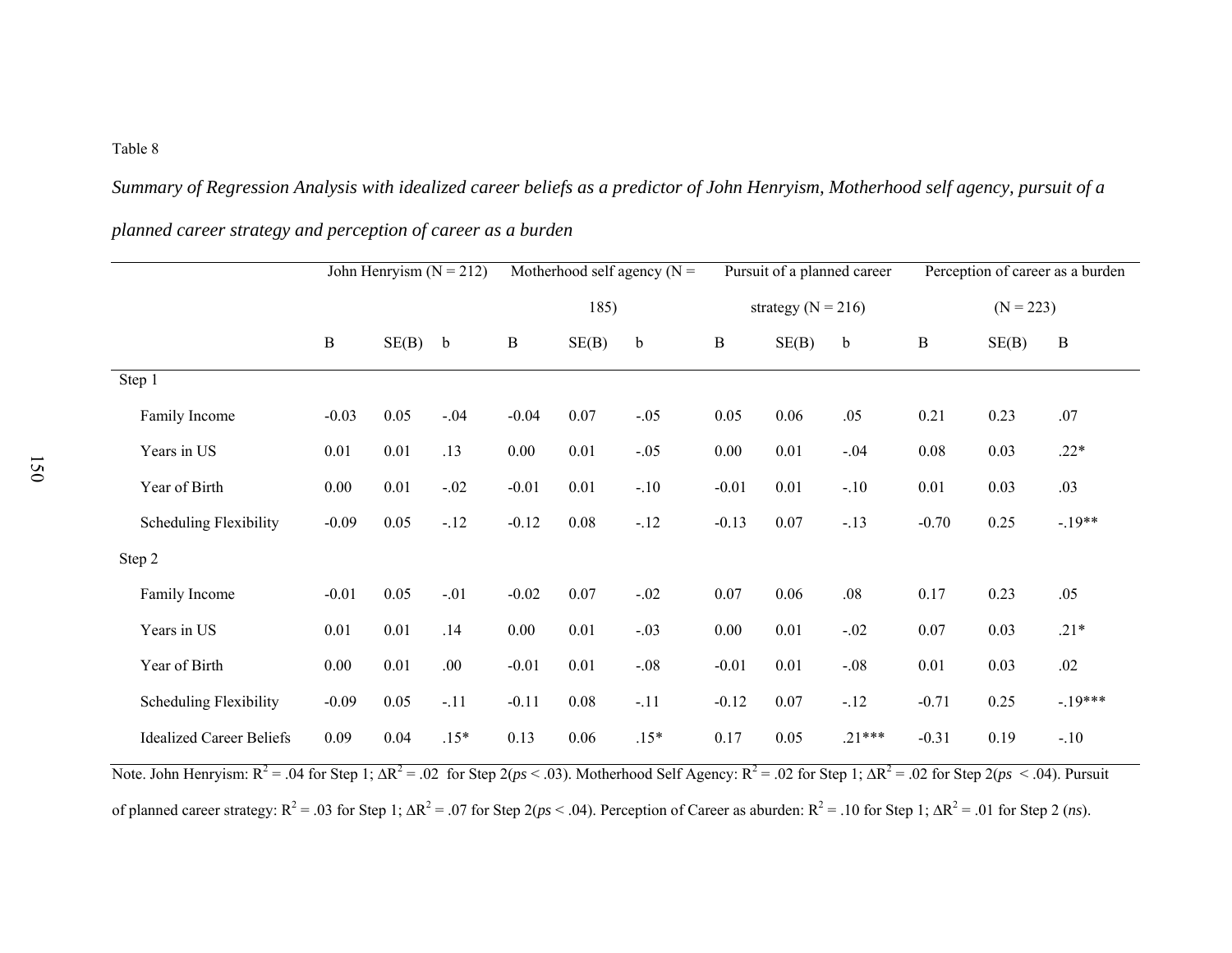$*$ *p* < .05. *p* < .01. *p* < .001.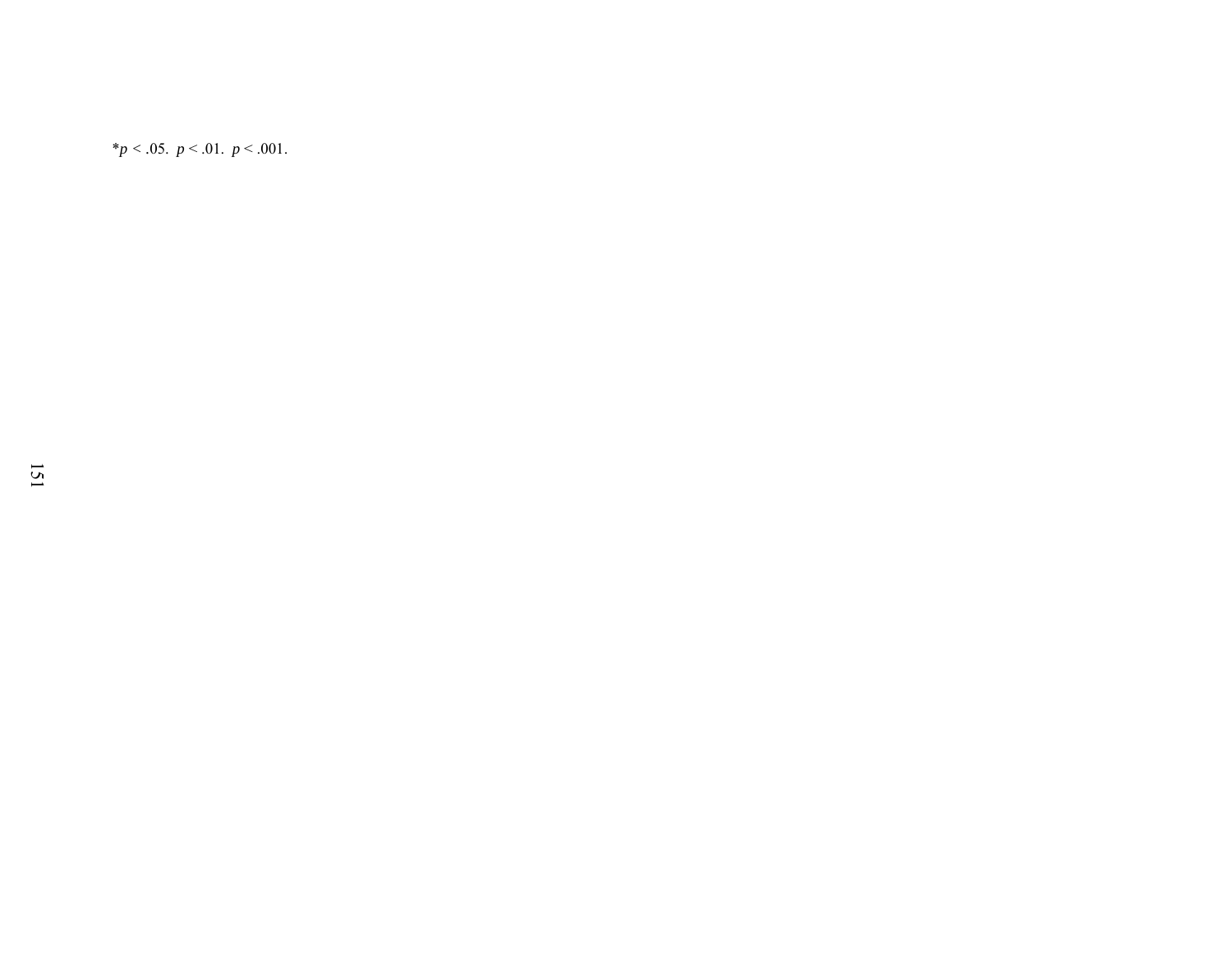## *Summary of Regression Analysis with John Henryism as a predictor of well-being and job satisfaction*

|        |                | Life Satisfaction ( $N = 188$ ) |           |          | Perceived Stress ( $N = 169$ ) |          |              |              | Depression ( $N = 170$ ) |          | Job satisfaction ( $N = 184$ ) |           |           |
|--------|----------------|---------------------------------|-----------|----------|--------------------------------|----------|--------------|--------------|--------------------------|----------|--------------------------------|-----------|-----------|
|        |                | $\, {\bf B}$                    | $SE(B)$ b |          | $\, {\bf B}$                   | SE(B)    | $\, {\bf B}$ | $\, {\bf B}$ | $SE(B)$ b                |          | $\, {\bf B}$                   | $SE(B)$ B |           |
|        |                |                                 |           |          |                                |          |              |              |                          |          |                                |           |           |
| Step 1 |                |                                 |           |          |                                |          |              |              |                          |          |                                |           |           |
|        | Year of Birth  | 0.02                            | $0.02\,$  | .09      | $-0.01$                        | $0.01\,$ | $-.12$       | 0.00         | 0.01                     | .05      | $-0.02$                        | 0.08      | $-.03$    |
|        | Years in US    | 0.03                            | 0.02      | .14      | $-0.01$                        | 0.01     | $-.11$       | $0.00\,$     | 0.01                     | $-.01$   | $-0.02$                        | 0.08      | $-.02$    |
|        | Family Income  | $-0.01$                         | 0.13      | $-.01$   | $-0.01$                        | 0.06     | $-.02$       | $-0.06$      | 0.06                     | $-.08$   | 0.13                           | 0.55      | .02       |
| Step 2 |                |                                 |           |          |                                |          |              |              |                          |          |                                |           |           |
|        | Year of Birth  | $0.01\,$                        | $0.02\,$  | .05      | $-0.01$                        | $0.01\,$ | $-.11$       | $0.01\,$     | $0.01\,$                 | .09      | $-0.05$                        | $0.08\,$  | $-.06$    |
|        | Years in US    | 0.01                            | 0.02      | $.08\,$  | $0.00\,$                       | $0.01\,$ | $-.06$       | $0.00\,$     | 0.01                     | .06      | $-0.07$                        | $0.08\,$  | $-.09$    |
|        | Family Income  | 0.07                            | 0.10      | .04      | $-0.03$                        | 0.06     | $-.04$       | $-0.08$      | 0.05                     | $-12$    | 0.04                           | 0.52      | .01       |
|        | Social Support | 0.69                            | 0.06      | $.62***$ | $-0.21$                        | 0.04     | $-42***$     | $-0.18$      | 0.03                     | $-41***$ | 0.53                           | 0.32      | .12       |
|        | Scheduling     |                                 |           |          |                                |          |              |              |                          |          |                                |           |           |
|        | Flexibility    | $-0.14$                         | 0.11      | $-.07$   | 0.12                           | 0.06     | $.14*$       | 0.14         | 0.05                     | $.18**$  | $-2.37$                        | 0.56      | $-.31***$ |
| Step 3 |                |                                 |           |          |                                |          |              |              |                          |          |                                |           |           |
|        | Year of Birth  | 0.01                            | 0.02      | .05      | $-0.01$                        | 0.01     | $-.12$       | 0.01         | $0.01\,$                 | .09      | $-0.04$                        | $0.08\,$  | $-.05$    |
|        | Years in US    | 0.01                            | 0.01      | .05      | 0.00                           | 0.01     | $-.04$       | 0.01         | 0.01                     | .08      | $-0.09$                        | 0.07      | $-.12$    |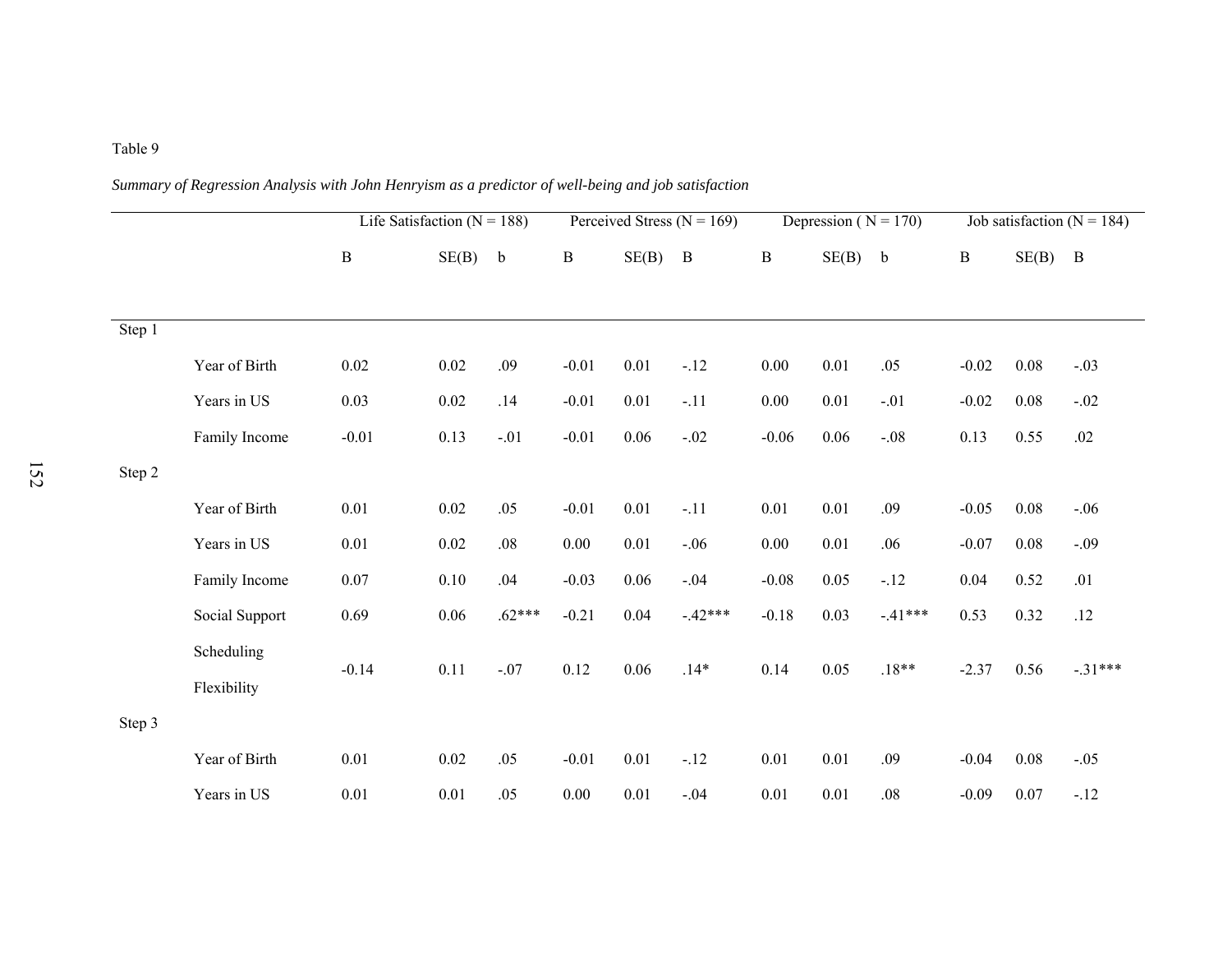| Family Income  | 0.08    | 0.10 | .05      | $-0.03$ | 0.06 | $-.05$    | $-0.09$ | 0.05 | $-.13$   | 0.05    | 0.51 | .01      |
|----------------|---------|------|----------|---------|------|-----------|---------|------|----------|---------|------|----------|
| Social Support | 0.66    | 0.06 | $.59***$ | $-0.20$ | 0.04 | $-.39***$ | $-0.18$ | 0.03 | $-39***$ | 0.35    | 0.31 | .08      |
| Scheduling     | $-0.10$ | 0.11 | .05      | 0.10    | 0.06 | .11       | 0.13    | 0.06 | $.16**$  | $-2.20$ | 0.55 | $-28***$ |
| Flexibility    |         |      |          |         |      |           |         |      |          |         |      |          |
| John Henryism  | 0.52    | 0.14 | .21      | $-0.25$ | 0.08 | $-.22***$ | $-0.09$ | 0.07 | $-.09$   | 2.48    | 0.71 | $.25***$ |

Note. Life Satisfaction:  $R^2 = .01$  for Step 1;  $\Delta R^2 = .40$  for Step 2 ( $ps < .001$ );  $\Delta R^2 = .04$  for Step 3( $ps < .001$ );. Perceived Stress:  $R^2 = .01$  for Step 1;  $\Delta R^2 = .21$  for Step 2 (*ps* < .001) ; ∆R2 = .05 for Step 3 (*ps* < .001). Depression: R2 = .01 for Step 1; <sup>∆</sup>R2 = .22 for Step 2 (*ps* < .001); ∆R2 = .01 for Step 3 (*ns*). Job Satisfaction:  $R^2 = .001$  for Step 1;  $\Delta R^2 = .12$  for Step 2 ( $ps < .001$ );  $\Delta R^2 = .06$  for Step 3 ( $ps < .001$ ).

 $*$ *p* < .05. *p* < .01. *p* < .001.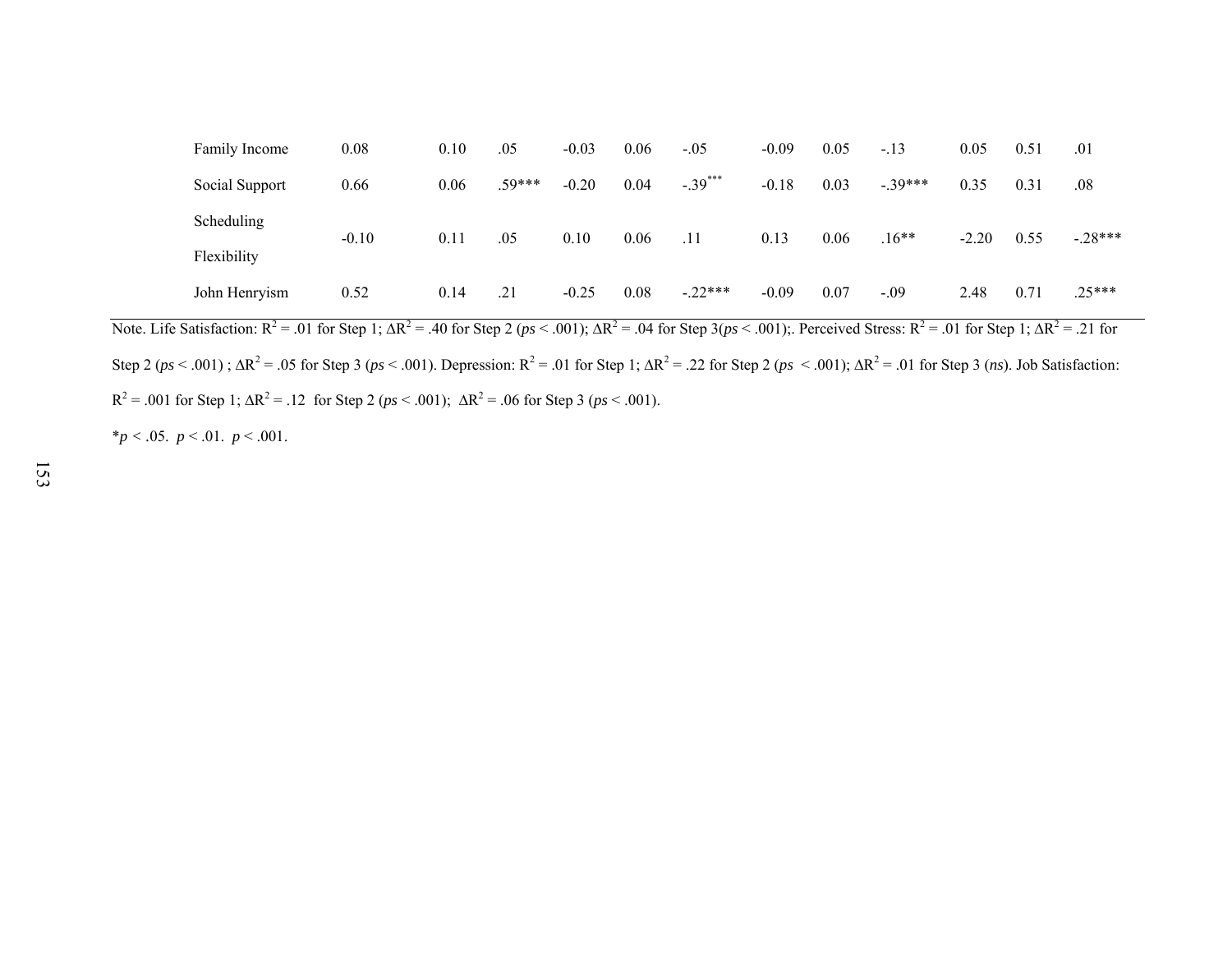## *Summary of Regression Analysis with Motherhood self agency as a predictor of well-being and job satisfaction*

|        |                | Life Satisfaction ( $N = 183$ ) |          |             | Perceived Stress ( $N = 164$ ) |          |              | Depression ( $N = 165$ ) |       | Job Satisfaction ( $N = 180$ ) |              |       |             |
|--------|----------------|---------------------------------|----------|-------------|--------------------------------|----------|--------------|--------------------------|-------|--------------------------------|--------------|-------|-------------|
|        |                | $\, {\bf B}$                    | SE(B)    | $\mathbf b$ | $\, {\bf B}$                   | SE(B)    | $\, {\bf B}$ | $\, {\bf B}$             | SE(B) | $\mathbf b$                    | $\, {\bf B}$ | SE(B) | $\mathbf b$ |
| Step 1 |                |                                 |          |             |                                |          |              |                          |       |                                |              |       |             |
|        | Year of Birth  | 0.02                            | $0.02\,$ | .09         | 0.01                           | $0.01\,$ | $-.12$       | 0.01                     | 0.01  | .10                            | $-0.03$      | 0.08  | $-.04$      |
|        | Years in US    | $0.02\,$                        | $0.02\,$ | .13         | 0.00                           | 0.01     | $-.12$       | 0.00                     | 0.01  | $-.02$                         | 0.02         | 0.08  | .03         |
|        | Family Income  | $0.02\,$                        | 0.14     | .01         | $-0.07$                        | 0.06     | $-.06$       | $-0.07$                  | 0.06  | $-.10$                         | 0.14         | 0.54  | .02         |
| Step 2 |                |                                 |          |             |                                |          |              |                          |       |                                |              |       |             |
|        | Year of Birth  | 0.01                            | 0.02     | .07         | 0.01                           | 0.01     | $-.12$       | 0.01                     | 0.01  | .12                            | $-0.04$      | 0.08  | $-.05$      |
|        | Years in US    | 0.02                            | $0.02\,$ | .08         | 0.00                           | 0.01     | $-.07$       | 0.00                     | 0.01  | .05                            | $-0.02$      | 0.07  | $-.03$      |
|        | Family Income  | 0.08                            | 0.11     | .04         | $-0.09$                        | 0.05     | $-.08$       | $-0.09$                  | 0.05  | $-12$                          | 0.06         | 0.52  | .01         |
|        | Social Support | 0.68                            | 0.07     | $.61***$    | $-0.22$                        | 0.03     | $-42***$     | $-0.17$                  | 0.03  | $-.39***$                      | 0.55         | 0.32  | .13         |
|        | Scheduling     |                                 |          |             |                                |          |              |                          |       |                                |              |       |             |
|        | Flexibility    | $-0.14$                         | 0.12     | $-.08$      | 0.11                           | 0.05     | $.20**$      | 0.15                     | 0.05  | $.20**$                        | $-2.19$      | 0.56  | $-.29***$   |
| Step 3 |                |                                 |          |             |                                |          |              |                          |       |                                |              |       |             |
|        | Year of Birth  | 0.01                            | 0.02     | .08         | 0.15                           | 0.01     | .13          | 0.01                     | 0.01  | .11                            | $-0.03$      | 0.07  | $-.04$      |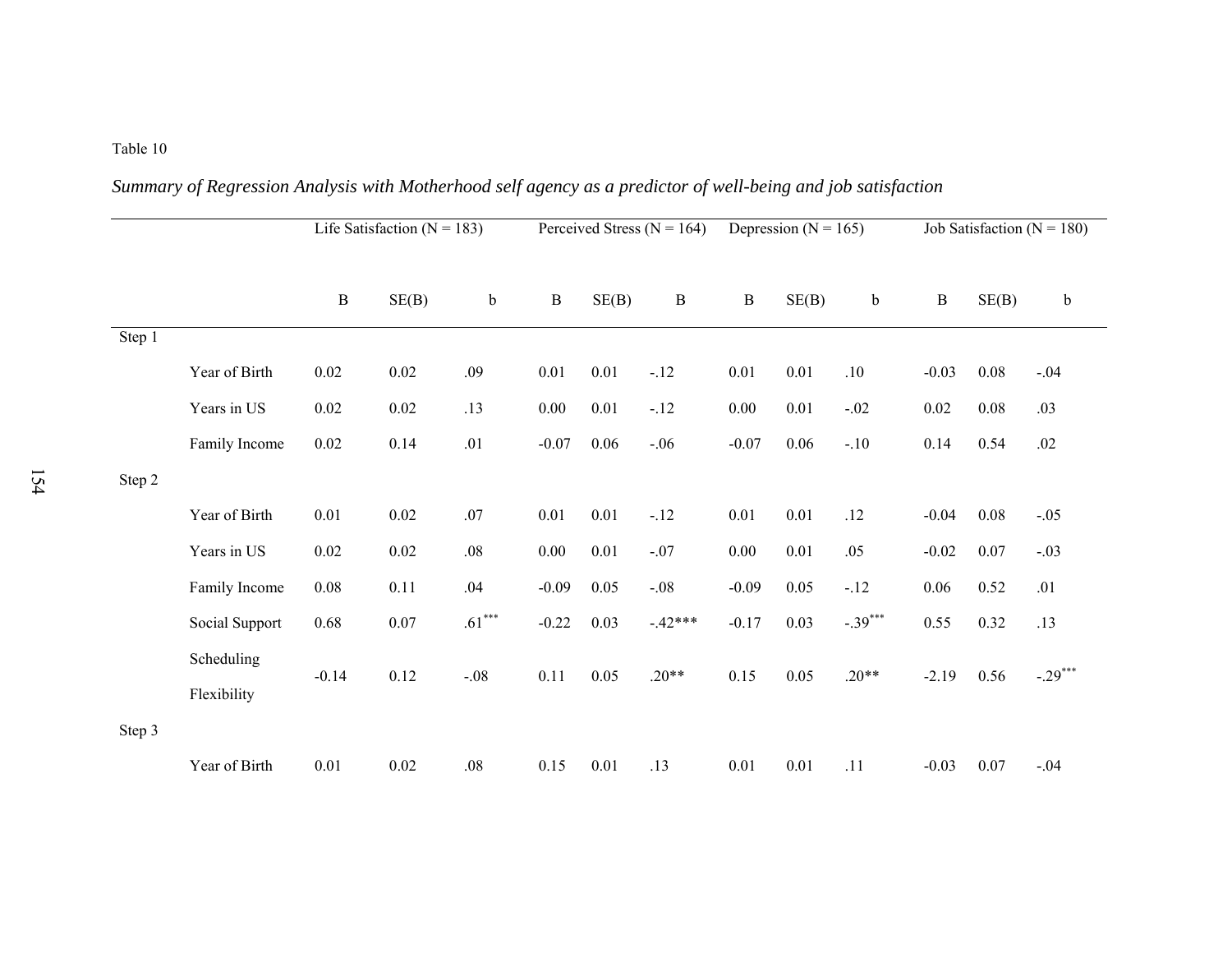| Years in US     | 0.02    | 0.01 | .08      | 0.00    | 0.01 | .06      | 0.00    | 0.01 | .05       | $-0.02$ | 0.07 | $-.03$    |
|-----------------|---------|------|----------|---------|------|----------|---------|------|-----------|---------|------|-----------|
| Family Income   | 0.09    | 0.10 | .05      | $-0.09$ | 0.05 | $-.08$   | $-0.09$ | 0.05 | $-.13$    | 0.06    | 0.51 | .01       |
| Social Support  | 0.65    | 0.06 | $.58***$ | $-0.16$ | 0.03 | $-42***$ | $-0.16$ | 0.03 | $-.36***$ | 0.46    | 0.32 | .11       |
| Scheduling      | $-0.10$ | 0.11 | $-.05$   | 0.13    | 0.05 | $.13**$  | 0.13    | 0.05 | $.18**$   | $-2.03$ | 0.55 | $-.27***$ |
| Flexibility     |         |      |          |         |      |          |         |      |           |         |      |           |
| Motherhood Self | 0.47    | 0.10 | $.26***$ | $-0.16$ | 0.05 | $-18***$ | $-0.16$ | 0.05 | $-.23***$ | 1.25    | 0.51 | $.18*$    |
| Agency          |         |      |          |         |      |          |         |      |           |         |      |           |

Note. Life Satisfaction:  $R^2 = .01$  for Step 1;  $\Delta R^2 = .39$  for Step 2( $ps < .001$ );  $\Delta R^2 = .07$  for Step 3( $ps < .001$ );. Perceived Stress:  $R^2 = .01$  for Step 1;  $\Delta R^2 = .23$  for Step 2 ( $ps < .001$ );  $\Delta R^2 = .03$  for Step 3 ( $ps < .01$ ). Depression:  $R^2 = .03$  for Step 1;  $\Delta R^2 = .21$  for Step 2 ( $ps < .001$ );  $\Delta R^2 = .05$  for Step 3 ( $ps < .001$ ). Job Satisfaction:  $R^2 = .01$  for Step 1;  $\Delta R^2 = .11$  for Step 2(*ps* < .001);  $\Delta R^2 = .03$  for Step 3 (*ps* < .02).

 $**p* < .05.$  *p*  $< .01.$  *p*  $< .001.$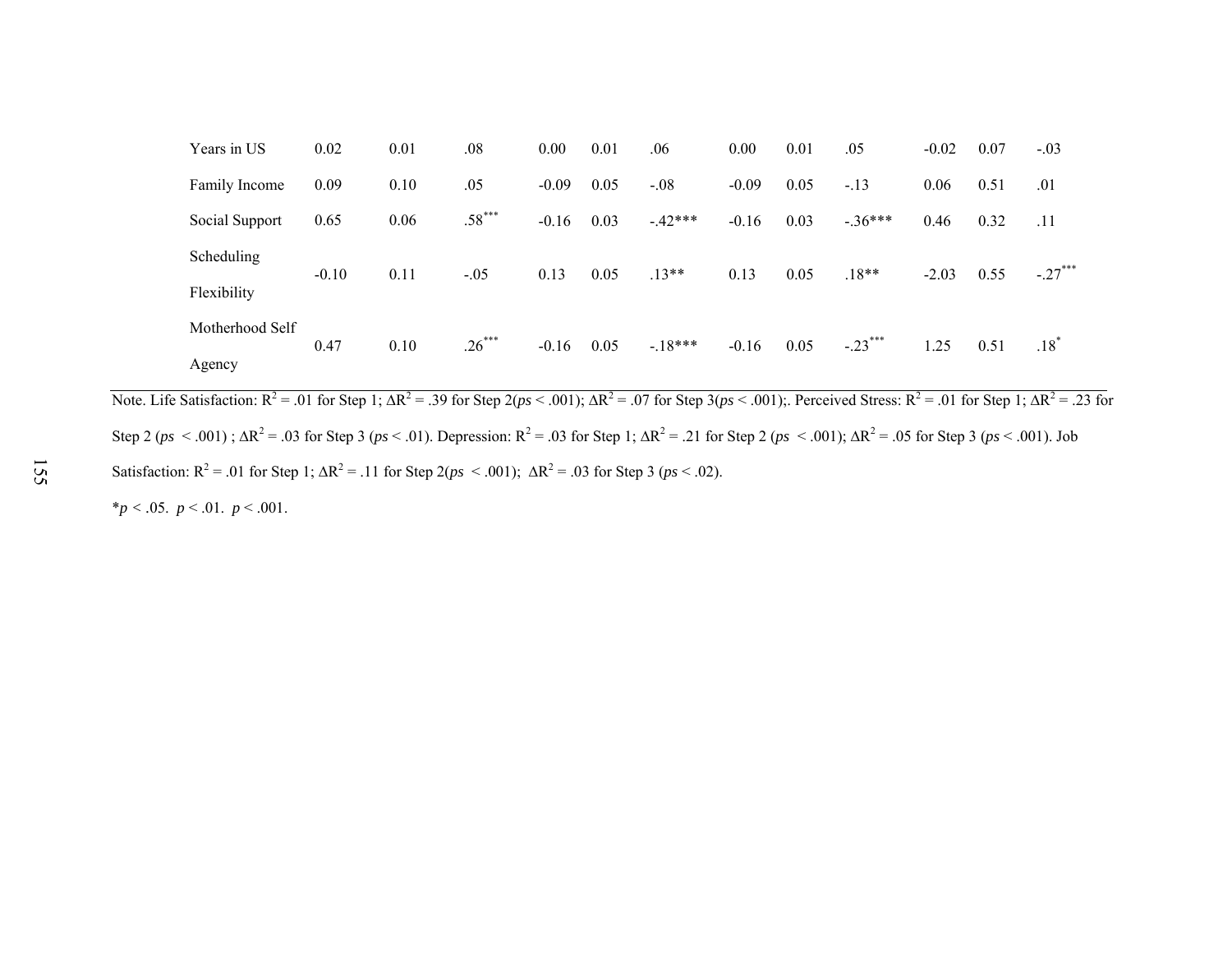## *Descriptive Statistics for motherhood practices measures*

|                                                        | No. of items | Scale   | Alpha                    | N          | Mean | <b>SD</b> |
|--------------------------------------------------------|--------------|---------|--------------------------|------------|------|-----------|
| Responsibility for general household functioning       | 5            | $0-5$   | $\overline{\phantom{0}}$ | 203        | 2.69 | 1.94      |
| Responsibility for children                            | 3            | $0 - 3$ | $\blacksquare$           | 203        | 2.15 | 1.77      |
| Decisions with respect to cultural transmission        | 3            | $0 - 3$ | $\blacksquare$           | 203        | 1.21 | 1.20      |
| <b>Success Orientation</b>                             | 5            | 1-3     | .87                      | 201        | 2.43 | 0.55      |
| Emphasis on High moral standards                       | 3            | $1-3$   | .77                      | <b>200</b> | 2.37 | 0.55      |
| <b>Cultural Transmission</b>                           | 3            | $1 - 3$ | .76                      | <b>200</b> | 2.12 | 0.59      |
| Engaging in rigorous out of school academic activities | 5            | $1 - 3$ | .76                      | <b>202</b> | 2.36 | 0.47      |
|                                                        |              |         |                          |            |      |           |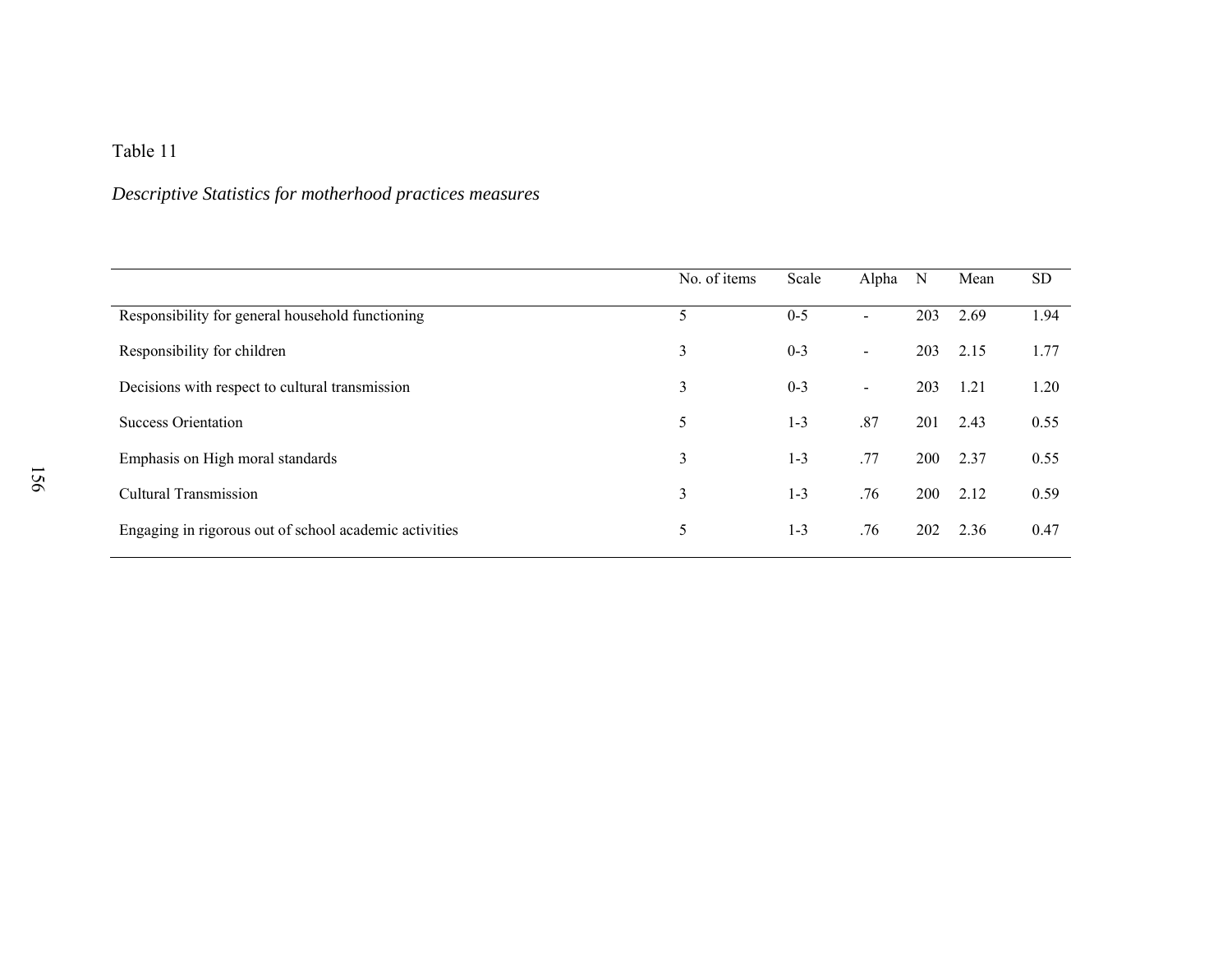|        |                              |              | Engaging in rigorous out of |                      |              | Success orientation |             |              | Emphasis on high moral |                      | Cultural transmission |       |                      |
|--------|------------------------------|--------------|-----------------------------|----------------------|--------------|---------------------|-------------|--------------|------------------------|----------------------|-----------------------|-------|----------------------|
|        |                              |              | school activities           |                      |              |                     |             |              | standards              |                      |                       |       |                      |
|        |                              | $\, {\bf B}$ | SE(B)                       | $\, {\bf B}$         | $\, {\bf B}$ | SE(B)               | $\mathbf b$ | $\, {\bf B}$ | SE(B)                  | $\mathbf b$          | $\, {\bf B}$          | SE(B) | $\mathbf b$          |
| Step 1 |                              |              |                             |                      |              |                     |             |              |                        |                      |                       |       |                      |
|        | Family Income                | 0.00         | 0.01                        | $-0.01$              | $-0.01$      | 0.01                | $-0.16$     | $-0.01$      | 0.01                   | $-0.02$              | 0.02                  | 0.01  | $0.21$ <sup>*</sup>  |
|        | Year of Birth                | $-0.01$      | 0.01                        | $-0.11$              | $-0.02$      | 0.01                | $-0.25$ **  | $-0.01$      | 0.01                   | $-0.05$              | 0.01                  | 0.01  | 0.06                 |
|        | Years in US                  | $-0.12$      | 0.05                        | $-0.19$ <sup>*</sup> | $-0.07$      | 0.06                | $-0.10$     | $-0.12$      | 0.06                   | $-0.15$ <sup>*</sup> | $-0.15$               | 0.06  | $-0.18*$             |
| Step 2 |                              |              |                             |                      |              |                     |             |              |                        |                      |                       |       |                      |
|        | Family Income                | 0.00         | 0.01                        | 0.01                 | $-0.01$      | 0.01                | $-0.15$     | 0.00         | 0.01                   | $-0.01$              | 0.02                  | 0.01  | $0.21*$              |
|        | Year of Birth                | $-0.01$      | 0.01                        | $-0.08$              | $-0.02$      | 0.01                | $-0.21$     | $-0.00$      | 0.01                   | $-0.02$              | 0.01                  | 0.01  | 0.07                 |
|        | Years in US                  | $-0.11$      | 0.05                        | $-0.16$              | $-0.05$      | 0.06                | $-0.07$     | $-0.10$      | 0.06                   | $-0.13$              | $-0.13$               | 0.06  | $-0.16$ <sup>*</sup> |
|        | Idealized motherhood beliefs | 0.11         | 0.04                        | $0.21$ **            | 0.17         | 0.04                | $0.29***$   | 0.14         | 0.04                   | $0.23***$            | 0.12                  | 0.05  | $0.18*$              |

|  |  |  |  |  |  |  |  | Summary of Regression Analysis with Idealized motherhood beliefs as a predictor of ethnic socialization practices ( $N = 191$ ) |  |  |
|--|--|--|--|--|--|--|--|---------------------------------------------------------------------------------------------------------------------------------|--|--|
|  |  |  |  |  |  |  |  |                                                                                                                                 |  |  |

Note. Engaging in rigorous out of school activities:  $R^2 = .06$  for Step 1;  $\Delta R^2 = .04$  for Step 2 ( $ps < .01$ ). Success orientation:  $R^2 = .05$  for Step 1;  $\Delta R^2 = .08$  for Step 2 ( $ps < .001$ ). Emphasis on high moral standards: R<sup>2</sup> = .03 for Step 1;  $\Delta R^2$  = .05 for Step 2 ( $ps < .01$ ). Cultural transmission: R<sup>2</sup> = .08 for Step 1;  $\Delta R^2$  = .03 for Step 2 ( $ps < .01$ ).

 $**p* < .05.$  *p*  $< .01.$  *p*  $< .001;$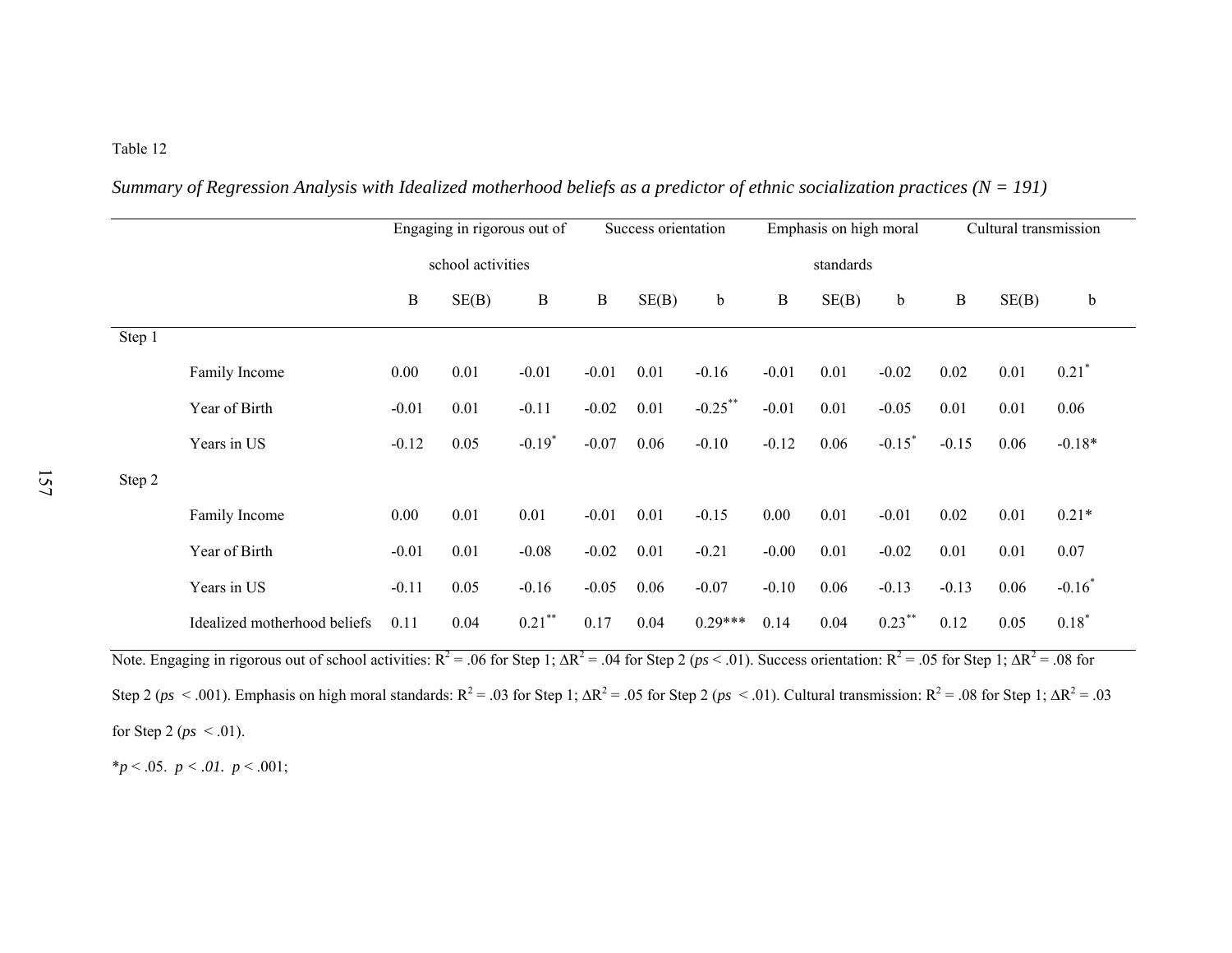*Summary of Regression Analysis with Idealized motherhood beliefs as a predictor of practices in the household domain (N = 196)* 

|        |                              | Responsibility for household |           |           |              |           | Responsibility for children | Decisions with respect to cultural |          |             |  |
|--------|------------------------------|------------------------------|-----------|-----------|--------------|-----------|-----------------------------|------------------------------------|----------|-------------|--|
|        |                              | functioning                  |           |           |              |           |                             | transmission                       |          |             |  |
|        |                              | $\, {\bf B}$                 | $SE(B)$ b |           | $\, {\bf B}$ | $SE(B)$ b |                             | $\, {\bf B}$                       | SE(B)    | $\mathbf b$ |  |
| Step 1 |                              |                              |           |           |              |           |                             |                                    |          |             |  |
|        | Year of Birth                | 0.17                         | 0.03      | 0.58      | $-0.01$      | 0.02      | $-0.05$                     | $-0.01$                            | $0.02\,$ | $-0.05$     |  |
|        | Years in US                  | 0.36                         | 0.03      | 0.13      | 0.01         | 0.02      | $0.08\,$                    | 0.01                               | $0.02\,$ | 0.08        |  |
|        | Family Income                | 0.24                         | $0.20\,$  | 0.09      | $-0.03$      | 0.13      | $-0.02$                     | $-0.03$                            | 0.13     | $-0.02$     |  |
| Step 2 |                              |                              |           |           |              |           |                             |                                    |          |             |  |
|        | Year of Birth                | .02                          | 0.03      | 0.07      | $-0.01$      | $0.02\,$  | $-0.05$                     | $-0.01$                            | $0.02\,$ | $-0.05$     |  |
|        | Years in US                  | .04                          | 0.30      | 0.15      | 0.02         | 0.02      | 0.09                        | 0.02                               | $0.02\,$ | 0.09        |  |
|        | Family Income                | .28                          | 0.20      | 0.10      | $-0.01$      | 0.13      | $-0.01$                     | $-0.01$                            | 0.13     | $-0.01$     |  |
|        | Idealized motherhood beliefs | .42                          | 0.15      | $0.20$ ** | $0.20*$      | 0.09      | $0.15*$                     | 0.19                               | 0.09     | $0.15*$     |  |

Note. Responsibility for household functioning:  $R^2 = .02$  for Step 1;  $\Delta R^2 = .04$  for Step 2 (*ps* < .01). Responsibility for children:  $R^2 = .01$  for Step 1;  $\Delta R^2 = .02$ for Step 2 ( $ps < .05$ ). Decisions with respect to cultural transmission :  $R^2 = .01$  for Step 1;  $\Delta R^2 = .02$  for Step 2 ( $ps < .05$ ).  $**p* < .05.$  *p*  $< .01.$  *p*  $< .001.$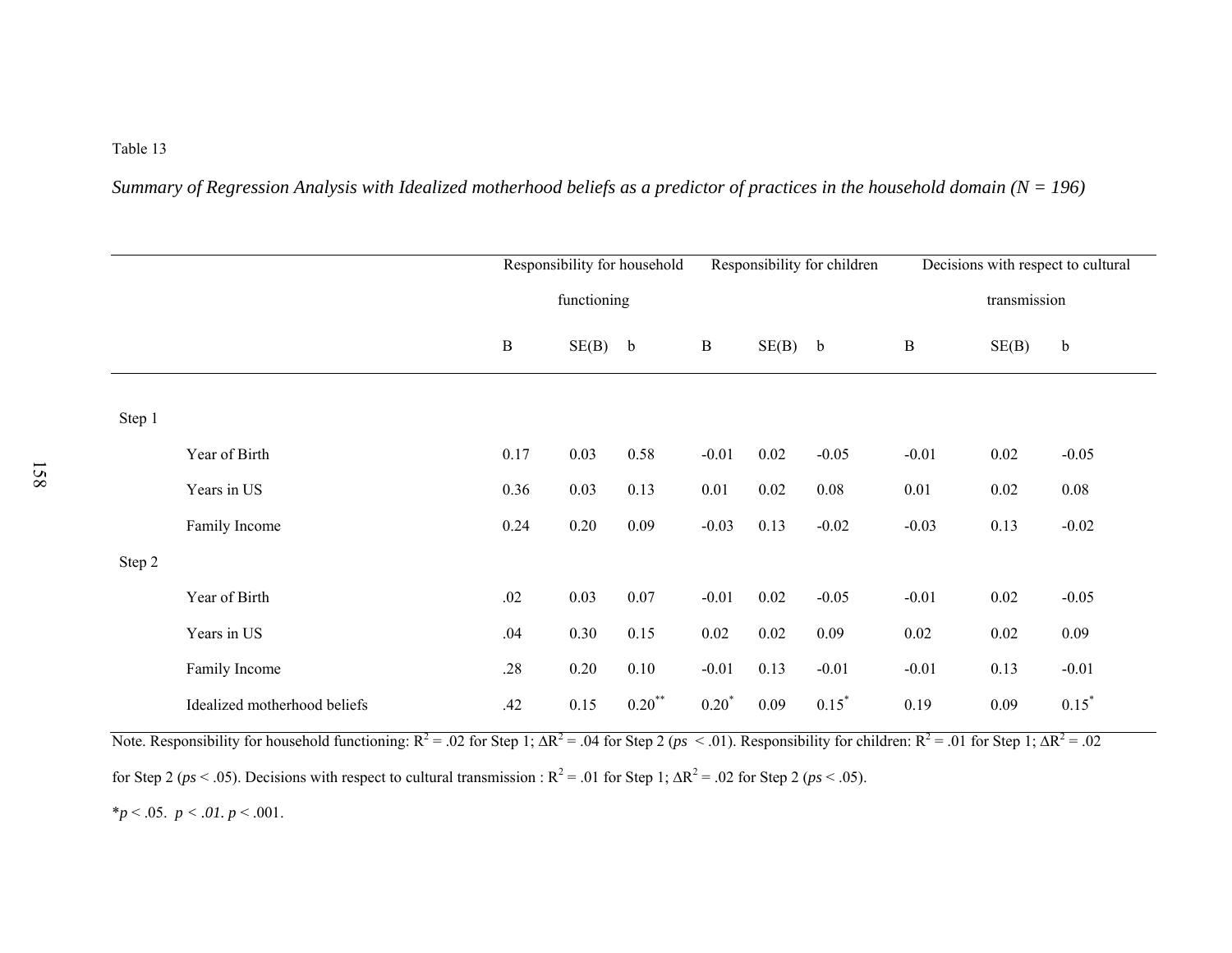# *Qualitative interviews participant description*

|             |                             |              | No. of          |                |
|-------------|-----------------------------|--------------|-----------------|----------------|
|             |                             | Year of      | <b>Years</b> in | No. of         |
| <b>Name</b> | <b>Current Occupation</b>   | <b>Birth</b> | US              | children       |
|             |                             |              |                 |                |
| Janani      | Pediatrician                | 45           | 20              | $\overline{2}$ |
| Laxmi       | Research Technician         | 33           | 10              | 2              |
| Radhika     | <b>Programmer Analyst</b>   | 35           | 4               | 1              |
| Latha       | <b>Research Scientist</b>   | 45           | 14              | $\mathfrak{D}$ |
| Shefali     | <b>Post Doctoral Fellow</b> | 33           | 3               | 2              |
| Jyoti       | <b>IT</b> Architect         | 38           | 17              | 1              |
| Roma        | <b>Staff Scientist</b>      | 36           | 5               | 1              |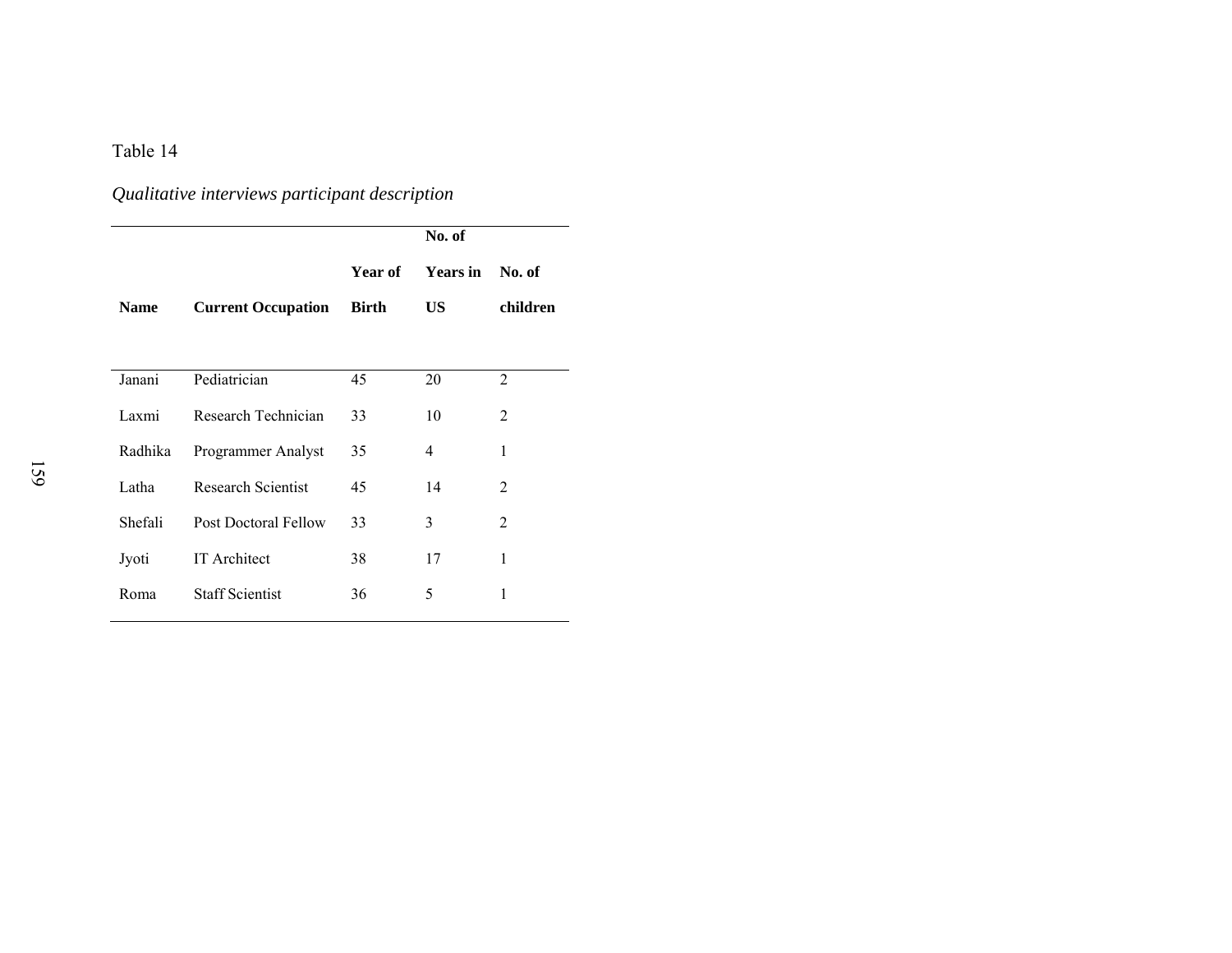*Interview guide for qualitative interviews* 

Interview Protocol

- 1. Life History.
	- a. How did you come here?
	- b. Who lives in your home back in your country?
	- c. Describe your experiences growing up?
	- d. Who did you admire the most?
	- e. Sometime, we all like to be "like somebody in one way or another?" In what ways did you try to be "like someone?"
- 2. Present Occupation, Income and Conditions
- 3. Perception of Job
	- A. Describe a typical day in your life?
	- B. How would you describe your employer?
	- C. Describe the work you do?
	- D. In what ways is what you do similar to what other(s) in similar jobs do?
	- E. What was one of the proudest moment in your job?
	- F. What is the part of the day that you really look forward to?
	- G. What part of your work day do you really wish did not exist?
	- H. In what ways is your typical day you experience in this country different from your experiences back home?
	- I. How do your work experiences differ from your friends back home?
	- J. In what ways do you think your typical day is similar to your friends in the United States?
	- K. If there was something about you work that you could change, what would that be?
	- L. What expectations about work did you have when you have when you decided to travel to this country?
	- M. In what ways did your expectations remain consistent with your experiences?
	- N. If you had the chance to make this decision again, what do you think you will do?
	- O. What advice would you give someone who is in a similar position as you?
- 4. Social Networks/ Family/ Friends
	- A. Can you tell me more about your family?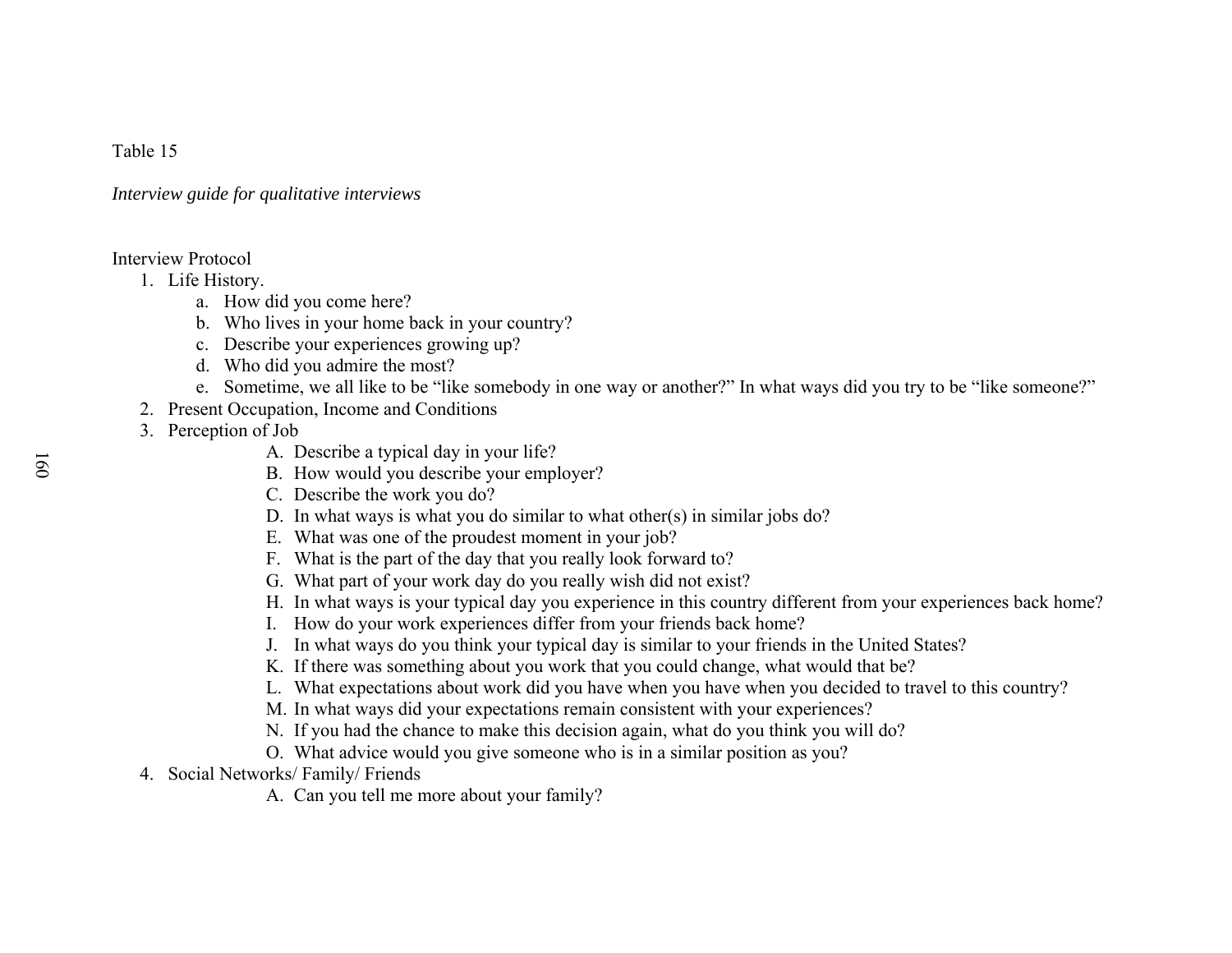- B. What in your view is an ideal family?
- C. How would your family describe you?
- D. How would your friends describe you?
- E. What are some of the things you do in your spare time?
- F. What are some of the things you do when you feel sad or low?
- G. What are some of the things you do when you feel nice and happy?
- H. What are some of the things that you miss from back home?
- 5. Motherhood ideology
	- A. Describe your mother?
	- B. If you were to give advice to a new mother what would that be?
	- C. How would your family describe an ideal mother?
- 6. Mothering Experiences
	- A. What do you enjoy the most about being a mother?
	- B. How would your children describe you?
	- C. What are your expectations for your children?
	- D. What are some of the things that you do differently from what your mother/ close relatives did for you?
	- E. What are the special things you enjoy with your children?
- 7. Experience of Mental Health
	- A. How would you describe your life so far?
	- B. If there are one or two things that you could change in your life, what would those be?
	- C. What aspects of the day do you enjoy the most?
	- D. What parts of the day do you wish you could do without?
- 8. Goals and life expectations
	- A. Looking ahead, what are your goals for the next 5 years?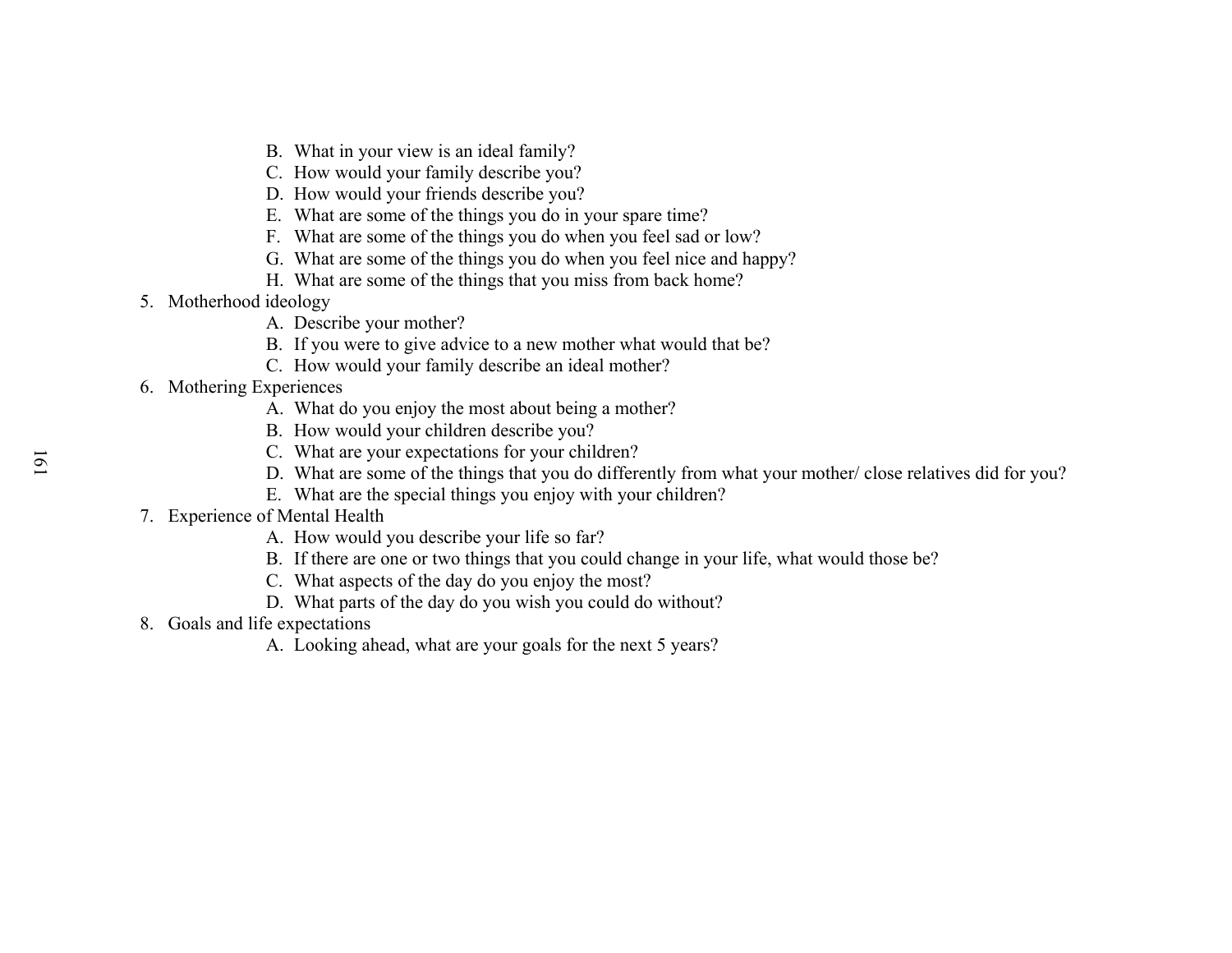BIBLIOGRAPHY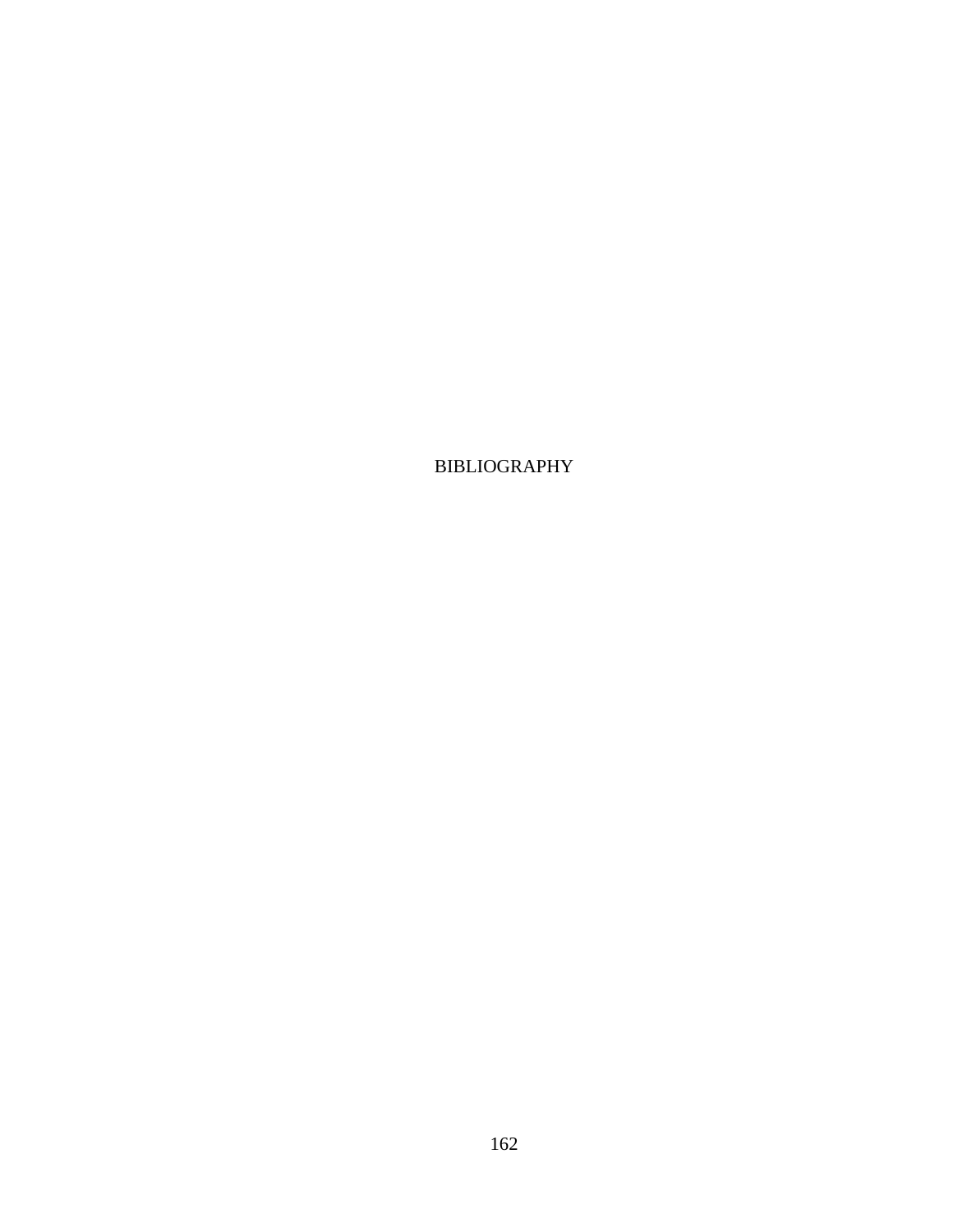- Abraham, M. (2006). Model minority and marital violence: South Asian immigrants in the United States. In R. Mahalingam (Ed.), *Cultural psychology of immigrants*. Mahwah, NJ.: Lawrence Erlbaum.
- Adler, N. E., Epel, E. S., Castellazzo, G., & Ickovics, J. (2000). Relationship of subjective and objective social status with psychological and physiological functioning: Preliminary data in healthy White women. *Health Psychology,* 19, 586-592.
- Antonovsky, A. (1956). Toward a refinement of the "Marginal Man" concept. *Social Forces,* 35, 57-62.
- Arendell, T. (2000). Conceiving and investigating motherhood: The decade's scholarship. *Journal of Marriage and the Family*, 62, 1192-1207.
- Ashforth, B. E., Kriener, G. E., & Fugate, M. (2000). [All in a day's work: Boundaries and](http://web.ebscohost.com.proxy.lib.umich.edu/ehost/viewarticle?data=dGJyMPPp44rp2%2fdV0%2bnjisfk5Ie46bZQtam0Ta6k63nn5Kx95uXxjL6nrUuupbBIrq%2beT7iqsFKyrZ5oy5zyit%2fk8Xnh6ueH7N%2fiVaunr06up7FOs6azPurX7H%2b72%2bw%2b4ti7iPHv5j7y1%2bVVv8SkeeyzsEiup6tJsqqyTKumrkmk3O2K69fyVeTr6oTy2%2faM&hid=109)  [micro role transitions.](http://web.ebscohost.com.proxy.lib.umich.edu/ehost/viewarticle?data=dGJyMPPp44rp2%2fdV0%2bnjisfk5Ie46bZQtam0Ta6k63nn5Kx95uXxjL6nrUuupbBIrq%2beT7iqsFKyrZ5oy5zyit%2fk8Xnh6ueH7N%2fiVaunr06up7FOs6azPurX7H%2b72%2bw%2b4ti7iPHv5j7y1%2bVVv8SkeeyzsEiup6tJsqqyTKumrkmk3O2K69fyVeTr6oTy2%2faM&hid=109) Academy of Management Review, 25, 472-491.
- Balfour, D. L. & Wechsler, B (1991). Commitment, performance, and productivity in Public Organizations. *Public Productivity & Management Review*, 14, 355-367.
- Barringer, H. & Kassebaum, G. (1989). Asian Indians as a minority in the United States: The Effect of Education, Occupations and Gender on Income. *Sociological Perspectives*, 32, 501-520.
- Barry, D. T. & Grilo, C. M. (2003). Cultural, self-esteem, and demographic correlates of perception of personal and group discrimination among East Asian immigrants. *American Journal of Orthopsychiatry, 73*, 223-229.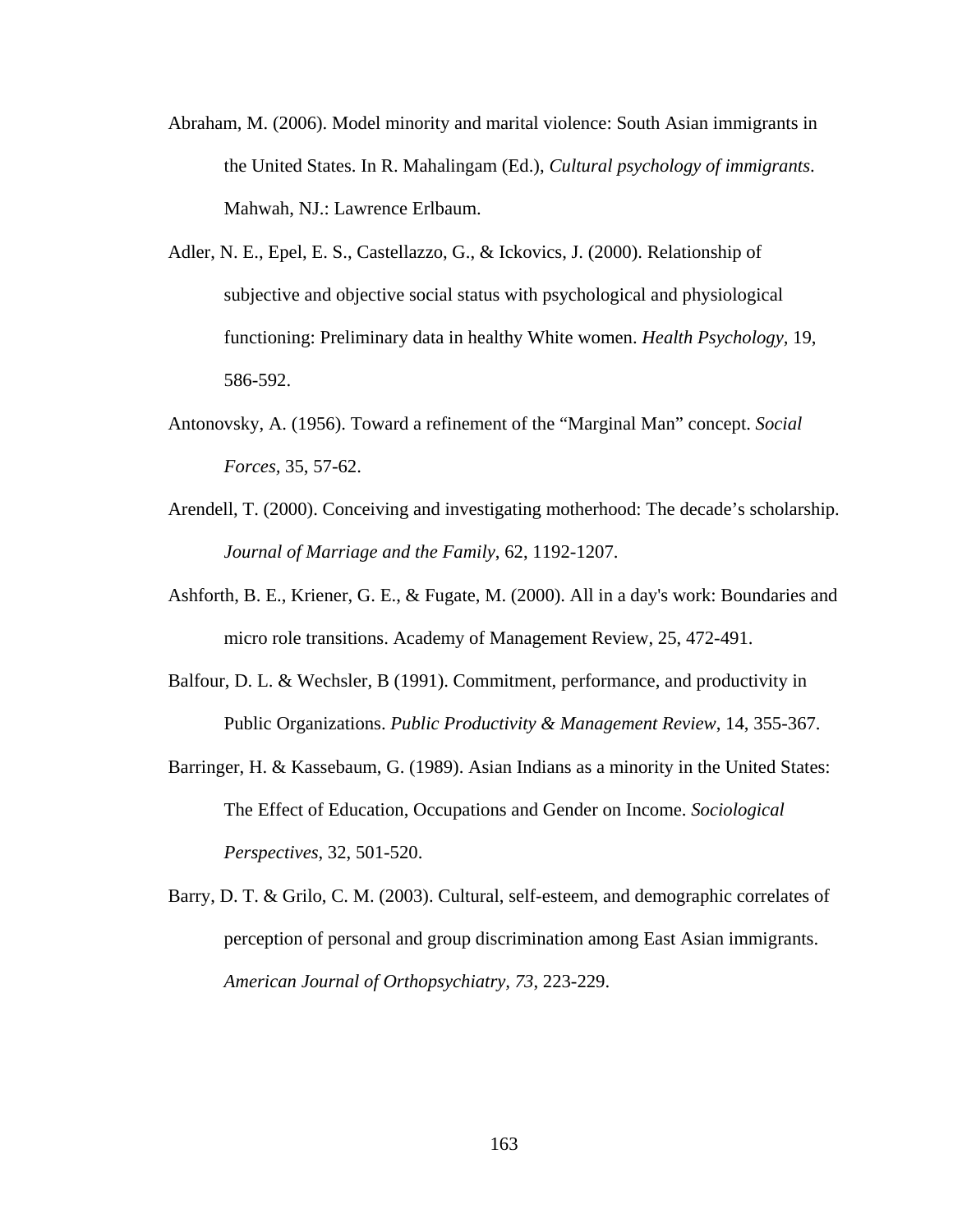- Beasley, M., Thompson, T., & Davidson, J. (2002). Resilience in response to life stress: The effects of coping style and cognitive hardiness. *Personality and Individual Differences, 34*, 77-95.
- Bell,  $C \&$  Mattis, J. (2000). The importance of cultural competence in ministering to African American victims of domestic violence. *Violence against Women*, 6, 515- 532.
- Belle, D. E. (1982). The impact of poverty on social networks and supports. *Marriage and Family Review*, *5*, 89-101
- Bennett, G. G., Merrritt, M., & Sollers, J. J. (2004). [Stress, coping, and health outcomes](http://web.ebscohost.com.proxy.lib.umich.edu/ehost/viewarticle?data=dGJyMPPp44rp2%2fdV0%2bnjisfk5Ie46bZQtam0Ta6k63nn5Kx95uXxjL6prUmzpbBIrq2eSa6wsU%2b4qa44v8OkjPDX7Ivf2fKB7eTnfLuprkizqrZRs5zqeezdu33snOJ6u%2bbxkeac8nnls79mpNfsVbCmrkyrp7JRsKurSK6tpH7t6Ot58rPkjeri0n326gAA&hid=105)  [among African-Americans: A review of the John Henryism hypothesis.](http://web.ebscohost.com.proxy.lib.umich.edu/ehost/viewarticle?data=dGJyMPPp44rp2%2fdV0%2bnjisfk5Ie46bZQtam0Ta6k63nn5Kx95uXxjL6prUmzpbBIrq2eSa6wsU%2b4qa44v8OkjPDX7Ivf2fKB7eTnfLuprkizqrZRs5zqeezdu33snOJ6u%2bbxkeac8nnls79mpNfsVbCmrkyrp7JRsKurSK6tpH7t6Ot58rPkjeri0n326gAA&hid=105) *Psychology & Health*, 19, 369-383.
- Berry, J. W. (1995). Psychology of acculturation. In N. R. Goldberger (Ed.), *The culture and psychology reader* (pp. 457-488). New York: New York University Press.
- Bhatia, S & Ram, A. (2001). Rethinking "acculturation" in relation to diasporic cultures and postcolonial identities. *Human Development*, 44, 1-18.
- Blum, L. M. & Deussen, T. (1996). Negotiating independent motherhood: Working-class African American women talk about marriage and motherhood. *Gender & Society*, 10, 199-211.
- Bolak, H. C. (1997). When wives are major providers: Culture, gender, and family work. *Gender & Society*, 11, 409-433.
- Boyatzis, R. E. (1998). *Transforming qualitative Information*. Thousand Oaks, USA: Sage.

Browne, I., & Misra, J. (2003). The Intersection of gender and Race in the Labor Market.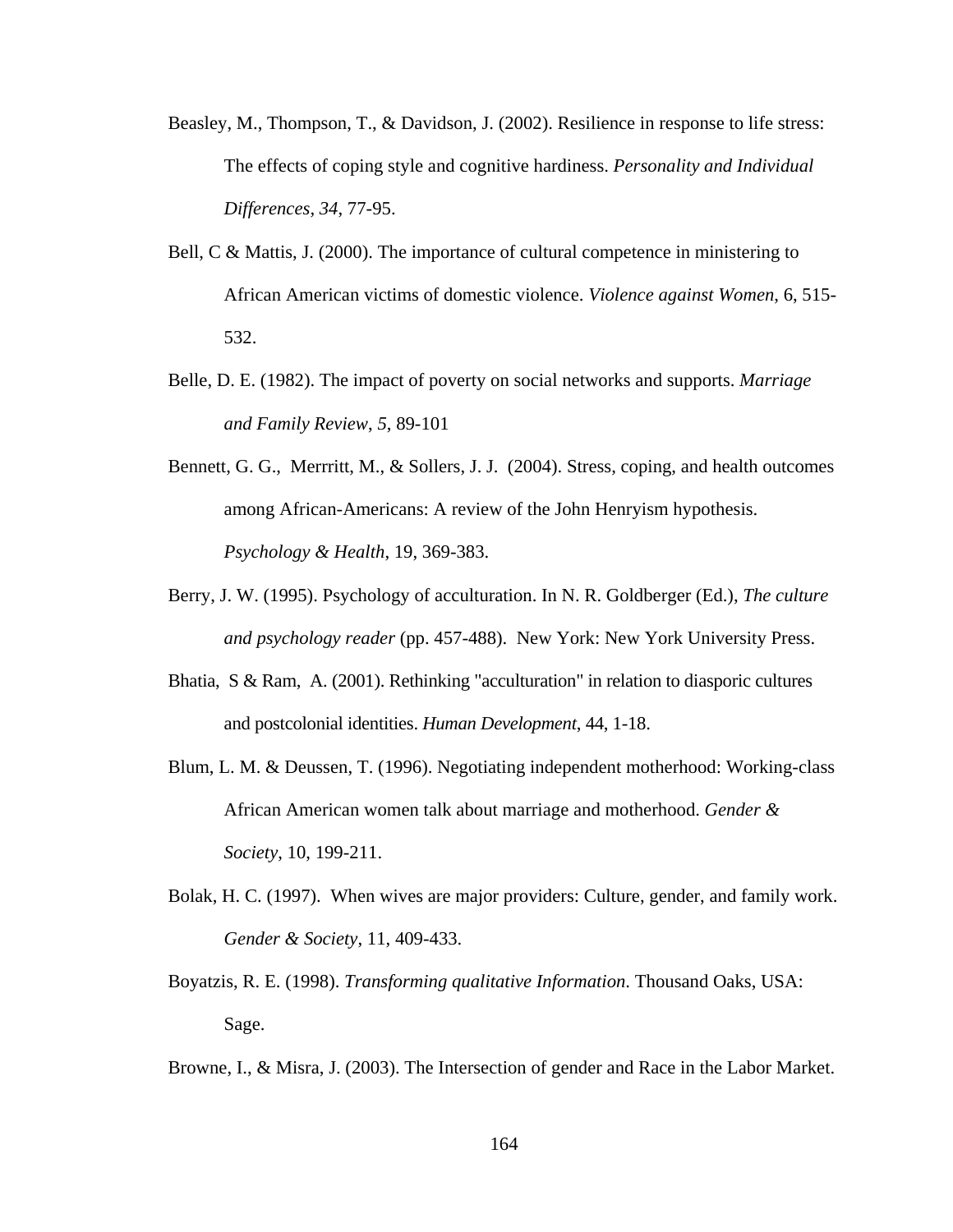*Annual Review of Sociology*, 29, 487-513.

- Burman, E., & Chantler, K. (2003). Across and Between: reflections on researching 'race', gender and mental health. *Feminism and Psychology*, 13, 302-309.
- Carson, K. D.,& Bedeian, A.G. (1994). Career Commitment: Construction of a measure and examination of its psychometric properties. *Journal of Vocational Behavior*, 44, 237-262.
- Cassidy, C., O'Connor, R. C., Howe, C. & Warden, D (2004). Perceived discrimination and psychological distress: The role of personal and ethnic self-esteem. *Journal of Counseling Psychology*,51, 329-339.
- Cejka, M. C. & Eagly, E. H. (1999). Gender-stereotypic images of occupations Correspond to the sex segregation of employment. *Personality and Social Psychology Bulletin*, 25, 413-423.
- Chen, A. S. (1999). Lives at the center of the periphery, lives at the periphery of the center: Chinese American masculinities and bargaining with hegemony. *Gender & Society, 13*, 584-607.
- Cheng, C. (1997). Are Asian American employees a model minority or just a minority? *The Journal of Applied Behavioral Science, 33*, 277-290.
- Cheng, C. T. (1997). Why is there a lack of workplace diversity research on Asian Americans? *The Journal of Applied Behavioral Science, 33*, 270-276.
- Chow, E. N. (1987). The Development of feminist consciousness among Asian American women. *Gender and Society*, 1, 284-289.
- Cohen, S., Kamarck, T., & Mermelstein, R. (1983). A global measure of perceived stress. *Journal of Health and Social Behavior, 24*, 385-396.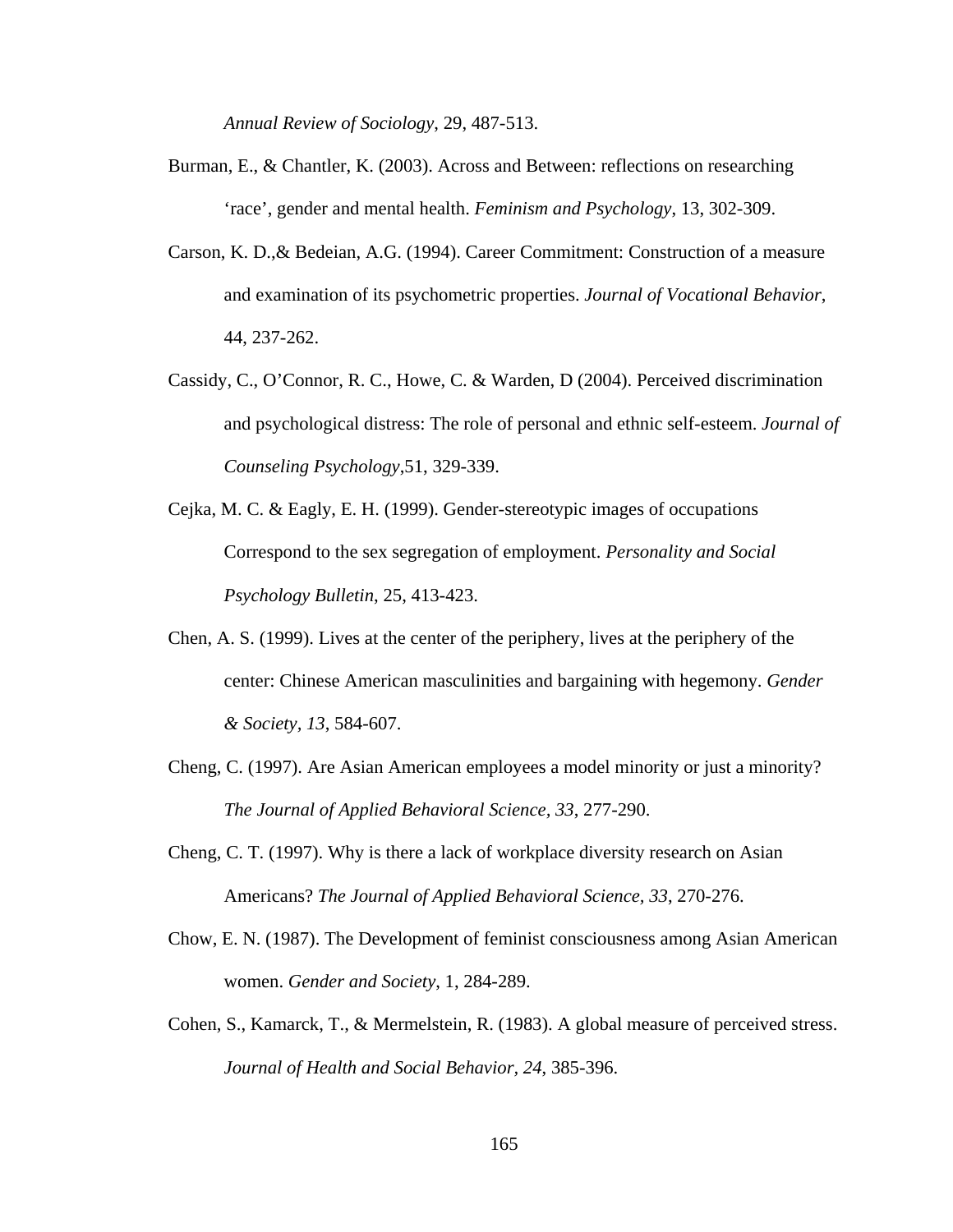- Cole, E., & Zucker, A. N., (2007). [Black and White women's perspectives on femininity..](http://web.ebscohost.com.proxy.lib.umich.edu/ehost/viewarticle?data=dGJyMPPp44rp2%2fdV0%2bnjisfk5Ie46bZQtam0Ta6k63nn5Kx95uXxjL6prUmzpbBIrq2eSa6wsU%2b4qa44v8OkjPDX7Ivf2fKB7eTnfLuprkizqrZRs5zqeezdu33snOJ6u%2bbxkeac8nnls79mpNfsVbCmrk%2brpq5IrqirSK6npH7t6Ot58rPkjeri0n326gAA&hid=105) *Cultural Diversity & Ethnic Minority Psychology*, 13, 1-9.
- Collett, J. L. (2005). What kind of mother am I? Impression management and the social construction of motherhood. *Symbolic Interaction*. 28, 327-347.
- Collins, P. H. (1994). Shifting the Center: Race, Class, and Feminist Theorizing about Motherhood. In E. N. Glenn, G. Chang, & L. R. Forcey, (Eds.), *Mothering: Ideology, Experience, and Agency* (pp. 45-65). London: Routledge.
- Cooley, C. H. (1902). *Human Nature and the Social Order.* New York: Scribner's
- Coverman, S. (1989). Role Overload, role conflict, and stress: Addressing consequences of multiple role demands. *Social Forces,* 67, 965-982.
- Cowdrey, R. S., & Knudson-Martin, C. (2005). The construction of motherhood: Tasks, relational connection, and gender equality. *Family Relations*, 54, 335-345..
- Crenshaw, K. W. (1995). Mapping the margins: Intersectionality, identity politics, and violence against women of color. In K.W. Crenshaw, N. Gotanda, G. Peller & K. Thomas (Eds.), *Critical Race Theory: The key writings that formed the movement* (pp. 359-383). New York: The New Press.
- Crosbie-Burnett, M & Lewis, E. A. (1993). [Use of African-American family structures](http://web.ebscohost.com.proxy.lib.umich.edu/ehost/viewarticle?data=dGJyMPPp44rp2%2fdV0%2bnjisfk5Ie46bZQtam0Ta6k63nn5Kx95uXxjL6nrUuvpbBIrq%2beUbims1KyqJ5Zy5zyit%2fk8Xnh6ueH7N%2fiVauor0qyrrJKs62wPurX7H%2b72%2bw%2b4ti7iPHv5j7y1%2bVVv8SkeeyzsEiup6tIs6quS6umrkqk3O2K69fyVeTr6oTy2%2faM&hid=104)  [and functioning to address the challenges of European-American postdivorce](http://web.ebscohost.com.proxy.lib.umich.edu/ehost/viewarticle?data=dGJyMPPp44rp2%2fdV0%2bnjisfk5Ie46bZQtam0Ta6k63nn5Kx95uXxjL6nrUuvpbBIrq%2beUbims1KyqJ5Zy5zyit%2fk8Xnh6ueH7N%2fiVauor0qyrrJKs62wPurX7H%2b72%2bw%2b4ti7iPHv5j7y1%2bVVv8SkeeyzsEiup6tIs6quS6umrkqk3O2K69fyVeTr6oTy2%2faM&hid=104)  [families.](http://web.ebscohost.com.proxy.lib.umich.edu/ehost/viewarticle?data=dGJyMPPp44rp2%2fdV0%2bnjisfk5Ie46bZQtam0Ta6k63nn5Kx95uXxjL6nrUuvpbBIrq%2beUbims1KyqJ5Zy5zyit%2fk8Xnh6ueH7N%2fiVauor0qyrrJKs62wPurX7H%2b72%2bw%2b4ti7iPHv5j7y1%2bVVv8SkeeyzsEiup6tIs6quS6umrkqk3O2K69fyVeTr6oTy2%2faM&hid=104) *Family Relations,* 42, 243-248.
- Crystal, D. (1989). Asian Americans and the myth of the model minority. *Social Casework, 70*, 405-413.
- Cuellar, I., Arnold, B., & Maldonado, R. (1995). Acculturation rating scale for Mexican Americans–II: A revision of the original ARSMA scale. *Hispanic Journal of*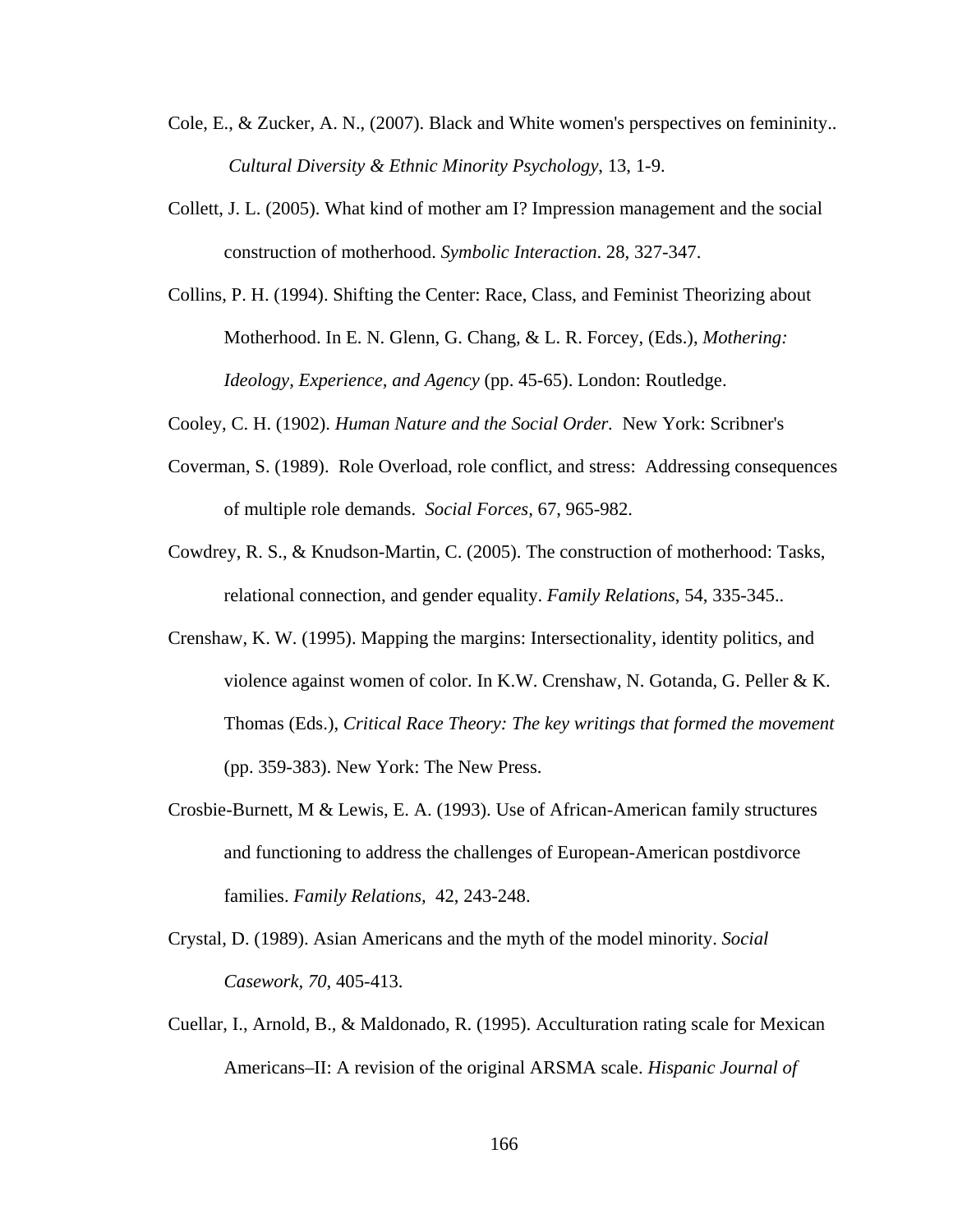*Behavioral Sciences*, 17, 275–304.

- Daniel, E. V. (2006). The dialectic of recognition and displacement in a globalized world. In R. Mahalingam (Ed.), *Cultural psychology of immigrants*. Mahwah, NJ.: Lawrence Erlbaum.
- Das Gupta, M. (1997). 'What is Indian about you?': A gendered transnational approach to ethnicity. *Gender and Society*, 11, 572-596.
- Dasgupta, S. D. (1986). Marching to a different drummer?: Sex roles of Asian Indian women in the United States. *Women & Therapy, 5,* 297–311.
- Dasgupta, S. D. (1998). Gender roles and cultural continuity in the Asian Indian immigrant community in the U. S. *Sex Roles, 38,* 953–974.
- De, S (2001). Labor Market Participation of Asian Indian Women in the Greater Kansas City Metropolitan Area. Unpublished Doctoral Dissertation. Kansas State University, Manhatta, Kansas.
- Deepak, A. C. (2005). Parenting and the process of migration: Possibilities within South Asian families. *Child Welfare,* 84, 585-606.
- Del Pilar, J. A., & Udasco, J. O. (2004). Marginality theory: The lack of construct validity. *Hispanic Journal of Behavioral Sciences*, 26, 3–15.
- DeLongis, A., & Holtzman, S. (2005). Coping in Context: The Role of stress, social support, and personality in coping. *Journal of Personality*, 73, 467-494.
- Dhruvarajan, V. (1993). Ethnic cultural retention and transmission among first generation Hindu Asian Indians in a Canadian prairie city. *Journal of Comparative Family Studies, 24,* 63–79.

Dickie-Clark, H. (1966). [The marginal situation: A contribution to marginality theory.](http://web.ebscohost.com.proxy.lib.umich.edu/ehost/viewarticle?data=dGJyMPPp44rp2%2fdV0%2bnjisfk5Ie46bZQtam0Ta6k63nn5Kx95uXxjL6nrUuupbBIrq%2beTbipslKypp5oy5zyit%2fk8Xnh6ueH7N%2fiVauor0mupq9IsqyzPurX7H%2b72%2bw%2b4ti7iPHv5j7y1%2bVVv8Skeeyzr1G0rKtIs6i3Tqumrkmk3O2K69fyVeTr6oTy2%2faM&hid=117)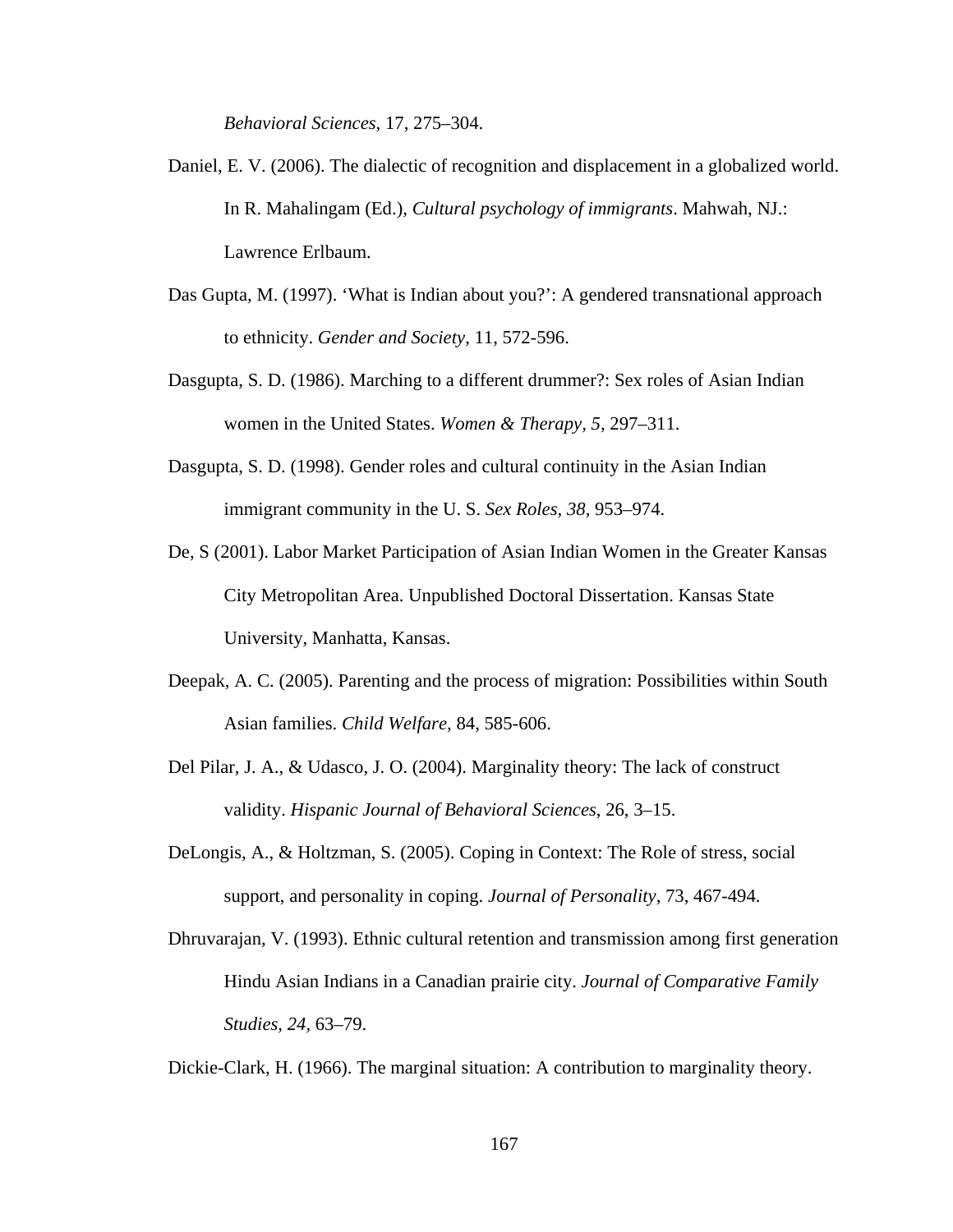*Social Forces*, 44, 363-370.

- Diener, E., Emmons, R. A., Larsen, R. J., & Griffin, S. (1985). The satisfaction with life scale. *Journal of Personality Assessment, 49,* 71-75.
- Dion, K. (2006). On the development of identity: Perspectives from immigrant families. In R. Mahalingam (Ed.), *Cultural psychology of immigrants*. Mahwah, NJ.: Lawrence Erlbaum.
- Dion, K. K., & K. L. Dion. (2001). Gender and cultural adaptation in immigrant Families. Journal of Social Issues, 57, 511-521.
- [Discrimination and Puerto Rican children's and adolescents' mental health.](http://web.ebscohost.com.proxy.lib.umich.edu/ehost/viewarticle?data=dGJyMPPp44rp2%2fdV0%2bnjisfk5Ie46bZQtam0Ta6k63nn5Kx95uXxjL6nrUuupbBIrq%2beTbipslKypp5oy5zyit%2fk8Xnh6ueH7N%2fiVauor0mupq9IsqyzPurX7H%2b72%2bw%2b4ti7iPHv5j7y1%2bVVv8SkeeyzsEiuqatIsK6yUKumrk2k3O2K69fyVeTr6oTy2%2faM&hid=117) *Cultural Diversity and Ethnic Minority Psychology*, 9, 141-155.
- Ditrich, T. (2005). Human and Divine Mothers in Hinduism. In A. O'Reilly, M. Porter, & P. Short (Eds.), *Motherhood: Power & Oppression* (pp. 137-151). Toronto: Women's Press.
- Douglas, S. J. & Michaels, M. W. (2004). *The Mommy Myth*. New York: Free Press.
- Duleep, H. C., & Sanders, S. (1993). The Decision to work by married immigrant women. *Industrial and Labor Relations Review*, 46, 677-690.
- Dumka, L. E., Stoerzinger, H. D., Jackson, K. M., & Roosa, M. W. (1996). Examination of the cross-cultural and cross-language equivalence of the parenting self-agency measure. *Family Relations*, 45, 216-222.
- Ehrenreich, B. (2002). Maid to Order. In B. Ehrenreich, & A.R. Hochschild (Eds.), *Global woman: Nannies, Maids, and Sex Workers in the New Economy* (pp. 85- 103). New York: Metropolitan Books.

Ehrenreich, B.,& Hochschild, A.R. (2003). *Global woman: Nannies, Maids, and Sex*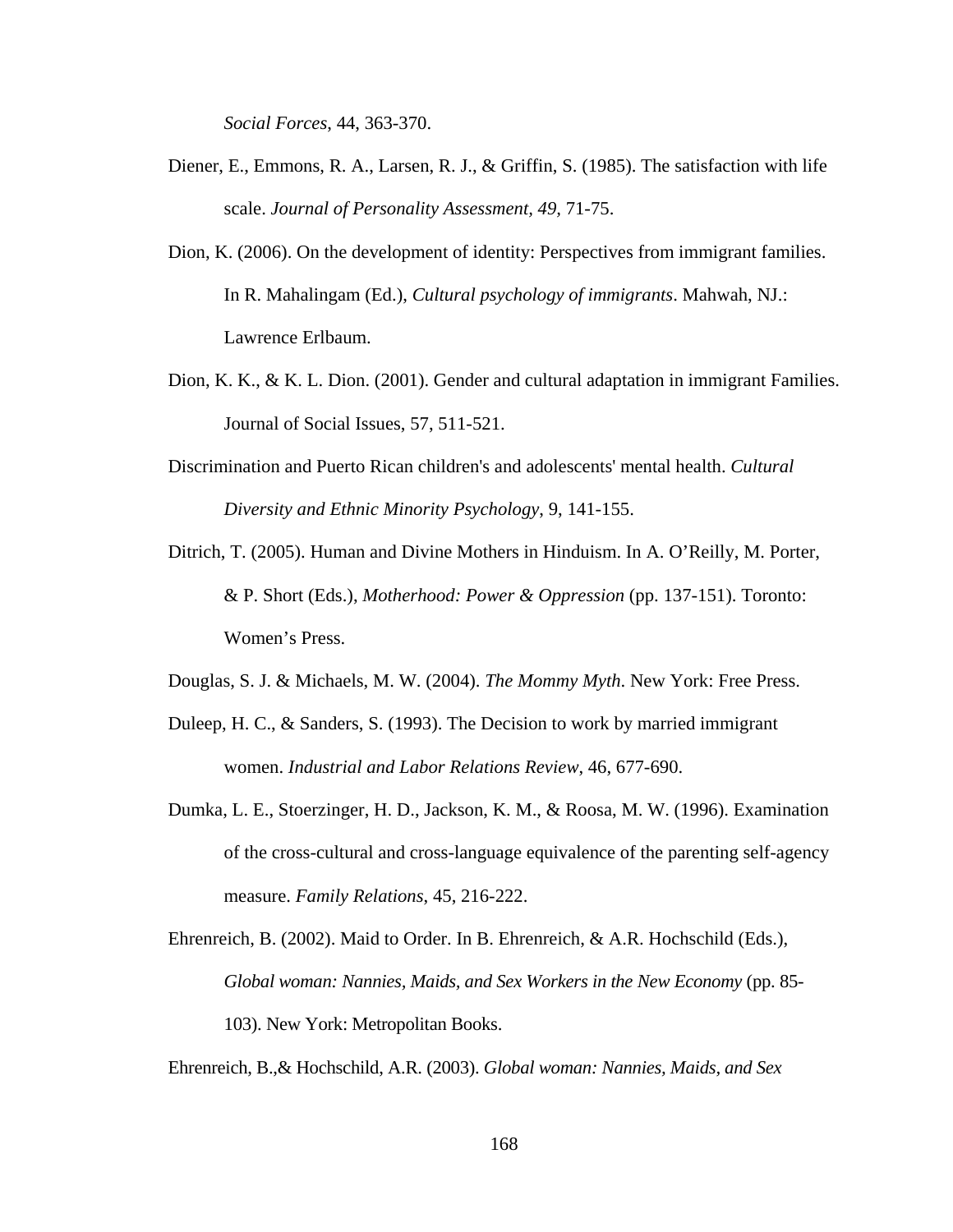*Workers in the New Economy* (pp. 1-13). New York: Metropolitan Books.

- Elvin-Nowak, Y., & Thomsson, H. (2001). [Motherhood as idea and practice: A](http://web.ebscohost.com.proxy.lib.umich.edu/ehost/viewarticle?data=dGJyMPPp44rp2%2fdV0%2bnjisfk5Ie46bZQtam0Ta6k63nn5Kx95uXxjL6nrUuupbBIrq%2beT7imtlKxrZ5oy5zyit%2fk8Xnh6ueH7N%2fiVaunr06up7FOs6azPurX7H%2b72%2bw%2b4ti7iPHv5j7y1%2bVVv8SkeeyzsEiup6tJta%2bxTqumrkyk3O2K69fyVeTr6oTy2%2faM&hid=109)  [discursive understanding of employed mothers in Sweden.](http://web.ebscohost.com.proxy.lib.umich.edu/ehost/viewarticle?data=dGJyMPPp44rp2%2fdV0%2bnjisfk5Ie46bZQtam0Ta6k63nn5Kx95uXxjL6nrUuupbBIrq%2beT7imtlKxrZ5oy5zyit%2fk8Xnh6ueH7N%2fiVaunr06up7FOs6azPurX7H%2b72%2bw%2b4ti7iPHv5j7y1%2bVVv8SkeeyzsEiup6tJta%2bxTqumrkyk3O2K69fyVeTr6oTy2%2faM&hid=109)*Gender & Society*, 15, 407-428.
- Espin, O. M. (2006). Gender, sexuality, language, and migration. In R. Mahalingam (Ed.), *Cultural psychology of immigrants*. Mahwah, NJ.: Lawrence Erlbaum.
- Espiritu, Y, L., (1997). *[Asian American women and men: Labor, laws, and love.](http://web.ebscohost.com.proxy.lib.umich.edu/ehost/viewarticle?data=dGJyMPPp44rp2%2fdV0%2bnjisfk5Ie46bZQtam0Ta6k63nn5Kx95uXxjL6nrUuupbBIrq%2beTbipslKypp5oy5zyit%2fk8Xnh6ueH7N%2fiVauor0mupq9IsqyzPurX7H%2b72%2bw%2b4ti7iPHv5j7y1%2bVVv8Skeeyzr1G3rKtRtq%2b1Uaumrkik3O2K69fyVeTr6oTy2%2faM&hid=117)* Thousand Oaks, CA: Sage Publications.
- Espiritu, Y. L. (1999). Gender and labor in Asian immigrant families. *The American Behavioral Scientist*, 42, 628-647.
- Espiritu, Y. L. (2001). "We don't sleep around like White girls do'": Family, culture and gender in Filipina American lives. *Signs*, 26, 415-440.
- Esses, M, Dovidio, J. F., Jackson, L. M. & Armstrong, T. L. (2001). The immigration dilemma: The role of perceived group competition, ethnic prejudice and national identity. *Journal of social Issues*, 57, 389-412.
- Esses, V., Dietz, J., & Bharadwaj, A. (2006). The role of prejudice in the discounting of immigrant skills. In R. Mahalingam (Ed.), *Cultural psychology of immigrants*. Mahwah, NJ.: Lawrence Erlbaum.
- Eyer, D. (1996). *Motherguilt: How Our Culture Blames Mothers for What's wrong with Society.* New York: Random House.
- Farver, J. A. M., Narang, S. K., & Bhadha, B. R. (2002). East meets West: Ethnic identity, acculturation, and conflict in Asian Indian families. *Journal of Family Psychology*, 16, 338–350.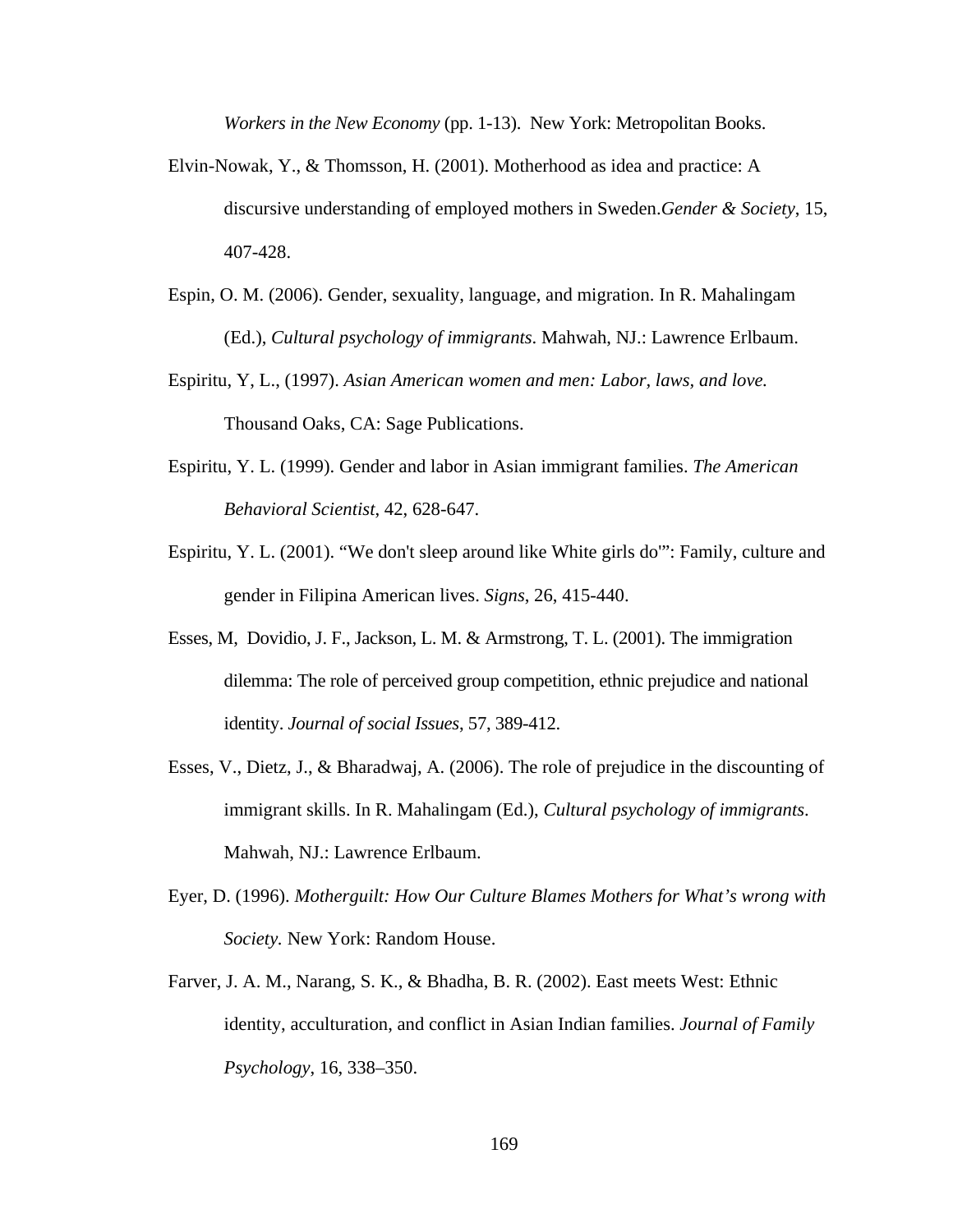Fernandez, M. (1998). Asian Indian Americans in the Bay area and the Glass Ceiling. *Sociological Perspectives*, 41, 119-149.

Festinger, L. (1957). A theory of cognitive dissonance. Evanston, IL: Row, Peterson.

- Finch, B. K., Bohdan, K., Vega, W. A.(2000). [Perceived discrimination and depression](http://web.ebscohost.com.proxy.lib.umich.edu/ehost/viewarticle?data=dGJyMPPp44rp2%2fdV0%2bnjisfk5Ie46bZQtam0Ta6k63nn5Kx95uXxjL6prUmzpbBIrq2eSa6wsU%2b4qa44v8OkjPDX7Ivf2fKB7eTnfLuprkizqrZRs5zqeezdu33snOJ6u%2bbxkeac8nnls79mpNfsVbCmrkmrp65Irq6rSK6qpH7t6Ot58rPkjeri0n326gAA&hid=105)  [among Mexican-origin adults in California.](http://web.ebscohost.com.proxy.lib.umich.edu/ehost/viewarticle?data=dGJyMPPp44rp2%2fdV0%2bnjisfk5Ie46bZQtam0Ta6k63nn5Kx95uXxjL6prUmzpbBIrq2eSa6wsU%2b4qa44v8OkjPDX7Ivf2fKB7eTnfLuprkizqrZRs5zqeezdu33snOJ6u%2bbxkeac8nnls79mpNfsVbCmrkmrp65Irq6rSK6qpH7t6Ot58rPkjeri0n326gAA&hid=105) *Journal of Health and Social Behavior*, Vol 41, 295-313.
- Foner, N. (1999). Immigrant women and work in New York City, Then and Now. *Journal of American Ethnic History*, 18, 95-113.
- Foner, N. (2000). Anthropology and the study of immigration. In N. Foner, R. Rumbaut & S. J. Gold (Eds.), *Immigration research for a new century: Multidisciplinary perspectives* (pp. 49-53). New York: Russell Sage.
- Fuss, D. (1989). *Essentially speaking: Feminism, nature and difference*. New York: Routledge.
- Ganesh, K. (1999). Patrilineal Structure and Agency of Women: Issues in Gendered Socialization. In T.S. Saraswati (Ed.), *Culture, Socialization and Human Development: Theory, Research and Applications in India* (pp.235-254). New Delhi: Sage Publications.
- Gil, R. M., & Vasquez, C. S. (1996). *Maria paradox: How Latinas can merge old world traditions with new world self esteem* (pp. 1-48, 180-203). New York: Putnam.
- Gist, N. P. (1960). Cultural versus social Marginality: The Anglo-Indian Case*. Phylon*, 28, 361-375.
- Glenn, E. N. (1983). Split household, small producer and dual wage earner: An Analysis of Chinese-American family strategies**.** *Journal of Marriage and the Family***,** 45,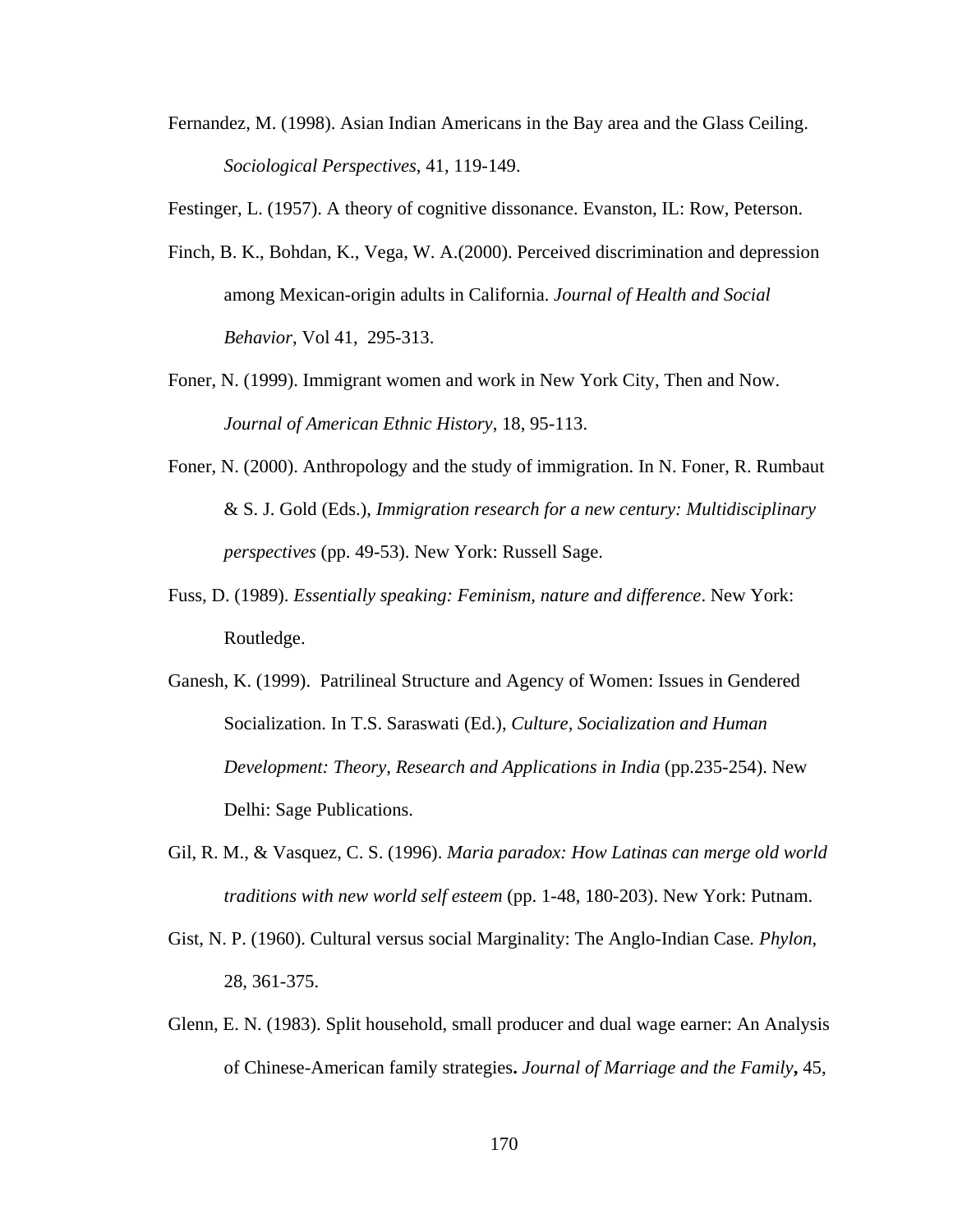35-46.

- Glenn, E. N. (1991). Cleaning up/kept down: A historical perspective on racial inequality in women's work. *Stanford Law Review*, 43, 1333-1356.
- Glenn, E. N. (1994). Social constructions of mothering: A thematic overview. In E. N. Glenn, G. Chang, & L. R. Forcey, (Eds.), *Mothering: Ideology, experience, and agency* (pp. 1-29). London: Routledge.
- Golovensky, D. I. (1952). The marginal man concept, an analysis and critique. *Social Forces*, *30*, 333-339.
- Gonzales, J. L. (1986). Asian Indian immigration patterns: The origins of the Sikh community in California. *International Migration Review*, 20, 40-54.
- Gould, J. B., Madan, A., Qin, C., & Chavez, G. (2003). Perinatal outcomes in two dissimilar immigrant populations in the United States: A dual epidemiologic paradox. *Pediatrics, 111*, 676-682.
- Grahame, K. M. (2003). For the family: Asian immigrant women's triple day. *Journal of Sociology and Social Welfare*, 30, 65-90.
- Greenhaus, J.H., & Beutell, N.J. (1985). Sources of conflict between work and family roles. *The Academy of Management Review*, 10, 76-88.
- Haritatos, J. (2005). *"Becoming American:" The intersections of cultural, ethnic, and gender ideals in predicting levels of perceived stress and mental and physical health among Asian Immigrants.* Unpublished Doctoral Dissertation. University of Michigan.
- Haritatos, J., Mahalingam, R. & James, S. A. (2007). John Henryism, self-reported physical health indicators, and the mediating role of perceived stress among high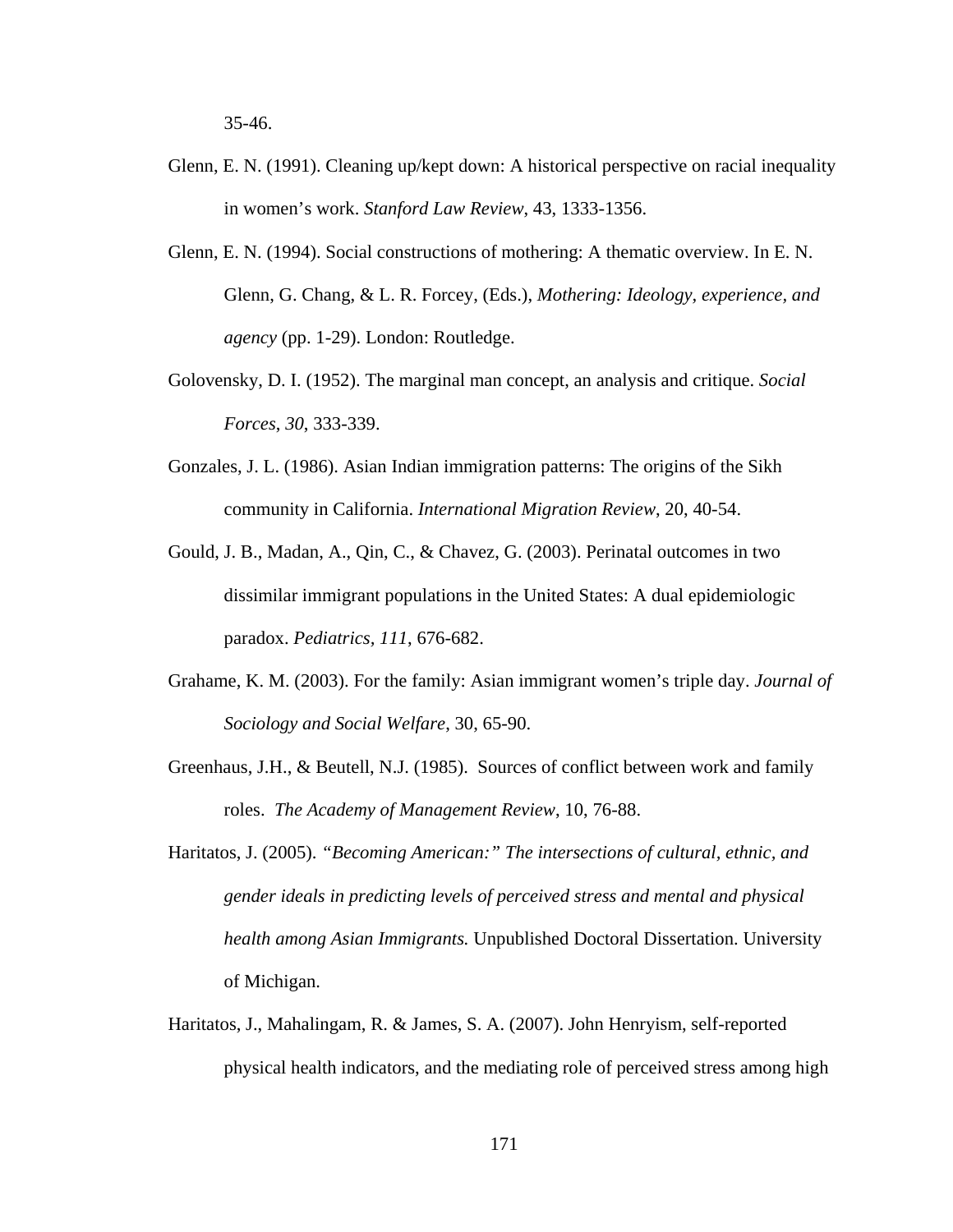socio-economic status Asian immigrants. *Social Science & Medicine* 1192–1203

- Haritatos, J., Mahalingam, R., & James, S. A. (2007). [John Henryism, self-reported](http://web.ebscohost.com.proxy.lib.umich.edu/ehost/viewarticle?data=dGJyMPPp44rp2%2fdV0%2bnjisfk5Ie46bZQtam0Ta6k63nn5Kx95uXxjL6nrUuupbBIrq%2beUbiqtlKurp5oy5zyit%2fk8Xnh6ueH7N%2fiVa%2bqt0q3rLBRsK%2bkhN%2fk5VXj5KR84LPui%2ffepIzf3btZzJzfhruorki1o65LrqqzRa6msj7k5fCF3%2bq7fvPi6ozj7vIA&hid=101)  [physical health indicators, and the mediating role of perceived stress among high](http://web.ebscohost.com.proxy.lib.umich.edu/ehost/viewarticle?data=dGJyMPPp44rp2%2fdV0%2bnjisfk5Ie46bZQtam0Ta6k63nn5Kx95uXxjL6nrUuupbBIrq%2beUbiqtlKurp5oy5zyit%2fk8Xnh6ueH7N%2fiVa%2bqt0q3rLBRsK%2bkhN%2fk5VXj5KR84LPui%2ffepIzf3btZzJzfhruorki1o65LrqqzRa6msj7k5fCF3%2bq7fvPi6ozj7vIA&hid=101)  [socio-economic status Asian immigrants.](http://web.ebscohost.com.proxy.lib.umich.edu/ehost/viewarticle?data=dGJyMPPp44rp2%2fdV0%2bnjisfk5Ie46bZQtam0Ta6k63nn5Kx95uXxjL6nrUuupbBIrq%2beUbiqtlKurp5oy5zyit%2fk8Xnh6ueH7N%2fiVa%2bqt0q3rLBRsK%2bkhN%2fk5VXj5KR84LPui%2ffepIzf3btZzJzfhruorki1o65LrqqzRa6msj7k5fCF3%2bq7fvPi6ozj7vIA&hid=101) *Social Science & Medicine.* 64, 1192- 1203.
- Harrell, J. P., Hall, S., & Taliaferro, J. (2003). Physiological responses to racism and discrimination: An assessment of the evidence. *American Journal of Public Health, 93*, 243-247.
- Harrell, S.P. (2000). A Multidimensional conceptualization of Racism-related stress: Implications for the well-being of people of color. *American Journal of Orthopsychiatry*, 70, 42-57.
- Hays, S. (1996). *The cultural contradictions of motherhood*. New Haven,Yale University.
- Higgins, E. T. (1987). Self-discrepancy: A theory relating self to affect. *Psychological Review,* 94, 319-340.
- Hirschman, C. & Wong, M. G. (1986). The extraordinary educational attainment of Asian-Americans: A search for historical evidence and explanations. *Social Forces*, 65, 1-27.
- Hochschild, A. (1989). *The second shift*. New York, NY: Viking.
- Hondagneu-Sotelo, P. (1999). Introduction: gender and contemporary U.S. immigration. *The American Behavioral Scientist*, 42, 565-576.
- Hondagneu-Sotelo, P., & Avila, E. (1997). I'm here but I'm there: The meanings of Latina Transnational Motherhood. *Gender and Society*, 11, 548-571.

Horwitz, E., & Long, B. C. (2005). Mothering and stress discourses: A deconstruction of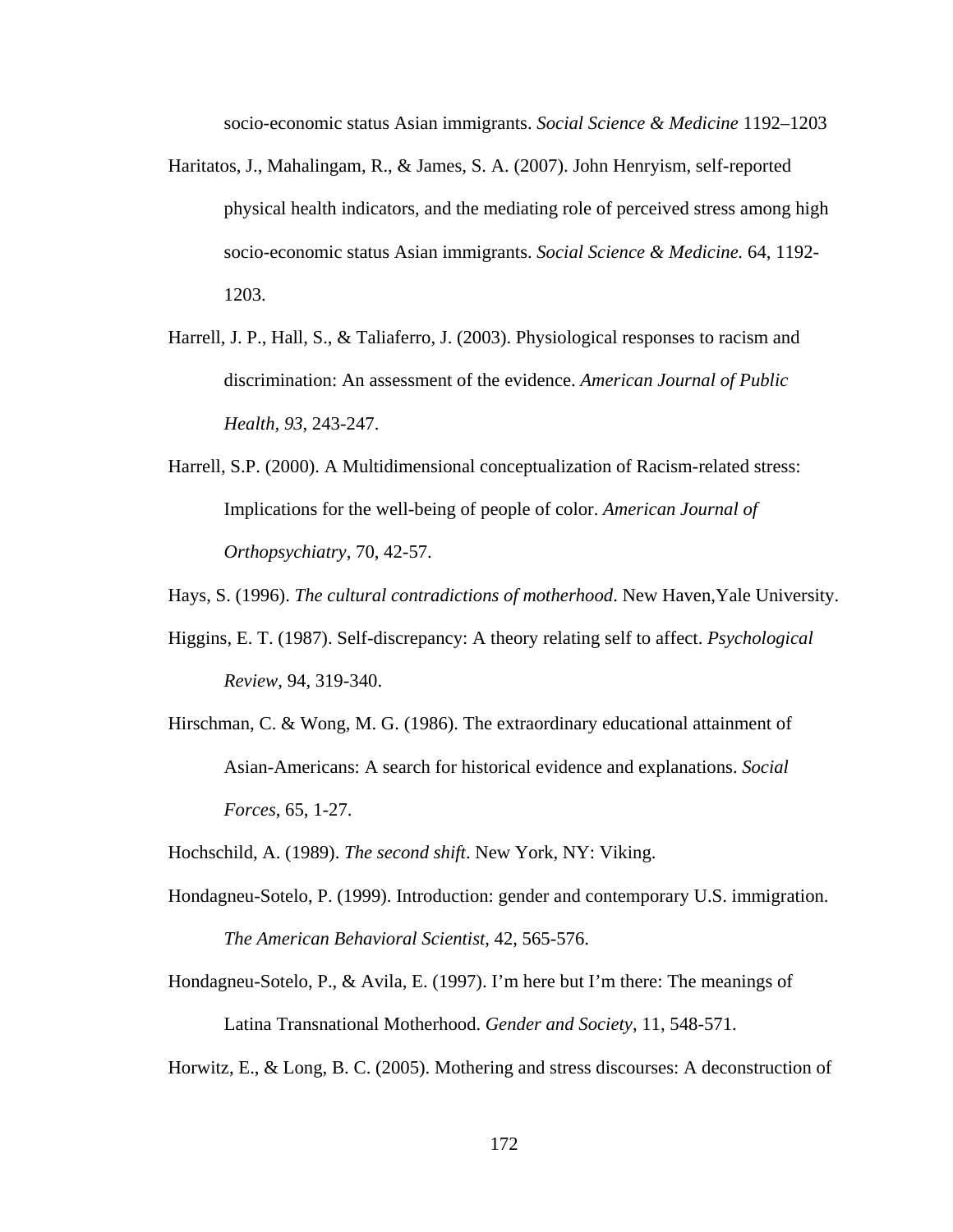the interrelationship of discourses on mothering and stress. In A. O'Reilly, M. Porter, & P. Short (Eds.), *Motherhood: Power & Oppression* (pp. 97-110). Toronto: Women's Press.

http://specials.rediff.com/money/2007/sep/27slid1.htm

- Hughes, D.L., & Gallinsky, E. (1994). Gender, job and family conditions, and psychological symptoms. *Psychology of Women Quarterly*, 18, 251-270.
- Hughes, E. C. (1949). Social change and status protest: An essay on the marginal man. *Phylon*, *10*, 58-65.
- Ingledew, D. K. & Hardy, L., Cooper, C. L. (1997). Do resources bolster coping and does Ccoping buffer stress? An organizational study with longitudinal aspect and control for negative affectivity. *Journal of Occupational Health Psychology*, 2, 118-133.
- Inman, A. G (2006). South Asian Women: Identities and conflicts*. Cultural Diversity and Ethnic Minority Psychology, 12, 306-319.*
- Inman, A. G., Howard, E. E. & Beaumont, R. L. (2007). Cultural transmission: Influence of contextual factors in Asian Indian immigrant parents' experiences. *Journal of Counseling Psychology*, 54, 93-100.
- Iredale, R. (2005). Gender, immigration policies and accreditation: valuing the skills of professional women migrants. *Geoforum*, 36, 155-166.
- Iwamasa, Q.Y. & Yamada, A. (2001). Asian American acculturation and ethnic/racial identity: Research innovations in the new millennium- Introduction to the Special Issue. *Cultural Diversity and Ethnic Minority Psychology*, 7, 203-206.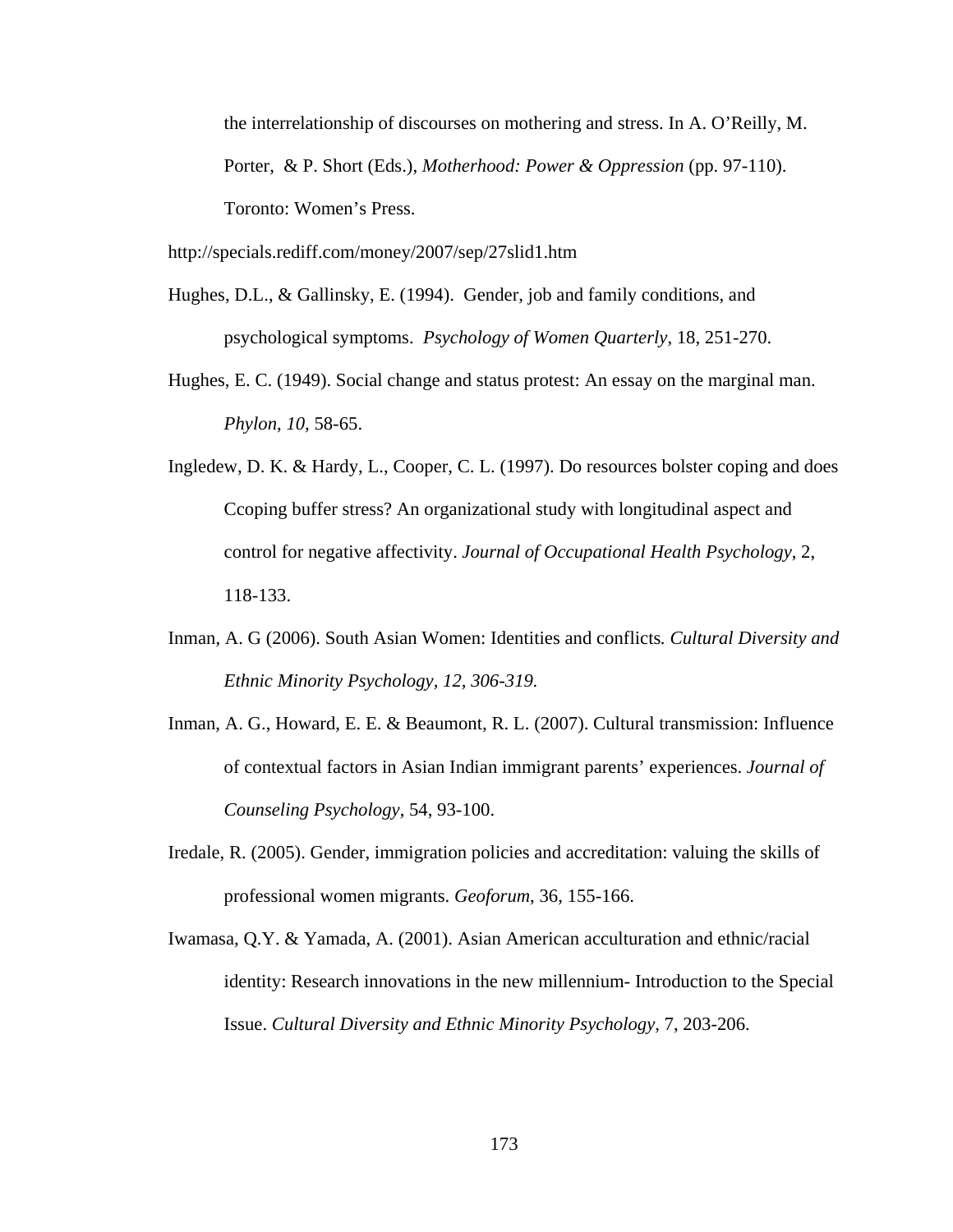- Jackson, L. A., Lewandowski, D.A., Ingram, J.M., & Hodge, C.N. (1997). Group stereotypes: Content, gender specificity, and affect associated with typical group members. *Journal of Social Behavior and Personality, 12*, 381-396.
- Jambunathan, S., & Counselman, K. P. (2002). Parenting attitudes of Asian Indian mothers living in the United States and in India. Early Child Development and Care, 172, 657-662.
- James, S. A. (1994). John Henryism and the health of African-Americans. *Culture, Medicine, and Psychiatry, 18*, 163-182.
- James, S. A., Hartnett, S., & Kalsbeek, W.D. (1983). John Henryism and blood pressure differences among Black men. *Journal of Behavioral Medicine, 6*, 259-278.
- Johannesen-Smith, M. C., & Eagly, E. H. (2002). Diminishing returns: The effects of income on the content of stereotypes of wage earners. *Personality and Social Psycholgy Bulletin*, 28, 1538-1545.
- Johnson, M. K. (2005). Family roles and work values: Processes of selection and change. *Journal of Marriage and Family*, 67, 352-369.
- Johnston, D., & Swanson, D. H. (2006). Constructing the "Good Mother": The experience of mothering ideologies by work status. *Sex Roles*, 54, 509–519.
- Jost, J.T., & Banaji, M.R. (1994). The role of stereotyping in system justification and the production of false consciousness. *British Journal of Social Psychology*, 33, 1-27.
- Judge, T. A., Erez, A., & Thoresen, C. J. (2000). Why negative affectivity (and selfdeception) should be included in job stress research: bathing the baby with the bath water. *Journal of Organizational Behavior*, 21, 101–111.

Kanjanapan, W. (1995). The immigration of Asian professionals to the United States: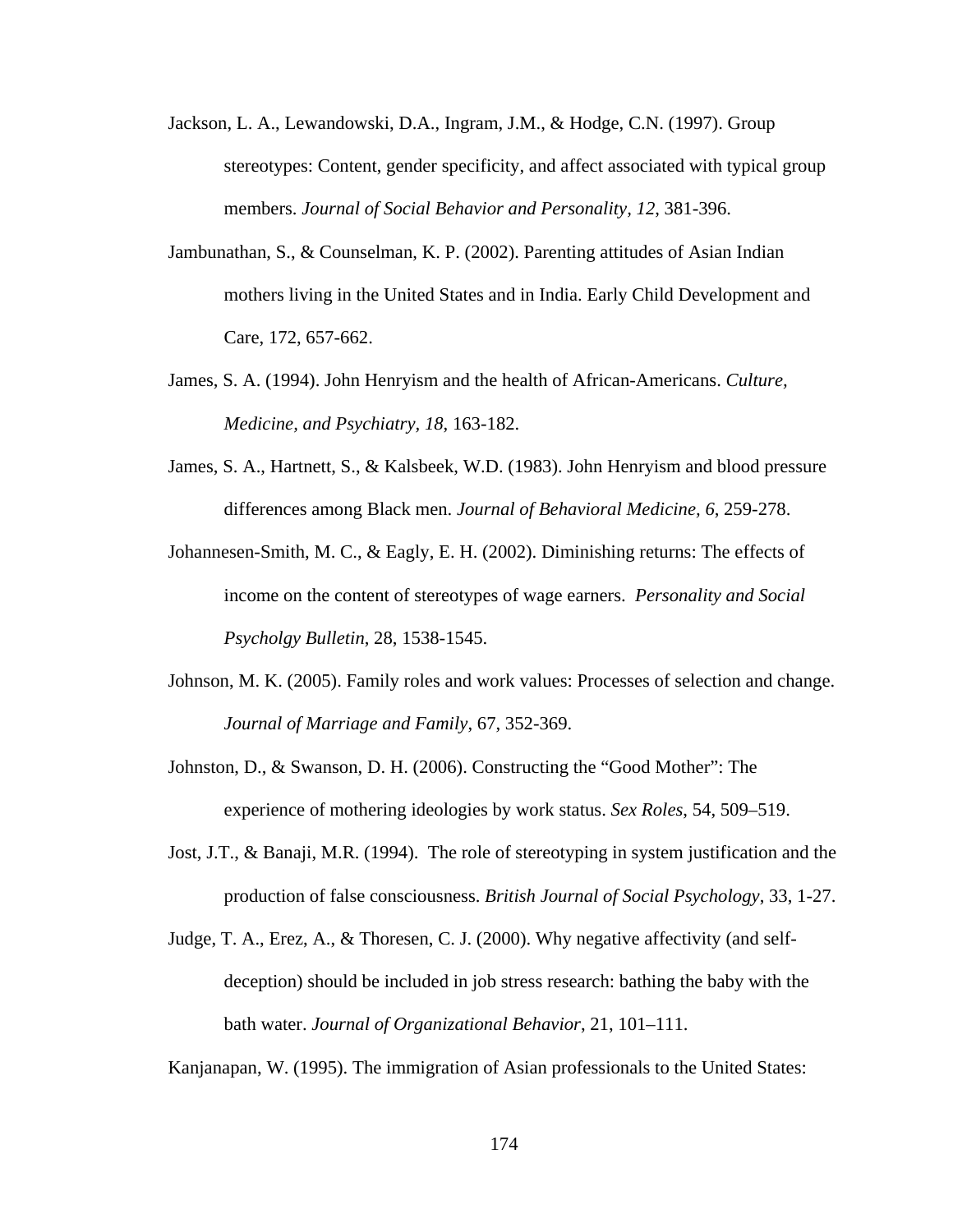1988-1990. *International Migration Review*, 29, 7-32.

- Kerckhoff, A. C., & McCormick, T. C. (1955). Marginal status and marginal personality. *Social Forces*, *34*, 48-55.
- Kim, N. Y. (2006). ['Patriarchy is So Third World': Korean Immigrant Women and](http://web.ebscohost.com.proxy.lib.umich.edu/ehost/viewarticle?data=dGJyMPPp44rp2%2fdV0%2bnjisfk5Ie46bZQtam0Ta6k63nn5Kx95uXxjL6nrUuupbBIrq%2beSa6wsEy4qbY4zsOkjPDX7Ivf2fKB7eTnfLunslGwr7RKt6i3PurX7H%2b72%2bw%2b4ti7iPHv5j7y1%2bVVv8SkeeyzsEiurKtKsK6vT6umrkuk3O2K69fyVeTr6oTy2%2faM&hid=101)  ['Migrating' White Western Masculinity.](http://web.ebscohost.com.proxy.lib.umich.edu/ehost/viewarticle?data=dGJyMPPp44rp2%2fdV0%2bnjisfk5Ie46bZQtam0Ta6k63nn5Kx95uXxjL6nrUuupbBIrq%2beSa6wsEy4qbY4zsOkjPDX7Ivf2fKB7eTnfLunslGwr7RKt6i3PurX7H%2b72%2bw%2b4ti7iPHv5j7y1%2bVVv8SkeeyzsEiurKtKsK6vT6umrkuk3O2K69fyVeTr6oTy2%2faM&hid=101) *Social Problems*, 53, 519-536.
- Kim, S. Y., & Gonzales, N. A., Stroh, L. & Wang, J. J. (2006). Parent–child cultural marginalization and depressive symptoms in Asian American family members. *Journal Of Community Psychology,* 34, 167–182.
- Kim, S., Conway-Turner, K., Sherif-Trask, B., & Woolfolk, T. (2006). Reconstructing mothering among Korean immigrant working class women. *Journal of Comparative Family Studies*, 37, 45-58.
- Kofman, E. (2000). The invisibility of skilled female migrants and gender relations in studies of skilled migration in Europe*. International Journal of Population Geography*, 6, 1 –15.
- Kossek, E., Lautsch, B. A., & Eaton, S. C. (2005). [Flexibility Enactment Theory:](http://web.ebscohost.com.proxy.lib.umich.edu/ehost/viewarticle?data=dGJyMPPp44rp2%2fdV0%2bnjisfk5Ie46bZQtam0Ta6k63nn5Kx95uXxjL6nrUuupbBIrq%2beUbiqtlKurp5oy5zyit%2fk8Xnh6ueH7N%2fiVa%2bqt0q3rLBRsK%2bkhN%2fk5VXj5KR84LPui%2ffepIzf3btZzJzfhruorkiyo7BJsKq0Ra6nsD7k5fCF3%2bq7fvPi6ozj7vIA&hid=101)  [Implications of Flexibility Type, Control, and Boundary Management for Work-](http://web.ebscohost.com.proxy.lib.umich.edu/ehost/viewarticle?data=dGJyMPPp44rp2%2fdV0%2bnjisfk5Ie46bZQtam0Ta6k63nn5Kx95uXxjL6nrUuupbBIrq%2beUbiqtlKurp5oy5zyit%2fk8Xnh6ueH7N%2fiVa%2bqt0q3rLBRsK%2bkhN%2fk5VXj5KR84LPui%2ffepIzf3btZzJzfhruorkiyo7BJsKq0Ra6nsD7k5fCF3%2bq7fvPi6ozj7vIA&hid=101)[Family Effectiveness.](http://web.ebscohost.com.proxy.lib.umich.edu/ehost/viewarticle?data=dGJyMPPp44rp2%2fdV0%2bnjisfk5Ie46bZQtam0Ta6k63nn5Kx95uXxjL6nrUuupbBIrq%2beUbiqtlKurp5oy5zyit%2fk8Xnh6ueH7N%2fiVa%2bqt0q3rLBRsK%2bkhN%2fk5VXj5KR84LPui%2ffepIzf3btZzJzfhruorkiyo7BJsKq0Ra6nsD7k5fCF3%2bq7fvPi6ozj7vIA&hid=101) *In E. E. Kossek, & Lambert, S. J. (Eds.),* Work and life integration: Organizational, cultural, and individual perspectives (pp. 243- 261). NJ, US: Lawrence Erlbaum.
- Kurien, P. (1999). Gendered ethnicity: Creating a Hindu Indian identity in the United States. *The American Behavioral Scientist*, 42, 648-670.
- Laub, J. H., & Sampson, R. J. (1998). Integrating Quantitative and Qualitative Data. In G. H. Elder, Jr., & J. Ziele, (Ed.), *Methods of Life Course Research : Qualitative and*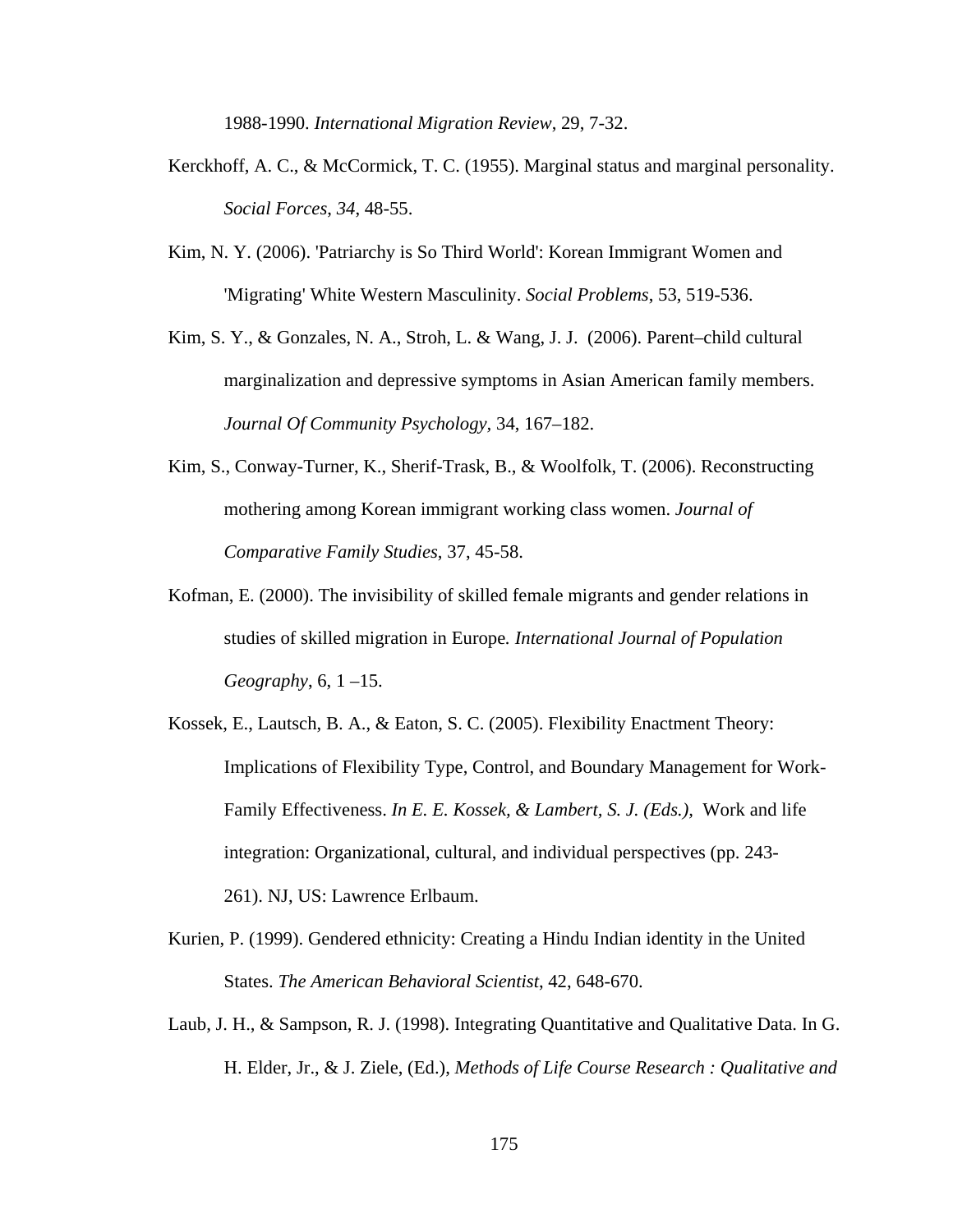*Quantitative Approaches* (pp. 213- 230). Thousand Oaks, CA: Sage.

- Lazarus, R. S., & Folkman, S. (1984). *Stress, appraisal, and coping.* New York: Springer.
- Lee, J., Koeske, G. F. & Sales, E. (2004). Social support buffering of acculturative stress: a study of mental health symptoms among Korean international students*. International Journal of Intercultural Relations*, 28, 399-414.
- Lee, R.M. (2003). Ethnic identity and other-group orientation protect against discrimination for Asian Americans. *Journal of Counseling Psychology*, 50, 133- 141.
- Lee, R.M. (2005). Resilience against discrimination: Ethnic identity and other-group orientation as protective factors for Korean Americans. *Journal of Counseling Psychology*, 52, 36-44.
- Lewis, S. (1991). Motherhood and employment: The impact of social and organizational Values. In A. Phoenix, A. Woollett, E. Lloyd, (Eds.), *Motherhood: Meanings, practices and ideologies* (pp. 195-215). London: Sage.
- Liang, C. T. H., Li, L. C., & Kim, B. S. K. (2004). The Asian American racism-related stress inventory: Development, factor analysis, reliability, and validity. *Journal of Counseling Psychology, 51*, 103-114.
- Liddell,W.W. (1973). Marginality and integrative decisions. *Academy of Management Journal*, *16*, 154-156.
- Liu, W.M., Pope-Davis, D.B., Nevitt, J., & Toporek, R.L. (1999). Understanding the function of acculturation and prejudicial attitudes among Asian Americans. *Cultural Diversity and Ethnic Minority Psychology*, 5, 317-328.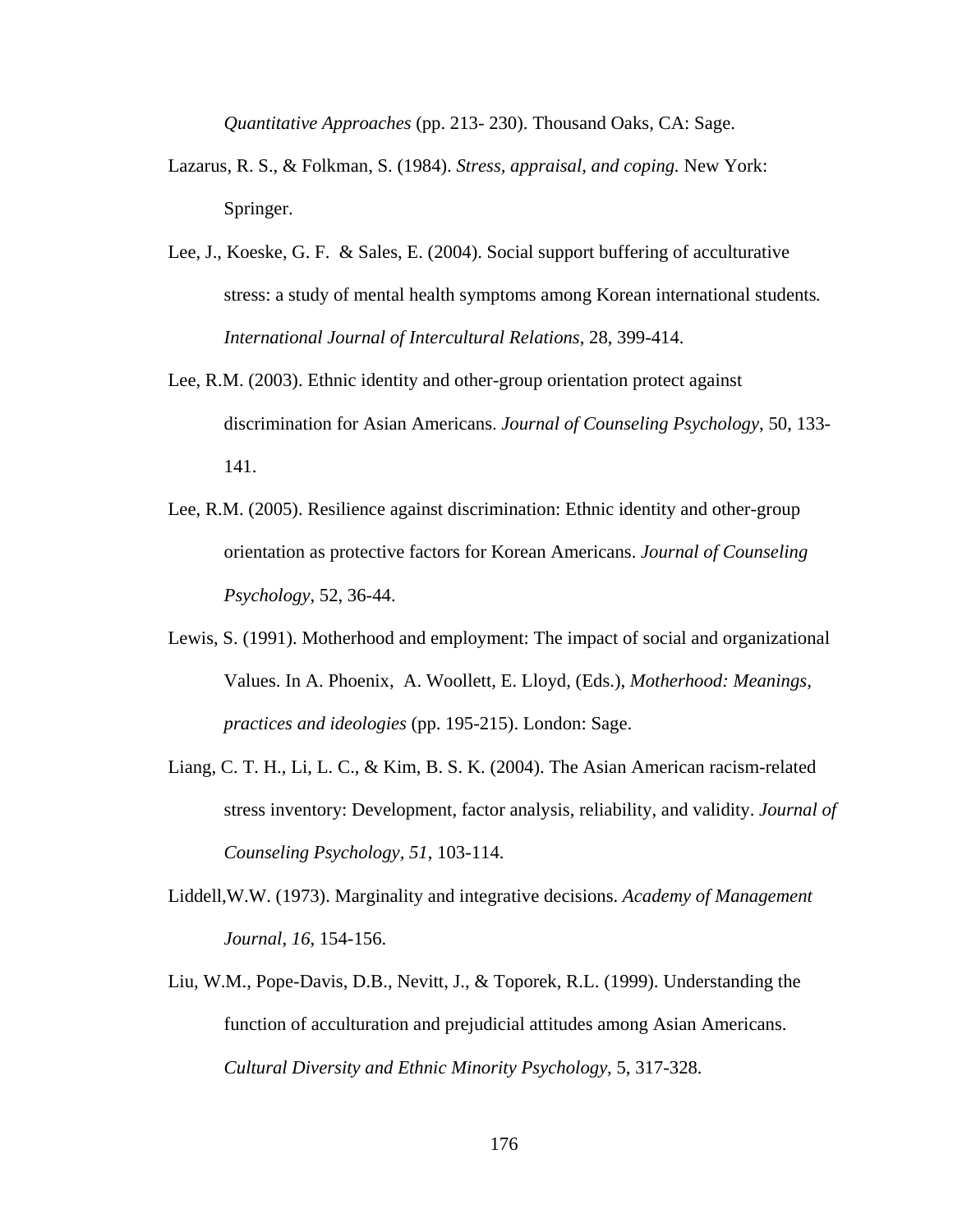- Lobel, S.A. (1991). Allocation of investment in work and family roles: Alternative theories and implications for research. *The Academy of Management Review*, 16, 507-521.
- Lobel, S.A., & St. Clair, L. (1992). Effects of family responsibilities, gender, and career iIdentity salience on performance outcomes. *The Academy of Management Journal*, 35, 1057-1069.
- Londhe, R (2006). Decisions about child-rearing practices. A study of Asian Indians in the United States. Unpublished Doctoral Dissertation. University of Connecticut, USA.
- Luhtanen, R. C., J. (1992). A collective self-esteem scale: Self-evaluation with one's social identity. *Personality and Social Psychology Bulletin, 18*, 302-318.
- Luthar, S. (2007). Household decision making scale: Unpublished manuscript. Teachers College, Columbia.
- Luthar, S. S., Cicchetti, D., & Becker, B. (2000). The cConstruct of Rresilience: A Ccritical Eevaluation and gGuidelines for Ffuture Wwork. *Child Development*, 71, 543-562.
- Mahalingam R, Balan S., & Molina (2009). Transnational motherhoods: A transnational intersectionality perspective. In S. A. Lyod, A.L. Few & K. Allen (Eds.). *Handbook of feminist psychology* (pp. 69-81). Thousand Oaks, CA: Sage.
- Mahalingam, R. & Haritatos, J. (2000). Development of a scale measure of model minority for Asian Americans. Unpublished manuscript. University of Michigan.
- Mahalingam, R. & Leu, J. (2005) Culture, essentialism, immigration and representations of gender. *Theory & Psychology, 15(6)*, 841-862.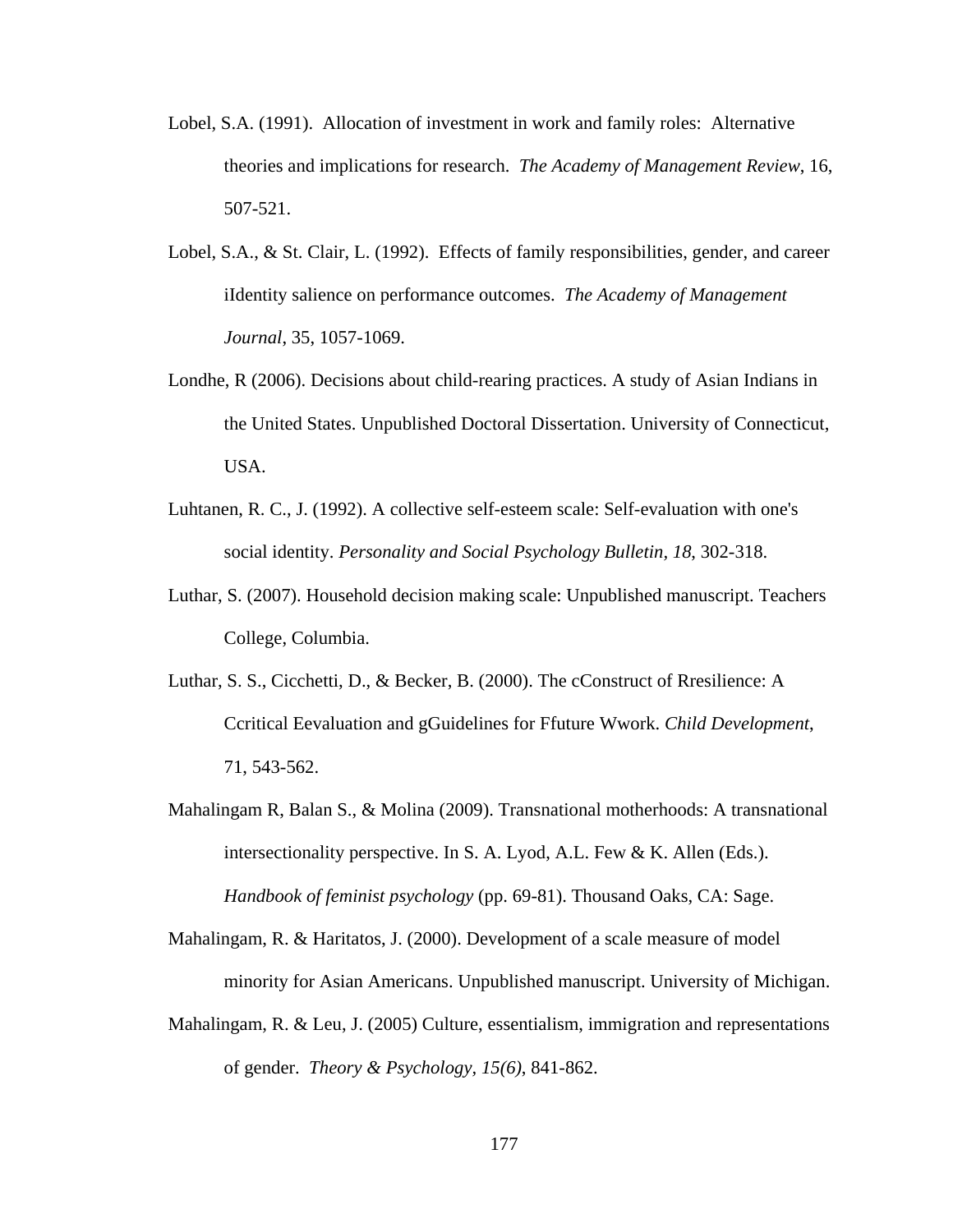- Mahalingam, R. (2006). Cultural psychology of immigrants: An introduction. In R. Mahalingam (Ed.), *Cultural psychology of immigrants.* Mahwah, NJ.: Lawrence Erlbaum.
- Mahalingam, R. (2006). Cultural psychology of immigrants: An introduction. In R. Mahalingam (Ed.), *Cultural psychology of immigrants.* Mahwah, NJ.: Lawrence Erlbaum.
- Mahalingam, R., & Balan, S. (2007). Pursuing Cultural Ideals within the Ecological Context of Son Preference: Implications for Psychological Well-being of Adolescent Girls and Women. Manuscript submitted for publication.
- Mahalingam, R., Balan, S., & Haritatos, J. (2008). [Engendering immigrant psychology:](http://web.ebscohost.com.proxy.lib.umich.edu/ehost/viewarticle?data=dGJyMPPp44rp2%2fdV0%2bnjisfk5Ie46bZQtam0Ta6k63nn5Kx95uXxjL6nrUuupbBIrq%2beTbipslKypp5oy5zyit%2fk8Xnh6ueH7N%2fiVauor0mupq9IsqyzPurX7H%2b72%2bw%2b4ti7iPHv5j7y1%2bVVv8SkeeyzsEiurqtJr6%2byUKumrkuk3O2K69fyVeTr6oTy2%2faM&hid=117)  [An intersectionality perspective.](http://web.ebscohost.com.proxy.lib.umich.edu/ehost/viewarticle?data=dGJyMPPp44rp2%2fdV0%2bnjisfk5Ie46bZQtam0Ta6k63nn5Kx95uXxjL6nrUuupbBIrq%2beTbipslKypp5oy5zyit%2fk8Xnh6ueH7N%2fiVauor0mupq9IsqyzPurX7H%2b72%2bw%2b4ti7iPHv5j7y1%2bVVv8SkeeyzsEiurqtJr6%2byUKumrkuk3O2K69fyVeTr6oTy2%2faM&hid=117) *Sex Roles*, 59, 326-336.
- Mahalingam, R., Philip, C., & Balan, S. (2006). Cultural psychology and marginality: Exploring the immigrant psychology of Indian diaspora. In R. Mahalingam (Ed.), *Cultural psychology of immigrants*. Mahwah, NJ.: Lawrence Erlbaum.
- Mann, J. W. (1958).Group relations and the marginal personality. *HumanRelations*, *11*, 77-92.
- Markus, H. R., Mullally, P., & Kitayama, S. (1997). Selfways: Diversity in modes of cultural participation. In U. Neisser & D. A. Jopling (Eds.). *The conceptual self in context: Culture, experiences, self-understanding (pp. 13-61). New York:* Cambridge University Press.
- Marshall, H. (1991). The social construction of motherhood: An analysis of childcare and parenting manuals. In A. Phoenix, A. Woollett, E. Lloyd, (Eds.), *Motherhood: meanings, practices and ideologies* (pp. 66-85). London: Sage.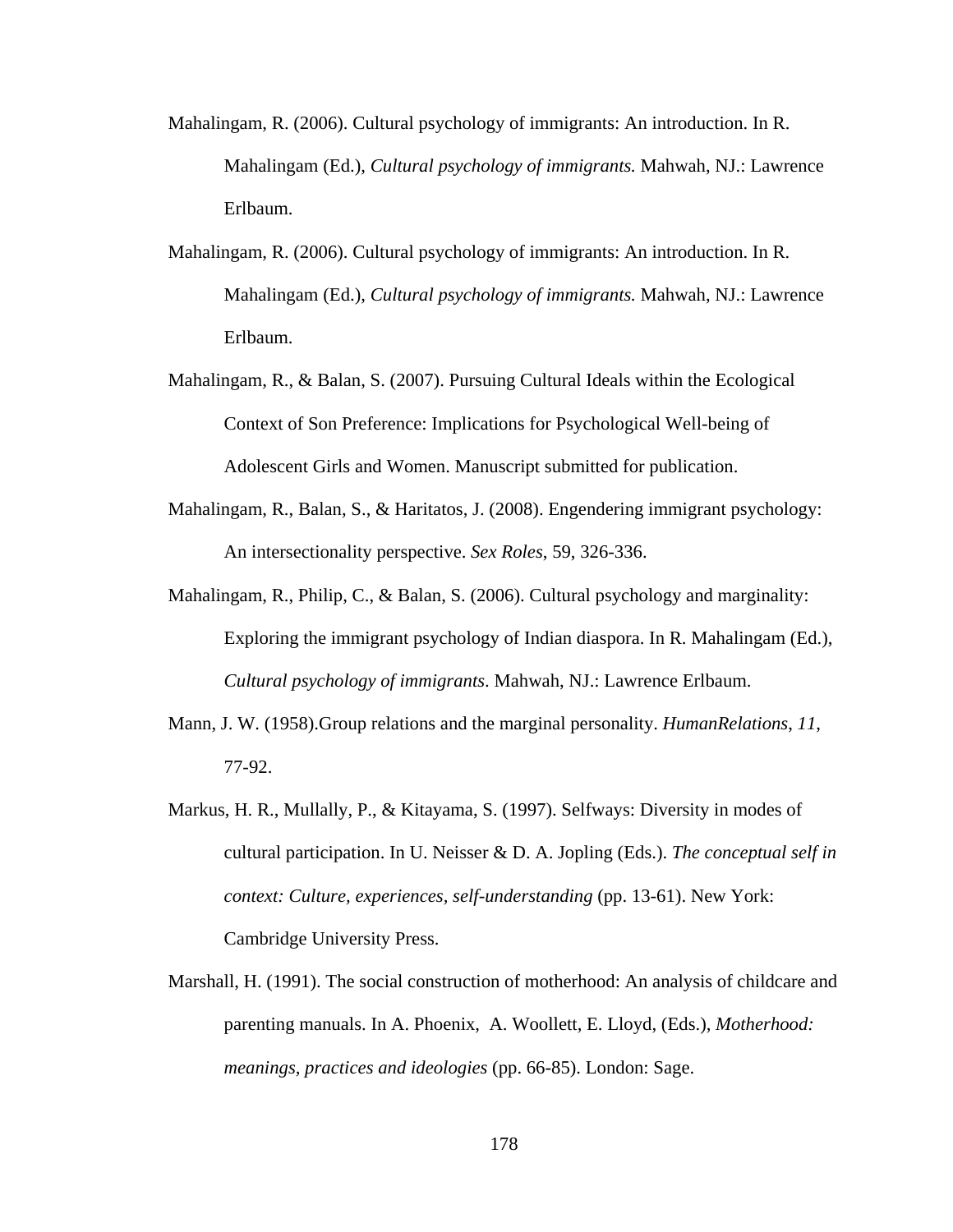- Mason, K. O. & Kuhlthau, K. (1989). Determinants of child care ideals among mothers of preschool-aged children. *Journal of Marriage and the Family*, 51, 593-603.
- Massey, D. S. (1995). The new immigration and ethnicity in the United States. *Population and Development Review*, 21, 631-652.
- McCrae, R. R. (1990). Controlling neuroticism in the measurement of stress. *Stress Medicine,* 6, 237–245.
- McLoyd, V. M., Cauce, A.M., Takeuchi, D., & Wilson, L. (2000). Marital processes and parental socialization in families of color: A decade review of research. *Journal of Marriage and the Famil*y, 62, 1070-1093.
- Milkie, M.A., & Peltola, P. (1999). Playing all the roles: Gender and work-family balancing act. *Journal of Marriage and the Family*, 61, 476-490.
- Miller, P. & Goodnow, J. (1995). Cultural practices: Toward an integration of culture and development. *New Directions for Child Development*, 67, 5-16.
- Miller, P. H. (2006). Contemporary perspectives from human development: Implications for feminist scholarship. *Signs: Journal of Women in Culture and Society*, 31, 445-469.
- Mohanty, C. T. (1988). Under western eyes: Feminist scholarship and colonial discourses. *Feminist Review*, 30, 60– 88.
- Moon, S. (2003). Immigration and mothering: Case studies from two generations of Korean immigrant women. *Gender and Society*, 17, 840-860.
- Mullings, L., & Wali, A. (2000). *Stress and resilience: The social context of reproduction in central Harlem*. New York: Kluwer Academic Publishers.

Mulvaney, C., & Kendrick, D. (2005). Depressive symptoms in mothers of pre-school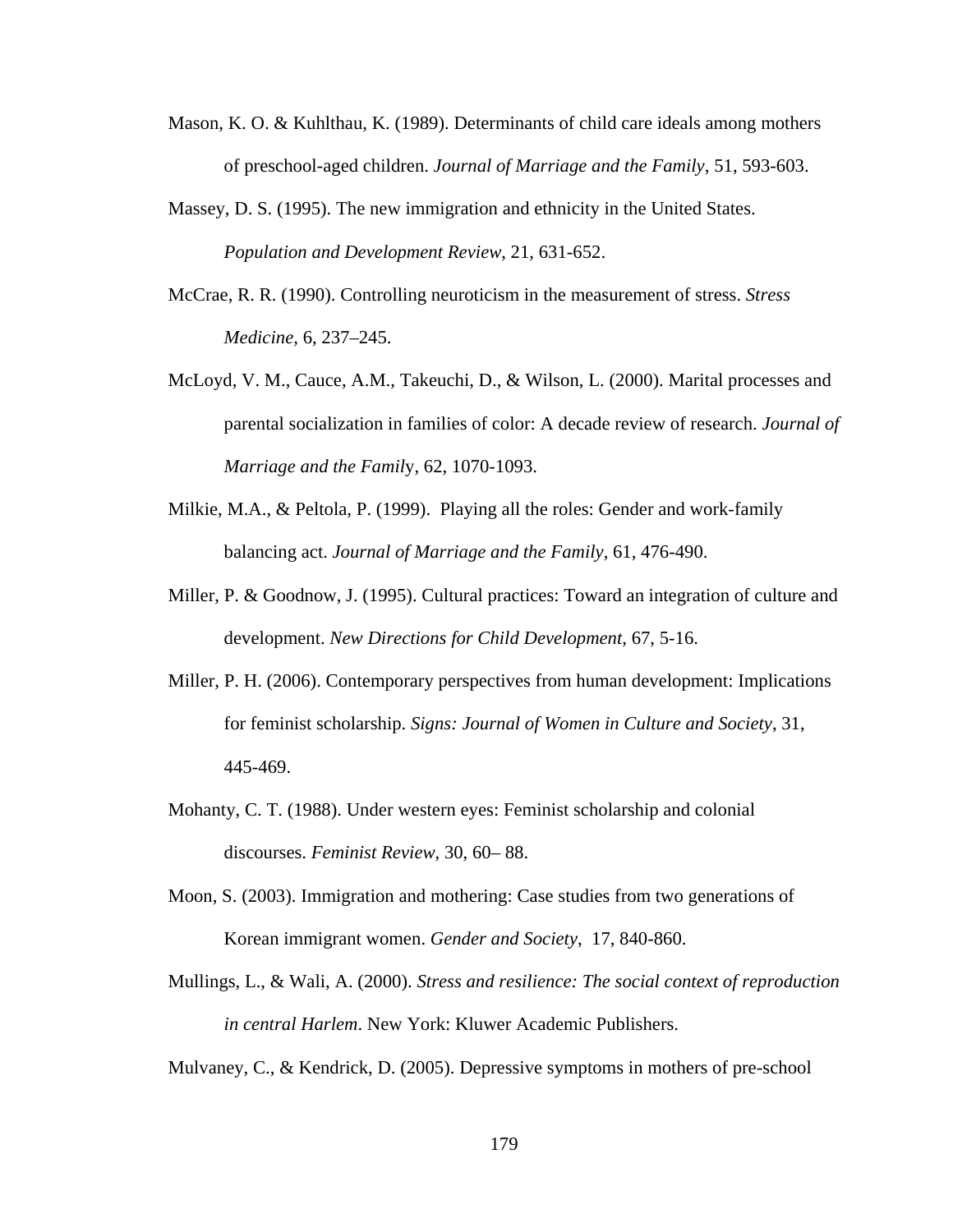children: Effects of deprivation, social support, stress and neighbourhood social capital. *Social Psychiatry Psychiatric Epidemiology*, 40, 202–208

Nee, V. & Wong, H. Y. (1985). Asian American Socioeconomic achievement: The strength of the family bond. *Sociological Perspectives*, 28, 281-306.

Nooyi, I (2007). Retrieved January 30, 2009 from

- Oakley, A. (1992). Social support and motherhood: The natural history of a research project. Oxford, UK: Blackwell.
- Ong, A. (1999). Cultural citizenship as subject making: Immigrants negotiate racial and cultural boundaries in the United States. In R. D. Torres, L. F. Miron & J. X. Inda (Eds.), *Race, ethnicity and citizenship: A reader* (pp. 262-294). Oxford: Blackwell.
- Ortner, S. (1974). Is male to female as nature is to culture? In M. Rosaldo  $& L. L.$ Stanford (Eds.), *Woman, culture, and society* (pp. 67-88). Stanford, CA: Stanford University Press.
- Oyserman, D. , Sakamoto, S., I. (1997). Being Asian American: Identity, cultural constructs, and stereotype perception. *The Journal of Applied Behavioral Science, 33*, 435-453.
- Park, K. [Constructing transnational identities without leaving home: Korean immigrant](http://web.ebscohost.com.proxy.lib.umich.edu/ehost/viewarticle?data=dGJyMPPp44rp2%2fdV0%2bnjisfk5Ie46bZQtam0Ta6k63nn5Kx95uXxjL6nrUuupbBIrq%2beSa6wsEy4qbY4zsOkjPDX7Ivf2fKB7eTnfLunslGwr7RKt6i3PurX7H%2b72%2bw%2b4ti7iPHv5j7y1%2bVVv8SkeeyzsEiuratItquyS6umrkyk3O2K69fyVeTr6oTy2%2faM&hid=101)  [women's cognitive border-crossing.](http://web.ebscohost.com.proxy.lib.umich.edu/ehost/viewarticle?data=dGJyMPPp44rp2%2fdV0%2bnjisfk5Ie46bZQtam0Ta6k63nn5Kx95uXxjL6nrUuupbBIrq%2beSa6wsEy4qbY4zsOkjPDX7Ivf2fKB7eTnfLunslGwr7RKt6i3PurX7H%2b72%2bw%2b4ti7iPHv5j7y1%2bVVv8SkeeyzsEiuratItquyS6umrkyk3O2K69fyVeTr6oTy2%2faM&hid=101) *Sociological Forum*, 22, 200-218.
- Park, R.E. (1928). Human migration and the marginal man. *The American Journal of Sociology*, 33, 881–893.
- Parrenas, R. S. (2000). Migrant Filipina domestic workers and the international division of reproductive labor. Gender and Society, 14, 560-580.

Pasupathi, M. (2001). [The social construction of the personal past and its implications for](http://web.ebscohost.com.proxy.lib.umich.edu/ehost/viewarticle?data=dGJyMPPp44rp2%2fdV0%2bnjisfk5Ie46bZQtam0Ta6k63nn5Kx95uXxjL6nrUuupbBIrq%2beTripr1Kxrp5oy5zyit%2fk8Xnh6ueH7N%2fiVaunr06up7FOs6azPurX7H%2b72%2bw%2b4ti7iPHv5j7y1%2bVVv8SkeeyzsEiup6tJtqe0TKumrk2k3O2K69fyVeTr6oTy2%2faM&hid=109)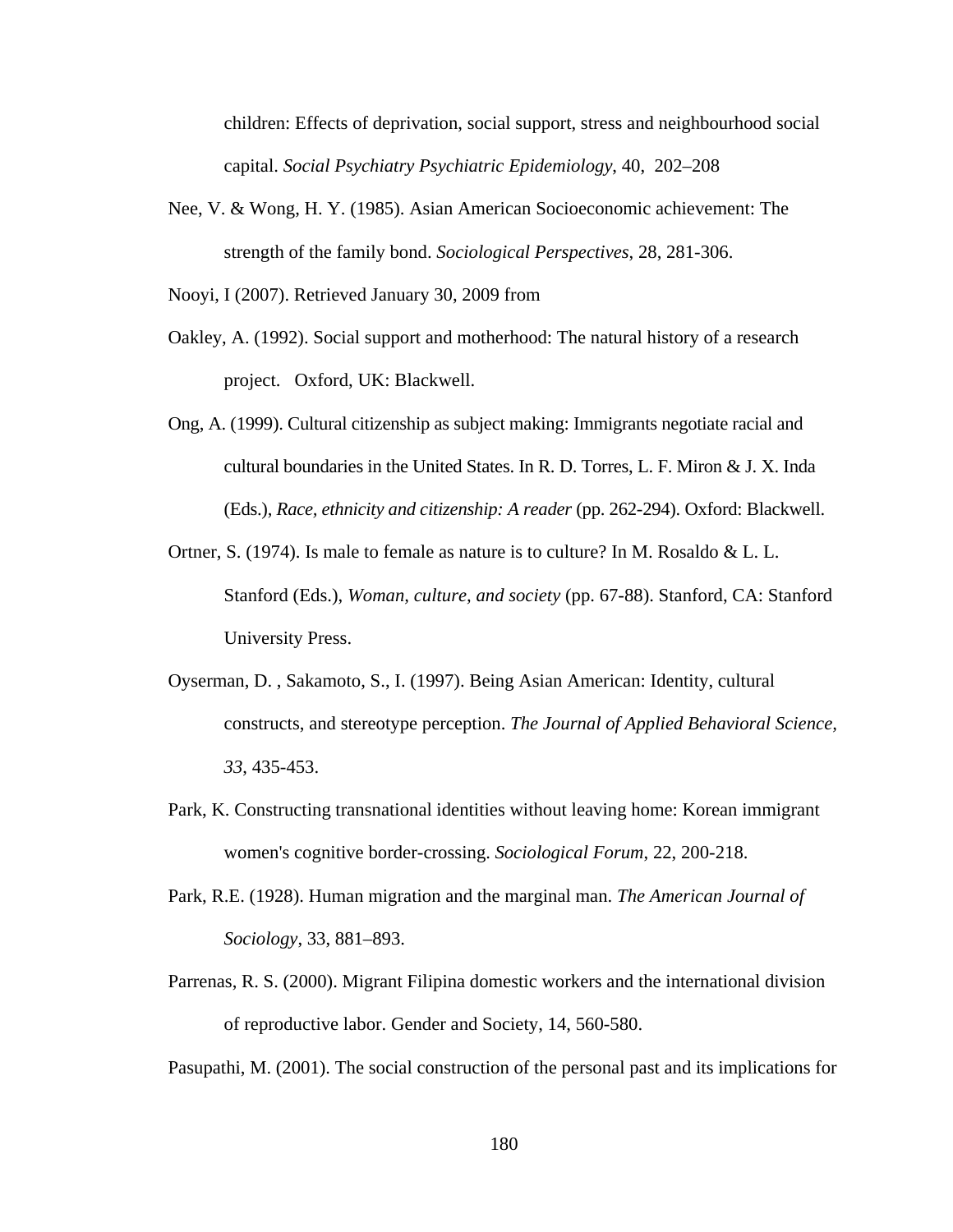[adult development.](http://web.ebscohost.com.proxy.lib.umich.edu/ehost/viewarticle?data=dGJyMPPp44rp2%2fdV0%2bnjisfk5Ie46bZQtam0Ta6k63nn5Kx95uXxjL6nrUuupbBIrq%2beTripr1Kxrp5oy5zyit%2fk8Xnh6ueH7N%2fiVaunr06up7FOs6azPurX7H%2b72%2bw%2b4ti7iPHv5j7y1%2bVVv8SkeeyzsEiup6tJtqe0TKumrk2k3O2K69fyVeTr6oTy2%2faM&hid=109) *Psychological Bulletin***,** 127, 651-672.

- Patel, N., Power, T.G., & Bhavnagri, N.P. (1996). Socialization values and practices of Indian immigrant parents: Correlates of modernity and acculturation. *Child Development, 67*, 302-313.
- Pedraza, S. (2006). Assimilation or transnationalism? Conceptual models of the immigrant experience in America. In R. Mahalingam (Ed.), *Cultural psychology of immigrants*. Mahwah, NJ.: Lawrence Erlbaum.
- Pessar, P. (2006). Refugees and gendered citizenship. In R. Mahalingam (Ed.), *Cultural psychology of immigrants*. Mahwah, NJ.: Lawrence Erlbaum.
- Pessar, P. R. (1999). Engendering migration studies: The case of new immigrants in the United States. *American Behavioral Scientist*, 42, 577-600.
- Phoenix, A., & Woollett, A. (1991). Motherhood: Social construction, politics and Psychology. In A. Phoenix, A. Woollett, E. Lloyd, (Eds.), *Motherhood: Meanings, Ppractices and iIdeologies* (pp. 13-27). London: Sage.
- Portes, A., & Rumbaut, R. G. (1996). *Immigrant America: A portrait* (pp. 155-192). Berkeley, CA: University of California Press.
- Pruden, H. O.,& Stark, B. J. (1971). Marginality associated with interorganizational linking process, productivity, and satisfaction. *Academy of Management Journal*, *14*, 145-148.
- Purkayastha, B. (2005). Skilled mMigration and Ccumulative Ddisadvantage: The cCase of Hhighly qQualified Asian Indian Immigrant wWomen in the US. *Geoforum,* 36, 181-196.

Radloff, L. S. (1977). The CES-D scale: A self-report depression scale for research in the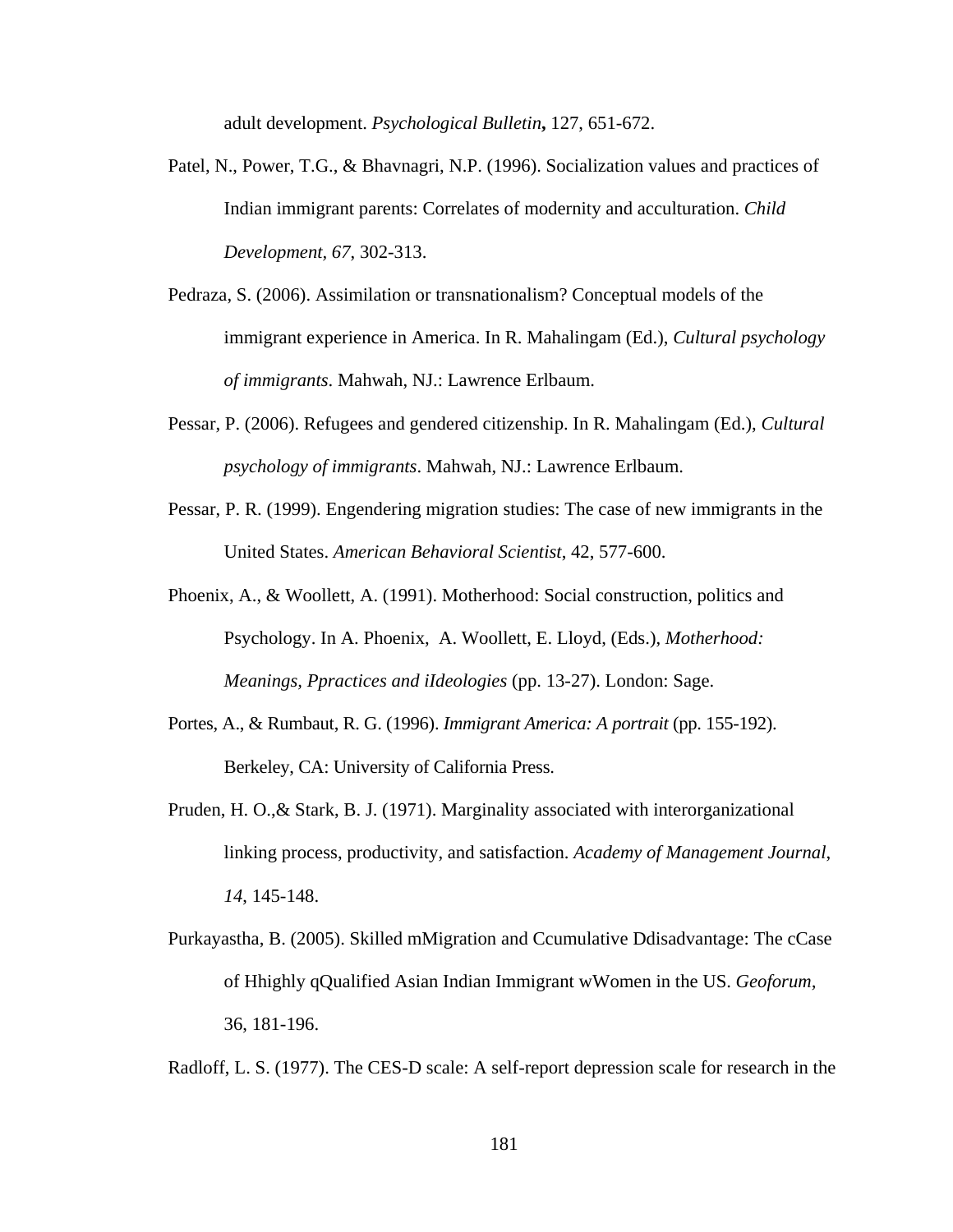general population. *Applied Psychological Measurement, 1*, 385-401.

- Raghuram, P. & Kofman, E. (2004). Out of Asia: Skilling, re-skilling and deskilling of female migrants. *Women's Studies International Forum*, 27, 95– 100.
- Raghuram, P. (2004). The difference that skills make: Gender, family migration strategies and regulated labour markets. *Journal of Ethnic and Migration Studies*, 30, 303–323.
- Rajman, R., Schammah-Gesser, S., & Kemp, A. (2003). [International Migration,](http://web.ebscohost.com.proxy.lib.umich.edu/ehost/viewarticle?data=dGJyMPPp44rp2%2fdV0%2bnjisfk5Ie46bZQtam0Ta6k63nn5Kx95uXxjL6nrUuupbBIrq%2beULimt1Kuqp5oy5zyit%2fk8Xnh6ueH7N%2fiVa%2bqt0q3rLBRsK%2bkhN%2fk5VXj5KR84LPui%2ffepIzf3btZzJzfhruorkixo65Qrq6xRa6msj7k5fCF3%2bq7fvPi6ozj7vIA&hid=101)  [Domestic Work, And Care Work: Undocumented Latina Migrants In](http://web.ebscohost.com.proxy.lib.umich.edu/ehost/viewarticle?data=dGJyMPPp44rp2%2fdV0%2bnjisfk5Ie46bZQtam0Ta6k63nn5Kx95uXxjL6nrUuupbBIrq%2beULimt1Kuqp5oy5zyit%2fk8Xnh6ueH7N%2fiVa%2bqt0q3rLBRsK%2bkhN%2fk5VXj5KR84LPui%2ffepIzf3btZzJzfhruorkixo65Qrq6xRa6msj7k5fCF3%2bq7fvPi6ozj7vIA&hid=101)  [Israel.](http://web.ebscohost.com.proxy.lib.umich.edu/ehost/viewarticle?data=dGJyMPPp44rp2%2fdV0%2bnjisfk5Ie46bZQtam0Ta6k63nn5Kx95uXxjL6nrUuupbBIrq%2beULimt1Kuqp5oy5zyit%2fk8Xnh6ueH7N%2fiVa%2bqt0q3rLBRsK%2bkhN%2fk5VXj5KR84LPui%2ffepIzf3btZzJzfhruorkixo65Qrq6xRa6msj7k5fCF3%2bq7fvPi6ozj7vIA&hid=101)*Gender & Society*, 17, 727-749.
- Ramu, G.N., (1987). Indian Husbands: Their role perceptions and performance in singleand dual-earner families. *Journal of Marriage and the Family*, 29, 903-915.
- Ranson, G. (2005). No longer "One of the Boys": Negotiations with motherhood, as prospect or reality among women in engineering." *The Canadian Review of Sociology and Anthropology;* 42, 145-166.
- Ridgeway, C. L. & Correll, S. J. (2004). Unpacking the gender system: A Theoretical perspective on gender beliefs and social relations. *Gender and Society,* 18, 510- 531.
- Riessman, C. K. (1987). [When gender is not enough: Women interviewing women.](http://web.ebscohost.com.proxy.lib.umich.edu/ehost/viewarticle?data=dGJyMPPp44rp2%2fdV0%2bnjisfk5Ie46bZQtam0Ta6k63nn5Kx95uXxjL6nrUuupbBIrq%2beTripr1Kxrp5oy5zyit%2fk8Xnh6ueH7N%2fiVaunr06up7FOs6azPurX7H%2b72%2bw%2b4ti7iPHv5j7y1%2bVVv8Skeeyzr1G2r6tIr6ixTaumrkmk3O2K69fyVeTr6oTy2%2faM&hid=109) *Gender & Society*, 1, 172-207.
- Rothausen, T. J. (1994). [Job satisfaction and the parent worker: The role of flexibility and](http://web.ebscohost.com.proxy.lib.umich.edu/ehost/viewarticle?data=dGJyMPPp44rp2%2fdV0%2bnjisfk5Ie46bZQtam0Ta6k63nn5Kx95uXxjL6nrUuupbBIrq%2beSa6wsEy4qbY4zsOkjPDX7Ivf2fKB7eTnfLunslGwr7RKt6i3PurX7H%2b72%2bw%2b4ti7iPHv5j7y1%2bVVv8Skeeyzr1G3qqtMsamwT6umrkmk3O2K69fyVeTr6oTy2%2faM&hid=101)  [rewards.](http://web.ebscohost.com.proxy.lib.umich.edu/ehost/viewarticle?data=dGJyMPPp44rp2%2fdV0%2bnjisfk5Ie46bZQtam0Ta6k63nn5Kx95uXxjL6nrUuupbBIrq%2beSa6wsEy4qbY4zsOkjPDX7Ivf2fKB7eTnfLunslGwr7RKt6i3PurX7H%2b72%2bw%2b4ti7iPHv5j7y1%2bVVv8Skeeyzr1G3qqtMsamwT6umrkmk3O2K69fyVeTr6oTy2%2faM&hid=101) *Journal of Vocational Behavior*, 44, 317-336.
- Rothbard, N. P. (2001). [Enriching or depleting? The dynamics of engagement in work](http://web.ebscohost.com.proxy.lib.umich.edu/ehost/viewarticle?data=dGJyMPPp44rp2%2fdV0%2bnjisfk5Ie46bZQtam0Ta6k63nn5Kx95uXxjL6nrUuupbBIrq%2beULimt1Kuqp5oy5zyit%2fk8Xnh6ueH7N%2fiVa%2bqt0q3rLBRsK%2bkhN%2fk5VXj5KR84LPui%2ffepIzf3btZzJzfhruorkiwo65KtqexRa6msT7k5fCF3%2bq7fvPi6ozj7vIA&hid=101)  [and family roles.](http://web.ebscohost.com.proxy.lib.umich.edu/ehost/viewarticle?data=dGJyMPPp44rp2%2fdV0%2bnjisfk5Ie46bZQtam0Ta6k63nn5Kx95uXxjL6nrUuupbBIrq%2beULimt1Kuqp5oy5zyit%2fk8Xnh6ueH7N%2fiVa%2bqt0q3rLBRsK%2bkhN%2fk5VXj5KR84LPui%2ffepIzf3btZzJzfhruorkiwo65KtqexRa6msT7k5fCF3%2bq7fvPi6ozj7vIA&hid=101) *Administrative Science Quarterly*, 46, 655-684.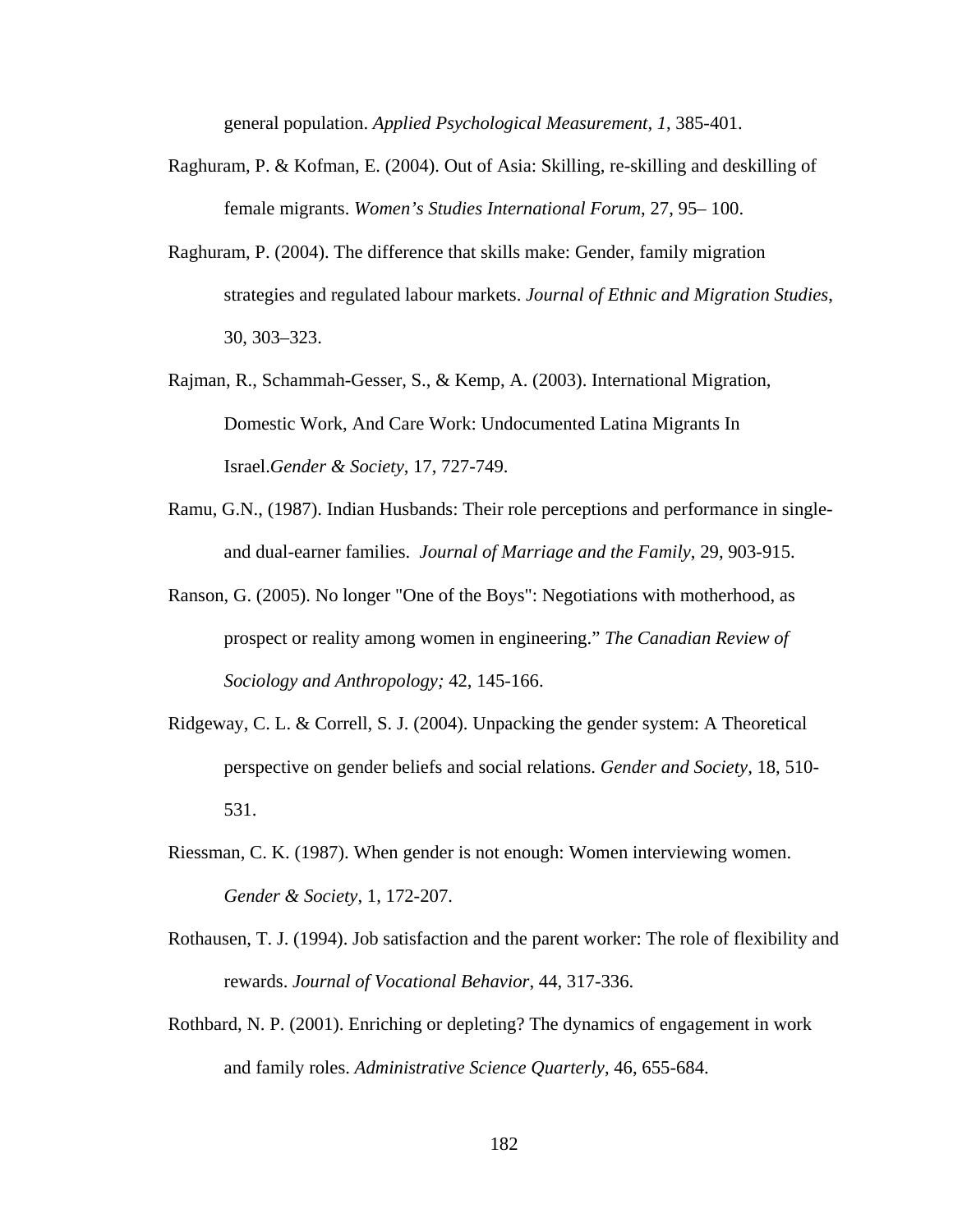- Rothman, B. K. (1994). Beyond Mothers and Fathers: Ideology in a Patriarchal Society. In E. N. Glenn, G. Chang, & L. R. Forcey, (Eds.), *Mothering: ideology, experience, and agency* (pp. 139-157). London: Routledge.
- Rudmin, F. W. (2003). [Critical history of the acculturation psychology of assimilation,](http://web.ebscohost.com.proxy.lib.umich.edu/ehost/viewarticle?data=dGJyMPPp44rp2%2fdV0%2bnjisfk5Ie46bZQtam0Ta6k63nn5Kx95uXxjL6nrUuupbBIrq%2beTbipslKypp5oy5zyit%2fk8Xnh6ueH7N%2fiVauor0mupq9IsqyzPurX7H%2b72%2bw%2b4ti7iPHv5j7y1%2bVVv8SkeeyzsEiuqatIr6y0S6umrkqk3O2K69fyVeTr6oTy2%2faM&hid=117)  [separation, integration, and marginalization.](http://web.ebscohost.com.proxy.lib.umich.edu/ehost/viewarticle?data=dGJyMPPp44rp2%2fdV0%2bnjisfk5Ie46bZQtam0Ta6k63nn5Kx95uXxjL6nrUuupbBIrq%2beTbipslKypp5oy5zyit%2fk8Xnh6ueH7N%2fiVauor0mupq9IsqyzPurX7H%2b72%2bw%2b4ti7iPHv5j7y1%2bVVv8SkeeyzsEiuqatIr6y0S6umrkqk3O2K69fyVeTr6oTy2%2faM&hid=117) *Review of General Psychology*, 7, 3- 37.
- Rumbaut, R. G. (2000). Immigration research in the United States: Social origins and future orientations. In N. Foner, R. Rumbaut & S. J. Gold (Eds.), *Immigration research for a new century: Multidisciplinary perspectives* (pp. 23-43). New York: Russell Sage.
- Sakamoto, I. (2006). A model of cultural negotiation and the family: Experiences of Japanese academic migrants in the US. In R. Mahalingam (Ed.), *Cultural pPsychology of immigrants*. Mahwah, NJ.: Lawrence Erlbaum.
- Sanchez, L., & Thomson, E. (1997). [Becoming mothers and fathers: Parenthood, gender,](http://web.ebscohost.com.proxy.lib.umich.edu/ehost/viewarticle?data=dGJyMPPp44rp2%2fdV0%2bnjisfk5Ie46bZQtam0Ta6k63nn5Kx95uXxjL6nrUuupbBIrq%2beT7iqsFKyrZ5oy5zyit%2fk8Xnh6ueH7N%2fiVaunr06up7FOs6azPurX7H%2b72%2bw%2b4ti7iPHv5j7y1%2bVVv8Skeeyzr1G3ratMsKy1Taumrkmk3O2K69fyVeTr6oTy2%2faM&hid=109)  [and the division of labor.](http://web.ebscohost.com.proxy.lib.umich.edu/ehost/viewarticle?data=dGJyMPPp44rp2%2fdV0%2bnjisfk5Ie46bZQtam0Ta6k63nn5Kx95uXxjL6nrUuupbBIrq%2beT7iqsFKyrZ5oy5zyit%2fk8Xnh6ueH7N%2fiVaunr06up7FOs6azPurX7H%2b72%2bw%2b4ti7iPHv5j7y1%2bVVv8Skeeyzr1G3ratMsKy1Taumrkmk3O2K69fyVeTr6oTy2%2faM&hid=109) Gender & Society, 11, 747-772.
- Schaefer, C., Coyne, J. C., and Lazarus, R. S. (1981). The Health related functions of social support. *Journal of Behavioral Medicine*, 4, 381-405.
- Schen, C. R. (2005). When mothers leave their children behind. Harvard *Review of Psychiatry*, 13, 233-243.
- Segura, D. A. (1994). Working at motherhood: Chicana and Mexican immigrant mothers and employment. In E. N. Glenn, G. Chang, & L. R. Forcey, (Eds.), *Mothering: ideology, experience, and agency* (pp. 211-233). London: Routledge.

Segura, D.A. (1989). Chicana and Mexican immigrant women at work: The impact of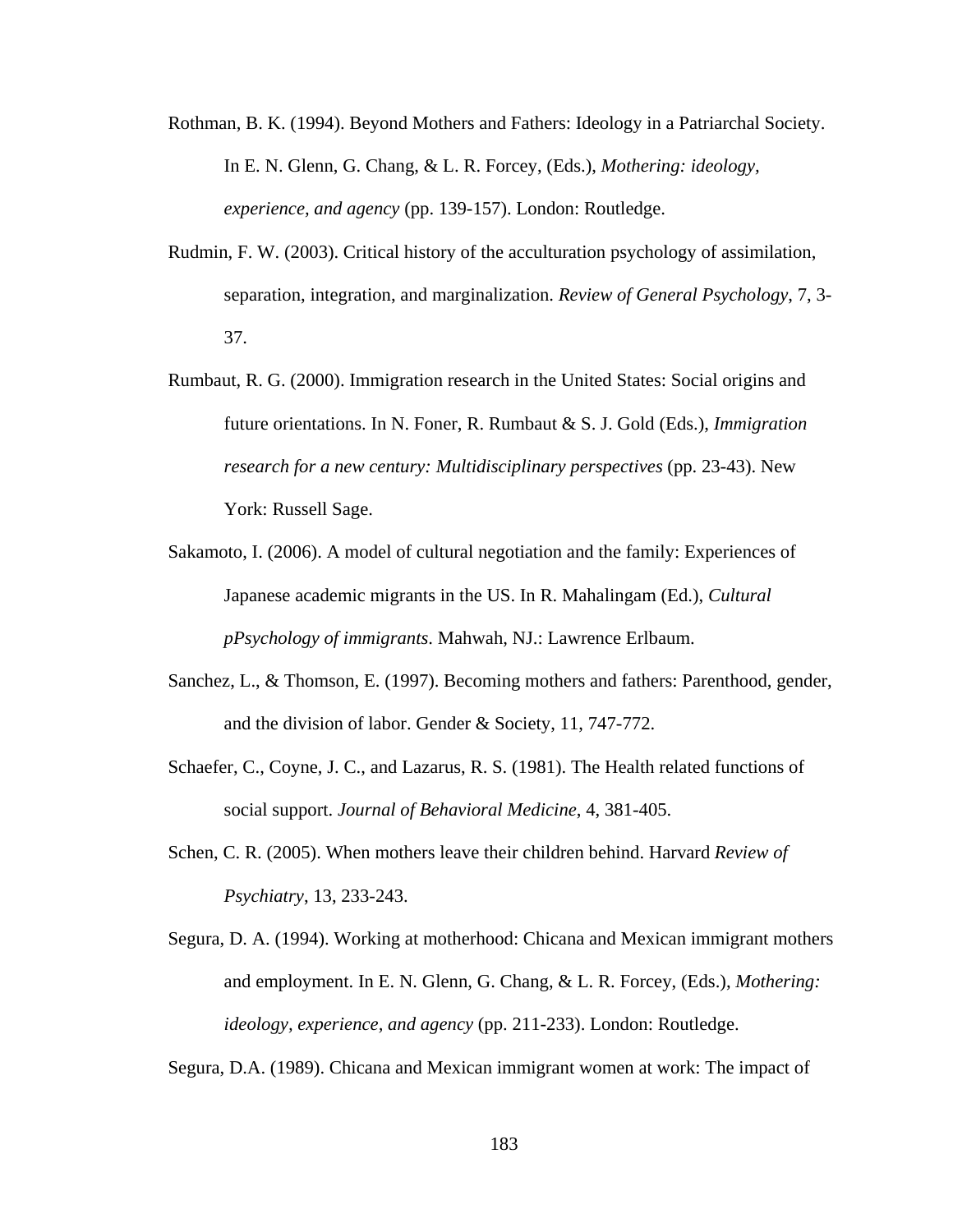class, race, and gender on occupational mobility. *Gender and Society*, 3, 37-52.

- Seth, M. (1995). Asian Indian Americans. In P. G. Min (Ed.). Asian Americans: Contemporary trends and issues. Thousand Oaks, USA: Sage.
- Shih, M., Pittinsky, T. L., & Ambady, N. (1999). Stereotype susceptibility: Identity salience and shifts in quantitative performance. *Psychological Science*, 10, 80-83.
- Short, K. H., & Johnston, C. ( 1997). Stress, maternal distress, and children's adjustment following immigration: The Buffering role of social support. *Journal of Consulting and Clinical Psychology*, 65, 494-503.
- Singh-Manoux, A., Marmott, M. G., & Adler, N. (2005). [Does subjective social status](http://web.ebscohost.com.proxy.lib.umich.edu/ehost/viewarticle?data=dGJyMPPp44rp2%2fdV0%2bnjisfk5Ie46bZQtam0Ta6k63nn5Kx95uXxjL6nrUuupbBIrq%2beUbiqtlKurp5oy5zyit%2fk8Xnh6ueH7N%2fiVa%2bqt0q3rLBRsK%2bkhN%2fk5VXj5KR84LPui%2ffepIzf3btZzJzfhruorkizo69Osae2Ra6msj7k5fCF3%2bq7fvPi6ozj7vIA&hid=101)  [predict health and change in health status better than objective status?](http://web.ebscohost.com.proxy.lib.umich.edu/ehost/viewarticle?data=dGJyMPPp44rp2%2fdV0%2bnjisfk5Ie46bZQtam0Ta6k63nn5Kx95uXxjL6nrUuupbBIrq%2beUbiqtlKurp5oy5zyit%2fk8Xnh6ueH7N%2fiVa%2bqt0q3rLBRsK%2bkhN%2fk5VXj5KR84LPui%2ffepIzf3btZzJzfhruorkizo69Osae2Ra6msj7k5fCF3%2bq7fvPi6ozj7vIA&hid=101) *Psychosomatic Medicine*, 67, 855-861.
- Spitze, G. (1988). Women's employment and family relations: A review. *Journal of Marriage and the Family*, 50, 595-618.
- Srinivasan, S. (2001). ['Being Indian,' 'being American': A balancing act or a creative](http://web.ebscohost.com.proxy.lib.umich.edu/ehost/viewarticle?data=dGJyMPPp44rp2%2fdV0%2bnjisfk5Ie46bZQtam0Ta6k63nn5Kx95uXxjL6nrUuupbBIrq%2beUbiqtlKurp5oy5zyit%2fk8Xnh6ueH7N%2fiVa%2bqt0q3rLBRsK%2bkhN%2fk5VXj5KR84LPui%2ffepIzf3btZzJzfhruorkivo65Os6i3Ra6mtj7k5fCF3%2bq7fvPi6ozj7vIA&hid=101)  [blend?](http://web.ebscohost.com.proxy.lib.umich.edu/ehost/viewarticle?data=dGJyMPPp44rp2%2fdV0%2bnjisfk5Ie46bZQtam0Ta6k63nn5Kx95uXxjL6nrUuupbBIrq%2beUbiqtlKurp5oy5zyit%2fk8Xnh6ueH7N%2fiVa%2bqt0q3rLBRsK%2bkhN%2fk5VXj5KR84LPui%2ffepIzf3btZzJzfhruorkivo65Os6i3Ra6mtj7k5fCF3%2bq7fvPi6ozj7vIA&hid=101) *Journal of Human Behavior in the Social Environment*, 3, 135-158.
- Stanton, J. M., Bachiochi, P. D., Robie, C., Perez, L. M., & Smith, P. C. (2002). Revising the JDI work satisfaction subscale: Insights into stress and control. *Educational and Psychological Measurement,* 62, 877-895.
- Stephens, G. K. (1994). Crossing internal career boundaries: The state of research on subjective career transitions. *Journal of Management*, 479-501.
- Stewart, A. J. & McDermott, C. D. (2004). Gender in Psychology. *Annual Review Psychology*, 55, 519-544
- Stone, R. A. T., Purkayastha, B., & Berdahl, T. A. (2006). [Beyond Asian American:](http://web.ebscohost.com.proxy.lib.umich.edu/ehost/viewarticle?data=dGJyMPPp44rp2%2fdV0%2bnjisfk5Ie46bZQtam0Ta6k63nn5Kx95uXxjL6nrUuupbBIrq%2beTbipslKypp5oy5zyit%2fk8Xnh6ueH7N%2fiVauor0mupq9IsqyzPurX7H%2b72%2bw%2b4ti7iPHv5j7y1%2bVVv8SkeeyzsEiurKtIt6a0T6umrk2k3O2K69fyVeTr6oTy2%2faM&hid=117)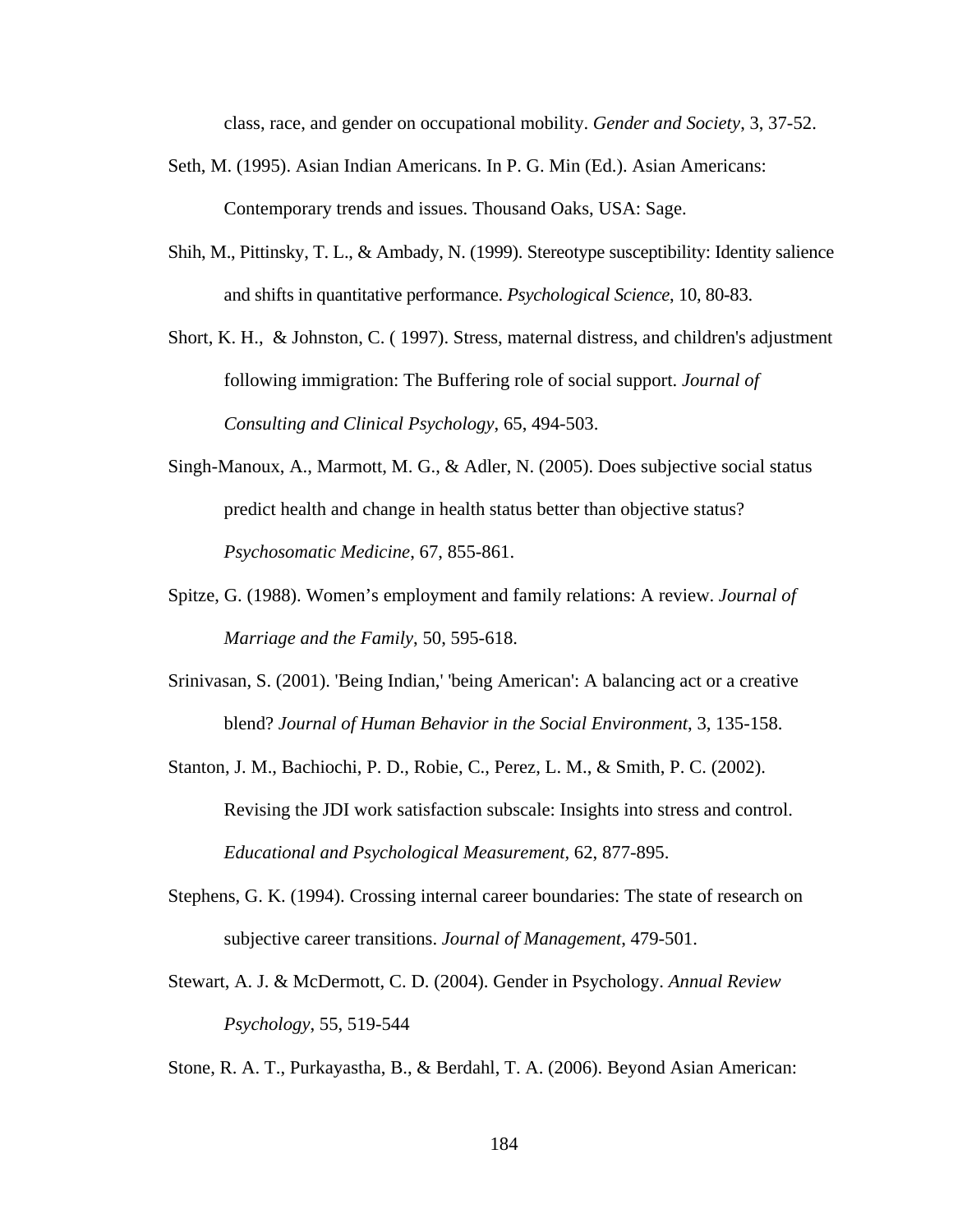[Examining conditions and mechanisms of earnings inequality for Filipina and](http://web.ebscohost.com.proxy.lib.umich.edu/ehost/viewarticle?data=dGJyMPPp44rp2%2fdV0%2bnjisfk5Ie46bZQtam0Ta6k63nn5Kx95uXxjL6nrUuupbBIrq%2beTbipslKypp5oy5zyit%2fk8Xnh6ueH7N%2fiVauor0mupq9IsqyzPurX7H%2b72%2bw%2b4ti7iPHv5j7y1%2bVVv8SkeeyzsEiurKtIt6a0T6umrk2k3O2K69fyVeTr6oTy2%2faM&hid=117)  [Asian Indian women.](http://web.ebscohost.com.proxy.lib.umich.edu/ehost/viewarticle?data=dGJyMPPp44rp2%2fdV0%2bnjisfk5Ie46bZQtam0Ta6k63nn5Kx95uXxjL6nrUuupbBIrq%2beTbipslKypp5oy5zyit%2fk8Xnh6ueH7N%2fiVauor0mupq9IsqyzPurX7H%2b72%2bw%2b4ti7iPHv5j7y1%2bVVv8SkeeyzsEiurKtIt6a0T6umrk2k3O2K69fyVeTr6oTy2%2faM&hid=117) *Sociological Perspectives*, 49, 261-281.

- Stonequist, E.V. (1935). The problem of the marginal man. *The American Journal of Sociology*, 41, 1–12.
- Suizzo, M., & Soon, K. (2006). [Parental Academic Socialization: Effects of home-based](http://web.ebscohost.com.proxy.lib.umich.edu/ehost/viewarticle?data=dGJyMPPp44rp2%2fdV0%2bnjisfk5Ie46bZQtam0Ta6k63nn5Kx95uXxjL6nrUuupbBIrq%2beSa6wsEy4qbY4zsOkjPDX7Ivf2fKB7eTnfLunslGwr7RKt6i3PurX7H%2b72%2bw%2b4ti7iPHv5j7y1%2bVVv8SkeeyzsEiurKtKsKq3Saumrk%2bk3O2K69fyVeTr6oTy2%2faM&hid=101)  [parental involvement on locus of control across U.S. ethnic groups.](http://web.ebscohost.com.proxy.lib.umich.edu/ehost/viewarticle?data=dGJyMPPp44rp2%2fdV0%2bnjisfk5Ie46bZQtam0Ta6k63nn5Kx95uXxjL6nrUuupbBIrq%2beSa6wsEy4qbY4zsOkjPDX7Ivf2fKB7eTnfLunslGwr7RKt6i3PurX7H%2b72%2bw%2b4ti7iPHv5j7y1%2bVVv8SkeeyzsEiurKtKsKq3Saumrk%2bk3O2K69fyVeTr6oTy2%2faM&hid=101)*Educational Psychology*, 26, 827-846.
- Szalacha, L. A., Erkut, S., Coll, C. G., Alarcon, O., Fields, J. P., Ceder, I. (2003)
- Tang, J. (1997). The model minority thesis revisited: (Counter)evidence from the science and engineering fields. *Journal of Applied Behavioral Sciences*, 33, 1997.
- Taylor, R. J., Chatters, L. M., Tucker, B. M., & Lewis, E. (1990). Developments in research on Black families: A decade review. *Journal of Marriage and the Family,* 52, 993-1014.
- Tewary, S. (2005). Asian Indian Iimmigrant Women: A theoretical perspective on mental Health. *Journal of Human Behavior in the Social Environment*, 11, 1-22.
- Thoits, P.A. (1991). On emerging identity theory and stress research. *Social Psychology Quarterly*, 54, 101-112.
- Tizard, B. (1991). Employed mothers and the care of young children. . In A. Phoenix, A. Woollett, E. Lloyd, (Eds.), *Motherhood: Meanings, practices and ideologies* (pp. 178-194). London: Sage.
- Tummala-Narra, P. (2004). Mothering in a foreign land. *The American Journal of Psychoanalysis,* 64, 167-182.

Tyner, J. A. (1999). The global context of gendered labor migration from the Philippines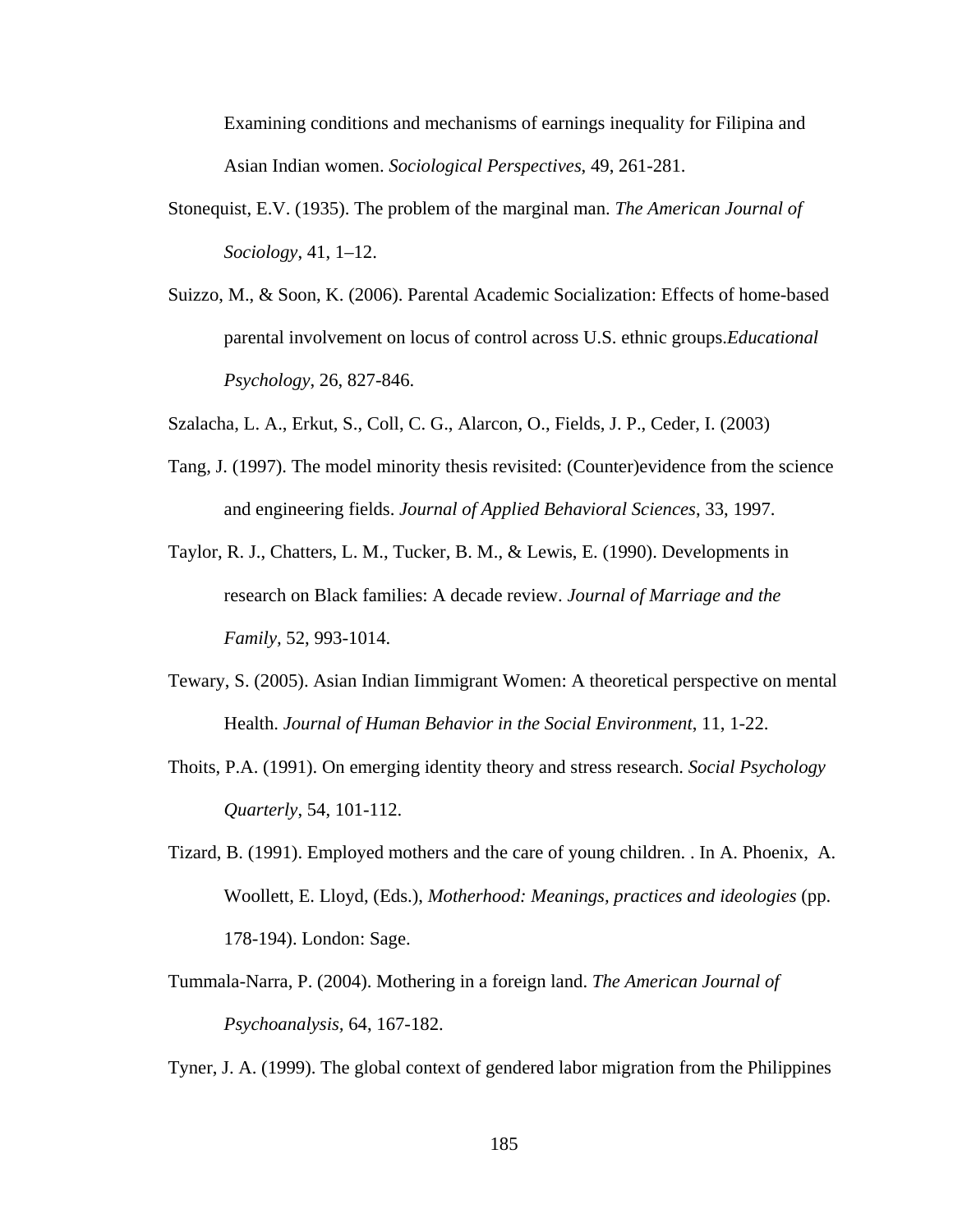to the United States. The American Behavioral Scientist, 42, 671-689.

- Utsey, S.W., Chae, M.H., Brown, C.S. & Kelly, D. (2006).Effect of ethnic group membership on ethnic identity, race-related stress, and quality of life, *Cultural Diversity and Ethnic Minority Psychology*, 8, 366-377.
- Voydanoff, P. (1988). Work role characteristics, family structure demands, and work/ family conflict. *Journal of Marriage and the Family*, 50, 749-761.
- Wade, C., & Travis, C. (1998). The cultural construction of gender: The longest war: gender and culture. In D.L. Anselmi & A.L. Law (Eds.), *Questions of Gender: Perspective and Pradoxes* (pp. 164-170). New York: Mc Graw Hill.
- Walkerdine, V. & Lucey, H. (1989). *Democracy in the kitchen: Regulating mothers and socializing daughters*. London: Virago.
- Wang, X., & Sangalang, P. J. (2005). Work adjustment and job satisfaction of Filipino immigrant employees in Canada. *Canadian Journal of Administrative Sciences*, 22, 243-254.
- Warr, P., Cook, J., & Wall, T. (1979). [Scales for the measurement of some work attitudes](http://web.ebscohost.com.proxy.lib.umich.edu/ehost/viewarticle?data=dGJyMPPp44rp2%2fdV0%2bnjisfk5Ie46bZQtam0Ta6k63nn5Kx95uXxjL6prUmzpbBIrq2eSa6wsU%2b4qa44v8OkjPDX7Ivf2fKB7eTnfLuprkizqrZRs5zqeezdu33snOJ6u%2bbxkeac8nnls79mpNfsVa%2bvtkirqLdKt66rSK6npH7t6Ot58rPkjeri0n326gAA&hid=105)  [and aspects of psychological well-being.](http://web.ebscohost.com.proxy.lib.umich.edu/ehost/viewarticle?data=dGJyMPPp44rp2%2fdV0%2bnjisfk5Ie46bZQtam0Ta6k63nn5Kx95uXxjL6prUmzpbBIrq2eSa6wsU%2b4qa44v8OkjPDX7Ivf2fKB7eTnfLuprkizqrZRs5zqeezdu33snOJ6u%2bbxkeac8nnls79mpNfsVa%2bvtkirqLdKt66rSK6npH7t6Ot58rPkjeri0n326gAA&hid=105) *Journal of Occupational Psychology*, 52, 129-148.
- Watson, D., Clark, L. A., & Tellegen, A. (1988). Development and validation of brief measures of positive and negative affect: the PANAS scales. *Journal of Personality and Social Psychology*, 54, 1063–1070.
- Wertsch, J. & Tulviste, P. (1992). [L. S. Vygotsky and contemporary developmental](http://web.ebscohost.com.proxy.lib.umich.edu/ehost/viewarticle?data=dGJyMPPp44rp2%2fdV0%2bnjisfk5Ie46bZQtam0Ta6k63nn5Kx95uXxjL6nrUuupbBIrq%2beT7imtlKxrZ5oy5zyit%2fk8Xnh6ueH7N%2fiVaunr06up7FOs6azPurX7H%2b72%2bw%2b4ti7iPHv5j7y1%2bVVv8Skeeyzr1G3qKtLtqyyUKumrkmk3O2K69fyVeTr6oTy2%2faM&hid=109)  [psychology.](http://web.ebscohost.com.proxy.lib.umich.edu/ehost/viewarticle?data=dGJyMPPp44rp2%2fdV0%2bnjisfk5Ie46bZQtam0Ta6k63nn5Kx95uXxjL6nrUuupbBIrq%2beT7imtlKxrZ5oy5zyit%2fk8Xnh6ueH7N%2fiVaunr06up7FOs6azPurX7H%2b72%2bw%2b4ti7iPHv5j7y1%2bVVv8Skeeyzr1G3qKtLtqyyUKumrkmk3O2K69fyVeTr6oTy2%2faM&hid=109) *Developmental Psychology*, 28, 548-557.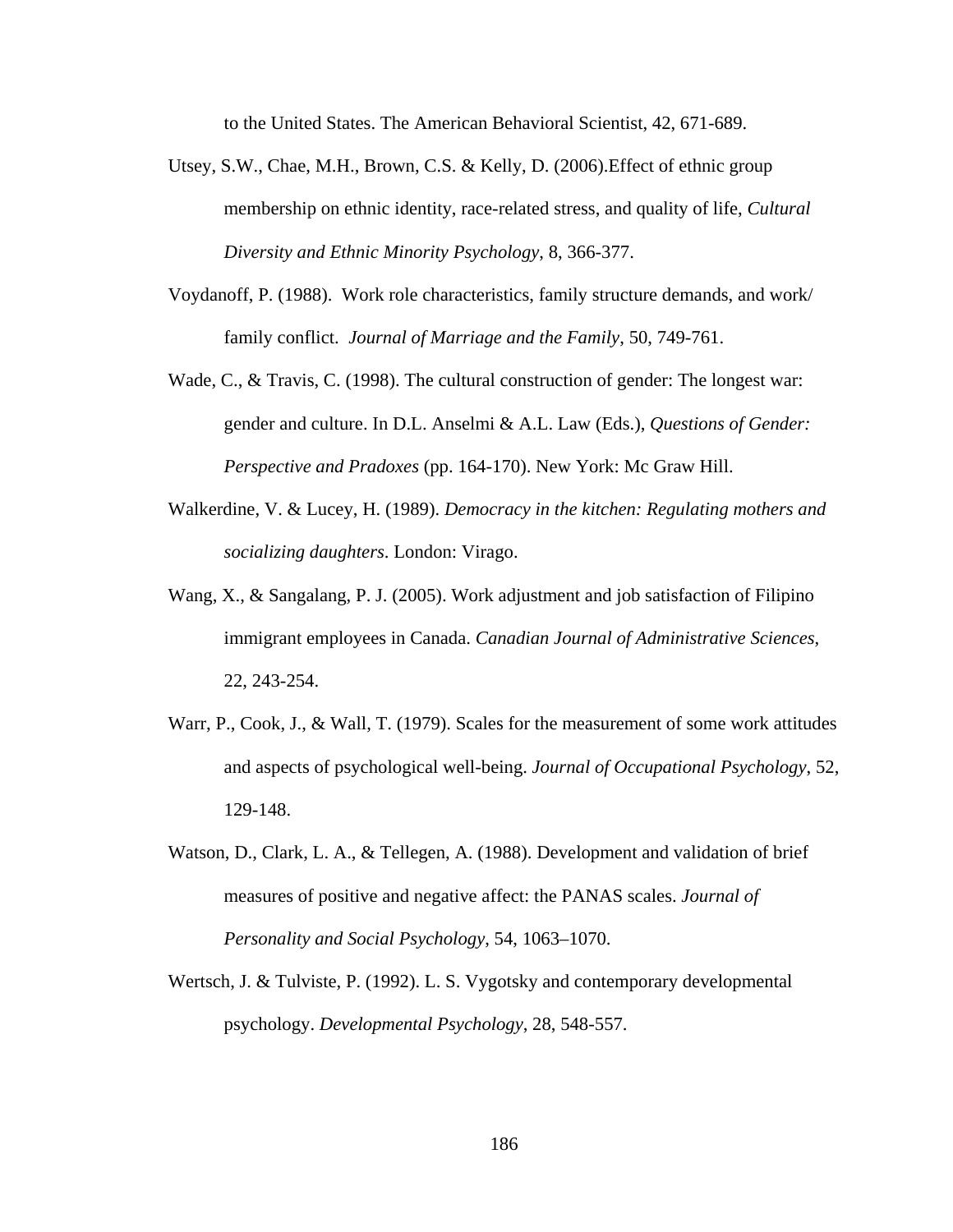- Wharton, A.S., & Erickson, R.J. (1993). Managing emotions on the job and the home: Understanding the consequences of multiple emotional roles. *The Academy of Management Review*, 18, 457-486.
- Williams, K.J., & Alliger, G.M. (1994). Role stressors, mood spillover, and perceptions of work-family conflict in employed parents. *The Academy of Management Journal*, 37, 837-868.
- Wollett, A., & Phoenix, A. (1991). Psychological views of mothering. In A. Phoenix, A. Woollett, E. Lloyd, (Eds.), *Motherhood: Meanings, Practices and Ideologies* (pp. 28-46). London: Sage.
- Wong, M. G. & Hirschman, C. (1983). Labor force participation and socioeconomic attainment of Asian-American women. *Sociological Perspectives*, 26, 423-446.
- Wong, M.G. (1986). Post-1965 Asian immigrants: Where do they come from, where are they now, and where are they going? *Annals of the American Academy of the Political and Social Science*, 487, 150-168.
- Woo, D. (1985). The socioeconomic status of Asian American women in the labor force: An alternative view. *Sociological Perspectives*, 28, 307-338.
- Wright, R. D., & Wright, S. N. (1972). A plea for a further refinement of the marginal man theory. *Phylon*, *33*, 361-368.
- Yoo, H.C. & Lee, R.M. (2005). Ethnic identity and approach-type coping as moderators of the racial discrimination/ well-being relation in Asian Americans. *Journal of Counseling Psychology*, 52, 497-506.
- Yuval-Davis, N., & Anthias, F. (Eds.). (1989). *Woman-Nation-State*. London: Macmillan.